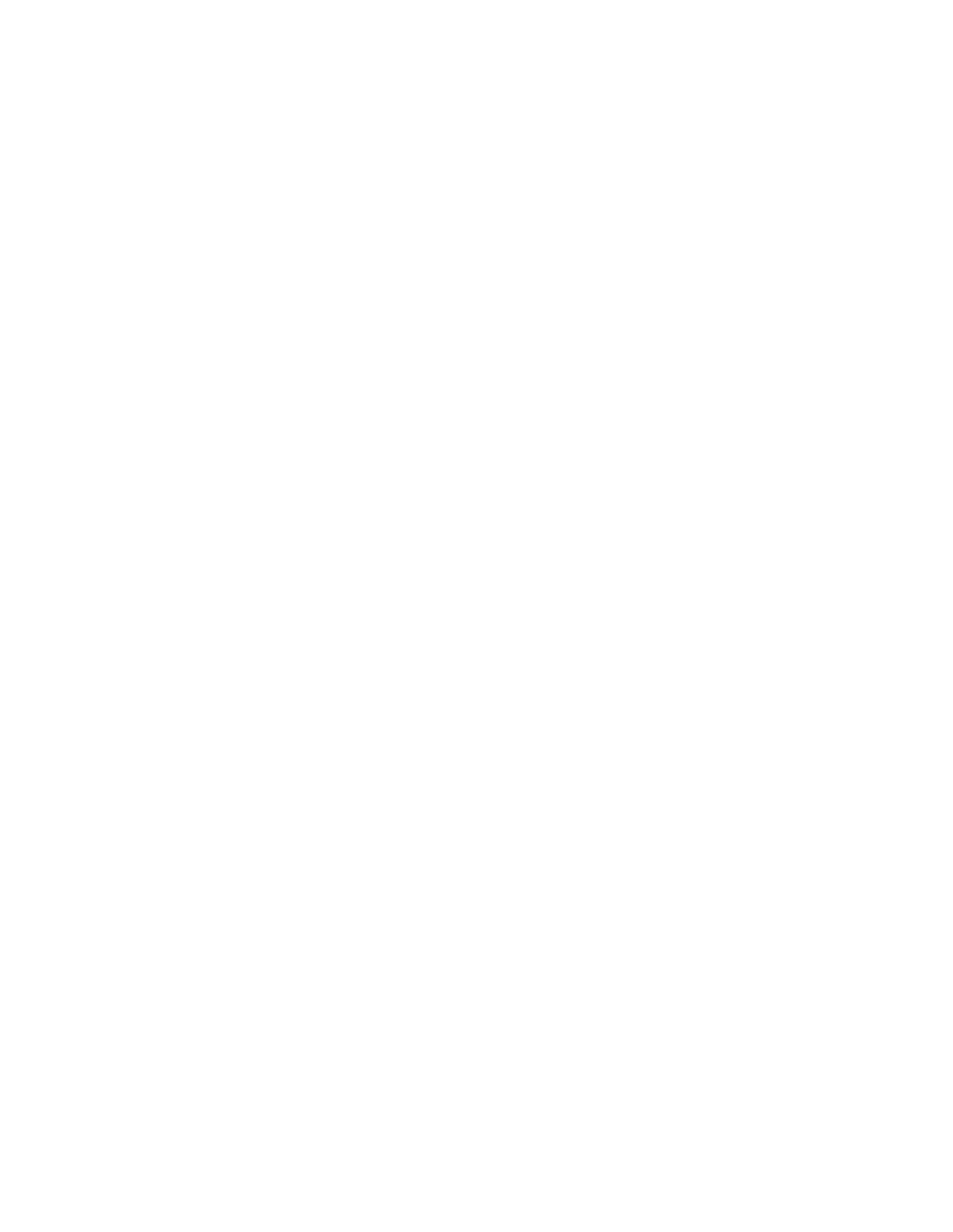# Abstract

<span id="page-2-0"></span>The field of programming languages has recently experienced a renaissance, especially in the field of untyped scripting languages. But when scripts written in untyped languages grow into large programs, they may also become difficult to maintain. To improve the maintainability of programs in untyped languages, I propose porting portions into typed sister languages. To demonstrate the feasibility of this approach, I have developed Typed Scheme, a typed variant of PLT Scheme. Typed Scheme provides smooth and sound interoperability with untyped PLT Scheme; it also features a novel type system that supports idiomatic Scheme programming, so that the porting process is relatively straightforward. I have validated the effectiveness of Typed Scheme by porting thousands of lines of untyped PLT Scheme code.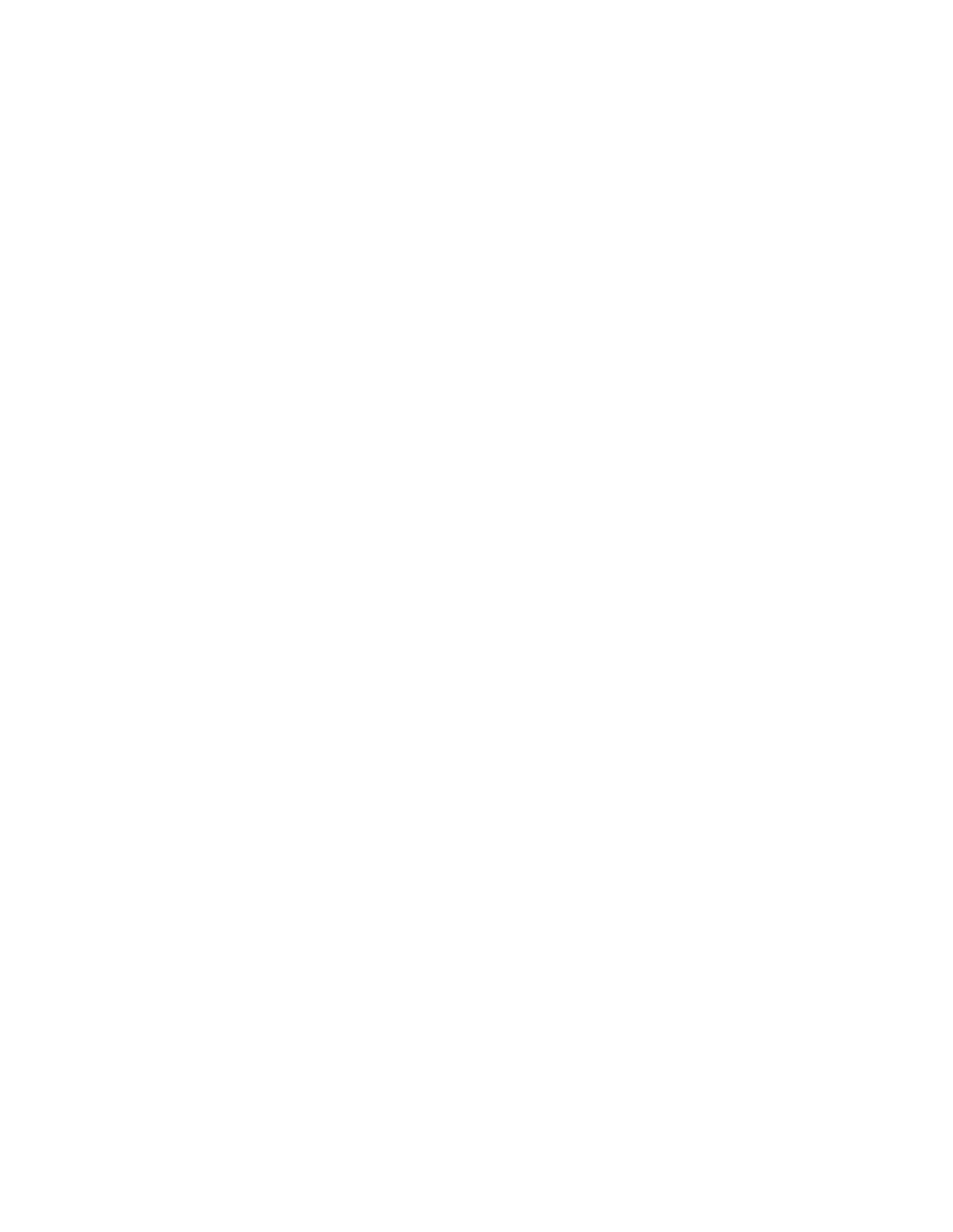*Why, anybody can have a brain. That's a very mediocre commodity. Every pusillanimous creature that crawls on the Earth or slinks through slimy seas has a brain. Back where I come from, we have universities, seats of great learning, where men go to become great thinkers. And when they come out, they think deep thoughts and with no more brains than you have. But they have one thing you haven't got: a diploma.*

— The Wizard of Oz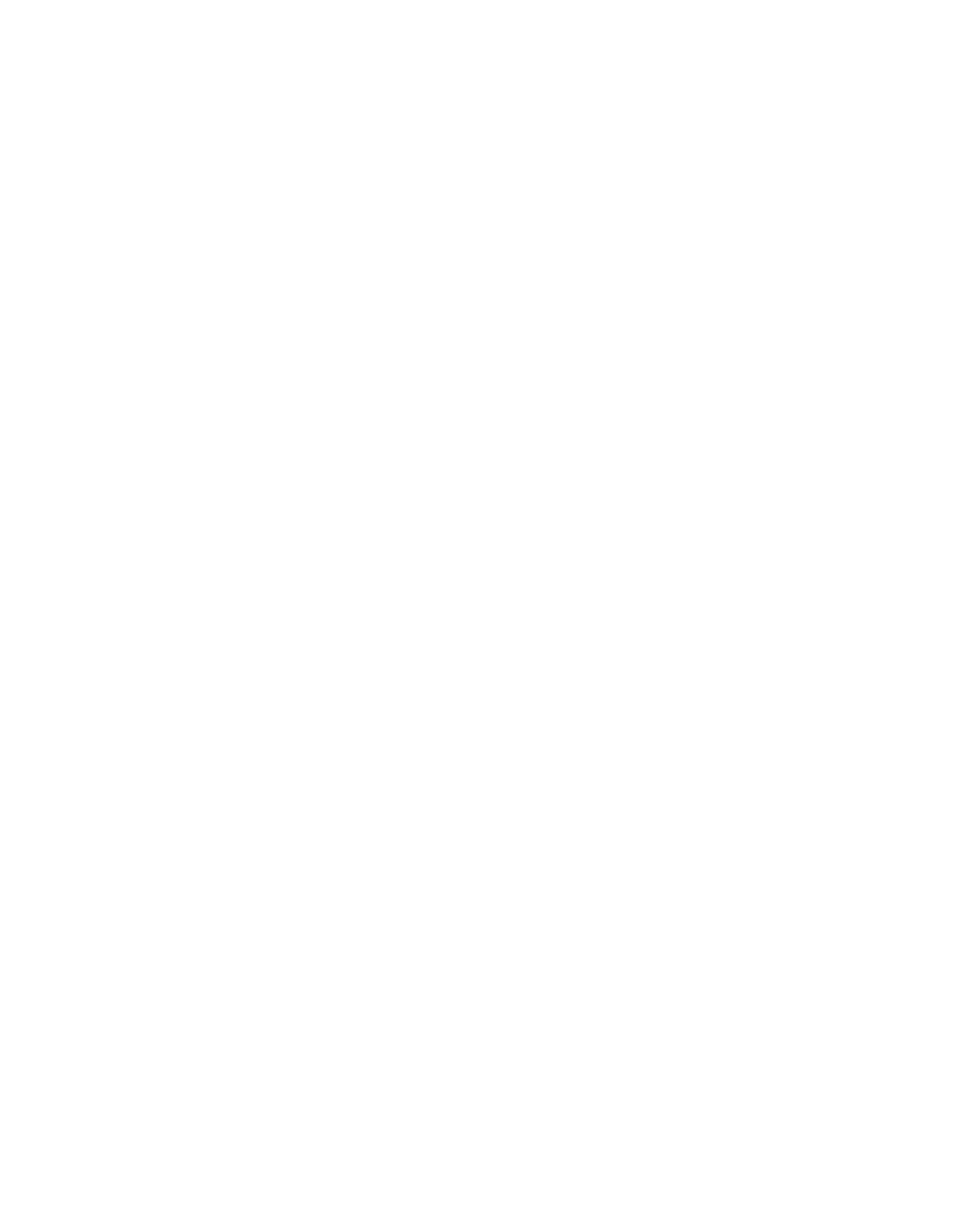# Acknowledgments

<span id="page-6-0"></span>My original debt is to James D. Jungbauer Jr. and James E. Hamblin, who first taught me Scheme at the Johns Hopkins University Center for Talented Youth. But to the extent that I am more than merely someone who knows some Scheme, the credit is due to Matthias Felleisen, the advisor that I needed, and that made me the researcher that I am today. Matthias has been wise and impetuous, understanding and demanding, and has consistently expected and obtained better from me than I myself did.

In between, I have been assisted by numerous people. Robby Findler and Laszlo Babai encouraged me to go to Northeastern. Once there, my colleagues have been wonderful resources: Dave Herman, Carl Eastlund, Felix Klock, Jesse Tov, Christos Dimoulas, David Van Horn, Aaron Turon, Dan Brown and many others have pushed me to make my ideas clearer and my thinking more precise. Ryan Culpepper, Stevie Strickland and Ivan Gazeau have been productive collaborators as well as fellow students. My colleagues at Sun Labs: Eric Allen, David Chase, Victor Luchancgo, Christine Flood, and Jan-Willem Maessen helped give me a wider perspective and fresh ideas. I have also been fortunate to work with Robby Findler and Matthew Flatt, both as co-authors and as co-developers. My committee, Mitch Wand, Olin Shivers and Guy Steele, have helped improve this dissertation.

All my life, my parents have provided models of what it means to be an academic, and they have encouraged me at every step as I have pursued that life. One day I hope to live up to their example.

Finally, my greatest debt is to my wife, Katie Edmonds, for which no thanks are enough.

v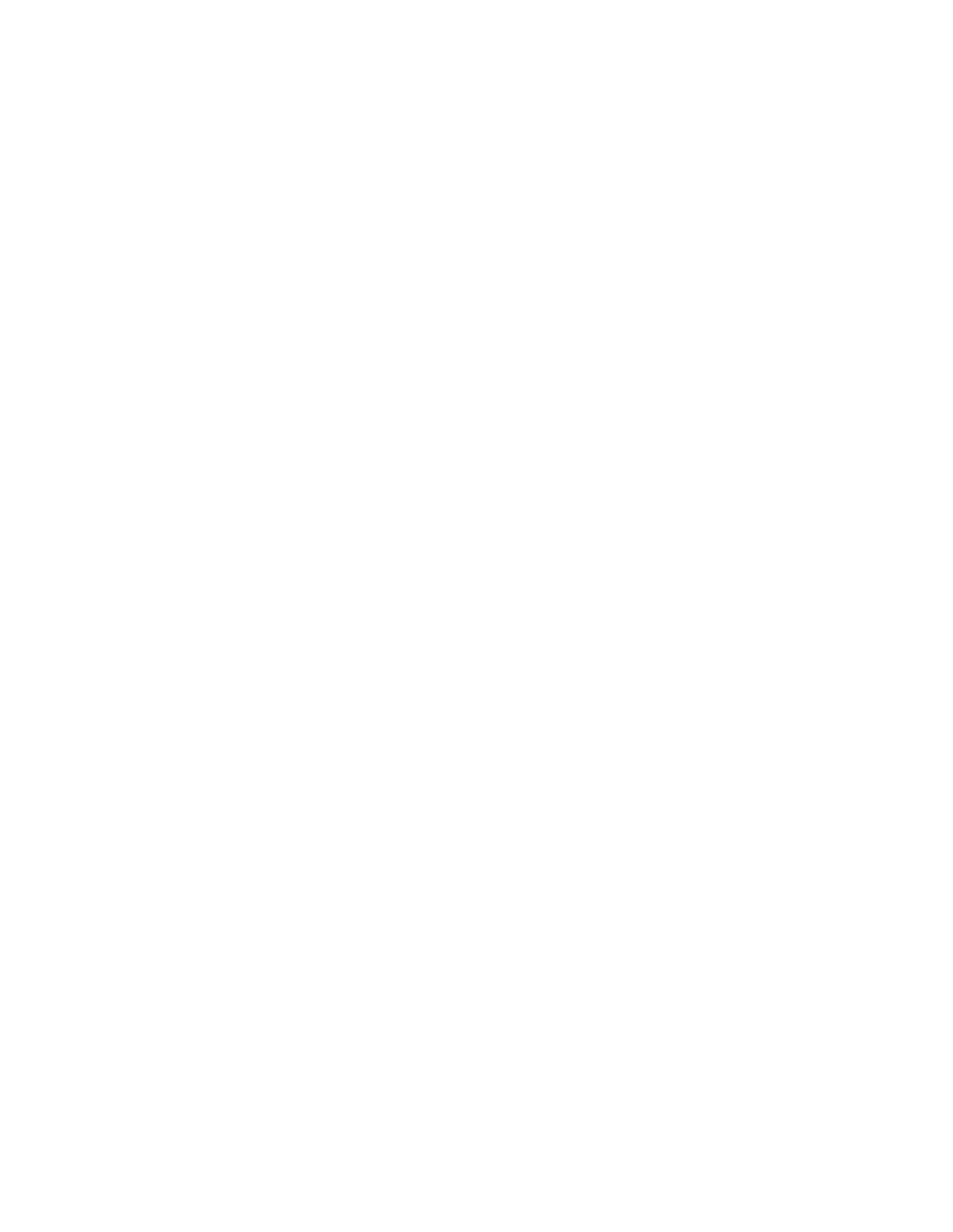# **Contents**

<span id="page-8-0"></span>

|                | Abstract        |                                       | $\mathbf i$    |
|----------------|-----------------|---------------------------------------|----------------|
|                |                 | Acknowledgments                       | $\mathbf{V}$   |
|                | <b>Contents</b> |                                       | vii            |
|                |                 | <b>List of Figures</b>                | xi             |
| 1              |                 | <b>From Scripts to Programs</b>       | $\mathbf 1$    |
| $\overline{2}$ |                 | <b>Typed Scheme through Examples</b>  | 5              |
|                | 2.1             |                                       | 5              |
|                | 2.2             | Polymorphism and Local Type Inference | 6              |
|                | 2.3             | Integration with Untyped Scheme       | $\overline{7}$ |
|                | 2.4             |                                       | 8              |
|                | 2.5             |                                       | 14             |
|                | 2.6             |                                       | 17             |
|                | 2.7             |                                       | 17             |
| 3              |                 | <b>Design Choices</b>                 | 27             |
|                | 3.1             |                                       | 27             |
|                | 3.2             |                                       | 28             |
|                | 3.3             |                                       | 28             |
|                | 3.4             |                                       | 29             |
|                | 3.5             |                                       | 30             |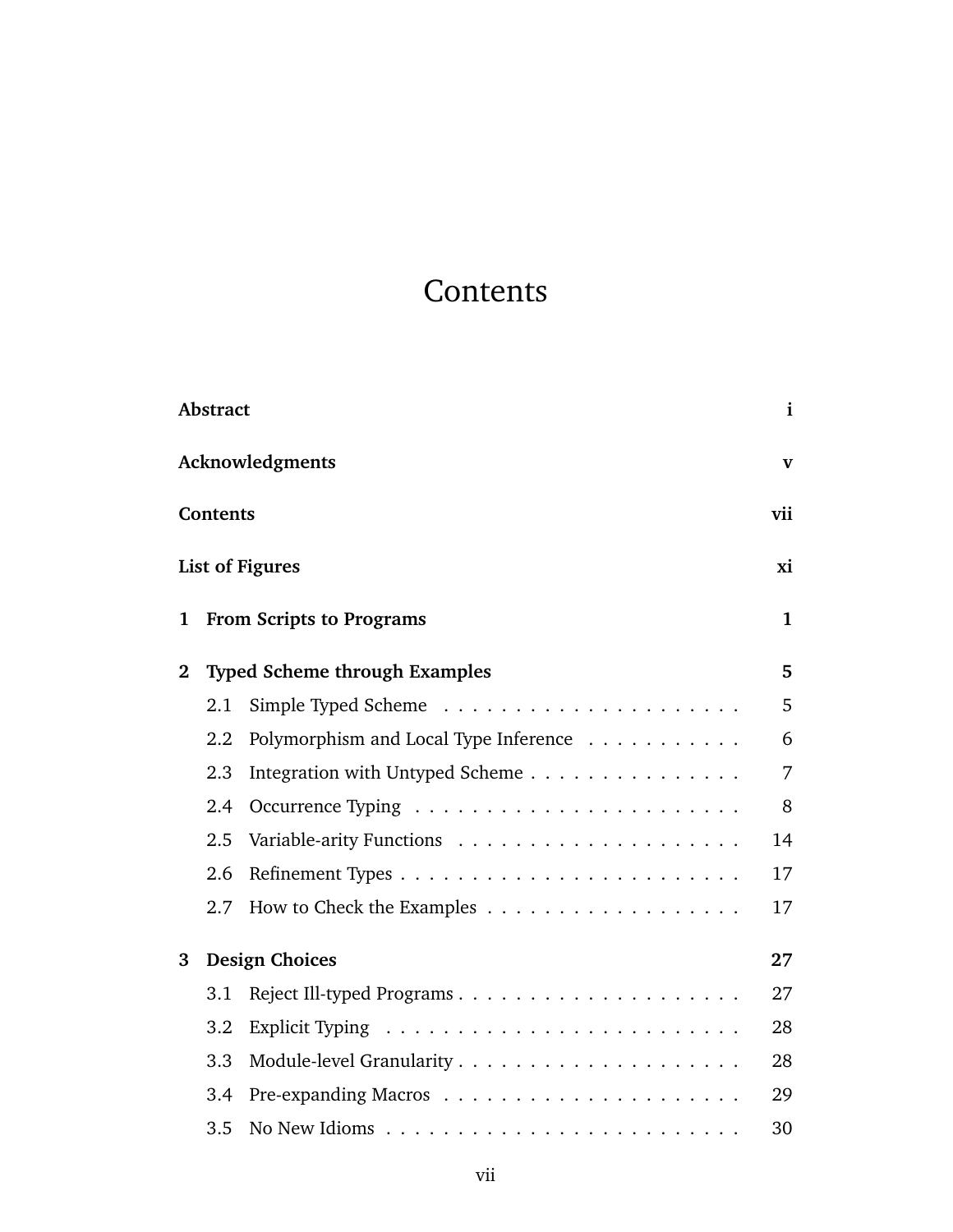| 4 |     | <b>Prior Work</b>                         | 31 |
|---|-----|-------------------------------------------|----|
|   | 4.1 | Static Checking for Scheme and LISP       | 31 |
|   | 4.2 | Interlanguage Interoperability            | 35 |
|   | 4.3 | Implementing Types in Scheme              | 36 |
|   | 4.4 |                                           | 37 |
| 5 |     | <b>Integrating Typed and Untyped Code</b> | 39 |
|   | 5.1 | Relationship to Typed Scheme              | 39 |
|   | 5.2 |                                           | 40 |
|   | 5.3 |                                           | 45 |
|   | 5.4 |                                           | 51 |
| 6 |     | <b>Occurrence Typing</b>                  | 61 |
|   | 6.1 | Syntax and Operational Semantics          | 62 |
|   | 6.2 |                                           | 66 |
|   | 6.3 |                                           | 68 |
|   | 6.4 |                                           | 68 |
| 7 |     | <b>Extensions to Occurrence Typing</b>    | 71 |
|   | 7.1 |                                           | 71 |
|   | 7.2 |                                           | 75 |
|   | 7.3 |                                           | 78 |
| 8 |     | <b>Refinement Types</b>                   | 85 |
|   | 8.1 |                                           | 85 |
|   | 8.2 |                                           | 87 |
|   | 8.3 |                                           | 87 |
| 9 |     | Variable-Arity Polymorphism               | 91 |
|   | 9.1 |                                           | 91 |
|   |     |                                           | 93 |
|   |     | 10 Implementation                         | 99 |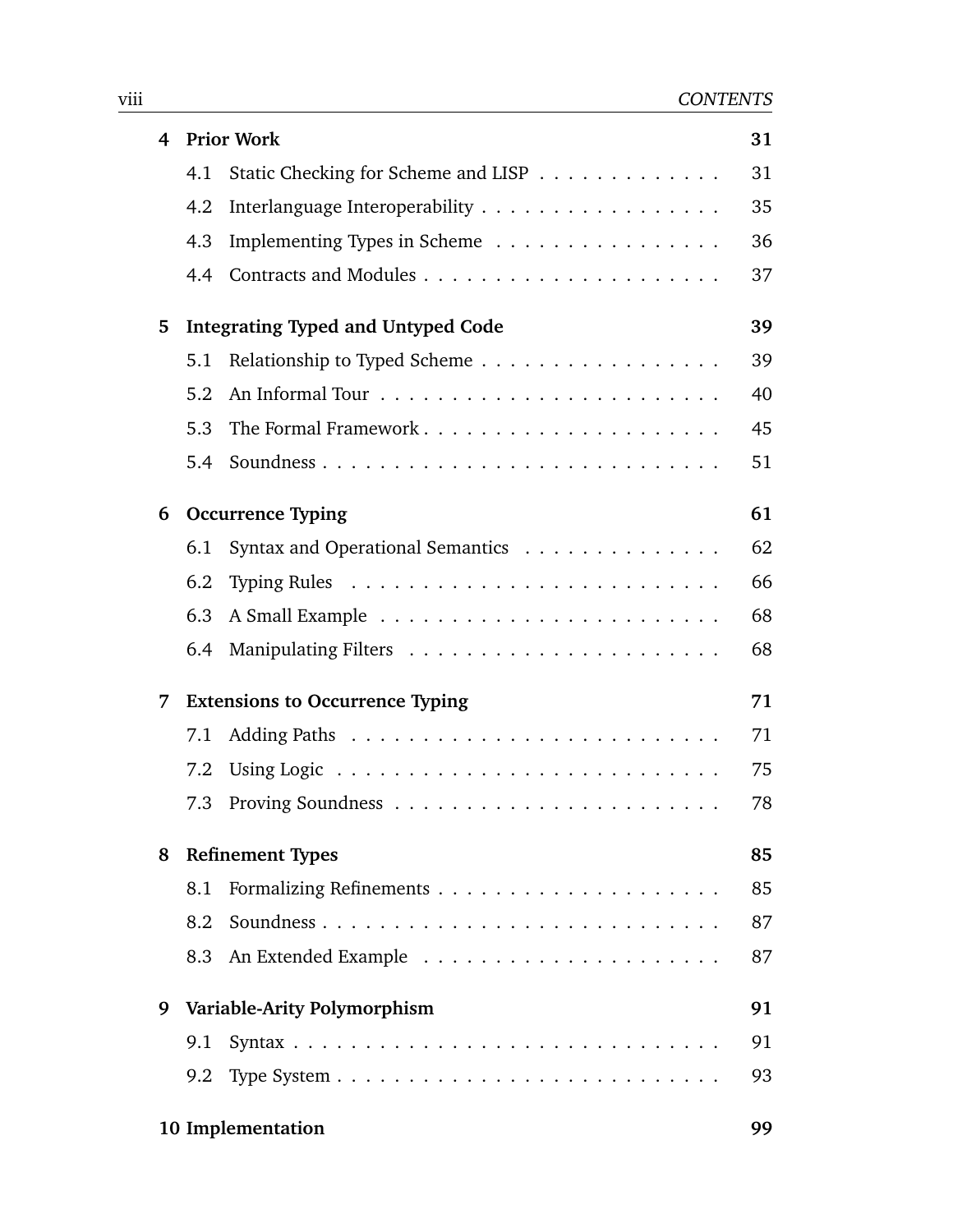|                                           | 100 |
|-------------------------------------------|-----|
| 10.2 Modules, or You Want it When, Again? | 102 |
|                                           | 111 |
|                                           | 113 |
|                                           | 118 |
| 11 Evaluation                             | 131 |
|                                           | 132 |
|                                           | 133 |
|                                           | 140 |
| 12 Related Work                           | 145 |
|                                           | 145 |
|                                           | 146 |
|                                           | 146 |
|                                           | 147 |
|                                           | 148 |
|                                           | 149 |
|                                           | 150 |
| 13 Conclusion                             | 153 |
|                                           | 153 |
|                                           | 154 |
| <b>Bibliography</b>                       | 157 |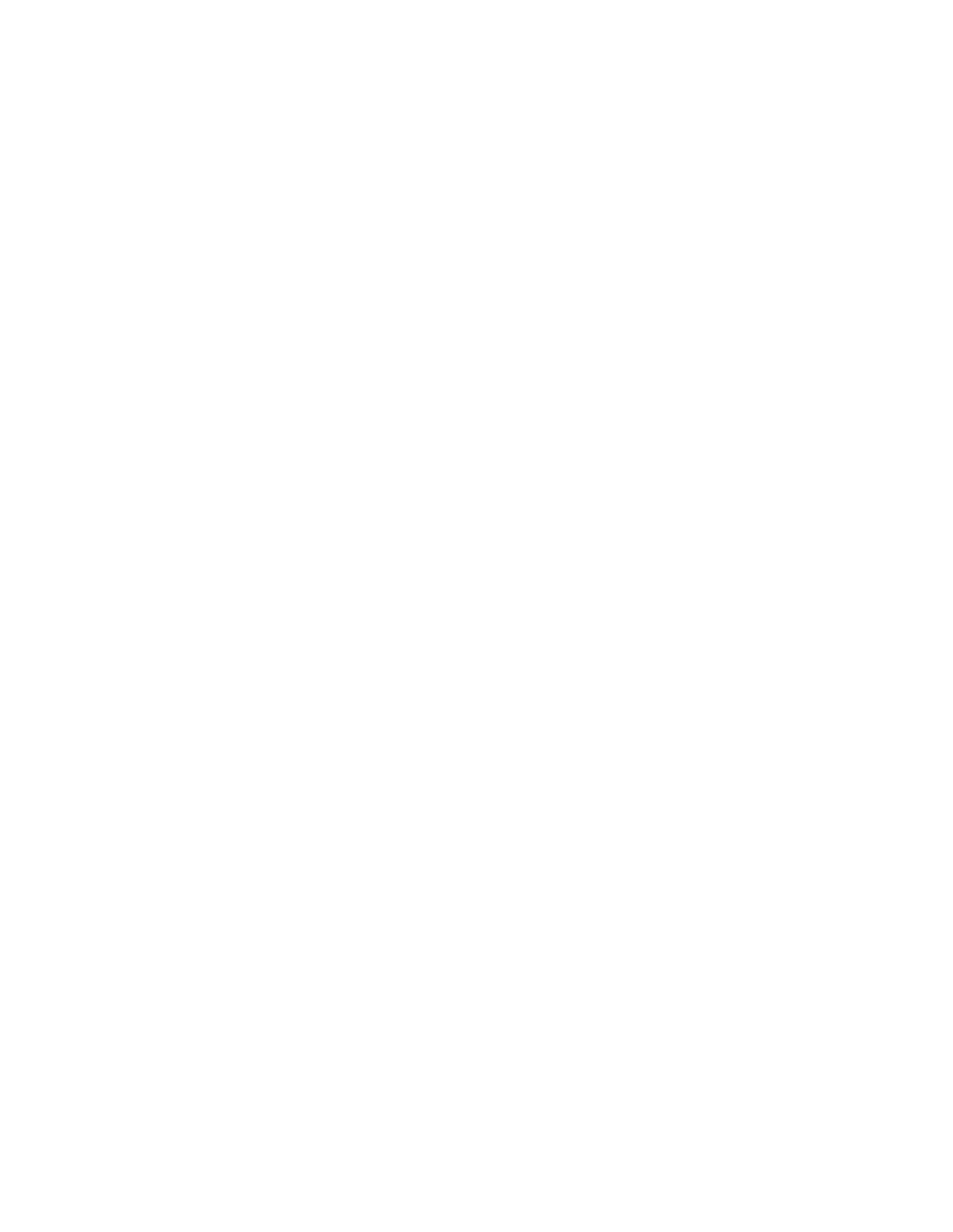# List of Figures

<span id="page-12-0"></span>

| 2.1 | Higher-order Contract Examples  | 9  |
|-----|---------------------------------|----|
| 5.1 |                                 | 41 |
| 5.2 |                                 | 41 |
| 5.3 |                                 | 41 |
| 5.4 |                                 | 42 |
| 5.5 |                                 | 50 |
| 5.6 |                                 | 52 |
| 5.7 |                                 | 55 |
| 6.1 |                                 | 62 |
| 6.2 |                                 | 63 |
| 6.3 |                                 | 64 |
| 6.4 |                                 | 64 |
| 6.5 |                                 | 65 |
| 6.6 |                                 | 65 |
| 6.7 |                                 | 70 |
| 6.8 |                                 | 70 |
| 7.1 |                                 | 72 |
| 7.2 | Operational Semantics for Pairs | 72 |
| 7.3 |                                 | 73 |
| 7.4 |                                 | 74 |
| 7.5 |                                 | 75 |
|     |                                 |    |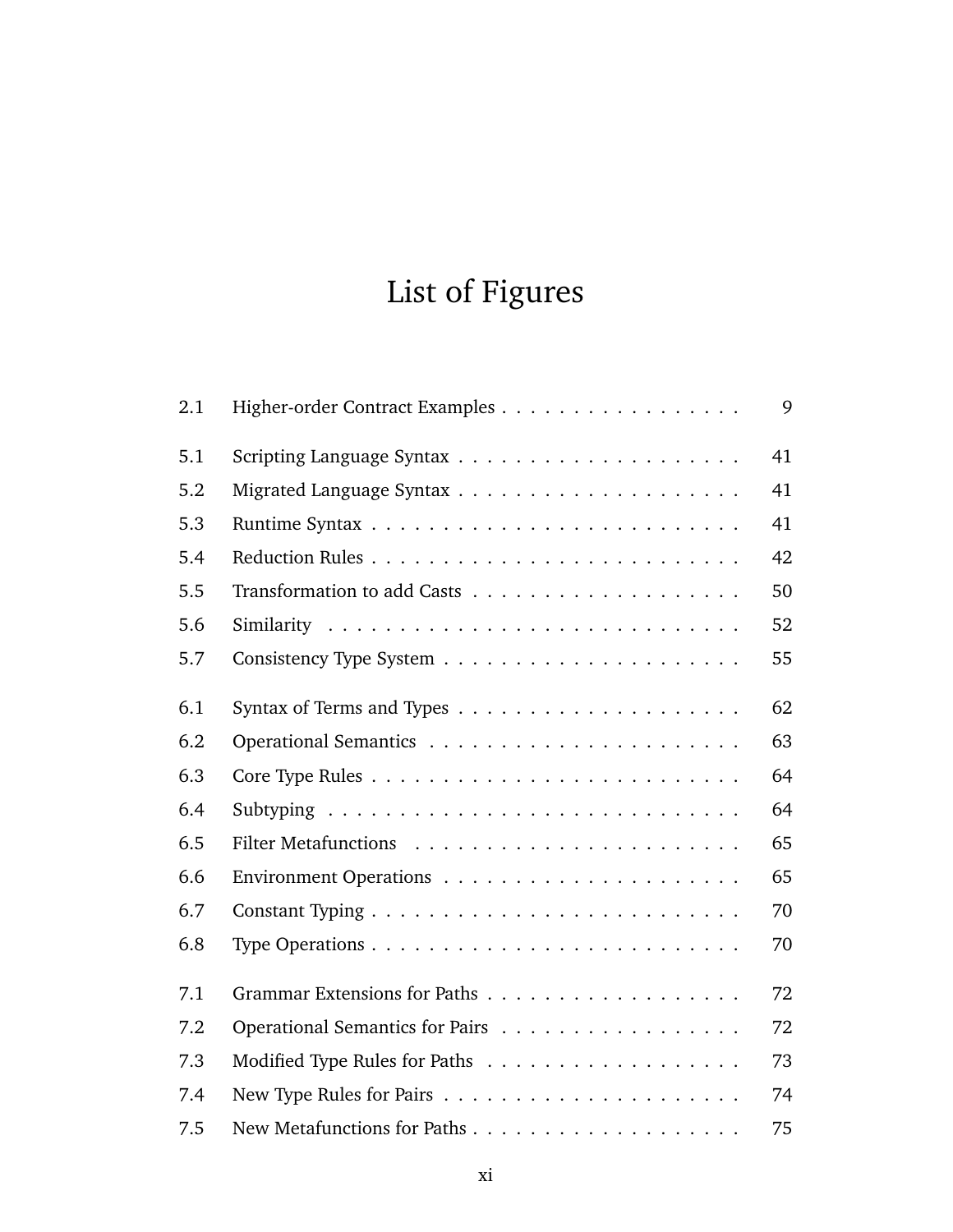| 7.6  | Grammar Extension for Logical Reasoning                                        | 76  |
|------|--------------------------------------------------------------------------------|-----|
| 7.7  | If Rule with Logical Environment                                               | 77  |
| 7.8  |                                                                                | 77  |
| 7.9  |                                                                                | 78  |
| 7.10 | Abbreviated Type Derivation for Expanded Example 22                            | 79  |
| 7.11 | Auxiliary Type Rules for Subject Reduction Proof                               | 80  |
| 7.12 |                                                                                | 82  |
| 9.1  |                                                                                | 92  |
| 9.2  |                                                                                | 94  |
| 9.3  |                                                                                | 95  |
| 9.4  |                                                                                | 96  |
| 9.5  |                                                                                | 97  |
| 10.1 |                                                                                | 101 |
| 10.2 |                                                                                | 103 |
| 10.3 |                                                                                | 106 |
| 10.4 | Module invocations for the execution of more                                   | 107 |
| 10.5 |                                                                                | 114 |
| 10.6 | Typed definition and binding forms                                             | 116 |
| 10.7 |                                                                                | 117 |
| 10.8 | The type-checker $\dots \dots \dots \dots \dots \dots \dots \dots \dots \dots$ | 127 |
| 10.9 |                                                                                | 128 |
|      |                                                                                | 128 |
|      |                                                                                | 129 |
| 11.1 |                                                                                | 141 |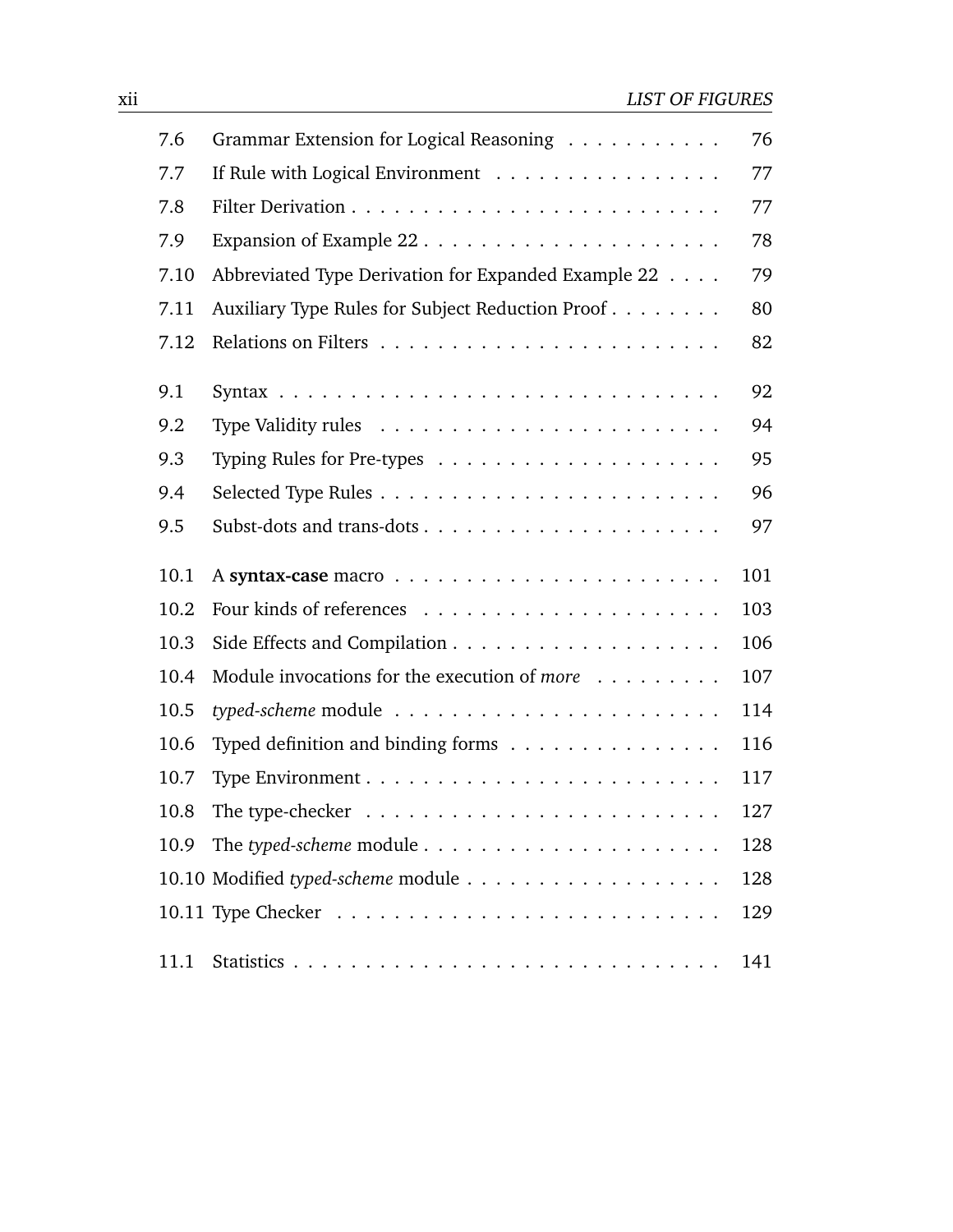## CHAPTER 1

# <span id="page-14-0"></span>From Scripts to Programs

Recently, under the heading of "scripting languages", a variety of new languages have become popular, and even pervasive, in web- and systemsrelated fields [\[Lerdorf, Tatroe, and MacIntyre](#page-176-0) [2006;](#page-176-0) [ECMA](#page-172-0) [1999;](#page-172-0) [Matsumoto](#page-176-1) [2001;](#page-176-1) [Ousterhout](#page-177-0) [1994;](#page-177-0) [Van Rossum and Drake](#page-180-0) [2009;](#page-180-0) [Wall, Christiansen,](#page-180-1) [and Schwartz](#page-180-1) [1996\]](#page-180-1). Due to their popularity, programmers often create scripts that then grow into large applications.

Most scripting languages are untyped and provide primitives with flexible semantics to make programs concise. Many programmers find these attributes appealing and use scripting languages for these reasons. Programmers are also beginning to notice, however, that untyped scripts are difficult to maintain over the long run. The lack of types means a loss of design information that programmers must recover every time they wish to change existing code. Both the Perl community [\[Tang](#page-179-0) [2007\]](#page-179-0) and the JavaScript community [\[ECMA](#page-172-1) [2007;](#page-172-1) [Herman and Flanagan](#page-175-0) [2007\]](#page-175-0) are implicitly acknowledging this problem with the addition of Common Lisp-style [\[Steele](#page-178-0) [Jr.](#page-178-0) [1990\]](#page-178-0) typing constructs to the upcoming releases of their respective languages. In the meantime, industry faces the problem of porting existing application systems from untyped scripting languages to the typed world.

One possible solution is to rewrite the program in a typed language. This requires vast investment of time and resources. It also imposes heavy transition costs. Maintenance must be performed on two systems during the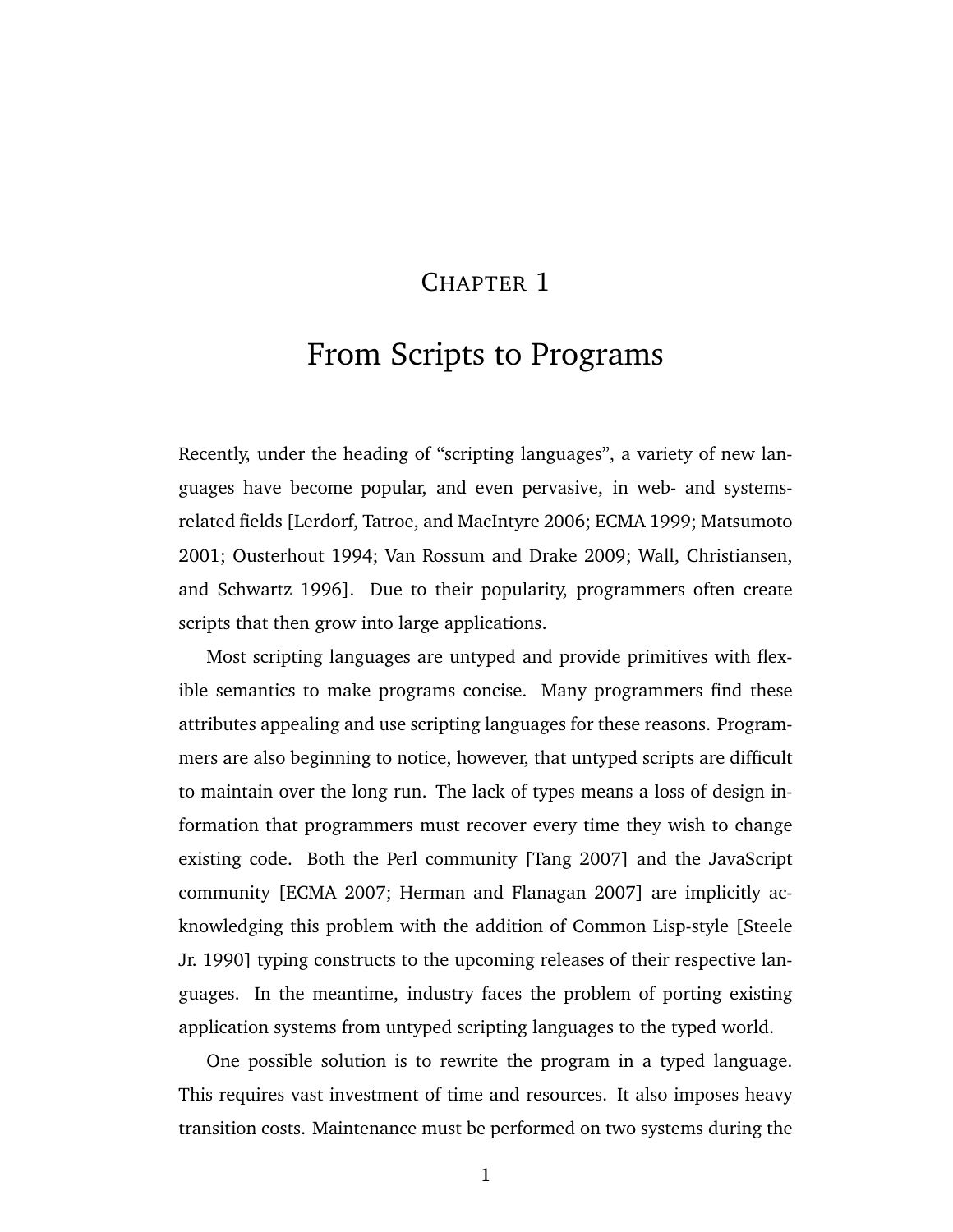transition, and successfully reimplementing all of the system's features in a new language is extremely difficult. Also, the programmers must adjust to a new language and style of programming. Instead of this, I propose to study the gradual migration from untyped to typed code.

This brings me to my thesis:

*Module-by-module porting of code from an untyped language to a typed sister language allows for an easy transition from untyped scripts to typed programs.*

In support of this thesis, I have developed Typed Scheme, a typed sister language of PLT Scheme [\[Tobin-Hochstadt and Felleisen](#page-179-1) [2006;](#page-179-1) [Culpep](#page-172-2)[per, Tobin-Hochstadt, and Flatt](#page-172-2) [2007;](#page-172-2) [Tobin-Hochstadt and Felleisen](#page-179-2) [2008;](#page-179-2) [Strickland, Tobin-Hochstadt, and Felleisen](#page-179-3) [2009\]](#page-179-3). The choice of PLT Scheme (a dialect of Scheme [\[Sperber, Dybvig, Flatt, Van Straaten, Findler, and](#page-178-1) [Matthews](#page-178-1) [2009;](#page-178-1) [Sussman and Steele Jr.](#page-179-4) [1975\]](#page-179-4)) is important for two reasons. On one hand, PLT Scheme is used as a scripting language by a large number of users. It also comes with a large body of code, with contributions ranging from scripts to libraries to large operating-system like programs. On the other hand, the language comes with macros, a powerful extension mechanism [\[Flatt](#page-173-0) [2002\]](#page-173-0). Macros place a significant constraint on the design and implementation of Typed Scheme, since supporting macros requires typechecking a language with a user-defined set of syntactic forms. This difficulty can be mostly overcome by integrating the type checker with the macro expander. Indeed, this approach ends up greatly facilitating the integration of typed and untyped modules. As envisioned [\[Tobin-Hochstadt](#page-179-1) [and Felleisen](#page-179-1) [2006\]](#page-179-1), this integration makes it mostly straightforward to turn portions of a multi-module program into a partially typed yet still executable program.

Developing Typed Scheme requires not just integration with the underlying PLT Scheme system, but also a type system that works well with the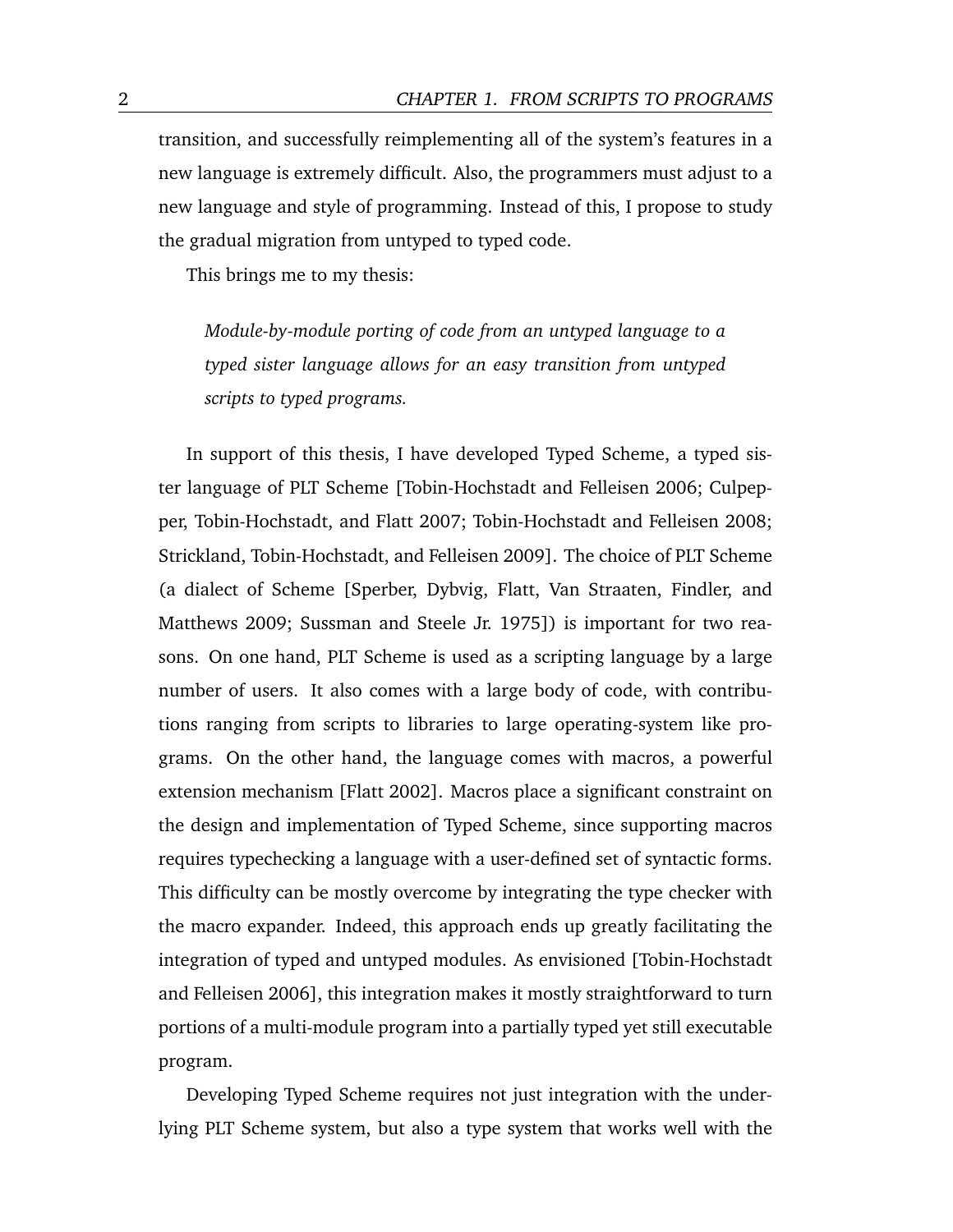idioms used by PLT Scheme programmers when developing scripts. It would be an undue burden if the programmer needed to rewrite idiomatic PLT Scheme code to make it typeable in Typed Scheme. For this purpose, Typed Scheme comes with a novel type system. This type system combines the concept of *occurrence typing*<sup>1</sup> with additional novel features for handling variable-arity polymorphism and refinement types.

#### **The Structure of this Thesis**

In this thesis, I describe the Typed Scheme experiment both formally and informally, as well as its relation to past and present work by others. In chapter [2,](#page-18-0) I give an example-driven overview of the major features of Typed Scheme, and then describe at a high level how the typechecker is able to handle various representative examples. Chapter [3](#page-40-0) describes five key choices made in the design of Typed Scheme, as well as the rationale for each. In chapter [4,](#page-44-0) I describe the extensive previous work on which Typed Scheme is based. This includes both previous type systems for Scheme and LISP and prior work on interlanguage interoperability, as well as key language technologies on which the design of Typed Scheme is based. In the subsequent five chapters, I describe the formal systems underlying the design of Typed Scheme:

- Chapter [5](#page-52-0) describes how software contracts mediate between typed and untyped code, leading to a soundness proof for a mixed system. This work previously appeared in the Dynamic Languages Symposium at OOPSLA 2006 [\[Tobin-Hochstadt and Felleisen](#page-179-1) [2006\]](#page-179-1).
- Chapter [6](#page-74-0) describes occurrence typing, the primary novel feature of the Typed Scheme type system. This work previously appeared at POPL

<sup>&</sup>lt;sup>1</sup>The term "occurrence typing" for this idea in the context of a type system was also coined independently of my work by [Komondoor, Ramalingam, Chandra, and Field](#page-176-2) [\[2005\]](#page-176-2).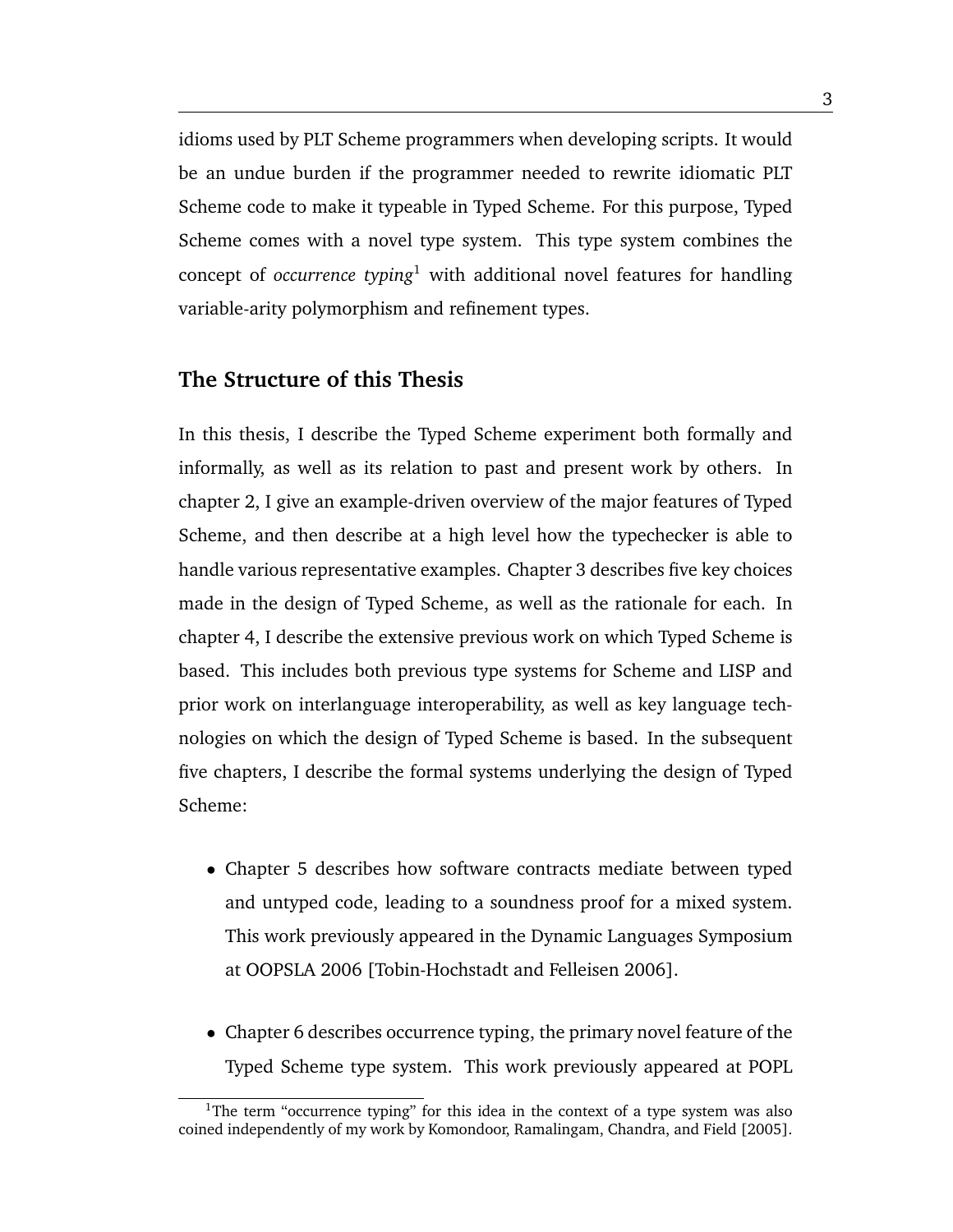2008 [\[Tobin-Hochstadt and Felleisen](#page-179-2) [2008\]](#page-179-2), and is under submission in its present form.

- Chapter [7](#page-84-0) presents two extensions to occurrence typing, allowing it to faithfully capture more Scheme idioms. This work is currently under submission.
- Chapter [8](#page-98-0) describes how refinement types can be added to an occurrence typing system in a lightweight yet expressive fashion, and presents an extended example. This work was discussed at the Workshop on Script to Program Evolution, 2009 [\[Tobin-Hochstadt and Find](#page-179-5)[ler](#page-179-5) [2009\]](#page-179-5) and is under submission in its current form.
- Chapter [9](#page-104-0) describes the many ways that Scheme programmers use variable-arity functions, and the technique of *variable-arity polymorphism* for typechecking them. This work previously appeared at the European Symposium on Programming, 2009 [\[Strickland et al.](#page-179-3) [2009\]](#page-179-3).

Building upon the PLT Scheme module and macro system, Typed Scheme is implemented entirely as a library. This implementation, and the techniques on which it is based, are described in chapter [10.](#page-112-0) The implementation was previously presented at the Workshop on Scheme and Functional Programming, 2007 [\[Culpepper et al.](#page-172-2) [2007\]](#page-172-2). Using this implementation, a number of programmers have ported existing PLT Scheme code to Typed Scheme. This experience, along with quantitative measurements of the changes required, is described in chapter [11.](#page-144-0)

Chapter [12](#page-158-0) compares Typed Scheme to other related work and explains additional connections to the literature. I conclude in chapter [13.](#page-166-0)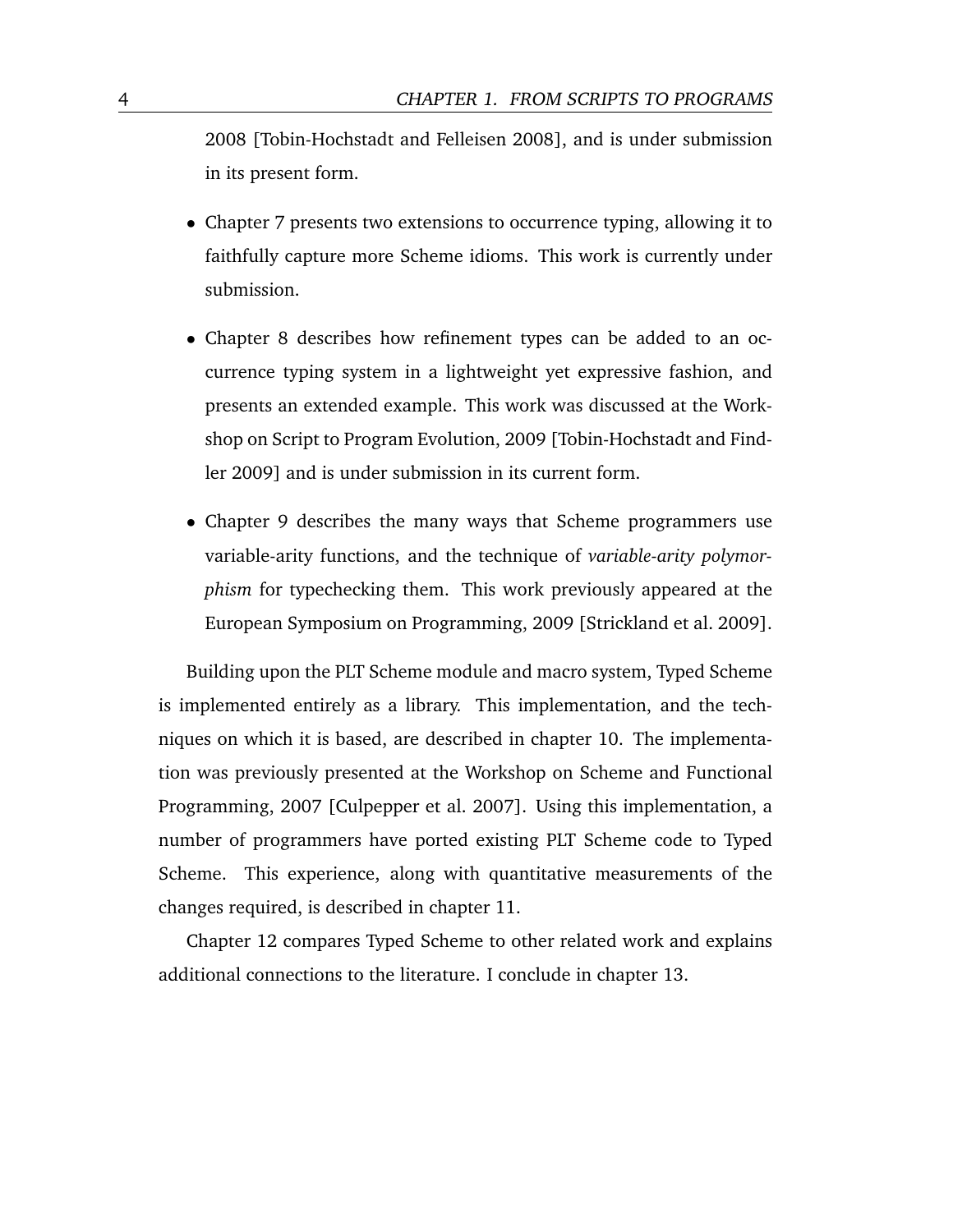## CHAPTER 2

# <span id="page-18-0"></span>Typed Scheme through Examples

In this chapter, I describe the general outlines of Typed Scheme via a series of examples. This includes simple typed programs, the integration between typed and untyped code, occurrence typing, and variable-arity polymorphism. In sections [2.1-](#page-18-1)[2.6](#page-30-0) these are described informally, and section [2.7](#page-30-1) provides more detail to give an overview of how the system works.

# <span id="page-18-1"></span>**2.1 Simple Typed Scheme**

<span id="page-18-2"></span>The obligatory *Hello, World* Typed Scheme program is:

Example 1 **#lang** typed-scheme (*display* "Hello, World!\n")

This example demonstrates several salient features of Typed Scheme. First, a Typed Scheme program is a PLT Scheme module [\[Flatt](#page-173-0) [2002\]](#page-173-0), which begins with the token **#lang**. Second, the *typed-scheme* token after **#lang** specifies that the module is written in the Typed Scheme language. The program is otherwise identical to the corresponding untyped Scheme program.

<span id="page-18-3"></span>When more complex programs are required, the type system requires slightly more help from the programmer: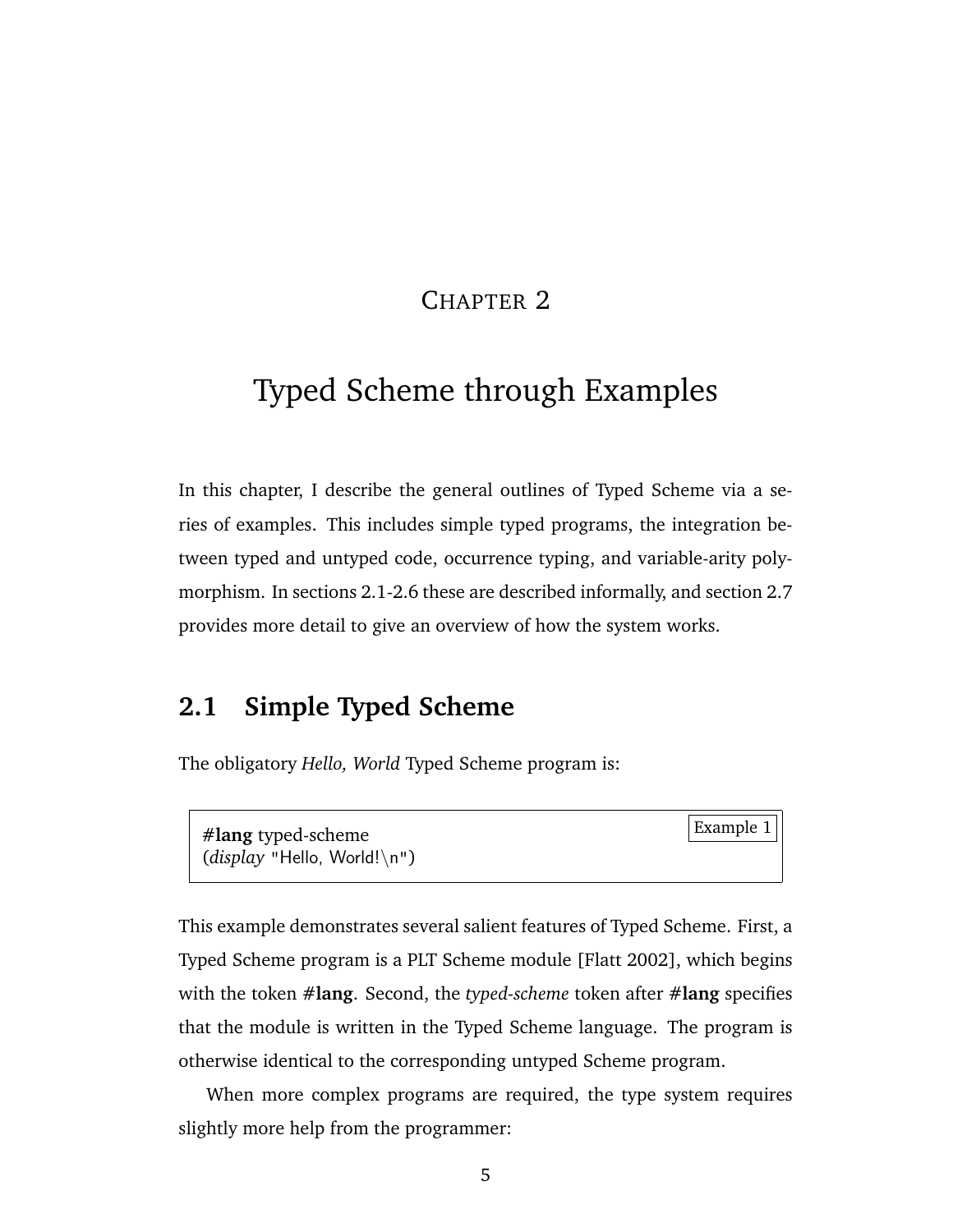```
Example 2 #lang typed-scheme
(: collatz (Number → Number))
(define (collatz n)
 (cond
  [ (= 1 n) 1][(even? n)
   (collatz (/ n 2))]
  [else (collatz (add1 (∗ 3 n)))]))
(collatz 17)
```
In this example, we define the function *collatz*, and provide an annotation for its input and output types. These annotations are required for every top-level definition.

Typed Scheme programs can also define and manipulate new data structures:

<span id="page-19-1"></span>

| $#$ lang typed-scheme                                      | Example 3 $  $ |
|------------------------------------------------------------|----------------|
| (define-struct: person ([first : String] [last : String])) |                |
| $(:greeting (person \rightarrow String))$                  |                |
| (define (greeting $n$ )                                    |                |
| (format "~a ~a" (person-first n) (person-last n)))         |                |
| (greeting (make-person "Bob" "Smith"))                     |                |

The **define-struct:** form defines a new structure, with selectors, predicate, and constructor. The name of the structure (here *person*) is used as the name of the type. The fields must be given types by the programmer, but the selectors (*person-first* and *person-last*), predicate (*person?*), and constructors (*make-person*) are given types automatically from the field types.

## <span id="page-19-0"></span>**2.2 Polymorphism and Local Type Inference**

Typed Scheme supports first-class polymorphic functions.<sup>1</sup> For example, *listref* has the type ( $\forall$  ( $\alpha$ ) ((**Listof**  $\alpha$ ) **Integer**  $\rightarrow \alpha$ )). It can be defined in Typed Scheme as follows:

<sup>&</sup>lt;sup>1</sup>Such functions are not always parametric, because occurrence typing can be used to examine the arguments.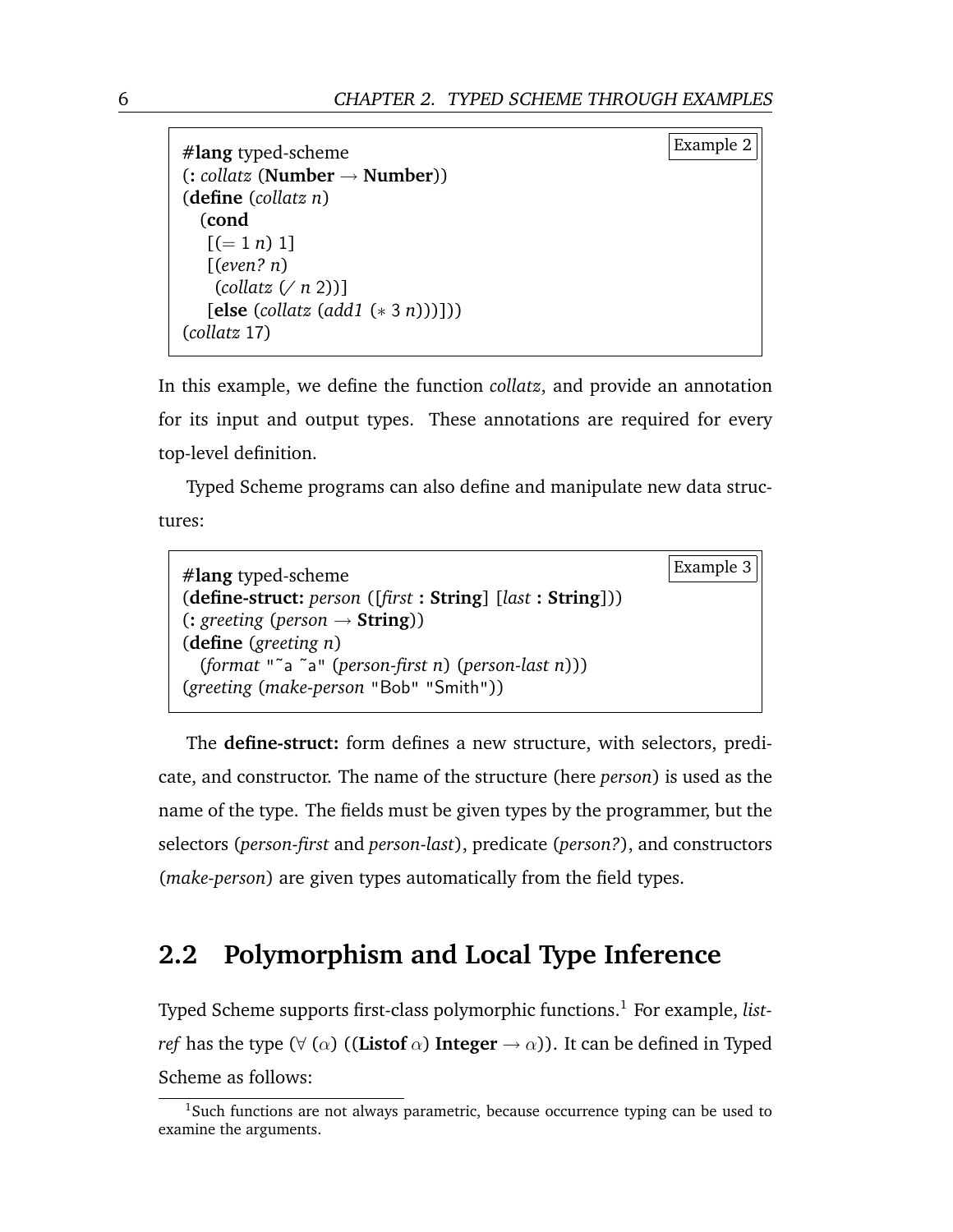$(\text{c} \text{ list-ref } (\forall (\alpha) ((\text{Listof } \alpha) \text{ Integer } \rightarrow \alpha)))$  Example 4 (**define** (*list-ref l i*) (**cond** [(*not* (*pair? l*)) (*error* "empty list")]  $[ (= 0 i) (car l)]$ [**else** (*list-ref* (*cdr l*) (− *i* 1))]))

The example illustrates two important aspects of polymorphism in Typed Scheme. First, the abstraction over types is explicit in the polymorphic type of *list-ref* but implicit in the function definition. Second, typical uses of polymorphic functions, e.g., *car* and *list-ref*, do not require explicit type instantiation. Instead, the required type instantiations are reconstructed from the types of the arguments.

# <span id="page-20-0"></span>**2.3 Integration with Untyped Scheme**

Typed Scheme integrates smoothly and safely with existing untyped Scheme code. This means both that Typed Scheme modules can depend on untyped Scheme modules, and that untyped Scheme modules can depend on Typed Scheme modules. Further, the untyped code can never violate the invariants of the Typed Scheme type system. This allows free choice of which modules are refactored and ported to Typed Scheme. The simplest example of typed/untyped integration merely uses a value from Typed Scheme in untyped code.

```
Example 5 #lang typed-scheme ;; module m1
(: x Number)
(define x 42)
(provide x)
#lang scheme
(require m1)
(add1 x)
```
Since the value is being used by untyped code, no new types must be specified. In contrast, when importing values *from* untyped code, the type must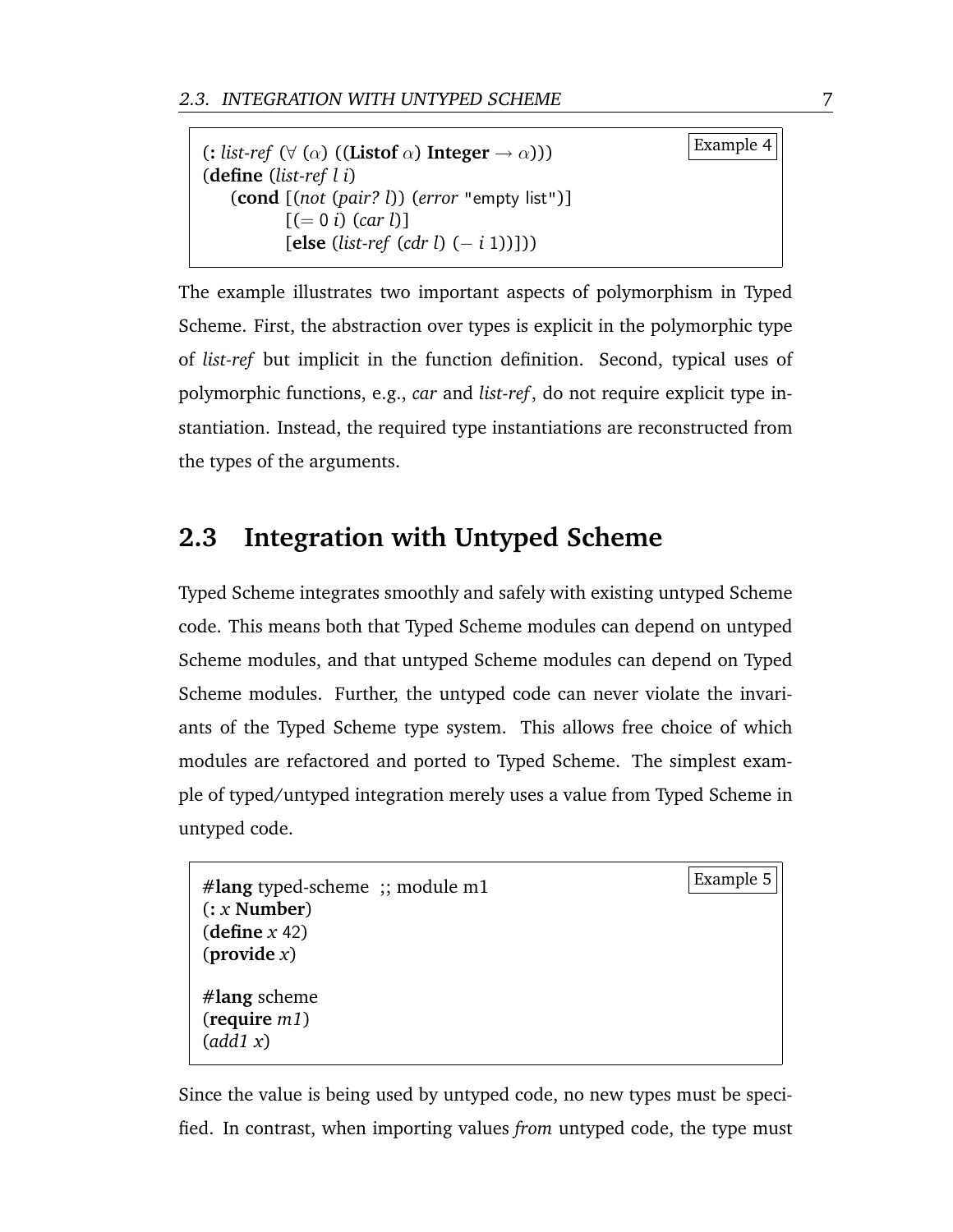<span id="page-21-2"></span>be specified:

Example 6 **#lang** scheme ;; module m2 (**define** *x* 42) (**provide** *x*) **#lang** typed-scheme (**require/typed** *m2* [*x* **Number**]) (*add1 x*)

The **require/typed** form allows the programmer to specify the type of an imported binding (here *x*). The type is converted to a runtime contract [\[Meyer](#page-177-1) [1992\]](#page-177-1), which ensures that the value is appropriate to the type, and raises an error if not. In the case of an error, for example if the value of *x* was "42", *blame* is assigned to the series of modules involved. The Typed Scheme type system ensures (see chapter [5\)](#page-52-0) that the typed portion of the program is never blamed for such runtime contract errors—instead, the blame falls on one of the untyped modules.

The contract system also ensures appropriate blame for higher-order values [\[Findler and Felleisen](#page-172-3) [2002\]](#page-172-3). Here, errors are possible in both directions. Several examples are given in figure [2.1.](#page-22-0) In example [7,](#page-22-1) the untyped module uses the *add5* procedure incorrectly, resulting in a runtime contract error blaming the untyped module. In example [8,](#page-22-2) an incorrect use of the *add5* procedure would result in a static type error. In example [9,](#page-22-3) the implementation of the untyped *add5* procedure is incorrect, and thus a runtime contract error is signaled, again blaming the untyped module. Finally, in example [10,](#page-22-4) the contract error happens during the *second* application, but still correctly blames the untyped module.

## <span id="page-21-0"></span>**2.4 Occurrence Typing**

Here is the simplest example of occurrence typing:<sup>2</sup>

<span id="page-21-1"></span> $2$ In the remainder of this chapter, module declarations will be omitted where unnecessary.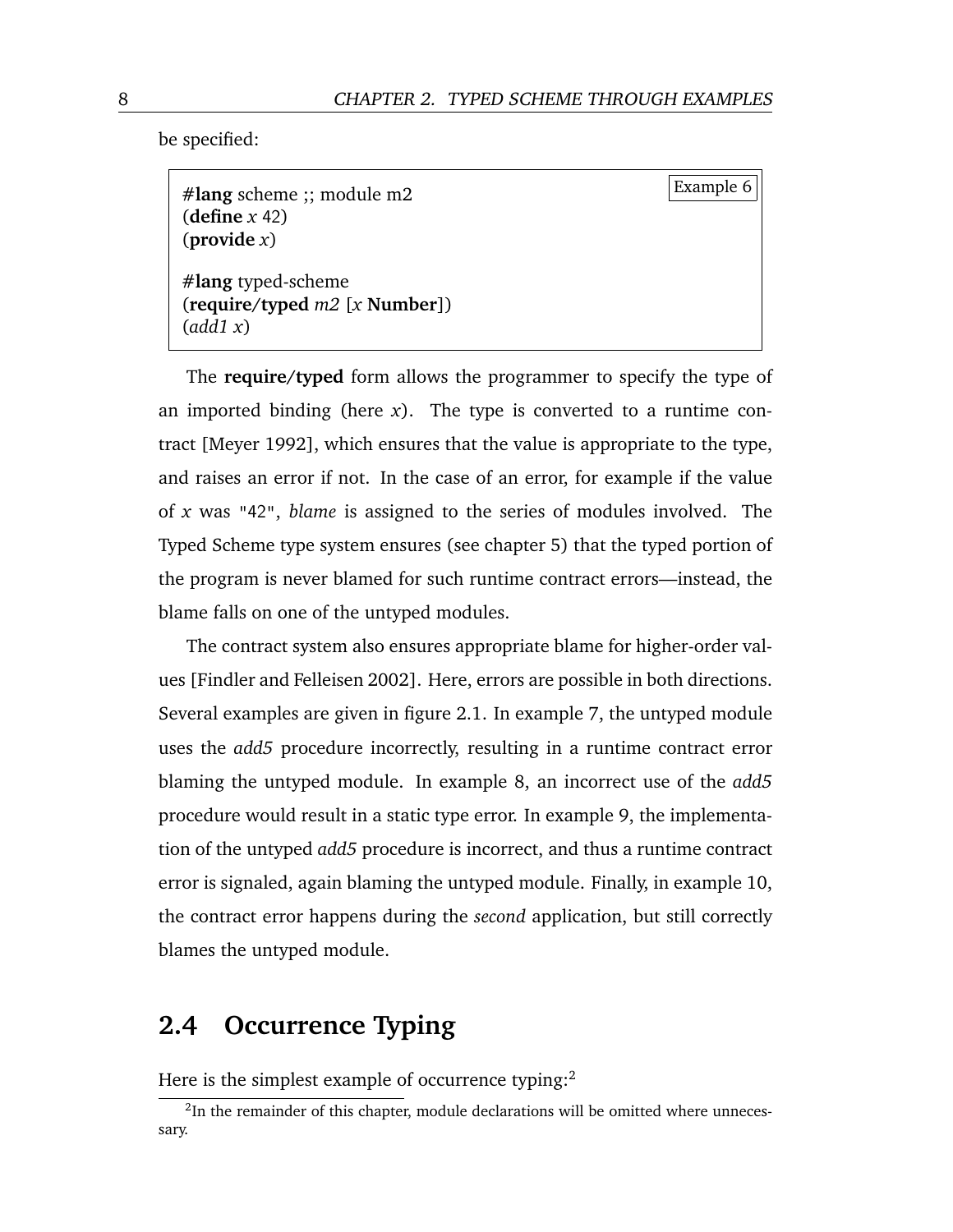<span id="page-22-1"></span><span id="page-22-0"></span>Example 7 **#lang** typed-scheme ;; module ho1 (**:** *add5* (**Number** → **Number**)) (**define** (*add5 n*) (+ 5 *n*)) (**provide** *add5*)

**#lang** scheme (**require** *ho1*) (*add5* 7) (*add5* "seven") ;; contract error

<span id="page-22-2"></span>Example 8 **#lang** scheme ;; module ho2 (**define** (*add5 n*) (+ 5 *n*)) (**provide** *add5*)

**#lang** typed-scheme (**require** *ho2* [*add5* (**Number** → **Number**)]) (*add5* 7) ;;(add5 "seven") - static type error

<span id="page-22-3"></span>Example 9 **#lang** scheme ;; module ho3 (**define** (*add5 n*) (*number-*>*string* (+ 5 *n*))) (**provide** *add5*)

**#lang** typed-scheme (**require** *ho3* [*add5* (**Number** → **Number**)]) (*add5* 7) ;; contract error

<span id="page-22-4"></span>Example 10 **#lang** typed-scheme ;; module ho4 (**:** *add-blaster* (**Number** → (**Number** → **Number**))) (**define** ((*add-blaster x*) *y*)  $(+ x y))$ **#lang** scheme (**require** *ho4*) ((*add-blaster* 1) "wrong") ;; contract error

**Figure 2.1:** Higher-order Contract Examples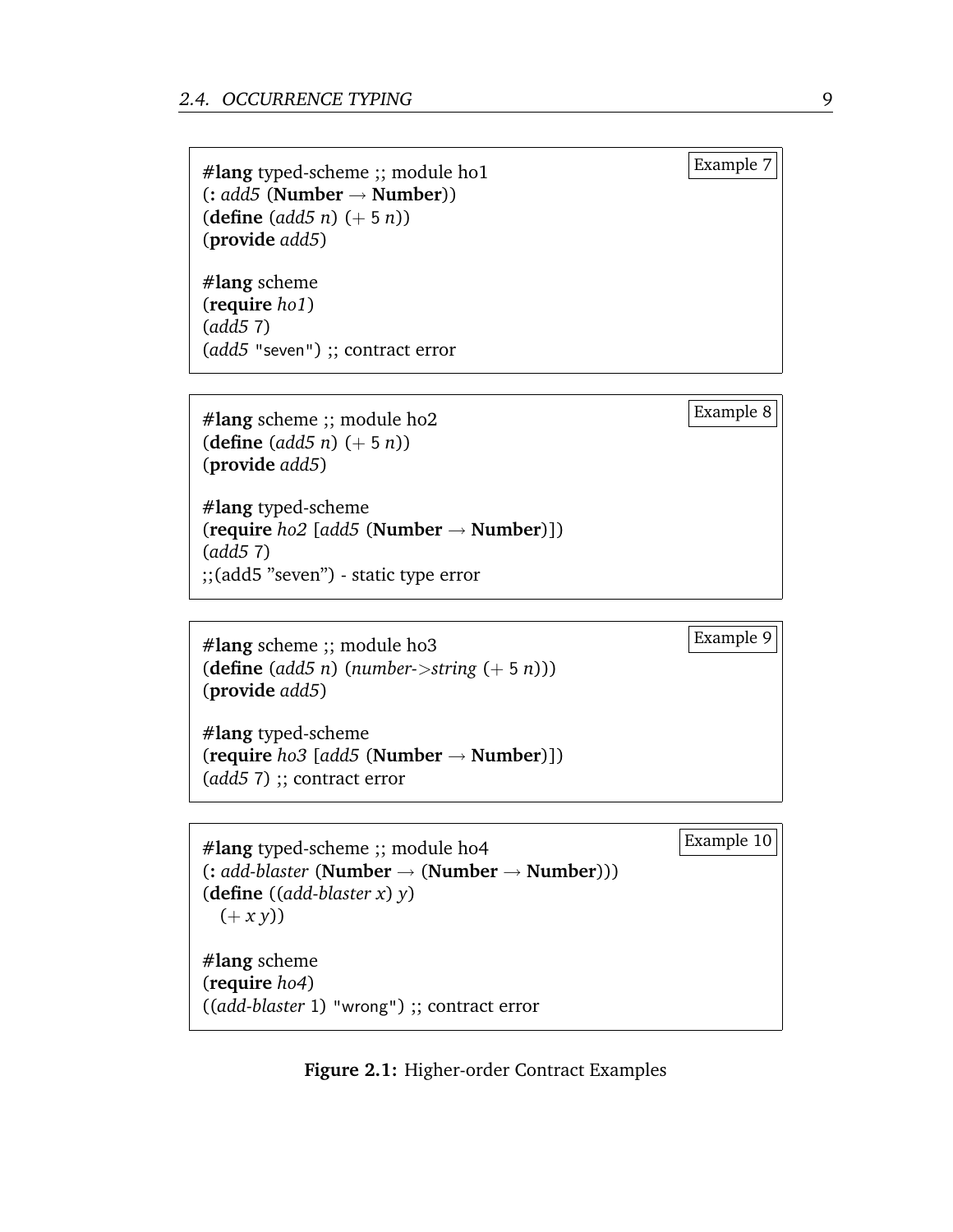```
Example 11 . . . (if (number? x) (add1 x) 0) . . .
```
Regardless of the value of *x*, this program fragment always produces a number. Thus, our type system should accept this fragment, regardless of the type assigned to *x*, even if it is a type such as **String** or **Any**, which are not legitimate argument types for *add1*.

The key to typing example [11](#page-21-1) is to assign the second occurrence of *x* a different, more precise, type than it has in the outer context. Fortunately, we know that for any value of type **Number**, *number?* returns #t (otherwise, it returns #f). Therefore, it is safe to use **Number** as the type of *x* in the then branch.

<span id="page-23-0"></span>

| (define $f$                                          |  |
|------------------------------------------------------|--|
| $(\lambda ([x : ( \cup String Number)])$             |  |
| (if $(number? x)$ $(add1 x)$ $(string-length x)))$ ) |  |

The function *f* in example [12](#page-23-0) always produces a number. If (*number? x*) produces  $\#t$ , *x* is an appropriate input to *add1*. If it produces  $\#f$ , *x* must be a **String** by process of elimination, and it is therefore an acceptable input to *string-length*. Handling this program means that the type system must take into account not only the consequences when predicates hold, but also when they do not.

#### **2.4.1 More Complex Tests**

Of course, simple applications of predicates such as (*number? x*) are not the only kind of test that Scheme programmers write. For example, it is possible to use logical connectives to combine the results of predicates:

```
Example 13 . . . (if (or (number? x) (string? x))
    (f x); f12
    (0) ...
```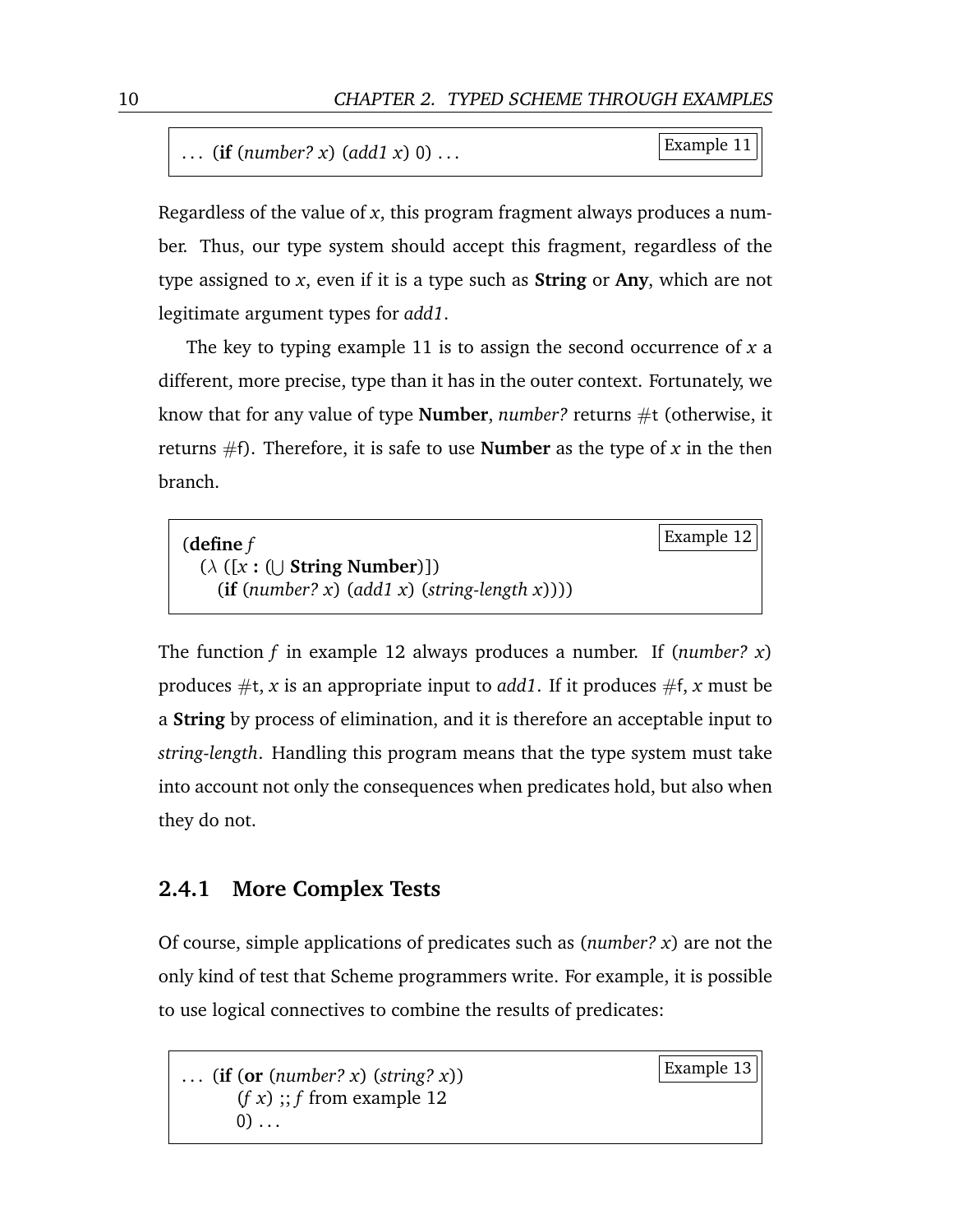For the fragment in example [13](#page-23-1) to typecheck, the type system must recognize that the expression (or (*number? x*) (*string? x*)) ensures that *x* has type ( $\cup$ **String Number**) in the then branch, the domain of *f* from above.

For **and**, there is no such neat connection. In example [14,](#page-24-0) conclusions are safely drawn in the then branch, regardless of the types of *x* and *y*.

<span id="page-24-0"></span>Example 14 . . . (**if** (**and** (*number? x*) (*string? y*)) (+ *x* (*string-length y*))  $(0)$  ...

<span id="page-24-1"></span>However, similar assumptions cannot be made in the else branch.

Example 15 ;; *x* is either a **Number** or a **String** . . . (**if** (**and** (*number? x*) (*string? y*)) (+ *x* (*string-length y*)) (*string-length x*)) . . .

In example [15,](#page-24-1) the programmer falsely assumed *x* to be a **String** when the test fails. But the test may produce  $#f$  because x is actually a **String**, in which case the program would succeed, or because *y* is not a **String**, but *x is* a number, which would cause (*string-length x*) to fail. In general, when a conjunction is false, we do not know which conjunct is false.

#### **2.4.2 Abstraction over Predicates**

So far, we have seen how programmers can use predefined predicates. It is important, however, that programmers can also abstract over existing predicates and create new ones.

<span id="page-24-2"></span>

| (define <i>strnum?</i>            | Example 16 |
|-----------------------------------|------------|
| $(\lambda ([x : Any])$            |            |
| $($ or (string? x) (number? x)))) |            |

Taking our previous example of a test for the type ( $\cup$  **String Number**), we can create the function *strnum?*, which behaves as a predicate for that type. This means that the type system must be able to represent the fact that *strnum?* is a predicate for this type, so that it can exploit it for conditionals.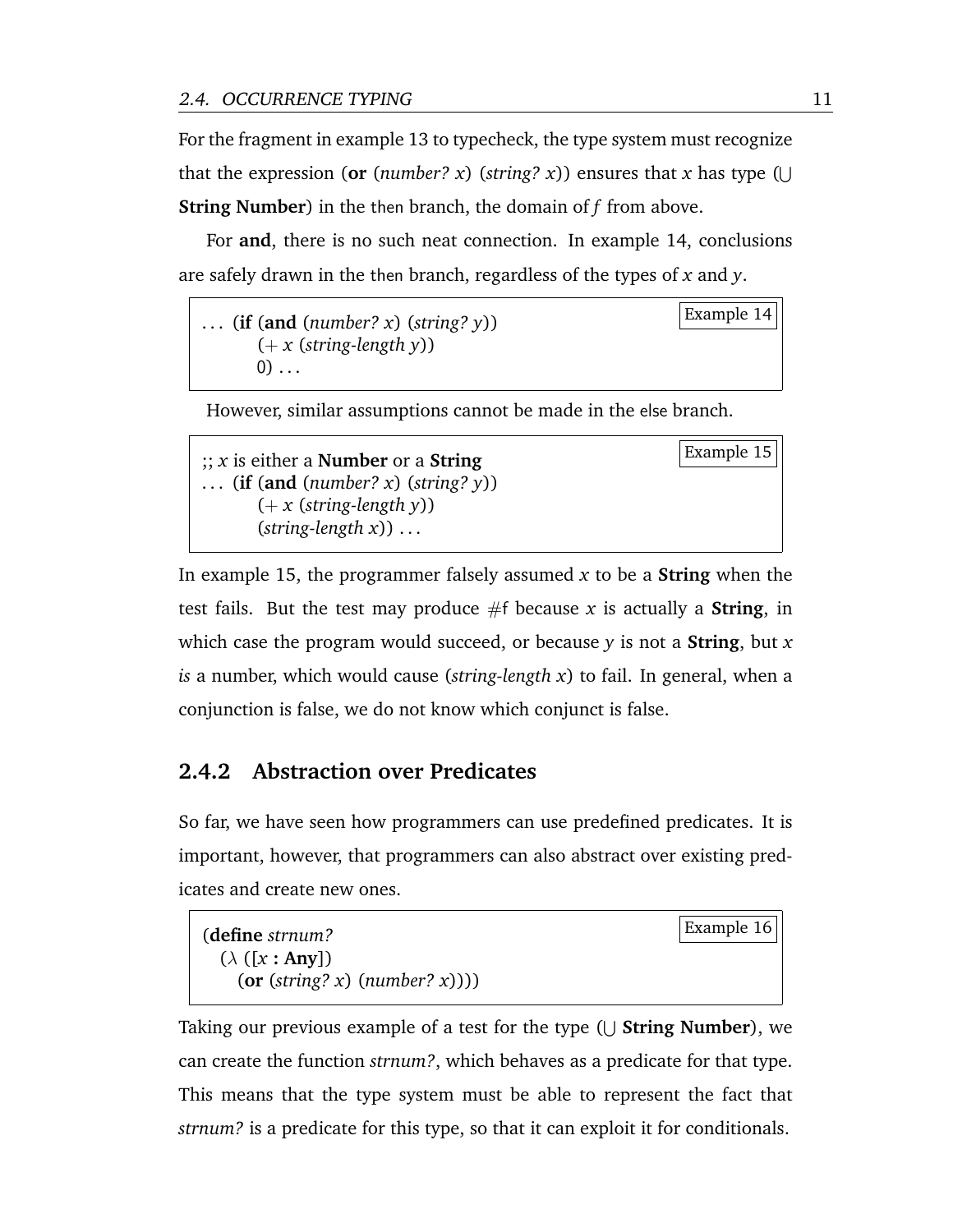#### **2.4.3 Variables, Predicates and Selectors**

An important feature of Scheme that Typed Scheme must also handle is the ability to use arbitrary non- $#f$  values as true and to use  $#f$  as a marker for missing results, analogous to ML's NONE. 3

<span id="page-25-0"></span>

| (let $([x (member v l)])$ )<br>(if $x$             | $ $ Example 17 $ $ |
|----------------------------------------------------|--------------------|
| — compute with $x$ —<br>$(error$ 'fail))) $\ldots$ |                    |

Example [17](#page-25-0) represents the essence of a common Scheme idiom. The *member* procedure yields either the desired result, if  $\nu$  is found in *l*, or #f, if  $\nu$  is not found. Therefore, in the then branch we know *x* is the desired result, otherwise the else branch is taken.

All of the tests thus far have involved variables such as *x* and *y*. It is also useful to test arbitrary expressions. For example, we can test that the *car* of a pair is a **Number** with the expression (*number?* (*car p*)). Integrating this form of reasoning into the type system requires further modifications, as we will see.

<span id="page-25-1"></span>

| (if (number? (car p)); $p : (Pair Any Any)$ | $ $ Example 18 $  $ |
|---------------------------------------------|---------------------|
| $(\text{add1} (\text{car } p))$             |                     |
|                                             |                     |

If *p* has the type (**Pair Any Any**), then example [18](#page-25-1) should produce a number.<sup>4</sup> Of course, simply accommodating repeated applications of *car* is insufficient for real programs. Instead, the relevant portions of the type of *p* must be refined in the then and else branches of the if. In example [19,](#page-25-2) we assume that *g* has argument type (**Pair Number Number**):

<span id="page-25-2"></span><sup>&</sup>lt;sup>3</sup>Like other dynamically typed languages, Scheme treats all values that are not  $#f$  as true.

<sup>&</sup>lt;sup>4</sup>This relies on the recent change to PLT Scheme to make pairs immutable by default.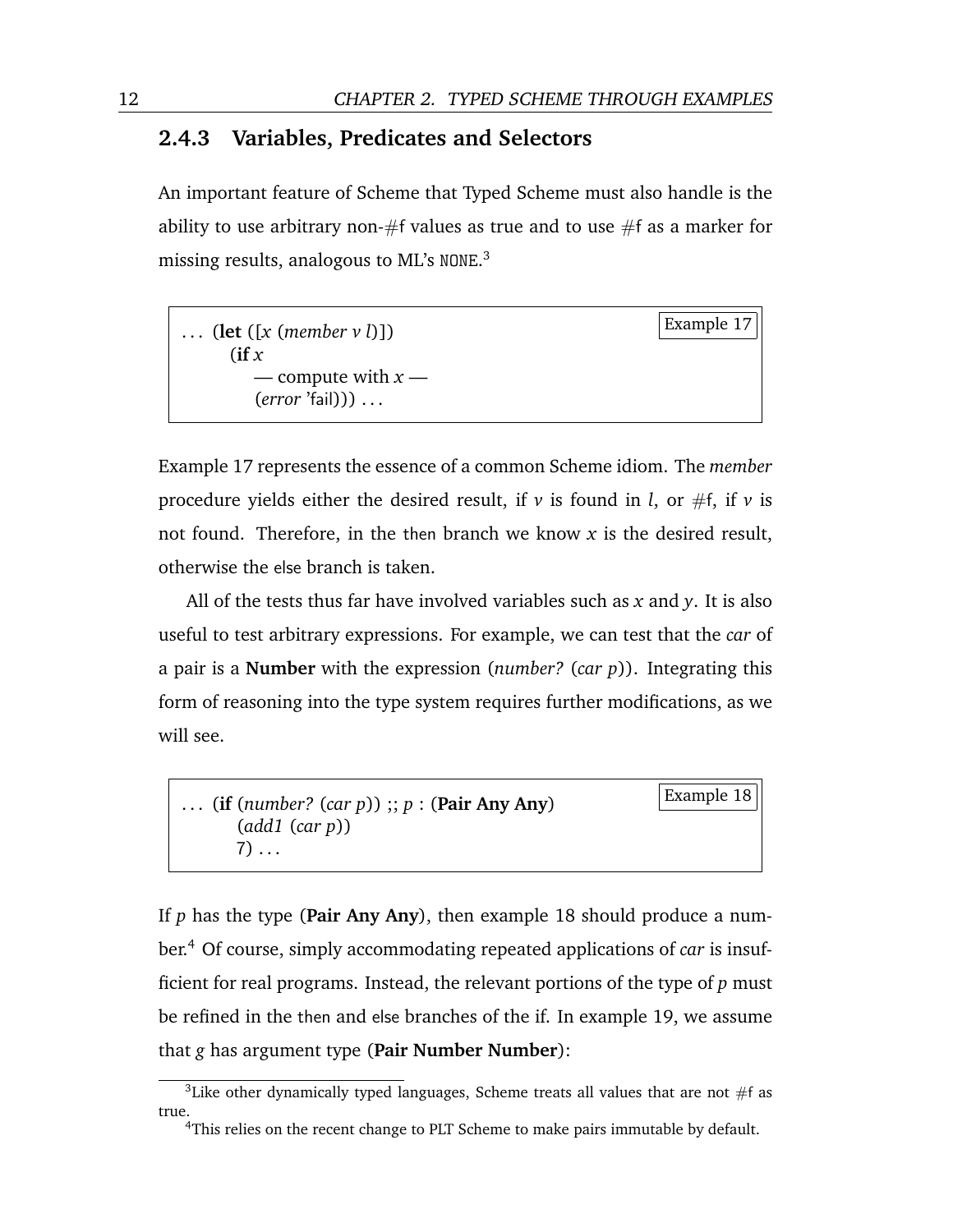| (if (and (number? (car p)) (number? (cdr p))) | Example 19 |
|-----------------------------------------------|------------|
| (g p)<br>$\rq$ nope)                          |            |

Thus, the test expression must refine the type of *p* to (**Pair Number Number**), which is the expected result of the conjunction of tests on the *car* and *cdr*.

As example [20](#page-26-0) shows, programmers can abstract the use of predicates and selectors together.

```
Example 20 (define carnum?
 (λ ([x : (Pair Any Any)]) (number? (car x))))
```
The *carnum?* predicate tests if the *car* of its argument is a **Number**.

#### **2.4.4 Reasoning Logically**

Of course, we *do* learn something when conjunctions such as those in examples [14](#page-24-0) and [15](#page-24-1) are false. When a conjunction is false, we know that one of the conjuncts is false, and thus when all but one are true, the remaining one must be false. In Scheme form, this reasoning principle is found quite often in nested conditionals.



This program represents a common idiom.<sup>5</sup> In clause 1, we obviously know that *x* is a **Number** and *y* is a **String**. In clause 2, *x* is again a **Number**. But we also know that *y* cannot be a **String**. To make sense of the type discipline employed in such programs, the Typed Scheme type system must be able to follow this reasoning.

<sup>5</sup>The introductory textbook *How to Design Programs* [\[Felleisen, Findler, Flatt, and Krish](#page-172-4)[namurthi](#page-172-4) [2001\]](#page-172-4) devotes an entire section to this idiom.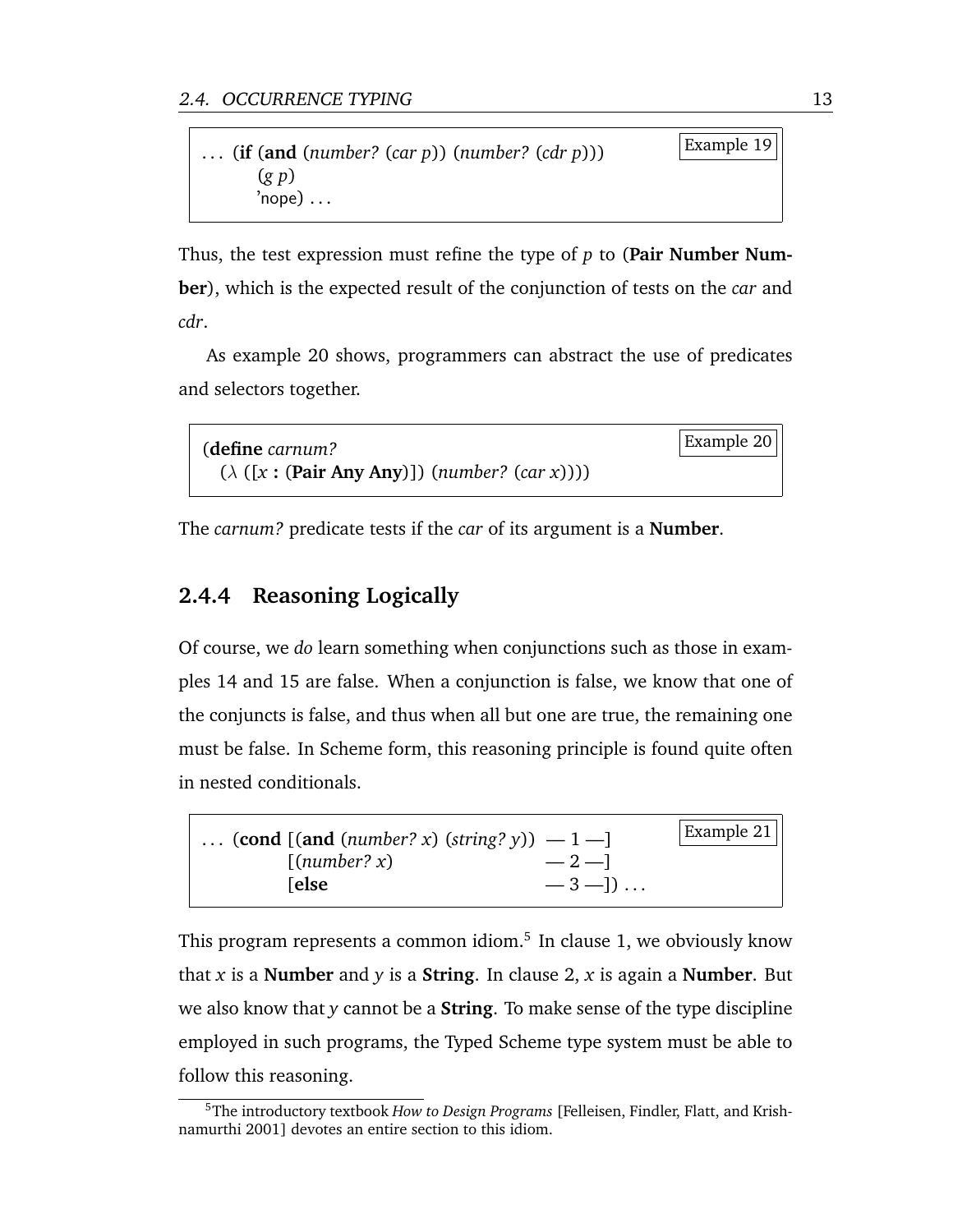#### **2.4.5 Putting it all Together**

<span id="page-27-1"></span>Finally, we can combine all of these features into a single example that demonstrates all aspects of occurrence typing.

```
Example 22 (λ ([input : (
S
Number String)] [extra : (Pair Any Any)])
 (cond
    [(and (number? input) (number? (car extra)))
     (+ input (car extra))]
    [(number? (car extra))
     (+ (string→number input) (car extra))]
    [else 0]))
```
## <span id="page-27-0"></span>**2.5 Variable-arity Functions**

PLT Scheme allows programmers to define functions that do not take a fixed number of arguments. Some functions can accept any one of a set of numbers of arguments, or a variable number. To accommodate these programming patterns, Typed Scheme supports a variety of forms of variable-arity function definitions.

#### **2.5.1 Uniform Variable-Arity Functions**

*Uniform* variable-arity functions are those that expect their rest parameter to be a homogeneous list. Consider the following three examples of type signatures:

```
(: + (Integer∗ → Integer))
(: string-append (String∗ → String))
(: list (∀ (α) (α
∗ → (Listof α))))
```
The syntax *Type*<sup>∗</sup> indicates that 0 or more arguments of type *Type* are required.

Here is a definition of variable-arity  $+$  in Typed Scheme: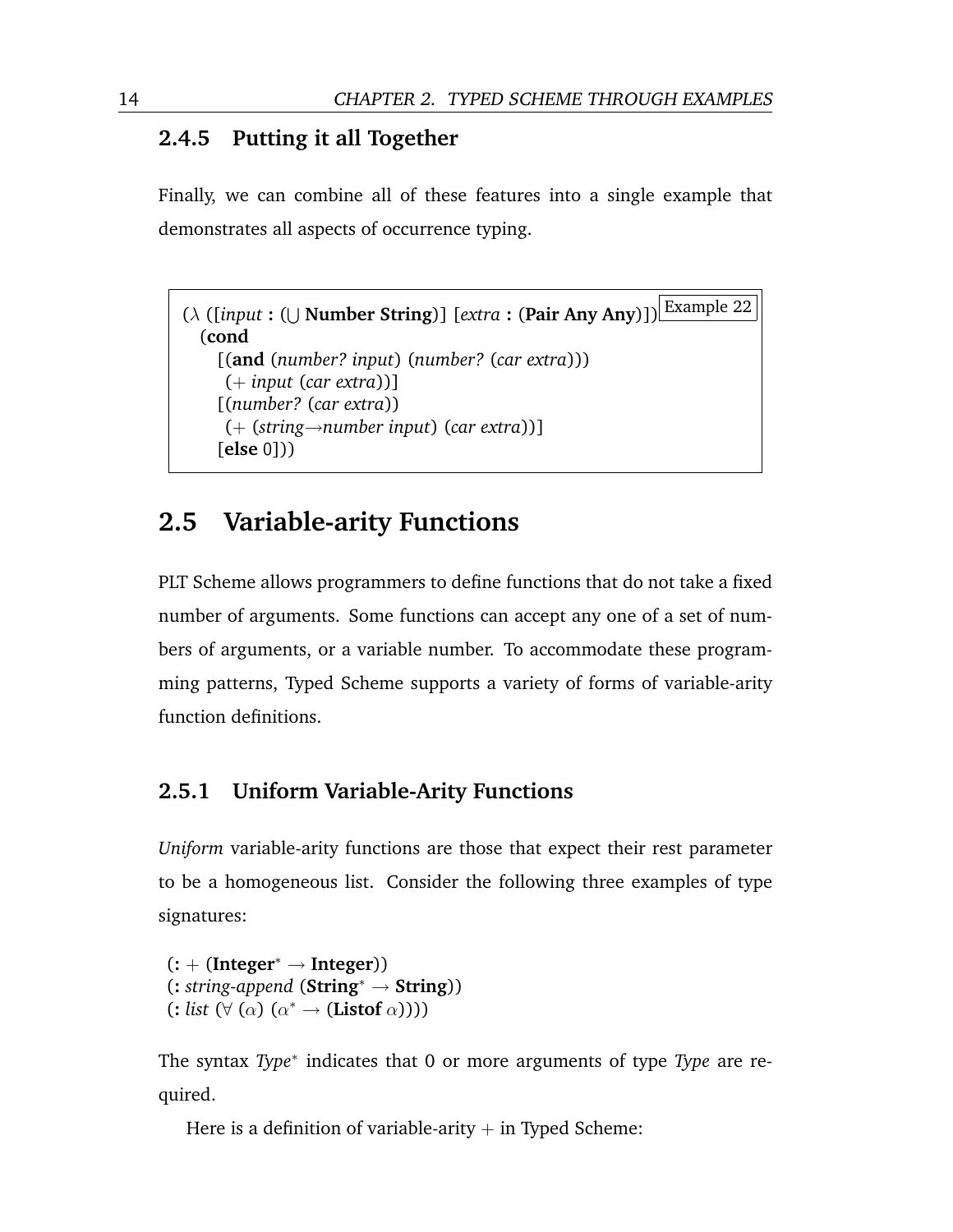

#### **2.5.2 Non-uniform Variable-Arity**

While assuming that rest parameters are homogeneous lists of values makes typechecking simple, not all variable-arity functions allow this assumption. Typechecking heterogeneous rest parameters requires analyzing other relationships between types. For example, the length of the list assigned to the rest parameter may be connected to the types of other parameters or the returned value.

For example, Scheme's *map* function maps an n-ary function over n lists, unlike its counterparts in ML or Haskell. When *map* receives a function *f* and  $n$  lists, it expects  $f$  to accept  $n$  arguments. Also, the type of the  $k$ th function parameter must match the element type of the kth list.

The following example is taken from the PLT Scheme code base:

```
Example 24 ;; implements a wrapper that prints f's arguments
(\text{: } \text{verbose } (\forall (\beta \alpha \dots)((\alpha \dots \rightarrow \beta) \rightarrow (\alpha \dots \rightarrow \beta))))(define (verbose f )
   (if quiet? f (\lambda a (printf "xform-cpp: ~a\n" a) (apply f a))))
```
The intent of the programmer is clear—the result of applying *verbose* to a function *f* should have the same type as *f* for *any* function type. Typed Scheme represents this by allowing *verbose* to be instantiated with a *sequence* of type arguments, one for each of the arguments to *f*.

Below are the types for some additional example functions:

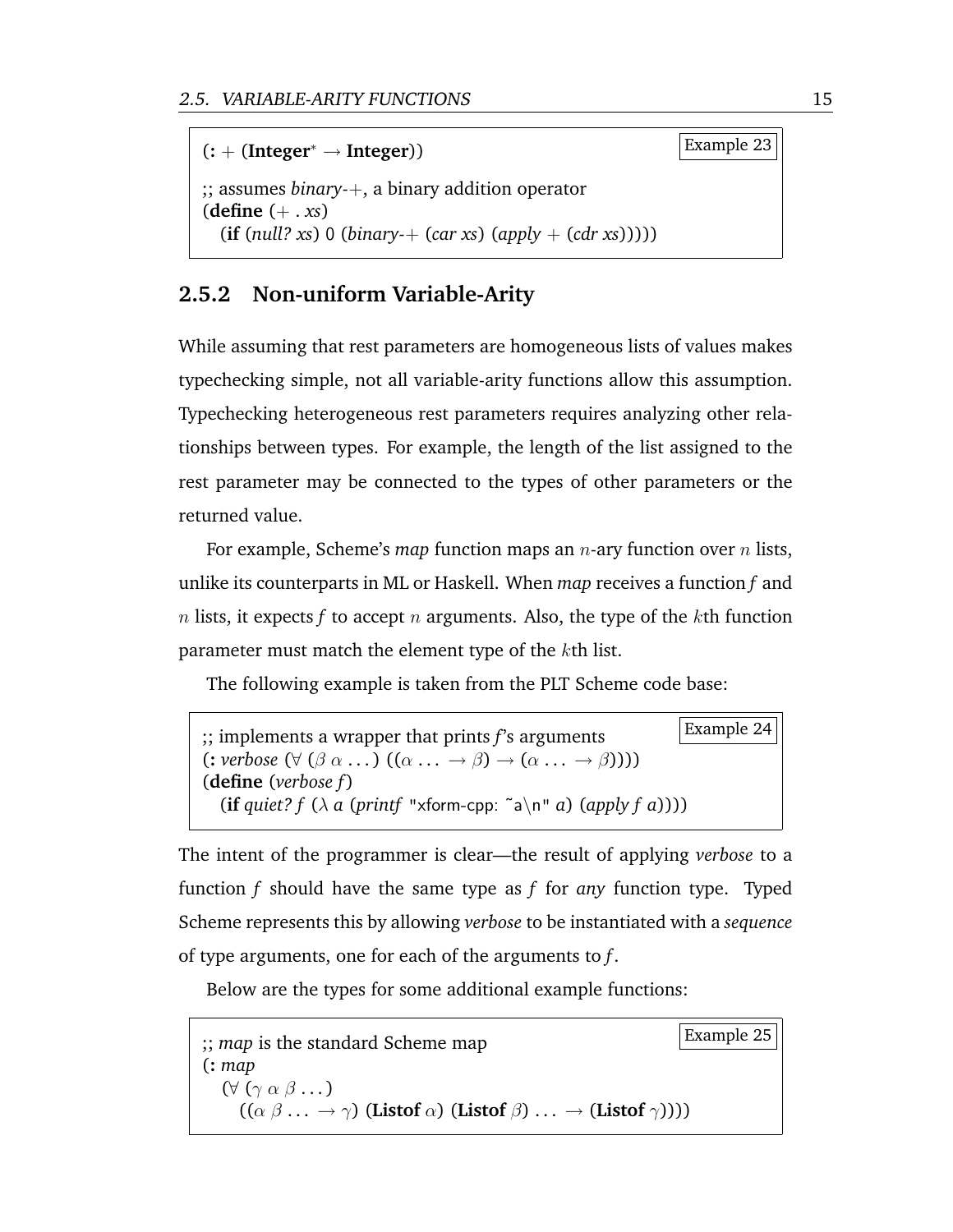| :; map-with-funcs takes any number of functions,                                                                           | Example 26 |
|----------------------------------------------------------------------------------------------------------------------------|------------|
| ;; and then an appropriate set of arguments, and then produces                                                             |            |
| :; the results of applying all the functions to the arguments                                                              |            |
| $\sum$ : map-with-funcs                                                                                                    |            |
| $(\forall (\beta \alpha \dots)((\alpha \dots \rightarrow \beta)^* \rightarrow (\alpha \dots \rightarrow (Listof \beta))))$ |            |

When a variable-arity polymorphic type is instantiated, the dotted sequence is replaced with the provided sequence of type arguments. For *mapwith-funcs*, this works as follows:

#### (**inst** *map-with-funcs* **Number Integer Boolean String**)

results in a value with the type:

#### ((**Integer Boolean String** → **Number**) <sup>∗</sup> → (**Integer Boolean String** → (**Listof Number**)))

Typed Scheme also provides local inference of the appropriate type arguments for dotted polymorphic functions, so explicit type instantiation is rarely needed [\[Strickland, Tobin-Hochstadt, and Felleisen](#page-179-6) [2008\]](#page-179-6).

A more substantial definition of a variable-arity function is *fold-left*.

Example 27 (**:** *fold-left* (∀ (γ α β . . . ) ((γ α β . . . → γ) γ (**Listof** α) (**Listof** β) . . . → γ))) (**define** (*fold-left f c as* . *bss*) (**if** (**or** (*null? as*) (*ormap null? bss*)) *c* (*apply fold-left* (*apply f c* (*car as*) (*map car bss*)) (*cdr as*) (*map cdr bss*))))

Its type shows that it accepts at least three arguments: a function *f*; an initial element *c*; and at least one list *as*. Optionally, *fold-left* consumes additional lists, received as rest argument *bss*, which is a sequence of lists. For this combination to work out, *f* must consume as many arguments as there are lists plus one; in addition, the types of these lists must match the types of *f*'s parameters because each list item becomes an argument.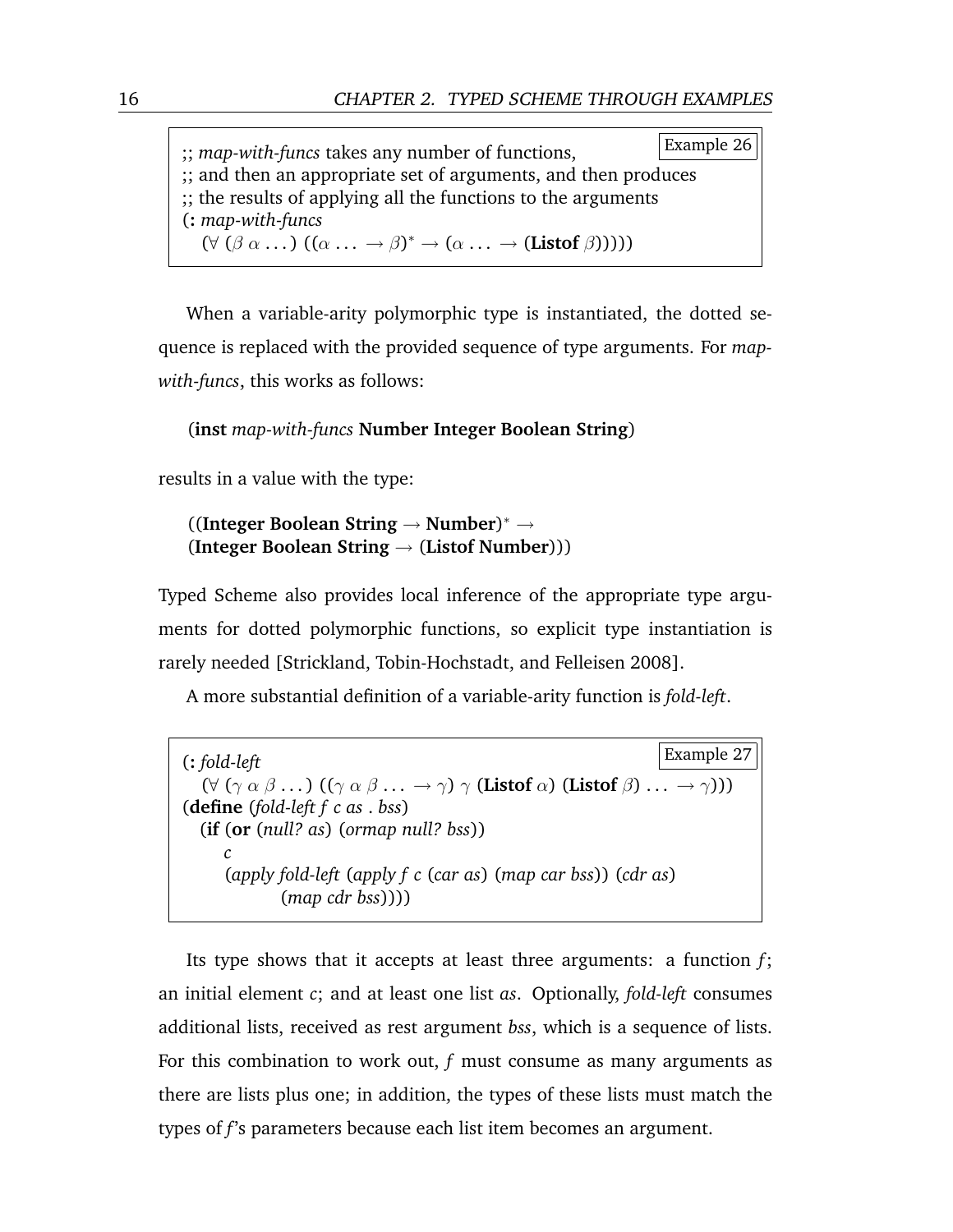### <span id="page-30-0"></span>**2.6 Refinement Types**

Refinement types, introduced originally by [Freeman and Pfenning](#page-173-1) [\[1991\]](#page-173-1), are types which describe subsets of conventional types. For example, the type of even integers is a refinement of the type of integers. In Typed Scheme, we can describe a set of values with a simple Scheme predicate.

The fundamental idea is that a boolean-valued function, such as *even?*, can be treated as defining a type, which is a subtype of the input type of *even?*. This type has no constructors, but it is trivial to determine if a value is a member by using the predicate *even?*. For example, consider the *justeven* function, which produces solely even numbers, and the *halve* function, which consumes only even numbers.

```
Example 28 (: just-even (Number → (Refinement even?)))
(define (just-even n)
 (if (even? n) n (error 'not-even)))
(: halve ((Refinement even?) → Number))
(define (halve n) (/ n 2))
```
This technique harnesses occurrence typing to work with arbitrary predicates, and not just those that correspond to Scheme data types.

## <span id="page-30-1"></span>**2.7 How to Check the Examples**

This section describes in more detail how Typed Scheme's type system handles some of the examples of chapter [2](#page-18-0) in order to motivate and explain the basic ideas of the formal systems described in the subsequent chapters.

#### **2.7.1 Simple Examples**

In examples [1](#page-18-2) and [2,](#page-18-3) typechecking is straightforward. Structures, as in example [3,](#page-19-1) require only slightly more effort—Typed Scheme must understand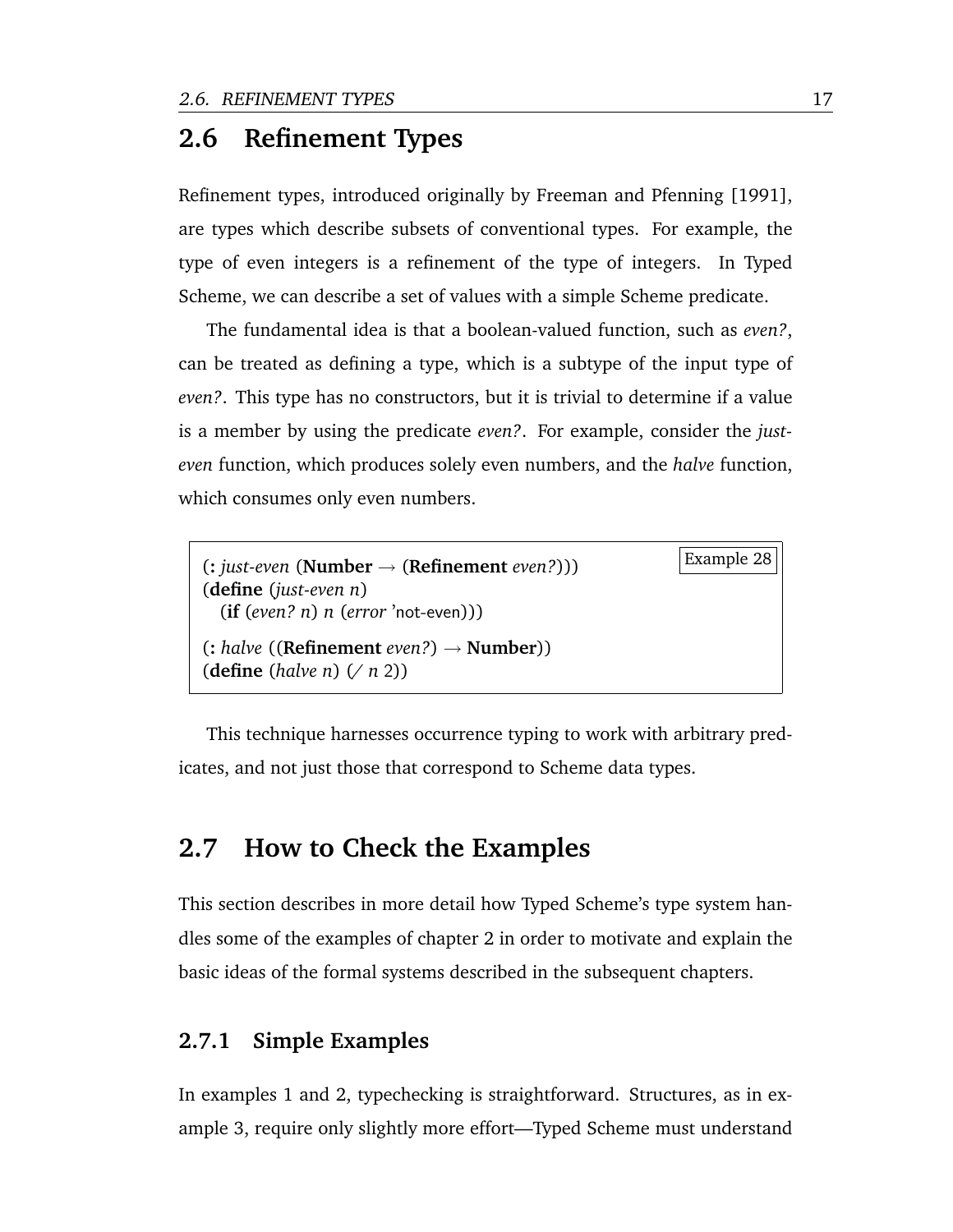the relationships between the types of the fields and the type of the constructor, here *make-person*, in order to check the application of the constructor.

To facilitate easier programming, type arguments to polymorphic functions are automatically synthesized where possible. Argument type synthesis uses the local type inference algorithm of [Pierce and Turner](#page-178-2) [\[2000\]](#page-178-2). It greatly facilitates the use of polymorphic functions and makes conversions from Scheme to Typed Scheme convenient, while dealing with the subtyping present in the rest of the type system in an elegant manner. Furthermore, it ensures that type inference errors are always locally confined, rendering them reasonably comprehensible to programmers.

#### **2.7.2 Typed/Untyped Integration**

The fundamental solution for sound integration between typed and untyped code is runtime contracts [\[Findler and Felleisen](#page-172-3) [2002\]](#page-172-3). In example [5,](#page-20-1) a contract checking that *x* is a number is automatically added to module *m1*, and used to protect *m1* against any malicious use of *x* by untyped code. A similar contract is automatically generated for example [6,](#page-21-2) checking that *m1*, the untyped module in this example, actually produces a number.

For higher-order types, higher-order contracts are generated. Here, protection in both directions is vital, as in examples [7](#page-22-1) and [8.](#page-22-2)

In chapter [5,](#page-52-0) I describe these ideas formally, and prove that only untyped modules can receive blame for violating the automatically-generated contracts.

#### **2.7.3 Occurrence Typing**

For occurrence typing, we begin by returning to example [11:](#page-21-1)

(**if** (*number? x*) (*add1 x*) 0) ;; *x* : **Any**

In this example, we must propagate information from the test, (*number? x*), to the then branch. Therefore, in addition to determining that the test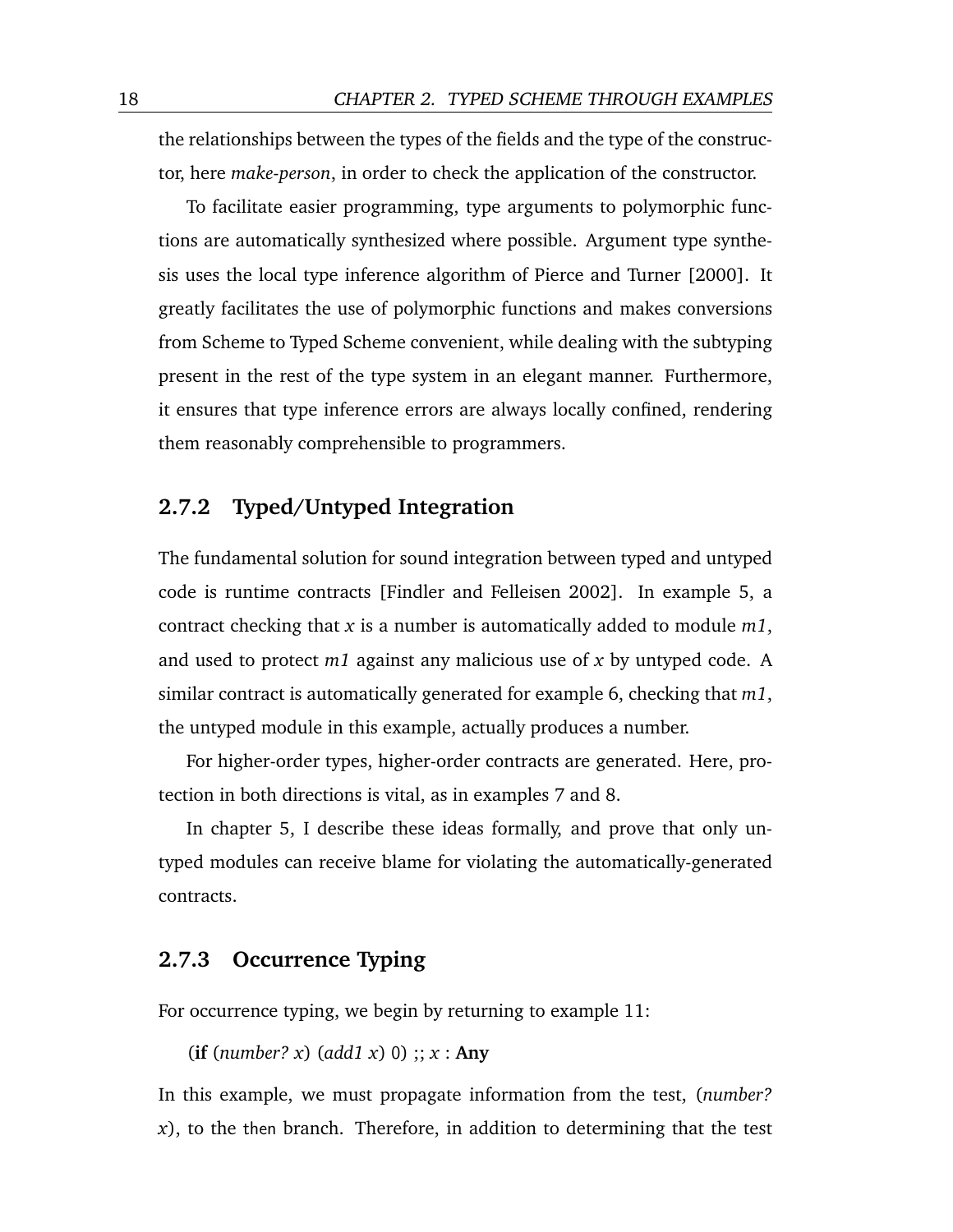has the type **Boolean**, the typechecker also proves the proposition that "if the test evaluates to  $\#t$ , then *x* is a number". We write the second part of this proposition as **Number**<sub>x</sub>, and call it a *filter* (in the formal system, we abbreviate **Number** as **Number**). We can combine this information with the original type of *x* (**Any**), to get a new environment for checking the then branch where *x* has type **Number**. This new environment is used to check the then branch.

The type system must compute this proposition (and thus the new type environment) from the expression (*number? x*). First, we need information in the type of *number?* that it is a predicate for the **Number** type. Second, we need information from the operand *x*, that testing it produces information about the variable *x*.

We accomplish our first goal with *latent* information on the function type of the *number?* procedure. Such latent information describes not only what sorts of values it accepts and produces, but also what filter it produces when applied. We take this notion of latent information from work on effect systems by [Lucassen and Gifford](#page-176-3) [\[1988\]](#page-176-3) and say that *number?* has a *latent filter*.

We accomplish the second by adding a piece of information to the type and the propositions, describing which bit of the environment is accessed by a given expression. We refer to this information as the *object* of an expression, in this case *x*.

Given these two pieces of information—the latent filter from *number?* and the object from  $x$ —we obtain the filter **Number**<sub>x</sub> as desired. This, in turn, is enough to typecheck the rest of the **if** expression.

#### **2.7.3.1 Handling Complex Tests**

In example [12,](#page-23-0) we have

(**if** (*number? x*) (*add1 x*) (*string-length x*))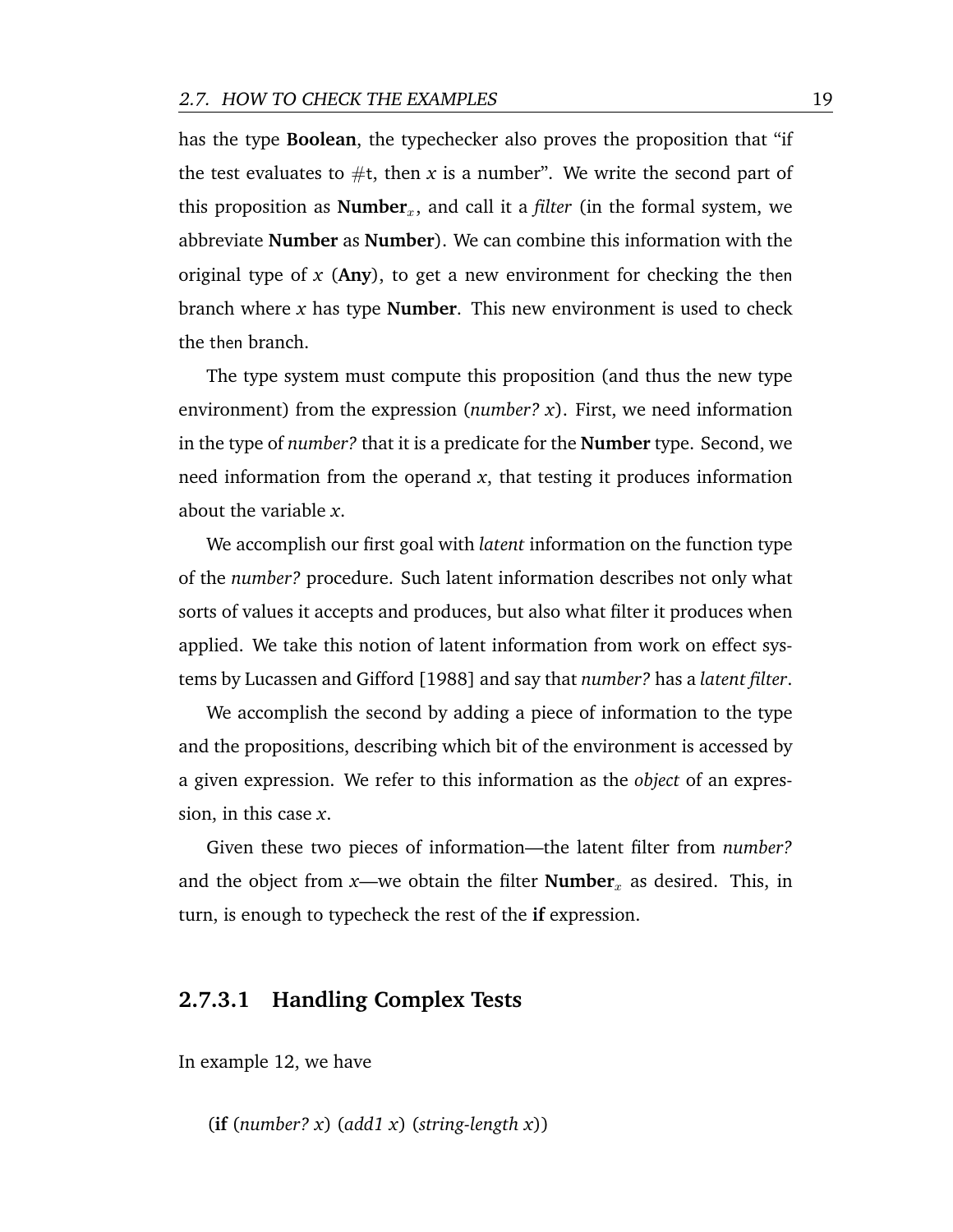where *x* has the type ( $\cup$  **String Number**). To typecheck the else branch, we also need the information that *x* is not a **Number** so that we can deduce that it is a **String**.

To accomplish this, the type checker must propagate the proposition "*x* is some element of its original type, but not a **Number**" from the test expression to the else branch. This proposition is written  $\overline{\text{Number}}_x$ , and it is straightforward to compute it from the latent filter of the operator and the object of the operand from the test.

With more complex tests, we must combine the filters of different subexpressions. If (**or** (*number? x*) (*string? x*)) is true, then the value of *x* must be a member of the type (U **Number String**), and if it is false then *x* cannot be either of the constituent types (**Number** or **String**). Using our notation, these can be expressed with the pair of filters  $(\cup$  **Number String**)<sub>x</sub> and  $(\cup$  **Number String**)<sub>x</sub>, which apply in the then and else branches, respectively.

For all of the examples we have seen so far, the filters for the then and else branches had a simple relationship. This is not always the case, however. Consider (and (*number? x*) (*string? y*)). If this expression evaluates to  $\#t$ , then *x* must be a **Number** and *y* a **String**. We represent this new information with two filters that apply to the then branch,  $\textbf{Number}_{x}$  and  $\textbf{String}_{y}.$  If the test evaluates to  $#f$ , we do not know which of the two individual tests fails, so we can't create a new type environment for the else branch. Therefore, no filters apply to the else branch. This is why the first example using **and** (example [14\)](#page-24-0) is safe, but the second (example [15\)](#page-24-1) is not; the type of *x* cannot be refined appropriately.

#### **2.7.3.2 Abstracting over Predicates**

The next challenge is how to include filter information in function types for user-defined predicates (see example [16\)](#page-24-2):

(λ ([*x* **: Any**]) (**or** (*string? x*) (*number? x*)))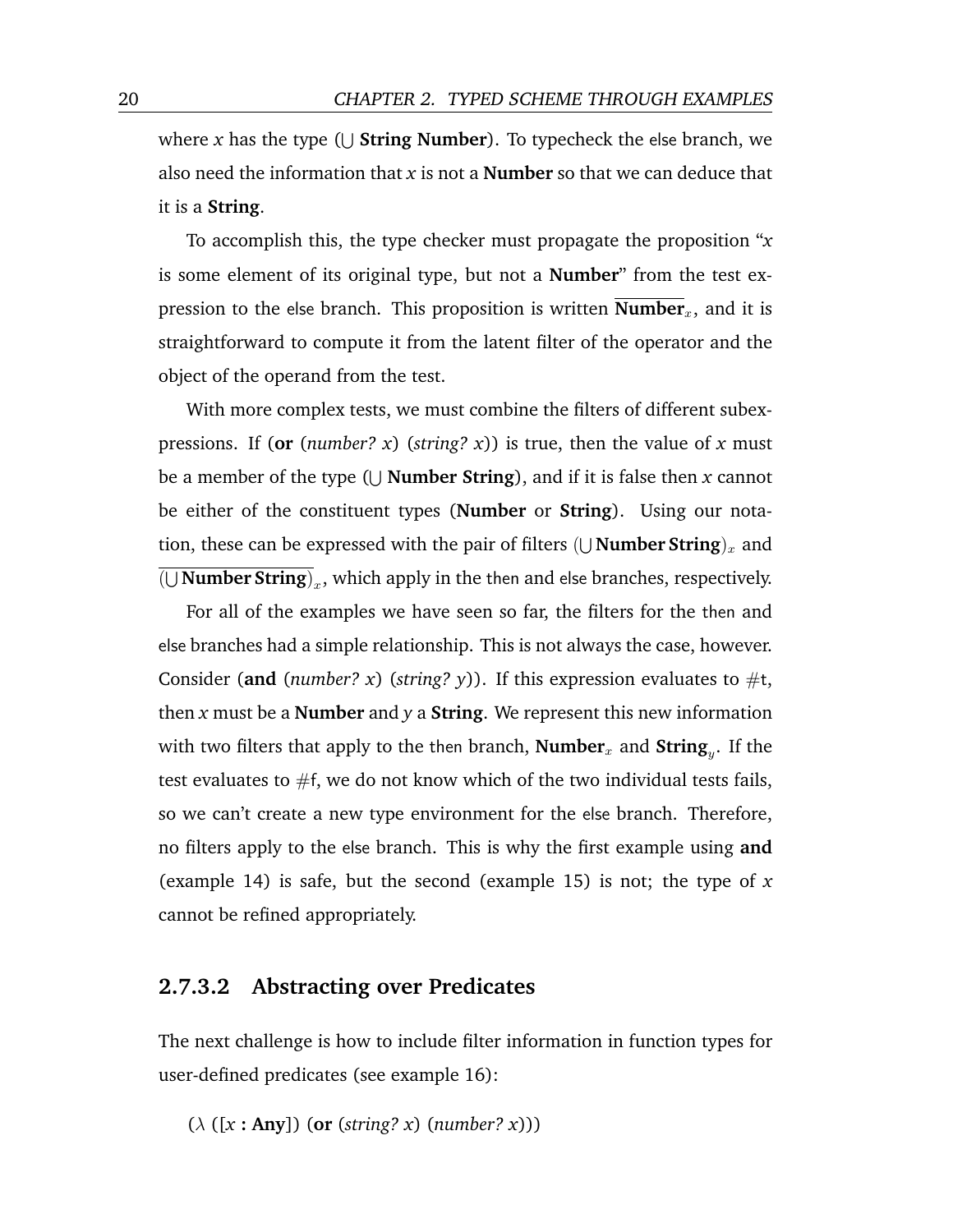We must first abstract the filter away from the choice of parameter, in this case *x*. Also, the resulting filter is not immediately available after evaluating the entire expression, because the evaluation of a  $\lambda$ -expression obviously provides no information before it is applied. Therefore, the information in the filter, once abstracted, forms the latent filter of the function. This function has the latent filter ( S **String Number**) when the result of applying the function is true, and ( S **String Number**) when it is false, which are abstractions of the original filters for this disjunction. These latent filters implicitly refer to whatever the actual argument to the function might be.

Latent filters are also the underlying mechanism for specifying the types of built-in predicates such as *string?* and *number?*. Examples of such latent filters are shown in figure [6.7](#page-83-0) on page [70.](#page-83-0)

#### **2.7.4 Variables, Predicates and Selectors**

Scheme programmers often use predicates on selector expressions such as (*car p*). Our type system represents such expressions as complex *objects*. For example, (*number?* (*car p*)) involves a predicate with a latent filter applied to an expression whose object indicates that it accesses the *car* field of *p*. We write this object as  $\text{car}(p)$ . Thus, the entire expression has filter **Number**<sub>car(p)</sub> (for the then branch) and  $\overline{\text{Number}_{\text{car}(p)}}$  (for the else branch).

It is also important to abstract over selector expressions. Therefore, in addition to having latent filters, function types also have *latent objects*, specifying their access pattern on their arguments. So, just as the abstraction of the filter **Number**<sub>x</sub> is the latent filter **Number**, the abstraction of the object  $car(p)$  is the latent object **car**. We refer to a sequence of selectors (here car) as a *path*.

Of course, a filter involving a non-trivial object can also be abstracted into a latent filter, turning **Number<sub>car(p)</sub> into <b>Number**<sub>car</sub>. In all of these cases, the key element of abstraction is removing the parameter.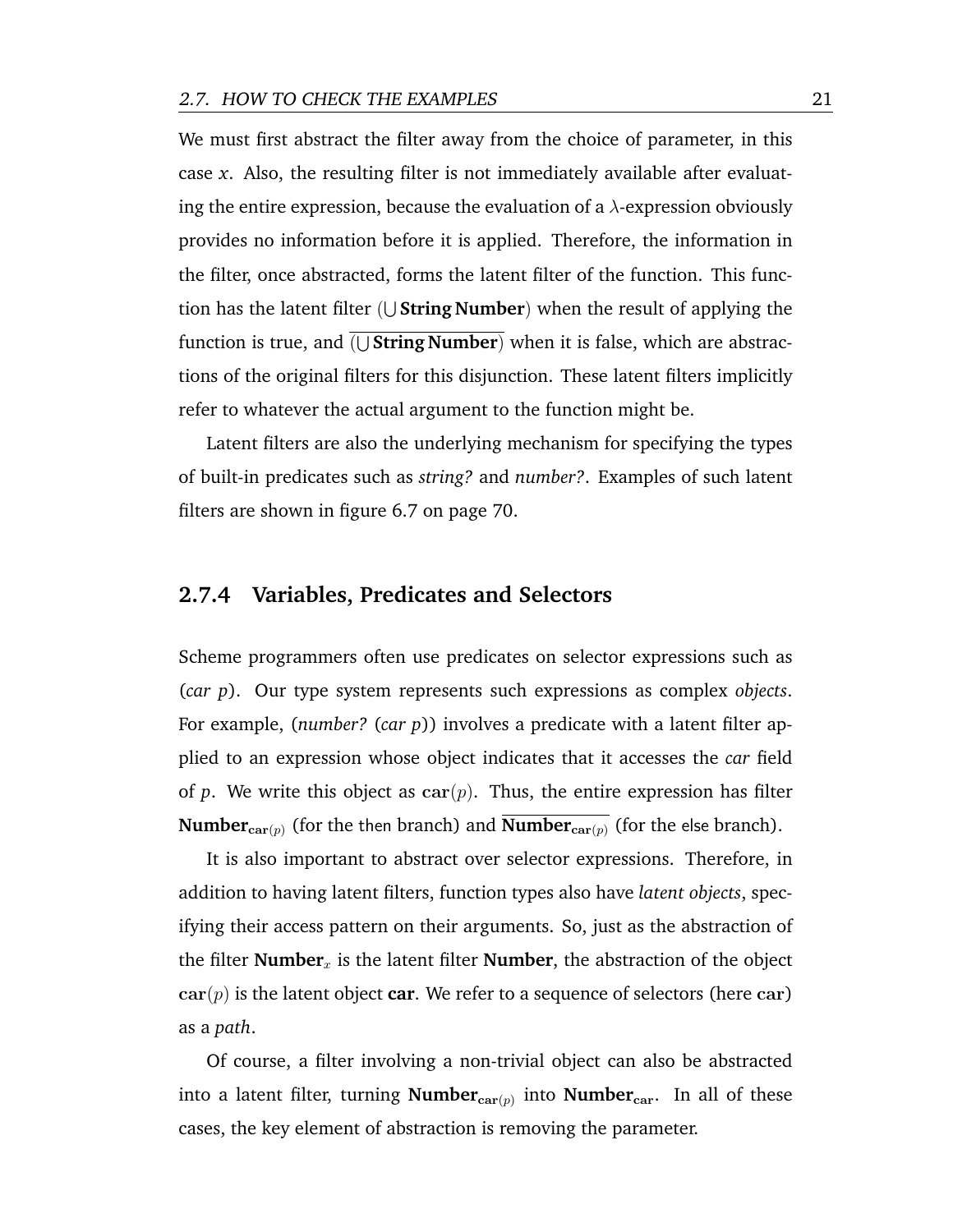Finally, the Scheme's notion of truth can also be expressed using the language of filters. When an expression such as *x* is used as a test, in the then branch *x* cannot be  $#f$ , and in the else branch it must be  $#f$ . This can be expressed with the filter  $\overline{H}_x$  for the then branch and  $\#f_x$  for the else branch.

#### **2.7.5 Reasoning Logically**

Let us now revisit our assumptions concerning expressions such as (**and** (*number? x*) (*string? y*)). If this expression evaluates to  $#f$ , we do know something about the values of *x* and *y*. In particular, if we think of the filter for the original expression as  $\textbf{Number}_x \wedge \textbf{String}_y,$  then its negation is, by simple classical logic,  $\textbf{Number}_x$  ⊃  $\neg$   $\textbf{String}_y$ . We can reinterpret  $\neg$   $\textbf{String}_y$ as **String**<sup>y</sup> , giving us **Number**<sup>x</sup> ⊃ **String**<sup>y</sup> , meaning that if *x* is a number, *y* cannot be a string. If we take this proposition to be a filter, then it can be one of the propositions that we learn upon evaluation of the original expression, in the case that it evaluates to  $#f$ . If we were to further learn **Number**<sub>x</sub>, as we might from a test like (*number? x*), we would also learn that  $\textbf{String}_y$ . This allows the type system to reason in the same way that the programmer does and to keep track of (some of) the myriad facts available for deducing the partial correctness of a program fragment.

#### **2.7.5.1 The Form of the Type System**

Our examples suggest that four elements are central to the operation of the Typed Scheme type system:

- Typechecking an expression computes two sets of *filters*, which are propositions that hold when the expression evaluates to true or false, respectively.
- Typechecking an expression also determines an *object* of inquiry, describing the particular piece of the environment pointed to by that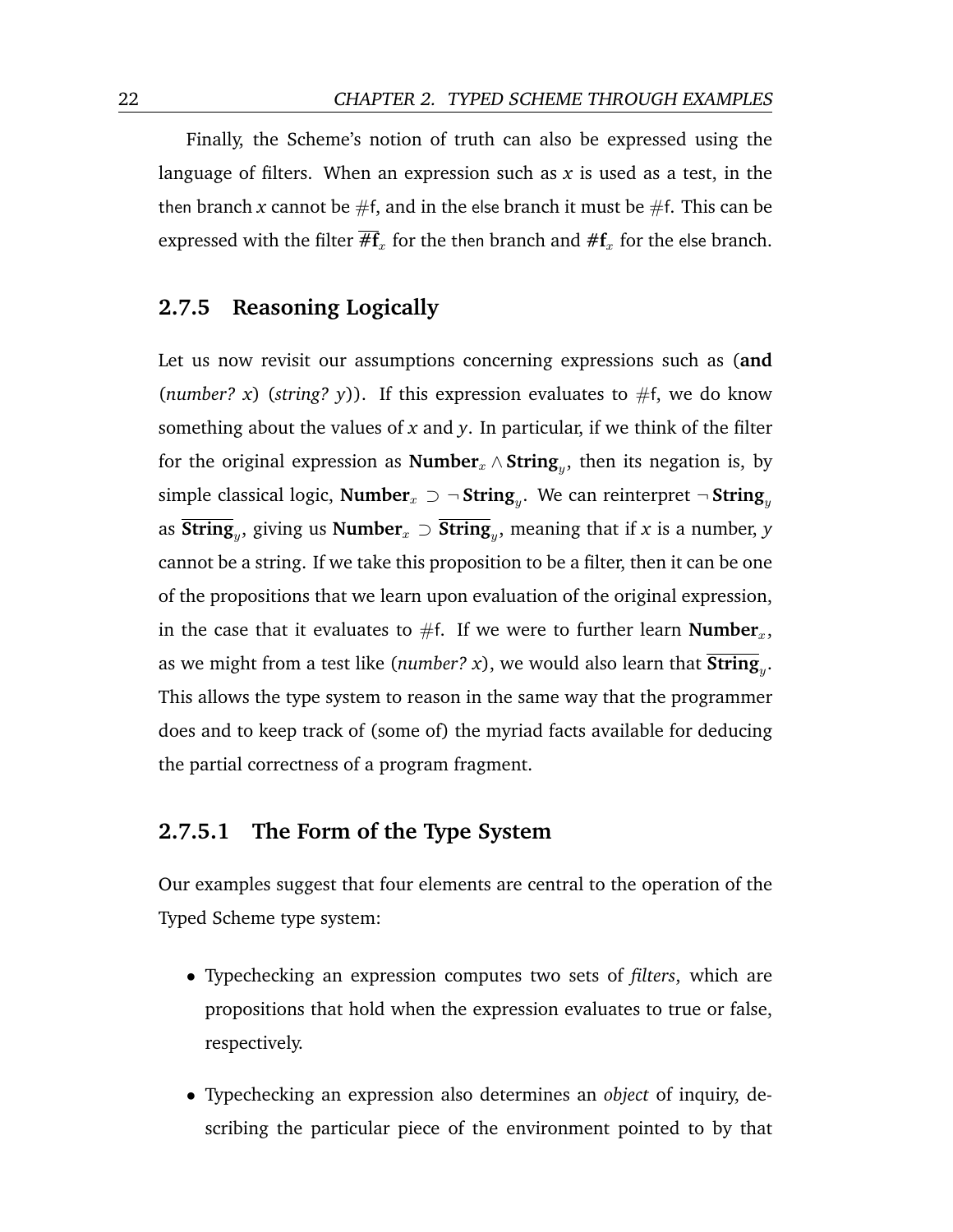expression. This piece of the environment may also be a portion of a larger data structure, accessed via a *path*.

- Filters can be combined via logical connectives to form more complex filters.
- *Latent* filters and objects abstract over a function's parameters. They are included in function types.

In chapters [6](#page-74-0) and [7,](#page-84-0) I translate these ideas into a calculus,  $\lambda_{TS}$ , and its type system.

#### **2.7.6 Variable-arity Polymorphism**

To typecheck variable-arity functions, we consider uniform variable-arity functions separately from non-uniform variable-arity.

#### **2.7.6.1 Uniform Variable-arity**

The syntax *Type*<sup>\*</sup> for the type of rest parameters alludes to the Kleene star for regular expressions. It signals that in addition to the other arguments, the function takes an arbitrary number of arguments of the given base type. The form *Type*<sup>∗</sup> is dubbed a *starred pre-type*, because it is not a full-fledged type and may appear only as the last element of a function's domain.

Returning to example [23,](#page-27-0) typing this definition is straightforward. The type assigned to the rest parameter of starred pre-type  $\tau^*$  in the body of the function is (**Listof**  $\tau$ ), a pre-existing type in Typed Scheme.

# **2.7.6.2 Non-uniform Variable-arity**

In contrast, consider the types of *map* and *map-with-funcs* from examples [25](#page-28-0) and [26.](#page-28-1) Our first key innovation is the possibility to attach . . . to the last type variable in the binding position of a  $\forall$  type constructor. Such type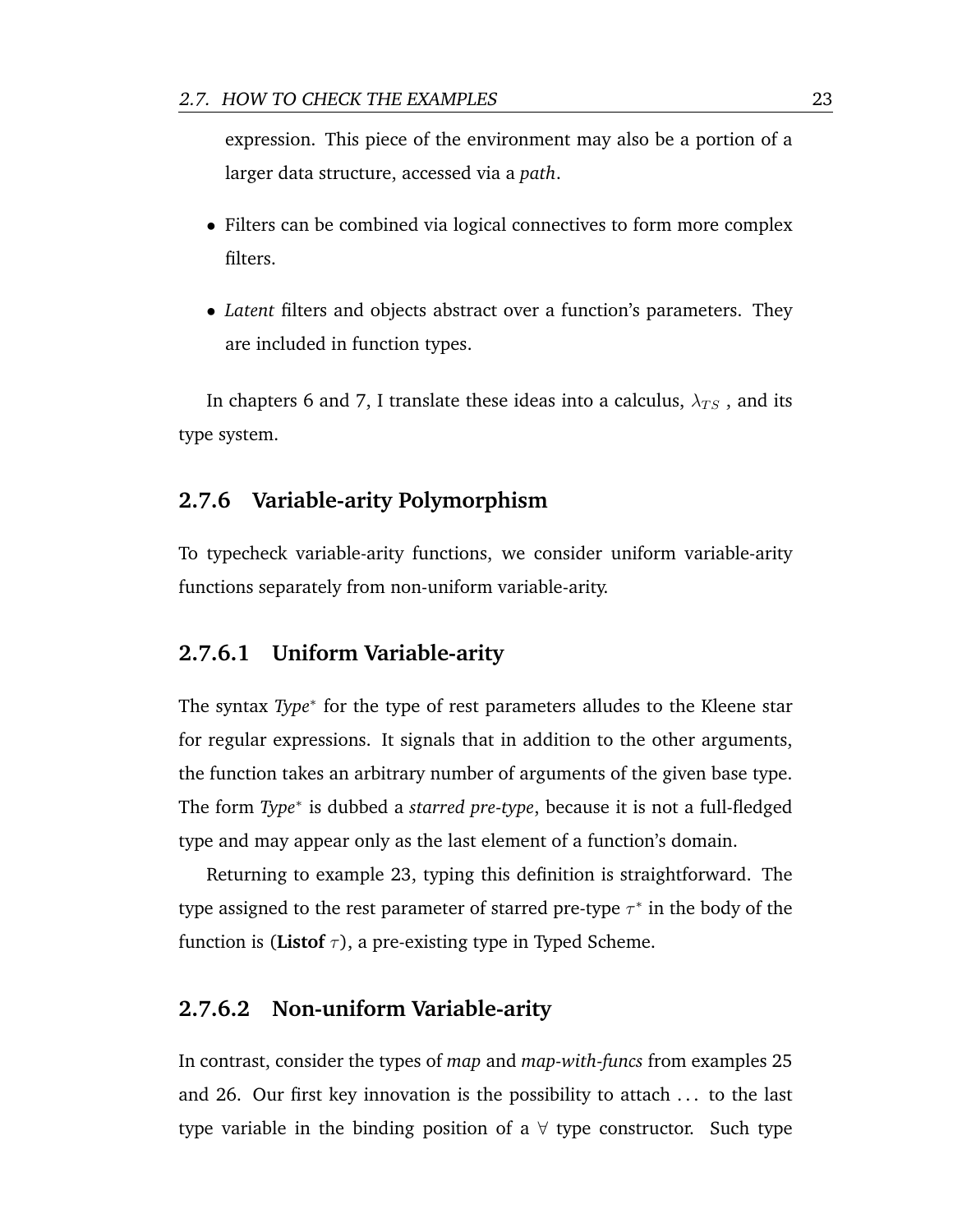variables are dubbed *dotted type variables*. Dotted type variables signal that this polymorphic type can be instantiated with an arbitrary number of types.

Next, the body of  $\forall$  types with dotted type variables may contain expressions of the form  $\tau \dots$  for some type  $\tau$  and a dotted type variable  $\alpha$ . These are *dotted pre-types*; they classify non-uniform rest parameters just like starred pre-types classify uniform rest parameters. A dotted pre-type has two parts: the base  $\tau$  and the bound  $\alpha$ . Only dotted type variables can be used as the bound of a dotted pre-type. Since ∀-types are nestable and thus multiple dotted type variables may be in scope, dotted pre-types must specify the bound.

Finally, in example [27,](#page-29-0) we have a substantial definition of a variable-arity polymorphic function. Its type shows that it accepts at least three arguments: a function *f*; an initial element *c*; and at least one list *as*. *fold-left* also consumes additional lists, represented by the sequence *bss*, which may be empty when no additional lists are provided. For this combination to work out, *f* must consume as many arguments as the total number of lists provided; in addition, the types of these lists must match the types of *f*'s parameters because each list item becomes an argument.

Beyond this, the example illustrates that the rest parameter is treated as if it were a place-holder for a plain list parameter. In this particular case, *bss* is thrice subjected to *map*-style processing. In general, variable-arity functions should be free to process their rest parameters with existing list-processing functions.

The challenge is to assign types to such expressions. List-processing functions expect lists, but the rest parameter has a dotted pre-type. Moreover, the result of list-processing a rest parameter may flow again into a restargument position. While the first obstacle is simple to overcome with a conversion from dotted pre-types to list types, the second one is onerous. Since list-processing functions do not return dotted pre-types but list types, we cannot possibly expect that such list types come with enough information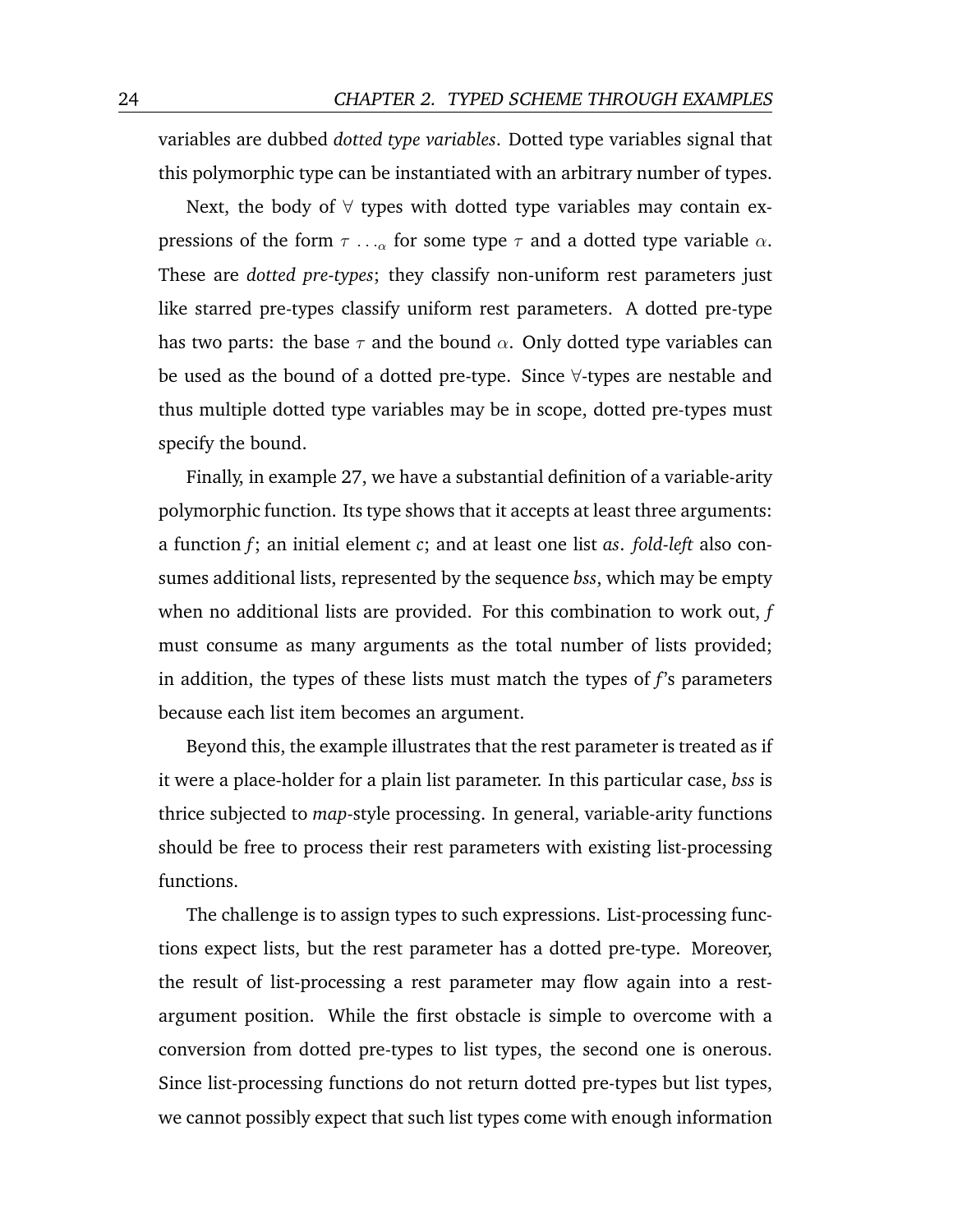for an automatic conversion.

Thus we use special type rules for the list processing of rest parameters with *map*, *andmap*, and *ormap*. Consider *map*, which returns a list of the same length as the given one and whose component types are in a predictable order. If *xs* is classified by the dotted pre-type  $\tau \dots \alpha$ , and f has type  $(\tau \rightarrow \sigma)$ , we classify (*map f xs*) with the dotted pre-type  $\sigma \ldots_{\alpha}$ . Thus, in the definition of *fold-left* (*map car bss*) is classified as the dotted pre-type  $\beta \dots \beta$ because *car* is instantiated at ((**Listof**  $\beta$ )  $\rightarrow$   $\beta$ ) and *bss* is classified as the dotted pre-type (**Listof**  $\beta$ ) . . . $\beta$ **.** 

One way to use such processed rest parameters is in conjunction with *apply*. Specifically, if *apply* is passed a variable-arity function *f*, then its final argument *l*, which must be a list, must match up with the rest parameter of *f*. If the function is a uniform variable-arity procedure and the final argument is a list, typing the use of *apply* is straightforward. If it is a *non-uniform* variable-arity function, the number and types of parameters must match the elements and types of *l*.

Here is an illustrative example from the definition of *fold-left*:

#### (*apply f c* (*car as*) (*map car bss*))

By the type of *fold-left*, *f* has type ( $\gamma \alpha \beta \dots \beta \rightarrow \gamma$ ). The types of *c* and (*car as*) match the types of the initial parameters to *f*. Since the *map* application has dotted pre-type (Listof  $\beta$ ) . . .  $\beta$  and since the rest parameter position of  $f$ is bounded by  $\beta$ , we are guaranteed that the length of the list produced by (*map car bss*) matches *f*'s expectations about its rest argument. In short, we use the type system to show that we cannot have an arity mismatch, even in the case of *apply*.

In chapter [9,](#page-104-0) I describe how to make these ideas precise, and prove that such arity mismatches are statically rejected. $6$ 

 $60f$  course, not all dynamic errors raised by variable-arity functions are statically detected—when *map* is applied to lists of varying length, the error is only reported dynamically.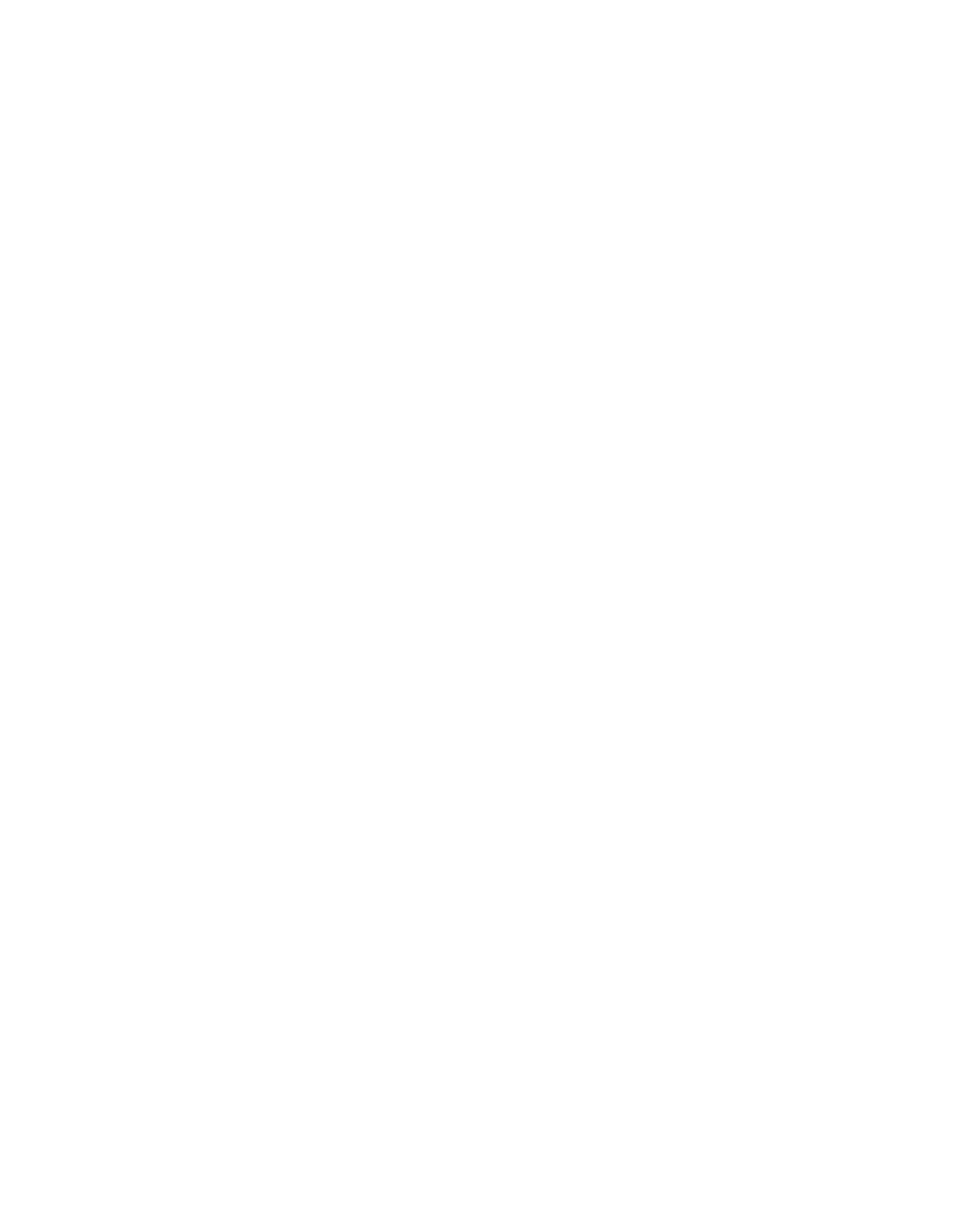### CHAPTER 3

# Design Choices

In this chapter, I describe several key design decisions and their rationale.

# **3.1 Reject Ill-typed Programs**

Most previous approaches to static checking for untyped languages have not rejected programs. Instead, they validated all programs, and either issued warnings or added new runtime checks to programs that could not be proved safe. In contrast, Typed Scheme issues an error at compile-time for programs that do not typecheck.

This simplifies the design and implementation of Typed Scheme in a number of ways. First, Typed Scheme does not have to transform the program to insert dynamic checks. Second, it allows the Typed Scheme type system to be more expressive than the dynamic checks that can be easily implemented with the PLT Scheme contract system. For example, dynamic checks for types with filters is an open problem. Third, it makes the programming model much simpler for users, by comparison to systems which automatically insert dynamic checks. Almost all users of Typed Scheme have used typed languages before, and thus no explanation is required, and the program's behavior doesn't change based on the types. Fourth, and most importantly, all the errors detected by the type system are reported, meaning that the the programmer can rely on types in the program for reasoning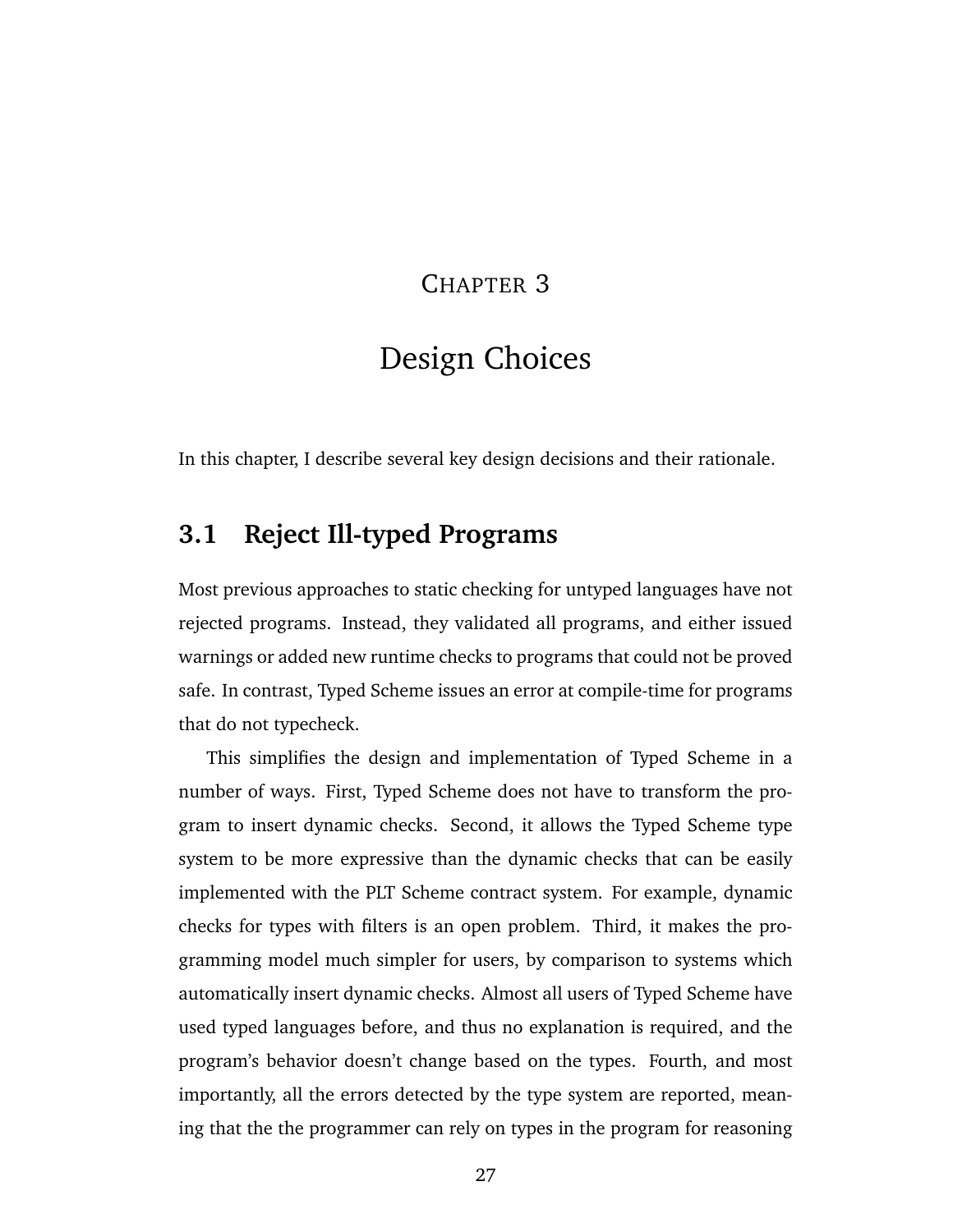about the program. Even in sound external tools, the program can still be run when ill-typed, whereas Typed Scheme statically rejects such programs as a part of the PLT Scheme execution process.

# **3.2 Explicit Typing**

With few exceptions, every bound variable in Typed Scheme must be annotated with its type. This makes programming more inconvenient by comparison either to idiomatic untyped Scheme programming, or to other typed functional languages, especially when anonymous functions are used. But it avoids several problematic aspects of type inference.

First, complete inference for the Typed Scheme type system is very complex, since it combines polymorphism and subtyping. Second, type inference is well-known to cause hard-to-decipher type errors with non-local behavior. Third, experience with systems that performed complete type inference for untyped Scheme code suggested that such systems are extremely brittle, with minor code changes radically changing the inference results. Fourth, type inference allows programmers to omit type annotations in many cases where the type would serve as valuable statically-checked documentation.

Instead, Typed Scheme provides local type inference in certain cases: for type arguments to polymorphic functions, for non-recursive local bindings, and for some  $\lambda$ -bound variables. This local inference removes much of the most significant burden from the programmer, while simplifying the implementation and preserving valuable checked documentation.

### **3.3 Module-level Granularity**

When using Typed Scheme, a module must be either wholly typed, or wholly untyped. In contrast, many other approaches to "gradual typing" have allowed mixing typed and untyped code at the expression level.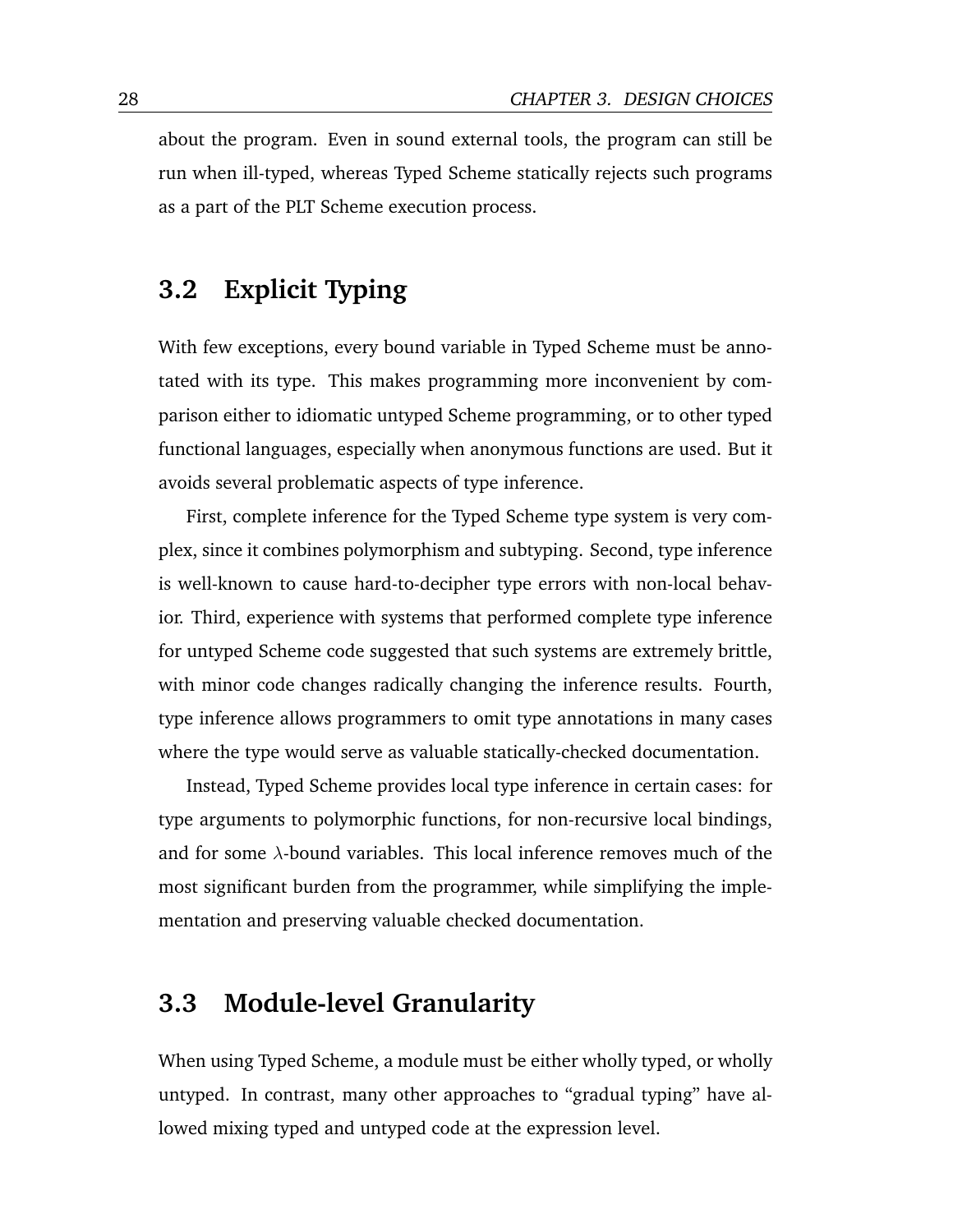Both approaches obviously have the same expressiveness, since any piece of code can be factored out into its own module. However, the module-bymodule approach has several advantages. First, modules are a natural level to think about the organization of code. Second, since the contracts generated at typed/untyped boundaries have runtime cost, module level granularity makes reasoning about the performance impact of typed/untyped boundaries easier. Third, the PLT module system allows individual modules to specify their language, making the module level the most natural granularity for integration with the rest of PLT.

### **3.4 Pre-expanding Macros**

In Typed Scheme, all macros in the source program are expanded before typechecking.<sup>1</sup> This has several vital advantages. First, since untyped Scheme code may use arbitrary macros, which do not come pre-equipped with type rules, this allows Typed Scheme to handle the full range of existing programs. Second, it allows the implementation to deal with just the few core forms of PLT Scheme.

Since almost all control structures in PLT Scheme are defined in terms of **if**, occurrence typing works for them without additional modification. For example, the **match** library provides a sophisticated pattern matcher, which compiles to plain PLT Scheme. Typed Scheme works properly for almost all uses of **match**, without any special implementation effort. Since PLT programmers use thousands of different macros, this is the only way to make the implementation manageable, as well as adaptable to new macros.

However, some macros introduce invariants that must be understood by the type system for proper typechecking. These must be handled specially. For example, the **define-struct** macro must communicate with the typechecker to introduce new types, and thus Typed Scheme introduces the

 $1$ This is also the approach taken by the ACL2 theorem prover [\[Kaufmann, Moore, and](#page-176-0) [Manolios](#page-176-0) [2000\]](#page-176-0).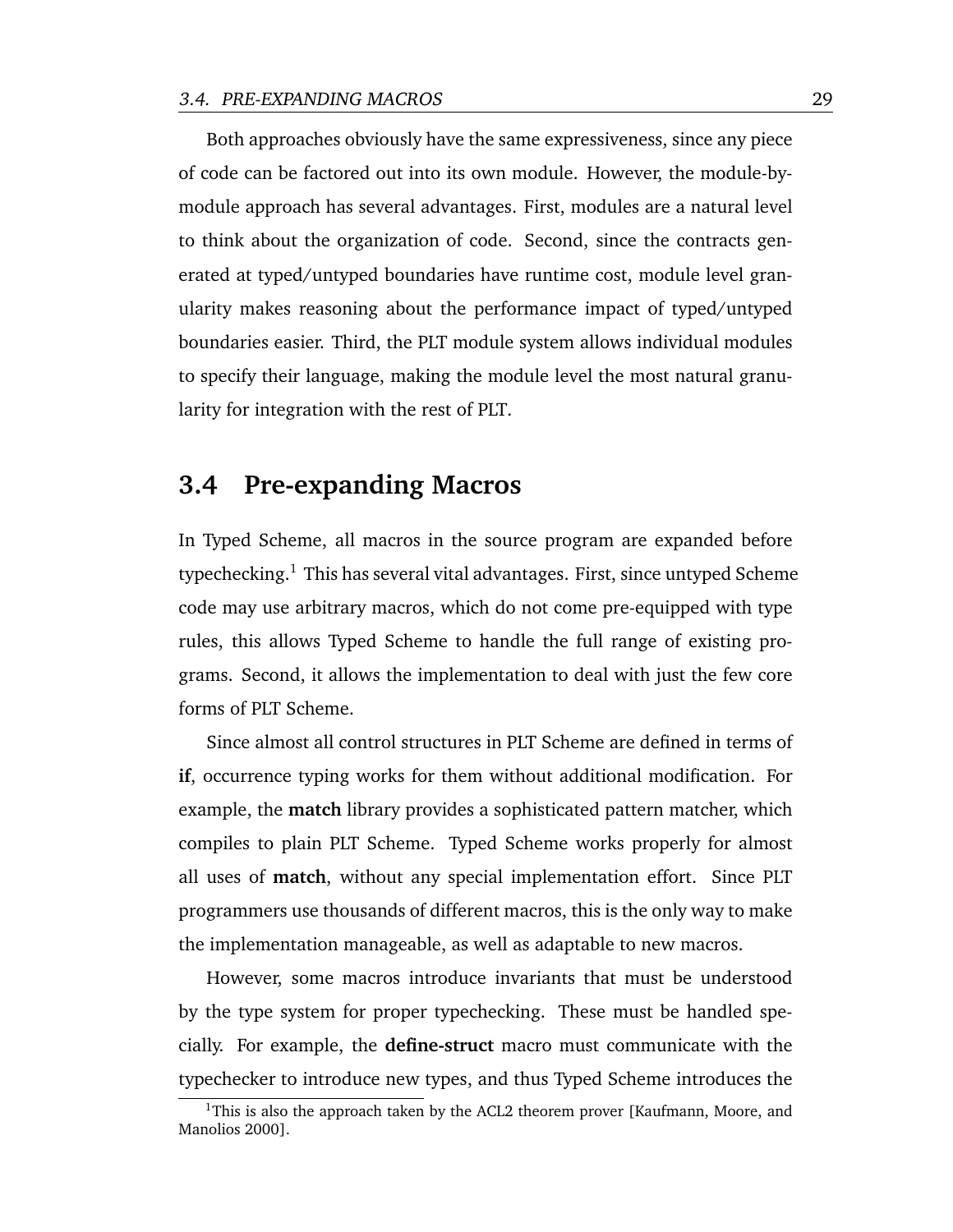new **define-struct:**. This means that further complex macros of this sort require special handling, preventing their use in Typed Scheme currently. The problem of sound and simple macro-extensibility of typed languages is still open.

# **3.5 No New Idioms**

For Typed Scheme, I took the idioms and styles of PLT Scheme programmers as they exist. The addition of a type system allows for many new styles of programming, and a type system designer is always tempted to add these. I have attempted to resist this temptation, and only add features to typecheck PLT Scheme programs that already exist. $<sup>2</sup>$  This has provided a</sup> rigorous bound on what features to add to Typed Scheme, and on what the goals of the Typed Scheme project are. As Typed Scheme becomes more widely used, and is used as the initial language for programs, this decision may need to be revisited.

<sup>2</sup>Refinement types are somewhat of an exception to this rule.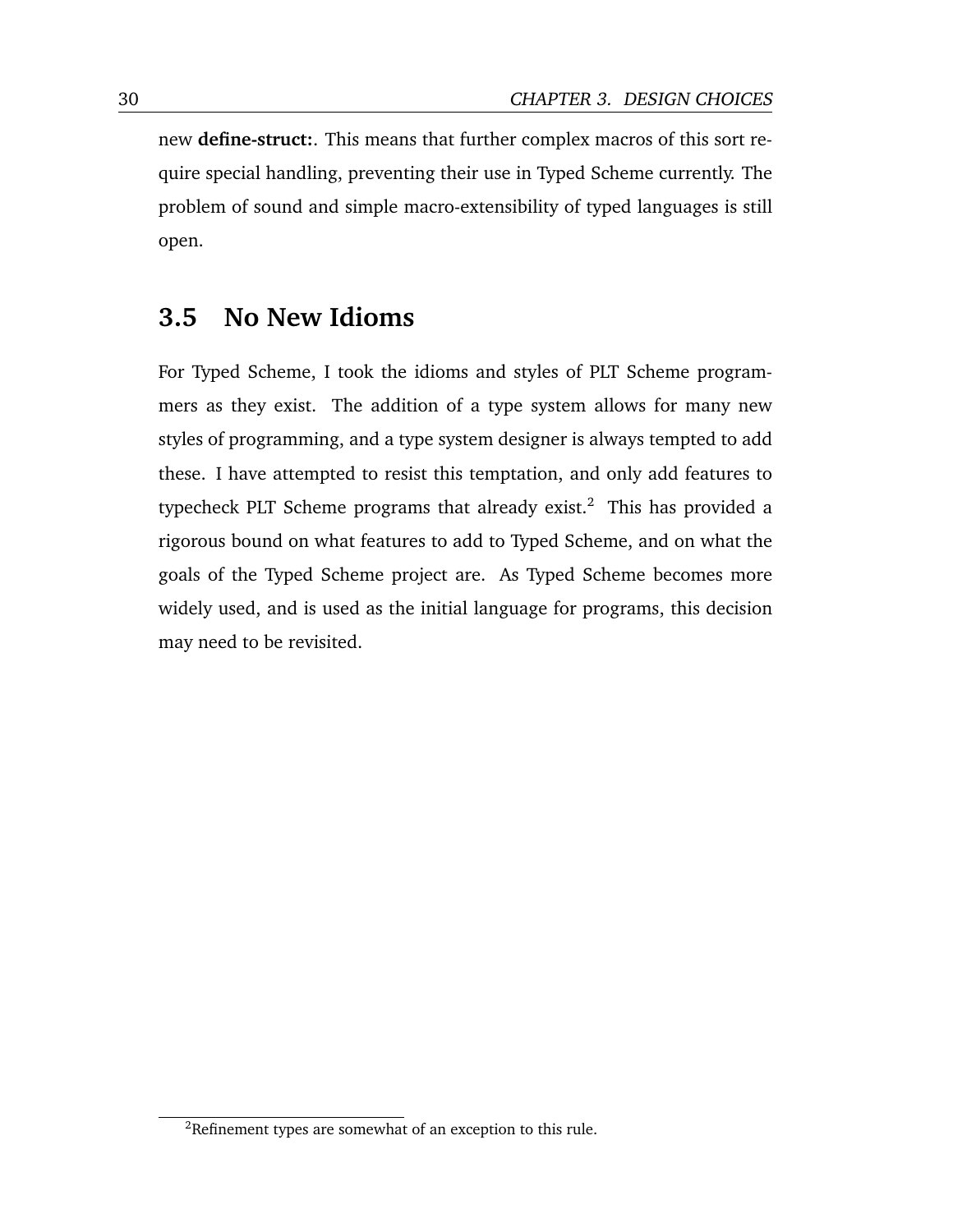### CHAPTER 4

# Prior Work

The design of Typed Scheme builds on extensive prior work. This chapter surveys the most important strands. The first section discusses the extensive history of static checking for untyped languages, in particular LISP and Scheme. While Typed Scheme differs significantly from all of these prior efforts, their design choices and experience informed the choices made in creating Typed Scheme. The second section reviews prior work on designing multi-language systems, especially those that use contracts at the boundaries. The third section describes previous solutions to the problem of typechecking a language with macros, as it has been explored both in the context of static checkers and soft typing. The final section covers two key innovative technologies that Typed Scheme builds on–runtime software contracts and module systems.

## **4.1 Static Checking for Scheme and LISP**

The history of programming languages knows many attempts to add or to use type information in conjunction with untyped languages. In 1976, [Cartwright](#page-171-0) [\[1976\]](#page-171-0) proposed a type system to simplify the operation and use of Boyer-Moore-style theorem provers [\[Boyer and Moore](#page-170-0) [1997\]](#page-170-0). Since then, the designers of Common Lisp [\[Steele Jr.](#page-178-0) [1990\]](#page-178-0) as well as many other languages have included type declarations in such languages, often to help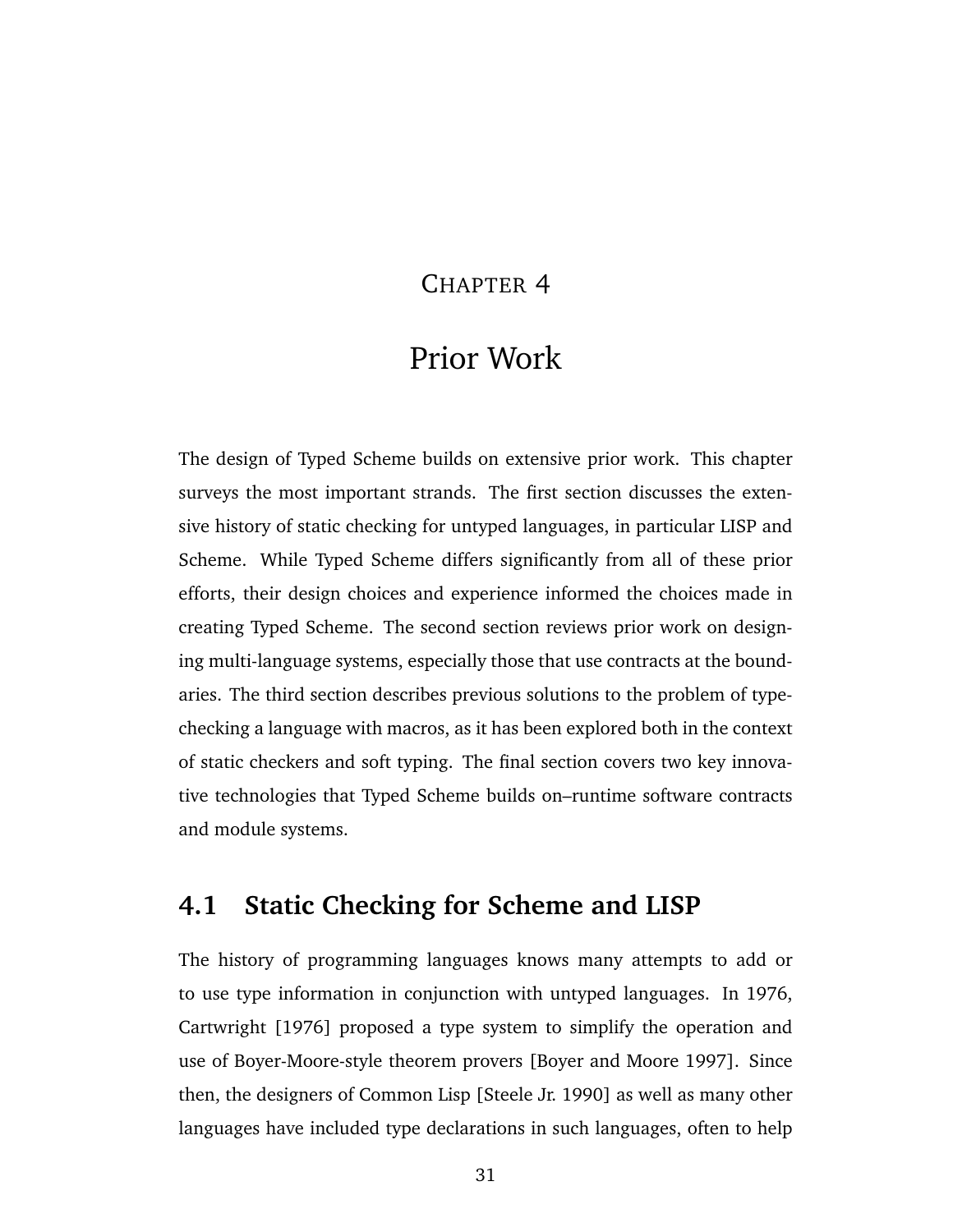compilers, sometimes to assist programmers. From the late 1980s until recently, people have studied soft typing [\[Cartwright and Fagan](#page-171-1) [1991;](#page-171-1) [Aiken,](#page-170-1) [Wimmers, and Lakshman](#page-170-1) [1994;](#page-170-1) [Wright and Cartwright](#page-180-0) [1997;](#page-180-0) [Henglein and](#page-175-0) [Rehof](#page-175-0) [1995;](#page-175-0) [Flanagan and Felleisen](#page-173-0) [1999;](#page-173-0) [Meunier, Findler, and Felleisen](#page-177-0) [2006\]](#page-177-0), a form of type inference to assist programmers debug their programs statically. This work has mainly been in the context of Scheme but has also been applied to Python [\[Salib](#page-178-1) [2004\]](#page-178-1) and Erlang [\[Marlow and Wadler](#page-176-1) [1997\]](#page-176-1).

This section surveys this body of work, starting with previous static type systems for Scheme and LISP.

#### **4.1.1 Static Type Systems**

Many researchers have developed systems that brought together both static type systems and LISP or Scheme programming, usually to make it easier to reason about programs. In 1976, Cartwright presented TYPED LISP [\[1976\]](#page-171-0). However, in his paper (section 5) he describes having to abandon the policy of rejecting type-incorrect programs because the types of variables in conditionals had overly broad types, which is precisely the issue that Typed Scheme and occurrence typing address. TYPED LISP also did not consider the problem of interoperation with untyped code.

Wand's Semantic Prototyping System (or SPS) [\[Wand](#page-180-1) [1984\]](#page-180-1) included a type system for Scheme programs, designed for implementing denotational models of languages. The type system did not include any features for handling typical Scheme idioms, nor for interoperating soundly with untyped code.

Haynes [\[Haynes](#page-175-1) [1995\]](#page-175-1) designed a type system called Infer based on row types for Scheme. His system did not accommodate Scheme programming idioms in the way that Typed Scheme does, and aimed for complete type inference for all programs, a non-goal of the Typed Scheme project. However, his system does support restricted forms of variable-arity poly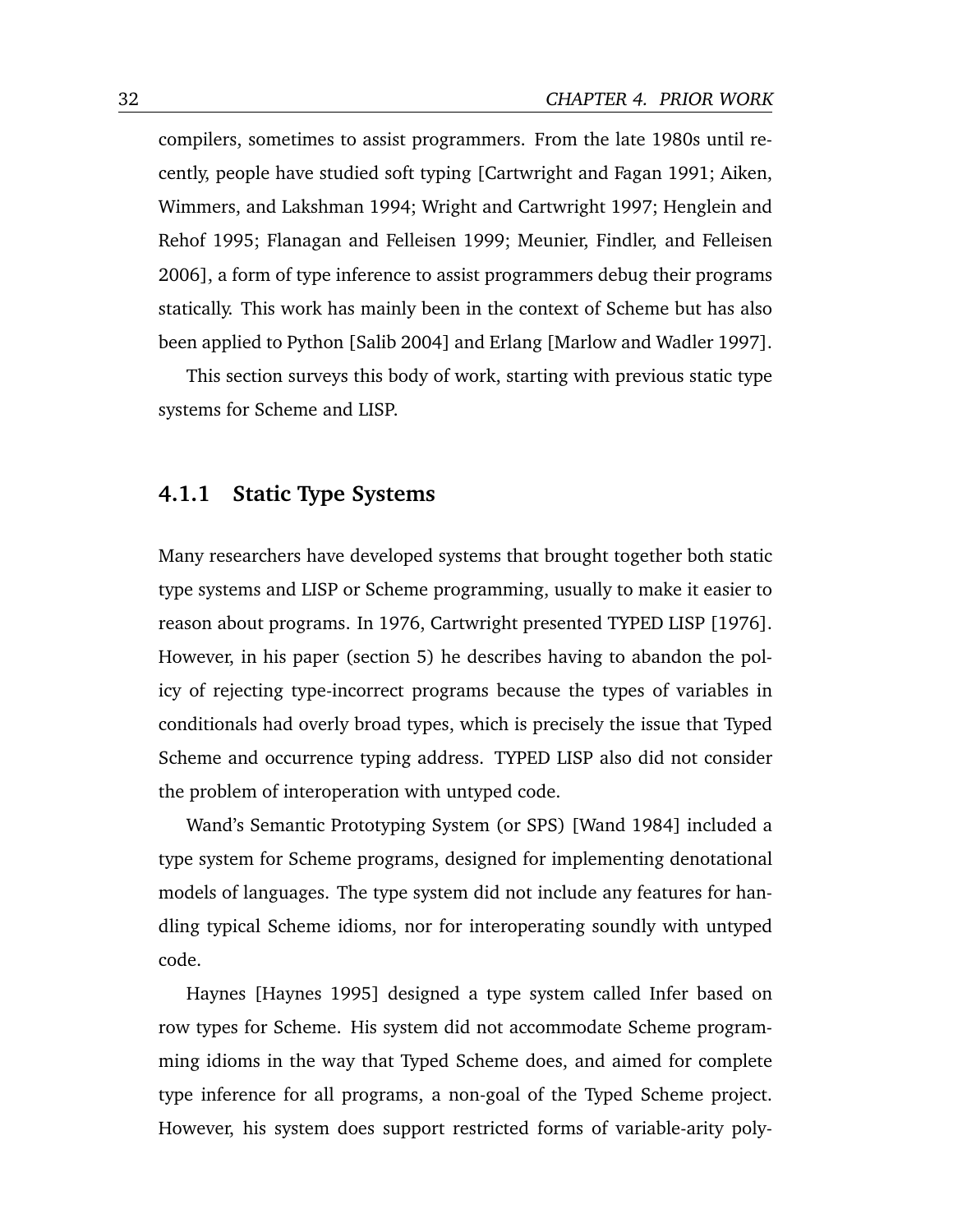morphism [\[Dzeng and Haynes](#page-172-0) [1994\]](#page-172-0). This system is discussed in detail in section [12.6.](#page-162-0)

[McDermott](#page-177-1) [\[2004\]](#page-177-1) developed Nisp, an unsound type system for Common LISP. It allows the description and checking of many types similar to those in Typed Scheme, but does not provide checking for typical LISP idioms. It also does not provide sound interaction with untyped code.

Leavens [\[Leavens, Clifton, and Dorn](#page-176-2) [2005\]](#page-176-2) designed an ML-like type system for Scheme, but made no attempt to accommodate Scheme idioms, or to integrate with untyped code.

The Bigloo Scheme compiler [\[Serrano and Weis](#page-178-2) [1995\]](#page-178-2) provides a simple type system for Scheme, primarily for the purpose of optimization. This system does not have safe interoperation with untyped code, nor does it accommodate Scheme idioms.

The Strongtalk system [\[Bracha and Griswold](#page-170-2) [1993\]](#page-170-2) includes a sophisticated typechecker for Smalltalk programs, designed by analysis of existing Smalltalk idioms. The system was therefore able to accomodate large bodies of existing Smalltalk code, including portions of the then-standard library. However, Strongtalk did not attempt to check the behavior of still-untyped portions of a program.

#### **4.1.2 Soft Typing**

The goal of the soft typing research agenda is to provide an optional type checker for programs in untyped languages. One key premise is that programmers shouldn't have to write down any type definitions or type declarations. Soft typing should work via type inference only. Another premise is that soft type systems should never prevent programmers from running any program. If the type checker encounters an ill-typed program, it should insert run-time checks that restore typability and ensure that the invariants of the type system are not violated. Naturally, a soft type system should mini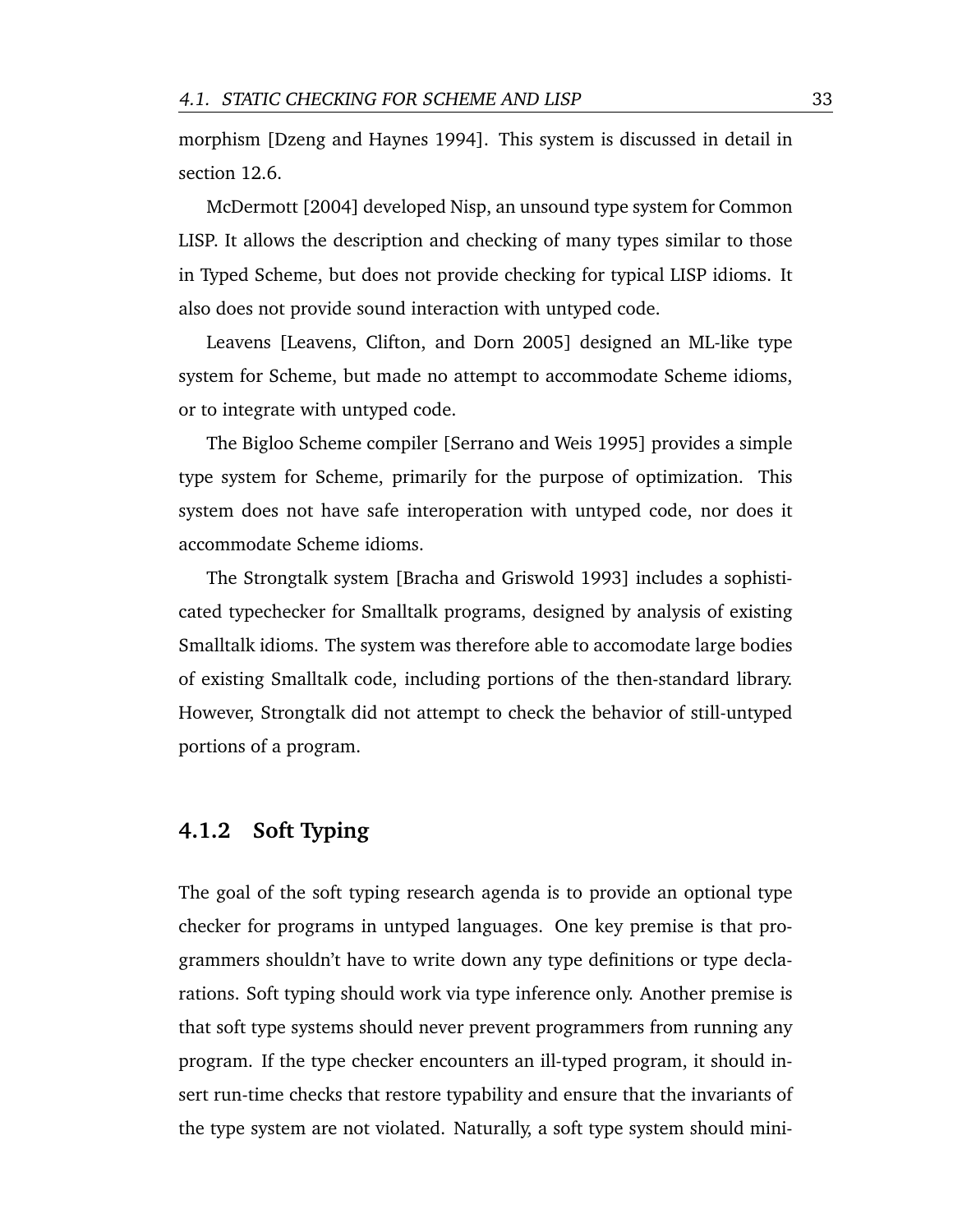mize these insertions of run-time checks. Furthermore, since these insertions represent potential failures of type invariants, a good soft type system must allow programmers to inspect the sites of these run-time checks to determine whether they represent genuine errors or weaknesses of the type system.

Such soft typing systems are complex and brittle, however. On one hand, these systems may infer extremely large types for seemingly simple expressions, greatly confusing the programmer, either the original or the maintenance programmer who has taken on old code. On the other hand, a small syntactic change to a program without semantic consequences can introduce vast changes into the types of both nearby and remote expressions. Experiments with undergraduates—representative of average programmers suggest that only the very best understood the tools well enough to make sense of the inferred types and to exploit them for the assigned tasks. For the others, these tools turned into time sinks with little benefit.

Roughly speaking, soft typing systems fall into one of two classes, depending on the kind of underlying inference system. The first soft type systems [\[Cartwright and Fagan](#page-171-1) [1991;](#page-171-1) [Wright and Cartwright](#page-180-0) [1997;](#page-180-0) [Hen](#page-175-0)[glein and Rehof](#page-175-0) [1995;](#page-175-0) [Henglein](#page-175-2) [1994;](#page-175-2) [Aiken and Murphy](#page-170-3) [1991\]](#page-170-3) used inference engines based on Hindley-Milner though with extensible record types. These systems are able to type many actual Scheme programs, including those using outlandish-looking recursive datatypes. Unfortunately, these systems severely suffer from the general Hindley-Milner error-recovery problem. That is, when the type system signals a type error, it is extremely difficult—often impossible—to decipher its meaning and to fix it.

In response to this error-recovery problem, others built inference systems based on Shivers's control-flow analyses [\[1991\]](#page-178-3) and Aiken's and Heintze's set-based analyses [\[Aiken et al.](#page-170-1) [1994;](#page-170-1) [Heintze](#page-175-3) [1994\]](#page-175-3). Roughly speaking, these soft typing systems introduce sets-of-values constraints for variables and values and propagate them via a generalized transitive-closure propagation [\[Aiken et al.](#page-170-1) [1994;](#page-170-1) [Flanagan and Felleisen](#page-173-0) [1999\]](#page-173-0). In this world, it is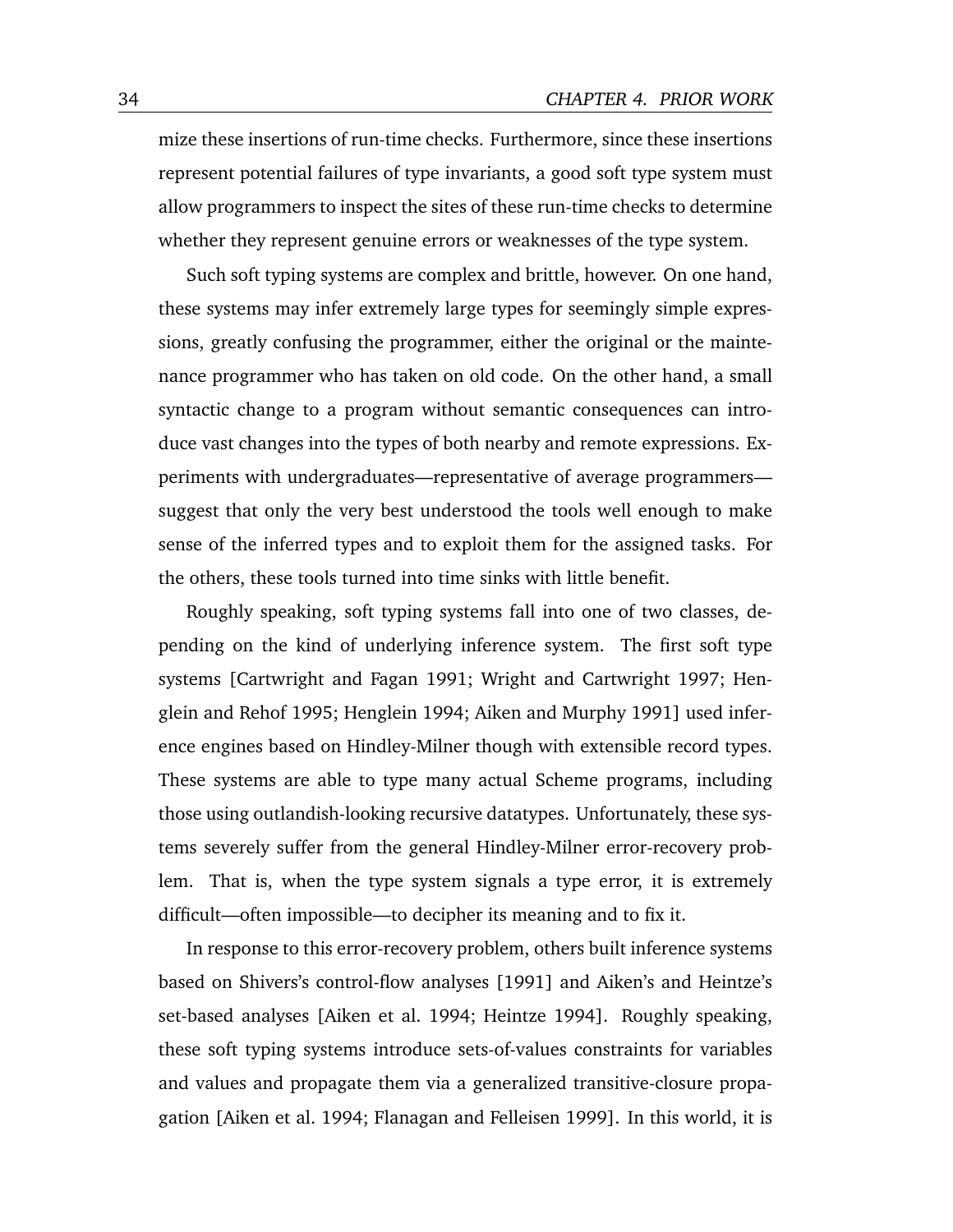easy to communicate to a programmer how a value might flow into a particular operation and violate a type invariant, thus eliminating one of the major problems of Hindley-Milner based soft typing [\[Flanagan, Flatt, Krish](#page-173-1)[namurthi, Weirich, and Felleisen](#page-173-1) [1996\]](#page-173-1).

My experience and evaluation, as well as that of other users of soft typing systems, suggest that Typed Scheme works well compared to soft typing. First, programmers can easily convert entire modules with just a few type declarations and annotations to function headers. Second, assigning explicit types and rejecting programs actually pinpoints errors better than soft typing systems, where programmers must always keep in mind that the type inference system is conservative. Third, soft typing systems do not support type abstractions well. Starting from an explicit, static type system for an untyped language should help introduce these features and deploy them as needed.

The prior soft typing research inspired this work on occurrence typing. These systems employed simplistic **if**-splitting rules that performed a case analysis for types based on the syntactic predicates in the test expression. This idea was derived from [Cartwright](#page-171-0) [\[1976\]](#page-171-0)'s typecase construct (also see below) and—due to its usefulness—inspired the generalization to occurrence typing. The major advantage of soft typing over an explicitly typed Scheme is that it does not require any assistance from the programmer. In the future, I hope to borrow techniques from soft typing for automating some of the conversion process from untyped modules to typed modules.

### **4.2 Interlanguage Interoperability**

Smooth operation between typed and untyped code is essential to Typed Scheme. The design of this interoperation relies heavily on prior work on language interoperation. [Gray, Findler, and Flatt](#page-174-0) [\[2005\]](#page-174-0) developed ProfessorJ, which combines PLT Scheme and Java. Their interoperability strat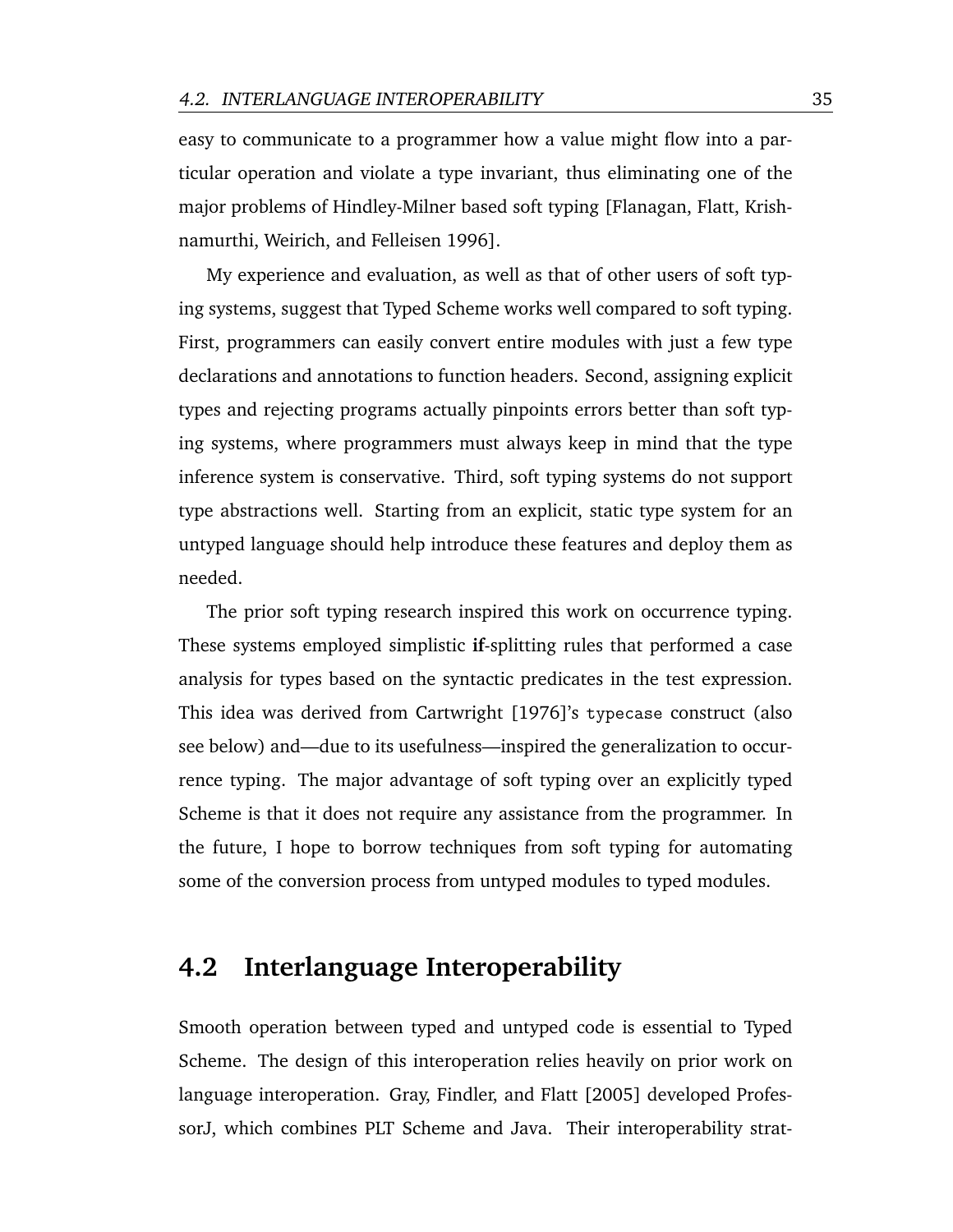egy relies on custom *mirrors*, generated specifically for each class, which dynamically check the invariants of methods. They also extend each language with the features of the other, using the Java-like class system of PLT Scheme [\[Flatt, Findler, and Felleisen](#page-173-2) [2006\]](#page-173-2), and adding first-class functions to their implementation of Java. Their system also automatically generates contracts as part of the mirrors for each class.

[Matthews and Findler](#page-176-3) [\[2009\]](#page-176-3) consider interlanguage interoperability between a typed and untyped lambda calculus, and demonstrate the such interoperability corresponds to contracts, although their work does not generate contracts. They claim, but do not prove, that only untyped portions of the program can be blamed. However, their system has only two parties.

## **4.3 Implementing Types in Scheme**

The implementation of typecheckers for Scheme poses several challenges. First, the typechecker must somehow cope with user-written macros. Second, the typechecker must accommodate pre-existing code in a sound manner, preferably without requiring changes to the untyped Scheme implementation. Third, several systems, like Typed Scheme, have implemented the type system via the underlying macro system.

The SPS system mentioned above used macros to implement the typechecker, although without hygiene. Typed Scheme scales up the approach of SPS to a modern macro and module system, enabling the seamless integration between typed and untyped code.

Flanagan's static analyzer for DrScheme [\[Flanagan et al.](#page-173-1) [1996\]](#page-173-1) analyzed expanded programs and used syntax source information to display the analysis results in the program editor. The analyzer included a macro protocol that let programmers annotate their programs with hints for the analyzer.

The Ziggurat project [\[Fisher and Shivers](#page-172-1) [2008\]](#page-172-1) has investigated alternate approaches to static analysis and other program observations in the presence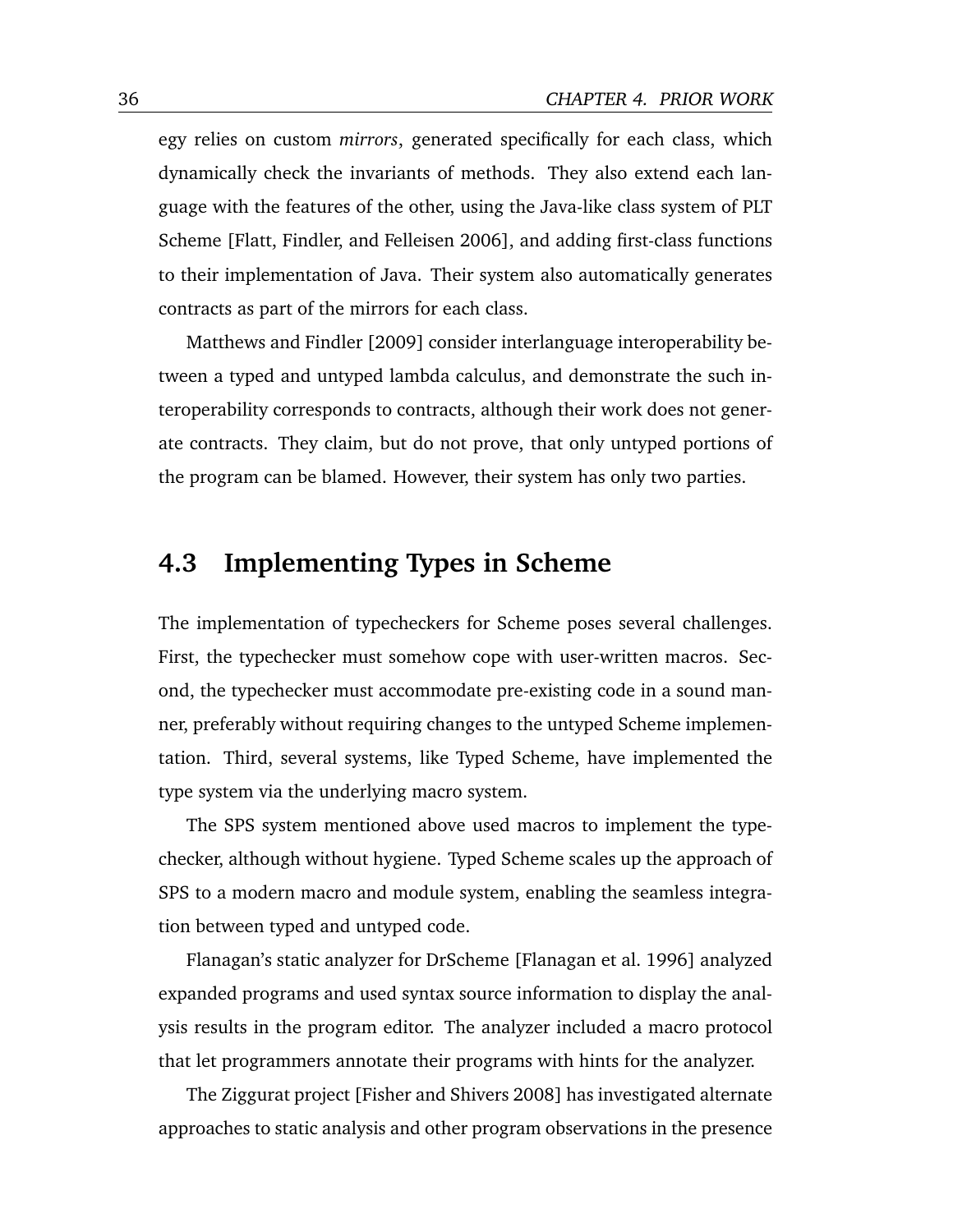of macros. Analyses in Ziggurat are implemented as methods on expression nodes, and derived expression forms (that is, macros) may either override analysis methods with special behavior or defer to the default analysis of the macro's expansion. Ziggurat represents a new approach to defining macro protocols, and it is as yet unclear how the Ziggurat approach compares with the mechanisms described here.

### **4.4 Contracts and Modules**

The design and implementation of Typed Scheme builds heavily on prior work in contracts and module systems.

Runtime software contracts have a long history, but traditionally did not support two features necessary for the design of Typed Scheme. First, Scheme, and thus Typed Scheme, makes extensive use of higher-order language constructs, which must therefore be accommodated by the contract system. Second, Typed Scheme isolates typed from untyped code, and thus needs a mechanism for determining which portion of the program violated a contract.

These two shortcomings are addressed by Findler's contract system [\[Find](#page-172-2)[ler and Felleisen](#page-172-2) [2002\]](#page-172-2), as implemented in PLT Scheme [\[Flatt and PLT](#page-173-3) [2009\]](#page-173-3). This system provides guarantees that ensure that the appropriate portion of code is blamed for violating a contract, even when the violation is of a higher-order contract and takes place arbitrarily later in the execution of the program. Typed Scheme builds directly on this system, automatically generating contracts from types.

Typed Scheme also relies on a module system that provides strong abstraction barriers, in order to prevent unauthorized access by the untyped code to unprotected portions of the typed program. For Typed Scheme, this module system is the PLT module system [\[Flatt](#page-173-4) [2002;](#page-173-4) [Flatt and PLT](#page-173-3) [2009\]](#page-173-3). This system provides strong abstraction barriers for both values and macros.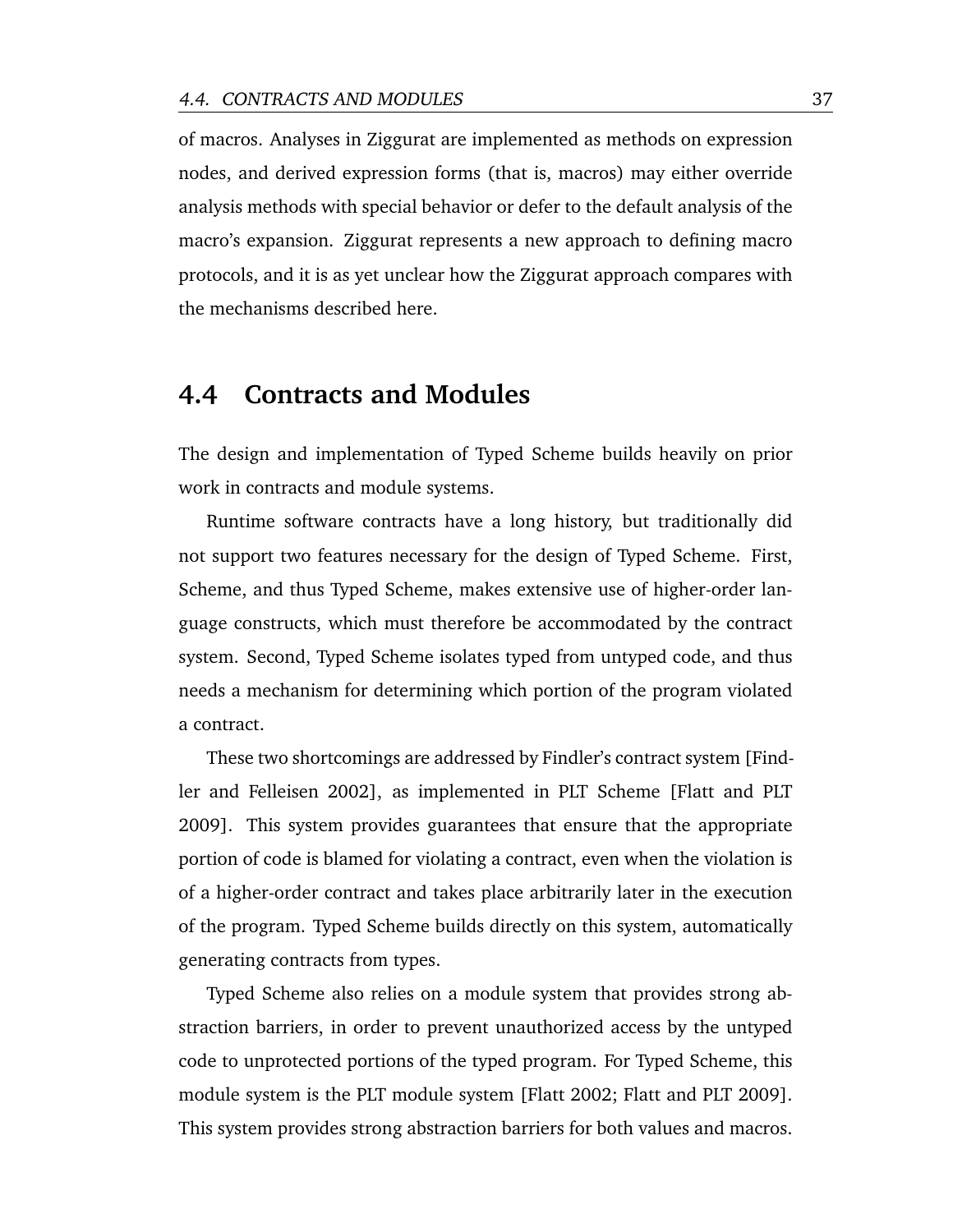It also allows Typed Scheme to be implemented entirely as a library, using the techniques described in chapter [10.](#page-112-0)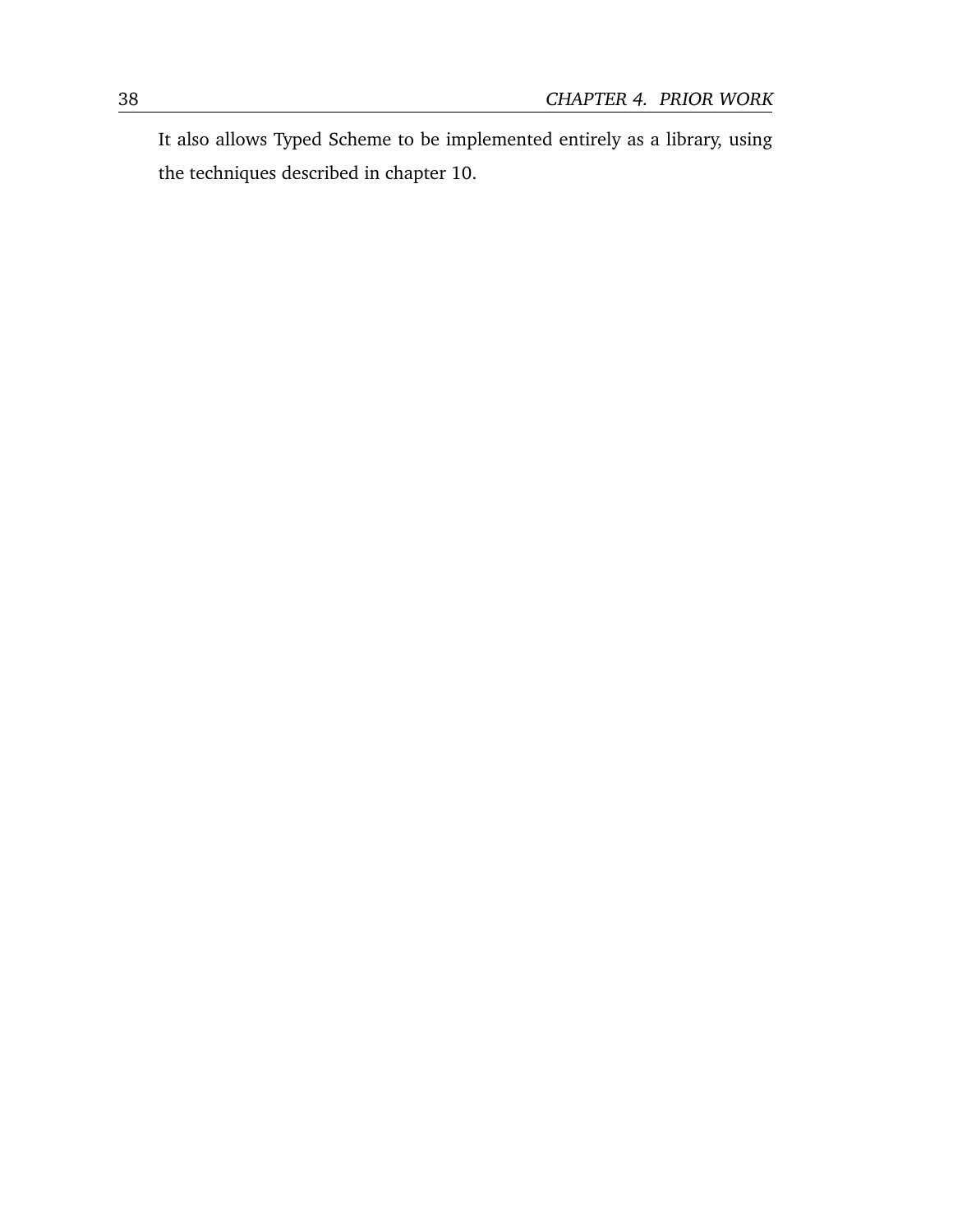## CHAPTER 5

# Integrating Typed and Untyped Code

This chapter presents a formal account of the integration of typed and untyped code in a single program. For simplicity, we consider only a simple type system and module system. Further, we restrict the language to have only one typed module.

# **5.1 Relationship to Typed Scheme**

This chapter presents a formalism that admits only simple types. Further, each module may contain exactly one expression, and other modules are referred to implicitly. Finally, there may only be one typed module in the system. This formalism, initially designed and published prior to the implementation of Typed Scheme, is thus inadequate for direct use in Typed Scheme.

Therefore, in the full Typed Scheme language, several changes are made. First, a program may consist of an arbitrary combination of arbitrarily many typed and untyped modules. Second, each module explicitly specifies which modules it depends upon. Third, and most significantly, the importing typed module must specify the types to be assigned to any imports from untyped modules.

The implemented system has a number of advantages. First, the type specifications for imports provide checked documentation of the expected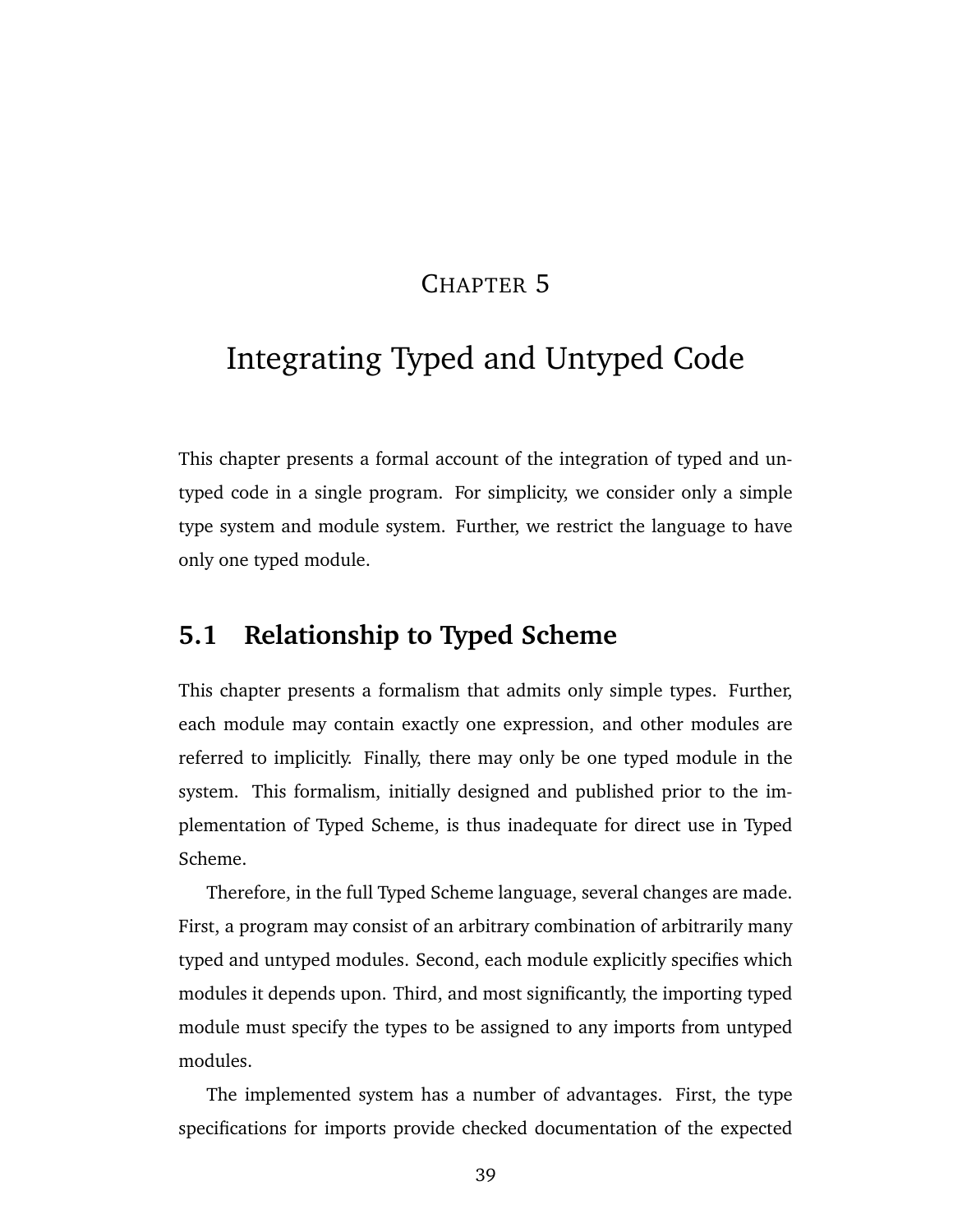behavior of the untyped code. Second, as in the wrapper modules presented in this chapter, they provide a localized target of blame. Therefore, when the untyped module fails to live up to the contract assigned to it, instead of blaming the untyped module, which may not be at fault, the type specification is blamed instead. Third, it does not require the complex contract inference process from this chapter for determining the desired type of imported untyped identifiers.

Of course, the crucial result of this chapter, theorem [5.4.10,](#page-72-0) is still applicable to the resulting system, despite these changes. Developing a formalism that more accurately captures the design of the Typed Scheme implementation remains future work.

## **5.2 An Informal Tour**

To make things simple, we assume that a program is a sequence of modules followed by a "main expression."

The evaluation of such a program starts with the main expression. Evaluation proceeds as usual in an expression-oriented language. When the evaluation process encounters a reference to a module, it imports the appropriate expression from there and evaluates it.

To keep things as simple as possible, we work with a typed variant of the untyped language where all binding positions come with type declarations. In short, we migrate to an explicitly typed language that is otherwise syntactically and semantically equivalent to the untyped one.

In a program that mixes typed and untyped modules, evaluation proceeds as before. This implies that the values of the typed language are those of the untyped language (and vice versa). Figures [5.1,](#page-54-0) [5.2,](#page-54-1) [5.3,](#page-54-2) and [5.4](#page-55-0) present the formal syntax and semantics of our model, though this section liberally adds features to provide intuition; section [5.3](#page-58-0) explains these figures in detail.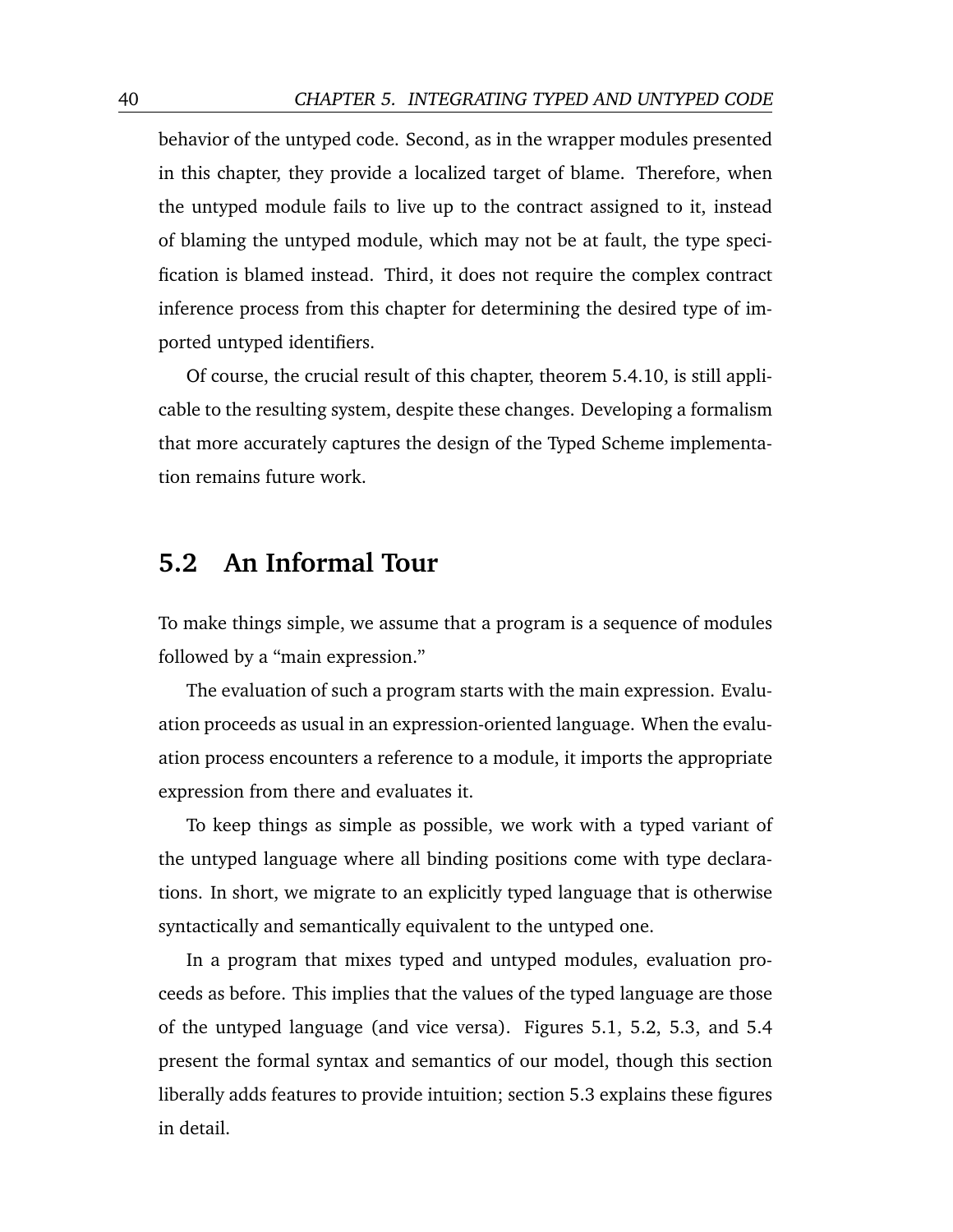<span id="page-54-0"></span>

| $P ::= \overrightarrow{M} e$                              | Programs                  |
|-----------------------------------------------------------|---------------------------|
| $M ::= (module f v)$                                      | Modules                   |
| $e := n   (\lambda x . e)   x   f   (e e)   (if 0 e e e)$ | <b>Source Expressions</b> |

**Figure 5.1:** Scripting Language Syntax

<span id="page-54-1"></span>

| $P \nightharpoonup \overrightarrow{M} e$                   | Programs                   |
|------------------------------------------------------------|----------------------------|
| $M \nightharpoonup M_u \mid M_t$                           | Modules                    |
| $M_u ::= (module f v)$                                     | Untyped Modules            |
| $M_t ::= (module \ f \ t \ v_t)$                           | <b>Typed Modules</b>       |
| t ::= int $(t \rightarrow t)$                              | <b>Types</b>               |
| $v$ : $n \mid (\lambda x.e)$                               | <b>Untyped Values</b>      |
| $v_t$ : = $n   (\lambda x : t.e_t)$                        | <b>Typed Values</b>        |
| $e$ := $v   x   f   (e e)  $ (if0 $e e e$ )                | <b>Untyped Expressions</b> |
| $e_t$ ::= $v_t   x   f   (e_t e_t)  $ (if0 $e_t e_t e_t$ ) | <b>Typed Expressions</b>   |

| Figure 5.2: Migrated Language Syntax |  |  |  |
|--------------------------------------|--|--|--|
|--------------------------------------|--|--|--|

<span id="page-54-2"></span>

| $c ::= \textbf{int} \mid (c \rightarrow c) \mid (c \rightarrow c)$                              | Contracts $\supset$ Types |
|-------------------------------------------------------------------------------------------------|---------------------------|
| $l$ ::= $(\lambda x : t.e)^f \mid (\lambda x.e)^f \mid \{(c \rightarrow c) \Leftarrow^f v\}$    | Abstractions              |
| $v \ ::= n^f \mid l$                                                                            | <b>Runtime Values</b>     |
| $e := v   x^f   f^f   (e e)^f  $ (if0 $e e e)^f   \{c \leftarrow^f e\}$ Runtime Expressions     |                           |
| $E ::= \left[   (E e)   (v E)   (\textbf{if0} \ E e e)   \{c \leftarrow^f E\} \right]$ Contexts |                           |

**Figure 5.3:** Runtime Syntax

Given an untyped modular program, the first step of interlanguage migration is to turn one module into a typed module. We assume that this step simply adds types to all binding positions of the module, including the module exports. While porting to Typed Scheme is not always this easy, the additional changes sometimes required do not affect the modeling process.

After the chosen module has been rewritten in the typed version of the language, we need to check the types and infer from them how the typed module is going to interact with the others, which remain untyped. Consider the following simple program: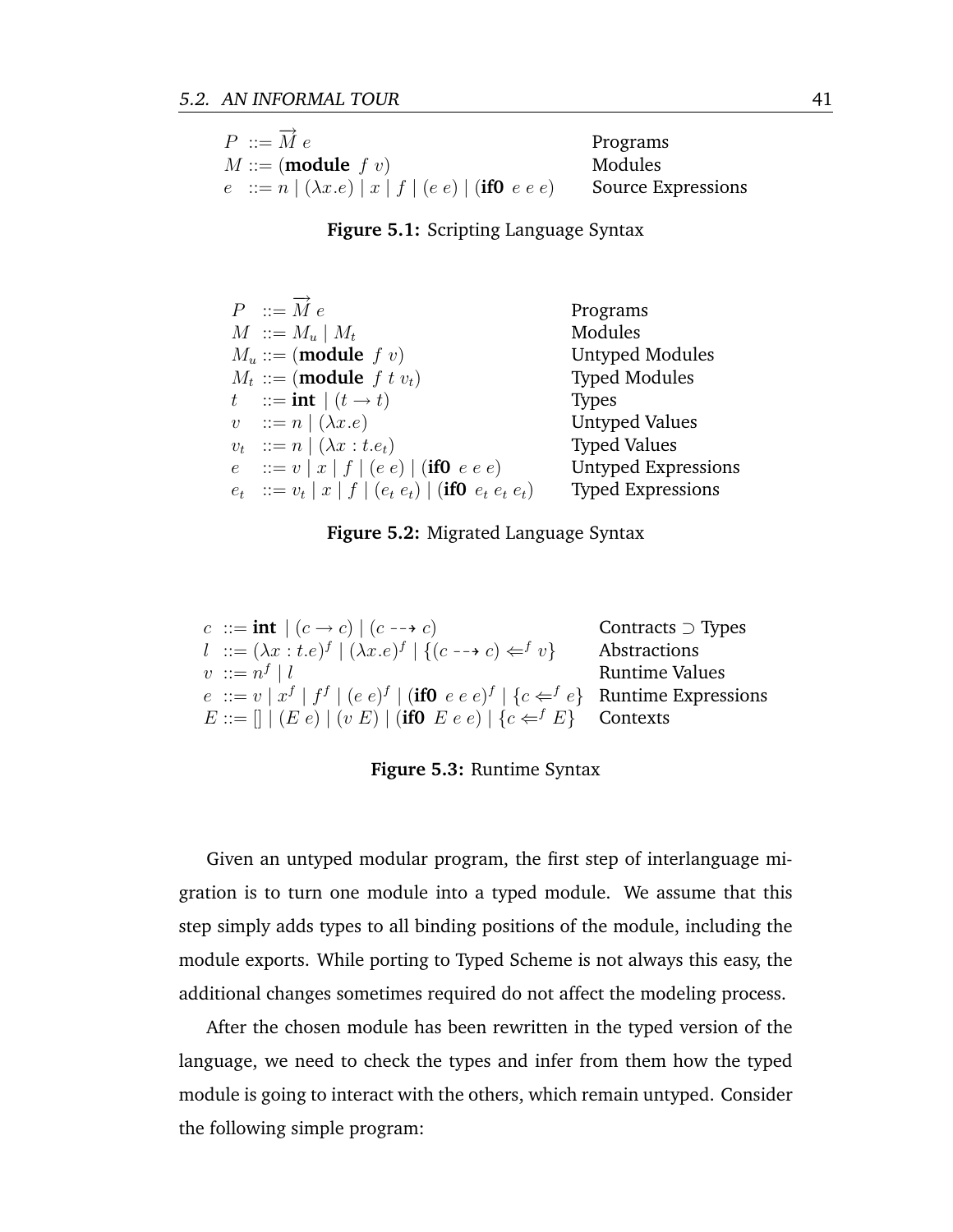<span id="page-55-0"></span> $((\lambda x. e^f)^g v^h)$  $\longrightarrow$   $[v^h/x^g]e$ **SUBST**  $((\lambda x : t.e^f)^{g'}v^h)$  $i \longrightarrow [v^h/x^g]e$ **TYPEDSUBST**  $(n^g v^h)$ <sup>f</sup> −→ (**blame** f) APP-ERROR  $(\textbf{if0} \;\; 0^f \;\: e_1^g \;\: e_2^h)$ i  $\longrightarrow e_1^g$ 1 IF0-TRUE  $(\textbf{if0} \;\; v^f \;\: e_1^g \;\: e_2^h)$ i  $\longrightarrow e_2^h$ IF0-FALSE  $\{\mathbf{int} \Leftarrow^g n^f\}$ f }  $\longrightarrow n^f$ INT-INT  $\{int \leftarrow g$  $\rightarrow$  (**blame** g) INT-LAM  $\{(c_1 \rightarrow c_2) \Leftarrow^g n^f\}$  $\longrightarrow$  (**blame** g) LAM-INT  $\{(c_1 \rightarrow c_2) \Leftarrow^g l$ LAM-LAM  $\{(c_1 \dashrightarrow c_2) \Leftarrow^g l^f\}$  $(\{(c_1 \dashrightarrow c_2) \Leftarrow^g l^h\} w^i)^f$   $\longrightarrow$  Split  ${c_2 \leftarrow^g (l^h \{c_1 \leftarrow^f w^i\})^f}$  $\ldots$  (**module**  $f v^f$ )  $\ldots E[f^g]$ LOOKUP  $\dots$  (**module**  $f v^f$ )  $\dots$   $E[v^f]$  $\dots$  (**module**  $f t v^f$ )  $\dots E[f^g]$  where  $g \neq f \longrightarrow$  LOOKUP-TYPE ... (**module**  $f t v^f$ )...  $E[{t \Leftarrow^{g} v^f}]$  $\ldots$  (**module**  $f \cdot v^f$ )  $\ldots E[f^f]$ LOOKUP-TYPE-SELF  $\dots$  (**module**  $f t v^f$ )  $\dots$   $E[v^f]$ f

$$
\begin{array}{rcl}\n[v^f/x^g]x^g & = & v^f \\
[v^f/x^g](e_1^{h_1} e_2^{h_2})^i & = & ([v^f/x^g]e_1^{h_1}[v^f/x^g]e_2^{h_2})^i \\
[v^f/x^g](\mathbf{ifO} \ e_1^{h_1} e_2^{h_2} e_3^{h_3})^i & = & (\mathbf{ifO} \ [v^f/x^g]e_1^{h_1} \ [v^f/x^g]e_2^{h_2} \ [v^f/x^g]e_3^{h_3})^i \\
[v^f/x^g] \{t \Leftarrow^h e^i\} & = & \{t \Leftarrow^h [v^f/x^g]e^i\} \\
[v^f/x^g](\lambda y.e^{h_1})^{h_2} & = & (\lambda y \cdot [v^f/x^g]e^{h_1})^{h_2} \\
[v^f/x^g](\lambda y \cdot t.e^{h_1})^{h_2} & = & (\lambda y \cdot t \cdot [v^f/x^g]e^{h_1})^{h_2}\n\end{array}
$$

**Figure 5.4:** Reduction Rules



It consists of two modules: the first is presumably a module that has been rewritten in the typed language, the second one is still in the untyped language. Also, the first one exports a function from integers to integers; the second one exports a simple integer.

If we were to evaluate this program as is, it would eventually attempt to apply 999 to 5 via the application  $(g \, x)$  in the typed module. In other words, the typed portion of the program would trigger a run-time error,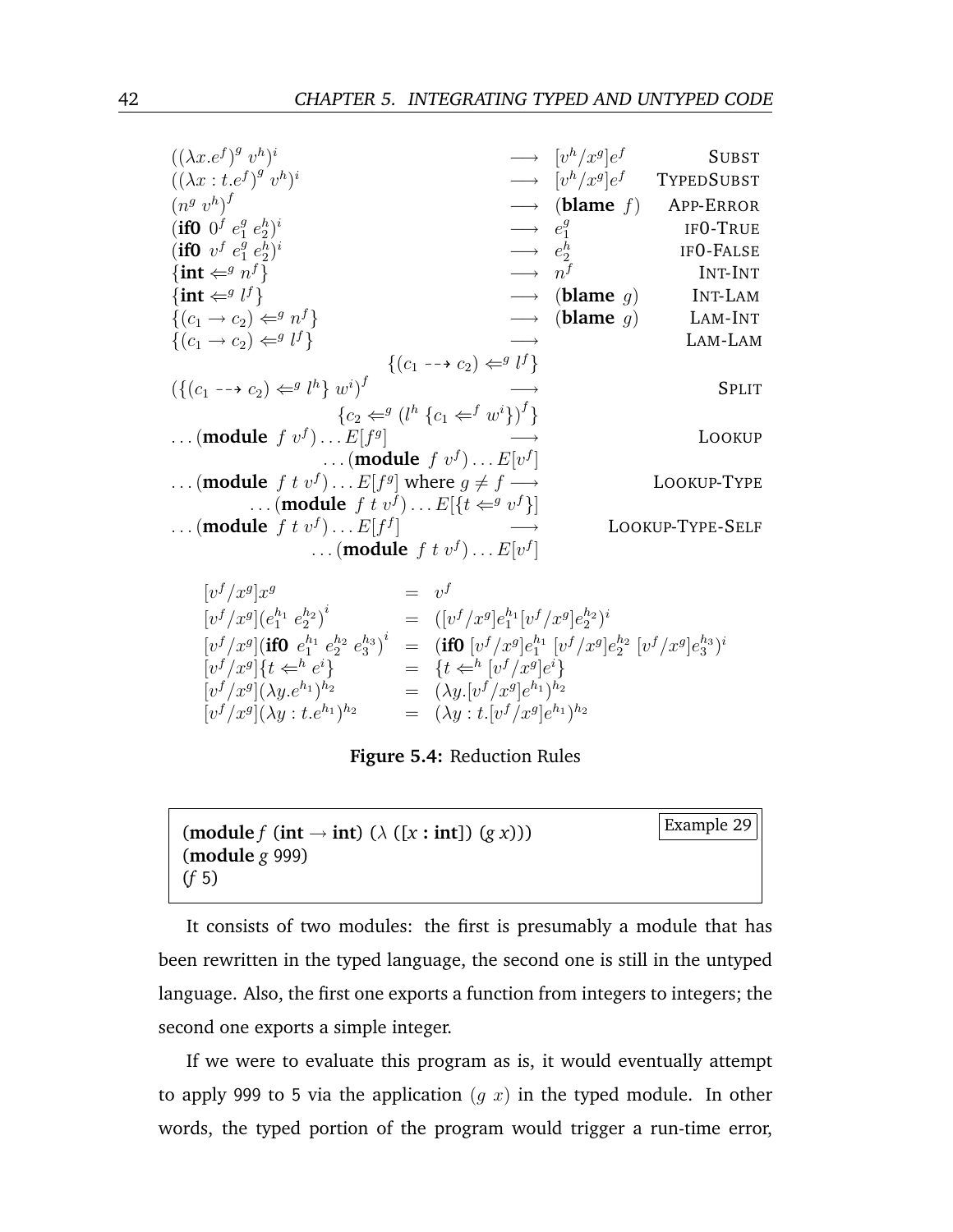which, assuming proper source tracking, would tell the programmer that the typed module went wrong. We model this source tracking with labels on each expression in the original program, which indicate the module the expression comes from.

A different view of the problem is that when one module changes, the rest of the program has to play by new rules, too. In this case, the very fact that the export from *g*, the second module, is used as a function in the typed module establishes an agreement between the two modules. This agreement, however, is informal (and unuttered) and is neither checked nor monitored during run-time. The evaluation therefore results in a run-time error seemingly due to the typed module.

Thus our first lesson is that informal agreements don't play well with the goal of introducing types. To reap the benefits of types, we must not only have agreements, we must state them and enforce them. This line of reasoning naturally suggests the use of behavioral contracts in the spirit of [Findler](#page-172-2) [and Felleisen](#page-172-2) [\[2002\]](#page-172-2). More precisely, we assume that an interlanguage migration process may add contracts at any point where untyped and typed modules interact. $<sup>1</sup>$ </sup>

For our running example we would expect that migration changes the program as follows:

```
{Example 30} {Example 30}(\lambda ([x : int])
   ({{interger? \rightarrow integer?}) \Leftarrow gx))
(module g 999)
(f 5)
```
Put differently, we can infer from the types of the first module that the second module must provide a function from integers to integers. In our framework, we express this fact with a contract at the module reference.

<sup>&</sup>lt;sup>1</sup>In the implementation of Typed Scheme, these contracts are inserted at the point where the untyped module is *required*, as described in chapter [10.5.](#page-131-0)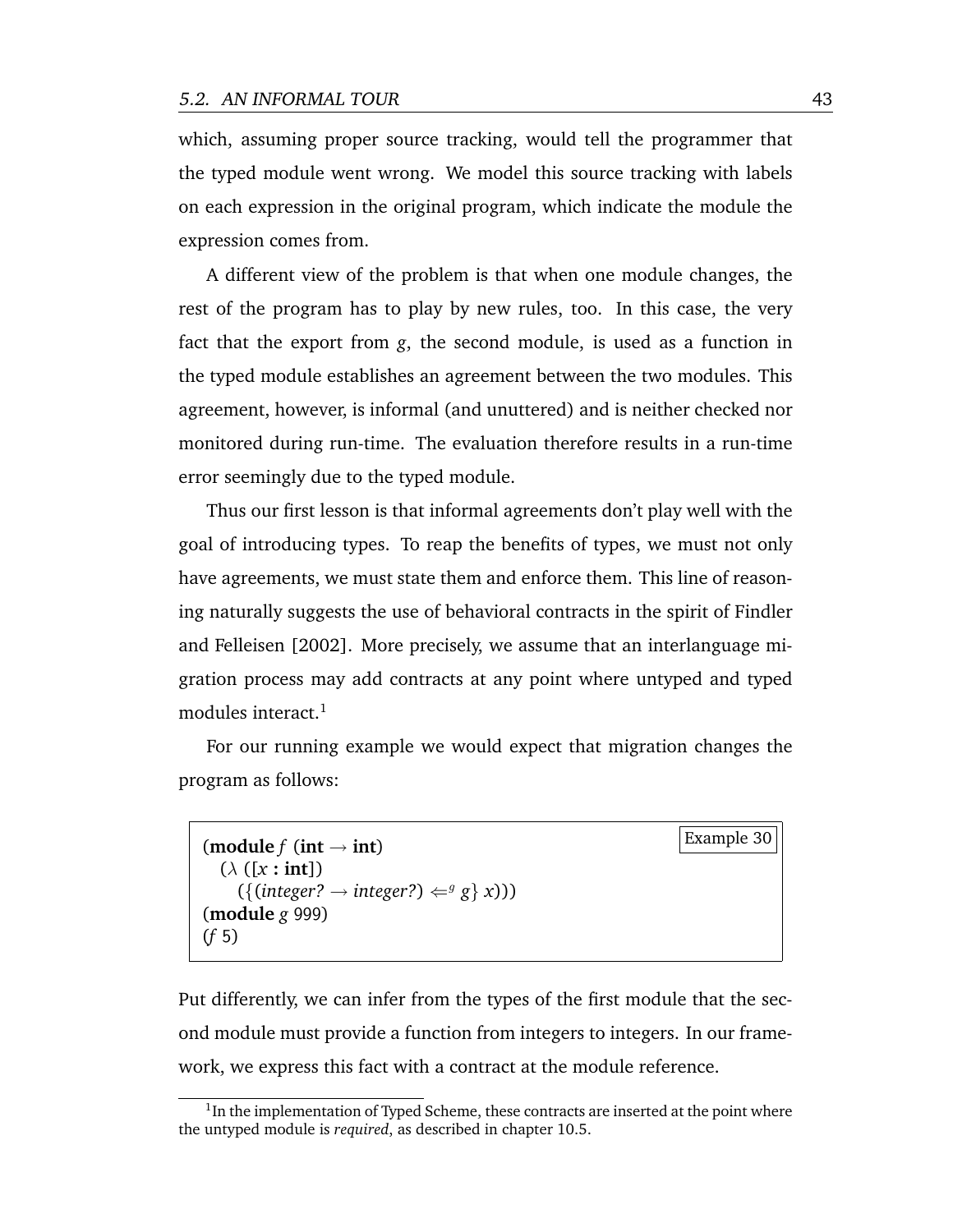The example has two implications for interlanguage migration and its formal model. First, the language must also include optional contracts at module boundaries. Second, a type checker for the typed variant of the language must not only enforce the rules of the type system, it must also infer the contracts that these type annotations imply for the remaining modules.

Unfortunately, there are yet more problems. Consider this second program, which applies an ( $int \rightarrow int$ ) function to #f, a boolean.

<span id="page-57-0"></span>

| (module h (int $\rightarrow$ int)                          | Example $31$ |
|------------------------------------------------------------|--------------|
| $(\lambda$ ([y : int])                                     |              |
| $(\text{let } ((g (\lambda ([x : \text{int}]) (+ x 10))))$ |              |
| $(+ (g y) (g 10))))$                                       |              |
| $(h \#f)$                                                  |              |

Since our evaluator ignores types, the boolean value flows into the typed module without any objections, only to cause havoc there. Again, the typed module appears to have gone wrong.

In this case, the solution is to interpret the types on the module exports as contracts so that the evaluator monitors how the other modules use functional exports from the typed module. For flat types such as **int**, the values that flow into typed functions are checked immediately; for functional values, the contracts are distributed over the domain and range of the function until flat values show up [\[Findler and Felleisen](#page-172-2) [2002\]](#page-172-2). Technically, the types become contracts on external references to the module *h*, and are interpreted as runtime checks, or casts, which specify the party to be blamed if they fail. Considering the main expression from example [31,](#page-57-0) with  $l$  as the body of module *h*,

 $(h \# f)^{Main}$ 

steps to

 $({$ {interger? \rightarrow integer?) \Leftarrow^h l^h} \#f}<sup>*Main*</sup>

which steps to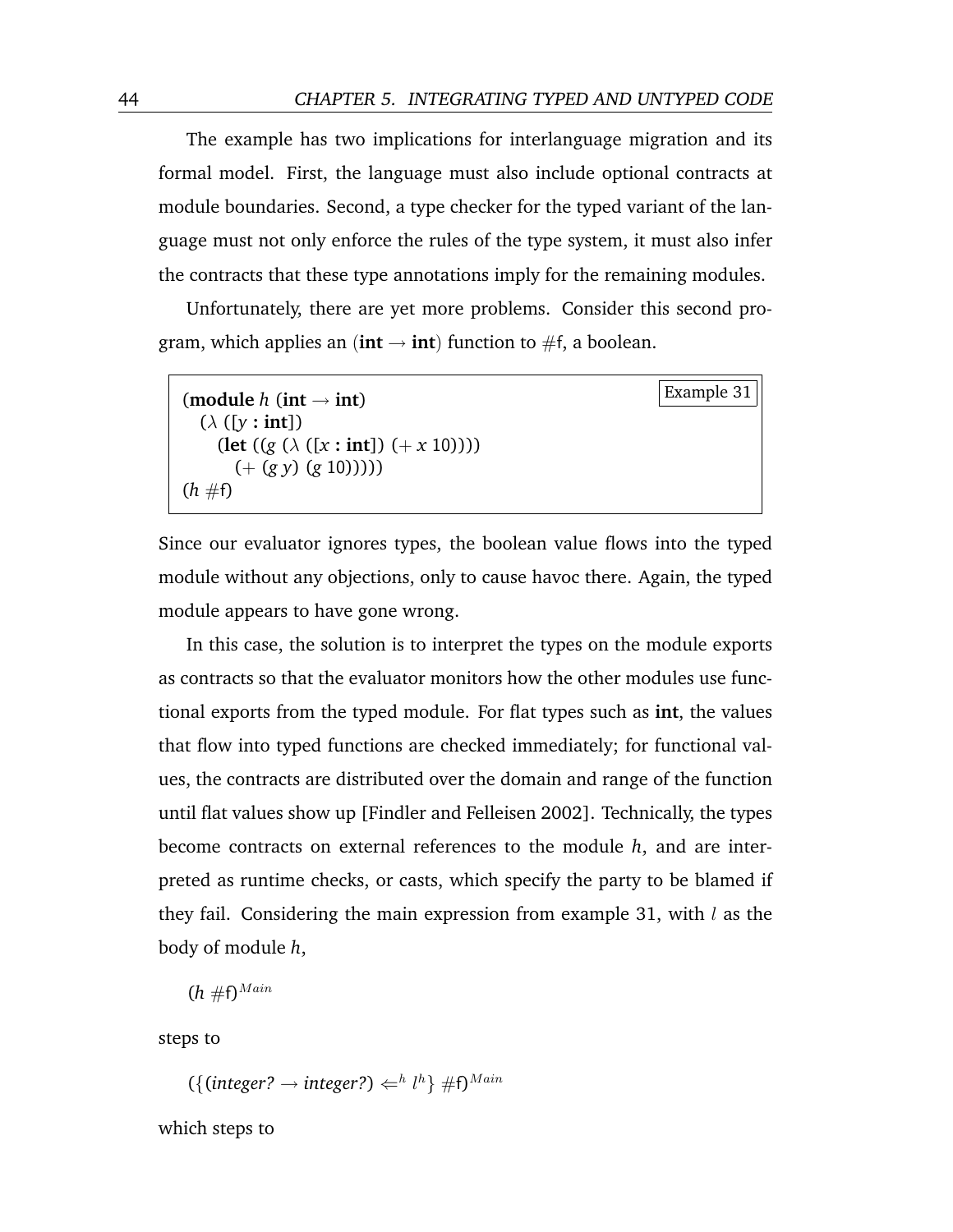$\{integer? \Leftarrow^h (l^h \{integer? \Leftarrow^{Main} \#f\})\}$ 

At this point it has become clear that  $#f$  is a bad value, and the evaluator can abort the execution blaming the main expression for supplying bad values to the typed module.

The rest of the chapter presents a formal model of this migration process. The focus of our presentation concerns the derivation of contracts via type checking; the use of these contracts to protect the typed module; and last but not least a theorem that proves that typed modules can't go wrong in this setting.

### <span id="page-58-0"></span>**5.3 The Formal Framework**

This section formally describes the interlanguage migration framework.

#### **5.3.1 Syntax**

Our scripting language is a simplified version of the language of [Meunier](#page-177-0) [et al.](#page-177-0) [\[2006\]](#page-177-0), augmented with types and typed modules. It consists of the lambda calculus enriched with numeric constants and a conditional, as well as casts, modules, and contracts. The initial syntax used in the original program is specified in figure [5.1.](#page-54-0) After the migration step, the syntax is more complicated: see figure [5.2.](#page-54-1) The runtime system collapses some distinctions and adds casts, which are specified in figure [5.3.](#page-54-2)

**Modules** Our language has a simple first-order module system, in which each module consists of a name and a value. The module exports its value via its name. Modules can also be *typed*. Typed modules have a top-level type, and contain only typed values,  $v_t$  in figure [5.2.](#page-54-1)

**Contracts and Casts** The contracts allow the base **int** contract, as well as function contracts. Function contracts have the Findler–Felleisen semantics [\[Findler and Felleisen](#page-172-2) [2002\]](#page-172-2). At run-time, contracts turn into checks, which we express with casts. Syntactically, a cast  ${c \Leftarrow^{e} m}$  combines a contract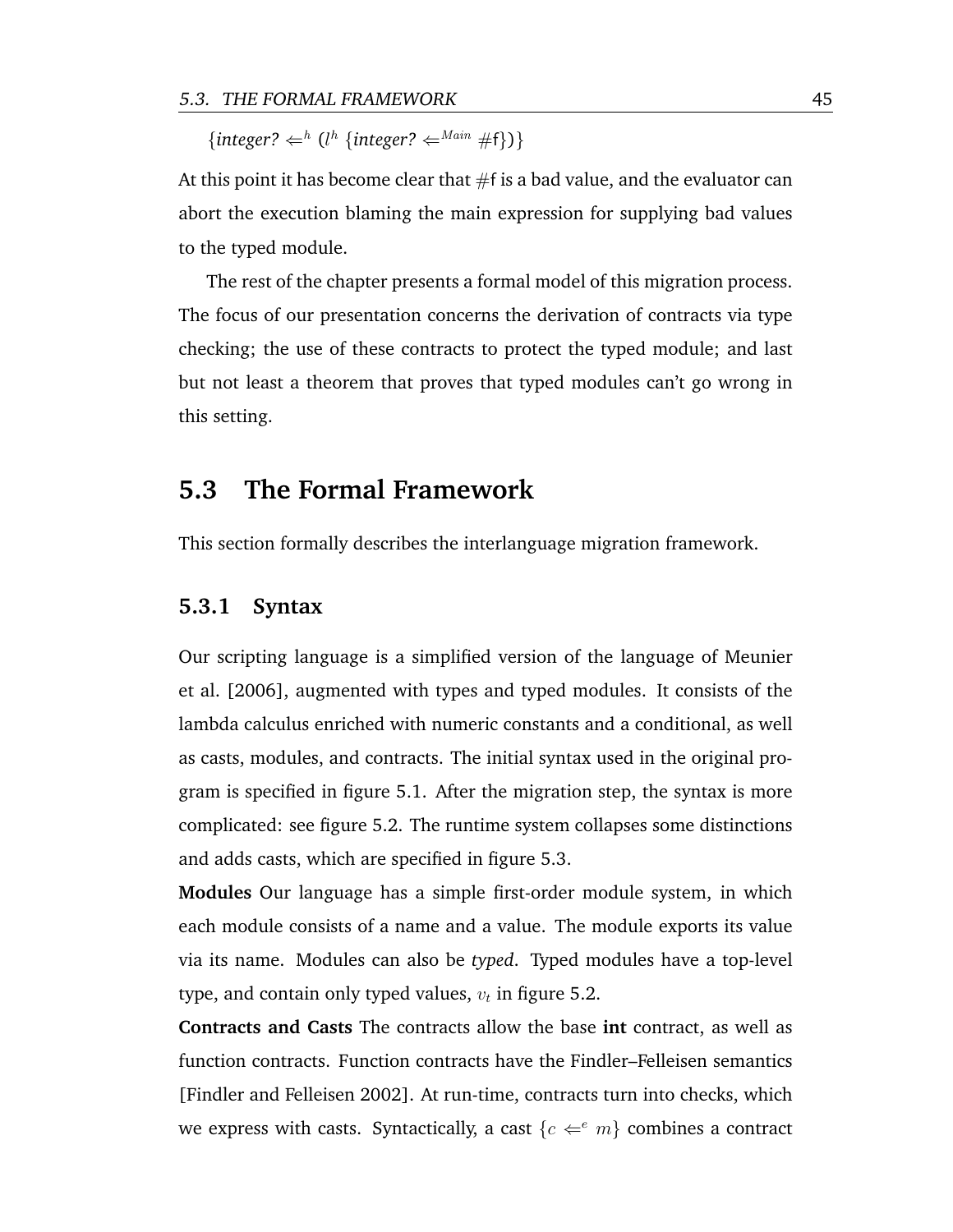with an expression and a label for a module, which it blames for the contract violation if the check fails.

Casts are not part of the source language, but the state space of the transformation and runtime system.

**Types** The types of the typed fragment of the language are just the base type **int** and function types. Importantly, every type is syntactically also a contract.

**Expressions** The language contains three kinds of expressions: typed, untyped, and mixed. Typed expressions occur only in the typed module. Untyped expressions occur in all other modules. Mixed expressions can contain typed and untyped subexpressions and appear only in the main expression during reduction. The main expression is initially an untyped closed expression, making it also a mixed expression.

#### **5.3.2 Semantics**

For the dynamic semantics, we assume that every expression (including values) in the original program has been labeled with the name of its original source module. The syntax of this annotation is given in figure [5.3.](#page-54-2) Contracts and casts, which do not appear in the original program, do not receive labels. The main expression is labeled with *Main*, assumed not to be the name of any module. This labeling is necessary for appropriate blame assignment when a dynamic error occurs. It corresponds to an annotation pass for source location tracking. For clarity, we omit these labels wherever they are not needed.

The dynamic semantics is defined in figure [5.4](#page-55-0) as a reduction semantics, and again follows [Meunier et al.](#page-177-0) [\[2006\]](#page-177-0), with additions for types and typed modules. Reduction takes place in the context of modules, which are not altered during reduction. The module context is used only in the LOOKUP rules. The relation  $\rightarrow$  is the one-step (standard) reduction relation, with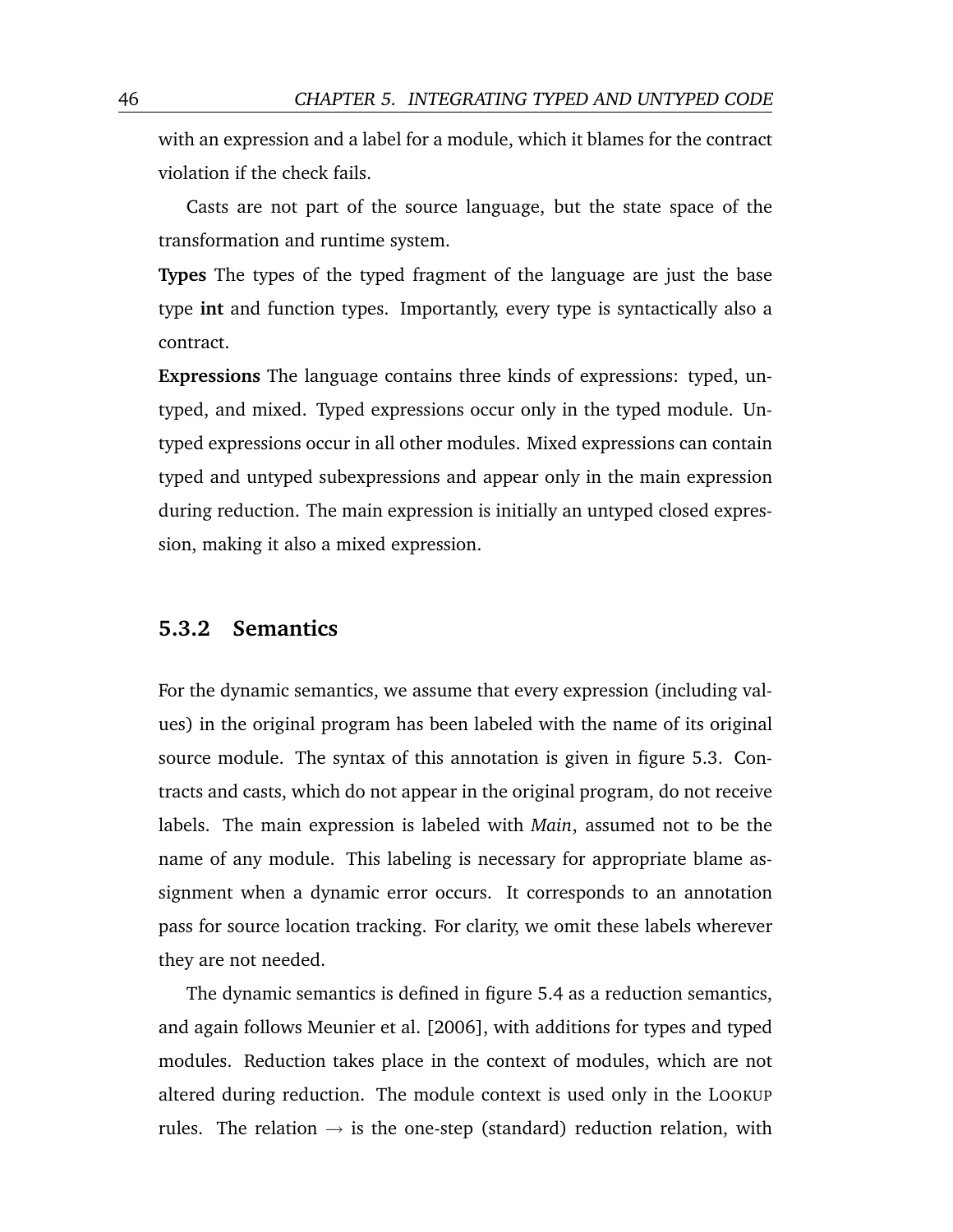$\rightarrow^*$  as its reflexive, transitive closure, using the set of evaluation contexts defined in figure [5.3.](#page-54-2)

Rules that do not refer explicitly to the context are implicitly wrapped in E[−] on both sides, with the exception of the rules that reduce to (**blame** f), which discard the evaluation context. Rules are read in order, from top to bottom.

The reduction rules fall into the following categories:

- The rules that look up module references all refer explicitly to the module context. The LOOKUP rule refers to untyped modules, and simply substitutes the body of the module for the reference. The LOOKUP-CONTRACT and LOOKUP-TYPE rules retrieve the appropriate expression and wrap it in a contract. The contract wrapped around typed module bodies is necessary so that typed expressions are never used in incorrect ways, even when the untyped modules refer to the typed module. This check is not necessary when the typed module refers to itself, and is thus omitted in the LOOKUP-TYPE-SELF rule [\[Findler and Felleisen](#page-172-2) [2002\]](#page-172-2).
- The rules for the core are straightforward. These include SUBST and TYPEDSUBST, which perform  $\beta_v$ -reduction on untyped and typed abstractions, respectively. IF0-TRUE and IF0-FALSE are also simple.
- APP-ERROR is the one runtime error that does not involve a contract or a cast. If a number is in the application position of an application, clearly the invariants of the language have been violated. We blame the source of the application for this error.

The remaining rules handle contracts and casts.

• INT-INT passes numbers through **int** contracts unchanged.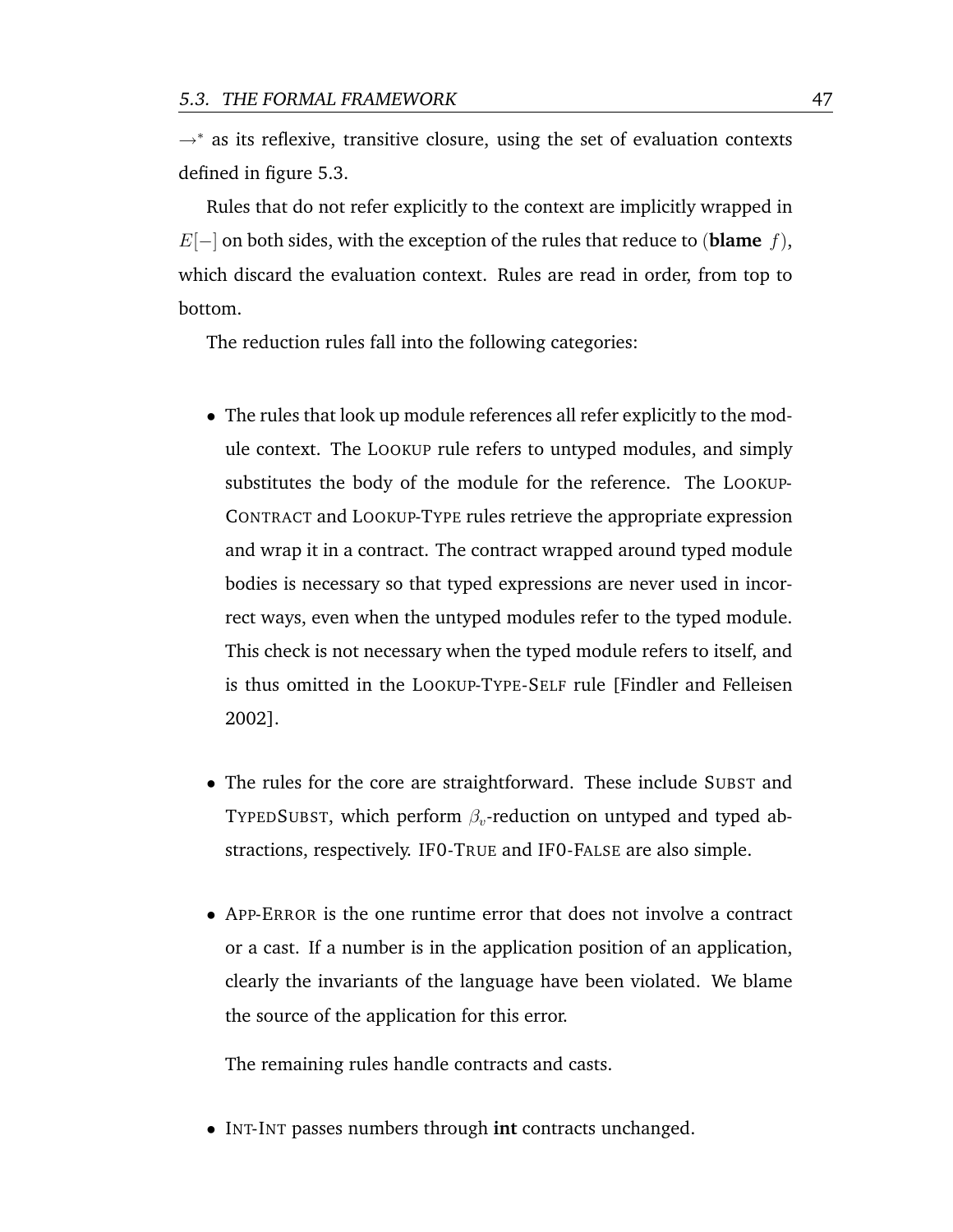- INT-LAM and LAM-INT represent contract failures and blame the appropriate party, as labeled on the cast.  $v^f$  in the INT-LAM rule cannot be an integer, otherwise INT-INT would have applied.
- LAM-LAM blesses an arrow contract applied to an abstraction, turning it into a blessed arrow contract. In contrast to INT-INT, we must keep the contract around for later use. The resulting expression, while still a cast, is also a syntactic value. The value must be an abstraction (or blessed cast applied to an abstraction), all numbers match the LAM-INT rule.
- The SPLIT rule breaks a blessed arrow contract into its positive and negative halves, and places them around the argument and the entire application. The creation of two new casts, with appropriate blame assignment, is the key to proper contract checking for higher-order functions [\[Findler and Felleisen](#page-172-2) [2002\]](#page-172-2). The blame for the negative position is taken from the label of the application itself, and the blame for the positive position is taken from the label of the cast.

#### **5.3.3 Adding Type Declarations**

The first step in interlanguage migration requires the programmer to change one module from the untyped language to the typed one. In our system, this involves adding types to every variable binding and to the module export as a whole.

Once this module is annotated, the new program is referred to as  $P^a$ , where  $a$  is the name of the now-typed module.

Since the simply-typed  $\lambda$ -calculus has a straightforward type-soundness theorem, we might expect a similar one to hold for migrated programs, provided the type annotations are self-consistent. Sadly, this is not the case. For example, the typed module named  $a$  might refer to some other module, which could provide an arbitrary value or raise a run-time error. The other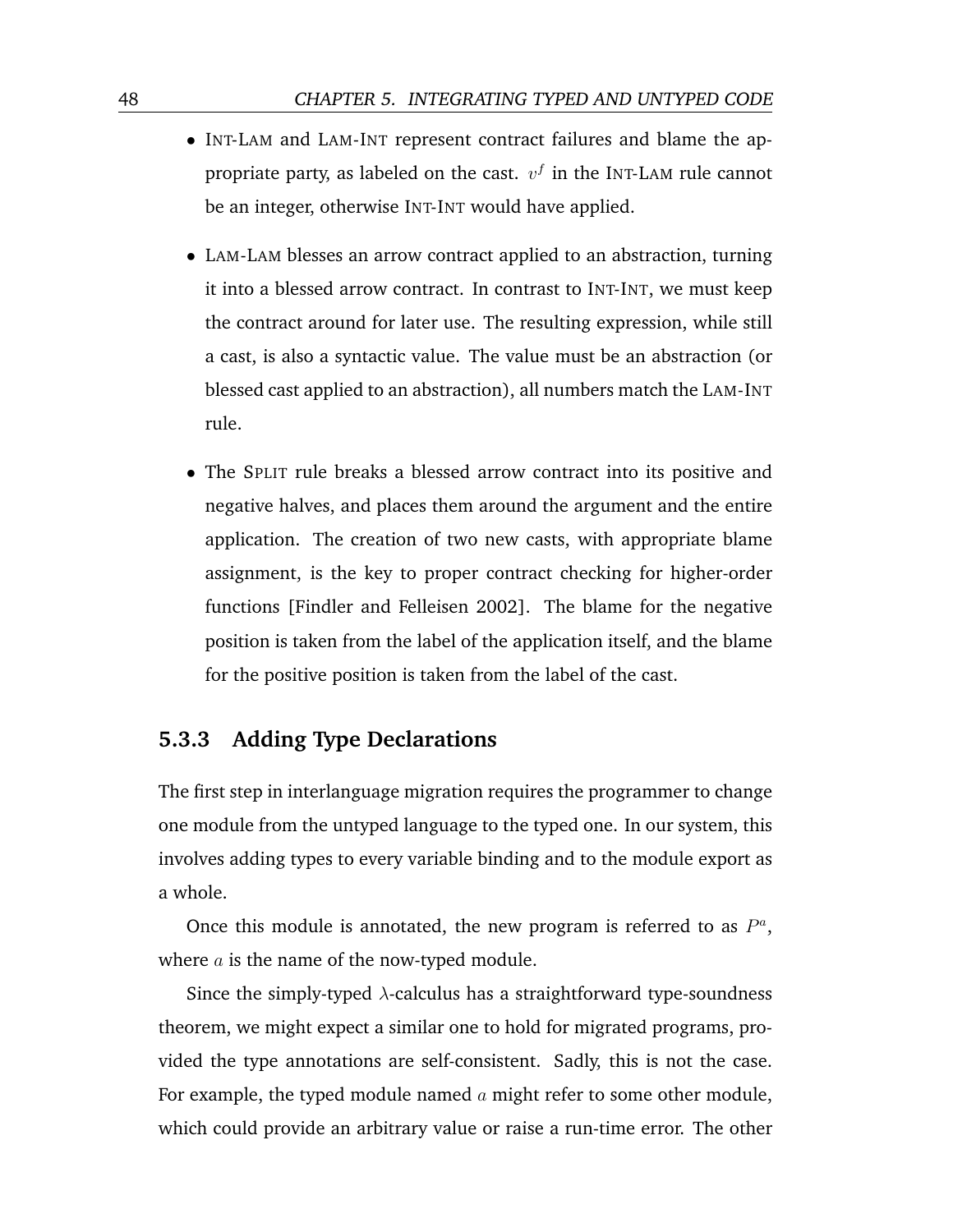modules may contain outright errors, such as (3 4), as well as untypeable expressions such as  $(\lambda x.(\textbf{if0 } x 1 (\lambda y. y))))$ ; we do not rule these out, since the programmer is only adding types to one module. Furthermore, since we do not typecheck the other modules, they may use the typed module in ways that do not accord with its type. Because of these possibilities, the migration process must protect the typed module from its untyped brethren.

#### **5.3.4 Inferring Contracts from Types**

In order to protect the typed module when it refers to untyped ones, we apply a transformation to the program that expresses the implicit agreements between the typed and untyped modules as contracts. Our transformation examines the references to other modules in the typed module and from these uses guesses contracts that become obligations of those other modules. For example, in the following program, the context makes it obvious that g must have type ( $int \rightarrow int$ ):

(**module** *f* **int** (*g* 5))

The transformation would therefore add a cast using the contract ( $int \rightarrow int$ ) to the reference to g (no other casts make the module type at **int**).

The type system in figure [5.5](#page-63-0) formalizes this intuition. Its rules define the judgement

$$
P, \Gamma \vdash e_t : t \leadsto e'_t
$$

which states that given program P in type environment  $\Gamma$ , expression  $e_t$ has type  $t$  and is transformed to expression  $e'_t$ . The rules are similar to those of the simply typed  $\lambda$ -calculus, propagating and combining the types and transformed expressions from their constituents, except for the module variable reference rules: T-MODVARSELF and T-MODVAR. The former checks references to the typed module itself. The latter checks a reference to an untyped module. This module can be given any type consistent with the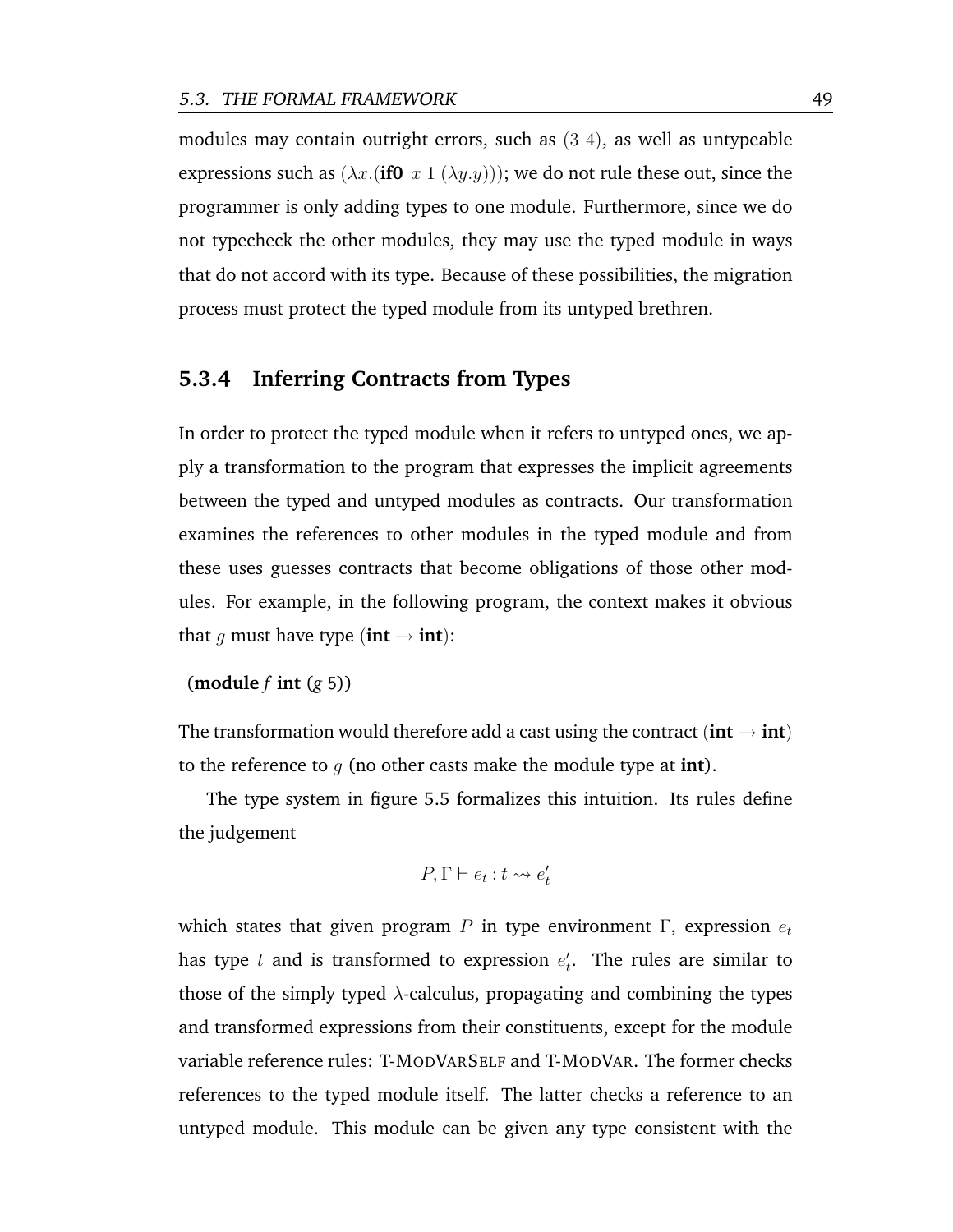<span id="page-63-0"></span>

| T-VAR<br>$P, \Gamma \vdash x : \Gamma(x) \rightsquigarrow x$                                                            | T-MODVAR<br>(module $f e \in P$<br>$P, \Gamma \vdash f : t \leadsto \{t \Leftarrow^f f\}$                                                                |
|-------------------------------------------------------------------------------------------------------------------------|----------------------------------------------------------------------------------------------------------------------------------------------------------|
| <b>T-MODVARSELF</b><br>(module $f \, t \, e) \in P$<br>$P, \Gamma \vdash f : t \leadsto f$                              | T-INT<br>$P, \Gamma \vdash n : \textbf{int} \leadsto n$                                                                                                  |
| T-App                                                                                                                   |                                                                                                                                                          |
| $P, \Gamma \vdash e_1 : (t_1 \rightarrow t_2) \rightsquigarrow e'_1$ $P, \Gamma \vdash e_2 : t_1 \rightsquigarrow e'_2$ |                                                                                                                                                          |
| $P, \Gamma \vdash (e_1 \ e_2) : t_2 \leadsto (e'_1 \ e'_2)$                                                             |                                                                                                                                                          |
| $T-IF0$                                                                                                                 |                                                                                                                                                          |
|                                                                                                                         | $P, \Gamma \vdash e_1 : t_1 \rightsquigarrow e'_1$ $P, \Gamma \vdash e_2 : t_2 \rightsquigarrow e'_2$ $P, \Gamma \vdash e_3 : t_2 \rightsquigarrow e'_3$ |
|                                                                                                                         | $P, \Gamma \vdash (if0 \ e_1 \ e_2 \ e_3) : t_2 \leadsto (if0 \ e'_1 \ e'_2 \ e'_3)$                                                                     |
| T-ABS                                                                                                                   |                                                                                                                                                          |
|                                                                                                                         | $P, \Gamma, x : t \vdash e : s \leadsto e'$                                                                                                              |
|                                                                                                                         | $P, \Gamma \vdash (\lambda x : t.e) : (t \rightarrow s) \rightsquigarrow (\lambda x : t.e')$                                                             |

**Figure 5.5:** Transformation to add Casts

type of the surrounding typed expression, but that type is converted to a contract and a cast is added to check that the contract is upheld.

Because of the non-determinism of the T-MODVAR rule, these rules do not naturally map onto a syntax-directed type checker. They do define a logic program, however, which potentially produces many solutions, each satisfying the desired type, and including a matching set of inserted contracts for checking the other modules in the program. For example, consider the following program:

(**module**  $f$  **int**  $(g h)$ )

There are many possible sets of contracts that could be generated by our system. A simple one requires that  $h$  be an **int** and that  $g$  have the contract  $(int \rightarrow int)$ . Of course, there are infinitely many possibilities. While a real system for migration would use programmer input and static analysis to choose one solution, our soundness theorem holds for all of them.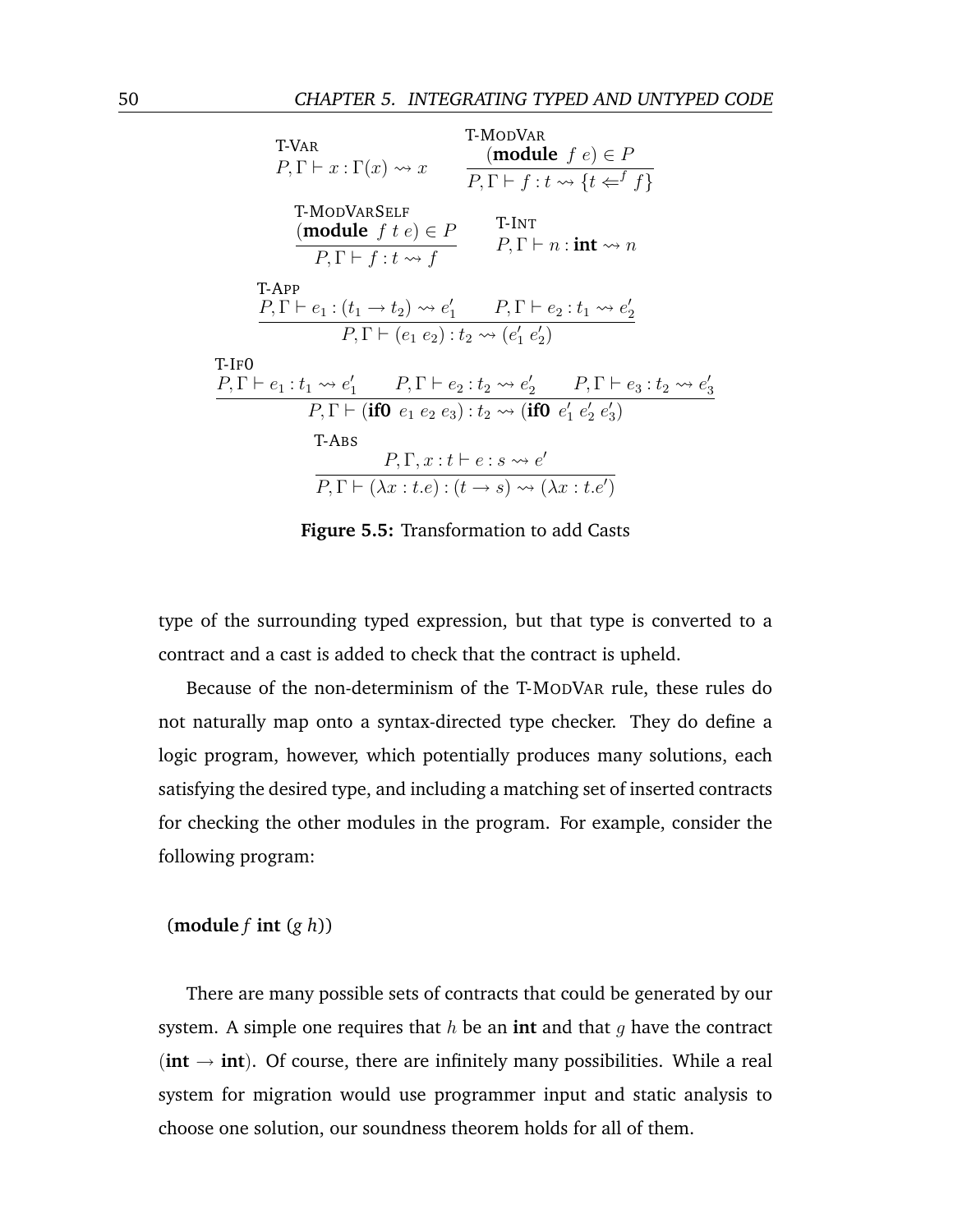#### **5.3.5 Summary of the transformation**

The transformation we have just described is  $MT$ , for migration transformation.  $MT(P)$  is the set of possible results of transforming P as follows:

- 1. The programmer chooses one module  $M = ($ **module**  $a e)$  named  $a$ from  $P$  and adds types to this module, so that it is now a typed module according to the grammar of figure [5.2,](#page-54-1) producing the new module  $M' = (module \ a \ t \ e').$
- 2. Using the type system described in figure [5.5,](#page-63-0) transform the body of M' into M''. Formally, if  $P, \emptyset \vdash e' : a \leadsto e''$ , then  $M'' = (\text{module } a t e'')$ .

Since step 2 in this process is nondeterministic, the set  $MT(P)$  may contain many distinct elements. We prove in the next section that every element Q of this set is sound with respect to the type system and blame assignment.

## **5.4 Soundness**

Before we can prove that our migration transformation is sound, we must first define what soundness means for a partially typed system. It cannot mean absence of runtime errors, since not all modules are necessarily typed. All we can say instead is that the *typed* modules do not go wrong.

#### **5.4.1 Soundness for Mixed Programs**

Soundness for interlanguage migration is a relation between the program before and after migration. Intuitively, this relation states that the two programs agree when they both produce values and that the typed module never produces a type error at runtime. We say that a program  $P$  with exactly one typed module named a, is *partially typed at* a, or simply *partially typed* when the name of the typed module is not relevant.

**Definition 5.4.1** (Soundness).  $P \geq_a Q$ , where Q is partially typed at a iff: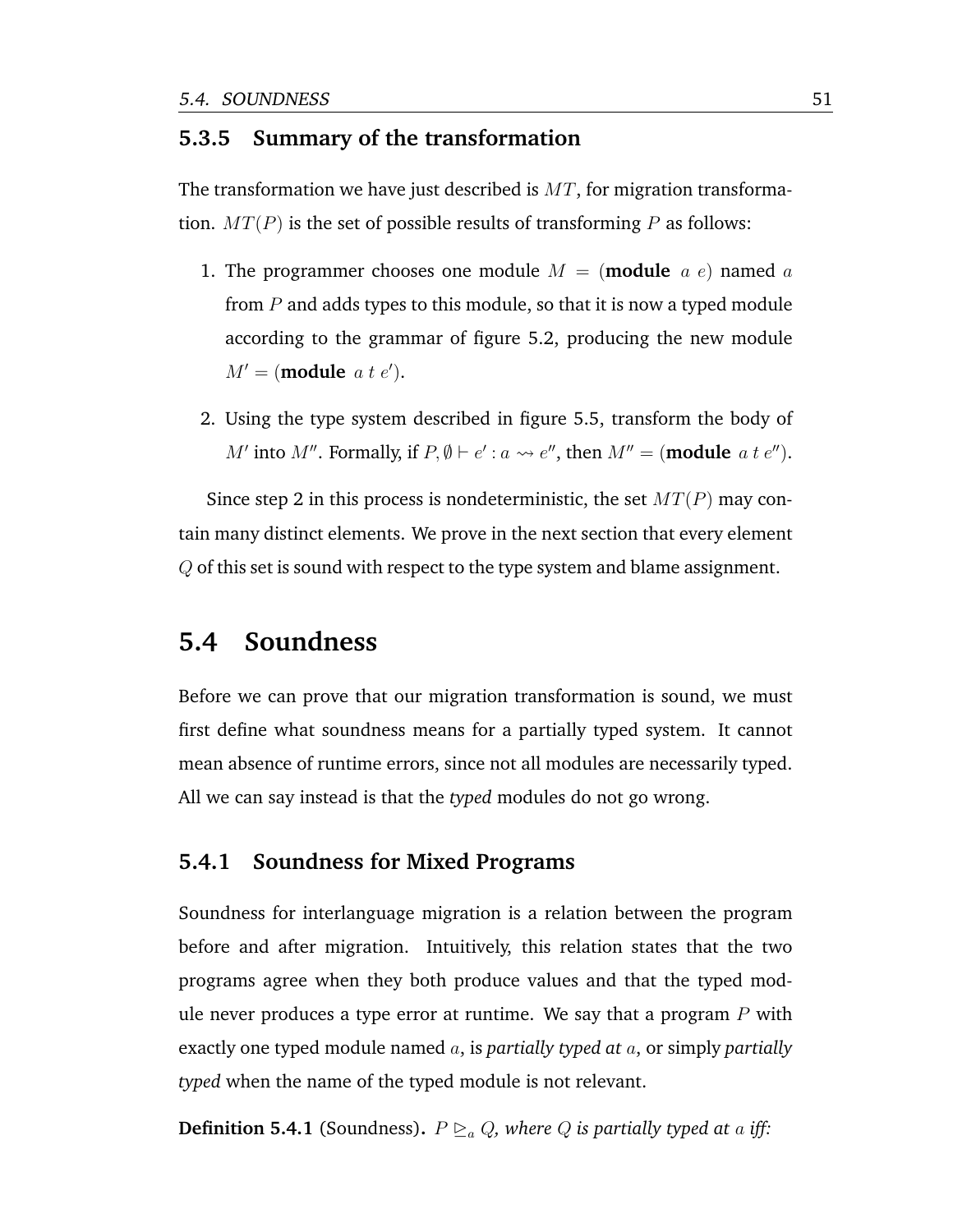<span id="page-65-0"></span>

| PROGRAMS                                                      |                                                              |                           |
|---------------------------------------------------------------|--------------------------------------------------------------|---------------------------|
| $\overline{M} \triangleright \overline{M'}$                   | $e \triangleright e'$                                        |                           |
| MODULES                                                       |                                                              |                           |
| (module $f e) \triangleright (\text{module } f e)$            |                                                              |                           |
| (module $f e) \triangleright (\text{module } f e e)$          |                                                              |                           |
| $e \triangleright e'$                                         |                                                              |                           |
| (module $f e) \triangleright (\text{module } f t e')$         |                                                              |                           |
| EXPRESSIONS                                                   | $f \triangleright f$                                         | $n \triangleright n$      |
| $e \triangleright e'$                                         | $e_1 \triangleright e'_1$                                    | $e_2 \triangleright e'_2$ |
| $e \triangleright \{c \Leftarrow^f e'\}$                      | $e_1 \triangleright e'_1$                                    | $e_2 \triangleright e'_2$ |
| $(\lambda x.e) \triangleright (\lambda x.e')$                 | $(\lambda x.e) \triangleright (\lambda x : t.e')$            |                           |
| $e_1 \triangleright e'_1$                                     | $e_2 \triangleright e'_2$                                    | $e_3 \triangleright e'_3$ |
| (if $0 e_1 e_2 e_3$ ) \triangleright (if $0 e'_1 e'_2 e'_3$ ) |                                                              |                           |
| CONTENTS                                                      | $e \triangleright e' \Rightarrow E[e] \triangleright E'[e']$ |                           |
| $E \triangleright E'$                                         |                                                              |                           |

**Figure 5.6:** Similarity

- 1. If  $P \rightarrow^* v$  then there exists v' where  $Q \rightarrow^* v'$  with  $v \triangleright v'$  or  $Q \rightarrow^* v'$ (**blame** g) with  $g \neq a$ .
- 2. If  $P \rightarrow^*$  (blame h) then there exists g where  $Q \rightarrow^*$  (blame g) with  $g \neq a$ .
- *3. If* P *reduces forever, then* Q *reduces forever or there exists* g *where* Q →<sup>∗</sup> (**blame** g) with  $g \neq a$ .

This definition relies on the *similarity* relation  $v \triangleright v'$ , which states that  $v'$  is the same as  $v$ , with the possible addition of types, contracts, and casts. In figure [5.6,](#page-65-0) this relation is defined formally and extended to modules and to programs. For programs,  $P \triangleright Q$  states that P and Q are syntactically identical, ignoring casts, contracts and types.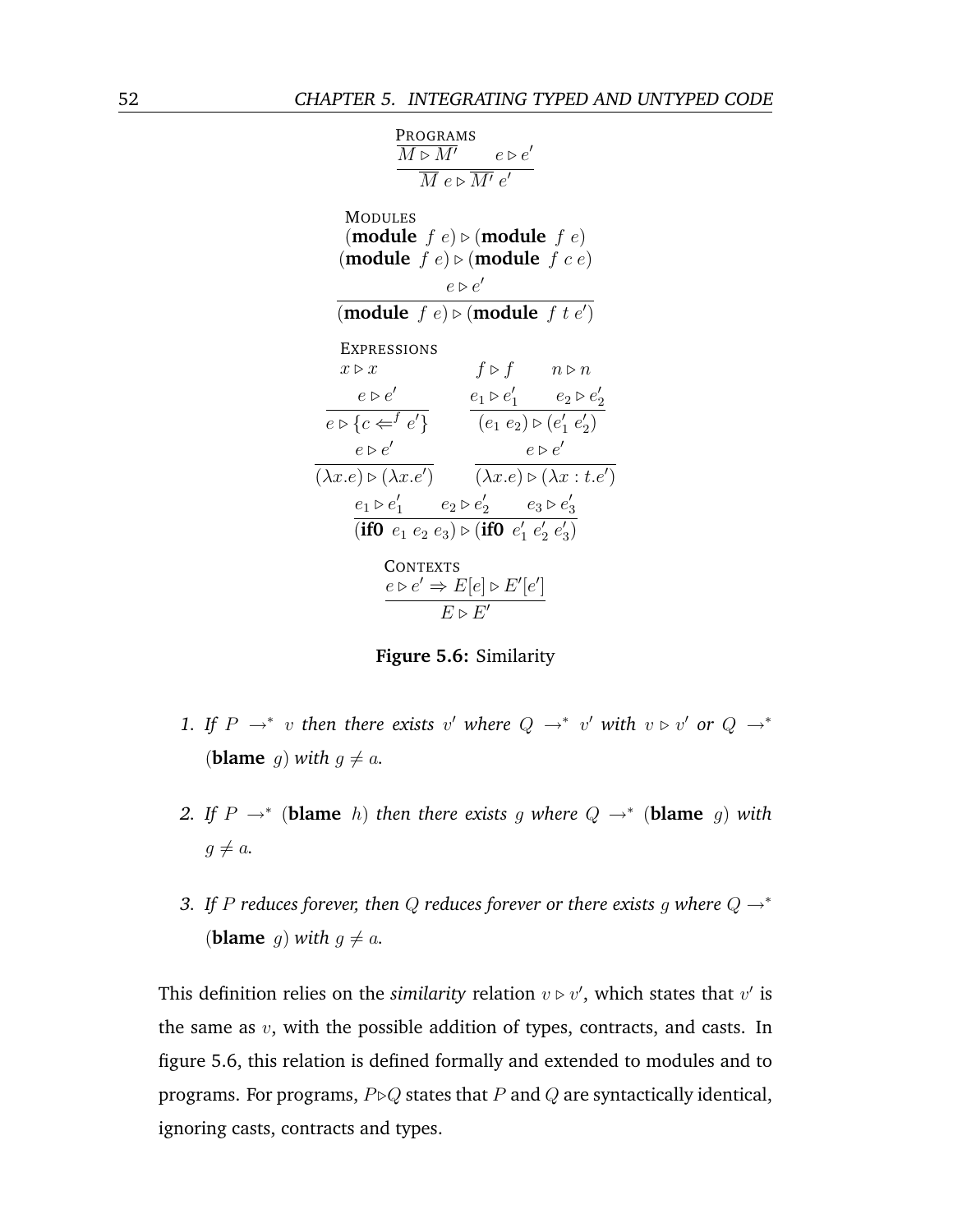We say that a system for typed migration is *sound* if the migrated program is always in the  $\triangleright$  relation to the original program. For the MT transformation, this requires that every element of  $MT(P)$  is related to P.

This captures our intuition as to how typed migration should work: that once we have migrated, we have proven the absence of errors in the typed module. Further, if we get an answer, it is related to the original answer. Since our reduction system tracks where errors occur, we are able to express this statement formally.

#### **5.4.2 Soundness of our system**

Proving soundness for our system is a multi-step process. First, we establish that the system resulting from the transformation agrees with the original one, when errors are ignored. This is established through a simple simulation relation between programs. Second, we prove that programs in  $MT(P)$ never blame the typed module.

For the first of these steps, we again make use of the similarity property mentioned above and defined in figure [5.6.](#page-65-0) This relation between an untyped program (respectively, module or expression) and a partially typed one, states syntactically that the two programs  $P$  and  $Q$  are similar, written  $P \triangleright Q$ , if they are identical ignoring contracts, types and casts.

Similarity satisfies three lemmas:

**Lemma 5.4.2.** If  $P \triangleright Q$  and  $P \rightarrow^* w$  and  $Q \rightarrow^* w'$  then  $w \triangleright w'$ .

**Lemma 5.4.3.** *If*  $P \triangleright Q$  *and*  $P$  *reduces forever then*  $Q$  *reduces forever or*  $Q \rightarrow^*$ **(blame**  $f$ ) for some  $f$ .

**Lemma 5.4.4.** *If*  $P \triangleright Q$  *and*  $P \rightarrow^*$  (**blame** f) *for some* f *then*  $Q \rightarrow^*$  (**blame** g) *for some* g*.*

**Proof Sketch** These three lemmas all follow from similar simulation arguments. If  $e_1 \triangleright e_2$ , then there are three possibilities: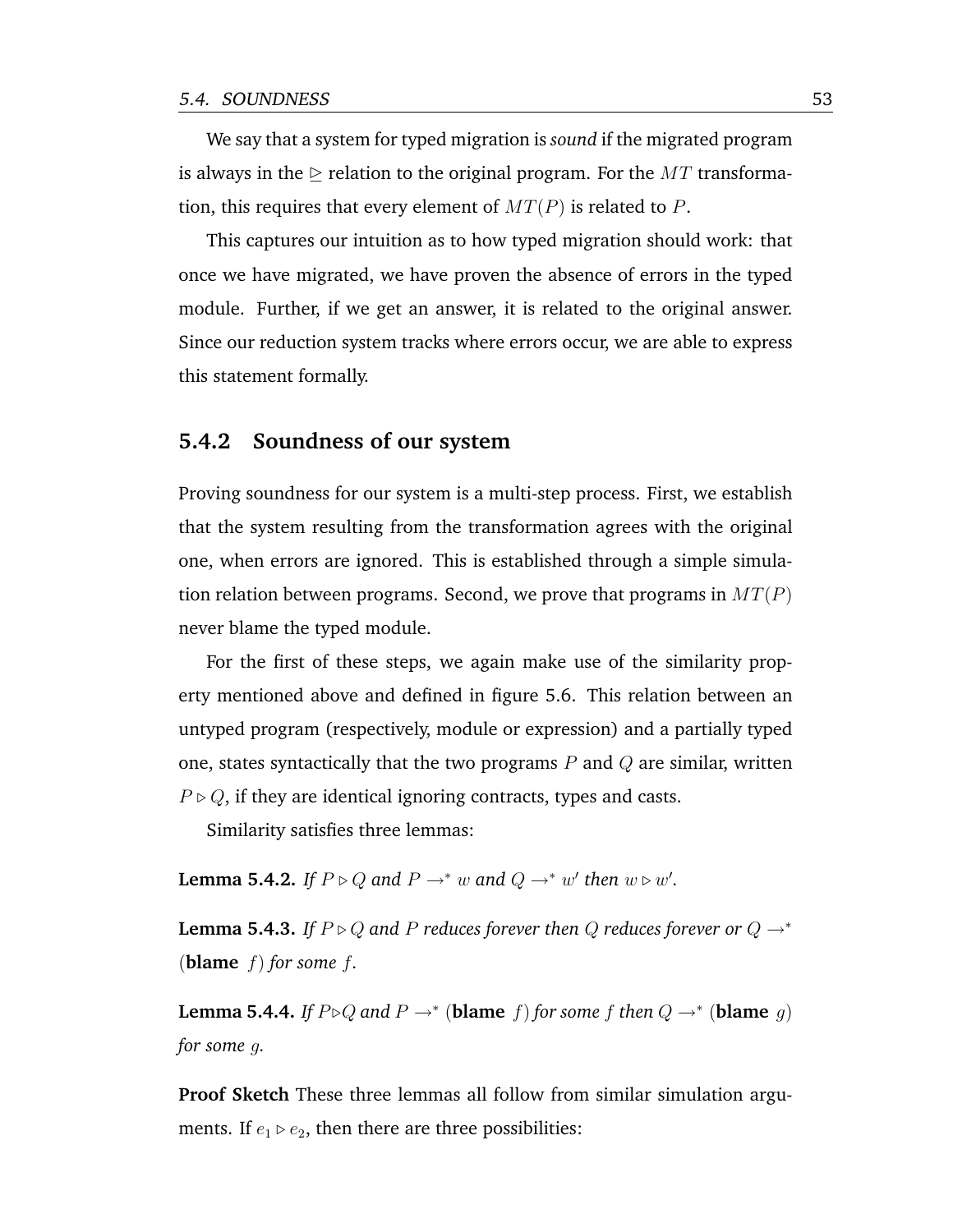1.  $e_2 = E[\lbrace c \Leftarrow^f v \rbrace]$  Then either  $e_2 \to (\text{blame } f)$  or  $e_2 \to e'_2$  where  $e_1 \triangleright e'_2$ . This can be seen by simple inspection of the reduction rules for casts.

2. 
$$
e_2 = E[(\{(c_1 \rightarrow c_2) \Leftarrow^f l\} w)]
$$
. Then  $e_2 \rightarrow e'_2$  and  $e_1 \triangleright e'_2$ 

3.  $e_1 = E[r_1]$  and  $e_2 = E'[r_2]$  where  $r_1 \triangleright r_2$  and  $E \triangleright E'$ . Then  $r_1 \rightarrow r'_1$ and  $r_2 \rightarrow r_2'$  where  $r_1' \triangleright r_2'$  or  $r_1 \rightarrow$  (**blame** f) and  $r_2 \rightarrow$  (**blame** g). That the hypothesis holds is true from the definition of similarity and the grammar for  $E[$ . The fact that the redexes reduce to similar terms or to errors can be seen from inspection of the reduction rules where the redex is not a cast or the application of a (blessed arrow) cast to a value.

Additionally, by the compositionality of similarity, placing similar values into similar contexts produces similar terms. Therefore,  $E[r_1'] \triangleright$  $E'[r'_2]$ .

Given this, similarity is consistently maintained by reduction, which is all we need for the three lemmas.  $\Box$ 

These lemmas are insufficient to establish soundness, since they make no claim about who is blamed for an error. We therefore introduce the notion of *valid* expressions to prove that the typed module is never blamed.

**Validity** Validity is a property of *mixed* terms, those that combine code from both typed and untyped modules (and the original main expression). Before defining validity, we first present a new type system for mixed terms which ensures that mixed terms use their typed subcomponents appropriately. This type system has the judgement

$$
P, \Gamma \vdash^V e : t
$$

which states that mixed expression  $e$  has type  $t$  in program  $P$  and environment Γ. The rules of the type system are given in figure [5.7.](#page-68-0) Note that untyped terms are not inspected by this judgement—instead, their casts are simply trusted.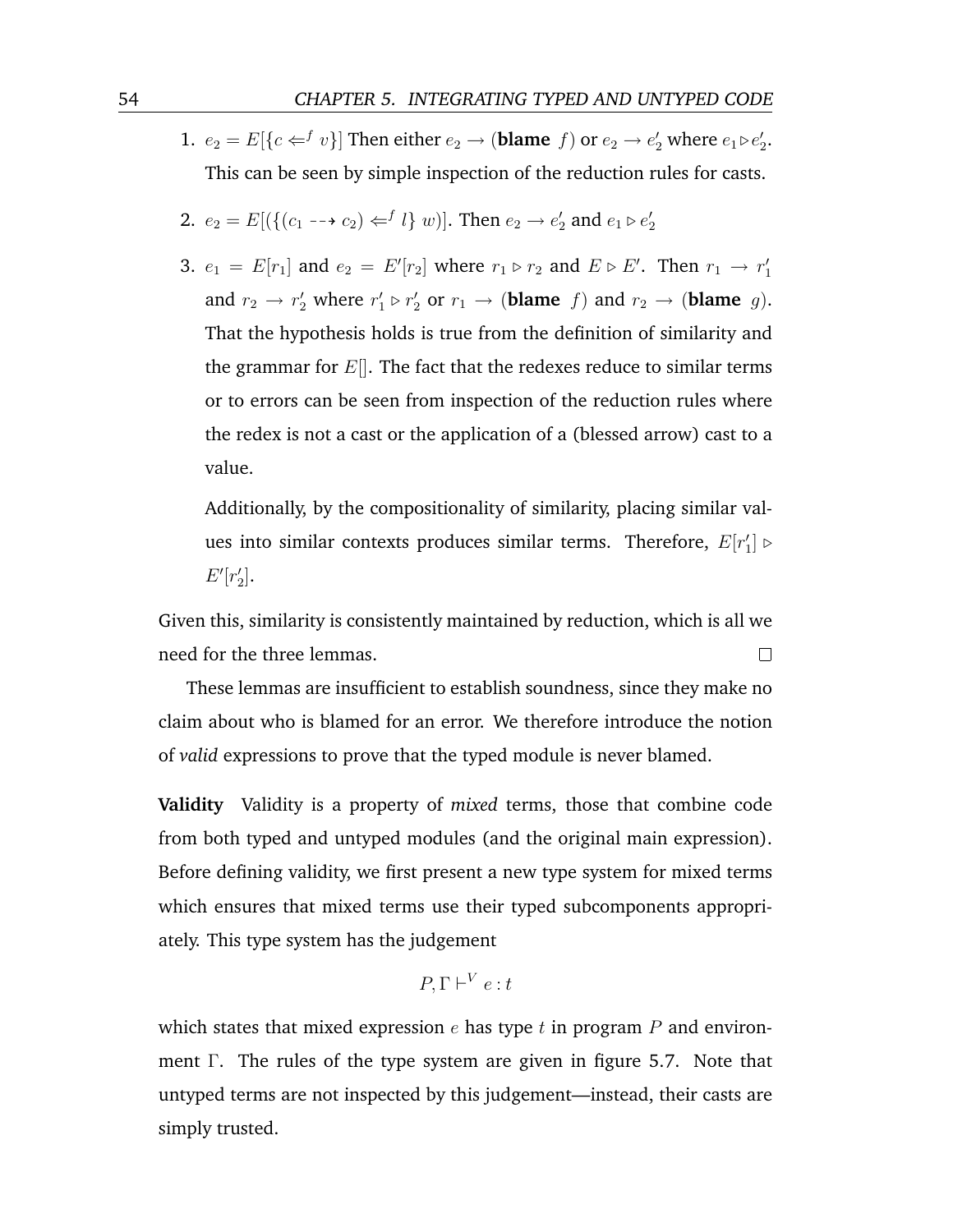<span id="page-68-0"></span>

| <b>VT-VAR</b><br>$P, \Gamma \vdash^{V} x : \Gamma(x)$                                                                                                            | VT-CAST<br>e closed<br>$P, \Gamma \vdash^{V} \{t \Leftarrow^{f} e\} : t$                                                                                             |        |
|------------------------------------------------------------------------------------------------------------------------------------------------------------------|----------------------------------------------------------------------------------------------------------------------------------------------------------------------|--------|
| <b>VT-BLESSEDCAST</b><br>$P, \Gamma \vdash^{V} \{ (t_1 \dashrightarrow t_2) \Leftarrow^{f} v \} : (t_1 \rightarrow t_2)$ $P, \Gamma \vdash^{V} n : \mathbf{int}$ |                                                                                                                                                                      | VT-INT |
| VT-APP<br>$P, \Gamma \vdash^{V} e_1 : (t_1 \to t_2)$ $P, \Gamma \vdash^{V} e_2 : t_1$                                                                            | $P, \Gamma \vdash^{V} (e_1 \ e_2) : t_2$                                                                                                                             |        |
| VT-IF0<br>$P, \Gamma \vdash^{V} e_1 : t_1 \qquad P, \Gamma \vdash^{V} e_2 : t_2 \qquad P, \Gamma \vdash^{V} e_3 : t_2$                                           |                                                                                                                                                                      |        |
| VT-ABS                                                                                                                                                           | $P, \Gamma \vdash^{V} (\textbf{if0} \ e_1 \ e_2 \ e_3) : t_2$<br>$P, \Gamma, x : t \vdash^{V} e : s$<br>$P, \Gamma \vdash^{V} (\lambda x : t.e) : (t \rightarrow s)$ |        |
|                                                                                                                                                                  | <b>VT-TYPEMOD</b><br>(module <i>a</i> $t e$ ) $\in$ <i>P</i><br>$P, \Gamma \vdash^{V} a^{a} : t$                                                                     |        |

**Figure 5.7:** Consistency Type System

There a several rules to note in the type system. First, the rule VT-CAST does not ensure that its argument is well-typed. Therefore, it applies even where the argument is an untyped term, and the cast is protecting the context of the cast from its argument. Second, the VT-BLESSEDCAST rule is necessary so that blessed casts can appear during reduction, even though they are not part of the syntax of types. Third, we allow the typed module to be used without a cast in rule VT-TYPEMOD. Such module references are still protected from the untyped world, because they are within a typed expression.

We now define two important properties of mixed terms.

**Definition 5.4.5.** A mixed term  $e$  is consistent at  $t$  in  $P$  iff  $P, \emptyset \vdash^{V} e:t$ , or simply consistent *if there is some*  $t$  *such that*  $P, \emptyset \vdash^{V} e : t.$ 

Terms may be consistent even if they do not originate in a typed module, or even if some of their subterms are not consistent. For example,  $P, \emptyset \vdash^{V}$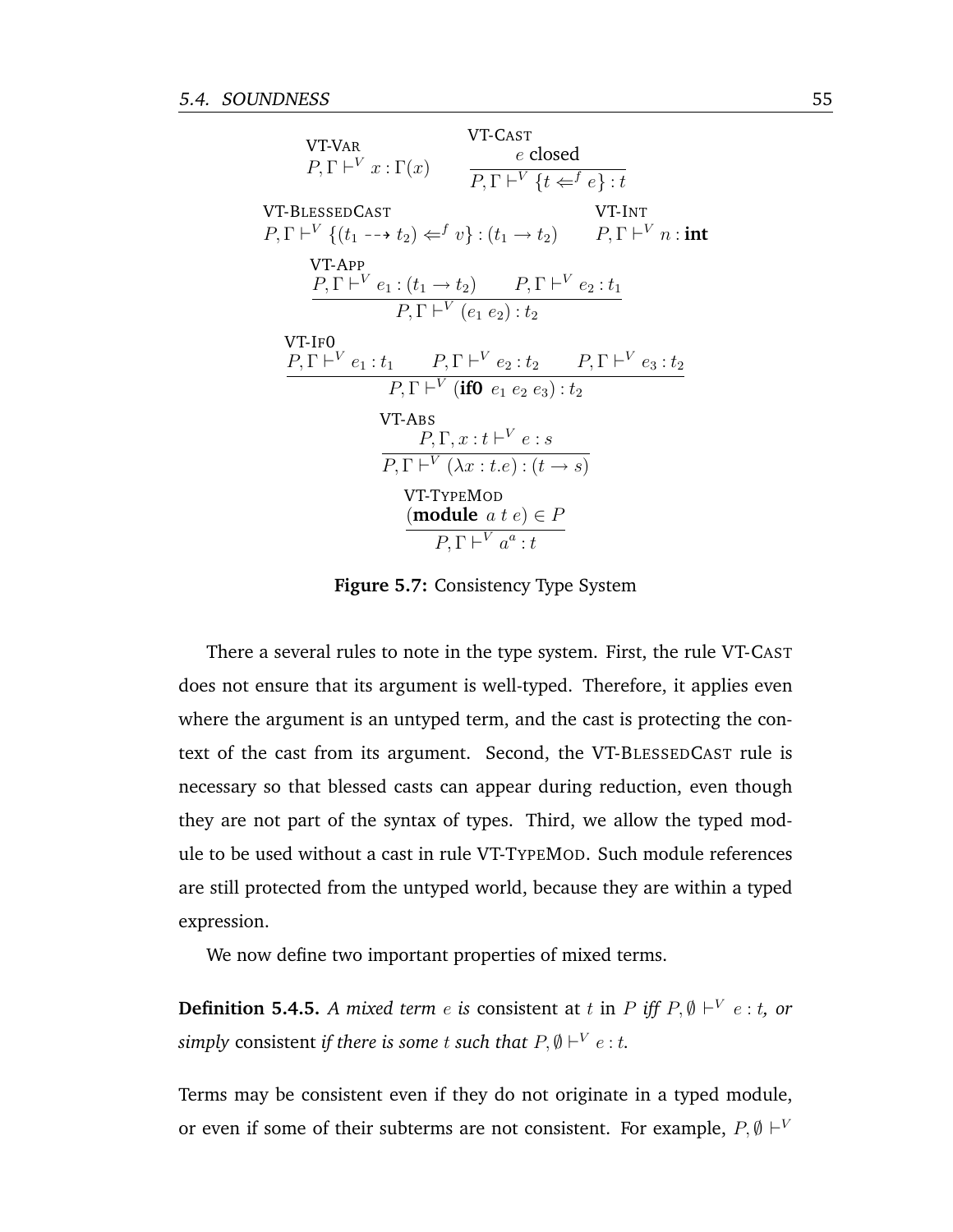${\{\text{int} \in f(\lambda x. (3 x))\}}$ : **int** for any f (including a), even though the expression is patently erroneous.

Based on this definition, only some kinds of terms can be consistent: typed abstractions, numbers, casts and applications of two consistent terms.

**Definition 5.4.6.** A mixed term  $e^f$  is originally typed in  $P^a$  iff  $f = a$ .

This definition gives us a handle on those terms that came from the original typed module. These are the terms that must not trigger errors during the execution of the program. No guarantees are made about the subterms of originally typed terms, however, in the case where they have a different label.

With these definitions, we can define validity, the property that we use for our central lemma. This property ensures both that numbers are not in the operator position of a typed application, and that typed terms satisfy any immediately surrounding casts. Maintenance of these two properties is sufficient to ensure that  $a$  is never blamed. The third portion of the definition states that there is always a syntactic barrier between consistent and inconsistent portions of the expression, with the exception of numbers. This is the mechanism that is central to maintaining the other two during reduction.

**Definition 5.4.7.** *A closed mixed term* e<sup>m</sup> *is* valid in program P *where* P *has typed module* a *iff all of the following hold:*

- 1. *every originally typed subexpression*  $d^a \in e_m$  *is either consistent or of the* form  $((\lambda x.e) e)^a$
- 2. *for every subexpression of the form*  $\{t \leftarrow a e\}$ *, e is consistent at t.*
- *3. every consistent term*  $d \in e_m$  *is either a number, a cast, or the immediate subterm of a consistent term or*  $d = e_m$ .

Note that since the initial main expression  $e$  in a program  $P$  is closed, it is also valid, since it does not contain any originally typed subexpression or casts.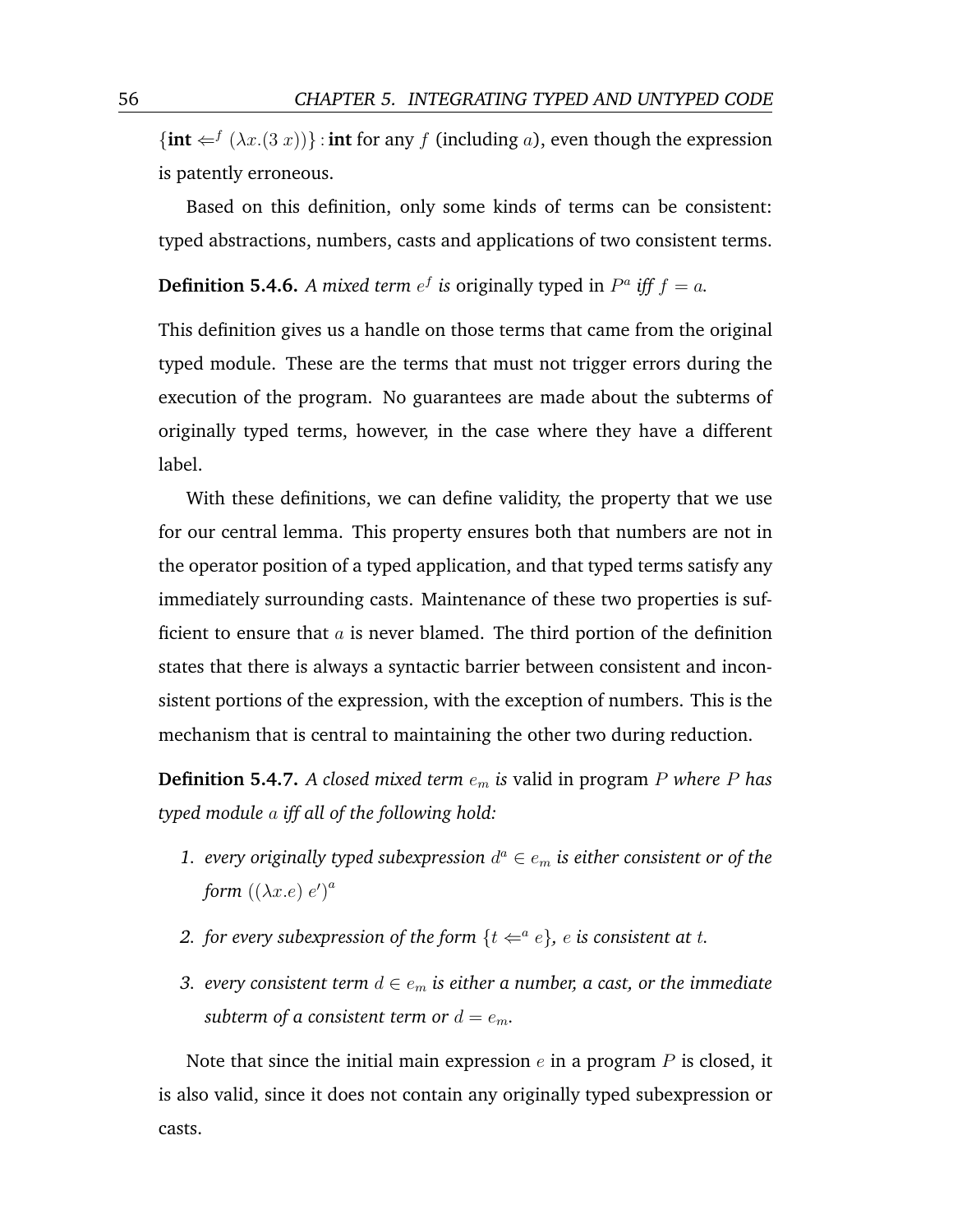**Lemma 5.4.8.** *If a mixed term*  $e_m$  *is valid in program*  $Q \in MT(P)$  *(where*  $Q$ has typed module  $a$ ) for some  $P$ , and  $e_m \to e'_m$  then  $e'_m$  is valid in program  $Q$ .

**Proof Sketch** This proof proceeds by cases on the reduction rule that takes  $e_m$  to  $e_m^\prime$ . The important cases are SPLIT, SUBST, TYPEDSUBST and LOOKUP-TYPED. We show two of these here.

Consider case SPLIT. Then  $r = (\{(c_1 - \rightarrow c_2) \Leftarrow^g v\} w)^f$  and  $r' = \{c_2 \Leftarrow^g v\}$  $(v \{c_1 \leftarrow^f w\})^f$ . We consider the three components of validity in turn.

1. Originally-typed subexpressions of  $r'$  occur only in  $v$  and  $w$ , or if the resulting application has label a (that is, that  $f = a$ ).

If  $v$  or  $w$  contain originally typed subexpression, these subexpressions must have been originally typed in  $r$ , and so by hypothesis they are still consistent.

Since  $v$  is the argument to a blessed function cast, it must be an abstraction, and therefore the application satisfies condition 1 (if  $f = a$ ).

If the redex is part of a larger originally typed expression, then  $r$  must have been consistent, and must have had type  $c_2.$  But  $Q, \emptyset \vdash^{V} r'$  :  $c_2,$  so this property is maintained.

2. Consider first the inner cast. If w is originally typed, then it must have been consistent (since the only other possibility is not a value). Therefore, the whole application must have been consistent, and thus  $Q, \emptyset \vdash^{V} w : c_1$ , which is precisely the desired type.

If  $g = a$ , then we must also show that  $Q, \emptyset \vdash^V (v \{c_1 \Leftarrow^f w\})^f : c_2$ . But then by assumption,  $Q, \emptyset \vdash^V v : (c_1 \to c_2)$  and  $\{c_1 \Leftarrow^f w\}$  trivially has type  $c_1$ .

If  $r$  is the argument to a cast, we merely must show that the type is preserved by reduction. But the original type of  $r$  must have been  $c_2$ , which is also the type of  $r'$ .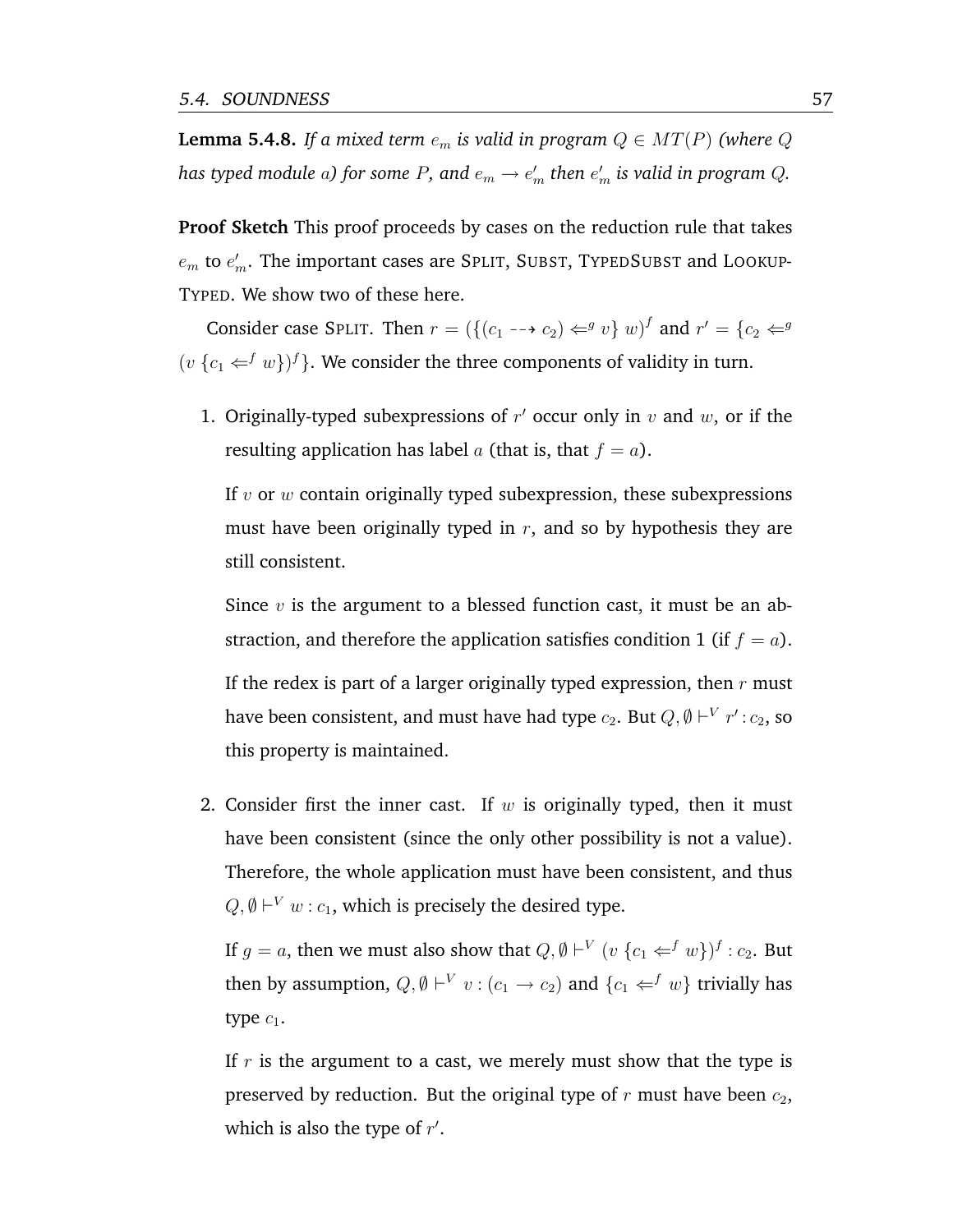3. Both casts trivially satisfy this case. Thus we have to consider  $v, w$ , and the application. Both the application and  $w$  are immediate arguments to a cast. If  $v$  is consistent, then it must be been a typed abstraction, since it is the argument of a blessed arrow contract, and untyped abstractions are not consistent. If it is a type-annotated abstraction, it must have label  $a$ , as required by the grammar. Thus, by hypothesis, it must satisfy its cast, and have type  $(c_1 \rightarrow c_2)$ . Therefore, since the operand is a cast to  $c_2$ ,  $P, \vdash^{V} (v \{c_1 \Leftarrow^{f} w\}) : c_2$ .

This concludes the case.

Consider case SUBST. Then  $r = ((\lambda x.e) v)$  and  $r' = [v/x]e$ . We again consider the three components of validity. First, note that references to  $x$  in  $e$  cannot be either originally typed or part of a consistent expression (without an intervening cast), since  $x$  is bound by an untyped abstraction.

- 1. First, any originally typed and consistent expressions in  $v$  remain so in  $r'$ . This leaves the originally typed expressions in  $e$ . Choose one of these,  $d^a$ . By hypothesis, either  $P, \Gamma \vdash^{V} d^a : t$  or  $d^a = ((\lambda y . e_1) e_2)$ . In the former case,  $x$  is not in the free variables of  $d^a$ , since it cannot occur outside of a cast, and VT-CAST requires that the cast argument be closed. Thus,  $[v/x]d^a = d^a$ . In the latter case,  $[v/x]d^a =$  $((\lambda y.[v/x]e_1)$   $[v/x]e_2)$  which is of the appropriate form.
- 2. By a similar argument, if *e* has a subexpression of the form  $\{t \leftarrow a e'\}$ , then  $e'$  is consistent and  $[v/x]e' = e'$ .
- 3. First, note that neither v nor e is consistent unless they are numbers or casts, since they are not immediate subterms of consistent terms. Thus consistent subterms of  $v$  and  $e$  that are not numbers or casts must be proper subterms. The consistent subterms of  $v$  are preserved in  $r'$ . Further, since no reference to x in the body of  $e'$  is consistent, the consistent subterms of of  $e$  are maintained.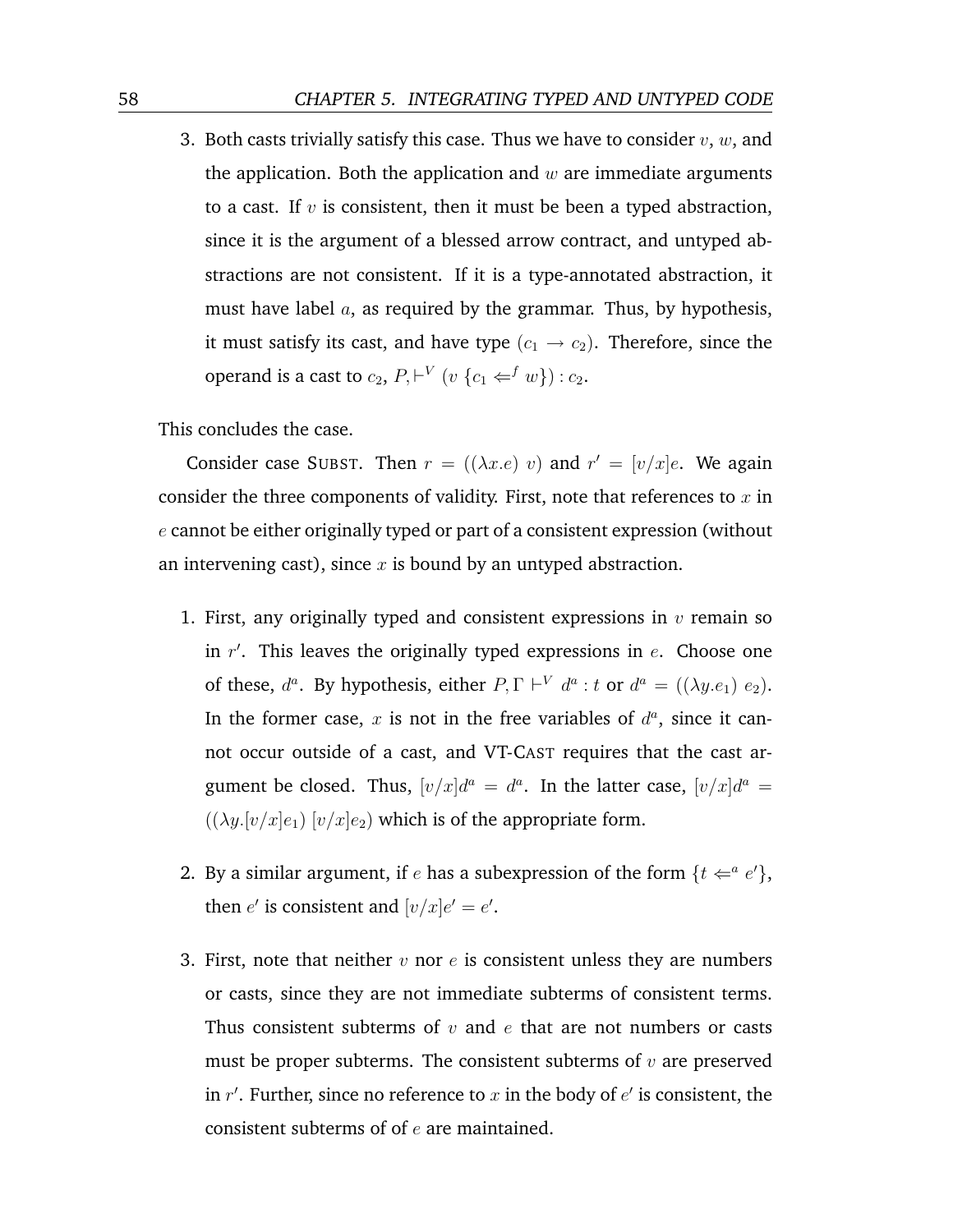This concludes the case. The others are proved in a similar way.  $\Box$ Given this lemma, we can now show that blame is never assigned to the typed module.

<span id="page-72-0"></span>**Lemma 5.4.9** (MT never blames the typed module). If  $P^a \in MT(P)$ , and  $P^a \rightarrow^*$  (**blame** g) then  $g \neq a$ .

**Proof Sketch** The only way we could ever reduce to (**blame**  $a$ ) is if  $(n \ v)^a$  is the redex or if a cast fails and blames  $a$ . However, since the main expression is originally untyped, and thus valid, and remains valid by lemma [5.4.8,](#page-69-0) this is impossible.  $\Box$ 

We can now conclude the main theorem of this chapter.

**Theorem 5.4.10** (Soundness of MT). *If*  $P^a \in MT(P)$  *then*  $P \succeq_a P^a$ .

**Proof Sketch** First, note that if  $P, \Gamma \vdash e : t \leadsto e'$  then  $e \triangleright e'$ . Therefore, if  $P^a \in MT(P)$ , then  $P \triangleright P^a$ . From this, if  $P \rightarrow^* v$  and  $P^a \rightarrow^* v'$  then  $v \triangleright v'$ . Similarly, if P reduces forever, then  $P^a \nightharpoonup^* v$  for any v. Therefore, lemma [5.4.9,](#page-72-0) stating that if an error occurs, the blame is assigned to one of the untyped modules, suffices for the proof. $\Box$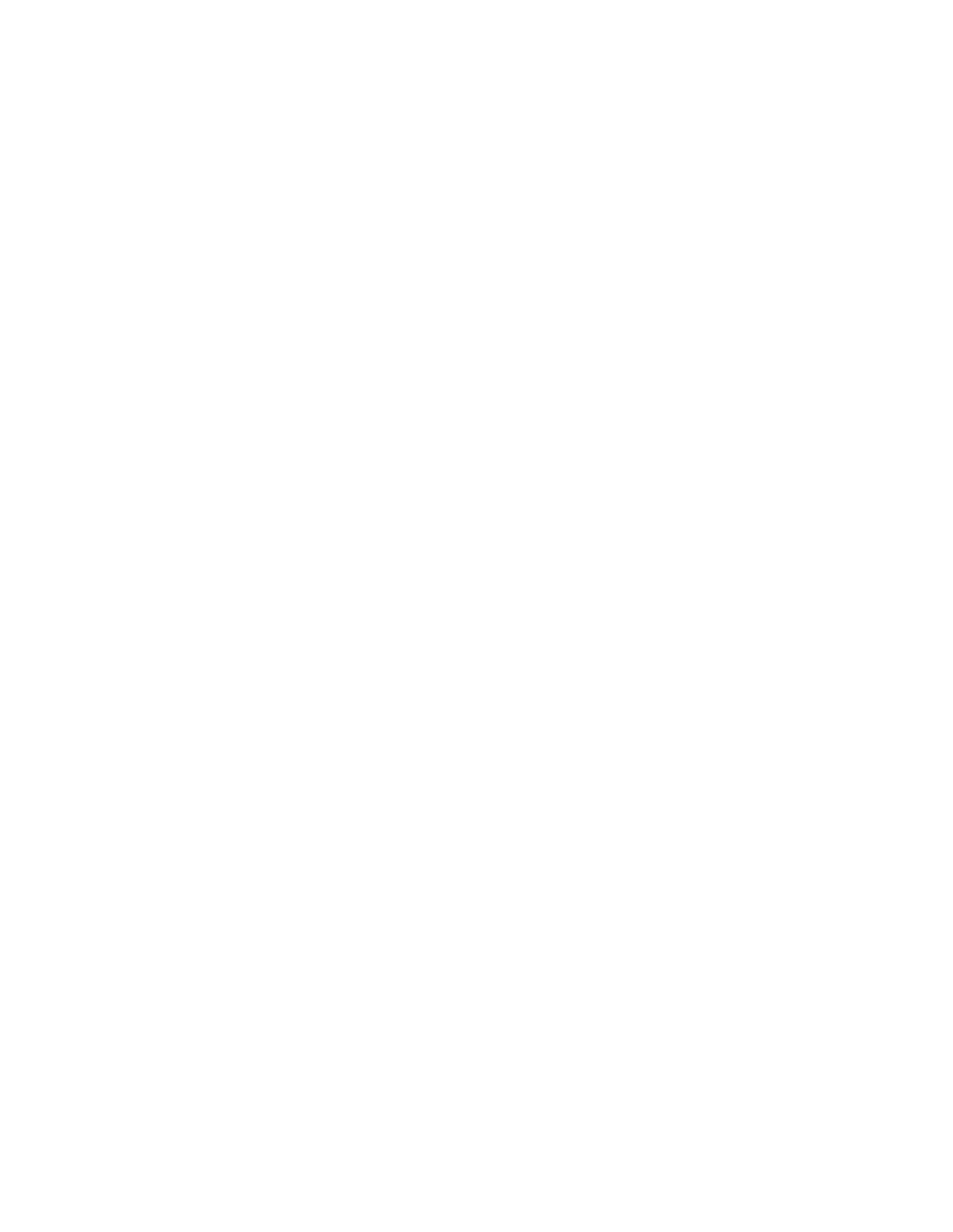## CHAPTER 6

# Occurrence Typing

*Occurrence typing*, originally developed by [Komondoor et al.](#page-176-0) [\[2005\]](#page-176-0), is the idea of assigning differing types to different occurrences of variables based on the control flow of the program. In Typed Scheme, we use applications of type predicates such *number?* to determine the types of variables, as shown in chapter [2.](#page-18-0) This chapter and the next formalize the ideas of occurrence typing, as well as extensions to paths (section [7.1\)](#page-84-0) and complex logical proposi-tions (section [7.2\)](#page-88-0), in the calculus  $\lambda_{TS}$  . The statement of type soundness and the necessary lemmas, along with proof sketches, are given in section [7.3.](#page-91-0)

We begin our presentation of  $\lambda_{TS}$  with the base system. The fundamental judgement of the type system is:

$$
\Gamma \vdash e : \tau \, ; \, \phi \, ; \, o
$$

It states that in type environment  $\Gamma$ , the expression e has type  $\tau$ , following standard practice. Additionally, the judgement describes the filters  $\phi$  of  $e$ , i.e., the propositions known to be true depending on whether  $e$  evaluates to true or false. Finally, the object  $o$  describes the portion of the environment for which  $e$  in an accessor.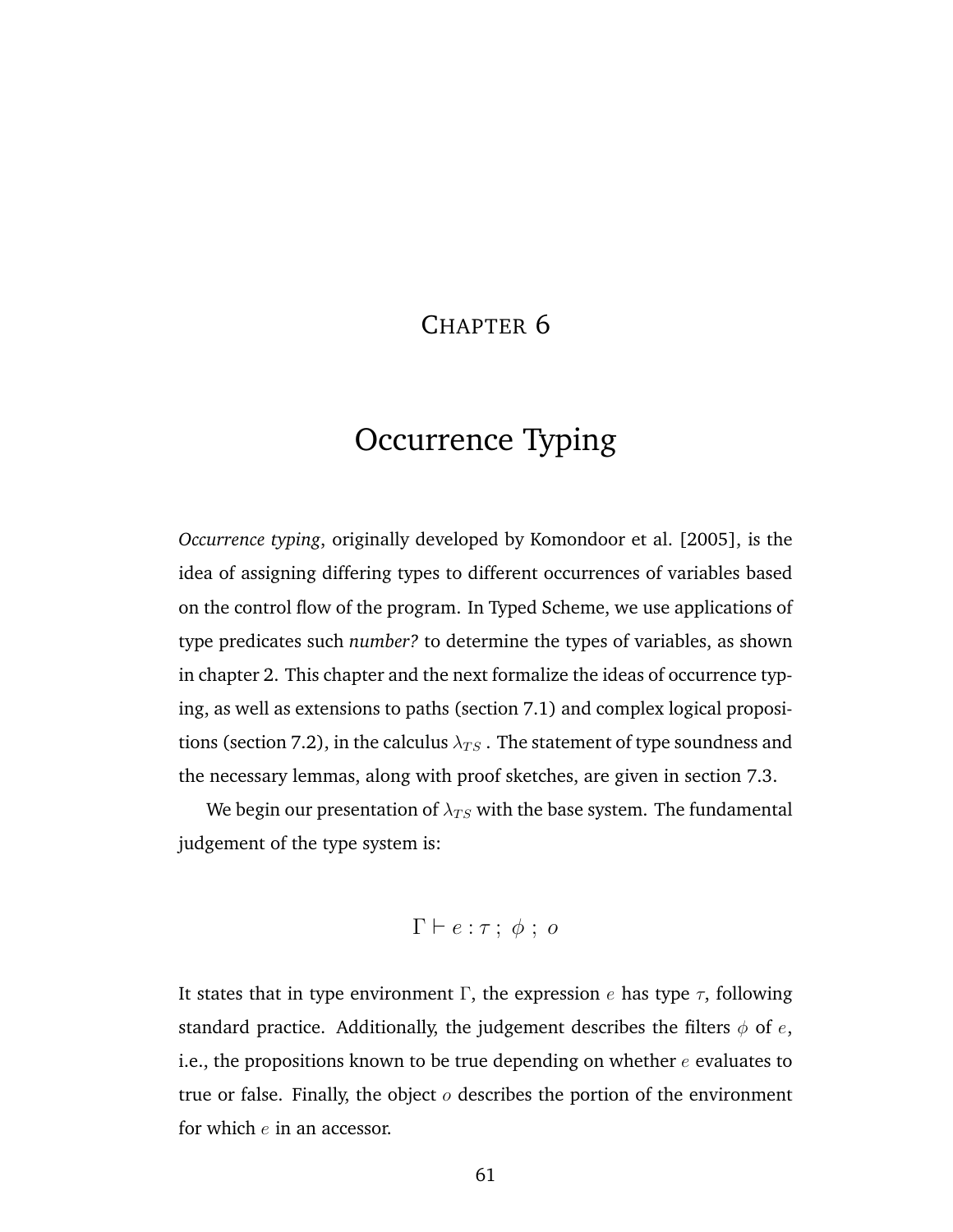<span id="page-75-0"></span>

|                  | $d, e, \ldots ::= x \mid (e \ e) \mid (\textbf{if} \ e \ e \ e) \mid v$ | Expressions                 |
|------------------|-------------------------------------------------------------------------|-----------------------------|
| $\boldsymbol{v}$ | $\therefore = c \mid #t \mid #f \mid n \mid \lambda x : \tau.e$         | Values                      |
| $\mathcal{C}$    | $ ::= add1   zero?   number?$                                           |                             |
|                  | boolean?   procedure?   not                                             | <b>Primitive Operations</b> |
| $\overline{E}$   | $ ::= \Box \cup (E e) \cup (v E) \cup (if E e e)$                       | <b>Evaluation Contexts</b>  |

| $\sigma, \tau ::= \top \mid$ Number $\mid \#t \mid \#f \mid \tau \frac{\phi}{\Omega} \tau \mid (\bigcup \overrightarrow{\tau})$   | <b>Types</b>              |
|-----------------------------------------------------------------------------------------------------------------------------------|---------------------------|
| $\psi$ $:= \tau_x   \overline{\tau}_x   \bot$                                                                                     | Filters                   |
| $\begin{array}{ll} \Psi & ::= \tau \mid \overline{\tau} \mid \bot \\ \phi & ::= \overline{\psi} \mid \overline{\psi} \end{array}$ | <b>Latent Filters</b>     |
|                                                                                                                                   | <b>Filter Sets</b>        |
| $\phi$ ::= $\overrightarrow{\psi} \overrightarrow{\psi}$                                                                          | <b>Latent Filter Sets</b> |
| $o$ : $x \mid \emptyset$                                                                                                          | Objects                   |
| O ::= $\bullet$   Ø                                                                                                               | Latent Objects            |

**Figure 6.1:** Syntax of Terms and Types

## **6.1 Syntax and Operational Semantics**

The syntax and semantics of  $\lambda_{TS}$  are standard, except for the types; see figure [6.1](#page-75-0) and figure [6.2.](#page-76-0) Terms are either boolean constants, numbers, function constants, variables,  $\lambda$ -abstractions or **if** expressions. All of these have the usual operational semantics, which we therefore omit. One distinctive feature of the operational semantics is that values other than  $\#f$  are treated as true.

The distinctive features of  $\lambda_{TS}$  are found in the types. A type is either the top type  $\top$ , the number type **Number**, a type representing either of the two constant booleans, a function type, or a (true) union type.

There are two distinctive aspects of these types. First, separating the booleans into particular types for true (**#t**) and false (**#f**) is necessary since many common Scheme idioms treat  $#f$  specially. The more typical boolean type is ( S **#t #f**), which is abbreviated **Boolean**. Second, function types come with two annotations: a *latent filter set* φ and a *latent object* O.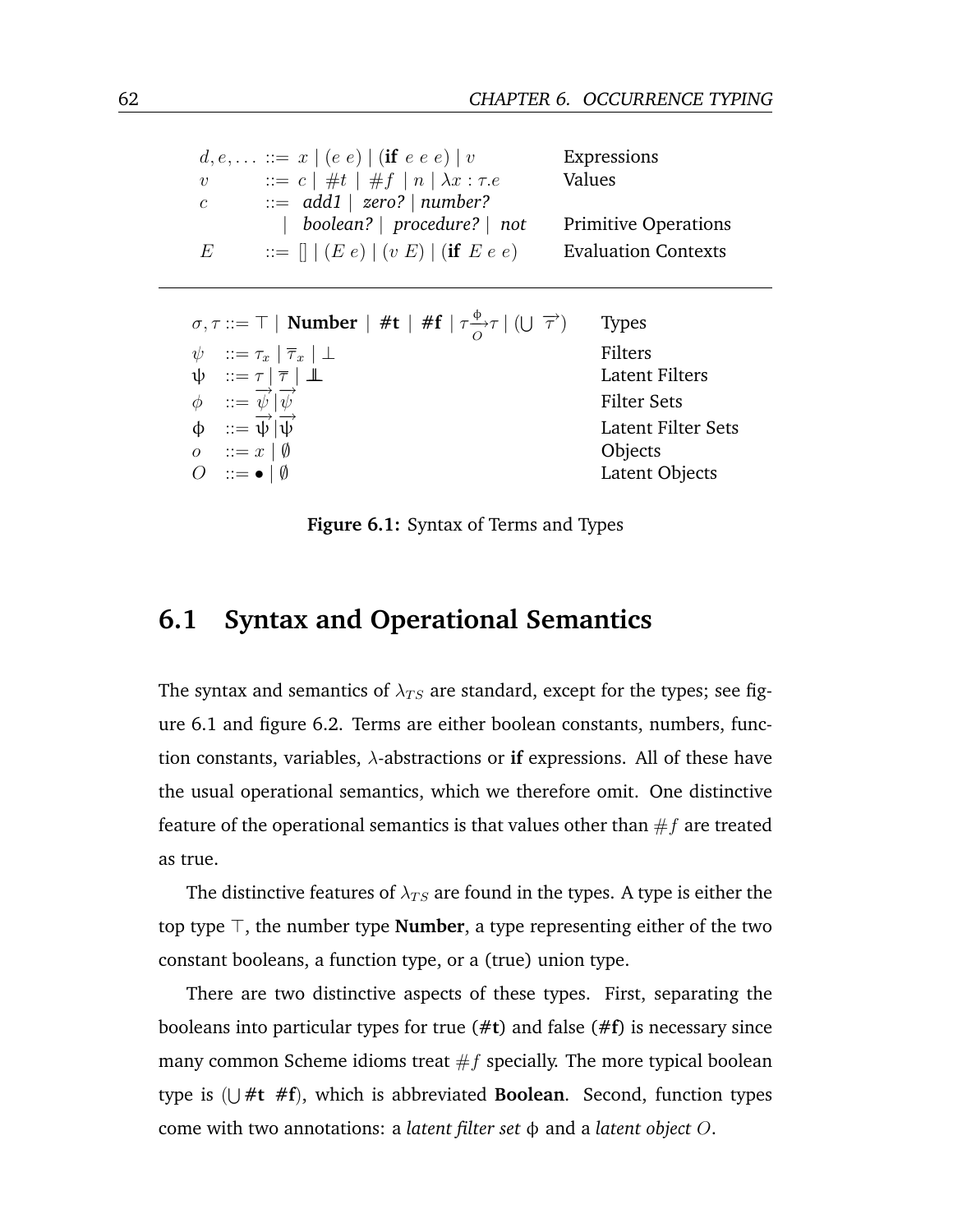<span id="page-76-0"></span>

| E-DELTA<br>$\delta(c,v) = v'$<br>$\overline{(c\ v)\hookrightarrow v'}$            | E-BETA                                           | $(\lambda x : \tau.e_b e_a) \hookrightarrow e_b[x/e_a]$                        |
|-----------------------------------------------------------------------------------|--------------------------------------------------|--------------------------------------------------------------------------------|
| E-IFFALSE<br>$(\text{if} \# f \ e_2 \ e_3) \hookrightarrow e_3$                   |                                                  | E-IFTRUE<br>$v \neq \#f$<br>$(\textbf{if } v \ e_2 \ e_3) \hookrightarrow e_2$ |
|                                                                                   | $L \hookrightarrow R$<br>$E[L] \rightarrow E[R]$ |                                                                                |
| $\delta$ (add1,n)                                                                 | $=n+1$                                           |                                                                                |
| $\delta$ (not, #f)<br>$\delta$ (not, v)                                           | $=$ #t<br>$=$ #f                                 | otherwise                                                                      |
| $\delta(zero?,0)$<br>$\delta(zero?, n)$                                           | $=$ #t<br>$=$ #f                                 | otherwise                                                                      |
| $\delta$ (number?, n)<br>$\delta$ (number?, v)                                    | $=$ #t<br>$=$ #f                                 | otherwise                                                                      |
| $\delta($ boolean?, #t)<br>$\delta($ boolean?, $\#f)$<br>$\delta($ boolean?, $v)$ | $=$ #t<br>$=$ #t<br>$=$ #f                       | otherwise                                                                      |
| $\delta$ (procedure?, $\lambda x : \tau.e$ ) = #t<br>$\delta($ procedure?, $v)$   | $=$ #f                                           | otherwise                                                                      |

**Figure 6.2:** Operational Semantics

#### **6.1.1 Filters, Latent Filters, and Filter Sets**

Filters  $\psi$  are propositions about types of variables. The filters proved by a particular expression form part of the type judgement for that expression. A filter of the form  $\tau_x$  states that x has type  $\tau$ . The filter  $\overline{\tau}_x$  states that x does not have type  $τ$ . The filter  $⊥$  represents impossibility. Latent filters  $ψ$  take on analogous forms, but without attached variables, and can be thought of as uninstantiated propositions.

A filter set  $\phi$  is a pair of sequences of filters, which is written as  $\overrightarrow{ \psi_+} | \overrightarrow{ \psi_-}.$ The first component,  $\overrightarrow{\psi_+}$ , collects the propositions that are true if the expression evaluates to a true value. The second,  $\overrightarrow{\psi_{-}}$ , collects the propositions that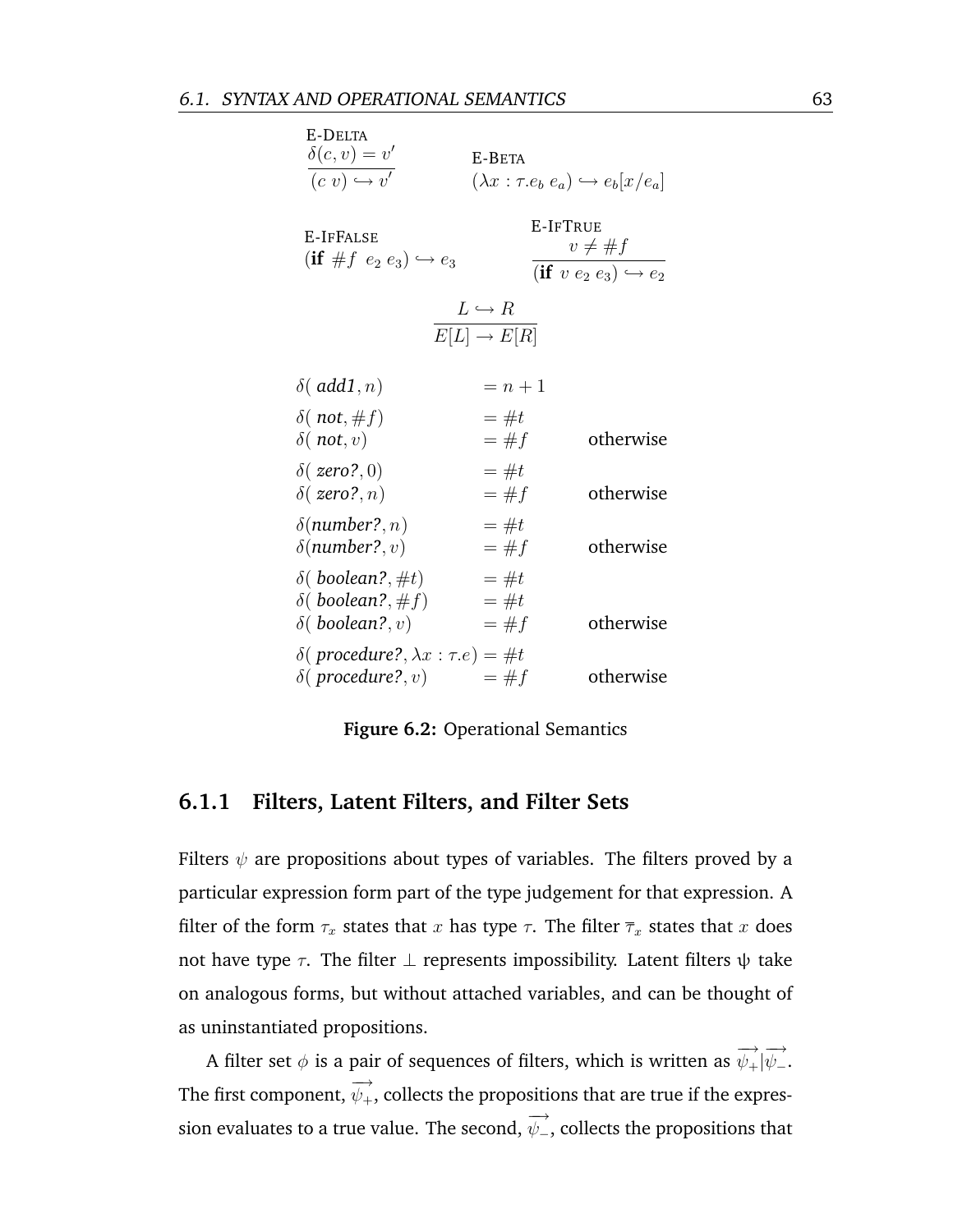<span id="page-77-0"></span>T-VAR  $\Gamma \vdash x : \Gamma(x) ;$   $\# \mathbf{f}_x | \# \mathbf{f}_x ; x$   $\Gamma \vdash c : \delta_\tau(c) ;$   $\epsilon | \bot ; \emptyset$ T-CONST T-TRUE  $\Gamma \vdash \#t : \#t ; \; \epsilon | \bot ; \; \emptyset$ T-FALSE  $\Gamma \vdash \#f : \# \mathbf{f}$ ;  $\bot | \epsilon$ ;  $\emptyset$ T-NUM  $\Gamma \vdash n :$  **Number** ;  $\epsilon \vdash \bot$  ;  $\emptyset$ T-ABS  $\Gamma, x : \sigma \vdash e : \tau \; ; \; \phi \; ; \; o$  $\phi =$  abstractfilter $(x, \phi)$  $O =$  $\int \bullet \text{ if } o = x$ ∅ otherwise  $\Gamma \vdash \lambda x : \sigma.e : \sigma \frac{\Phi}{O} \tau \; ; \; \epsilon | \bot \; ; \; \emptyset$ T-APP  $\Gamma \vdash e_{op} : \tau_{op} ; \phi_{op} ; o_{op}$  $\Gamma \vdash e_a : \tau_a \; ; \; \phi_a \; ; \; o_a$  $\vdash \tau_a \lt: \tau_f \qquad \vdash \tau_{op} \lt: \tau_f \frac{\phi_f}{O} \tau_r$  $\phi_r =$  applyfilter $(\varphi_f, \tau_a, o_a)$  $o_r =$  $\int x$  if  $O = \bullet$  and  $o_a = x$ ∅ otherwise  $\Gamma \vdash (e_{op} \; e_a) : \tau_r \; ; \; \phi_r \; ; \; o_r$ T-IF  $\Gamma \vdash e_1 : \tau_1 ; \overrightarrow{\psi_+} | \overrightarrow{\psi_-} ; o_1$  $\Gamma + \overrightarrow{v_1} + e_2 : \tau_2 ; \ \phi_2 ; \ o_2$  $\Gamma + \overrightarrow{\psi_{+}} + e_3 : \tau_3 ; \phi_3 ; o_3$  $\vdash \tau_2 <: \tau$   $\qquad \vdash \tau_3 <: \tau$  $\phi =$  combinefilter $(\overrightarrow{v_+}|\overrightarrow{v_-}, \phi_2, \phi_3)$  $\Gamma \vdash (\textbf{if} \hspace{0.1cm} e_{1} \hspace{0.1cm} e_{2} \hspace{0.1cm} e_{3}) : \tau \ ; \hspace{0.1cm} \phi \ ; \hspace{0.1cm} \emptyset$ 



<span id="page-77-1"></span>

|                           |                                                                                                                                     | $S$ -Fun                                                                                                              |
|---------------------------|-------------------------------------------------------------------------------------------------------------------------------------|-----------------------------------------------------------------------------------------------------------------------|
| S-REFL                    | S-TOP                                                                                                                               | $\vdash \sigma_a \lt: \tau_a \qquad \vdash \tau_r \lt: \sigma_r$<br>$\phi' \subset \phi$ $Q = Q'$ or $Q' = \emptyset$ |
| $\vdash \tau \lt: : \tau$ | $\vdash \tau \lt: : \top$                                                                                                           | $\vdash \tau_a \frac{\phi}{\Omega} \tau_r \lt: \sigma_a \frac{\phi'}{\Omega'} \sigma_r$                               |
|                           | <b>S-UNIONSUPER</b><br>$\exists i. \vdash \tau \mathrel{<:} \sigma_i$<br>$\vdash \tau \lt: (\bigsqcup \overrightarrow{\sigma}^{i})$ | S-UNIONSUB<br>$\vdash \tau_i \lt: \dot{\sigma}$<br>$\vdash (\mid \mid \overrightarrow{\tau}) <: \sigma$               |

**Figure 6.4:** Subtyping

are true when the expression evaluates to false. Latent filter sets  $\phi$  are the analogous, a pair of sequences of latent filters. Empty sequences are written  $\epsilon$ . When  $\perp$  (or the latent form  $\perp$ ) is an element of a sequence of filters, we omit the other elements, since they are irrelevant.

Consider the expression (*number? x*), a prototypical example of the use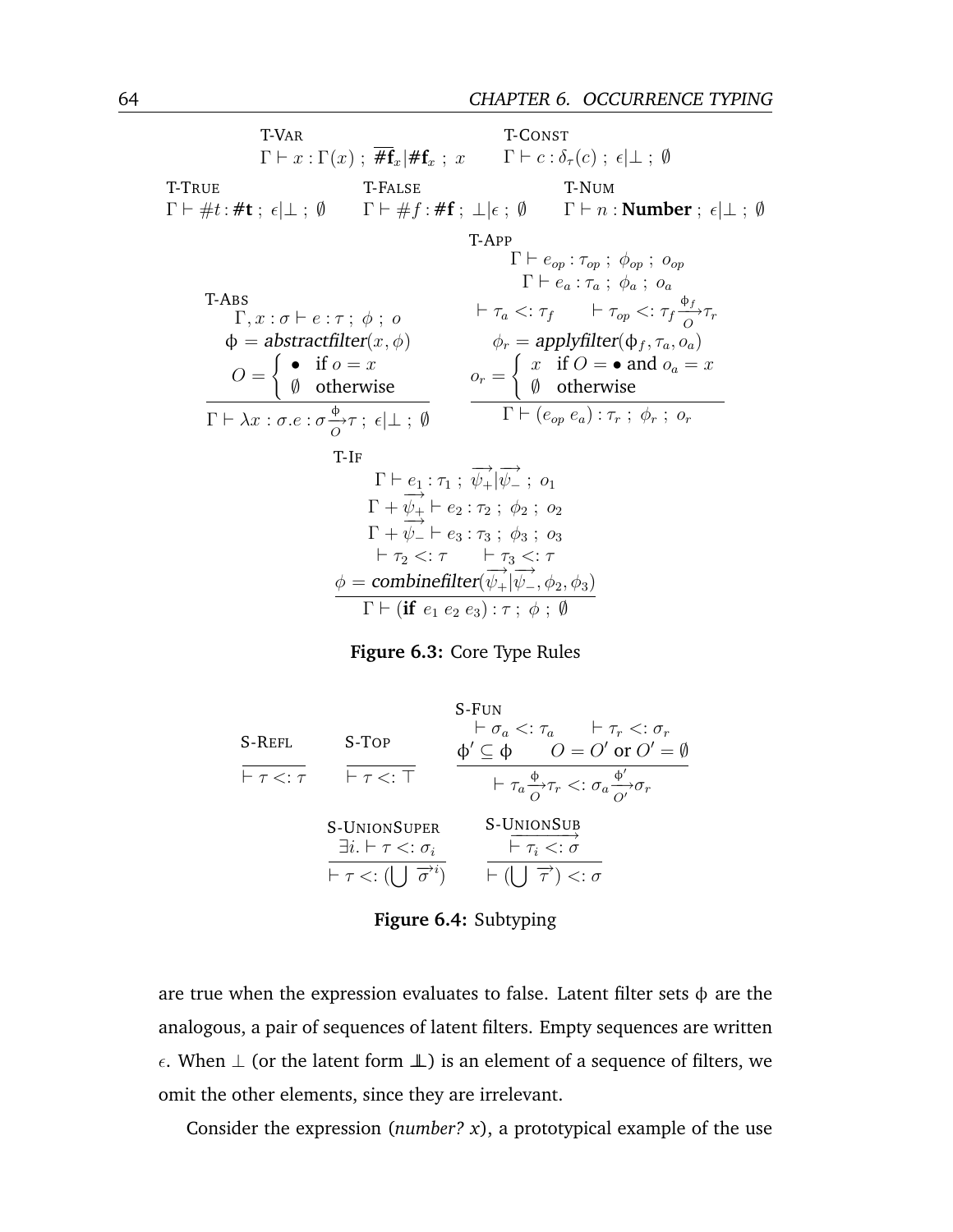<span id="page-78-0"></span> $\overrightarrow{abstractfilter}(x, \overrightarrow{\psi_+} | \overrightarrow{\psi_-}) = \overrightarrow{abo(x, \psi_+)} | \overrightarrow{abo(x, \psi_-)}$  $abo(x, \perp)$  =  $\perp \!\!\!\perp$  $abo(x, \tau_x)$  =  $\tau$  $abo(x, \overline{\tau}_x)$  =  $\overline{\tau}$  $abo(x, \tau_u)$  $= \epsilon$  where  $x \neq y$  $abo(x, \overline{\tau}_y)$  $= \epsilon$  where  $x \neq y$  $applyfilter(\overrightarrow{\psi_+}\vert \overrightarrow{\psi_-}, \sigma, o) = \overrightarrow{apo(\psi_+, \sigma, o)}\overrightarrow{apo(\psi_-, \sigma, o)}$  $apo(\mathcal{L}, \sigma, o)$  =  $\mathcal{\perp}$  $apo(\overline{\tau}, \sigma, o)$  =  $\perp$  where  $\vdash \sigma \lt: \tau$  $apo(\tau, \sigma, o)$  =  $\perp$  where no-overlap( $\sigma, \tau$ )  $apo(\psi, \sigma, \emptyset) = \epsilon$  $apo(\tau, \sigma, x) = \tau_x$  $apo(\overline{\tau}, \sigma, x) = \overline{\tau}_x$ 



<span id="page-78-1"></span>
$$
\Gamma + \tau_x, \overrightarrow{\psi} = (\Gamma, x : update(\Gamma(x), \tau)) + \overrightarrow{\psi}
$$
\n
$$
\Gamma + \overrightarrow{\tau}_x, \overrightarrow{\psi} = (\Gamma, x : update(\Gamma(x), \overline{\tau})) + \overrightarrow{\psi}
$$
\n
$$
\Gamma + \bot, \overrightarrow{\psi} = \Gamma' \qquad \text{where } \forall x \in \text{dom}(\Gamma). \Gamma'(x) = \bot
$$
\n
$$
\Gamma + \epsilon = \Gamma
$$
\n
$$
update(\tau, v) = restrict(\tau, v)
$$
\n
$$
update(\tau, \overline{v}) = remove(\tau, v)
$$

**Figure 6.6:** Environment Operations

of predicates. It has the filter set  $\text{Number}_x$   $\overline{\text{Number}}_x$ , which states that if it evaluates to  $\#$ t, then x is a number, otherwise x is not a number. The function *number?* has the latent filter **Number** |**Number** which states that when applied to a value, if the result is true the value is a number, and if the result is false, the value is not a number.

#### **6.1.2 Objects and Latent Objects**

The second piece of additional information computed by the type system is the *object*. It indicates for which part of the dynamic environment the expression is an accessor. In our base calculus, the only such expressions we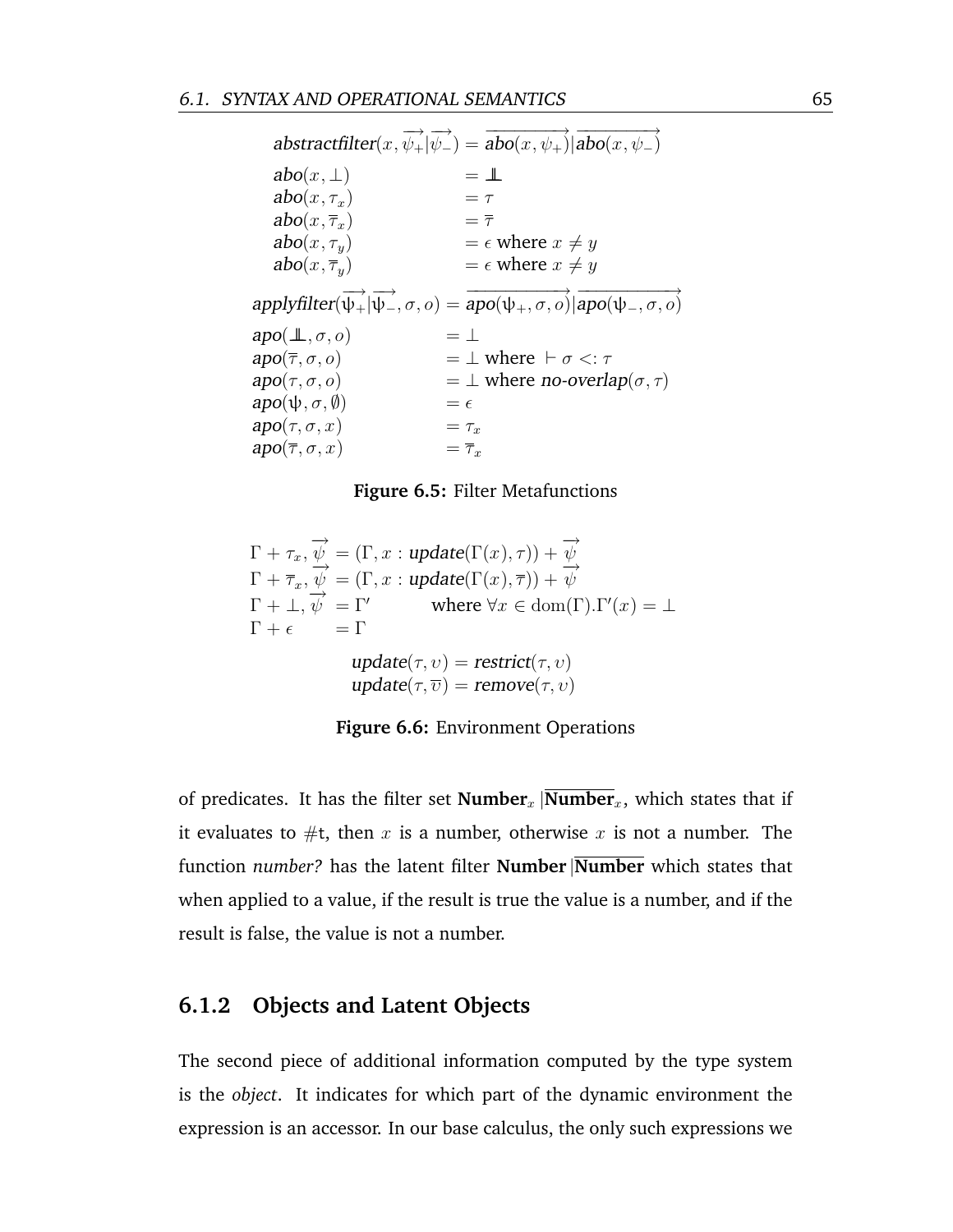consider are variable references, which are given the variable itself as the object. Thus, the expression x has object x. The object  $\emptyset$  indicates that no information is available about what is accessed.<sup>1</sup>

Abstracting from an object results in a *latent object*, which represents the piece of the environment accessed when a function is applied. The latent object • indicates that whatever the object of the argument to the function is, it is also the object of the result. The function  $\lambda x : \tau.x$  has the latent object •. The latent object  $\emptyset$  indicates the absence of information concerning the result. The constant function  $\lambda x : \tau$ . has latent object  $\emptyset$ , as does the function *number?*, whose full type is

 $\top$  <sup>Mumber</sup>∣Number<br> ⊕ Boolean

## **6.2 Typing Rules**

The typing rules for the base system of  $\lambda_{TS}$  are given in figure [6.3](#page-77-0) (the combfilter metafunction is defined in section [6.4\)](#page-81-0). The simplest rule is T-NUM, which gives all numbers the type **Number**. Since numbers are treated as true by the evaluation rules for **if**, numbers have the filter set  $\epsilon|\perp$ , indicating that no new information is acquired when the number evaluates to a true value, and that if it evaluates to a false value, a contradiction is obtained. The rule for function constants, T-CONST, is similar, but their types are given by the  $\delta_{\tau}$  meta-function, whose definition is given in figure [6.7.](#page-83-0) The boolean constants are given singleton types in T-TRUE and T-FALSE, along with filter sets that reflect that  $#t$  is always true, and  $#f$  is always false.

The rule for typing variables involves additional aspects of the system. The type of a variable is looked up in the type environment. The object for a variable is itself. Finally, the filter for a variable indicates that if  $x$  evaluates to a true value, then x cannot have type  $#f$ . Similarly, if x evaluates to  $#f$ , its type should also be **#f**.

<sup>&</sup>lt;sup>1</sup>Objects are made richer in chapter [7.](#page-84-1)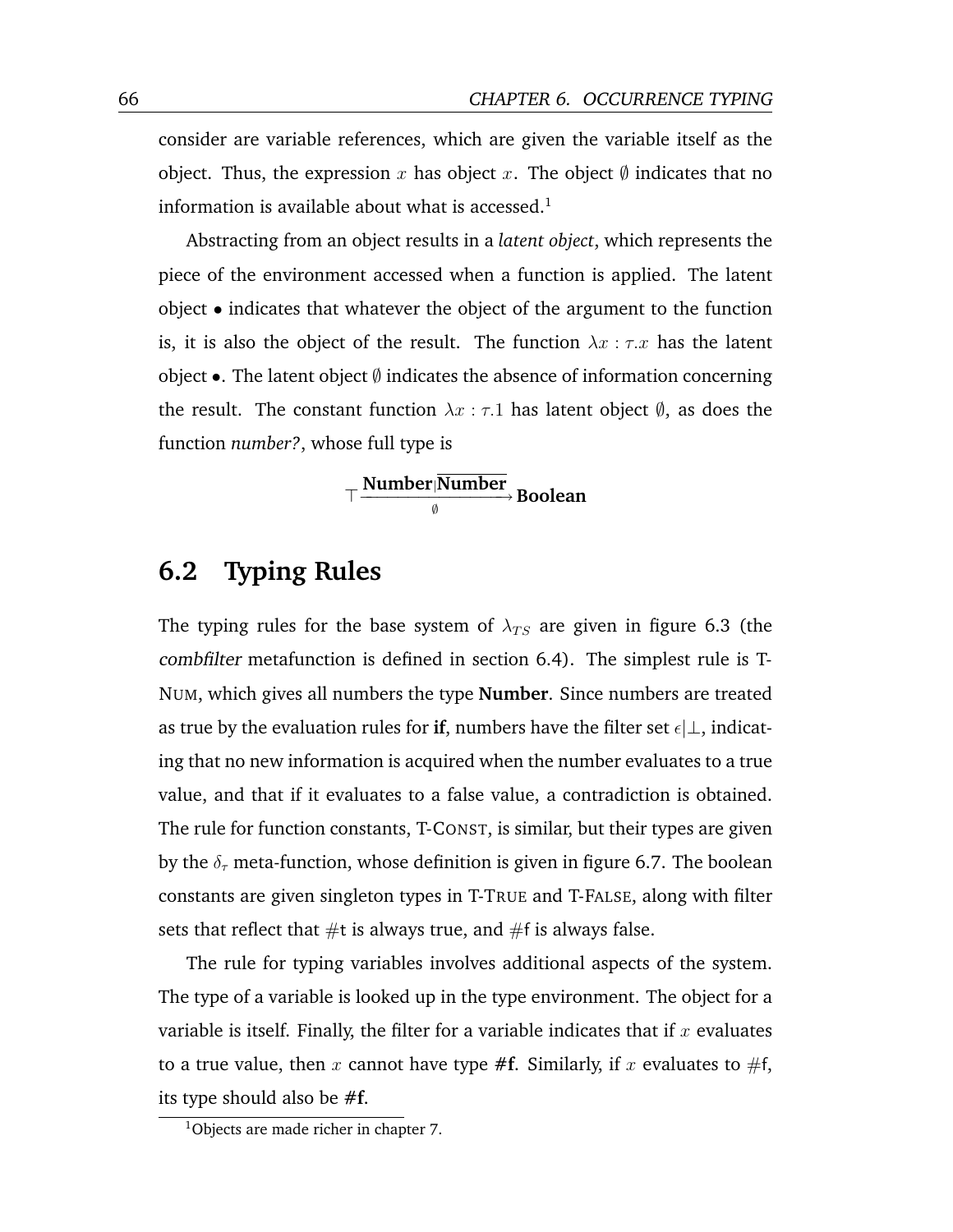Typechecking an abstraction is straightforward. The body is typechecked in an appropriately-extended environment, producing a type, filter set, and object. The type is the result type of the function, the filter set is abstracted into a latent filter set with the abstractfilter metafunction, defined in figure [6.5,](#page-78-0) and the object is abstracted if it is the formal parameter of the abstraction. The filter set and object of the overall expression is as for any other true value.

In the application rule, T-APP, all of the elements of the type system are combined. In addition to the standard checking of the types of the formal and actual argument, information is propagated from the operator's latent filter set and object and combined with the object of the operand. The applyfilter metafunction is (roughly) the inverse operation of abstractfilter, and explained further in section [6.4.](#page-81-0) Similarly, the latent object of the operator is combined with the object of the operand.

Finally, in the T-IF rule, the filter set of the test is divided into its two components, and the first is used for the then branch, the second for the else branch. The operation  $\Gamma + \overrightarrow{\psi}$  , which combines a type environment with filters to produce a new, refined type environment, is defined in figure [6.6.](#page-78-1) This makes use of the metafunctions restrict( $\tau$ ,  $\sigma$ ) and remove( $\tau$ ,  $\sigma$ ), which intuitively compute  $\tau \cap \sigma$  and  $\tau - \sigma$ , respectively. The filter set for the entire expression is computed from the filter sets of the three components by the combfilter metafunction, which is the subject of section [6.4.](#page-81-0)

**Subtyping** The subtyping relation on types is given in figure [6.4.](#page-77-1) Most of the rules are straightforward. All types are subtypes of  $\top$ , and function subtyping proceeds as usual, although strengthening of the filter sets is permitted. The rules for unions are simple, and demonstrate that the union of no types,  $(\cup)$ , is below all other types.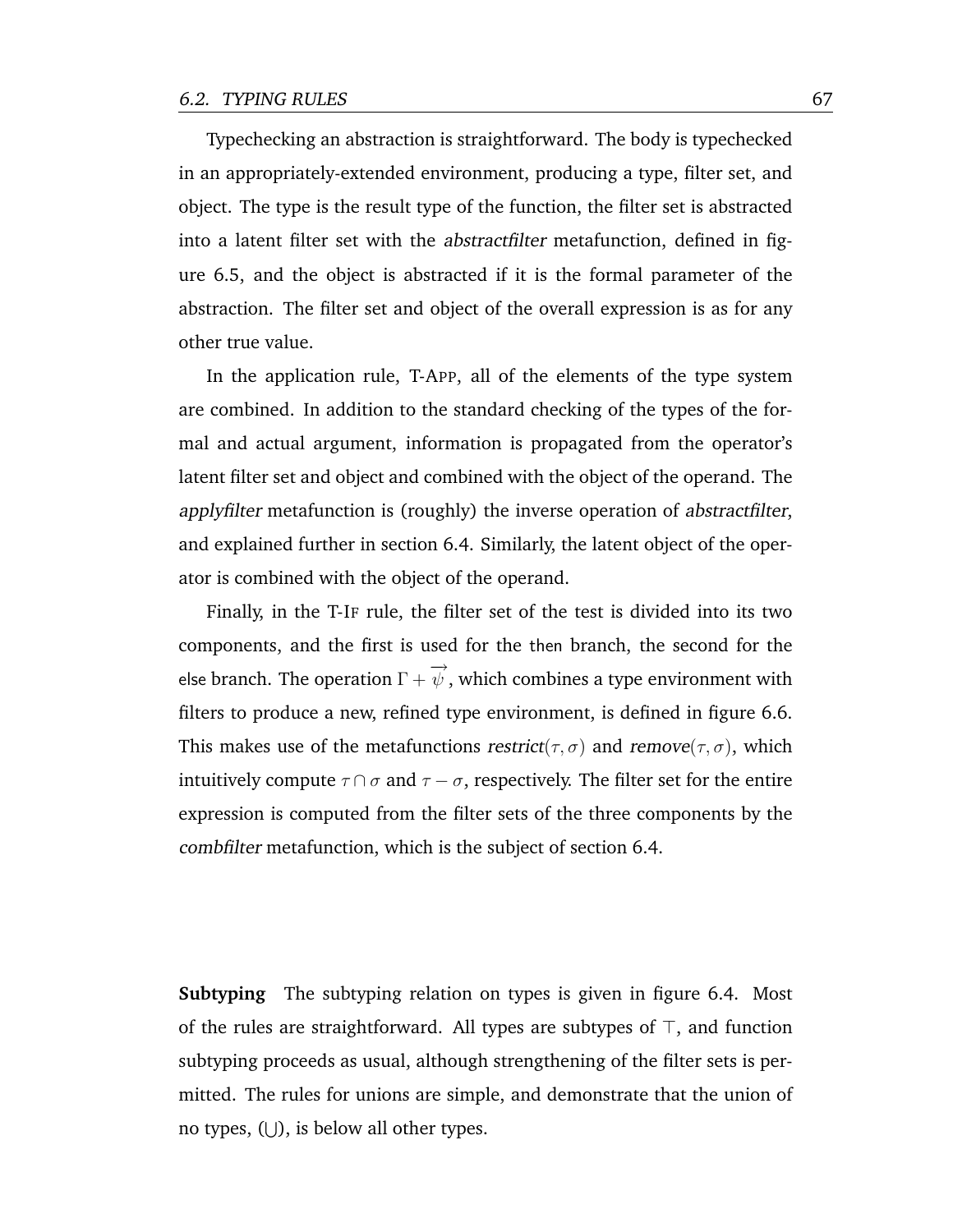## **6.3 A Small Example**

Returning to example 1, we consider how the type system proves it type safe. The example is (**if** (*number? x*) (*add1 x*) 0), and the challenge is that the second occurrence of  $x$  must be given type **Number**. We assume that the type environment is  $\Gamma = x : \top$ . First, we consider the typing of the application (*number? x*). The type of x is  $\top$ , and its object is just x. Second, the latent filter set of the operand *number?* is **Number** |**Number**, and the filter set of the application is thus

applyfilter(**Number** | **Number**,  $\top$ ,  $x$ ) = **Number**<sub>x</sub> | **Number**<sub>x</sub>

To typecheck the whole **if** expression, we take the relevant filter set and add the first part to the type environment for the then branch, giving  $x : \top +$  **Number**<sub>x</sub> = x : **Number**. This operation makes use of the *update* and restrict metafunctions, defined in figures [6.6](#page-78-1) and [6.8.](#page-83-1) This is sufficient to make (*add1 x*) typecheck correctly, and of course the else expression typechecks under any environment. Therefore, the whole expression has type **Number**, as desired, with filter set  $\epsilon | \epsilon$  and object  $\emptyset$ .

## <span id="page-81-0"></span>**6.4 Manipulating Filters**

The metafunctions applyfilter, abstractfilter, and combfilter play a central role in the functioning of the type system, and their definitions determine its expressiveness. The definitions of these metafunctions (and the others defined in this chapter) are given in a ordered fashion, i.e., each clause in their definitions (for example, in figure [6.5\)](#page-78-0) is considered only if the preceding clauses do not apply.

• abstractfilter, the simplest, maps a variable *x* and a filter set to a latent filter set. In the case of a filter referring to  $x$ , it removes the variable, producing a latent filter. When it encounters a filter that refers to a variable distinct from *x*, that filter is discarded.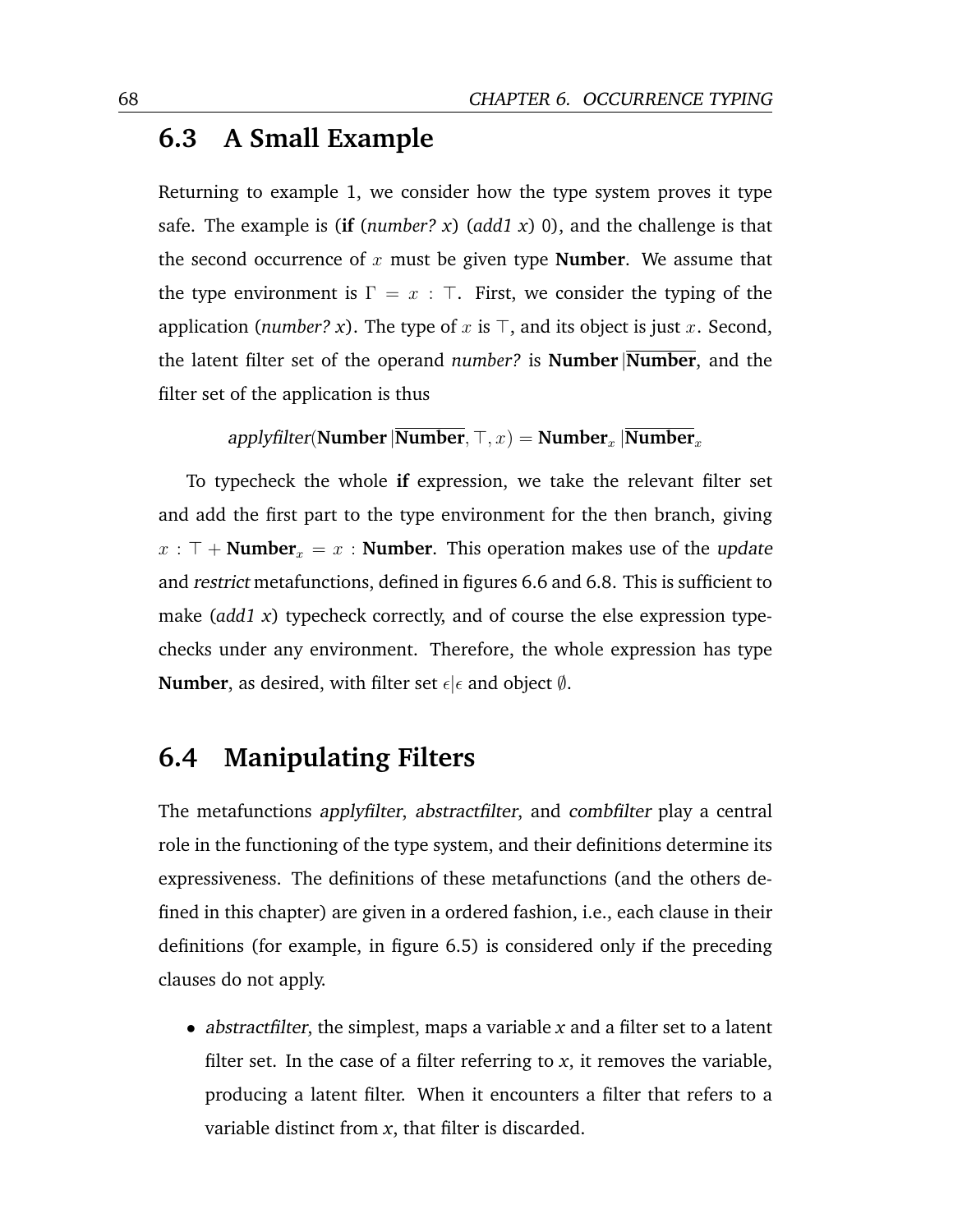- applyfilter is an inverse to abstractfilter. Given a latent filter set (from a function operator) and a type and an object, it combines them to produce a filter set. In most cases, this simply replaces the variable removed by abstractfilter with the new variable. In cases where the combination of the type and latent filter are impossible,  $\perp$  is produced. For example, the expression (*number*? 3) has filter set  $\epsilon\perp$ because applyfilter(**Number** |**Number**, **Number**, ∅) produces ⊥ (since  $\vdash$  **Number**  $\lt$ : **Number**). Note that the no-overlap( $\tau$ ,  $\sigma$ ) metafunction determines if there are any values that have both type  $\tau$  and  $\sigma$ .
- combfilter allows for reasoning about the behavior of complex **if** expressions. The simplest definition for it is

$$
\text{combinefilter}(\phi_1, \phi_2, \phi_3) = \epsilon | \epsilon
$$

With this definition, nothing is known about the result of evaluating a conditional expression. However, more sophisticated definitions can significantly increase the expressiveness of the system. For example, (**if** #f  $e_2 e_3$ ) is equivalent to  $e_3$ . The following rules capture this intuition:

$$
\text{combinefilter}(\epsilon | \perp, \phi_2, \phi_3) = \phi_2
$$
\n
$$
\text{combinefilter}(\perp | \epsilon, \phi_2, \phi_3) = \phi_3
$$

Since the compilation of many conditional and boolean operations in Scheme generate instances of **if**, combfilter benefits from additional extensions. For example, (and  $e_1 e_2$ ) expands to (if  $e_1 e_2 \# f$ ). As seen previously, if an **and** expression produces a true value, then the filter sets of both subexpressions should be combined, but if #f is produced, then nothing is learned. This is captured as follows:

$$
\textit{combinefilter}(\overrightarrow{\psi_{1_{+}}}|\overrightarrow{\psi_{1_{-}}},\overrightarrow{\psi_{2_{+}}}|\overrightarrow{\psi_{2_{-}}},\bot|\epsilon)=\overrightarrow{\psi_{1_{+}}},\overrightarrow{\psi_{2_{+}}}|\epsilon
$$

As seen in example [13,](#page-23-0) uses of **or** can be combined into filters that describe union types. Here is an appropriate rule: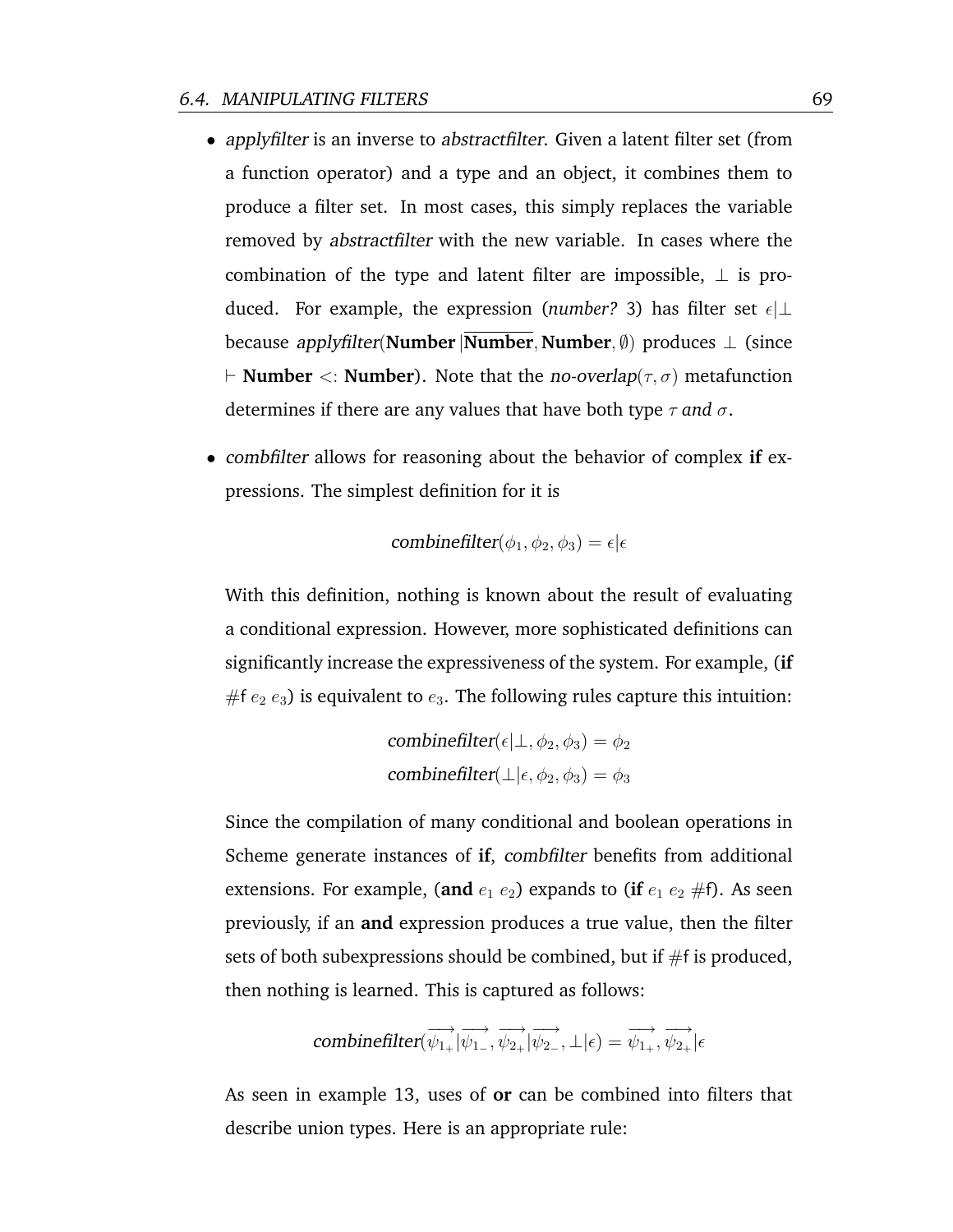<span id="page-83-0"></span>
$$
\delta_{\tau}(number?) = \top \frac{\text{Number}|\text{Number}}{\emptyset} \text{Boolean}
$$
\n
$$
\delta_{\tau}(\text{ procedure?)} = \top \frac{\frac{e^{|\epsilon|}}{\emptyset} \top |\perp \frac{e^{|\epsilon|}}{\emptyset} \top \Gamma \longrightarrow \text{Boolean}}{\emptyset} \text{Boolean}
$$
\n
$$
\delta_{\tau}(\text{ boolean?)} = \top \frac{\text{Boolean}|\text{Boolean}}{\emptyset} \text{Boolean}
$$
\n
$$
\delta_{\tau}(\text{ add1}) = \text{Number} \xrightarrow{\epsilon |\epsilon|}_{\emptyset} \text{Number}
$$
\n
$$
\delta_{\tau}(\text{ not}) = \top \xrightarrow{\epsilon |\epsilon|}_{\emptyset} \text{Boolean}
$$
\n
$$
\delta_{\tau}(\text{ zero?)} = \text{Number} \xrightarrow{\epsilon |\epsilon|}_{\emptyset} \text{Boolean}
$$

**Figure 6.7:** Constant Typing

<span id="page-83-1"></span> $\text{restrict}(\tau,\sigma)$  =  $\perp$  if no-overlap( $\tau,\sigma$ )  $\text{restrict}((\bigcup \overrightarrow{\tau}), \sigma)$  =  $(\bigcup \text{restrict}(\tau, \sigma))$  $\text{restrict}(\tau, \sigma)$  =  $\tau$  if  $\vdash \tau \lt: \sigma$  $\text{restrict}(\tau, \sigma)$  =  $\sigma$  otherwise  $\mathsf{remove}(\tau, \sigma)$  =  $\perp$  if  $\vdash \tau \lt: \sigma$ remove(( $\cup \overrightarrow{\tau}$ ),  $\sigma$ ) = ( $\cup$  remove( $\tau$ ,  $\sigma$ ))  $remove(\tau, \sigma)$  =  $\tau$  otherwise no-overlap(**Number**, **Boolean**) = true  $\textbf{no-overlap}(\textbf{Number}, \tau \frac{\phi}{O} \sigma) = \text{true}$  $\textbf{no-overlap}(\textbf{Boolean}, \tau \frac{\phi}{O} \sigma)$  = true  $no-overlap((\cup \overrightarrow{\tau}), \sigma)$  =  $\wedge \overrightarrow{no-overlap(\tau, \sigma)}$  $\mathsf{no}\text{-}\mathsf{overlap}(\tau,\sigma)$  = true if  $\mathsf{no}\text{-}\mathsf{overlap}(\sigma,\tau)$  $\mathsf{no}\text{-}\mathsf{overlap}(\tau,\sigma)$  = false otherwise

**Figure 6.8:** Type Operations

$$
\text{combinefilter}(\tau_x|\overline{\tau}_x,\epsilon|\bot,\sigma_x|\overline{\sigma}_x) = (\bigcup \tau \sigma)_x |\overline{(\bigcup \tau \sigma)}_x
$$

Additional rules are possible to handle **or** in greater generality, as well as other patterns of **if** usage.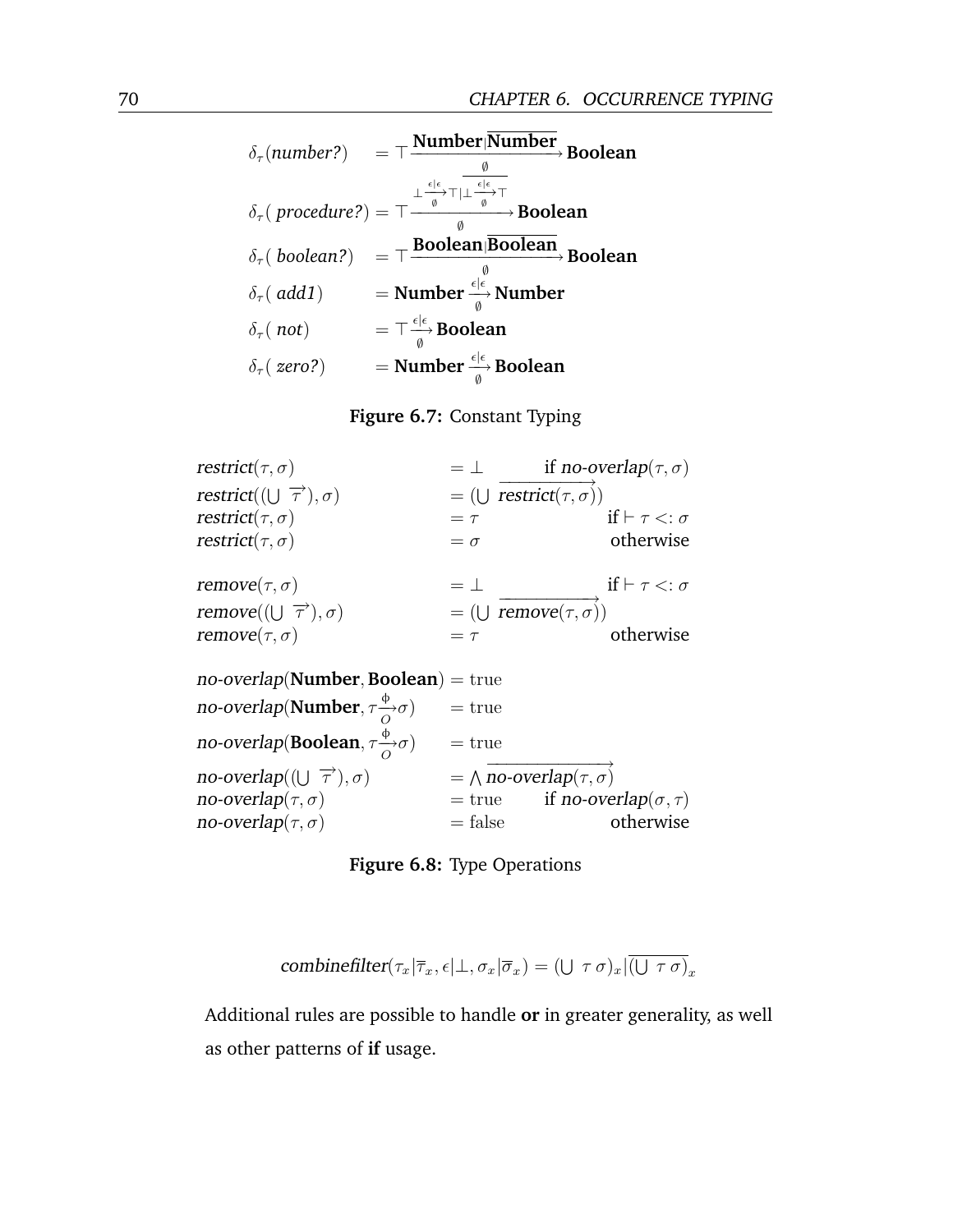## CHAPTER 7

# <span id="page-84-1"></span>Extensions to Occurrence Typing

Having described the basics of occurrence typing and the  $\lambda_{TS}$  calculus, in this chapter we extend the calculus with paths into compound data structures as well as complex logical propositions.

## <span id="page-84-0"></span>**7.1 Adding Paths**

The base  $\lambda_{TS}$  calculus deals with predicates applied to variables. To accommodate compound data structures, however, the base system is insufficient. For example, (*number?* (*car x*)) has only a trivial filter set in our base system, because the object for  $(car x)$  cannot be a variable, so it must be  $\emptyset$ . In this section, we extend the system to overcome this limitation.

The key concept that allows us to typecheck this is the *path*. <sup>1</sup> A path is simply a sequence of data structure selectors. For example, the expression (*cdr* (*cdr* (*car x*))) follows the path cdr, cdr, car from *x*.

#### **7.1.1 Extending the Language**

To model paths and data structure access in  $\lambda_{TS}$ , we extend the language in several ways. Figures [7.1](#page-85-0) and figure [7.2](#page-85-1) specifies the extended grammar and operation semantics. The extensions to the expression grammar are

 $1$ The term is due to Cartwright et al. [\[Cartwright, Hood, and Matthews](#page-171-0) [1981\]](#page-171-0) in distantly related work.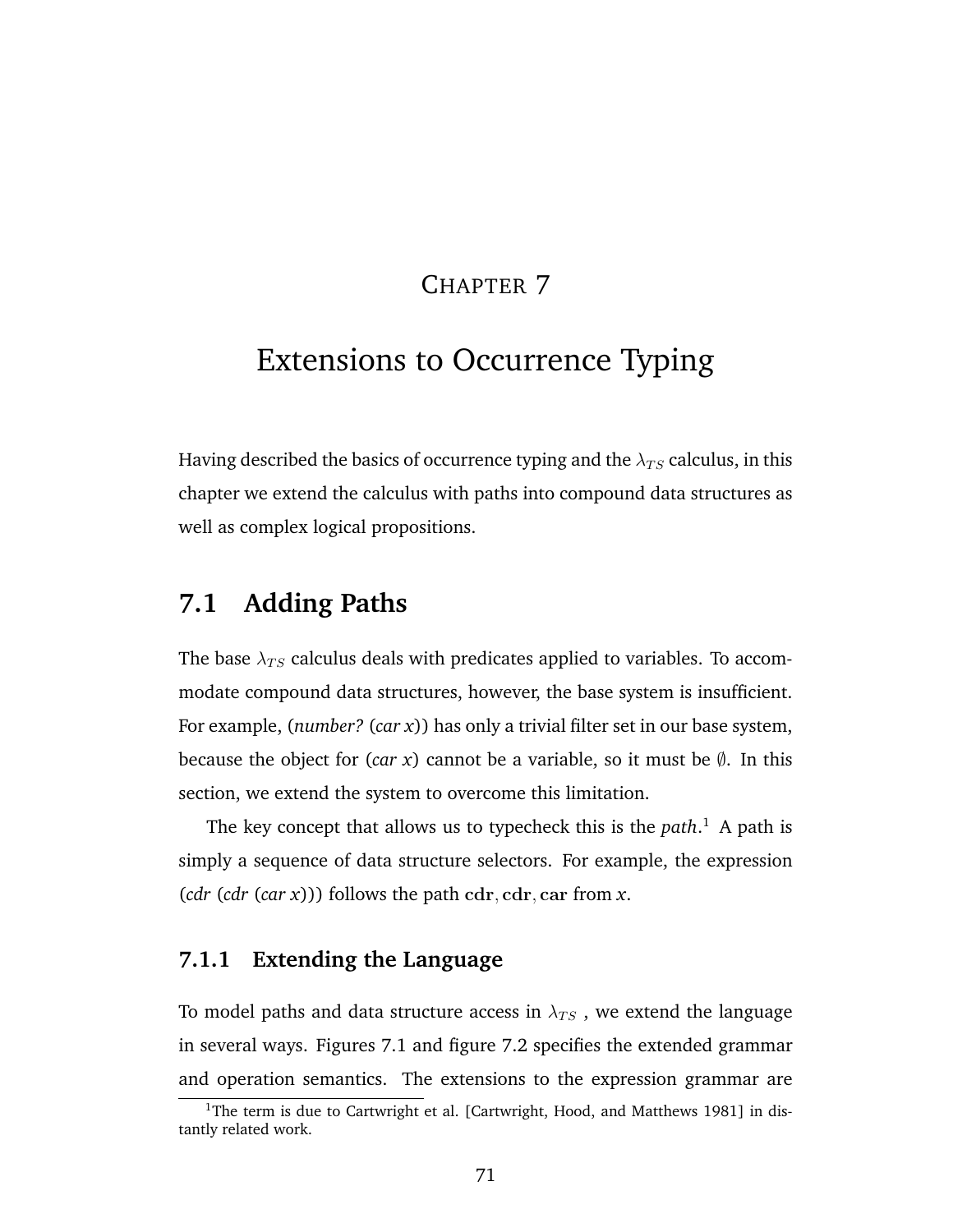<span id="page-85-0"></span> $e ::= ... | (cons e e)$  Expressions  $v ::= ... | (cons v v)$  Values  $c ::= ... | cons? | car | cdr$  Primitive Operations  $E ::= \dots | (cons E e) | (cons v E)$  Evaluation Contexts  $\sigma, \tau ::= \ldots | \langle \tau, \tau \rangle$  Types  $\psi$  :  $\tau_{\pi(x)}$  |  $\overline{\tau}_{\pi(x)}$ | ⊥ Filters  $\psi$  ::=  $\tau_{\pi}$  |  $\overline{\tau}_{\pi}$  |  $\perp$  Latent Filters  $o$  :=  $\pi(x) | \emptyset$  Objects  $O \nightharpoonup = \pi \mid \emptyset$  Latent Objects  $\pi$  :=  $\overrightarrow{pe}$  Paths  $pe$  ::= car | cdr Path Elements

**Figure 7.1:** Grammar Extensions for Paths

<span id="page-85-1"></span> $\delta$ ( *cons*?, ( *cons*  $v_1$   $v_2$ )) = #t  $\delta(\text{cons?}, v) = #f \quad \text{otherwise}$  $\delta$ ( *car*, ( *cons*  $v_1$   $v_2$ )) =  $v_1$  $\delta$ ( *cdr*, ( *cons*  $v_1$   $v_2$ )) =  $v_2$ 

**Figure 7.2:** Operational Semantics for Pairs

minor: a (*cons e e*) form is added, and a pair of values is itself a value. The accessors are *car* and *cdr*, and there is a predicate, *cons?*, for pairs. Similarly, a pair type is added, written  $\langle -, - \rangle$ . The operational semantics merely adds additional evaluation contexts and  $\delta$  rules.

The more significant changes concern filters and objects. A filter with a path  $\tau_{\pi(x)}$  means that the portion of x selected by path  $\pi$  has type  $\tau$ . Similarly, a latent filter includes a path, so that the function

(λ ([*x* **:** (**Pair Any Any**)]) (*number?* (*car x*)))

has the latent filter set **Number**<sub>car</sub> |**Number**<sub>car</sub>.

Objects also include paths, which describe which portion of the environment is accessed. Latent objects are merely paths, with the singleton latent object • now representing the empty path.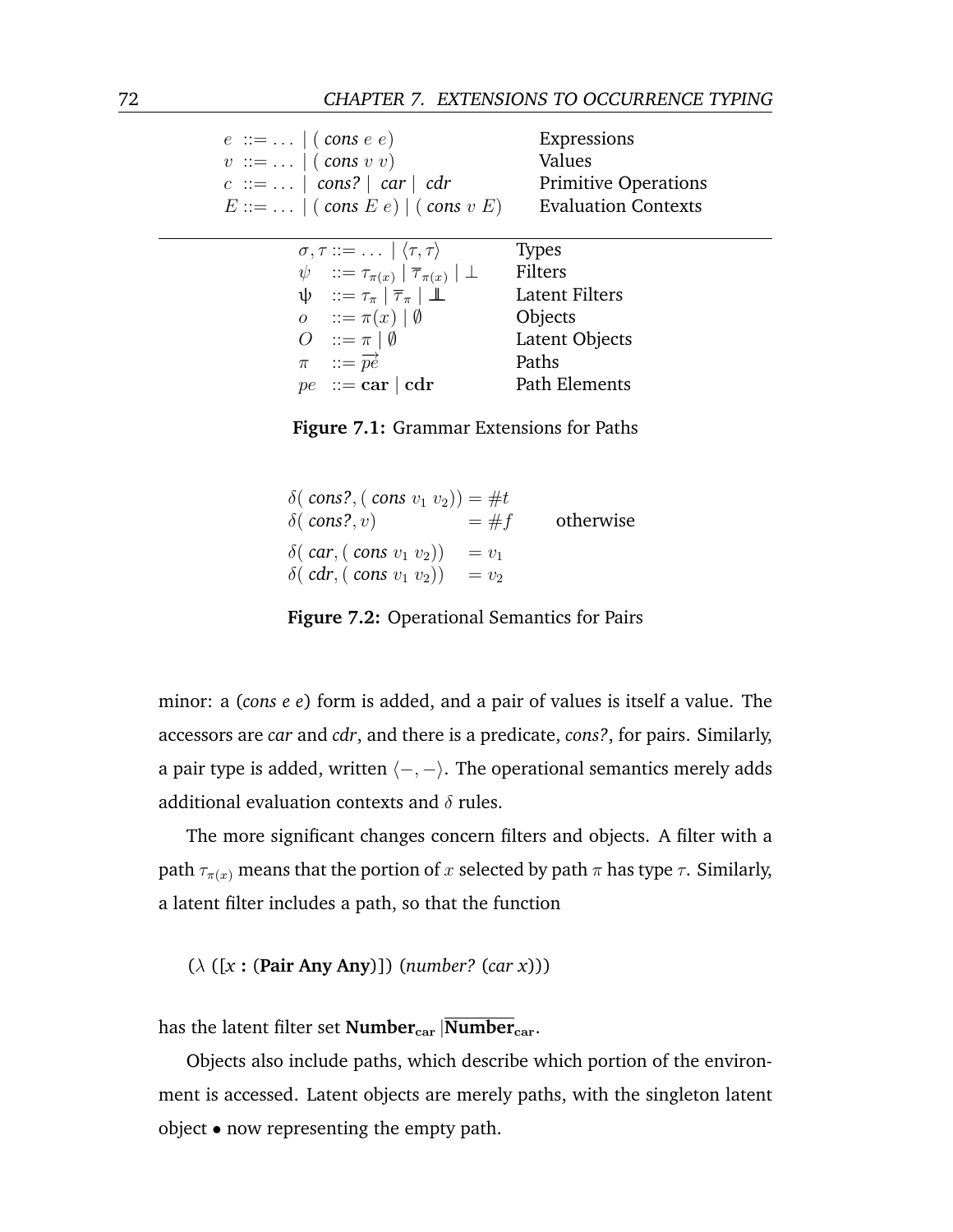<span id="page-86-0"></span>T-ABS  
\n
$$
\Gamma, x : \sigma \vdash e : \tau ; \phi ; o
$$
\n
$$
\phi = abstractfilter(x, \phi)
$$
\n
$$
O = \begin{cases}\n\pi & \text{if } o = \pi(x) \\
\emptyset & \text{otherwise}\n\end{cases}
$$
\nT+Ax : \sigma.e : \sigma \xrightarrow{\phi} \tau ; \epsilon \bot ; \emptyset\nT-APP  
\n
$$
\Gamma \vdash e_{op} : \tau_{op} ; \phi_{op} ; o_{op}
$$
\n
$$
\Gamma \vdash e_a : \tau_a ; \phi_a ; o_a
$$
\n
$$
\vdash \tau_a <: \tau_f \quad \vdash \tau_{op} <: \tau_f \xrightarrow{\phi_f} \tau_r
$$
\n
$$
\phi_r = applyfilter(\phi_f, \tau_a, o_a)
$$
\n
$$
o_r = \begin{cases}\n\pi'(\pi(x)) & \text{if } O = \pi' \text{ and } o_a = \pi(x) \\
\emptyset & \text{otherwise}\n\end{cases}
$$
\nF+ (e\_{op} e\_a) : \tau\_r ; \phi\_r ; o\_r  
\nS-PAIR  
\n
$$
\vdash \tau_1 <: \tau_2 \quad \vdash \sigma_1 <: \sigma_2
$$
\n
$$
\vdash \langle \tau_1, \sigma_1 \rangle <: \langle \tau_2, \sigma_2 \rangle
$$

**Figure 7.3:** Modified Type Rules for Paths

#### **7.1.2 Extending the Type Rules**

Adding paths to the system requires a change to all those parts of the type system that manipulate filters and objects. In particular, the T-ABS and T-APP rules change to compute objects with paths. For revised rules, see figure [7.3.](#page-86-0) We also need new rules for typechecking the use of *cons*, *car* and *cdr*, which are presented in figure [7.4,](#page-87-0) along with the subtyping rule for pair types. <sup>2</sup>

The rule for *cons* is straightforward—it produces a pair type, and, like all other non-#f values, pairs are always true. T-CAR and T-CDR are similar to T-APP. Note that the expression (*car x*) has the filter set  $\#\mathbf{f}_{\mathbf{car}(x)}|\#\mathbf{f}_{\mathbf{car}(x)},$ since if it evaluates to  $#f$ , the *car* field of *x* must have type  $#f$ .

**Metafunctions** In addition to the new typing rules, several of the metafunctions must also be revised:

 $2$ With a polymorphic type system, these could be simply treated as function applications by the type system.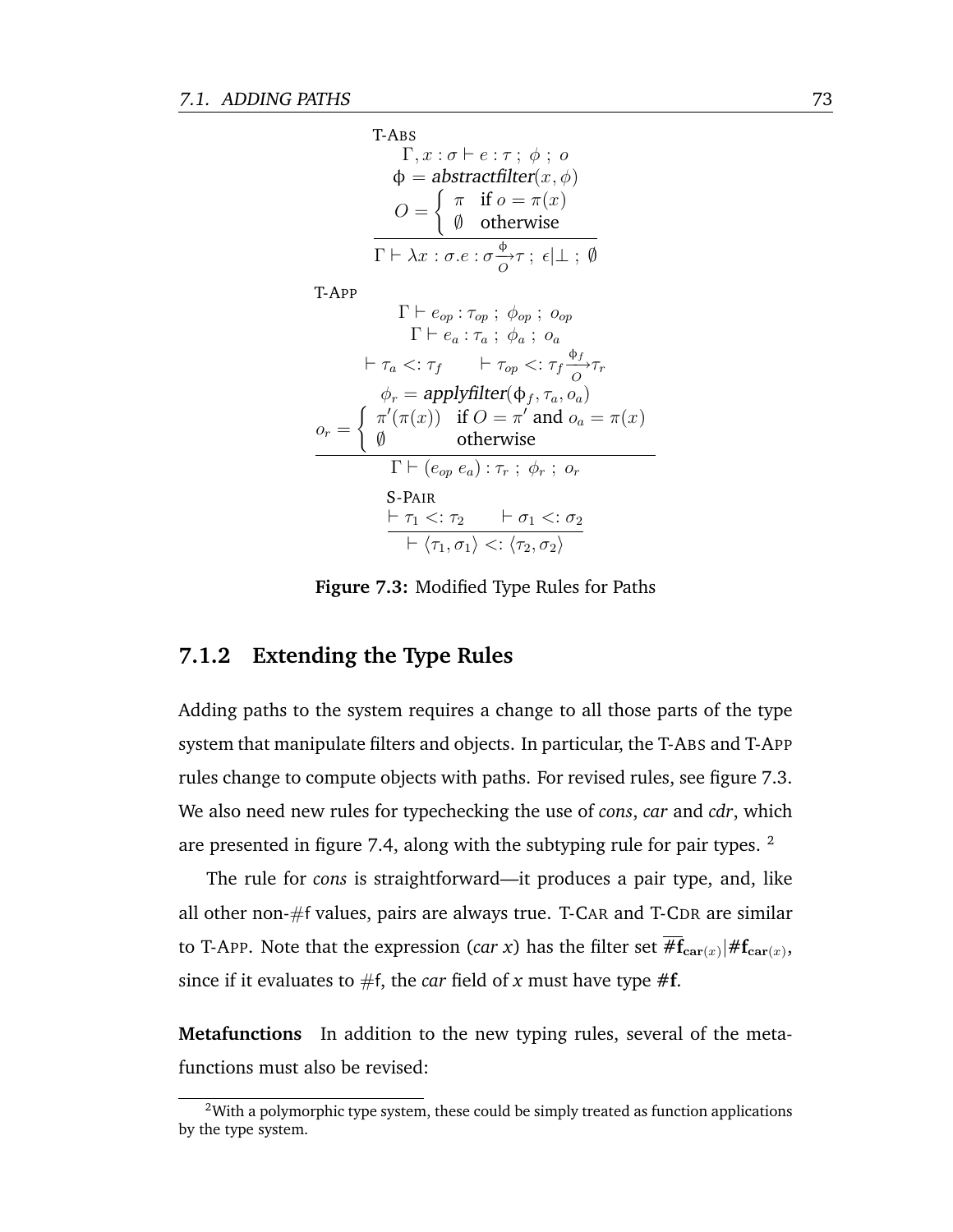<span id="page-87-0"></span>T-Cons  
\n
$$
\Gamma \vdash e_1 : \tau_1 ; \phi_1 ; o_1
$$
\n
$$
\Gamma \vdash e_2 : \tau_2 ; \phi_2 ; o_2
$$
\n
$$
\overline{\Gamma \vdash (\cos e_1 e_2) : \langle \tau_1, \tau_2 \rangle ; \epsilon | \bot ; \emptyset}
$$
\nT-CAR  
\n
$$
\Gamma \vdash e : \langle \tau_1, \tau_2 \rangle ; \phi ; o
$$
\n
$$
\phi_r = \text{applyfilter}(\overline{\#f_{car}} | \#f_{car}, \langle \tau_1, \tau_2 \rangle, o)
$$
\n
$$
o_r = \begin{cases}\n\text{car}(\pi(x)) & \text{if } o = \pi(x) \\
\emptyset & \text{otherwise}\n\end{cases}
$$
\nT-CDR  
\n
$$
\Gamma \vdash e : \langle \tau_1, \tau_2 \rangle ; \phi ; o
$$
\n
$$
\phi_r = \text{applyfilter}(\overline{\#f_{cdr}} | \#f_{cdr}, \langle \tau_1, \tau_2 \rangle, o)
$$
\n
$$
o_r = \begin{cases}\n\text{cdr}(\pi(x)) & \text{if } o = \pi(x) \\
\emptyset & \text{otherwise}\n\end{cases}
$$
\n
$$
\Gamma \vdash (\text{cdr } e) : \tau_2 ; \phi_r ; o_r
$$

**Figure 7.4:** New Type Rules for Pairs

- Paths in filters and latent filters are propagated in abstractfilter and the environment update operation ( $\Gamma+\overrightarrow{\psi}$  ).
- *update* follows the path to update the relevant type.
- applyfilter composes the path of the object and of the filter.

The new definitions are in figure [7.5.](#page-88-1)

#### **7.1.3 An Example**

We can now return to example [18](#page-25-0) from section [2](#page-18-0) and see how the extended type system typechecks it correctly:

(**if** (*number?* (*car p*)) (*add1* (*car p*)) 7)

We begin with the type environment  $\Gamma = p : \langle \top, \top \rangle$ . Considering the test. expression first, the expression  $p$  has object  $p$ . Thus (*car p*) has the object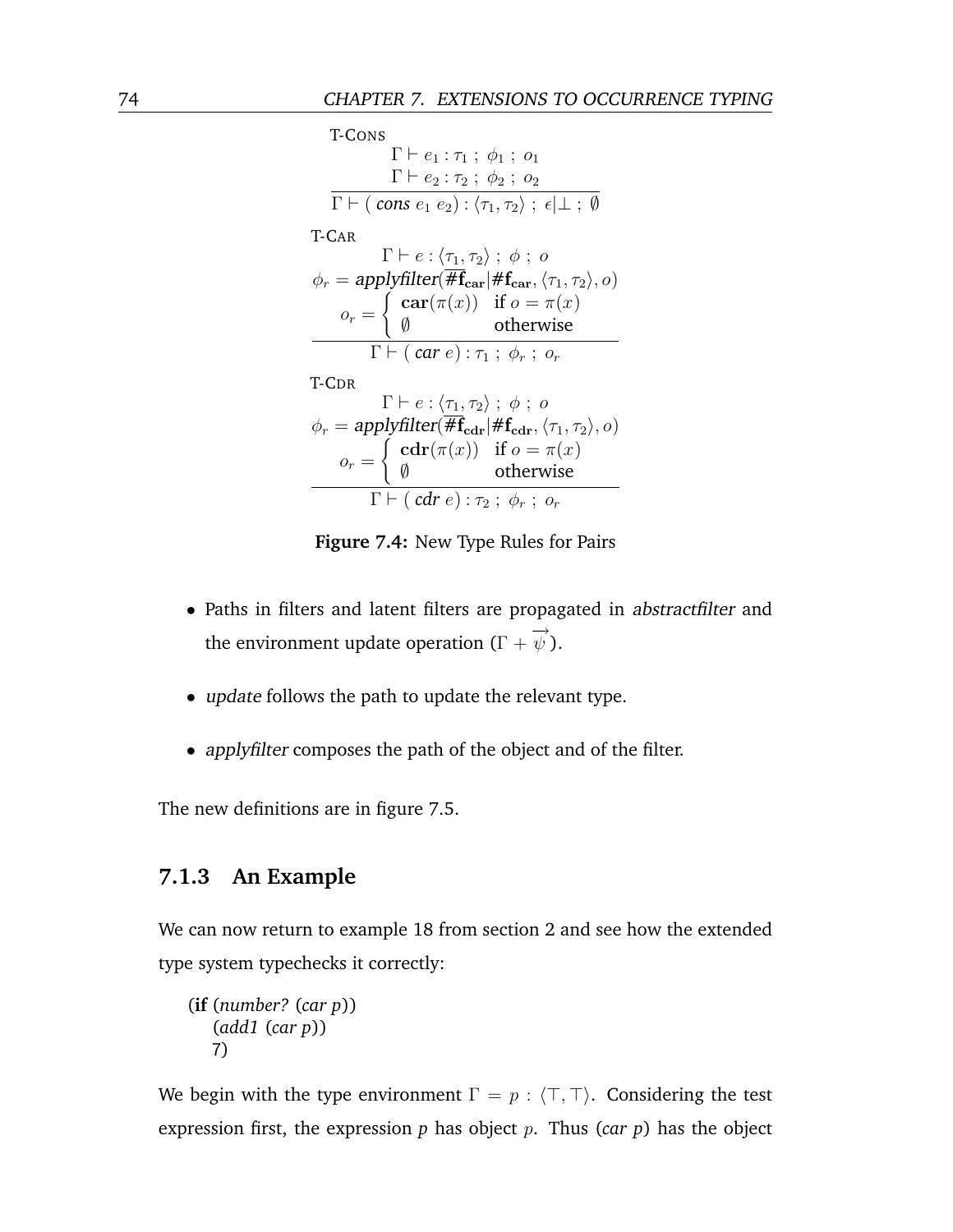<span id="page-88-1"></span> $\overrightarrow{abstractfilter}(x, \overrightarrow{\psi_+} | \overrightarrow{\psi_-}) = \overrightarrow{abo(x, \psi_+)} | \overrightarrow{abo(x, \psi_-)}$  $abo(x, \perp)$  =  $\perp \!\!\!\perp$ abo $(x, \tau_{\pi(x)})$  $=\tau_{\pi}$ ()  $\textit{abo}(x,\overline{\tau}_{\pi(x)})$ )  $= \overline{\tau}_{\pi()}$  $abo(x, \tau_{\pi(y)})$ <br>abo $(x, \overline{\tau}_{\pi(y)})$ )  $= \epsilon$  where  $x \neq y$ abo $(x, \overline{\tau}_{\pi(u)})$ )  $= \epsilon$  where  $x \neq y$  $applyfilter(\overrightarrow{\psi_+}\vert \overrightarrow{\psi_-}, \sigma, o) = \overrightarrow{apo(\psi_+, \sigma, o)}\overrightarrow{apo(\psi_-, \sigma, o)}$  $apo(\mathcal{L}, \sigma, o)$  =  $\mathcal{\perp}$  $apo(\overline{\tau}_{\epsilon},\sigma,o)$  $=$   $\perp$  where  $\vdash \sigma \lt: \tau$  $\textit{apo}(\tau_{\epsilon},\sigma,o)$  $=$   $\perp$  where no-overlap( $\sigma$ ,  $\tau$ )  $\mathbf{apo}(\psi,\sigma,\emptyset)$  =  $\epsilon$  $apo(\tau_{\pi'}, \sigma, \pi(x)) = \tau_{\pi'(\pi(x))}$  $apo(\overline{\tau}_{\pi'}, \sigma, \pi(x)) = \overline{\tau}_{\pi'(\pi(x))}$  $\overrightarrow{\Gamma} + \tau_{\pi(x)}, \overrightarrow{\psi} = (\Gamma, x : \text{update}(\Gamma(x), \tau_{\pi})) + \overrightarrow{\psi}$  $\Gamma + \overline{\tau}_{\pi(x)}, \overline{\psi} = (\Gamma, x : update(\Gamma(x), \overline{\tau}_\pi)) + \overline{\psi}$  $\Gamma + \bot, \overline{\psi} = \Gamma'$  where  $\forall x \in \text{dom}(\Gamma) \cdot \Gamma'(x) = \bot$  $\Gamma + \epsilon = \Gamma$ update( $\langle \tau, \sigma \rangle$ ,  $v_{\pi::car}$ ) =  $\langle$ update( $\tau$ ,  $v_{\pi}$ ),  $\sigma \rangle$  $update(\langle \tau, \sigma \rangle, \overline{v}_{\pi::car}) = \langle update(\tau, \overline{v}_{\pi}), \sigma \rangle$ update( $\langle \tau, \sigma \rangle$ ,  $v_{\pi::\mathbf{cdr}}$ ) =  $\langle \tau, \mathbf{update}(\sigma, v_{\pi}) \rangle$  $update(\langle \tau, \sigma \rangle, \overline{v}_{\pi::\mathbf{cdr}}) = \langle \tau, update(\sigma, \overline{v}_{\pi}) \rangle$  $update(\tau, v_{\epsilon})$  =  $restrict(\tau, v)$ update( $\tau$ ,  $\overline{v}_e$ )  $=$  remove $(\tau, v)$ 

**Figure 7.5:** New Metafunctions for Paths

 $car(p)$  and type  $\top$ . When combined with the latent filter set of *number*?, this results in the filter set  $\mathbf{Number}_{\mathbf{car}(p)}$  | $\mathbf{Number}_{\mathbf{car}(p)}$  for the test expression.

The type environment for the then branch is therefore  $\Gamma + \textbf{Number}_{\textbf{car}(p)},$ which is  $p : update(\langle \top, \top \rangle, \textbf{Number}_{car})$ . This gives us the desired environment  $p : \langle$ **Number**,  $\top \rangle$  to bless the then branch.

## <span id="page-88-0"></span>**7.2 Using Logic**

The second addition enables the type system to reason logically about predicates. Let us return to example [21.](#page-26-0) At the point where the second (*number?*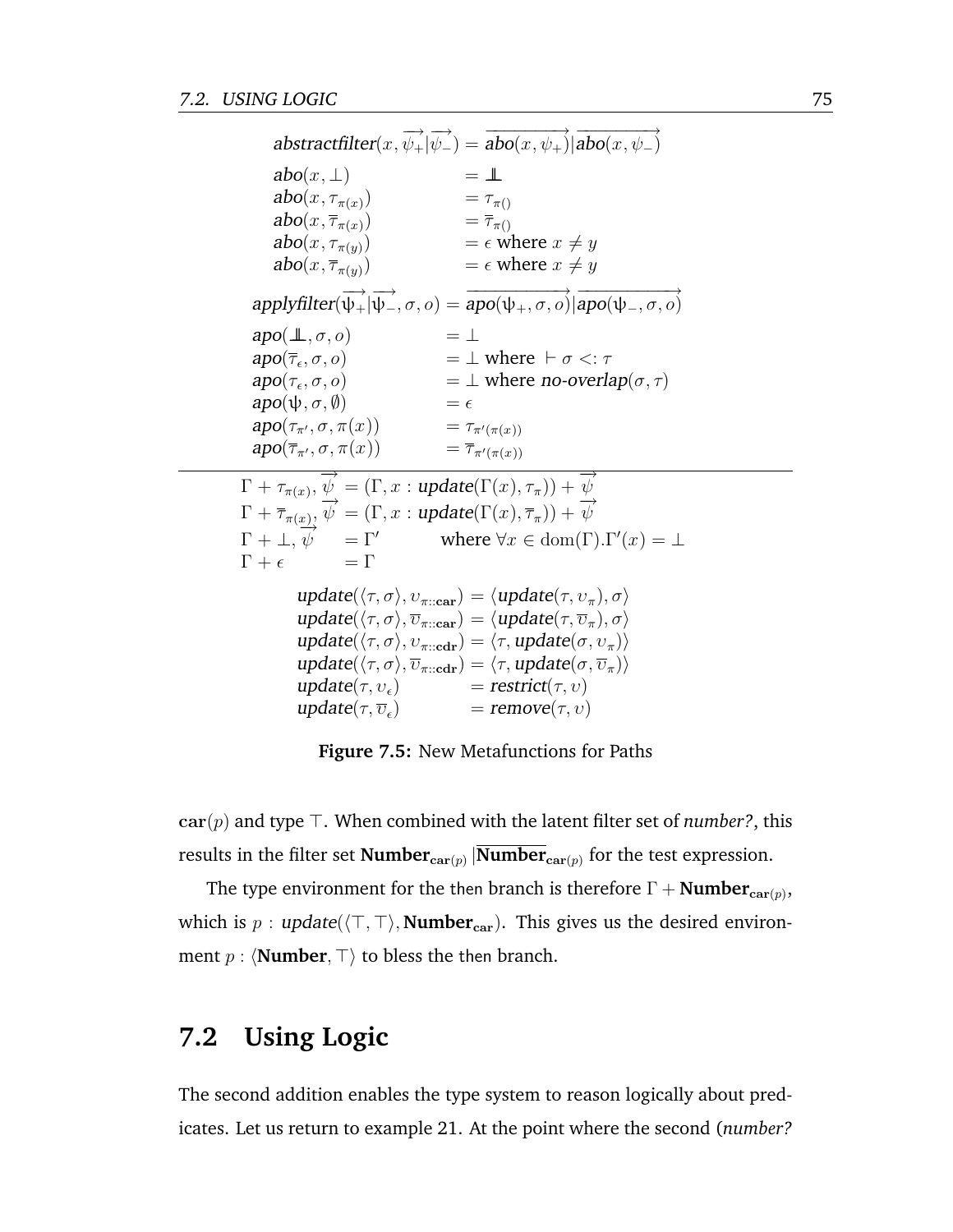#### <span id="page-89-0"></span>76 CHAPTER 7. EXTENSIONS TO OCCURRENCE TYPING

| $\psi ::= \ldots   \overline{\psi} \supset \psi$ | Filters               |
|--------------------------------------------------|-----------------------|
| $\psi ::= \dots   \psi \supset \psi$             | <b>Latent Filters</b> |

**Figure 7.6:** Grammar Extension for Logical Reasoning

*x*) test is performed, the type system must prove that if this expression evaluates to true, *y* cannot be a string. We represent this knowledge with a new kind of filter, **Number**<sup>x</sup> ⊃ **String**<sup>y</sup> . This filter should be read as an implication, that if *x* is a number, *y* is not a string. The extension to the grammar of filters and latent filters is shown in figure [7.6.](#page-89-0)

Such filters are not immediately applicable to modify the type environment, so they must be kept around until the implication can be discharged. To accomplish this, we extend the type judgement with a proposition environment  $\Delta$ , which is a set of filters ( $\psi$ ). The new judgement has the form

 $\Delta, \Gamma \vdash e : \tau \; ; \; \phi \; ; \; o$ 

For almost all of the typing rules, this new environment is passed through unchanged. The only exception is the T-IF rule, whose redefinition is provided in figure [7.7.](#page-90-0) There are two important changes. First, the two halves of the filter set of the test,  $\overrightarrow{\psi_+}$  and  $\overrightarrow{\psi_-}$ , are added to the proposition environment for the then and else branches, respectively. Second, these new extended environments are used to derive new propositions, −→  $\psi_+^{'}$  and −→  $\psi_{-}^{\prime},$ according to the  $\Delta \vdash \psi$  relation, defined in figure [7.8.](#page-90-1) These new sets of propositions are also used in the typechecking of the then and else branches, respectively.

Our proof system for deriving new propositions is quite simple. The first rule is environment lookup, and the second is just *modus ponens*. This straightforward system, however, is sufficient for handling all the Scheme idioms described in this thesis. Of course, extending both the grammar of filter propositions and the set of proof rules would add even greater expressivity, which we leave to future work in the event that we discover idioms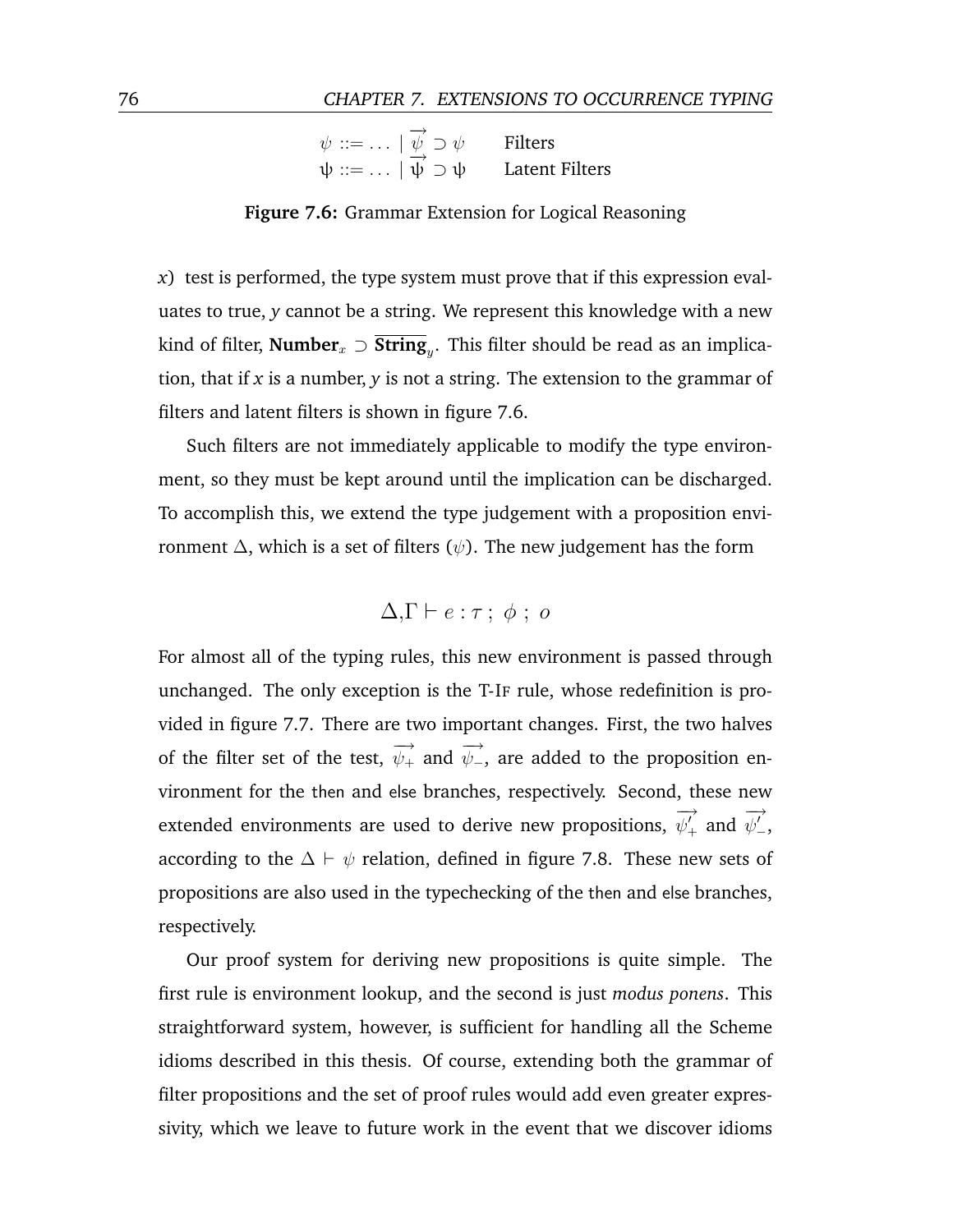<span id="page-90-0"></span>T-IF  
\n
$$
\Delta, \Gamma \vdash e_1 : \tau_1 ; \overrightarrow{\psi_+} | \overrightarrow{\psi_-} ; o_1
$$
\n
$$
\Delta \cup \overrightarrow{\psi_+}, \Gamma \vdash \overrightarrow{\psi_+'} \Delta \cup \overrightarrow{\psi_-} \vdash \overrightarrow{\psi_-'}
$$
\n
$$
\Delta \cup \overrightarrow{\psi_+}, \Gamma \vdash \overrightarrow{\psi_+'} \vdash e_2 : \tau_2 ; \phi_2 ; o_2
$$
\n
$$
\Delta \cup \overrightarrow{\psi_-}, \Gamma \vdash \overrightarrow{\psi_-'} \vdash e_3 : \tau_3 ; \phi_3 ; o_3
$$
\n
$$
\vdash \tau_2 <: \tau \qquad \vdash \tau_3 <: \tau
$$
\n
$$
\phi = \text{combinéilter}(\overrightarrow{\psi_+} | \overrightarrow{\psi_-}, \phi_2, \phi_3)
$$
\n
$$
\Delta, \Gamma \vdash (\text{if } e_1 \ e_2 \ e_3) : \tau ; \phi ; \emptyset
$$

<span id="page-90-1"></span>**Figure 7.7:** If Rule with Logical Environment

| L-ENV                | $L-MP$               | $\Delta \vdash \overrightarrow{\psi} \supset \overrightarrow{\psi'}$ |
|----------------------|----------------------|----------------------------------------------------------------------|
| $\psi \in \Delta$    | $\Delta \vdash \psi$ |                                                                      |
| $\Delta \vdash \psi$ |                      | $\Delta \vdash \psi'$                                                |

**Figure 7.8:** Filter Derivation

that need it.

#### **7.2.1 Generating Implications**

We have seen how filters using implication are used, but not where they are generated. Since we want to use these filters to express the semantics of complex **if** expressions, the point in the system to extend is the combfilter metafunction:

$$
\begin{aligned}\text{combinefilter}((\overrightarrow{\psi_{1_+}}|\overrightarrow{\psi_{1_-}}),(\overrightarrow{\psi_{2_+}}|\overrightarrow{\psi_{2_-}}),\perp|\epsilon) = \\ \overrightarrow{\psi_{1_+}},\overrightarrow{\psi_{2_+}}|(\overrightarrow{\psi_{1_+}} \supset \overrightarrow{\psi_{2_-}}),(\overrightarrow{\psi_{2_+}} \supset \overrightarrow{\psi_{1_-}})\end{aligned}
$$

This pattern corresponds to the encoding of **and** using conditionals. In particular, (and A B) is encoded as (if A B  $#f$ ). Therefore, the combfilter rule considers cases where the third argument corresponds to false. Thus, instead of having no information if an **and** expression is false, we now have two implications:  $\overrightarrow{\psi_{1_+}} \supset \overrightarrow{\psi_{2_-}}$  and  $\overrightarrow{\psi_{2_+}} \supset \overrightarrow{\psi_{1_-}}$ .

Of course, other minor changes are required in the other metafunctions to abstract and apply filters with implication. We omit the laborious details.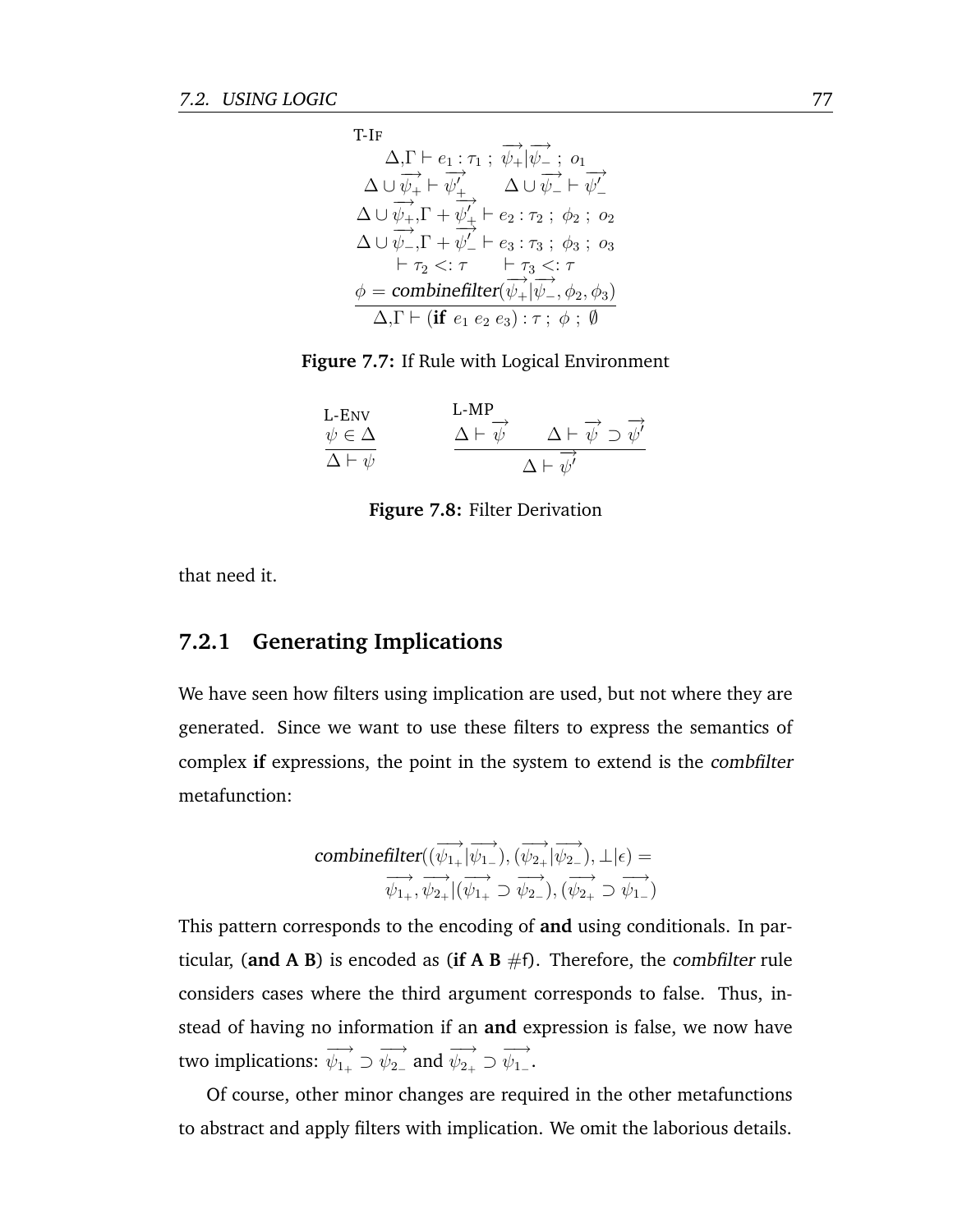<span id="page-91-1"></span> $(i\mathbf{f}$  (*if* (*number? input*) (*number?* (*car extra*))  $\#f$ ) (+ *input* (*car extra*)) (**if** (*number?* (*car extra*)) (+ (*string*→*number input*) (*car extra*)) 0))



#### **7.2.2 A Logical Example**

We now turn again to example [22.](#page-27-0) The expansion into the core forms of  $\lambda_{TS}$  is given in figure [7.9.](#page-91-1) The full type derivation is given in figure [7.10.](#page-92-0) Here the filter set for the first test expression, expanded into an **if** expression in figure [7.9,](#page-91-1) in the **cond** is

 $\textbf{Number}_{input}, \textbf{Number}_{\textbf{car}(\textit{extra})} \left| \right.$ 

 $(\text{Number}_{\text{car}(\text{extra})} \supset \overline{\text{Number}}_{\text{input}}, \overline{\text{Number}}_{\text{input}} \supset \text{Number}_{\text{car}(\text{extra})})$ abbreviated as  $\Delta_1|\Delta_2$ . The first half is added to the environment for the first expression, and the second half to the environment for the remainder. Then the filter set for the second test expression is

$$
\textbf{Number}_{\textbf{car}(\textit{extra})}\,|\textbf{Number}_{\textbf{car}(\textit{extra})}
$$

Therefore, following the T-IF and L-MP rules, the type system can derive **Number**<sub>*input*</sub> from  $\Delta_2$  and  $\Delta_3$ , and therefore *input*: **String**. The type system can thus prove that *input* must be a string in the right hand side of the second clause, meaning that the call to *string*→*number* is safe.

### <span id="page-91-0"></span>**7.3 Proving Soundness**

Next we turn our attention to the type soundness of  $\lambda_{TS}$  . Two issues deserve consideration.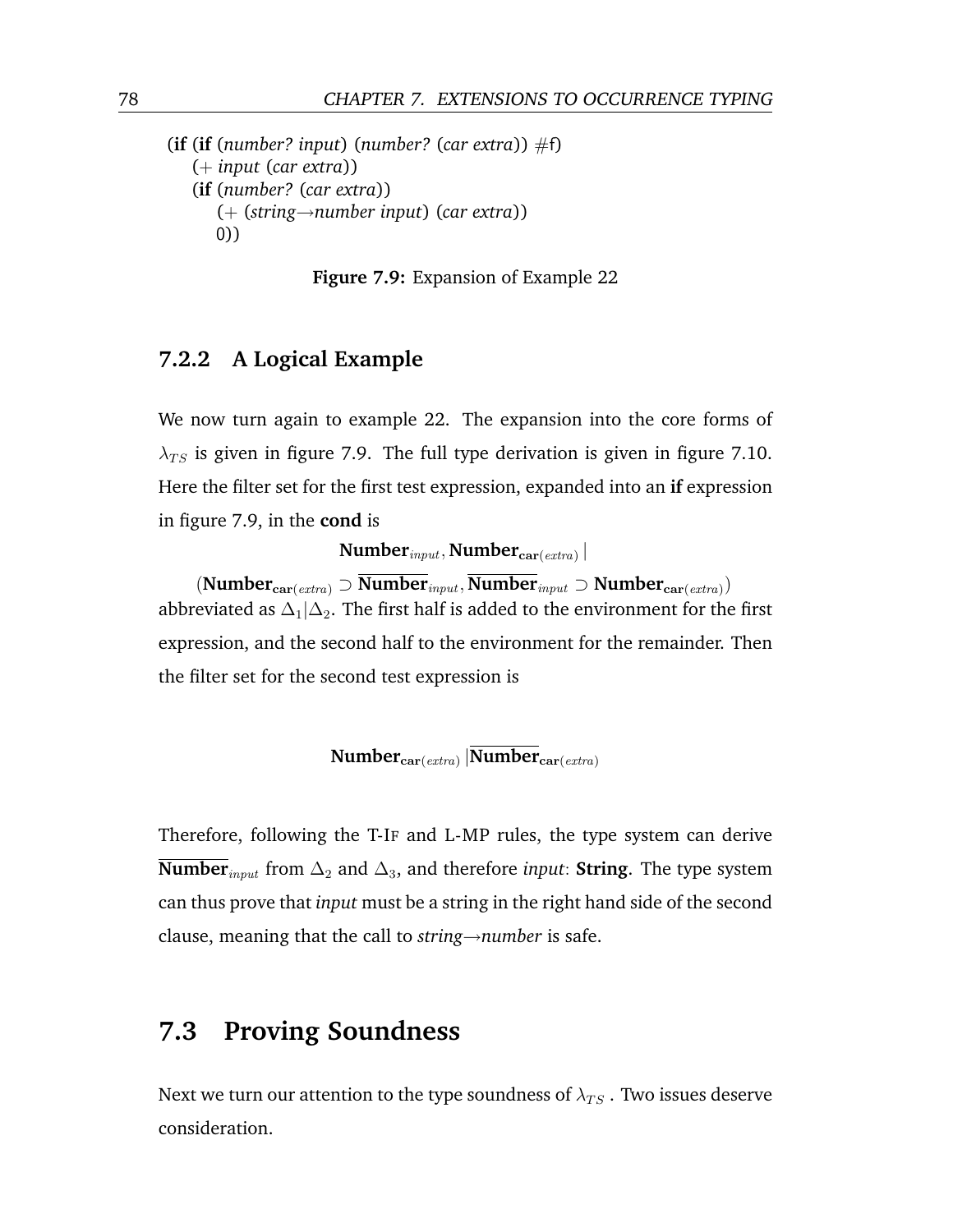<span id="page-92-0"></span> $\epsilon$ ;  $\Gamma_0$   $\vdash$  (**if** (**if** (*number? input*) ...) ...) : **Number** ;  $\epsilon | \epsilon; \emptyset$ 

- $\epsilon$ ;  $\Gamma_0$   $\vdash$  (**if** (*number? input*) ...) : **Boolean** ;  $\Delta_1|\Delta_2$ ;  $\emptyset$ 
	- $\epsilon$ ; Γ<sub>0</sub>  $\vdash$  (*number? input*) : **Boolean** ; **Number**<sub>*input*</sub> | **Number**<sub>*input*</sub> ; Ø  $\bullet$  ...
	- **Number**input;Γ0` (*number?* (*car extra*)) : **Boolean**;∆3|∆4; ∅  $\bullet$  ...
	- **Number**<sub>input</sub>; $\Gamma_0 \vdash \#f : \#f$ ;  $\bot | \epsilon; \emptyset$ 
		- $\bullet$  ...
- $\Delta_1$ *;input* : **N***, extra* : (Pair **N** A)  $\vdash$  (+ *input* (*car extra*)) : **N** ;  $\epsilon|\epsilon;\emptyset$ 
	- $\bullet$  ...
- $\Delta_2$ ;  $\Gamma_0 \vdash$  (**if** (*number?* (*car extra*)) ...) : **N** ;  $\epsilon | \epsilon; \emptyset$ 
	- $\Delta_2$ ;  $\Gamma_0$   $\vdash$  (*number?* (*car extra*)) : **Boolean**;  $\Delta_3|\Delta_4$ ;  $\emptyset$ 
		- $\bullet$  ...
	- $\Delta_2, \Delta_3$ , **Number**<sub>input</sub>;  $\Gamma_2$   $\vdash$  (+ (*string* $\rightarrow$ *number input*) (*car extra*)) : **Number**;  $\epsilon|\epsilon;\emptyset$ 
		- $\bullet$  ...
	- $\Delta_2$ ,  $\Delta_4$ ;  $\Gamma_0 \vdash 0$  : **Number**;  $\epsilon | \bot; \emptyset$

where

 $\Gamma_0$  = *input* : ( $\cup$  **S** N), *extra* : (**Pair A** A)  $\Gamma_1$  = *input* : **S**, *extra* : (**Pair N** A)  $\Delta_1$  = **Number**<sub>input</sub>, **Number**<sub>car(extra)</sub>  $\Delta_2$  = **Number**<sub>car(extra)</sub>  $\supset$  **Number**<sub>input</sub>, **Number**<sub>*input* ⊃ **Number**<sub>car(extra)</sub></sub>  $\Delta_3$  = **Number**<sub>car(extra)</sub>  $\Delta_4$  = **Number**<sub>car(extra)</sub>

<span id="page-92-1"></span>**Figure 7.10:** Abbreviated Type Derivation for Expanded Example [22](#page-27-0)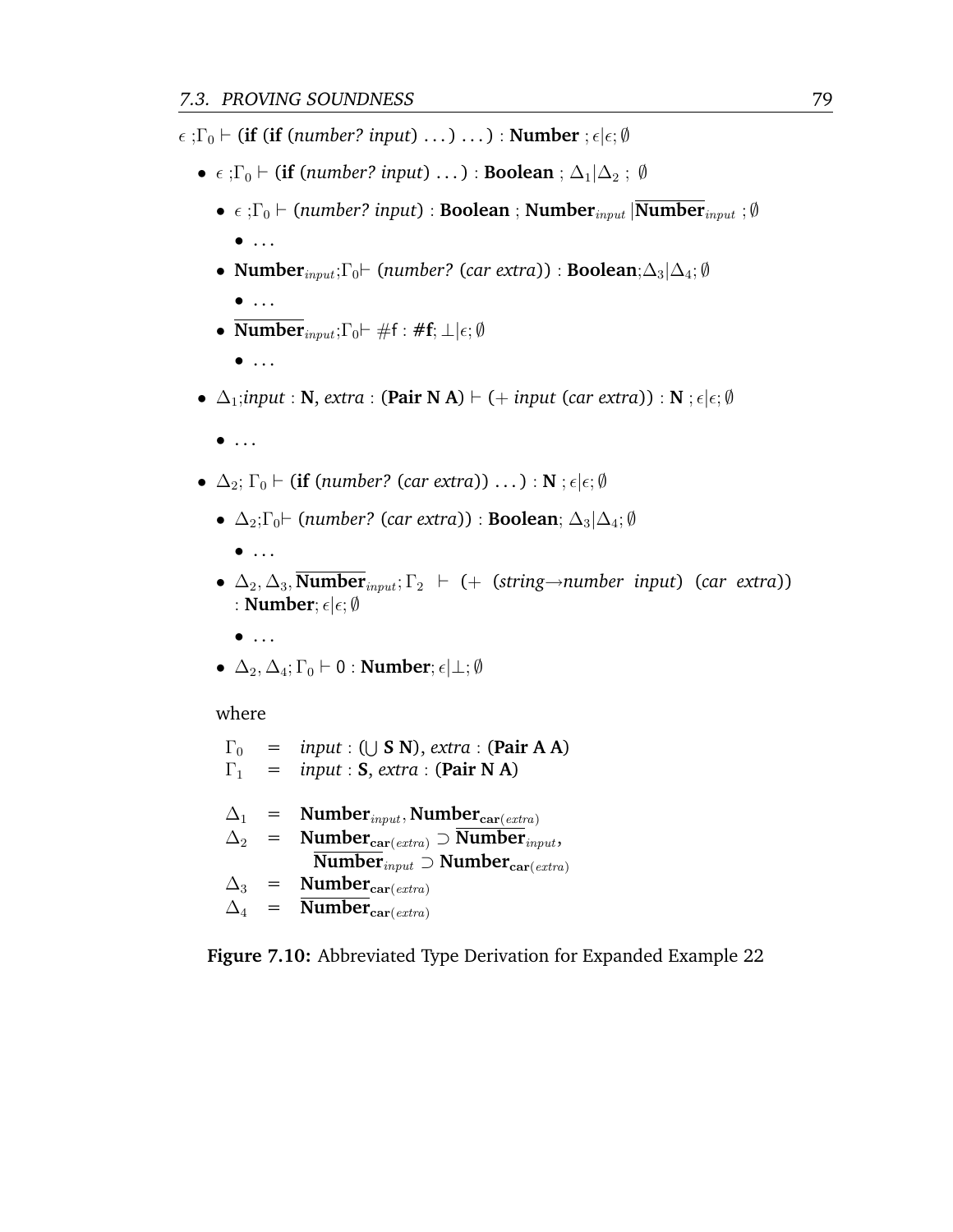<span id="page-93-0"></span>

| T-IFTRUE                                                                                      | T-IFFALSE                                                                                     |
|-----------------------------------------------------------------------------------------------|-----------------------------------------------------------------------------------------------|
| $\Delta, \Gamma \vdash e_1 : \tau_1; \epsilon \vdash \bot; o_1$                               | $\Delta, \Gamma \vdash e_1 : \tau_1$ ; $\perp \vdash \epsilon$ ; $o_1$                        |
| $\Delta, \Gamma \vdash e_2 : \tau_2 ; \phi_2 ; o_2$                                           | $\Delta, \Gamma \vdash e_3 : \tau_3 ; \phi_3 ; o_3$                                           |
| $\vdash \tau_2 \lt: : \tau$                                                                   | $\vdash \tau_3 \lt: : \tau$                                                                   |
| $\phi =$ combinefilter( $\epsilon$   $\perp$ , $\phi_2$ , $\epsilon$   $\epsilon$ )           | $\phi =$ combinefilter( $\perp   \epsilon, \epsilon   \epsilon, \phi_3$ )                     |
| $\Delta, \Gamma \vdash (\textbf{if} \ e_1 \ e_2 \ e_3) : \tau \; ; \; \phi \; ; \; \emptyset$ | $\Delta, \Gamma \vdash (\textbf{if} \ e_1 \ e_2 \ e_3) : \tau \; ; \; \phi \; ; \; \emptyset$ |

**Figure 7.11:** Auxiliary Type Rules for Subject Reduction Proof

### **7.3.1 Typing Intermediate Steps**

The system as described does not obey the usual subject reduction property.<sup>3</sup> For example, the following program

```
((\lambda ([x : Any])(if (number? x)
      (add1 x)
      0))
 #f
```
reduces in one step to

```
(i\mathbf{f} (number? \#f)
    (add1 #f)
    0)
```
which does not typecheck under the typing rules for  $\lambda_{TS}$ , since *add1* requires a numeric argument. Of course, this untypeable code is never executed, so the program is actually safe. To solve this problem, we add two new typing rules; see figure [7.11.](#page-93-0)

Since there is no overlap between **Number** and **#f**, we have that

 $\Delta, \Gamma \vdash$  (*number?* #f) : **Boolean** ;  $\bot | \epsilon$  ; Ø

Therefore T-IFFALSE applies to our problematic example, allowing the type system to ignore the troublesome then branch. With these additional rules, we can proceed to proving the usual subject reduction theorem.

 $3$ This problem, with the same solution, is also described in the original paper on Typed Scheme [\[Tobin-Hochstadt and Felleisen](#page-179-0) [2008\]](#page-179-0).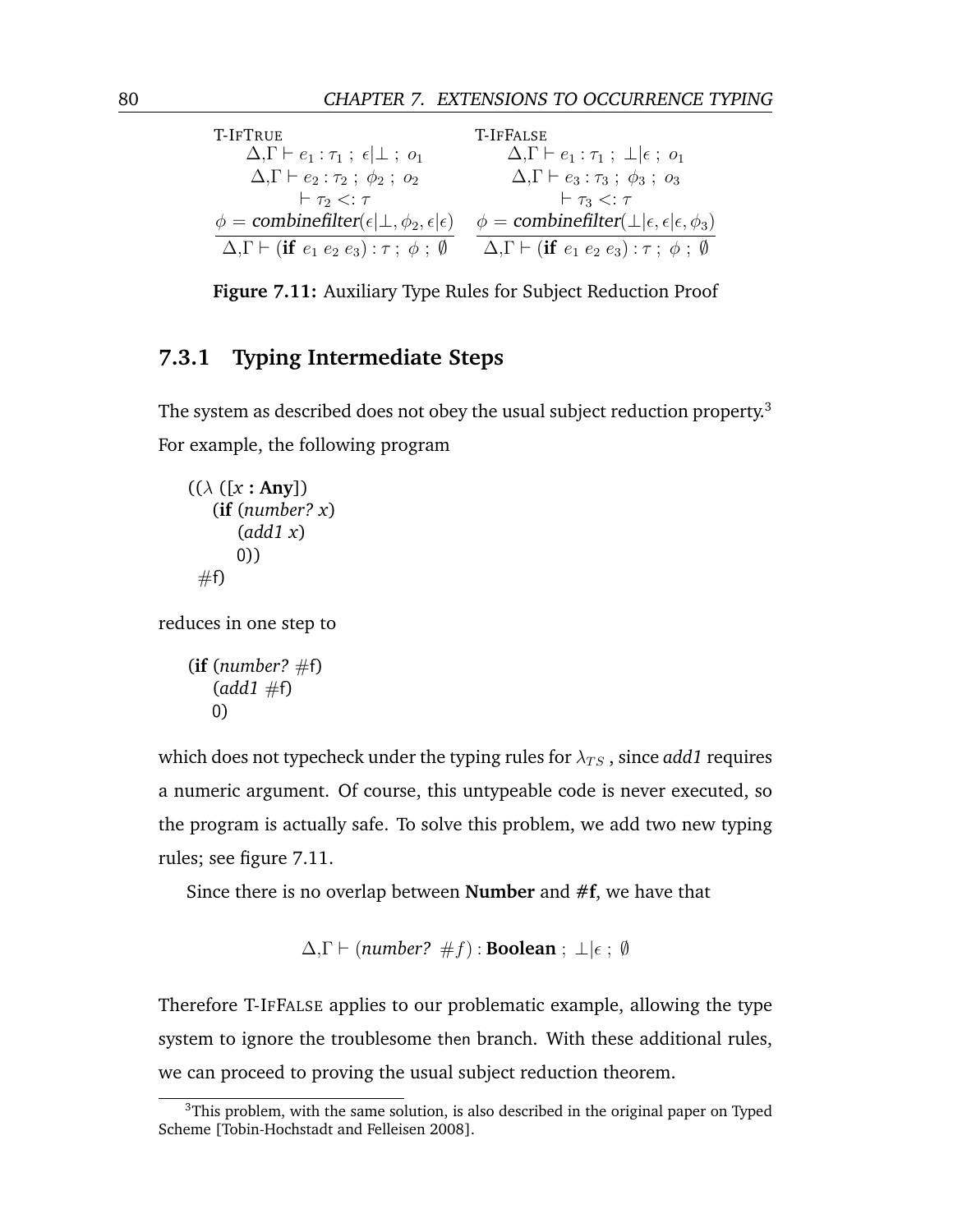Of course, the original system is still sound. We can also prove that these rules are unnecessary. Any program which typechecks without the new rules also typechecks with them. Therefore, the system without the new rules is sound, since by the soundness theorem for the extended system, no runtime errors are possible.

Further, the existence of the T-IFTRUE and T-IFFALSE rules demonstrate that Typed Scheme can, in many instances, detect dead code in the program. In many cases, this code is the result of macro expansion, but in the case where user-written code is provably unreachable, Typed Scheme issues a warning.

To distinguish uses of these two rules, we will write the judgement

$$
\Delta, \Gamma \vdash_o e : \tau \; ; \; \psi_+|\psi_- \; ; \; o
$$

with the use of  $\vdash_o$  to indicate that the rules T-IFFALSE and T-IFTRUE were not used in the derivation.<sup>4</sup>

#### **7.3.2 Relating Substitutions and Filters**

As usual, proving subject reduction for  $\lambda_{TS}$  requires a lemma showing that substitution preserves types. However, this is non-trivial for  $\lambda_{TS}$ , since the filter set may change in significant ways due to a substitution. Consider the example from section [7.3.1.](#page-92-1) The filter set for (*number? x*) where *x* has type  $\top$  is **Number**<sub>x</sub> |**Number**<sub>x</sub>. If we apply the substitution [0/x], the resulting expression has filter set  $\epsilon\perp$ . If we instead apply the substitution  $[\#f/x]$ , we get the filter set  $\perp \mid \epsilon$ . These resulting filter sets do not have a simple relationship either to each other or to the original filter set. Therefore, we must have a way of incorporating the substitution into the relation between filters as well.

To describe this relation, first we define a "more specific than" relation on sequences of filters,  $\Gamma \vdash \overrightarrow{\psi_1} < \overrightarrow{\psi_2}$  (with  $\overrightarrow{\psi_1}$  more specific), ; see figure [7.12.](#page-95-0)

 $4<sub>o</sub>$  is a mnemonic for "original".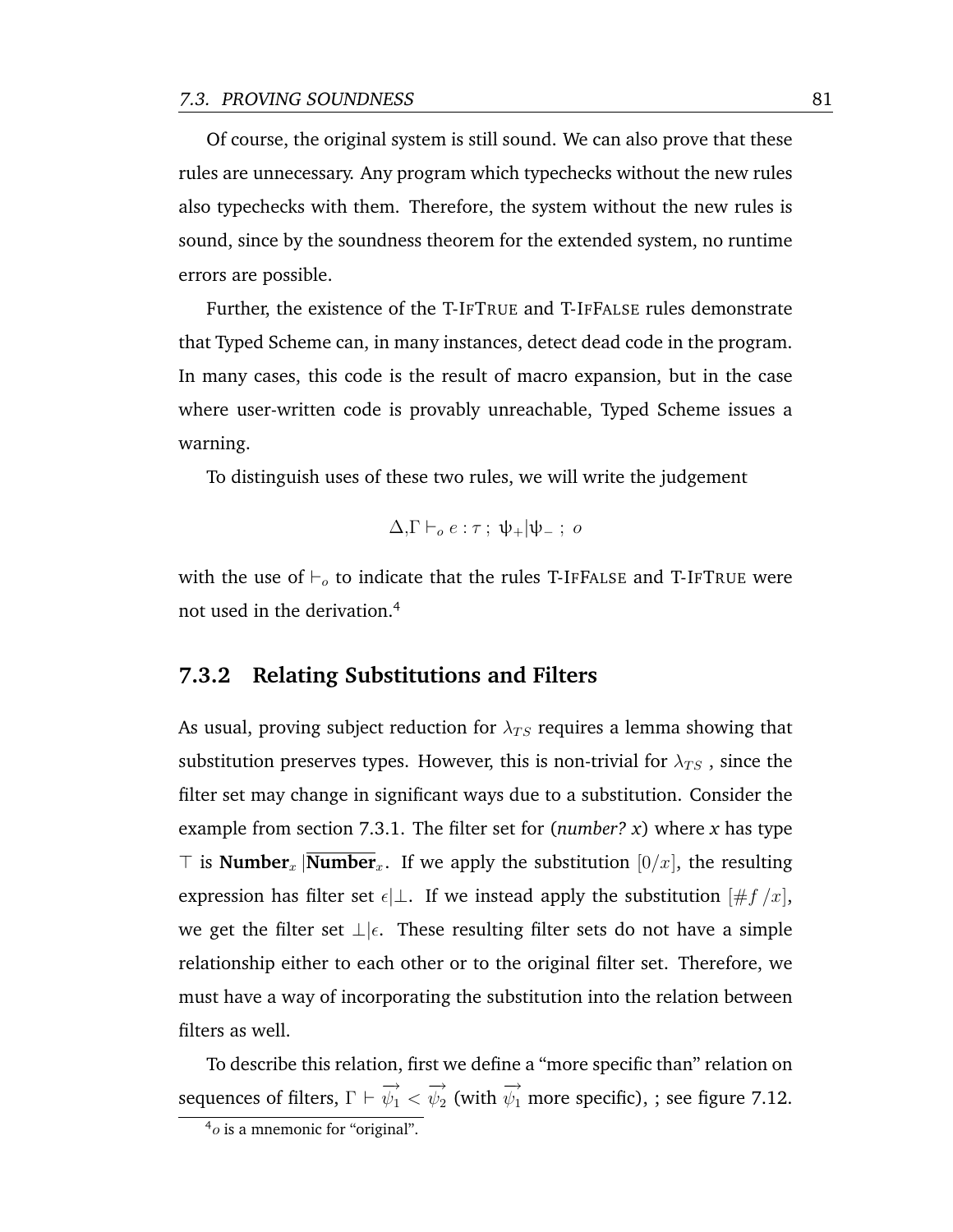<span id="page-95-0"></span>

|                                  | $\forall x \in \text{dom}(\Gamma) \vdash (\Gamma + \overline{\psi'})(x) < : (\Gamma + \overrightarrow{\psi})(x)$ |                                                                                       |  |
|----------------------------------|------------------------------------------------------------------------------------------------------------------|---------------------------------------------------------------------------------------|--|
|                                  | $\Gamma \vdash \overrightarrow{\psi} < \overrightarrow{\psi'}$                                                   |                                                                                       |  |
| $x: \tau \models \bot$           | $\vdash \tau' @ \pi <: \tau$<br>$x: \tau' \models \tau_{\pi(x)}$                                                 | $\vdash \tau' @ \pi \nless t$ : $\tau$<br>$x: \tau' \models \overline{\tau}_{\pi(x)}$ |  |
| $x \neq y$                       | $x \neq y$                                                                                                       | $x: \tau \models \psi \text{ or } x: \tau' \not\models \psi'$                         |  |
| $x: \tau' \models \tau_{\pi(y)}$ | $x: \tau' \models \overline{\tau}_{\pi(y)}$                                                                      | $x : \tau' \models \psi' \supset \psi$                                                |  |

**Figure 7.12:** Relations on Filters

This relation captures the intuition that a sequence of filters is more specific if it allows more terms to be typed in a given environment.

Second, we define a "models" relation that relates pairs of variables and types to filters. A variable with a type models a filter if it agrees with the types specified by the filter for the relevant variables. Thus  $x :$  **Number**  $\models$ **Number**<sub>x</sub>,  $x : #f \not\models$  **Number**<sub>x</sub>, and  $x : #f \models$  **Number**<sub>x</sub>. Using this relation, we can see that if we substitute a value v of type  $\tau$  for a variable x in expression e, one half of the filter set of the result is modeled by  $x : \tau$ , and one is not. Furthermore, the filter set of the resulting term is more specific in the environment without  $x$ .

Equipped with this additional machinery, we can state the central lemma about substitution for the subject reduction proof.

```
Lemma 7.3.1. If \Delta, \Gamma, x : \sigma \vdash e : \tau \, ; \, \overrightarrow{\psi_+} | \overrightarrow{\psi_-} : \, oand \vdash v : \sigma' \; ; \; \phi_0 \; ; \; o_0and \vdash \sigma' <: \sigmaThen \Delta, \Gamma \vdash e[v/x] : \tau';
                                                                      −→
                                                                      \psi'_+|−→
                                                                                \psi_{-}^{'} \ ; \ o'and \vdash \tau' <: \tauand x : \sigma' \models \overrightarrow{\psi_+} \Rightarrow \Gamma \vdash \overrightarrow{\psi'_+}\overrightarrow{\psi_+'} < \overrightarrow{\psi_+}and x : \sigma' \models \overrightarrow{\psi_{-}} \Rightarrow \Gamma \vdash \overrightarrow{\psi'_{-}}\overrightarrow{\psi_{-}} < \overrightarrow{\psi_{-}}and x : \sigma' \not\models \overrightarrow{\psi_+} \Rightarrow \overrightarrow{\psi'_+}\psi_+^{'}=\botand x : \sigma' \not\models \overrightarrow{\psi_{-}} \Rightarrow \overrightarrow{\psi'_{-}}\psi_{-}' = \bot
```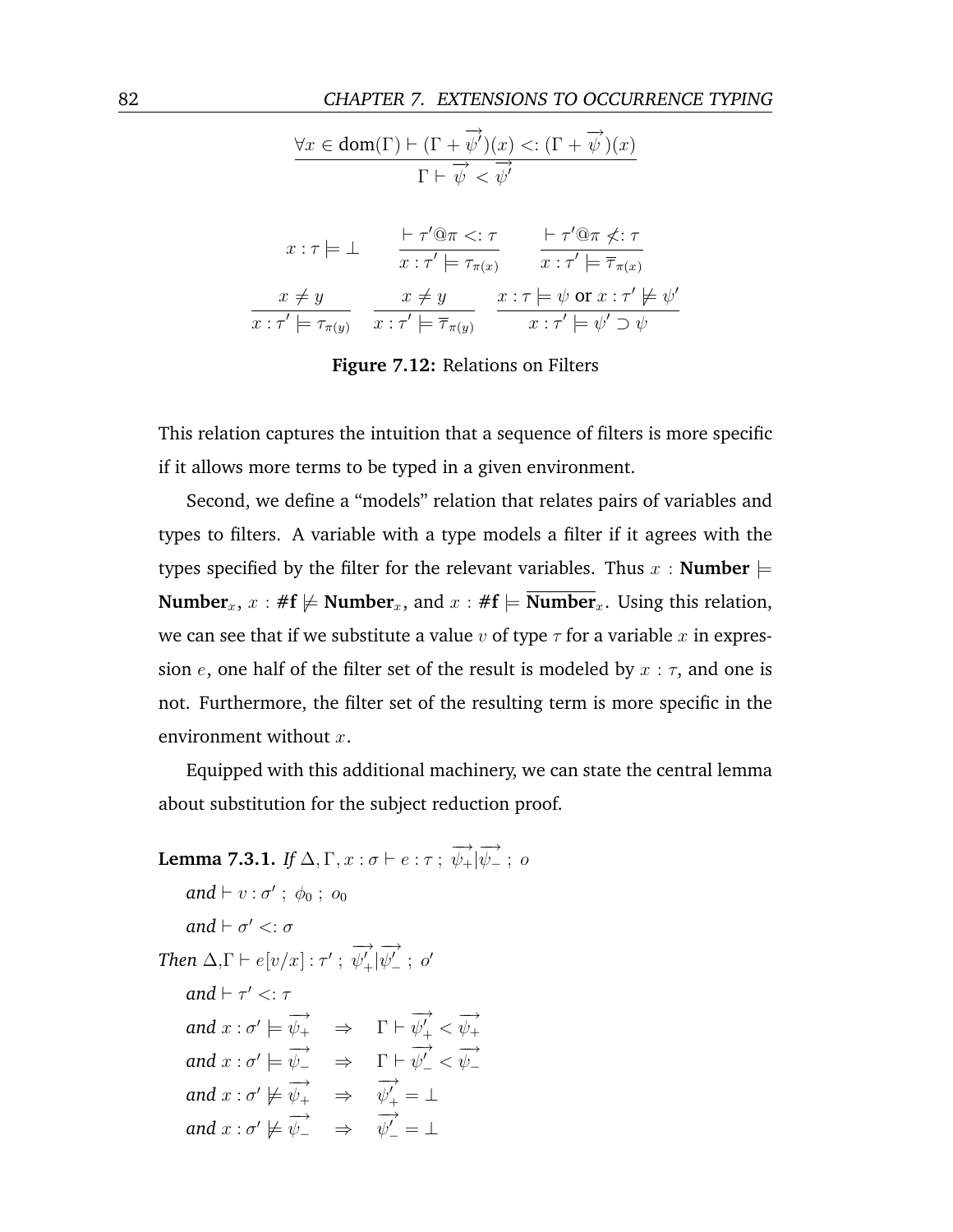*and either*  $o = \pi(x) \wedge o' = \emptyset$  *or*  $o = o'$ 

**Proof Sketch** This lemma is proved by induction on the original type derivation.

The interesting cases are for the rules for **if**. In this case, we consider the four implications regarding whether the actual type of the value  $v$  ( $\sigma'$ ) makes the predicate true or false, or whether the result is still indeterminate. If the test implies that the then branch is never reached after the substitution, then the resulting filter will be  $\perp$ , and T-IFFALSE can be used to type the result. Otherwise, the resulting filters are at least as strong, and the previous proof of the type of the then branch will still work. The case for the else branch is symmetric.  $\Box$ 

Given this lemma, we can prove the usual subject reduction and progress theorems in the style of [Wright and Felleisen](#page-180-0) [\[1994\]](#page-180-0), and then prove the irrelevance of the additional type rules.

Lemma 7.3.2 (Preservation). If  $\vdash e:t~;~\overrightarrow{\psi_+|\psi_-}~;~\emptyset$  and  $e$  is closed and  $e\to e',$ then  $\vdash e' : t'$ ; −→  $\psi'_+|$ −→  $\psi_{-}'$  ;  $\emptyset$  where  $\vdash t' <: t$  and  $\vdash$ −→  $\overrightarrow{\psi_+'} < \overrightarrow{\psi_+}$  and  $\vdash \overrightarrow{\psi_-'}$  $\overrightarrow{\psi_{-}} < \overrightarrow{\psi_{-}}$  and e 0 *is closed.*

Note that we need not consider open terms for the purpose of proving soundness. Further, only open terms may have filters which reference variable, or objects. Therefore,  $\overrightarrow{\psi_+}\vert\overrightarrow{\psi_-}$  is either  $\epsilon\vert\epsilon,\,\epsilon\vert\bot$  or  $\bot\vert\epsilon$ 

**Proof Sketch** The proof is by cases on the reduction rule used to derive  $e \hookrightarrow e'$ . In almost all of the cases, the proof is trivial. The most interesting case is for the rule E-BETA, where lemma [7.3.1](#page-95-1) is used. For the rules E-IFTRUE and E-IFFALSE, note that every value either has filter  $\epsilon\perp$  or  $\perp\mid\epsilon$ . For rule E-DELTA, we simply need to consider cases on which constant is the operand.  $\Box$ 

Lemma 7.3.3 (Progress). If  $\vdash e:t~;~\overrightarrow{\psi_+|\psi_-}~;~\emptyset$  and  $e$  is closed then  $e\to e'$  or e *is a value.*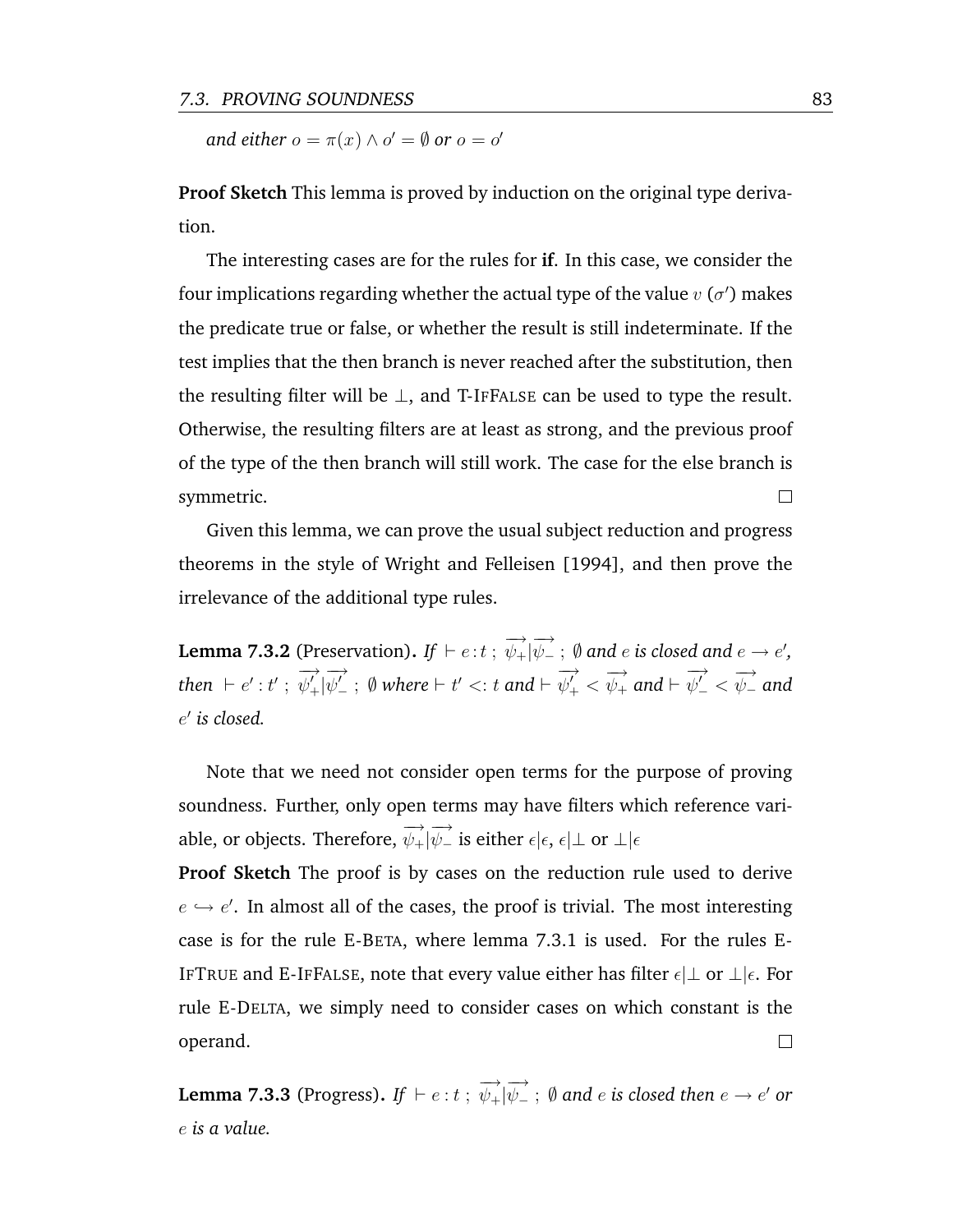$\Box$ 

 $\Box$ 

**Proof Sketch** By straightforward induction on the derivation of  $\vdash e:t \; ; \; \overrightarrow{\psi_+}|\overrightarrow{\psi_-} \; ; \; \emptyset.$ 

<span id="page-97-0"></span>**Lemma 7.3.4** (Soundness). If  $\vdash e:t$  ;  $\overrightarrow{\psi_+}\vert \overrightarrow{\psi_-}$  ;  $\emptyset$  and  $e$  is closed then there is some v such that  $e \rightarrow^* v$  and  $\vdash v:t'$ ; −→  $\psi'_+|$ −→  $\psi_{-}'$  ;  $\emptyset$  where  $\vdash t' <: t$  and  $\vdash$ −→  $\overrightarrow{\psi_+'} < \overrightarrow{\psi_+}$ and  $\vdash$ −→  $\overrightarrow{\psi_{-}} < \overrightarrow{\psi_{-}}$  or for all  $e'$  where  $e \rightarrow^* e'$ , there exists  $e''$  such that  $e' \rightarrow e''$ .

**Proof Sketch** By the Wright-Felleisen method.

Given this theorem, we can conclude soundness for the original system at base types (it is stated here for number for conciseness). Note that this is not true for higher types. For example, this program:

```
((\lambda: ([x : Any])(λ: ([y : Number])
     (if (number? x)
         (add1 x)
         0)))
 #t)
```
is typable in the original system, but it reduces to a value in one step that is typable only in the extended system.

**Theorem 7.3.5** (Soundness for the original system)**.**

 $\mathit{Lif} \ \vdash_o e : \textbf{Number} \ ; \ \overrightarrow{\psi_+} | \overrightarrow{\psi_-} \ ; \ \emptyset \ \textit{and}\ e \ \textit{is closed, then there is some}\ v \ \textit{such that}$  $e \to^* v$  and  $\vdash_o v$  : **Number** ;  $\epsilon | \bot$  ;  $\emptyset$  *or for all*  $e'$  *where*  $e \to^* e'$ *, there exists*  $e''$ such that  $e' \rightarrow e''$ .

**Proof Sketch** First, it is obvious that if  $\vdash_o e :$  **Number** ;  $\overrightarrow{\psi_+}|\overrightarrow{\psi_-}$  ;  $\emptyset$ , then  $\vdash e\!:\mathbf{Number}\,;\;\overrightarrow{\psi_+|\psi_-}\,;\;\emptyset.$  Therefore, from lemma [7.3.4](#page-97-0) we have that  $e\to^* v$ where  $\vdash v : t'$ ;  $\epsilon | \bot$ ;  $\emptyset$  and  $\vdash t' < i$ : **Number**, unless *e* reduces infinitely. Any value whose type is a subtype of **Number** must be a number, thus  $v$  is a number. Therefore,  $\vdash_o v :$  **Number** ;  $\epsilon \downarrow \bot$  ;  $\emptyset$ , by rule T-NUM.  $\Box$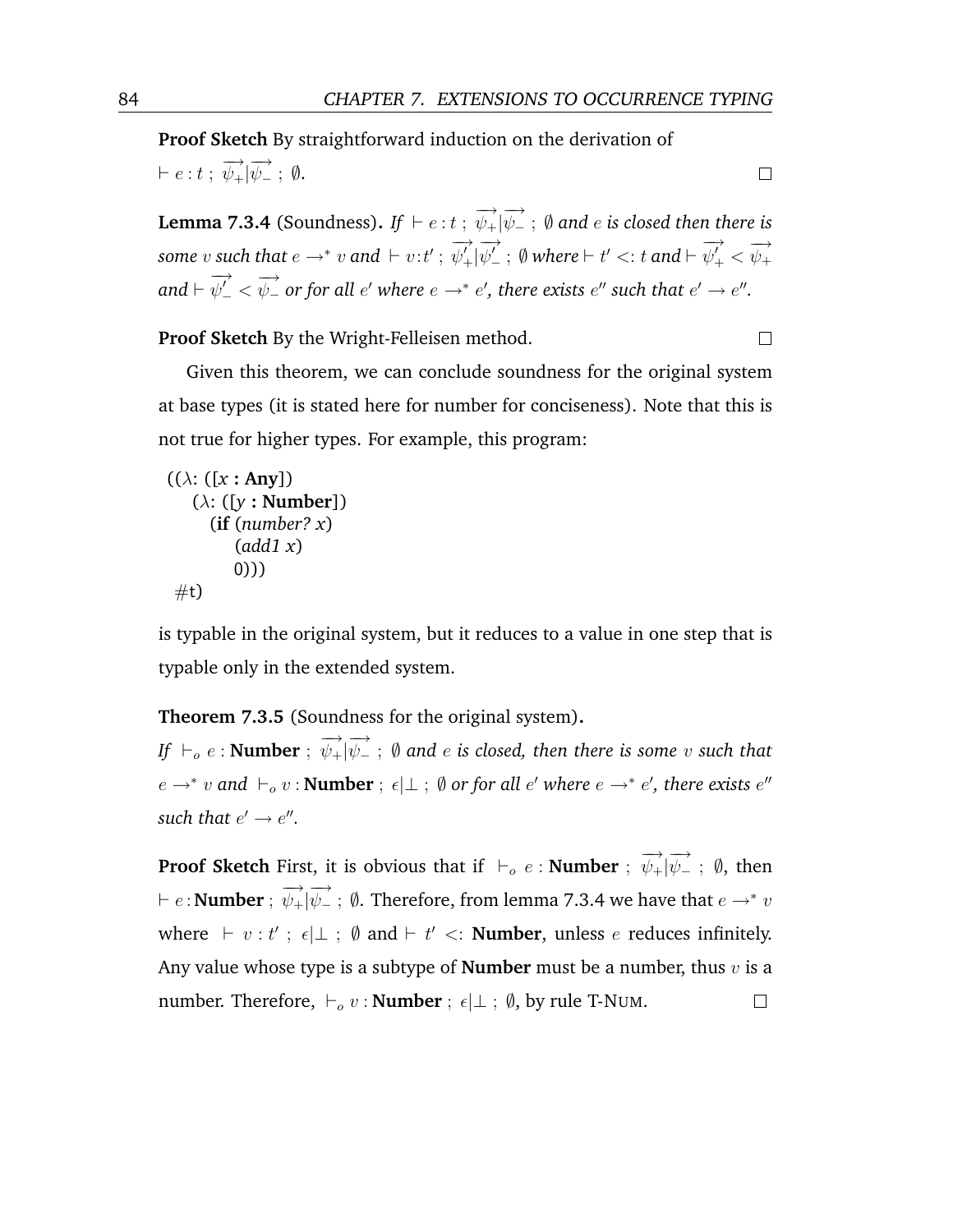### CHAPTER 8

# Refinement Types

Refinement types are a powerful facility for expressing constraints on existing types, often beyond what the type checker can statically verify. In Typed Scheme, occurrence typing gives us a simple way to add refinement types without involving theorem proving or complex set constraints.

The key idea is that every predicate defines a set, which is the values for which that predicate returns  $\#$ t. We then consider that set as a type the refinement type corresponding to that predicate. This chapter formalizes this idea, restricted to just the predicates *even?* and *odd?*. The second portion of this chapter presents an extended example, using refinement types to check that form input is safe for use in SQL statements.

## **8.1 Formalizing Refinements**

To add refinement types to the  $\lambda_{TS}$  calculus, we extend the grammar with the new type constructor  $(\mathbf{R} \ c \ \tau)$ , which is the refinement defined by the built-in function c, which has argument type  $\tau$ . We restrict refinements to built-in functions so that any refinement type that can be given to an expression can also be given to the value the expression reduces to. We then add two new built-in functions, *even?*, with type

$$
(Number\stackrel{(R\text{ even? Number})}{\rightarrow} Boolean)
$$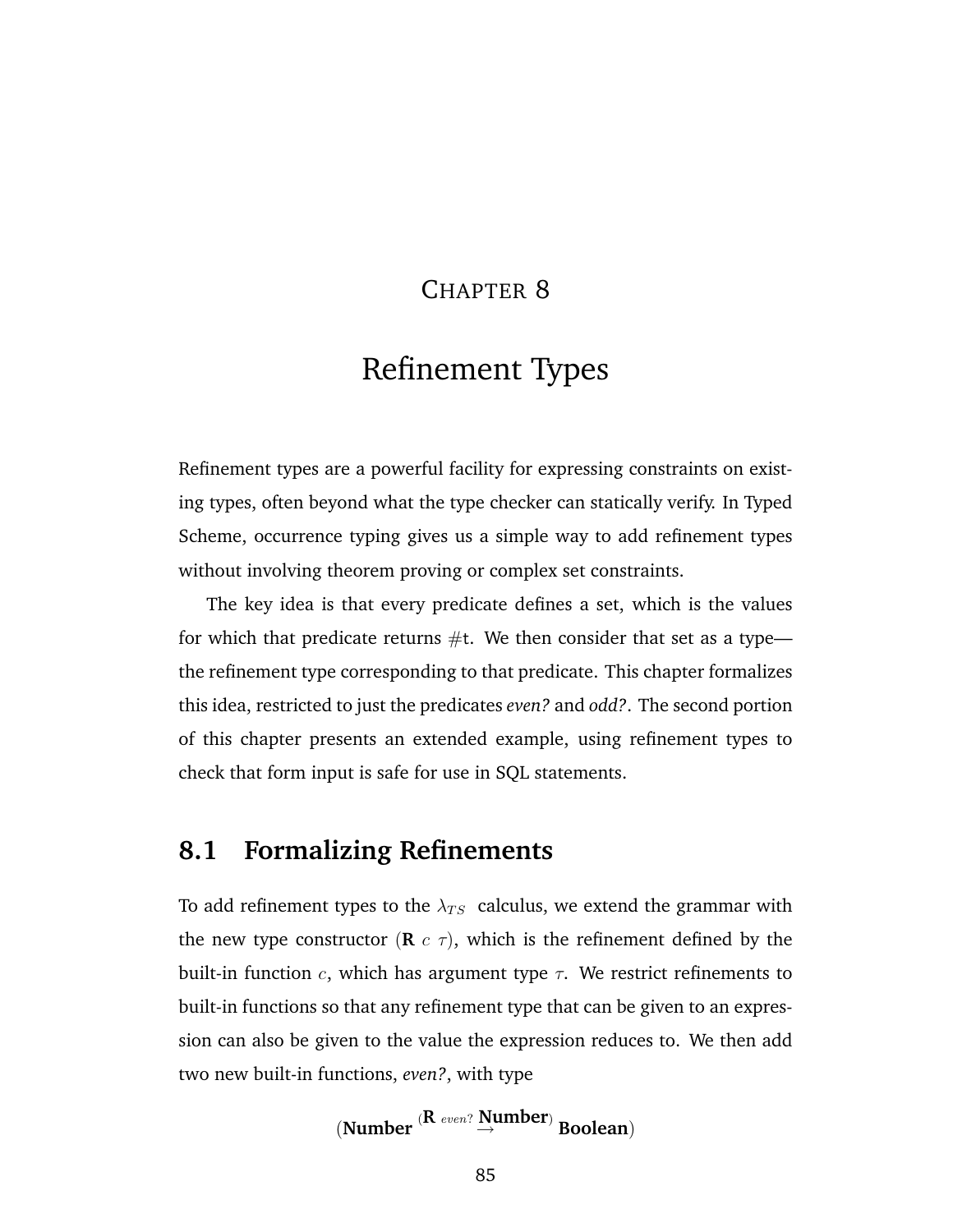and *odd?*, with type

$$
(\text{Number }^{(R \text{ odd?}} \overset{\text{Number}}{\rightarrow} \text{Boolean})
$$

and the obvious semantics.

The subtyping rules for refinements require an additional refinement environment Σ, which specifies those built-ins that may be used as refinements. Extending the existing subtyping rules with this environment is straightforward, giving a new judgement of the form  $\Sigma \vdash_r \tau_1 < r_2$ , with the subscript  $r$ distinguishing this judgement from the earlier subtyping judgement. As an example, the extended version of the S-REFL rule is

 $\Sigma \vdash_r \tau \lt: : \tau$ 

The new rule for refinement types is

$$
c \in \Sigma \qquad \delta_{\tau}(c) = \tau_1 \frac{\phi}{\sigma} \tau_2 \qquad \Sigma \vdash_r \tau_1 <: \tau
$$

$$
\Sigma \vdash_r (\mathbf{R} \ c \ \tau_1) <: \tau
$$

This rule states that a refinement of type  $\tau_1$  is a subtype of any type that  $\tau_1$ is a subtype of. As expected, this means that  $\Sigma \vdash_r (\mathbf{R} \cdot \tau) \prec \tau$ .

The addition of the  $\Sigma$  environment to the subtyping judgement requires a similar addition to the typing judgement, which now has the form

$$
\Sigma, \Delta, \Gamma \vdash_r e : \tau; \phi; o
$$

This subtyping rule, along with the constants *even?* and *odd?*, are sufficient to write useful examples. For example, the following function consumes an even-consuming function and a number, and uses the function if and only if the number is even.

 $(\lambda \left( \frac{f}{f} : ((R \text{ even? Number}) \rightarrow \text{Number}) \right] [n : \text{Number}])$  [Example 32] (**if** (*even? n*) (*f n*) *n*))

No additional type rules are necessary for this extension. Additionally, any expression of type ( $\bf{R}$  c  $\tau$ ) can be used as if it has type  $\tau$ , meaning that standard arithmetic operations still work on even and odd numbers.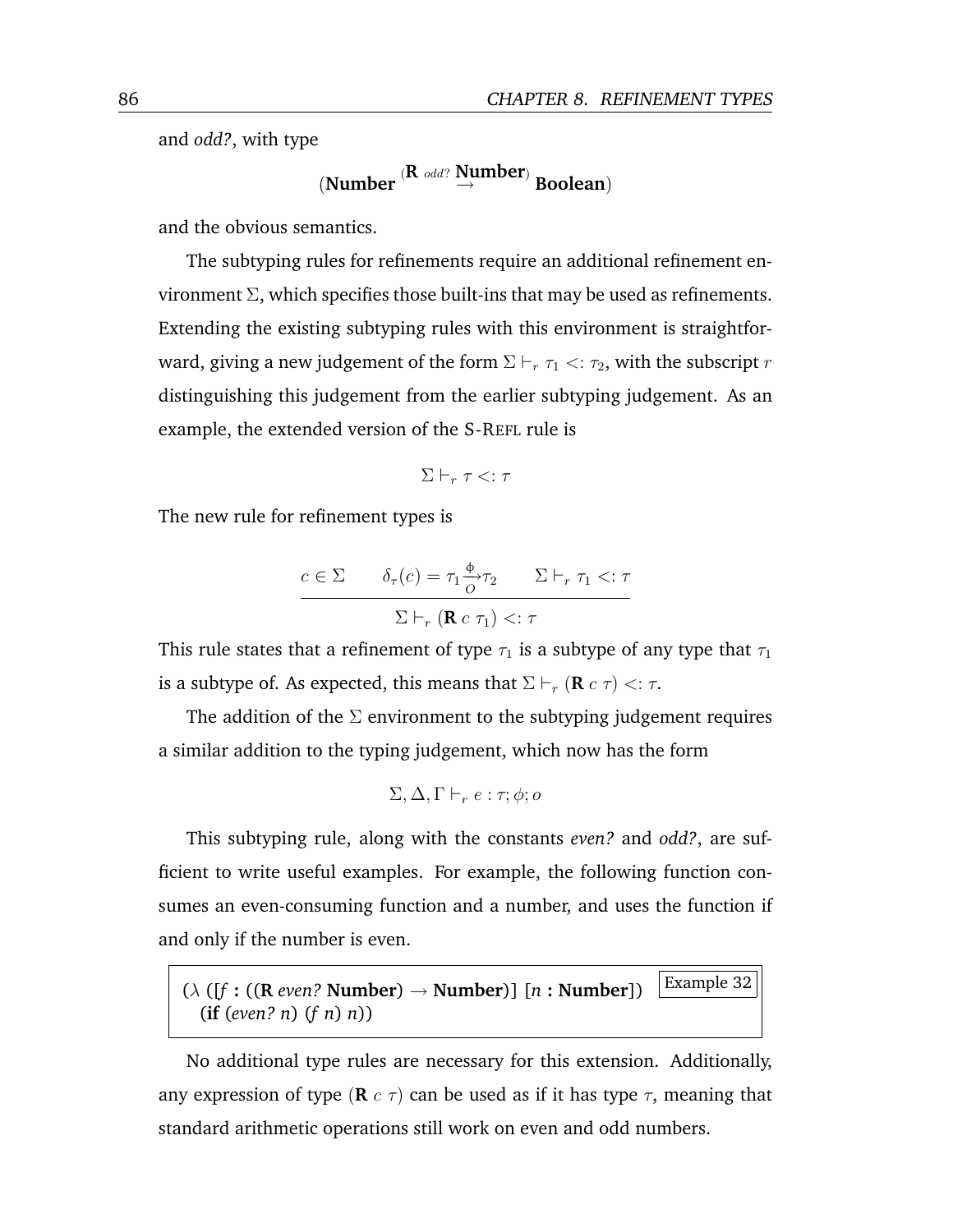### **8.2 Soundness**

Proving soundness for the extended system with refinements raises the interesting question of what additional errors are prevented by the refinement type extension. The answer is none; no additional behavior is ruled out. This is unsurprising, of course, since the soundness theorem from section [7.3](#page-91-0) does not allow the possibility of any errors. But even if errors were added to the operational semantics, such as division by zero, none of these errors would be prevented by the refinement type system. Instead, refinement types allow the specification and enforcement of types that do not necessarily have any correspondence to the operational semantics of the language.

We therefore adopt a different proof strategy. Specifically, we erase the refinement types and are left with a typeable term, which reduces appropriately. Given a type in the extended language, we can compute a type without refinement types, simply by erasing all occurrences of  $(\mathbf{R} c \tau)$  to  $\tau$ .

The proof of soundness has been done for an earlier formulation of occurrence typing, and is presented elsewhere [\[Tobin-Hochstadt and Felleisen](#page-179-1) [2009\]](#page-179-1).

## **8.3 An Extended Example**

To demonstrate the utility of refinement types as provided by Typed Scheme, we present an extended example, tackling the problem of form validation. One important problem in form validation is avoiding SQL injection attacks, where a piece of user input is allowed to contain an SQL statement, and passed directly to the database. A simple is example is the query

(*string-append* "SELECT ∗ FROM users WHERE name = '" *user-name* "';")

If *user-name* is taken directly from user input, then it might contain the string "a' or 't'='t", resulting in an query that returns the entire contents of the users table. More damaging queries can be constructed, with data loss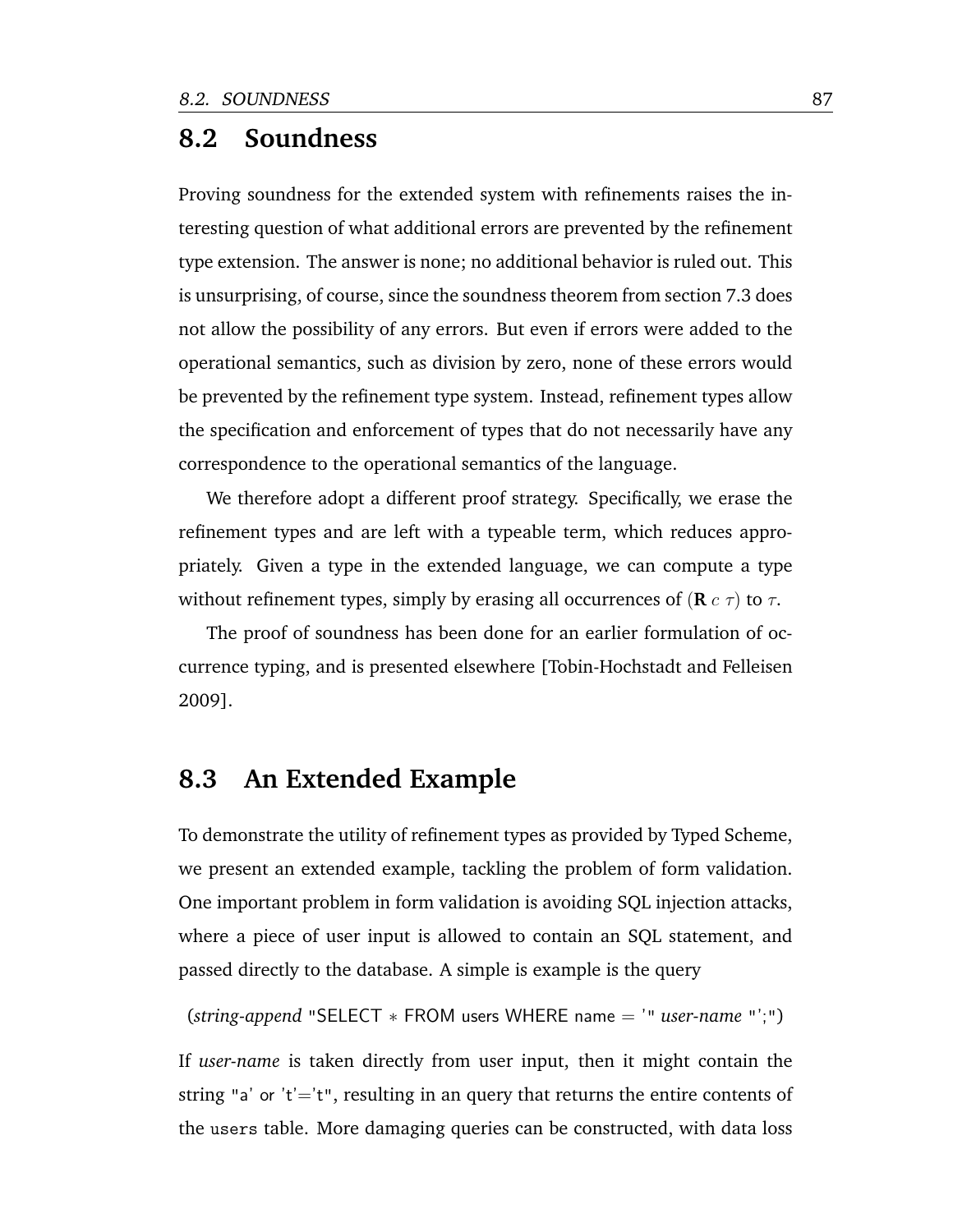a significant possibility [\[Munroe](#page-177-0) [2007\]](#page-177-0).

One common solution for avoiding this problem is sanitizing user input with escape characters. Unfortunately, sanitized input, like unsanitized input, is simply a string. Therefore, we use refinement types to statically verify that only validated input is passed through to the database. This requires two key pieces: the predicate, and the final consumer.

The predicate is a Typed Scheme function that determines if a string is acceptable as input to the database:

(**:** *sql-safe?* (**String** → **Boolean**)) (**define** (*sql-safe? s*) *omitted* )

No special type system machinery is required to write and use such a predicate. One more step is needed, however, to turn this predicate into a refinement type:

#### (*declare-refinement sql-safe?*)

This declaration puts the function *sql-safe?* into the refinement environment  $\Sigma$  in the formalization of refinement types, with the addition that it changes the type of *sql-safe?* to be a predicate for (**Refinement** *sql-safe?* **String**).

With this refinement type, we can specify the desired type of our query function:

```
(: query ((Refinement sql-safe? String) → (Listof Result)))
(define (query user-name)
  (run-query
   (string-append
     "SELECT ∗ FROM users WHERE name = '" user-name "';")))
```
Since (**Refinement** *sql-safe?* **String**) is a subtype of **String**, *user-name* can be used directly as an argument to *string-append*.

We can also write a *sanitize* function that performs the necessary escaping, and use the *sql-safe?* function and refinement types for static and dynamic verification: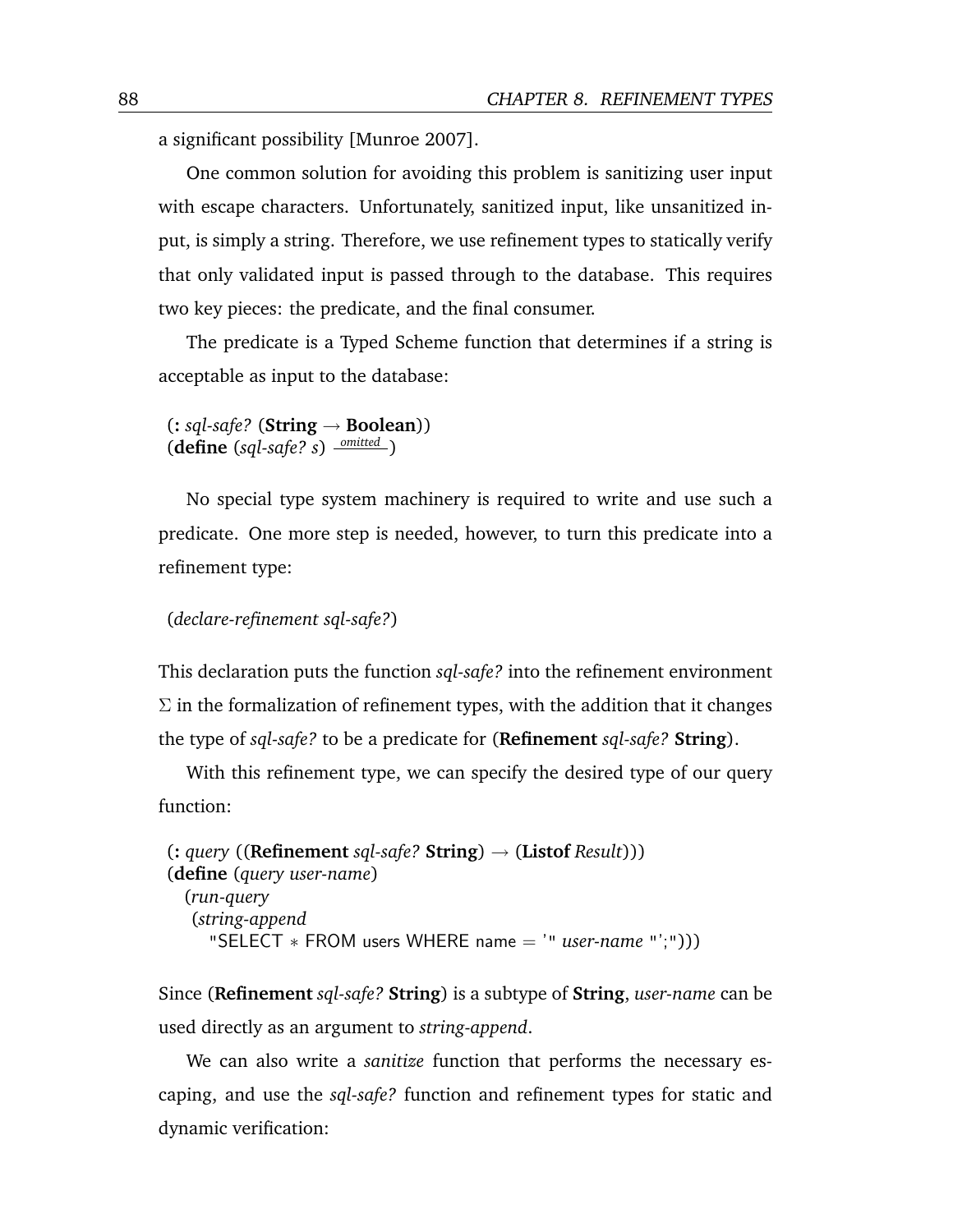(**:** *sanitize* (**String** → (**Refinement** *sql-safe?* **String**))) (**define** (*sanitize s*) (**define** *s*∗ (*string-map escape-char s*)) (**if** (*sql-safe? s*∗) *s*∗ (*error* "escape failed")))

The only function that is added to the trusted computing base is the definition of *sql-safe?*, which can be provided by the database vendor. Everything else is up to the programmer.

**Alternative Solutions** Another solution to this problem, common in other languages, would have *sanitize* be defined in a different module, with *SQL-SafeString* as an opaque exported type. Unfortunately, this requires using an accessor whenever a *SQLSafeString* is used in a context that expects a string (such as *string-append*). The use of our style of refinement types avoids both the dynamic cost of wrapping in a new type, as well as the programmer burden of managing these wrappers and their corresponding accessors.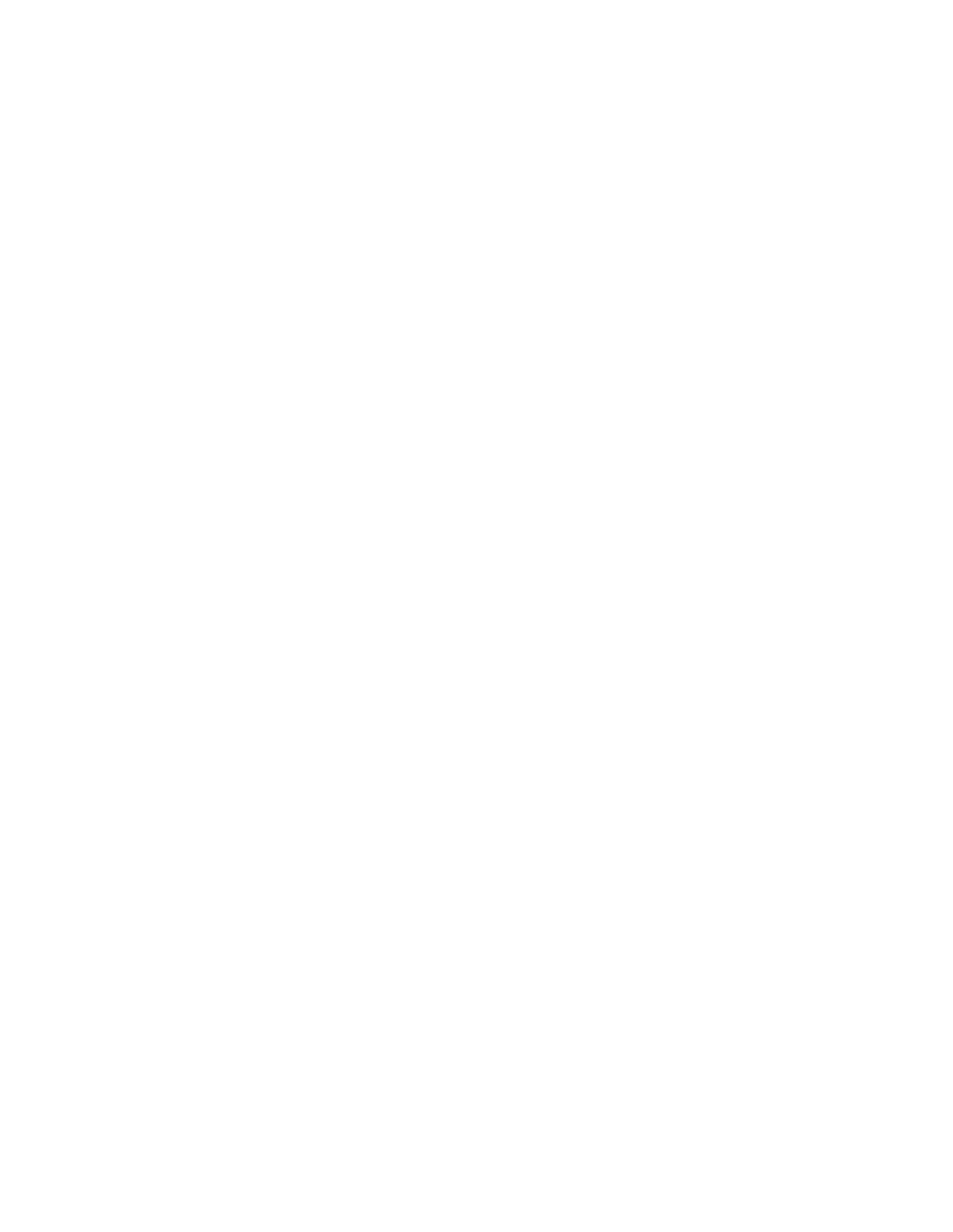## CHAPTER 9

# Variable-Arity Polymorphism<sup>1</sup>

In section [2.7.6,](#page-36-0) we saw the basics of typing variable-arity polymorphism. The key ingredients are

- Distinguishing uniform from non-uniform variable-arity functions.
- Dotted type variables and dotted pre-types.
- Special handling of *map* on terms with dotted pre-types.
- Handling of *apply*.

This chapter synthesizes those insights into a formal calculus whose type system is able to statically reject programs that misapply both uniform and non-uniform variable-arity functions.

The development of our formal model starts from the syntax of a multiarity version of System F [\[Girard](#page-174-0) [1971\]](#page-174-0), enriched with variable-arity functions. A technical report [\[Strickland et al.](#page-179-2) [2008\]](#page-179-2) contains the full set of type rules as well as a semantics and soundness theorem for this model.

## **9.1 Syntax**

We extend System F with multiple-arity functions at both the type and term level, lists, as well as functions that accept rest arguments. The use of

<sup>&</sup>lt;sup>1</sup>This is joint work with T. Stephen Strickland [\[Strickland et al.](#page-179-3) [2009\]](#page-179-3).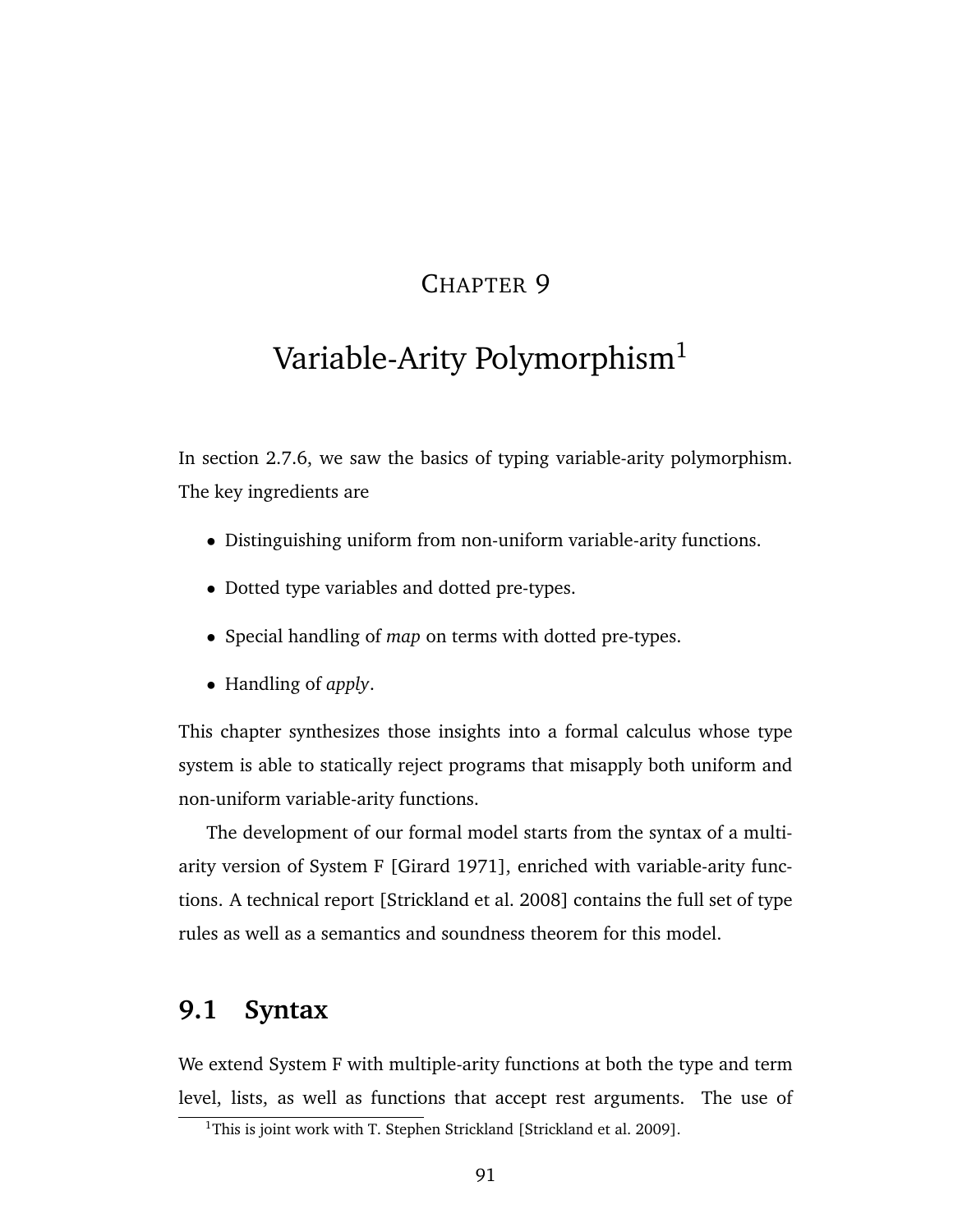<span id="page-105-0"></span>
$$
p ::= = | \text{ plus } | \text{ minus } | \text{ mult } | \text{ car } | \text{ cdr } | \text{ null?}
$$
\n
$$
v ::= n | b | p | \text{ null}_{\tau} | (\cos_{\tau} v v) | (\lambda (x : \tau)) e) | (\Lambda (\overline{\alpha}) e)
$$
\n
$$
| (\Lambda (\overrightarrow{\alpha} \alpha \dots) e) | (\lambda (x : \tau) \cdot [x : \tau^{*}]) e) | (\lambda (x : \tau) \cdot [x : \tau \dots) e)
$$
\n
$$
e ::= v | x | (e \overrightarrow{e}) | (\text{if } e e e) | (\cos_{\tau} e e) | \text{ errorL}
$$
\n
$$
| (\text{if } e e \overrightarrow{e}) | (\text{if } e e e) | (\cos_{\tau} e e) | \text{ errorL}
$$
\n
$$
| (\text{if } e e e) | (\text{or } e e) | (\text{and } e e)
$$
\n
$$
r ::= \text{Integer} | \text{Boolean} | \alpha | (\text{Listof } \tau) | (\overrightarrow{\tau} \rightarrow \tau)
$$
\n
$$
| (\overrightarrow{\tau} \tau^{*} \rightarrow \tau) | (\overrightarrow{\tau} \tau \dots \alpha \rightarrow \tau) | (\forall (\overrightarrow{\alpha}) \tau) | (\forall (\overrightarrow{\alpha} \alpha \dots) \tau)
$$

**Figure 9.1:** Syntax

multiple-arity functions establishes the proper problem context. Lists and rest-argument functions suffice to explain how both kinds of variable-arity functions interact.

The grammar in figure [9.1](#page-105-0) specifies the abstract syntax. We use a syntax close to that of Typed Scheme, including the use of @ to denote type application. The use of the vector notation  $\vec{e}$  denotes a (possibly empty) sequence of forms (in this case, expressions). In the form  $\overrightarrow{e_k}^n$ , *n* indicates the length of the sequence, and the term  $e_{k_i}$  is the *i*th element. The subforms of two sequences of the same length have the same subscript, so  $\overrightarrow{e_k}^n$  and  $\overrightarrow{\tau_k}^n$  are identically-sized sequences of expressions and types, respectively, whereas  $\overrightarrow{e_j}^m$  is unrelated. If all vectors are the same size the sizes are dropped, but the subscripts remain. Otherwise the addition of starred pre-types, dotted type variables, dotted pre-types, and special forms is needed to operate on non-uniform rest arguments.

A *starred pre-type*, which has the form  $\tau^*$  (by analogy to the Kleene star), is used in the types of uniform variable-arity functions whose rest parameter contains values of type  $\tau$ . It appears only as the last element in the domain of a function type or as the type of a uniform rest argument.

A *dotted type variable*, which has the form  $\alpha$  ..., serves as a placeholder in a type abstraction. Its presence signals that the type abstraction can be applied to an arbitrary number of types. A dotted type variable can appear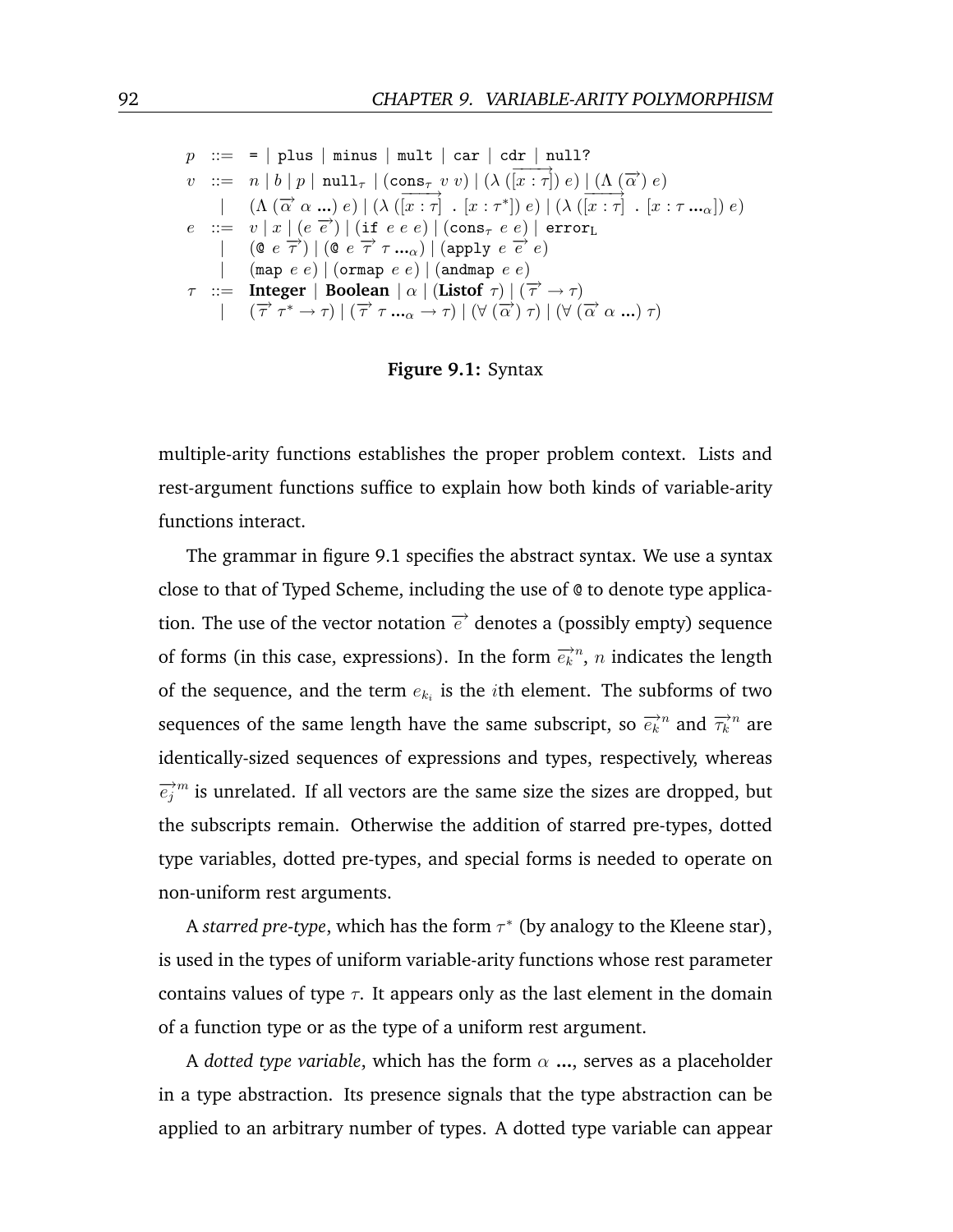only as the last element in the list of parameters to a type abstraction. We call type abstractions that include dotted type variables *dotted type abstractions*.

A *dotted pre-type*, which has the form  $\tau \cdot \cdot \cdot \cdot \cdot$ , is a type that is parameterized over a dotted type variable. When a type instantiation associates the dotted type variable  $\alpha$  ... with a sequence  $\overrightarrow{\tau}^n$  of types, the dotted pre-type  $\tau$  ... $_{\alpha}$  is replaced by  $n$  copies of  $\tau,$  where  $\alpha$  in the  $i$ th copy of  $\tau$  is replaced with  $\tau_i.$ In the syntax, dotted pre-types can appear only in the rightmost position of a function type, as the type of a non-uniform rest argument, or as the last argument to @.

In this model the special forms ormap, andmap, and map are restricted to applications involving non-uniform rest arguments, and apply is restricted to applications involving rest arguments. In Typed Scheme, of course, the *map*, *ormap*, *andmap* and *apply* functions work on list types in their most general form.

## **9.2 Type System**

The type system is an extension of the type system of System F to handle the new linguistic constructs. We start with the changes to the environments and judgments, plus the major changes to the type validity relation. Next we present relations used for dotted types and expressions that have dotted pre-types instead of types. Then we discuss the changes to the standard typing relation, and finally we discuss the metafunctions used to define the new typing judgments.

The environments and judgments used in our type system are similar to those used for System F except as follows:

- The type variable environment  $(\Delta)$  includes both dotted and nondotted type variables.
- There is a new class of environments  $(\Sigma)$ , which map non-uniform rest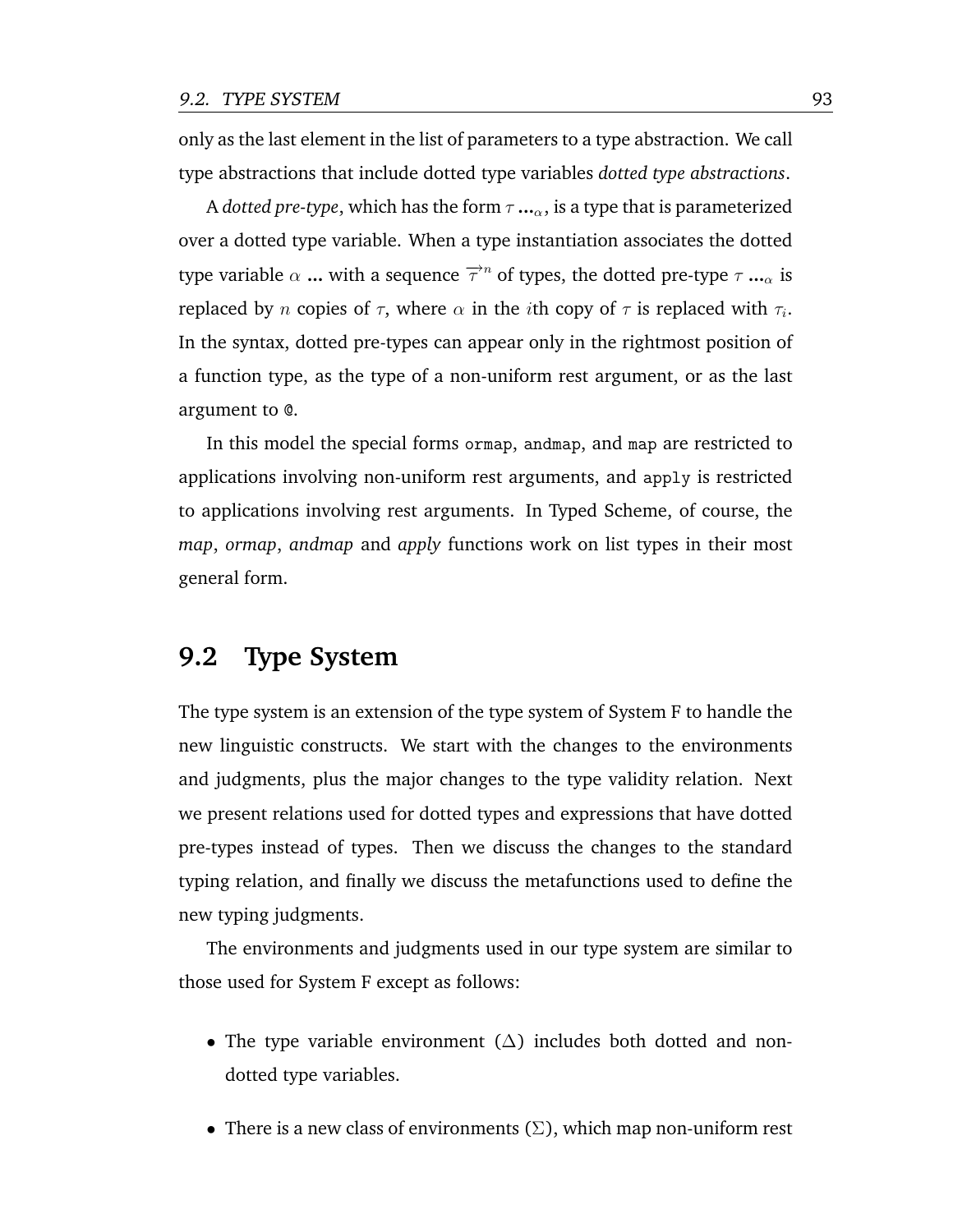<span id="page-107-0"></span>

|                                                                       | TE-DFUN                                                                                                                                                                         |                                                                                                                                                                  |
|-----------------------------------------------------------------------|---------------------------------------------------------------------------------------------------------------------------------------------------------------------------------|------------------------------------------------------------------------------------------------------------------------------------------------------------------|
| <b>TE-DVAR</b><br>$\alpha \dots \in \Delta$<br>$\Delta \vdash \alpha$ | $\Delta \triangleright \tau_r \dots$<br>$\Delta \vdash \tau_i$<br>$\Delta \vdash \tau$<br>$\Delta \vdash (\overrightarrow{\tau_i} \ \tau_r \ \ldots \ \alpha \rightarrow \tau)$ | <b>TE-DALL</b><br>$\Delta \cup {\overrightarrow{\alpha_i}}, \beta  \} \vdash \tau$<br>$\Delta \vdash (\forall (\overrightarrow{\alpha_i} \ \beta \dots) \ \tau)$ |
|                                                                       | <b>TDE-PRETYPE</b><br>$\Delta \vdash \alpha$<br>$\Delta \cup \{\alpha\} \vdash \tau$<br>$\Delta \triangleright \tau$                                                            |                                                                                                                                                                  |

**Figure 9.2:** Type Validity rules

parameters to dotted pre-types.

- There is also an additional validity relation  $\Delta \triangleright \tau \dots$ <sub>α</sub> for dotted pretypes.
- The use of  $\Sigma$  makes typing relation  $\Gamma, \Delta, \Sigma \vdash e : \tau$  a five-place relation.
- There is an additional typing relation  $\Gamma, \Delta, \Sigma \vdash e \triangleright \tau \dots \widehat{P}$  for assigning dotted pre-types to expressions.

The type validity relation checks the validity of two forms—types and dotted type variables. The additional rules for establishing type validity of non-uniform variable-arity types are provided in figure [9.2,](#page-107-0) along with an additional relation which checks the validity of dotted pre-types.

When validating a dotted pre-type  $\tau \cdot \cdot \cdot \cdot$ , the bound  $\alpha$  is checked to make sure that it is indeed a valid dotted type variable. Then  $\tau$  is checked in an environment where the bound is allowed to appear free. It is possible for a dotted pre-type to be nested somewhere within a dotted pre-type over the same bound:

 $\mathbf{f} \in \mathcal{F} \left( \forall (\alpha \dots) \right)$  Example 33  $((\alpha \dots_{\alpha} \rightarrow \alpha) \dots_{\alpha} \rightarrow (\alpha \dots_{\alpha} \rightarrow (Listof Integer))))$ (**define** ((*count* . *fs*) . *args*) (*map* (λ: ([*x* **: Any**]) (**if** *x* 1 0))  $(\text{map } (\lambda: ([f : (\alpha \dots_{\alpha} \rightarrow \alpha)]) (\text{apply } f \text{ args}))$ *fs*)))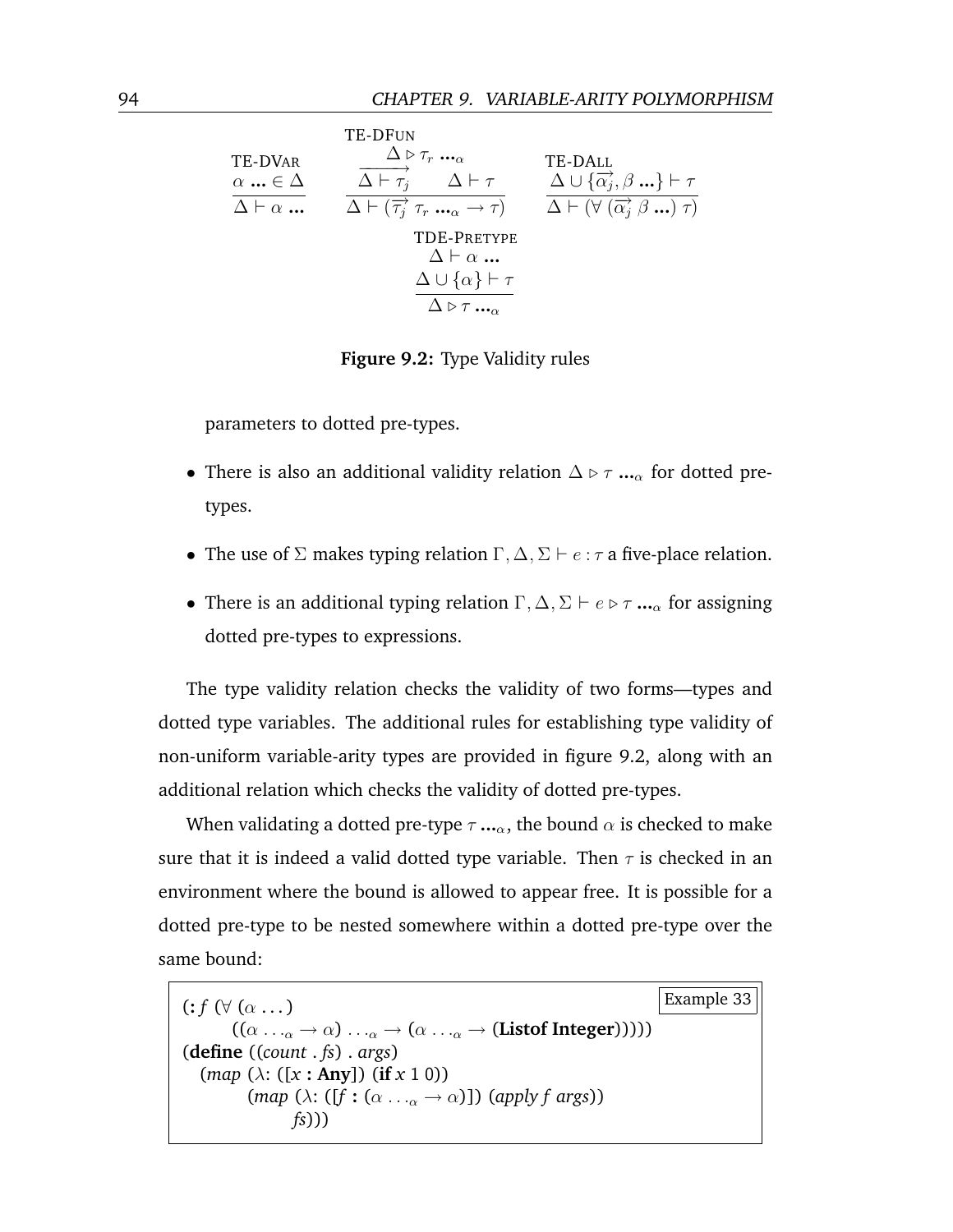<span id="page-108-0"></span>

|                                                              | TD-MAP                                                                          |
|--------------------------------------------------------------|---------------------------------------------------------------------------------|
| TD-VAR                                                       | $\Gamma, \Delta, \Sigma \vdash e_r \triangleright \tau_r \ldots$                |
| $\Sigma(x) = \tau \ldots_{\alpha}$                           | $\Gamma, \Delta \cup \{\alpha\}, \Sigma \vdash e_f : (\tau_r \rightarrow \tau)$ |
| $\Gamma, \Delta, \Sigma \vdash x \triangleright \tau \ldots$ | $\Gamma, \Delta, \Sigma \vdash (map \ e_f \ e_r) \triangleright \tau \ldots$    |

**Figure 9.3:** Typing Rules for Pre-types

To illustrate how such a type might be used, we instantiate this sample type with the sequence of types **Integer Boolean**:

#### ((**Integer Boolean** → **Integer**) (**Integer Boolean** → **Boolean**) → (**Integer Boolean** → (**Listof Integer**)))

There are two functions in the domain of the type, each of which corresponds to an element in our sequence. All functions have the same domain the sequence of types; the *i*th function returns the *i*th type in the sequence.

The rules in figure [9.3](#page-108-0) are the typing rules for the two forms of expressions that have dotted pre-types. The TD -VAR rule just checks for the variable in  $\Sigma$ . The TD-MAP rule assigns a type to a function position. Since the function needs to operate on each element of the sequence represented by  $e_r$ , not on the sequence as a whole, the domain of the function's type is the base  $\tau_r$  instead of the dotted type  $\tau_r$  **...**<sub> $\alpha$ </sub>. This type may include free references to the bound  $\alpha$ , however. Therefore, we must check the function in an environment extended with  $\alpha$  as a regular type variable.

As expected, most of the typing rules are simple additions of multiplearity type and term abstractions and lists to System F. For uniform variablearity functions, the introduction rule treats the rest parameter as a variable whose type is a list of the appropriate type. There is only one elimination rule, which deals with the special form apply ; other eliminations such as direct application to arguments are handled via the coercion rules.

The type rules in figure [9.4](#page-109-0) concern non-uniform variable-arity functions. These functions also have one introduction and one elimination rule. The rule T-ORMAP and its absent counterpart T-ANDMAP are similar to that of TD -MAP in that the dotted pre-type bound of the second argument is al-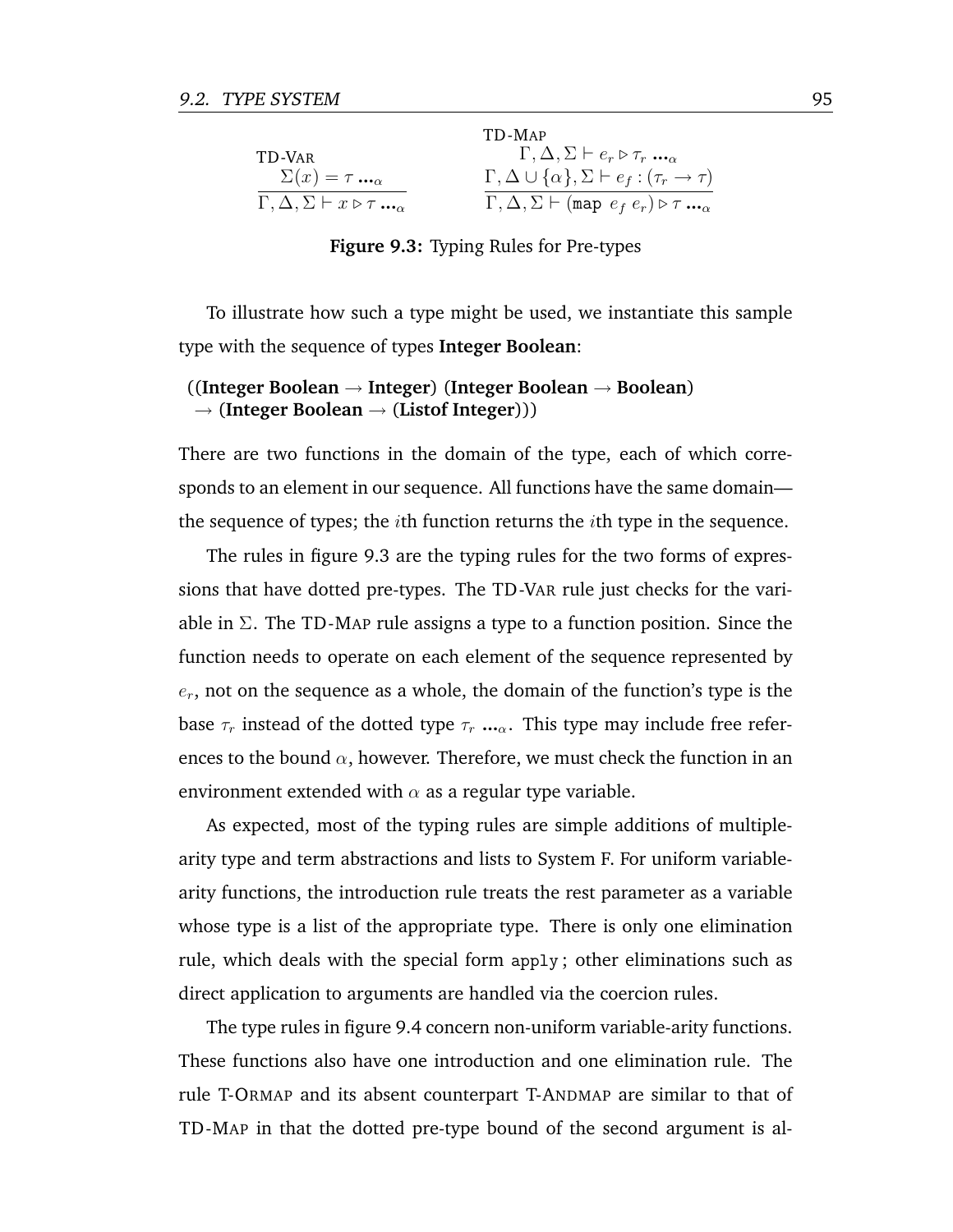<span id="page-109-0"></span>
$$
\frac{\overline{\Delta \vdash \tau_k}}{\Delta \vdash \tau_k} \quad \Delta \triangleright \tau_r \dots_{\alpha} \quad \Gamma[\overline{x_k \mapsto \tau_k}], \Delta, \Sigma[x_r \mapsto \tau_r \dots_{\alpha}] \vdash e : \tau
$$
\n
$$
\Gamma, \Delta, \Sigma \vdash (\lambda (\overline{x_k : \tau_k}) \cdot [x_r : \tau_r \dots_{\alpha}]) e) : (\overrightarrow{\tau_k} \tau_r \dots_{\alpha} \rightarrow \tau)
$$
\n
$$
\frac{\Gamma, \Delta, \Sigma \vdash e_t : (\overrightarrow{\tau_k} \tau_r \dots_{\alpha} \rightarrow \tau)}{\Gamma, \Delta, \Sigma \vdash e_k : \tau_k} \quad \Gamma, \Delta, \Sigma \vdash e_r \triangleright \tau_r \dots_{\alpha}
$$
\n
$$
\frac{\Gamma, \Delta, \Sigma \vdash e_k : \tau_k \quad \Gamma, \Delta, \Sigma \vdash e_r \triangleright \tau_r \dots_{\alpha}}{\Gamma, \Delta, \Sigma \vdash e_r \triangleright \tau_r \dots_{\alpha}}
$$
\n
$$
\frac{\Gamma, \Delta \cup \{\alpha\}, \Sigma \vdash e_f : (\tau_r \rightarrow \text{Boolean})}{\Gamma, \Delta, \Sigma \vdash (\text{orange } e_f e_r) : \text{Boolean})}
$$
\n
$$
\frac{\Gamma \cdot \text{DTABs}}{\Gamma, \Delta, \Sigma \vdash (\Delta (\overrightarrow{\alpha_k}, \beta \dots), \Sigma \vdash e : \tau)} \frac{\Gamma \cdot \text{DTABp}}{\Gamma, \Delta, \Sigma \vdash (\Delta (\overrightarrow{\alpha_k}, \beta \dots) e) : (\forall (\overrightarrow{\alpha_k}, \beta \dots) \tau)} \frac{\Gamma \cdot \text{DTAPp}}{\Gamma, \Delta, \Sigma \vdash (\alpha e \overrightarrow{\tau_j}^n \overrightarrow{\tau_k}^m) : t d_{\tau}(\tau(\overrightarrow{\alpha_j} \mapsto \tau_j^n), \beta, \overrightarrow{\beta_k}^m)[\overrightarrow{\beta_k} \mapsto \tau_k^m]} \frac{\Gamma \cdot \text{DTAPpDors}}{\Delta \vdash \tau_k} \quad \Delta \vdash \tau_r \dots_{\beta} \quad \Gamma, \Delta, \Sigma \vdash e : (\forall (\overrightarrow{\alpha_k} \alpha_r \dots) \tau) \frac{\Gamma \cdot \text{DTAPpDors}}{\Gamma, \Delta, \Sigma \vdash (\mathcal{Q} \in \overrightarrow{\tau_k} \tau_r \dots_{\beta}) : s d(\tau(\overrightarrow{\alpha_k} \mapsto \tau_k^n), \alpha_r, \tau_r, \
$$

**Figure 9.4:** Selected Type Rules

lowed free in the type of the first argument. In contrast to uniform variablearity functions, non-uniform variable-arity functions must be applied with the apply function in this calculus.

While T-DTABS, the introduction rule for dotted type abstractions, follows straightforwardly from the rule for normal type abstractions, the elimination rules are different. There are two elimination rules: T-DTAPP and T-DTAPPDOTS. The former handles type application of a dotted type abstraction where the dotted type variable corresponds to a sequence of types, and the latter deals with the case when the dotted type variable corresponds to a dotted pre-type.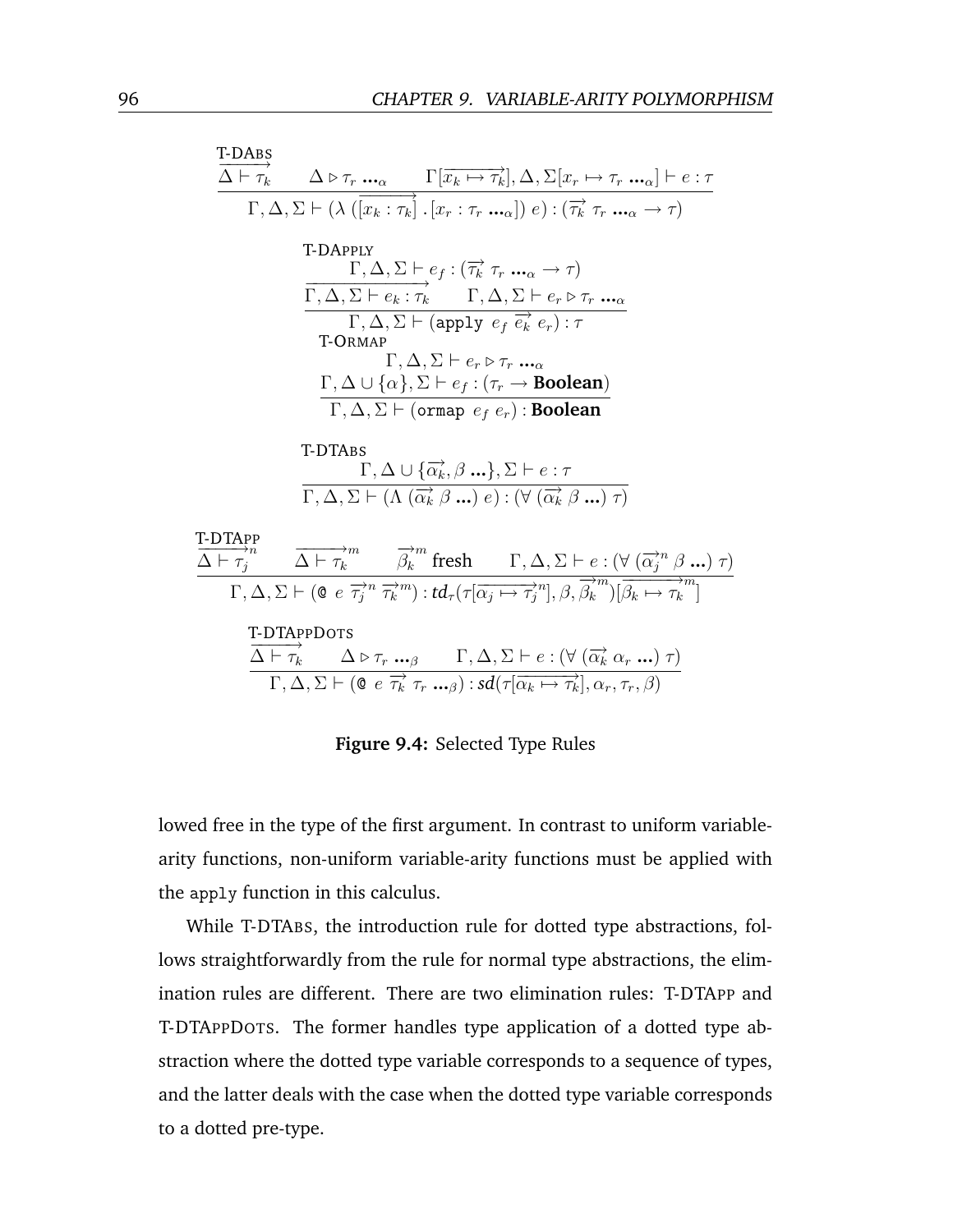<span id="page-110-0"></span>
$$
sd(\alpha_r, \alpha_r, \tau_r, \beta) = \tau_r
$$
  
\n
$$
sd(\alpha_r, \alpha_r, \tau_r, \beta) = \alpha \quad \text{where } \alpha \neq \alpha_r
$$
  
\n
$$
sd(\overrightarrow{\tau_j} \tau_r' ... \tau_r, \beta) = \frac{sd(\tau_j, \alpha_r, \tau_r, \beta) sd(\tau_r', \alpha_r, \tau_r, \beta) ... \beta \rightarrow sd(\tau, \alpha_r, \tau_r, \beta))
$$
  
\n
$$
sd(\overrightarrow{\tau_j} \tau_r' ... \tau_r, \beta) sd(\tau_r', \alpha_r, \tau_r, \beta) ... \beta \rightarrow sd(\tau, \alpha_r, \tau_r, \beta))
$$
  
\n
$$
sd(\overrightarrow{\tau_j} \tau_r' ... \tau_r, \beta) sd(\tau_r', \alpha_r, \tau_r, \beta) ... \gamma \rightarrow sd(\tau, \alpha_r, \tau_r, \beta)) \quad \text{where } \alpha \neq \alpha_r
$$
  
\n
$$
sd(\forall (\overrightarrow{\alpha_j} \alpha ...) \tau), \alpha_r, \tau_r, \beta) = (\forall (\overrightarrow{\alpha_j} \alpha ...) sd(\tau, \alpha_r, \tau_r, \beta))
$$
  
\n
$$
td_{\tau}((\overrightarrow{\tau_j} \tau_r' ... \tau_r, \beta \rightarrow \overrightarrow{\tau_j}) \beta, \overrightarrow{\beta_k}) = \frac{d}{d_{\tau}(\tau_r, \beta, \overrightarrow{\beta_k})} \frac{d}{d_{\tau}(\tau_r, \beta, \overrightarrow{\beta_k})} [\beta \mapsto \beta_k] \rightarrow td_{\tau}(\tau, \beta, \overrightarrow{\beta_k})
$$
  
\n
$$
td_{\tau}((\overrightarrow{\tau_j} \tau_r' ... \tau_r, \neg \tau_r, \beta \rightarrow \overrightarrow{\gamma_k}) \tau_r' ... \gamma \rightarrow sd(\tau_r, \beta \rightarrow \overrightarrow{\gamma_k})
$$
  
\n
$$
(td_{\tau}(\tau_j, \beta, \overrightarrow{\beta_k}) \tau_d' \tau_r' ... \beta \rightarrow sd(\tau_r, \beta, \overrightarrow{\beta_k}) ... \gamma \rightarrow td_{\tau}(\tau, \beta, \overrightarrow{\beta_k})
$$

#### **Figure 9.5:** Subst-dots and trans-dots

The T-DTAPPDOTS rule is more straightforward, as it is just a substitution rule. Replacing a dotted type variable with a dotted pre-type is more involved than normal type substitution, however, because we need to replace the dotted type variable where it appears as a dotted pre-type bound. The metafunction *sd* performs this substitution. Selected cases of the definition of *sd* appear in figure [9.5;](#page-110-0) the remaining clauses perform structural traversals.

The T-DTAPP rule must first expand out dotted pre-types that use the dotted type variable before performing the appropriate substitutions. To do this, it uses the metafunction  $td_{\tau}$  on a sequence of fresh type variables of the appropriate length to expand dotted pre-types that appear in the body of the abstraction's type into a sequence of copies of their base types. These copies are first expanded with  $td_{\tau}$  and then in each copy the free occurrences of the bound are replaced with the corresponding fresh type variable. Normal substitution is performed on the result of  $td_{\tau}$ , mapping each fresh type variable to its corresponding type argument. The interesting cases of the definition of  $td_{\tau}$  also appear in figure [9.5.](#page-110-0)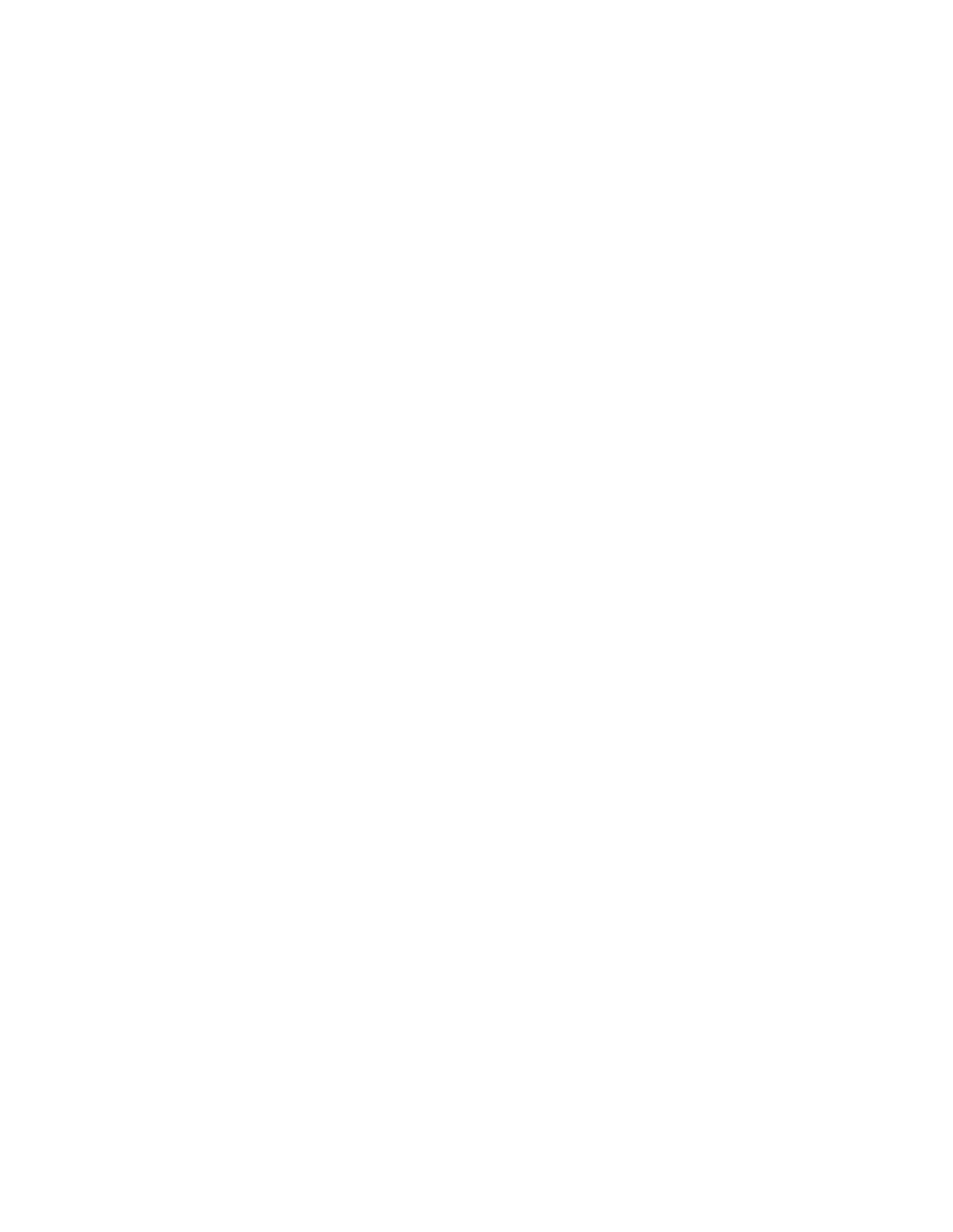# CHAPTER 10

# Implementation<sup>1</sup>

Most aspects of the implementation of Typed Scheme are standard fare for typed programming languages. However, there is one key novelty: the implementation is done entirely in terms of PLT Scheme macros. This implementation choice provides the following advantages:

- Running the program runs the typechecker—there is no separate checker to run, as there is with many static checkers for Scheme.
- By expanding into untyped PLT Scheme code, integration with untyped code is seamless and requires no translation.
- The typechecker integrates relatively smoothly with the rest of the macro and module system.
- The typechecker can take advantage of existing PLT Scheme infrastructure.

Implementing a typechecker as a macro provides its own challenges. In particular, the system must deal with the existence of other macros, with cross-module interaction, and it must be able to communicate information about the source program to the typechecker, even though the expander is oblivious to the type system.

<sup>&</sup>lt;sup>1</sup>This is joint work with Ryan Culpepper and Matthew Flatt [\[Culpepper et al.](#page-172-0) [2007\]](#page-172-0).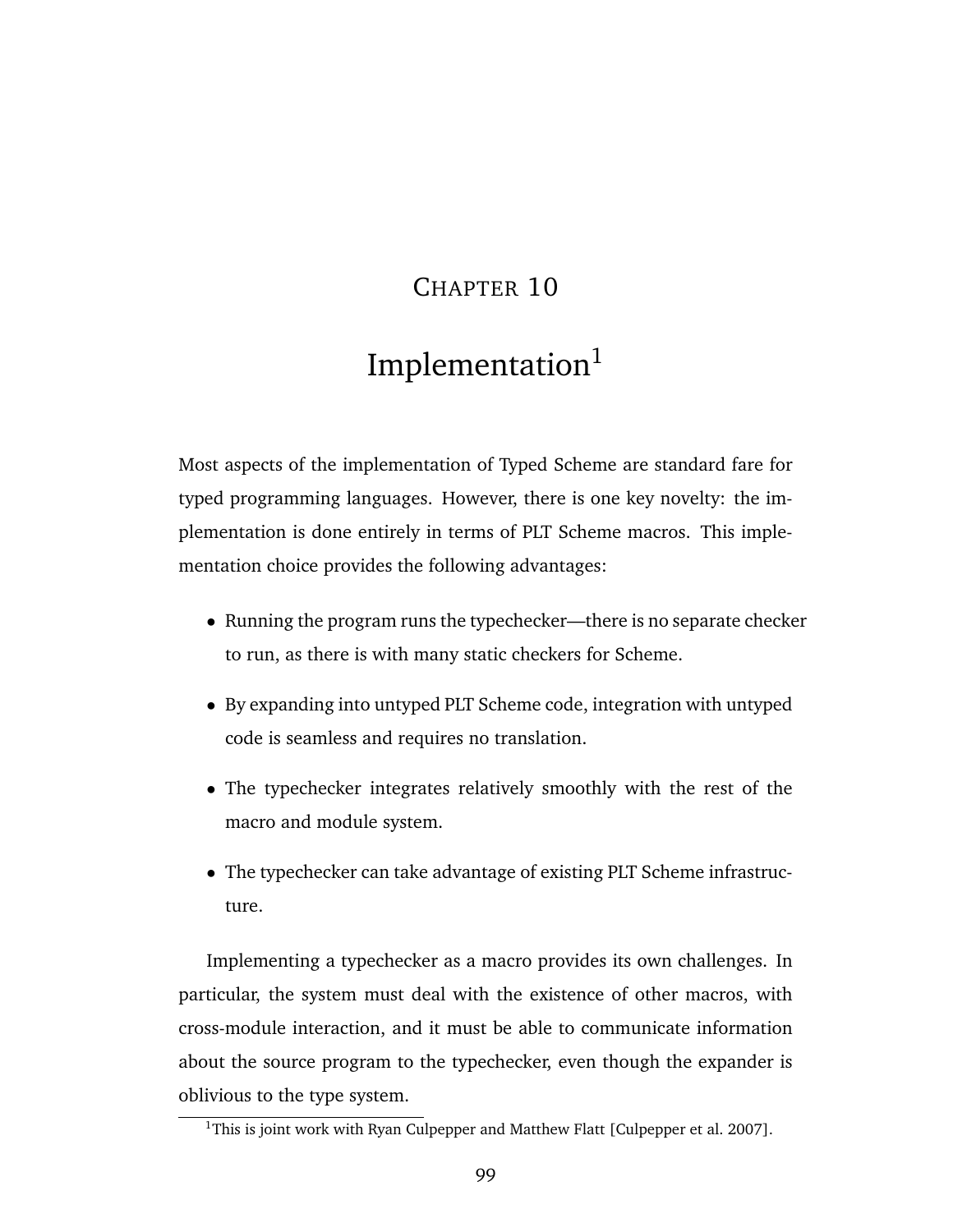The macro and module system in PLT Scheme is uniquely well-suited for the implementation of Typed Scheme. It contains a multitude of small and large features, whose development has been guided by the goal of supporting research on and development of new languages. Even though they may be of marginal use individually, together they form a comprehensive language implementation framework.

This chapter first introduces the relevant prerequisites of the PLT Scheme macro system (section [10.1\)](#page-113-0), its integration with the module system (section [10.2\)](#page-115-0), as well as how different macros can communicate with each other (section [10.3\)](#page-124-0); Typed Scheme's implementation uses all of these tools. The implementation is first described relative to a single module (section [10.4\)](#page-126-0), and then for the multi-module case (section [10.5\)](#page-131-0).

### <span id="page-113-0"></span>**10.1 Macros**

PLT Scheme's macro system is based on the hygienic [\[Clinger and Rees](#page-171-0) [1991;](#page-171-0) [Kohlbecker, Friedman, Felleisen, and Duba](#page-176-0) [1986\]](#page-176-0) **syntax-case** system [\[Dyb](#page-172-1)[vig, Hieb, and Bruggeman](#page-172-1) [1993\]](#page-172-1), named after the syntactic form it provides for destructuring the syntax of macro occurrences. A distinguishing aspect of this system is its use of a syntax object system, a rich datatype for representing program fragments.

The **syntax-case** system includes procedural macros, which have two major advantages over the more widely known pattern-rewriting macros:

- Procedural macros can perform computation at compile time.
- Procedural macros allow the programmer to detect and report syntax errors. Macro writers can enforce constraints on legal syntax (e.g., that a given list of identifiers must not contain duplicates); detect when those constraints are violated; and report errors in an appropriate, context-specific fashion.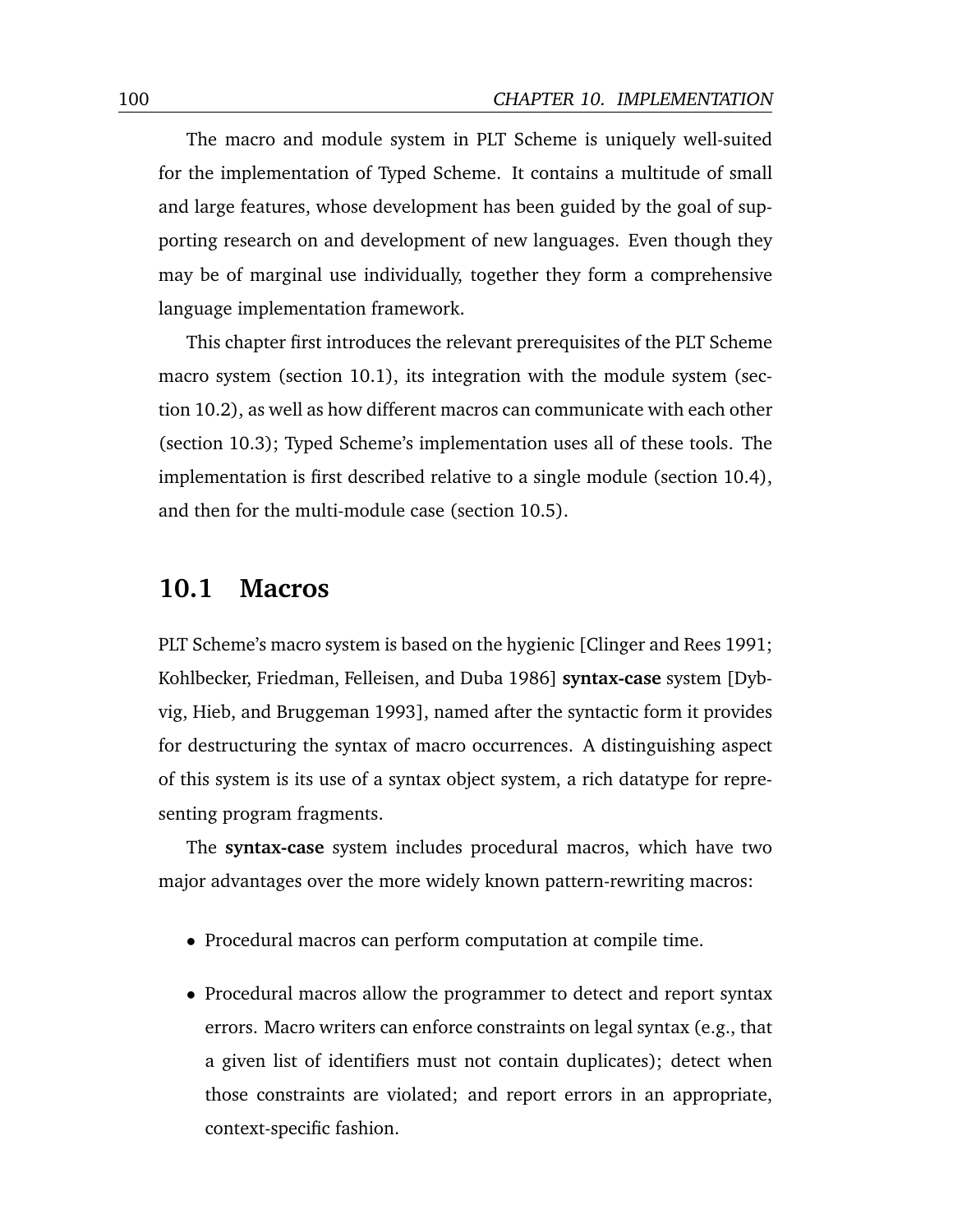```
(define-syntax (define-getter+setter stx)
  \gamma; symbol-append : symbol \ldots \rightarrow symbol
  (define (symbol-append . syms)
    (string->symbol (apply string-append (map symbol->string syms))))
  (syntax-case stx ()
    [(define-getter+setter name init-value)
     ;; constraint checking:
     (unless (identifier? #'name)
       (raise-syntax-error 'define-get+set "expected identifier" #'name))
     ;; transformation:
     (with-syntax
          ([getter (datum->syntax
                   #'name
                   (symbol-append 'get- (syntax->datum #'name)))]
           [setter (datum->syntax
                   #'name
                   (symbol-append 'set- (syntax->datum #'name) '!))])
        \#'(define-values (getter setter)
            (let ([name init-value])
               (values (\lambda) name)
                      (\lambda (new-value) (set! name new-value))))))))))
```
**Figure 10.1:** A **syntax-case** macro

The macro definition in Figure [10.1](#page-114-0) demonstrates the major capabilities of **syntax-case** macros. Its purpose is to create procedures that access and update a shared, hidden variable. For example, a programmer can write (*define-getter*+*setter balance*) to create definitions for *get-balance* and *setbalance!*.

The macro defines a procedural abstraction (*symbol-append*) to help construct names. Within the **syntax-case** clause, the macro checks that the given name is an identifier (a syntax object containing a symbol); otherwise, it raises an error. Then it uses the macro system's *datum-*>*syntax* procedure together with its own *symbol-append* abstraction to construct the names of the getter and setter procedures. This macro breaks hygiene, because the hygiene principle states that introduced names only capture references to the same name that are introduced by the same macro transformation.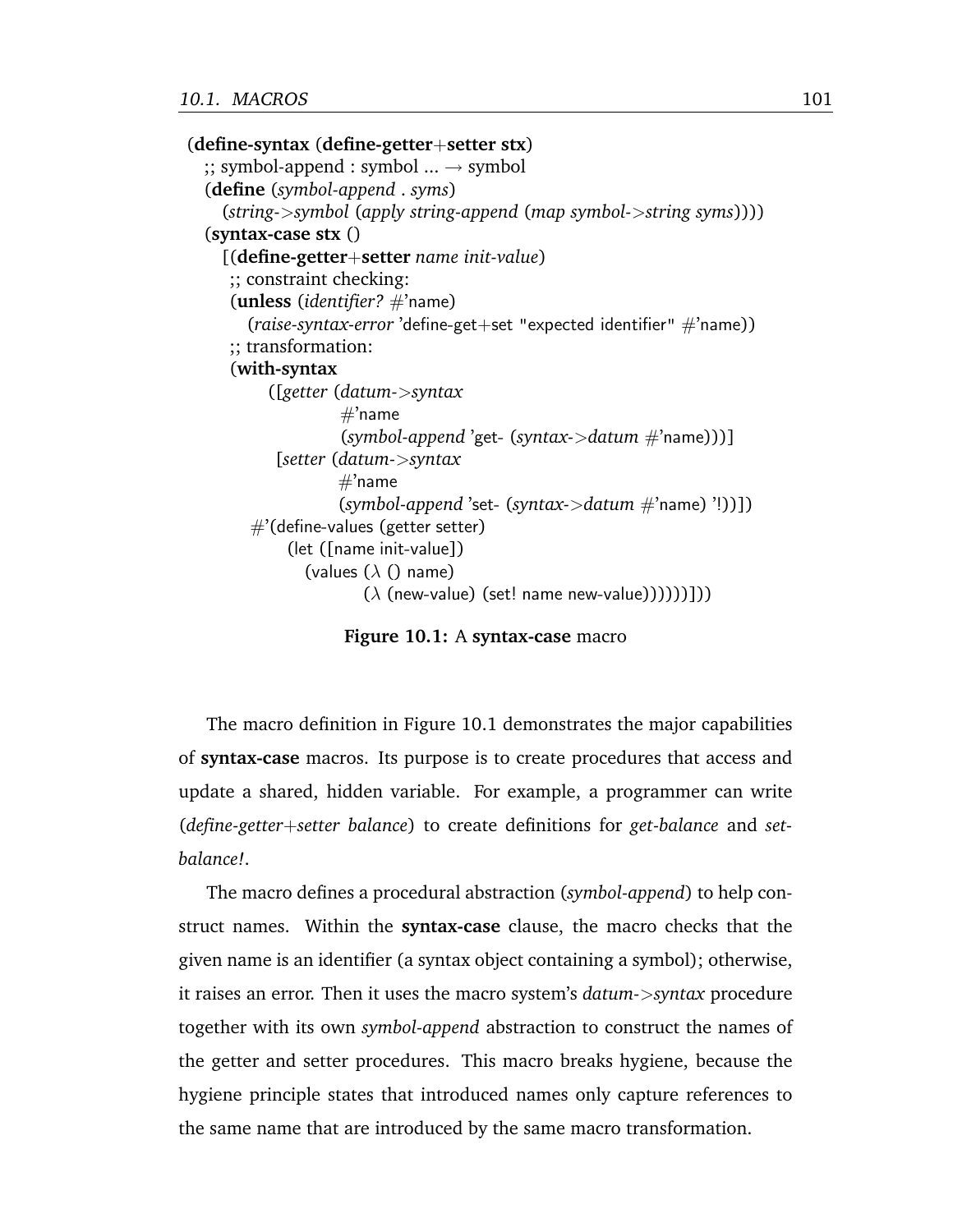# <span id="page-115-0"></span>**10.2 Modules, or You Want it When, Again?**

The PLT Scheme module system [\[Flatt](#page-173-0) [2002\]](#page-173-0) allows programmers to group definitions, use imports and exports to control the scope of names, and specify the dependencies between modules. The presence of macros complicates the notion of dependence between modules.

In the presence of procedural macros, a compiler must execute parts of a program in order to deal with the remainder of the program. This blurs the line between compilation and execution. In particular, an interpreter may draw the line in a different place than the compiler, requiring programmers to debug their compiled program after they have already debugged their interpreted program. To eliminate this potential for inconsistency, the PLT Scheme module system require explicit module dependencies and, based on these, provides uniform behavior in both interactive and batch-compilation mode.

#### **10.2.1 Split environments**

Syntactically, a module declaration contains a module reference specifying the language that the module is written in, the module's name, and a sequence of definitions and expressions. In our examples, the module's name is left implicit, and provided in a comment. In the PLT Scheme implementation, the name is taken from the filename.

**#lang** *initial-language* ;; module-name *module-contents* · · ·

Denotationally, a module consists of two code parts (plus a dependency specification): a compile-time component and a run-time component. The compile-time part consists of the syntax definitions. The run-time part consists of ordinary definitions and expressions.

The compiler keeps separate environments for the compile-time expressions and run-time expressions. If a module defines a procedure as a run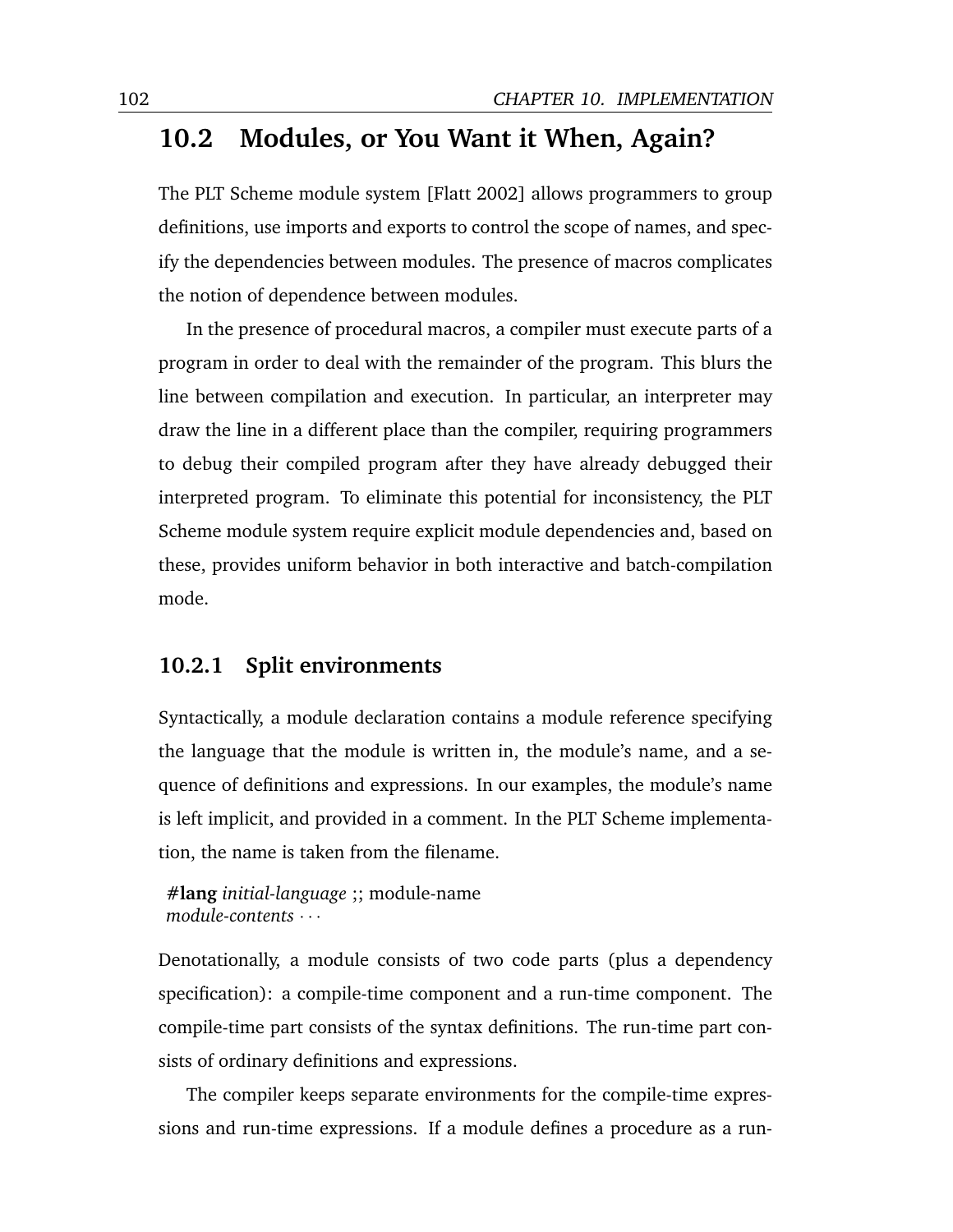<span id="page-116-0"></span>**#lang** scheme ;; macro-util (**provide** *check-for-duplicate-identifier*) (**define** (*check-for-duplicate-identifier ids*) *omitted* ) **#lang** scheme ;; rec (**require** (**for-syntax** *macro-util*)) (**define-syntax** (**recur stx**) (**syntax-case stx** () [(**recur** *name* ([*var init*] . . . ) . *body*)

```
(begin
         (check-for-duplicate-identifier #'(var . . . ))
        \#'(letrec ([name (\lambda (var ...) . body)])
              (name init ...)))]))
(define (build-list n f )
  (recur loop ([i 0])
     (f \in (n \times i \ n))(cons (f i) (loop (+ i 1)))null)))
```
**Figure 10.2:** Four kinds of references

time value, a macro transformer in the same module cannot *use* that procedure; the binding is unavailable in the compile-time phase. The macro can, of course, expand into code that *refers* to the procedure. Likewise, a binding in the compile-time phase cannot be used in the run-time phase. This phase separation permits the compiler to compile a module without also executing its entire contents.<sup>2</sup>

The two environments yield two kinds of module dependencies and thus two distinct module import forms. The plain **require** form imports bindings into the environment for run-time expressions, and the **for-syntax** variant imports bindings into the environment for compile-time expressions.

Macros bridge the gap between the two phases. The implementation of a macro is a compile-time expression, but the macro definition extends the environment for run-time expressions. To understand this idea, it is impor-

 ${}^{2}$ The same name may have (possibly distinct) meanings in both phases simultaneously. For example, modules written in the *scheme* language automatically import all primitive bindings into both phases.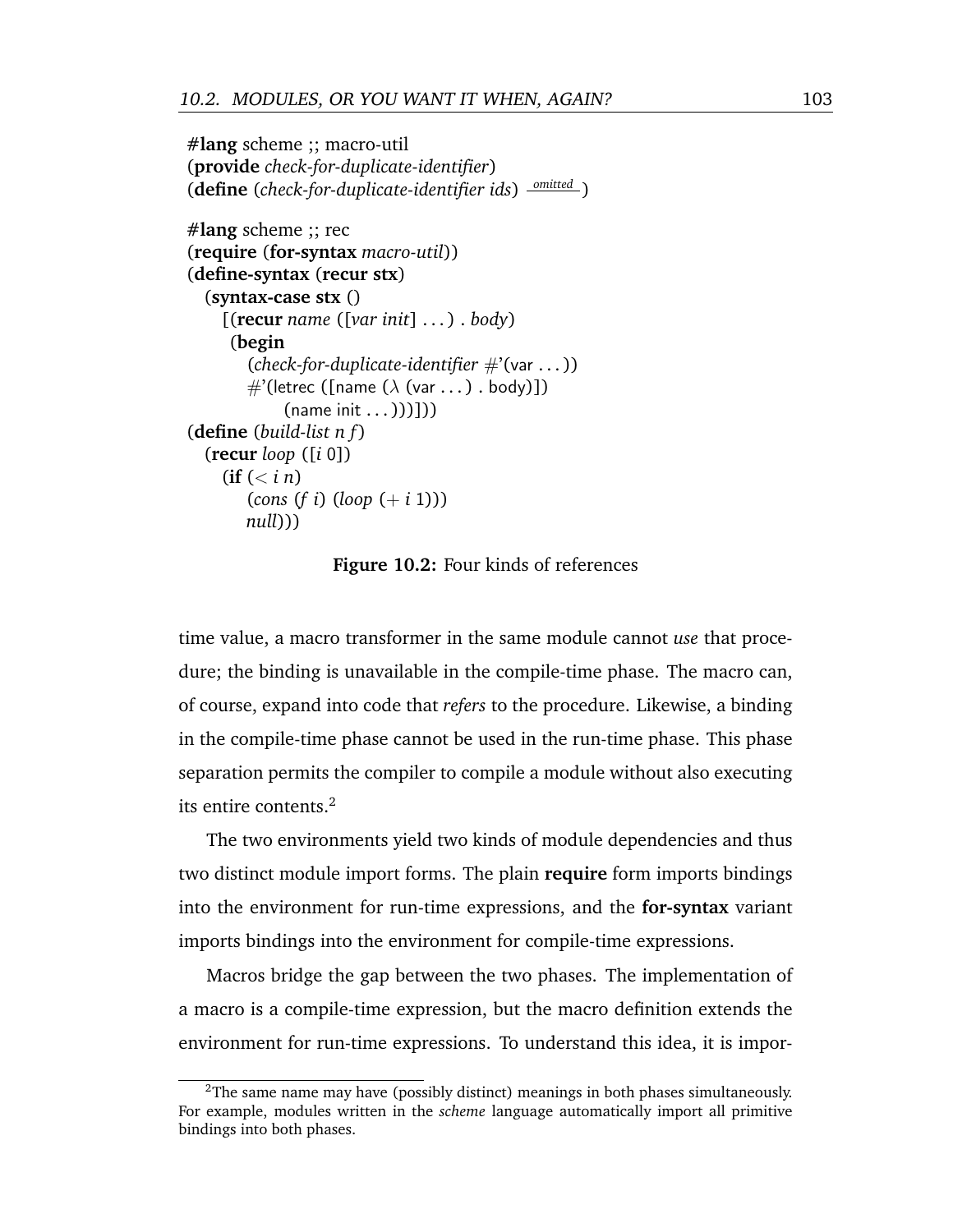tant to distinguish between the notions of macro versus value bindings from the notions of environments for compile-time versus run-time expressions.

The modules in Figure [10.2](#page-116-0) illustrate the four different possibilities. In the context of the *rec* module, *check-for-duplicate-identifier* is a value binding in the compile-time environment; thus, it is available for use in the body of the **recur** macro definition. Even though *check-duplicate-identifier* is a "compile-time procedure," it is not a macro. In fact, it cannot be used in run-time expressions at all. In contrast, **recur** is a macro binding in the run-time environment. It is bound to a compile-time value, but the binding is available to run-time expressions such as the definition of *build-list*. The occurrence of **syntax-case** refers to a macro binding in the compile-time environment. Finally, the definition of *build-list* creates a value binding in the run-time environment.

Compilation of a module involves executing its dependencies<sup>3</sup> and expanding uses of macros in the module's body. The dependencies include the compile-time part of the module's initial language module, the compile-time part of every module imported with **require**, and both compile-time and run-time parts of every module imported with **for-syntax** inside **require**.

The rules for compilation (and also for invoking a module's compile time part) are as follows:

- For every **require** import, including the initial language module, invoke that module's compile-time part in the same phase.
- For every **for-syntax** import, invoke that module's compile-time and run-time parts in the next higher phase.

If a module is imported twice, once with plain **require** and once with **forsyntax**, the two corresponding invocations of the module are separate. They do not share mutable state. The module system uses phase numbers to dis-

 $3$ If the module depends on modules that are not already compiled, they are automatically compiled when the dependency is detected.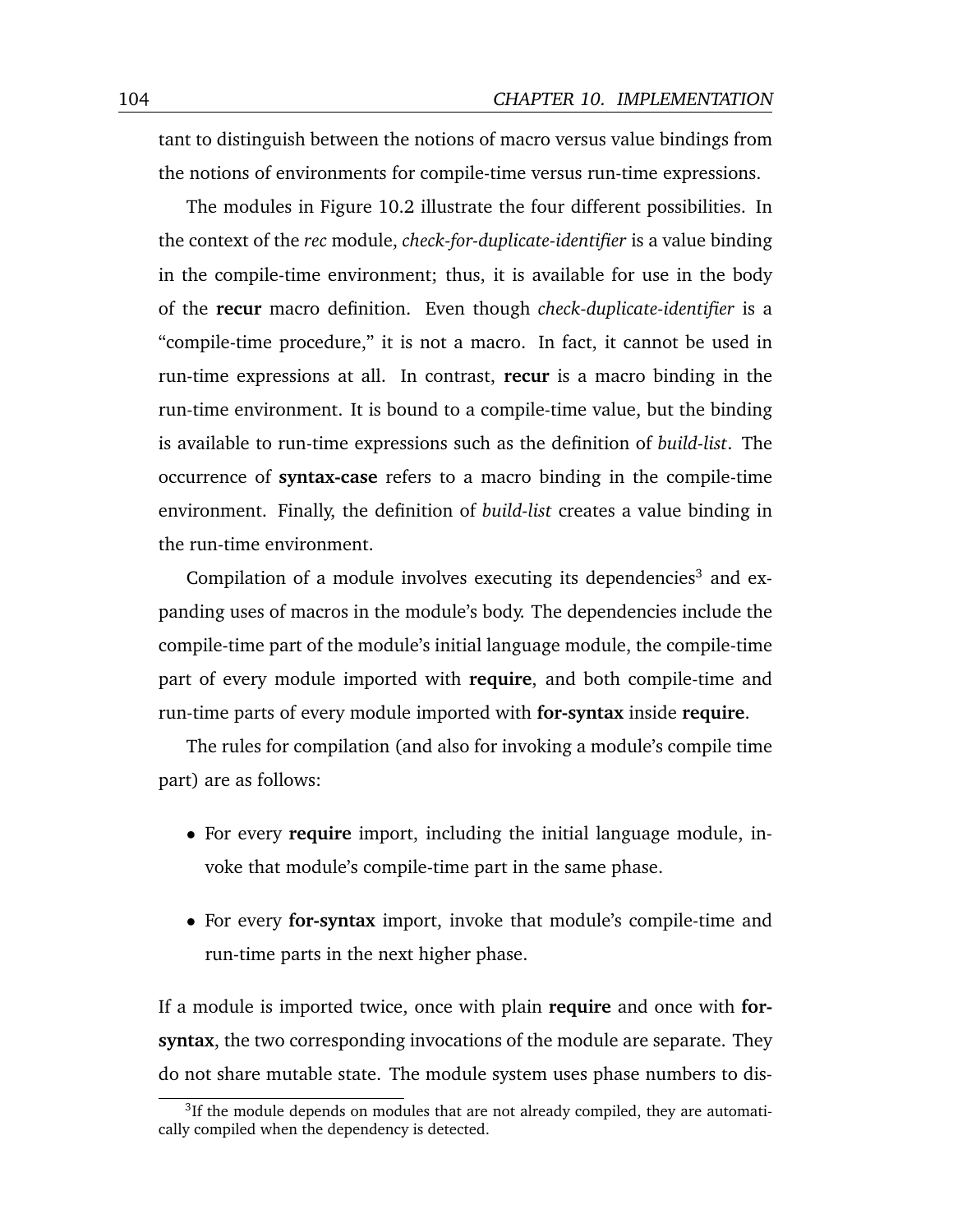tinguish the different instances. Finally, a module is invoked only once per phase, per compilation. Multiple modules that depend on a single module in the same phase share a single invocation of that module and its state.

#### **10.2.2 Compilation independence**

True separate compilation is impossible in a module system that supports the import and export of macros. Instead, the module system has a principle of compilation independence:

Compiling a module depends only on the compiled forms of the modules that it (transitively) requires.

This principle has two consequences:

- The compilation of two modules, neither of which transitively requires the other, should produce the same two results no matter which is compiled first, or whether they are compiled in parallel.
- The compilation of a module does not depend on side effects that occurred during the compilation of modules that it transitively requires. This has important implications for the use of side-effects at compile time.

The compiler effectively creates a new store for each module that it compiles. Each compilation gets a new execution of all supporting module code. Since the result of the compilation process is nothing but a body of code, the states of mutable variables and objects created during the compilation process of any module are discarded at the end.

The pair of modules in figure [10.3](#page-119-0) illustrates the interaction between side-effects and compilation. The first module defines two variables. The second module accesses the variables at compile time, so it imports the first module via **for-syntax**. It defines a **remember** macro that adds a symbol to the remembered list and generates code to print out the updated list of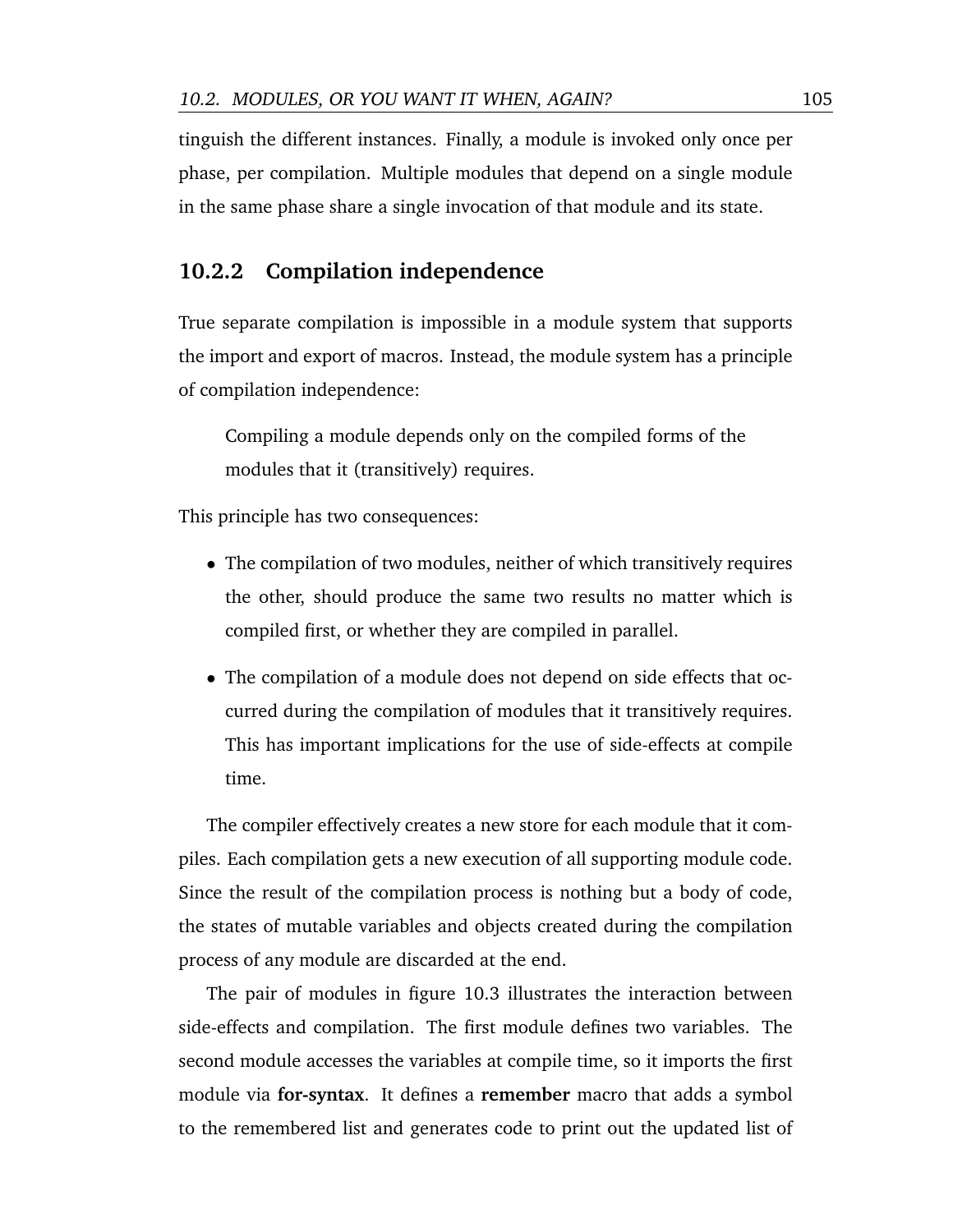<span id="page-119-0"></span>**#lang** scheme ;; storage (**define** *storage* '()) (**define** (*add! x*) (**set!** *storage* (*cons x storage*))) (**provide** *storage add!*)

```
#lang scheme ;; memory
(require (for-syntax storage))
(define-syntax (remember stx)
  (syntax-case stx ()
   [(remember sym)
    (begin (add! (syntax->datum #'sym))
            (with-syntax ([syms storage])
              #'(begin (display (quote syms))
                      (newline))))])
(remember a)
(remember b)
```
**Figure 10.3:** Side Effects and Compilation

remembered symbols. Then it uses the macro twice. At the end of compiling the *memory* module, the *storage* variable has the value (b a). Executing the *memory* module prints out the lists (a) and (b a), as expected.

Consider the following addition to the program:

```
#lang scheme ;; inspect-storage
(require storage)
(require memory)
(display storage) (newline)
```
When this module is executed, the last line it prints out is  $($ ), not  $($ b a $)$ , because the *run-time* instance of the *storage* module is distinct from the *compile-time* instance. That is, side-effects do not cross phases.

Now consider this further addition to the program:

```
#lang scheme ;; more
(require memory)
(remember c)
```
When this module is executed, the last line it prints out is (c), not (c b a). The reason that the (**remember** *c*) in *more* prints just (c) is that *more* was compiled with a fresh instance of *storage* (initially the empty list), and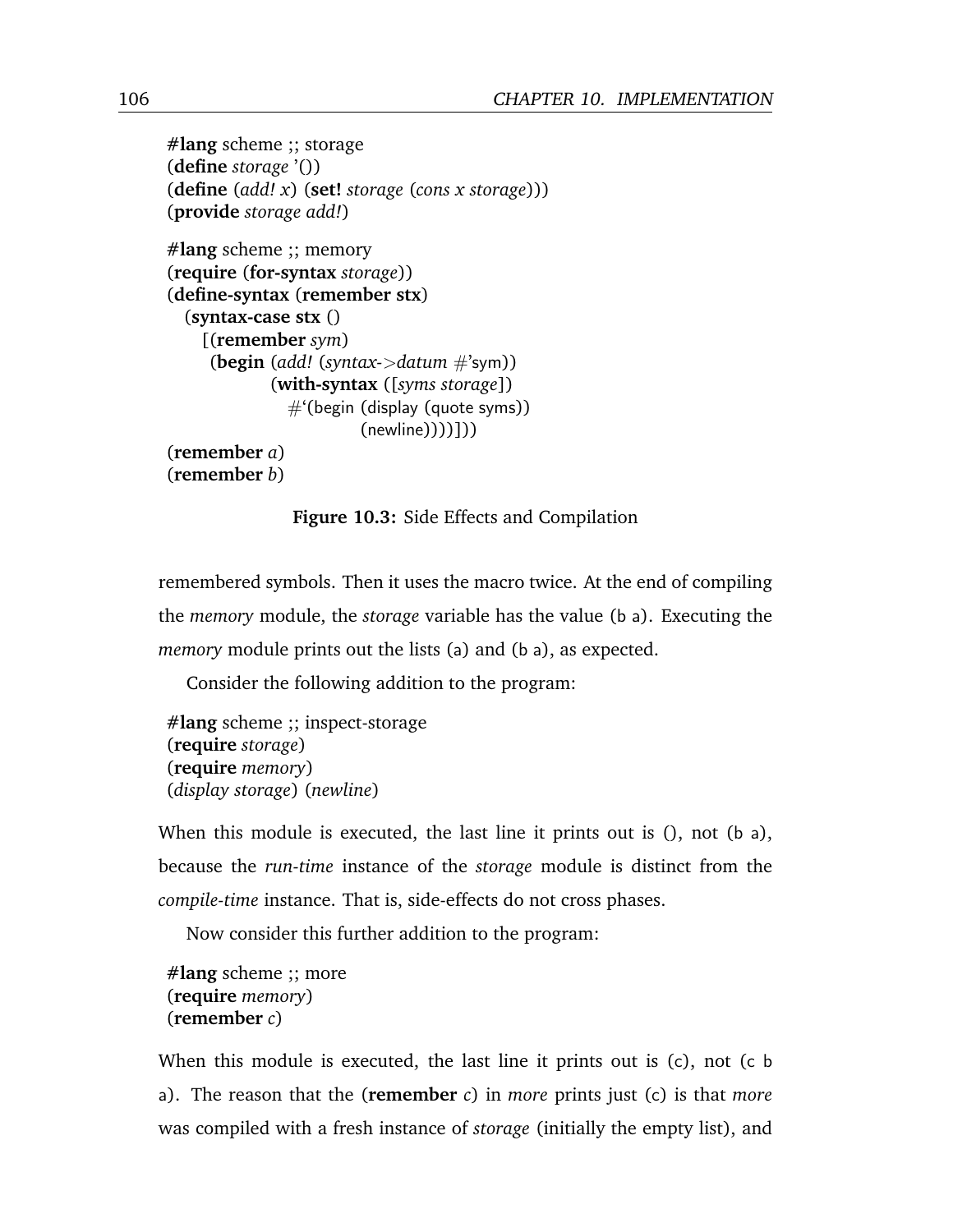<span id="page-120-0"></span>

**Figure 10.4:** Module invocations for the execution of *more*

because executing the compile-time part of *memory* does not change that value. The variable is updated during *macro expansion*; the side-effects are not present in the compiled form of *memory*:

```
(compiled-module memory
  (require scheme)
  (require (for-syntax storage))
  (define-syntax (remember stx)
omitted )
  (begin (display '(a)) (newline))
  (begin (display '(b a)) (newline)))
```
Figure [10.4](#page-120-0) shows all of the module invocations involved in compiling and executing the program *more*. Each box represents a module invocation, and the text at the bottom of each box indicates what parts of the module are executed. Each column represents a shared store; effects in one column are not visible in another column.

The furthest left column simply represents the compilation of *storage* this module has no **for-syntax** dependencies, and so its compilation triggers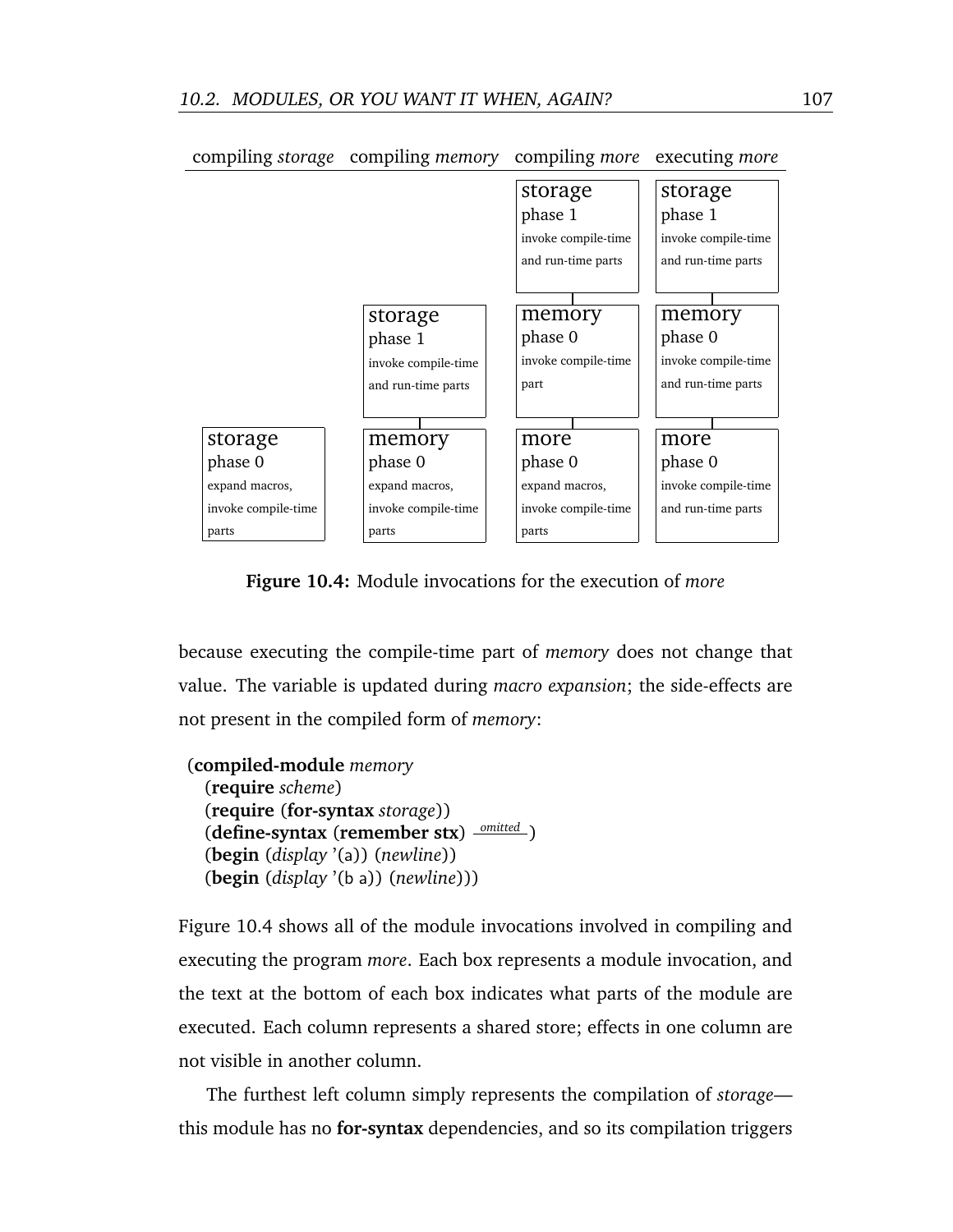no computation in other modules. The second column is the compilation of *memory*, which requires first running the compile-time portions of the *storage* module, since *memory* requires *storage* **for-syntax**, then expanding any macros in the *memory* module. The first two columns are performed since *storage* and *memory* are both dependencies of *more*. Third, the *more* module is compiled. This requires running the compile-time portion of *memory* (which is **require**d by *more*) and therefore the compile- and run-time portions of *storage* (which is **require**d **for-syntax** by *memory*). Finally, the fourth column is the final runtime, which invokes both the compile- and run-time portions of *more* and *memory*, as well as *storage*.

#### <span id="page-121-0"></span>**10.2.3 Persistent effects**

The compilation rules of the module system require the development of a design pattern for expressing persistent effects. Since compile-time side effects are transient, only the code in the compiled module is permanent. Thus, the way to express a persistent effect is to make it part of the module:

```
#lang scheme ;; memory.v2
(require (for-syntax storage))
(define-syntax (storage-now stx)
  (syntax-case stx ()
    [(storage-here)
     (with-syntax ([syms storage])
       \#'(quote syms))]))
(define-syntax (remember stx)
  (syntax-case stx ()
    [(remember sym)
     \#'(begin (define-syntax \angle (add! (quote sym)))
              (display (storage-now))
              (newline))]))
(remember a)
(remember b)
```
The effect of adding new symbols to the *storage* variable is not executed within the macro, but the macro expander executes the resulting **definesyntax** form when it continues expanding the module body, so the effect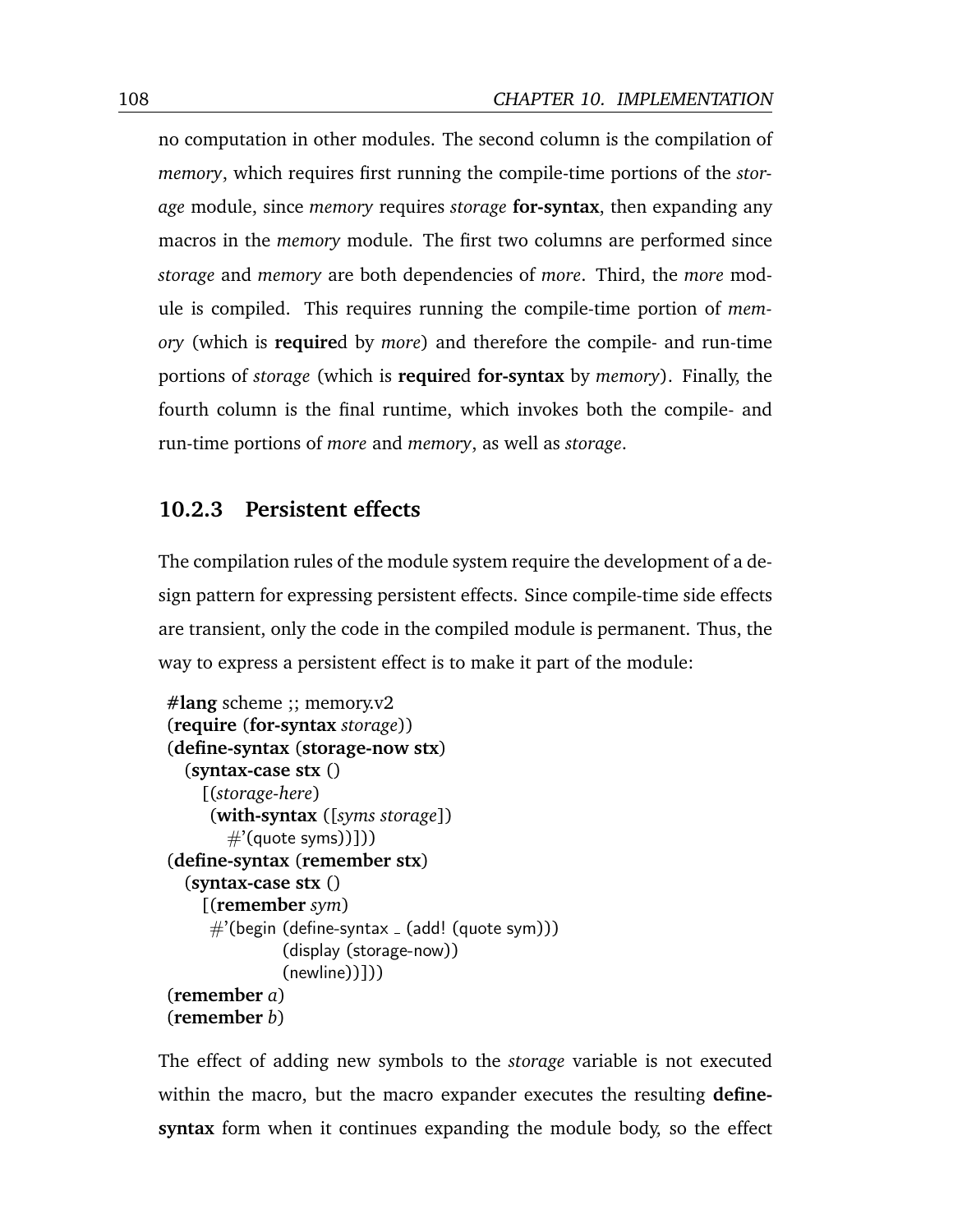of the first addition to the list still occurs before the second **remember** is expanded. This version introduces a helper macro, **storage-now**, to retrieve the value of *storage* after the update.

Since the compile-time part of a compiled module includes all of the macro definitions, the side-effect is preserved:

```
(compiled-module memory.v2
  (require scheme)
  (require (for-syntax storage))
  (define-syntax (storage-now stx)
omitted )
  (define-syntax (remember stx)
omitted )
  (define-syntax 1 (add! 'a))
  (display '(a)) (newline)
  (define-syntax 2 (add! 'b))
  (display '(b a)) (newline))
```
The calls to *add!* are executed whenever *memory* is required for the compilation of another module. Thus they are executed when *more.v2* is compiled (refer back to Figure [10.4\)](#page-120-0), so the storage is already set to (*b a*) when the use of **remember** in *more* is expanded. Thus, executing the new version of the program prints (*c b a*).

As a matter of readability, the **begin-for-syntax** form accomplishes the same effect as the awkward use of **define-syntax** with a throw-away name. Using **begin-for-syntax** also explicitly signals the programmer's intent to generate an expression that creates a persistent effect.

### **10.2.4 Local expansion**

Some special forms must partially expand their bodies before processing them. For example, primitive forms such as  $\lambda$  handle internal definitions by partially expanding each form in the body to detect whether it is a definition or an expression. The prefix of definitions is collected and transformed into a **letrec** expression with the remainder of the original forms in the body.

Macros can perform the same kind of partial expansion via the *localexpand* procedure, which applies not just to expressions but to entire mod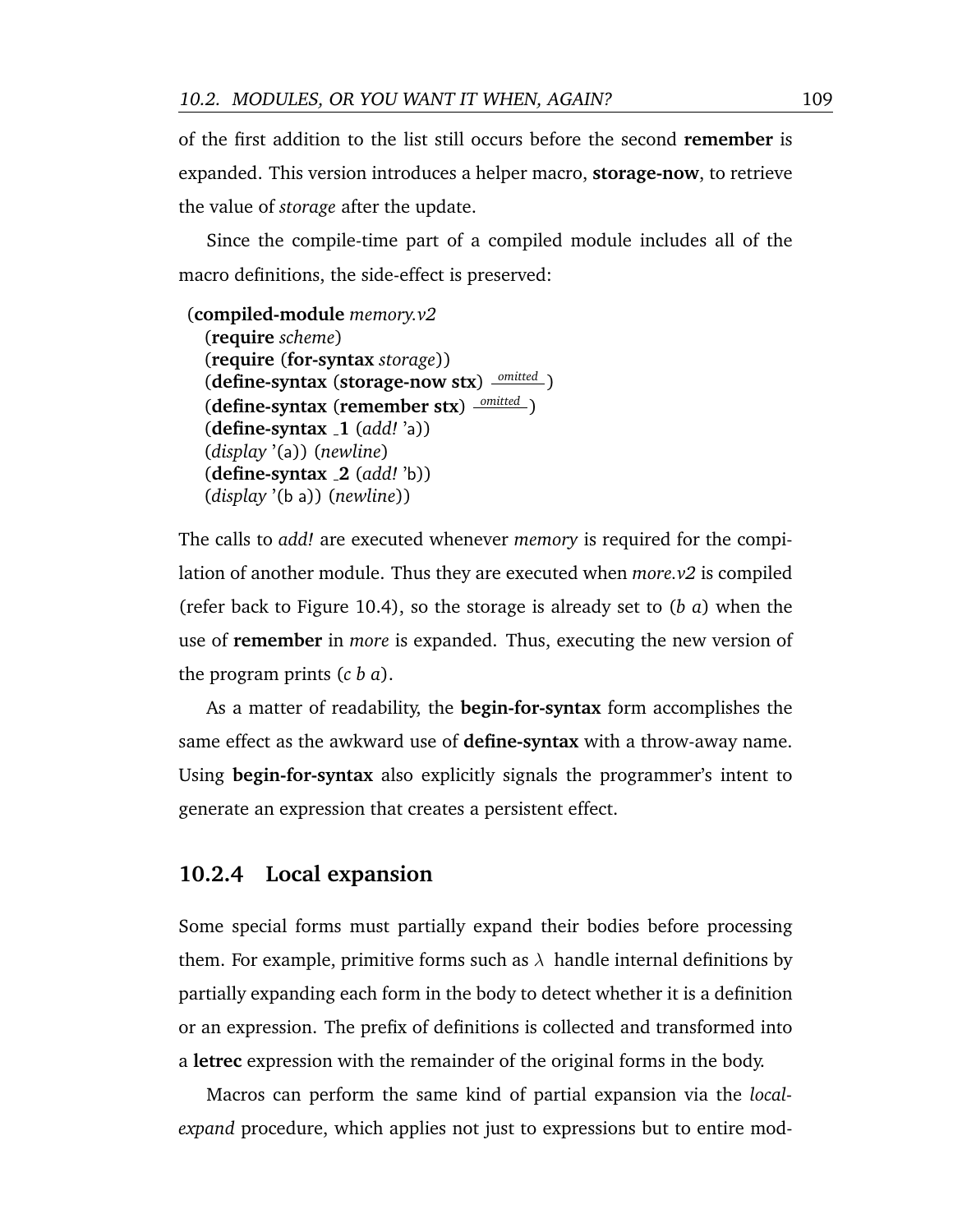ules as well.

#### <span id="page-123-0"></span>**10.2.5 Compilation-unit hooks**

There are two basic compilation scenarios in PLT Scheme. In interactive mode, the compiler receives expressions from the read-eval-print loop. In module mode, the compiler processes an entire module at once. For each mode, the compiler provides a hook so the macro system can be used to control compilation of that body of code.

**Top-level transformers** The top-level read-eval-print loop automatically wraps each interaction with the **#%top-interaction** macro. By defining a new version of the **#%top-interaction** macro, a programmer can customize the behavior of each interaction.

**Module transformers** The macro expander processes a module from top to bottom, partially expanding to uncover definitions, **require** and *requirefor-syntax* forms, and **provide** forms. It executes syntax definitions and module import forms as it encounters them. Then it performs another pass, expanding the remaining run-time expressions. The module system provides a hook, called **#%module-begin**, that allows language implementations to override the normal expansion of modules.

The module transformer hook is typically used to constrain the contents of the module or to automatically import modules into the compile-time environment. For example, the *scheme* module transformer inserts calls to print the values of all top-level expressions in the module.

The module hook technique has been used before in language experimentation. Specifically, [Pettyjohn, Clements, Marshall, Krishnamurthi, and](#page-177-0) [Felleisen](#page-177-0) [\[2005\]](#page-177-0) prototyped a language for programming web servlets using continuations. This prototype was the first evidence that the module transformer is useful for general-purpose language experimentation.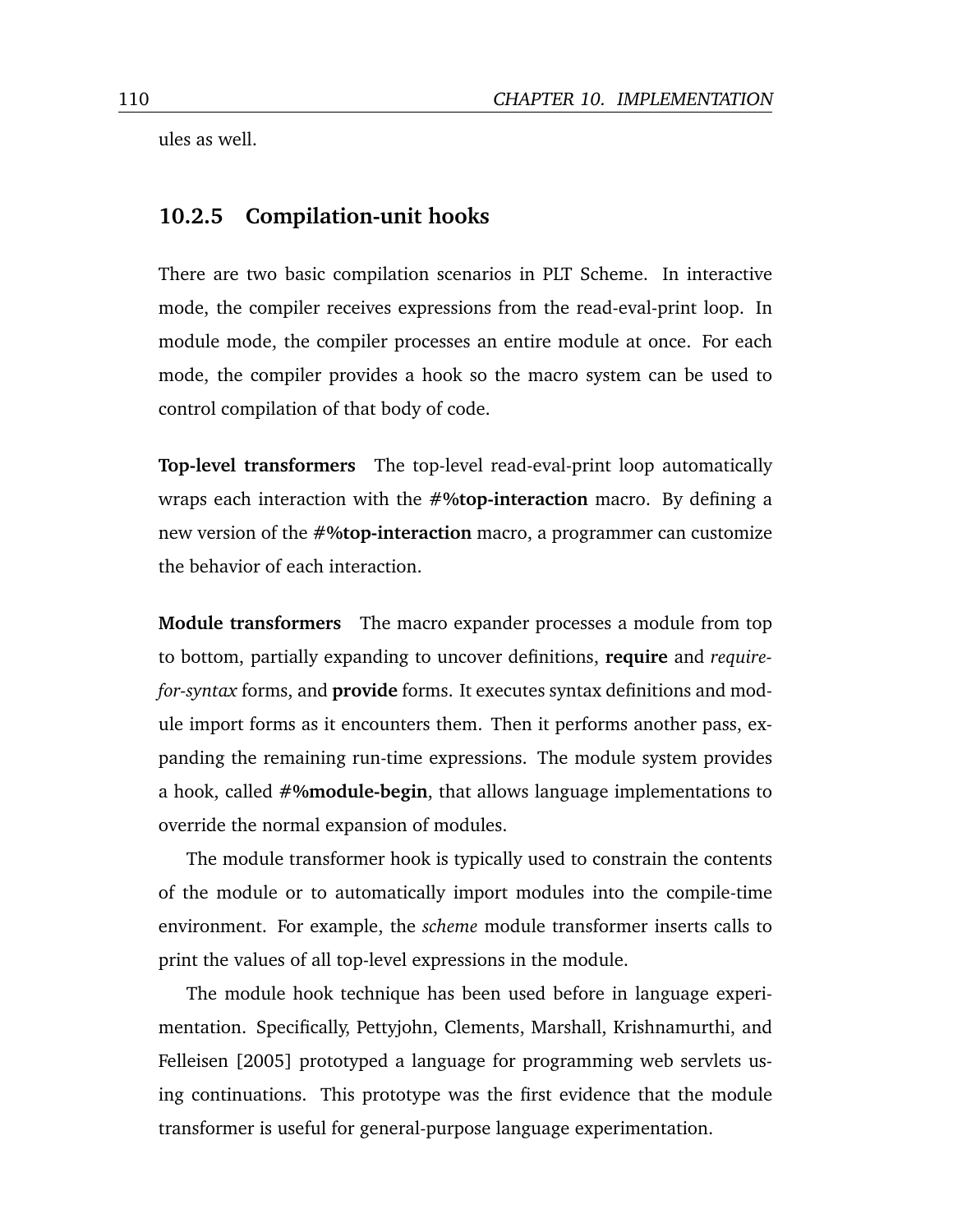# <span id="page-124-0"></span>**10.3 Macro protocols**

Some language extensions involve not just a single macro definition, but a collection of collaborating macros, or one macro whose multiple uses collaborate. Those collaborating macros need ways to share information at expansion time.

For example, any datatype created with **define-struct** can be recognized and destructured using **match**, as follows:

```
(define-struct posn (x y))
```

```
(define (dist-to-origin p)
  (match p
    [(struct posn (a b))
     (sqrt (+ (sqr a) (sqr b)))]))
```
The **define-struct** macro gives **match** access to the names of *posn*'s predicate and accessor functions, and **match** uses those names in the expansion of the pattern to test the value, extract its contents, and bind the results to the pattern variables *a* and *b*.

PLT Scheme provides three mechanisms for compile-time communication between macros: static bindings, side-effects, and syntax properties. Each mechanism fits a particular form of communication.

### **10.3.1 Static binding**

PLT Scheme generalizes **define-syntax** to bind names to arbitrary compiletime data. The definition of the *posn* structure above produces something similar to the following:

```
(begin
  (define-values (make-posn posn? posn-x posn-y)
omitted )
  (define-syntax posn
    (list #'make-posn
        \#'posn?
        (list #'posn-x #'posn-y)))
```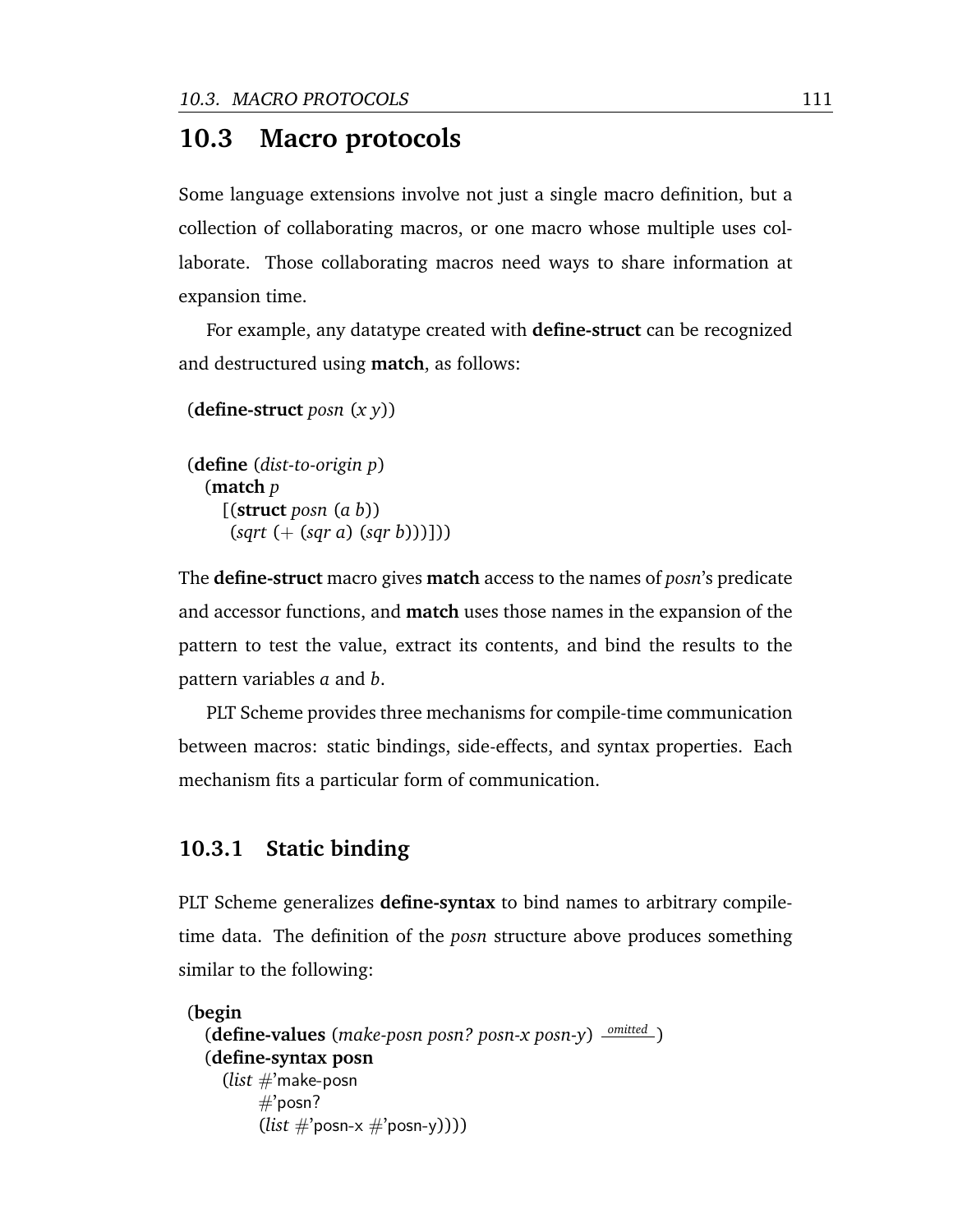Despite the use of **define-syntax**, the definition of **posn** is not a macro, as its value is not a transformer procedure. The static information it carries is accessible from other macros (such as **match**) via the *syntax-local-value* procedure.

With static binding, the availability of information is tied to the name it is bound to. Static binding also relies on the ability to define the name; it cannot attach information to a name that is already bound. Still, static binding is the most common mechanism for defining macro protocols in the PLT Scheme libraries, including protocols for structs and component signatures [\[Culpepper, Owens, and Flatt](#page-171-1) [2005\]](#page-171-1).

#### **10.3.2 Side-effects**

Side-effects are commonly used to provide implicit channels of communication between collaborating run-time components. They are just as capable of providing such channels at compile time for macros, provided the programmer recognizes the difference between ephemeral and persistent effects and uses the appropriate technique.

### **10.3.3 Syntax properties**

[Dybvig et al.](#page-172-1) [\[1993\]](#page-172-1) define a syntax datatype that extends S-expressions with hygienic binding information and source location tracking. PLT Scheme adds *syntax properties*, key-value pairs of arbitrary associated data, as a way of attaching information to particular terms. By default, syntax properties are simply preserved by macros and primitive syntactic forms, so protocols defined via syntax properties generally do not interfere if they choose distinct keys. Accessing information contained in syntax properties requires only access to the term that carries the property and the key to the property. Syntax properties are available even to observers that cannot access the expansion environment (necessary to access static bindings and compile-time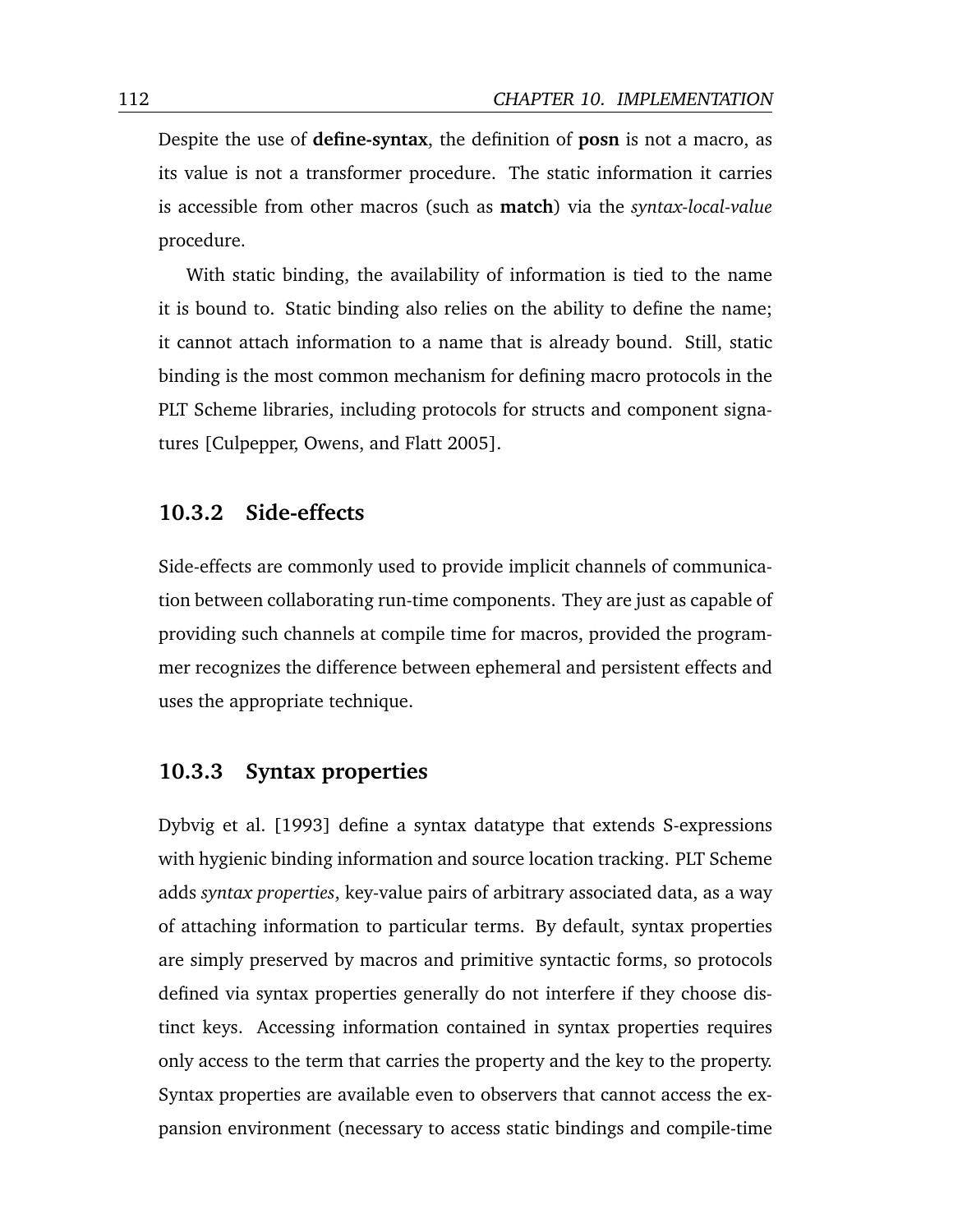variables).

For these reasons, syntax properties are well-suited to conveying information from macros to code analyzers that examine programs after they have been expanded to core Scheme. For example, DrScheme's Check Syntax tool examines expanded programs to graphically display the program's binding structure. This should work even when the reference is no longer apparent in the residual program, as with the expansion of **match**, which uses the information bound to structure name, although the structure name does not occur in the expansion. The **match** macro leaves a 'disappeareduse syntax property on its expansion telling the Check Syntax tool to color the occurrence of **posn** as a reference and connect it to the corresponding definition.

Macros can introduce and examine syntax properties in their arguments using the *syntax-property* procedure.

## <span id="page-126-0"></span>**10.4 Typing Terms**

The implementation of Typed Scheme illustrates like no other language design experiment the power of PLT Scheme's macro system. In this section, we explain the process for type-checking a single definition or expression, with a focus on type annotations and the use of type environments. The following section extends the implementation to handle modules.

Typed Scheme is designed to interoperate with PLT Scheme's existing macro and module systems. In particular, typed programs should be able to use existing macros (provided they produce typecheckable code) and define and use new macros. Since it is generally impossible to derive type rules for arbitrary macros, the type-checker must analyze the program after expansion has eliminated all occurrences of macros and reduced the program to core syntax. This is also the strategy adopted by the ACL2 theorem prover for Common Lisp [\[Kaufmann et al.](#page-176-1) [2000\]](#page-176-1).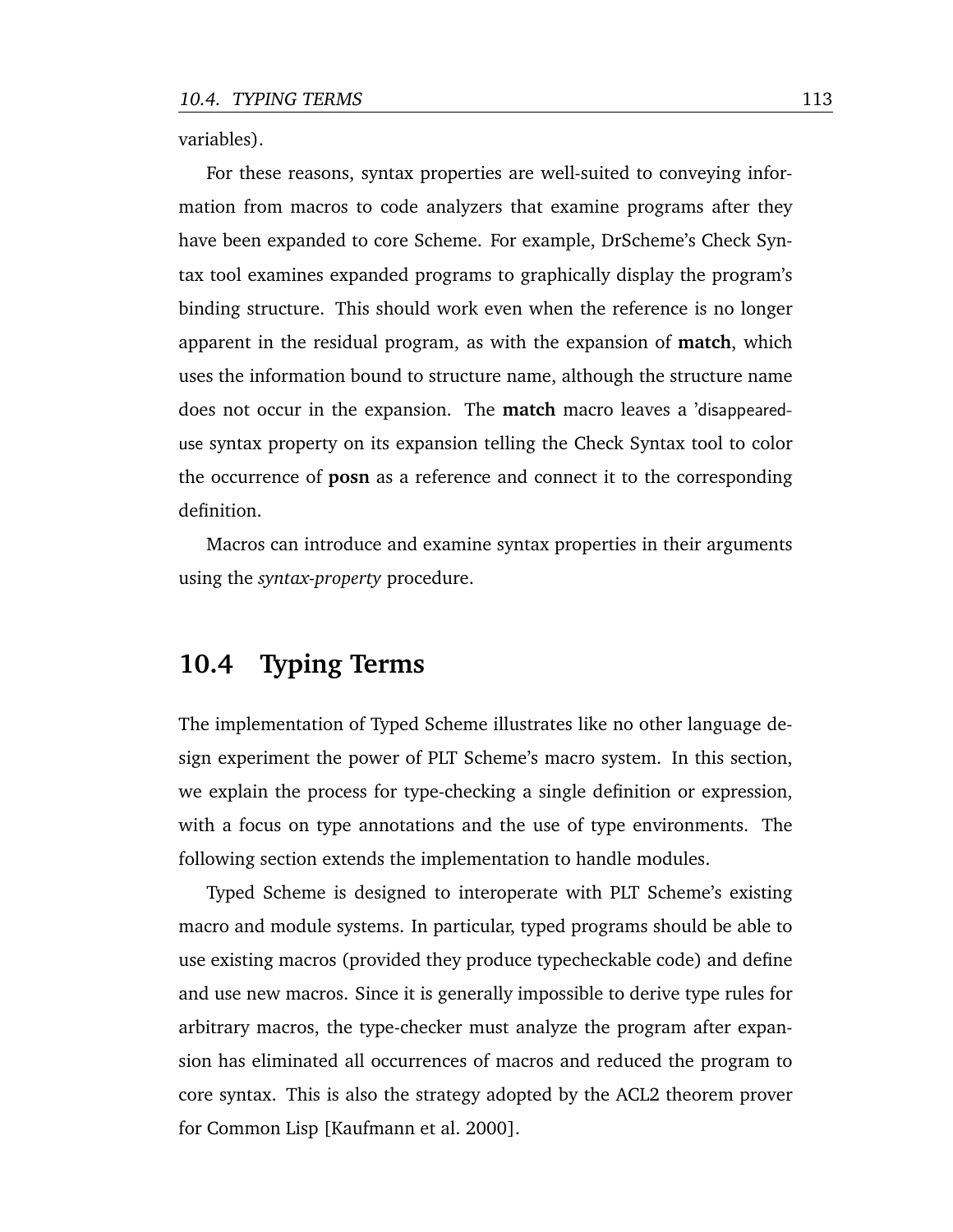```
#lang scheme ;; typed-scheme
(provide (rename-out top-interaction #%top-interaction))
(define-syntax (top-interaction stx)
  (syntax-case stx ()
    [(top-interaction . term)
     (let ([expanded-term
           (local-expand #'term 'top-level null)])
        (type-check-top-level expanded-term)
       expanded-term)]))
omitted
```
**Figure 10.5:** *typed-scheme* module

The type-checker hooks into the compilation process as a macro using the **#%top-interaction** interface described in section [10.2.5.](#page-123-0) The type-checking macro receives the original unexpanded program, and it calls *local-expand* to fully expand the program for analysis. The type-checker then either approves the expanded program or raises an error, aborting compilation. Figure [10.5](#page-127-0) shows the beginning of the *typed-scheme* language module.

The type-checker has rules for each primitive syntactic form. It knows how to assign types to Scheme constants. It also knows the types of the Scheme primitive operators. When it encounters a programmer-introduced variable, however, it needs to find the type of the variable, and although that information is present in the original program, type information is not part of fully expanded, core Scheme code. The rest of this section discusses the treatment of variable types and the communication between Typed Scheme's binding forms and its type-checker across macro expansion.

#### **10.4.1 Variables**

Typed Scheme requires type annotations on binding occurrences of many variables; type-checking depends on that information. Consequently, the typed binding forms and the type-checker employ a protocol regarding the communication of variable types.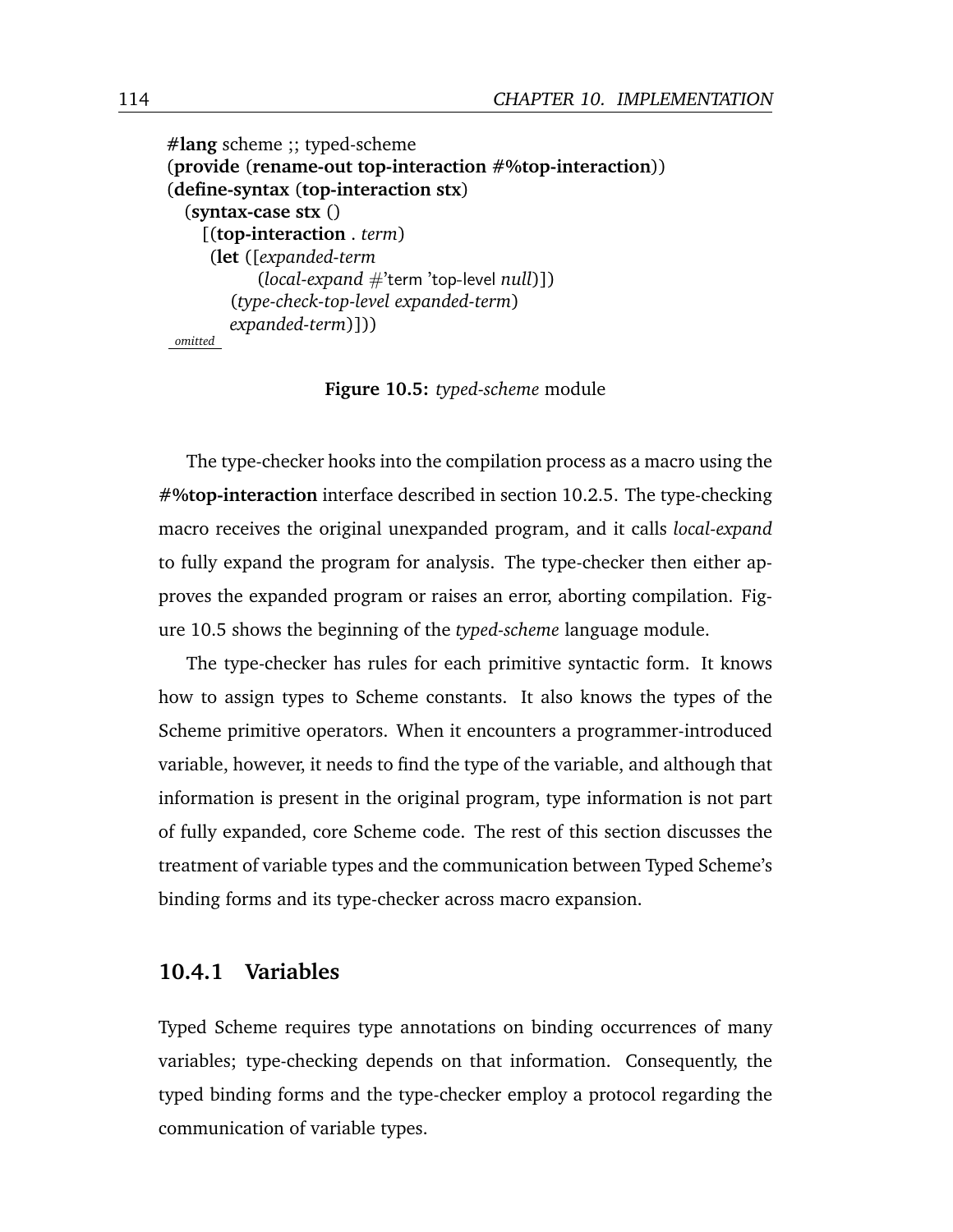Type annotations are local to the terms where they appear. They must be robust in the face of local expansion and re-expansion. Since the typechecker works on the fully-expanded program, it makes sense to put the type annotations into the program. At the same time, the result of expansion is a core Scheme term, and Scheme's primitive syntactic forms are unaware of types and do not accept Typed Scheme's typed binding syntax. Syntax properties provide an appropriate method for implementing the protocol by attaching type information to terms.<sup>4</sup>

**The Variable Protocol:** Every typed binding form decorates its declared variables with a type attached to the 'type-label syntax property of the bound identifiers.

Typed Scheme implements the variable protocol by defining typed binding forms such as λ: as macros that convert the [*variable* **:** *type*] variable syntax into primitive binding forms with the types attached to the 'type-label syntax property of the variable names. Figure [10.6](#page-129-0) shows the definition of typed binding macros. The  $\lambda$ : macro expands into the primitive  $\lambda$  form. For each formal parameter name, it creates a new syntax object with a 'typelabel property holding the type. Likewise, the **define:** macro handles typed definitions. The first clause handles the simple case with just a name being bound to a value. The second clause handles the function definition syntax by desugaring it to a **define:** form with an explicit  $\lambda$ : form. It also synthesizes the function type from the argument types and the result type, adding it to the expanded definition. The **:** annotation form, used chapter [2,](#page-18-0) works similarly to **define:**. In this section, we focus on **define:** for simplicity.

The type-checker, at the other end of the protocol, consumes the syntax properties produced by the typed binding forms. When the type-checker encounters a binding form, it scans the bound variables and extracts their types with the *get-id-type* procedure:

<sup>&</sup>lt;sup>4</sup>[Clinger and Hansen](#page-171-2) [\[1994\]](#page-171-2) present an alternative method for communicating this information through phases of a compiler.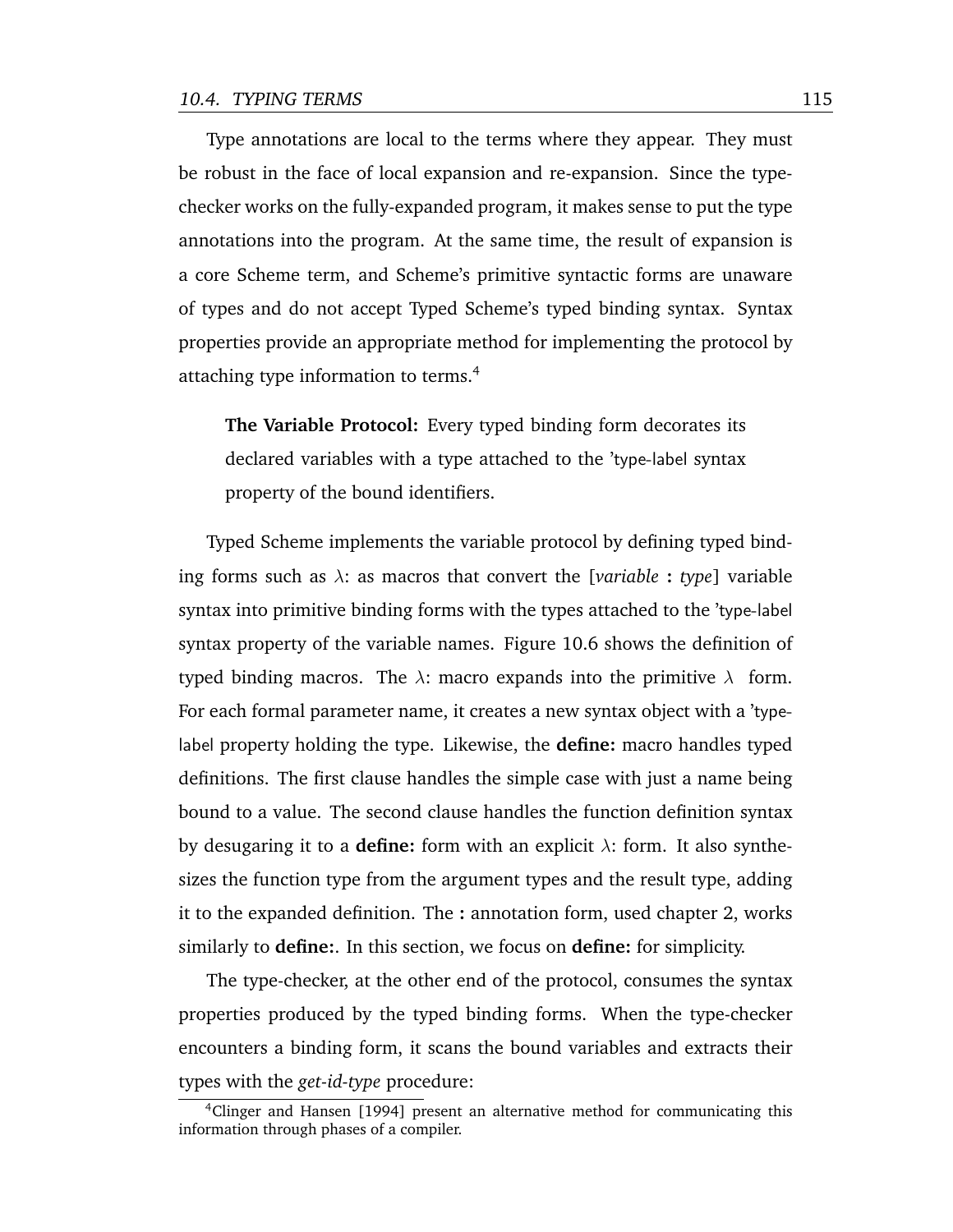```
(define-syntax (λ: stx)
  (syntax-case stx (:)
    [(\lambda: ([formal: formal-type] \dots) \cdot body)](with-syntax ([(typed-formal . . . )
                         (map
                          (λ (id type)
                            (syntax-property id 'type-label type))
                          (syntax->list \#'(formal ...))(syntax->list \#'(formal-type...)))\#^{\prime}(\lambda \text{ (typed-formal }... \text{).} \text{body})])
(define-syntax (define: stx)
  (syntax-case stx (:)
     [(define: var : type expr)
      (identifier? #'var)
      (with-syntax ([tvar (syntax-property #'var 'type-label #'type)])
        \#'(define \#,tvar expr))]
     [(define: (f [formal formal-type] . . . ) : result-type . body)
      #'(define: f : (formal-type \ldots \rightarrow result-type)
           (\lambda: ([formal formal-type] \dots) \cdot body)))])
```
**Figure 10.6:** Typed definition and binding forms

```
\gamma; get-id-type : identifier \rightarrow type
(define-for-syntax (get-id-type id)
  (let ([type (syntax-property id 'type-label)])
     (unless type (raise-missing-type-error id))
    type))
```
The type-checker maintains a two-part type-environment. One part holds the types of global variables, including variables defined via **define:** and all primitive variables. The other part holds the lexical variables, such as those bound by  $\lambda$ : and other local binding forms. Figure [10.7](#page-130-0) shows the outline of the environment module. The *declare-type!* operation updates the global type environment; *extend-env* extends the local type environment; and *lookup-env* finds the type of an identifier, searching first the local bindings then the global bindings.

The type-checker consumes the information attached to bound variables. Figure [10.8](#page-140-0) lists the code for the type-checker. When the type-checker en-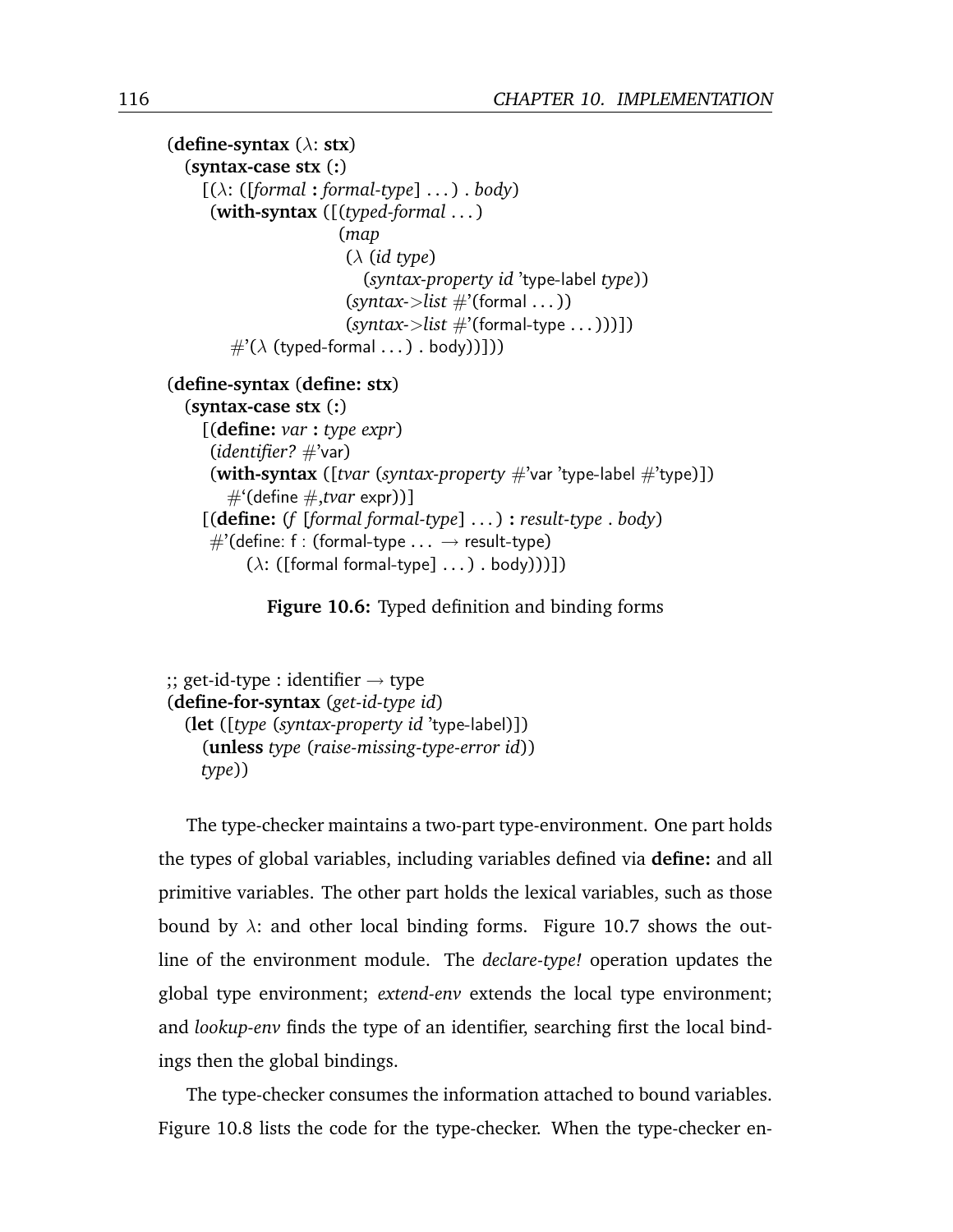#### <span id="page-130-0"></span>**#lang** scheme ;; env (**provide** (**all-defined-out**))

;; An environment is a (list-of binding).

;; A binding is (make-binding identifier type). (**define-struct** *binding* (*id type*))

;; the-type-env : environment ;; Associates global variables with their types. ;; Initially contains types for the scheme primitives. (**define** *the-type-env omitted* )

 $\gamma$ ; declare-type : identifier type  $\rightarrow$  void ;; Add a type association to the global type environment. (**define** (*declare-type! id type*) *omitted* )

;; empty-env : environment ;; The empty lexical environment. (**define** *empty-env null*)

 $\gamma$ ; extend-env : environment (list-of binding)  $\rightarrow$  environment (**define** (*extend-env env bindings*) *omitted* )

 $\gamma$ ; lookup-type : lexical-env identifier  $\rightarrow$  type ;; Searches the lexical environment, then the global environment. (**define** (*lookup-type env var*) *omitted* )

**Figure 10.7:** Type Environment

counters a definition, it extracts the type annotations from the bound identifiers and extends the type environment with the new type association. It finally checks that the declared type matches the type computed for the right-hand side expression. When the type-checker encounters an expression, it switches to expression mode.

The *type-check-expr* procedure computes the type of the expression. In the simplest case, variable reference, the type-checker just looks up the type in the type environment. If the variable is not present, the *lookup-env* procedure raises an error. When the type-checker sees a  $\lambda$  form, it gathers the types of the bound variables and extends the type environment before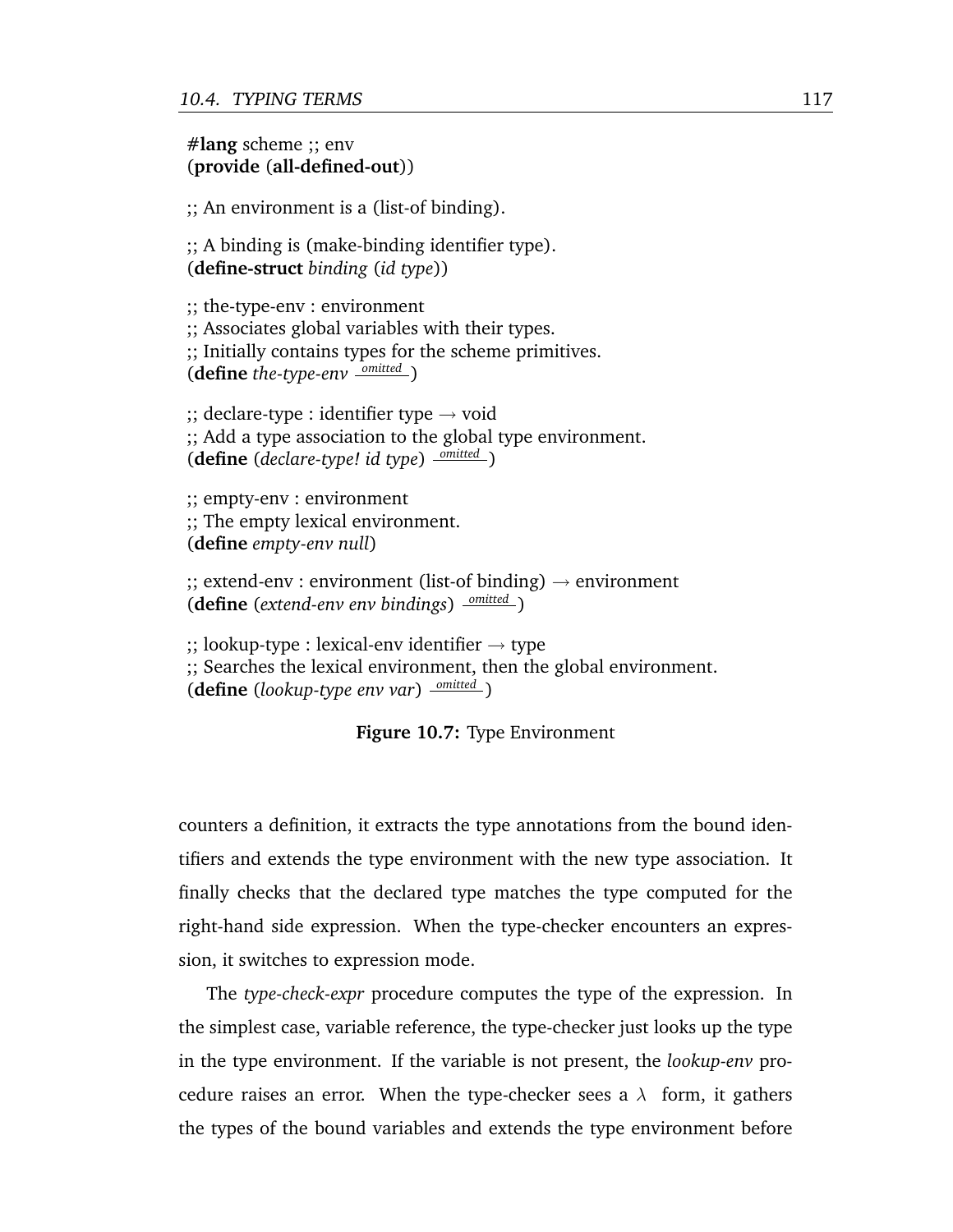checking the body in the extended environment. It also uses the types of the formals, in addition to the computed type of the body, to create the type of the function. Finally, the application case involves finding the type of the operator, verifying that it is a function type of the right arity, and checking the expected parameter types against the actual parameter types. If the application is valid, the result is the function's result type.

# <span id="page-131-0"></span>**10.5 Typing Modules**

Type-checking a typed module is more complicated than type-checking an isolated definition or expression. Module bodies may refer to variables that are neither primitive nor locally-defined, but imported from other modules. Furthermore, module exports must be protected from misuse in other modules, both typed and untyped.

As with a single definition or expression, type-checking a module involves fully expanding the contents of the module and then analyzing the result. Typed Scheme uses the module transformer hook to type-check the contents of the module.

The variable protocol handles variables whose definitions or bindings occur within the body of the module, but typing imported variables requires additional communication between typed modules. The revised protocol affects the way a typed module's exports are compiled.

There are three kinds of module interactions that typed modules can participate in:

- 1. A typed module requires an untyped module.
- 2. A typed module requires another typed module.
- 3. An untyped module requires a typed module.

The first case simply requires a method of importing untrusted code in such a way that it cannot break the type system's invariants, which demands ap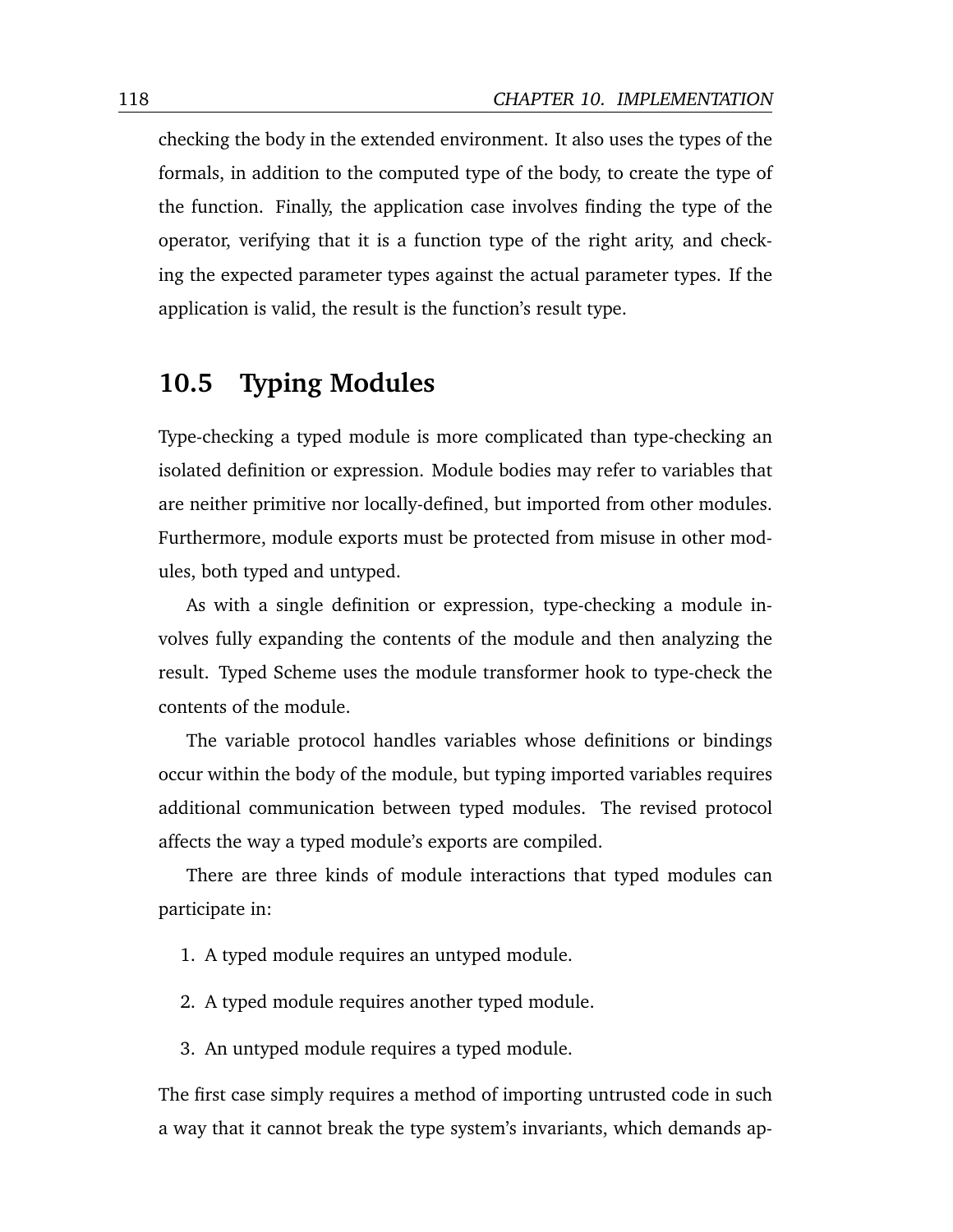propriate input from the programmer. The other two cases determine the behavior of a typed module's exports. Those two cases essentially demand different behaviors from a typed module depending on its use context.

This section explains how Typed Scheme interacts with the module system. We begin with the simplest case, a typed module importing untyped code. This case can be explained in terms of just the import statement. Then we consider the case of a typed module importing another typed module, and we develop the basic typed-module framework. Finally, we show how to extend the behavior of exports to support the case of importing a typed module into an untyped context.

### **10.5.1 Untyped to Typed**

Typed modules cannot use untyped modules without additional protection.<sup>5</sup> Instead, typed modules use a special **require/typed** form to import names at specific types. The **require/typed** form wraps the untyped imports with contracts [\[Findler and Felleisen](#page-172-2) [2002\]](#page-172-2) that enforce the supplied types via runtime checks. It also adds the name to the type environment with the specified type.

For example, the following use of **require/typed** imports the *find-files* procedure from a standard library module:<sup>6</sup>

(**require/typed** *scheme/file* [*find-files* ((**Path** → **Boolean**) **Path** → (**Listof Path**))])

It is equivalent to the following code fragment:

<sup>5</sup>However, typed modules can safely import untyped *macro* libraries (such as **match**) if the macros do not expand into untyped, non-primitive variables.

<sup>6</sup>The **Path** of this library is a filesystem path, not the paths of chapter [7.](#page-84-0)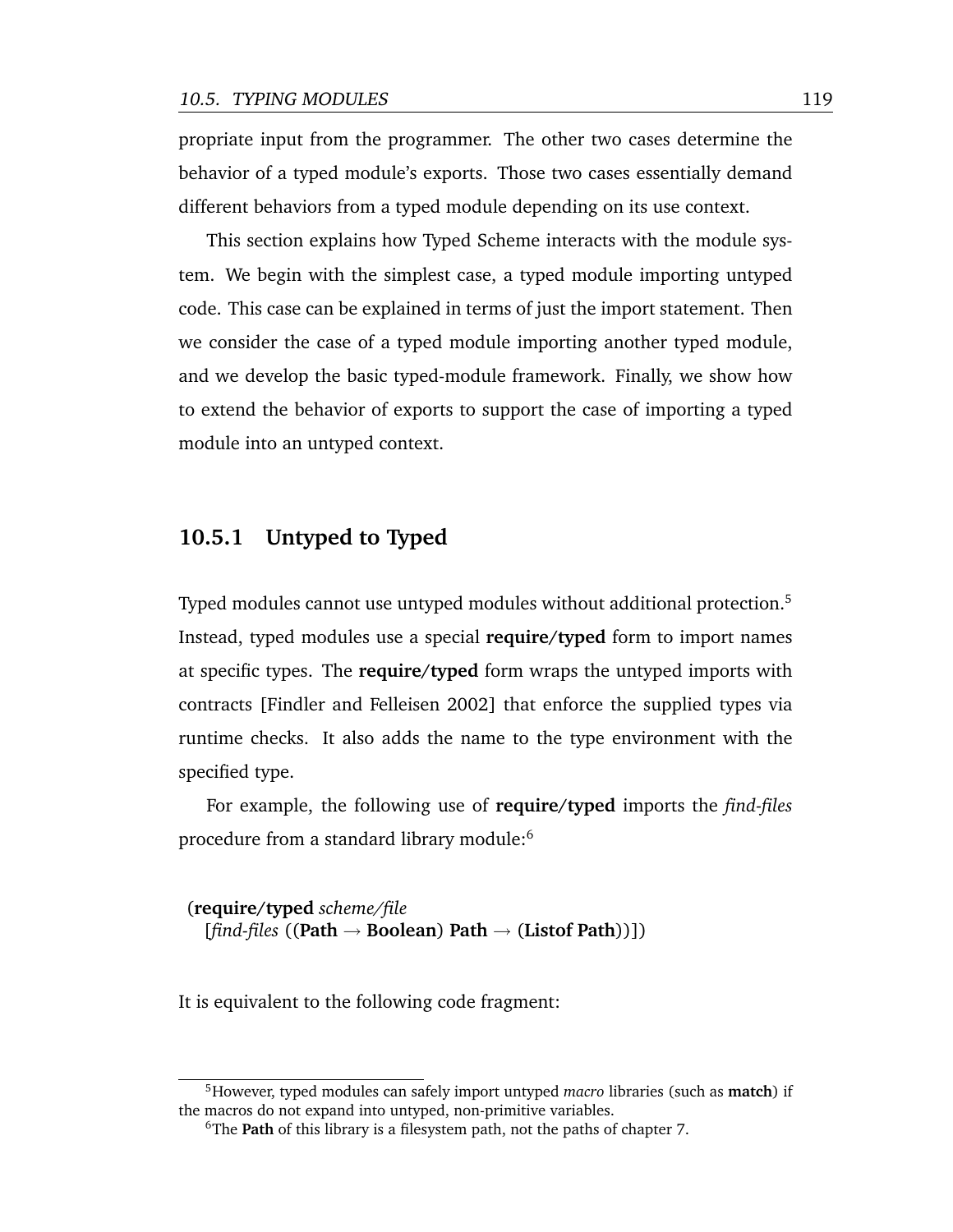```
(require (rename-in scheme/file unsafe-find-files find-files))TRUST
(define: find-files : ((Path → Boolean) Path → (Listof Path))
  (contract (type->contract
              ((Path → Boolean) Path → (Listof Path)))
             unsafe-find-files
             'find-files
              \mathcal{C}'<typed-scheme>)^{\text{TRUST}})
```
The TRUST annotation indicates a syntax property that directs the typechecker to accept the labeled expression as-is. The **contract** expression wraps the unsafe version of the *find-files* procedure with a contract derived from the given type. The last two arguments indicate the parties involved in the contract; if something goes wrong, one of the parties is blamed.

The *find-files* contract checks the procedure's arguments and result. If the untyped version of *find-files* returns a non-path result, the contract catches it and blames 'find-files before the faulty value can interfere with the typed program. The first argument contract is itself a higher-order contract, so the contract system wraps the function passed to *find-files* with a contract corresponding to the (Path  $\rightarrow$  Boolean) type. This contract prevents the untyped *find-files* from calling the function with faulty arguments; if it does so, the contract system raises an error and blames 'find-files for the violation. The second argument contract is a first-order contract. It can only be violated if typed code supplies an argument of the wrong type, which cannot happen if the type system is sound. Finally, if *find-files* were to return something other than a list of paths, the contract system would stop the program and thus protect the typed code that expects to process the result.

### **10.5.2 Typed to Typed**

Typed Scheme installs a **#%module-begin** macro that first performs the normal module expansion (using *local-expand*), analyzes the result, and produces a module body that follows a new *module variable protocol*, which provides the type-checker with the types of module variables: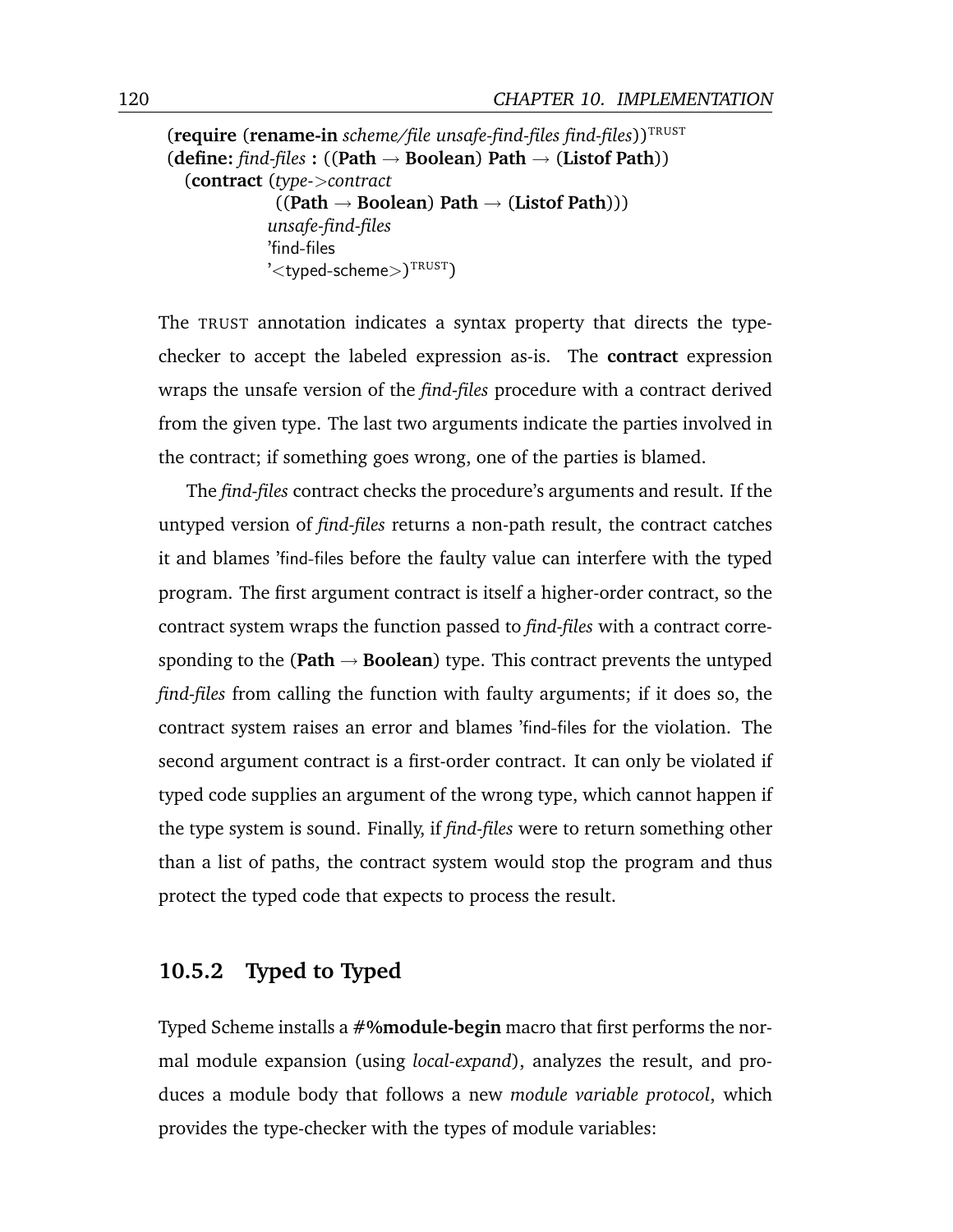(**define-syntax** (**module-begin stx**) (**syntax-case stx** () [(**module-begin** *form* . . . ) (*type-check-module-body* (*local-expand*  $\#$ '( $\#$ %plain-module-begin form ...) 'module-begin *null*))]))

Unlike the type-checking procedure for top-level forms, *type-check-modulebody* not only type-checks the module body; it also transforms the code to produce the module body.

When one typed module requires another typed module, type-checking the first module requires knowing the types associated with the all of the definitions of the second module. The type-checker needs the types for all of the definitions, even the unexported ones, because an imported macro can expand into references to the unexported variables of the module it was defined in. This requires a new protocol, the module variable protocol.

Let us consider the protocol mechanisms introduced in section [10.3.](#page-124-0) An imported identifier does not carry any syntax properties, so syntax properties alone are insufficient. Static binding provides a partial solution: instead of directly providing a variable, a typed module could instead provide a macro that expands into a use of the actual variable. The macro would place a type annotation on the reference as a syntax property. The problem with the static binding approach is that it annotates only the references that cross the public import/export boundary. Variable references introduced by imported macros, however, do not go through the static binding mechanism; they refer directly to the module variables. Since Typed Scheme aims to support macros, static binding is not a viable approach.

That leaves compile-time side effects. We extend the type environment table to include all known typed-module definitions instead of just primitives and local definitions. A typed module relies on the global type environment to contain types for all variables that appear within its body, and it guarantees that its client modules have access to its own type associations.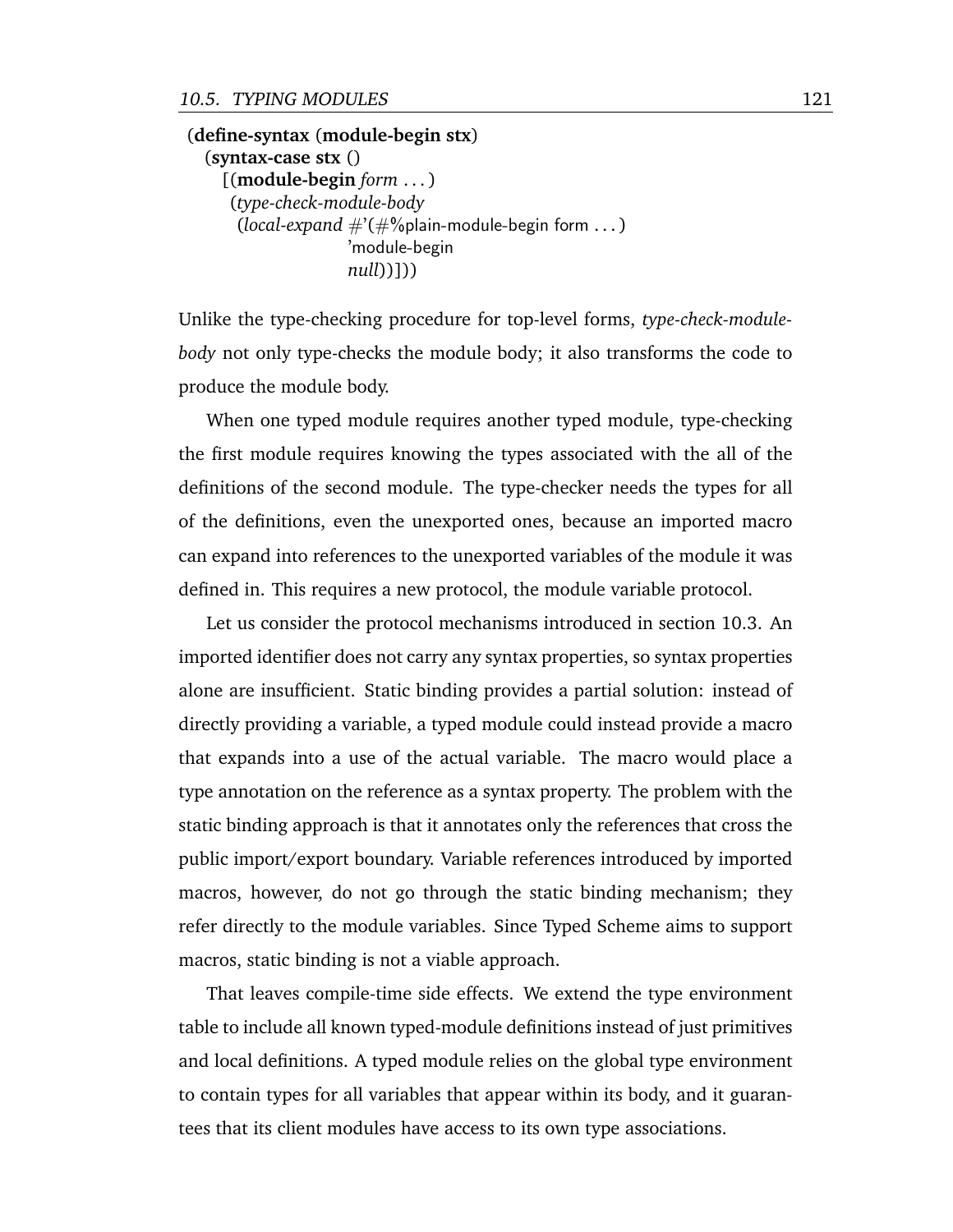**The Module Variable Protocol:** During the compilation of a typed module, the global type environment contains bindings for all definitions in all typed modules transitively required by the module being compiled.

Since a module's contributions to the global type environment need to be present during the compilation of every module that depends on it, we use the persistent effect pattern described in section [10.2.3.](#page-121-0) In addition to verifying the correctness of the module's contents, the *type-check-module-body* procedure also appends compile-time type declarations to the end of the module. We illustrate the effect of the module transformer on the following modules:

```
#lang typed-scheme ;; one
(provide one)
(: one Number)
(define one 1)
```

```
#lang typed-scheme ;; plus
(provide plus1)
(: plus1 (Number → Number))
(define (plus1 n)
  (+ n one))
```
The first module passes the type-checker, which also adds a type declaration for *one* to the end of the compiled module:

```
(compiled-module one
  (require typed-scheme)
  (provide one)
  (define one 1)
  (begin-for-syntax
    (declare-type! #'one (type Number))))
```
The reference to *declare-type!* was inserted by a macro from the *typed-scheme* module. Even though *one* does not import the *env* module directly, the procedure is available indirectly through *typed-scheme*. Since *typed-scheme* imports *env* via **for-syntax**, it is correct to use *declare-type!* within the compiletime part of *one*.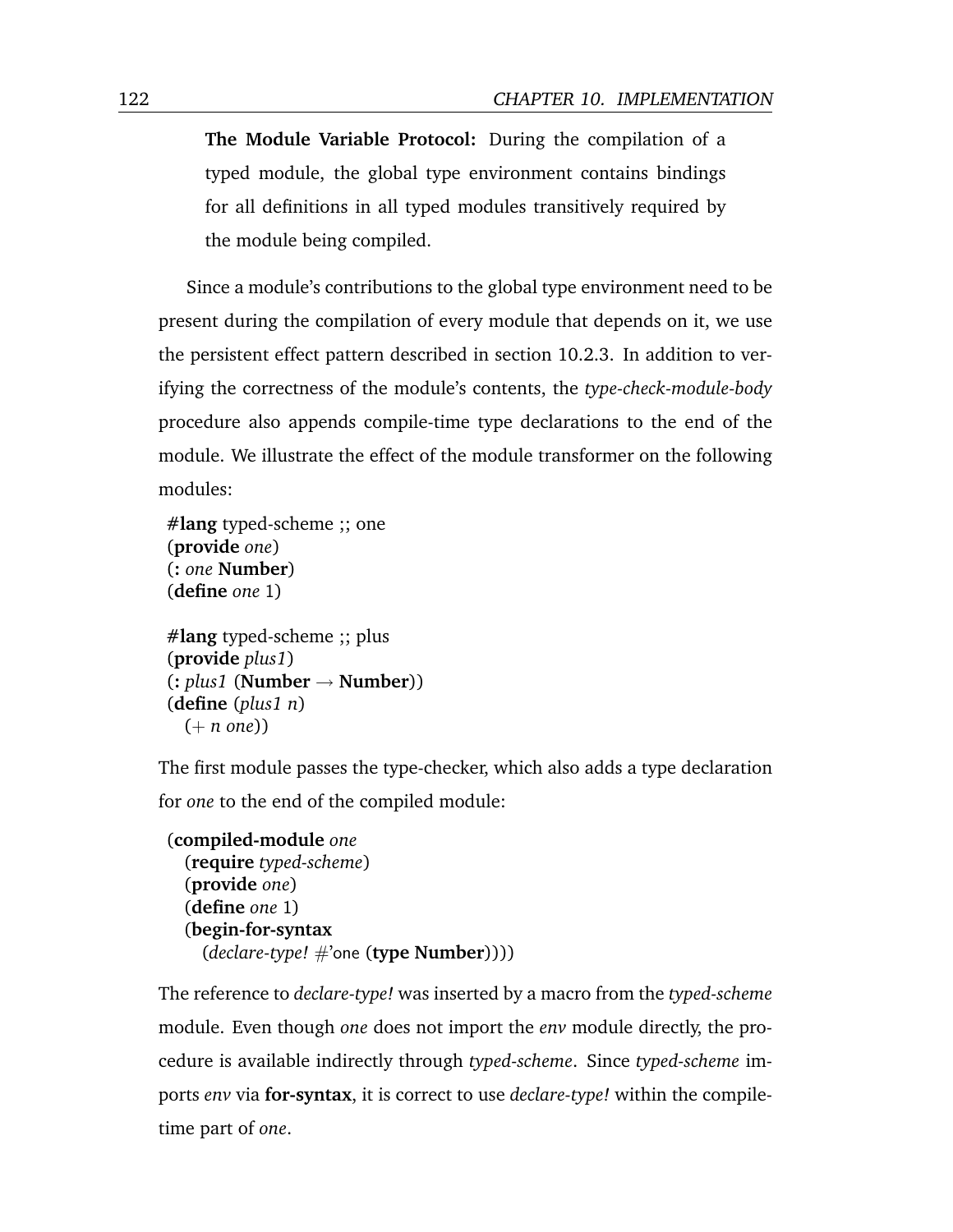When the compiler encounters the *plus* module, the module system invokes the compile-time part of *typed-scheme*, initializing the global type environment with the primitive bindings only. Then, when the compiler encounters the import of *one* in the module body, it invokes the compile-time part of the *one* module, which loads its type declaration for *one* into the type environment.

The *plus* module includes just one new definition, and the module transformer adds the corresponding declaration to the module:

```
(compiled-module plus
  (require typed-scheme)
  (provide plus)
  (define plus (\lambda(n) (+ n 1)))(begin-for-syntax
    (decare-type! \#'plus (type (Number \rightarrow Number)))))
```
The two modules are able to communicate using *typed-scheme*'s type environment because the compile-time parts of the *one* module and the *plus* module share a single invocation of *typed-scheme* and thus a single invocation of the *env* module.

Figures [10.9](#page-141-0) and [10.11](#page-142-0) show the implementation of typed modules and the module variable protocol.

### **10.5.3 Typed to Untyped**

When a typed module is imported into another typed module, it must provide its definitions and load the type declarations into the global type environment. The type-checker ensures that the exported values are used safely, so there is no need for run-time checking or wrapping.

In contrast, when a typed module is imported into an untyped module, it should protect its exports so that the untyped context cannot destroy the type invariants. As in the "untyped to typed" case, we use contracts to enforce the type constraints of the definitions. For any defined variable, it is a simple matter to generate a definition that wraps the variable in the protec-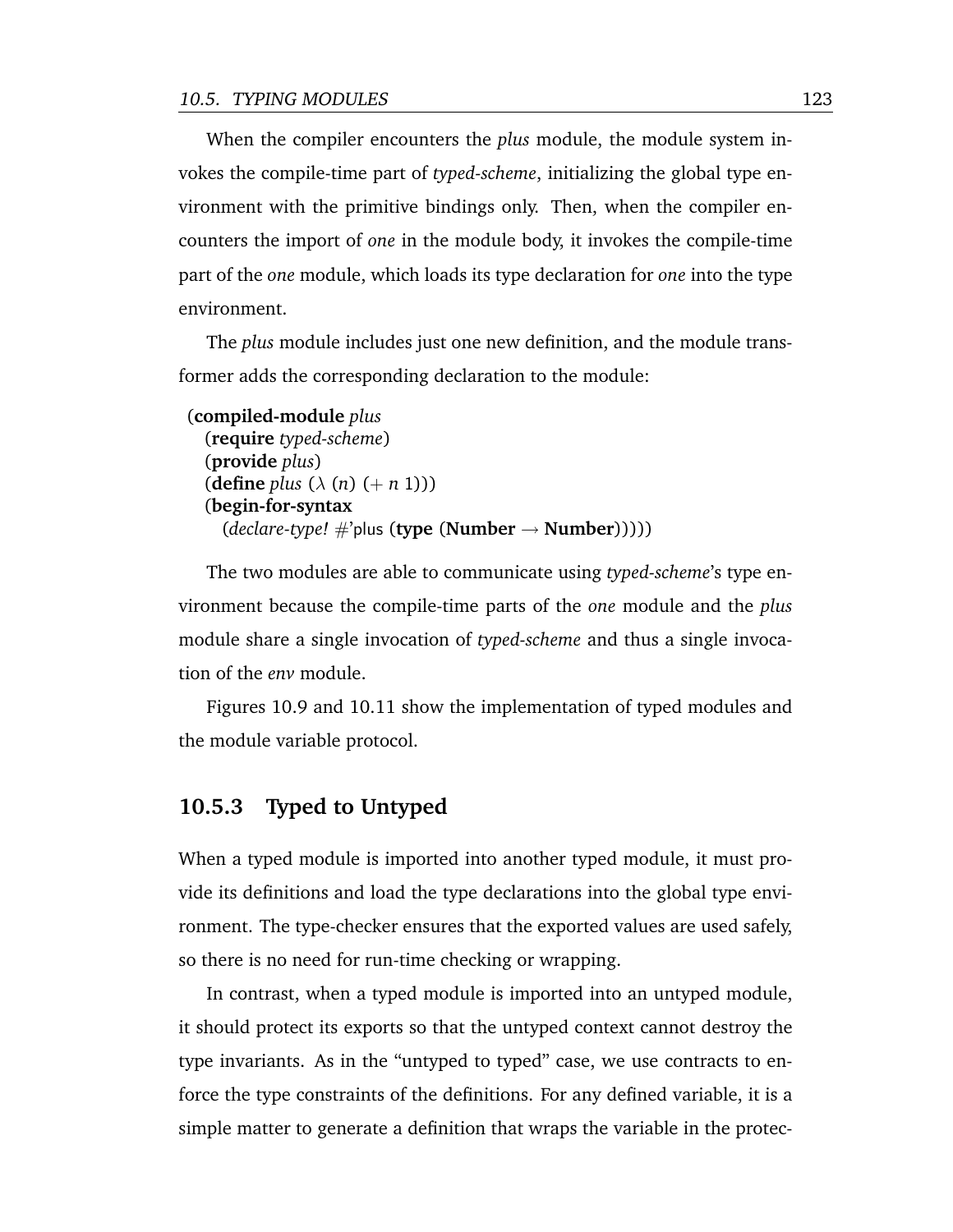tion of the appropriate contract. For example, the *plus* module above has a *plus1* procedure with type (**Number**  $\rightarrow$  **Number**). Given that information, we can generate *defensive-plus1*:

```
(define/contract defensive-plus1
    (type->contract (Number → Number))
 plus1)
```
The **define/contract** form is like a definition that uses **contract** explicitly, except that it automatically computes the blame parties.

A typed module, then, needs to provide one set of definitions to typed contexts and another set of definitions to untyped contexts. Of course, no module can actually change the contents of its **provide** clauses once it is compiled. Instead, it can provide a set of *indirection* macros that choose whether to expand into the trusting or defensive versions of exported names, assuming the macros can determine whether the importing context is typed or untyped. PLT Scheme provides *rename transformers* as a convenient way of writing such identifier-to-identifier translations.

Continuing the *plus* module example, the module transformer rewrites

(**provide** *plus1*)

into the following indirection definition and renamed-provide clause:

```
(define-syntax export-plus1
  (if omitted ;; Will it be used in a typed context?
     (make-rename-transformer #'plus1)
     (make-rename-transformer #'defensive-plus1)))
(provide (rename export-plus1 plus1))
```
The indirection definitions depend on some way of determining whether the context they are imported into is typed or untyped. The context that matters is the main module currently being compiled. If the require chain includes intervening modules, they have already been compiled, and references within the compiled modules are already resolved to the right version of the exports. Thus, the problem boils down to determining whether the main module currently being compiled is a typed module.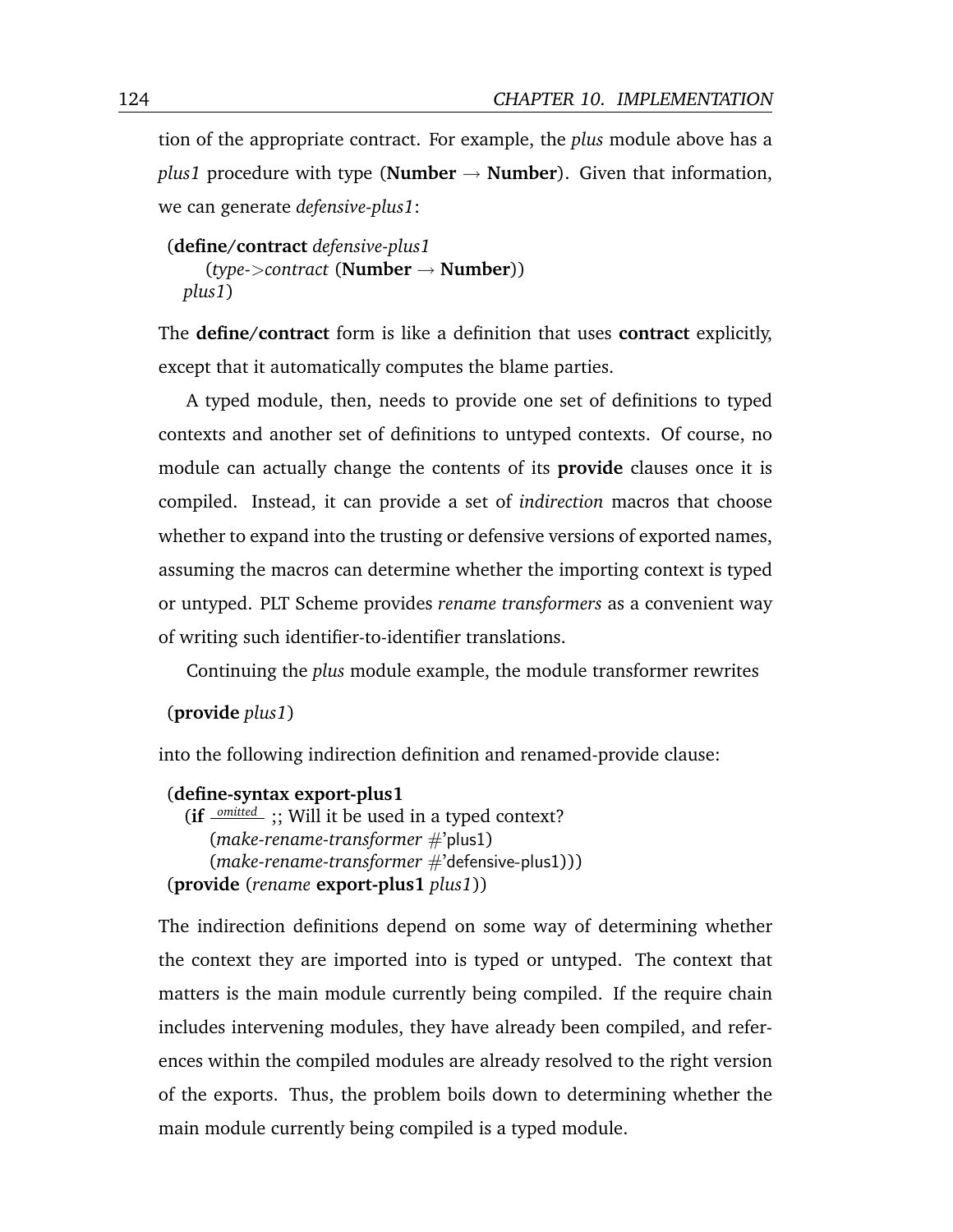The property that distinguishes a typed module is that it specifies *typedscheme* as its language module, and thus its module body is under the control of the typed module transformer. Given that, it is critical to understand the exact order of events in the compilation process:

- 1. The compiler invokes the initial language module's compile-time part.<sup>7</sup>
- 2. Then, it executes the initial language module's module transformer on the body of the module being compiled.
- 3. As the compiler encounters **require**s in the module's body, it invokes the compile-time parts of the relevant modules.

In particular, the execution of the module transformer precedes the execution of any of the indirection definitions in compiled typed modules. The Typed Scheme module transformer can therefore set a flag indicating that the module being compiled is a typed module, and the indirection definitions can simply check the value of the flag. Figure [10.10](#page-141-1) presents the modified *typed-scheme* module.

The *type-check* module also adds (**require** *context*) so that the indirection definitions it inserts can refer to *typed-context?*.

The following program illustrate how the flag works. We add an untyped *main* module to the *one* and *plus* modules from our earlier examples.

```
#lang typed-scheme ;; one
(provide one)
(: one Number)
(define one 1))
```

```
#lang typed-scheme ;; plus
(require one)
(provide plus1)
(: plus1 (Number → Number))
(define (plus1 x)
 (+ x one)))
```
 $<sup>7</sup>$ Although this invocation occurs prior to any compilation of a typed module, it cannot</sup> be used to determine whether compilation is occurring in a typed context, since the Typed Scheme module can be required from untyped as well as typed modules.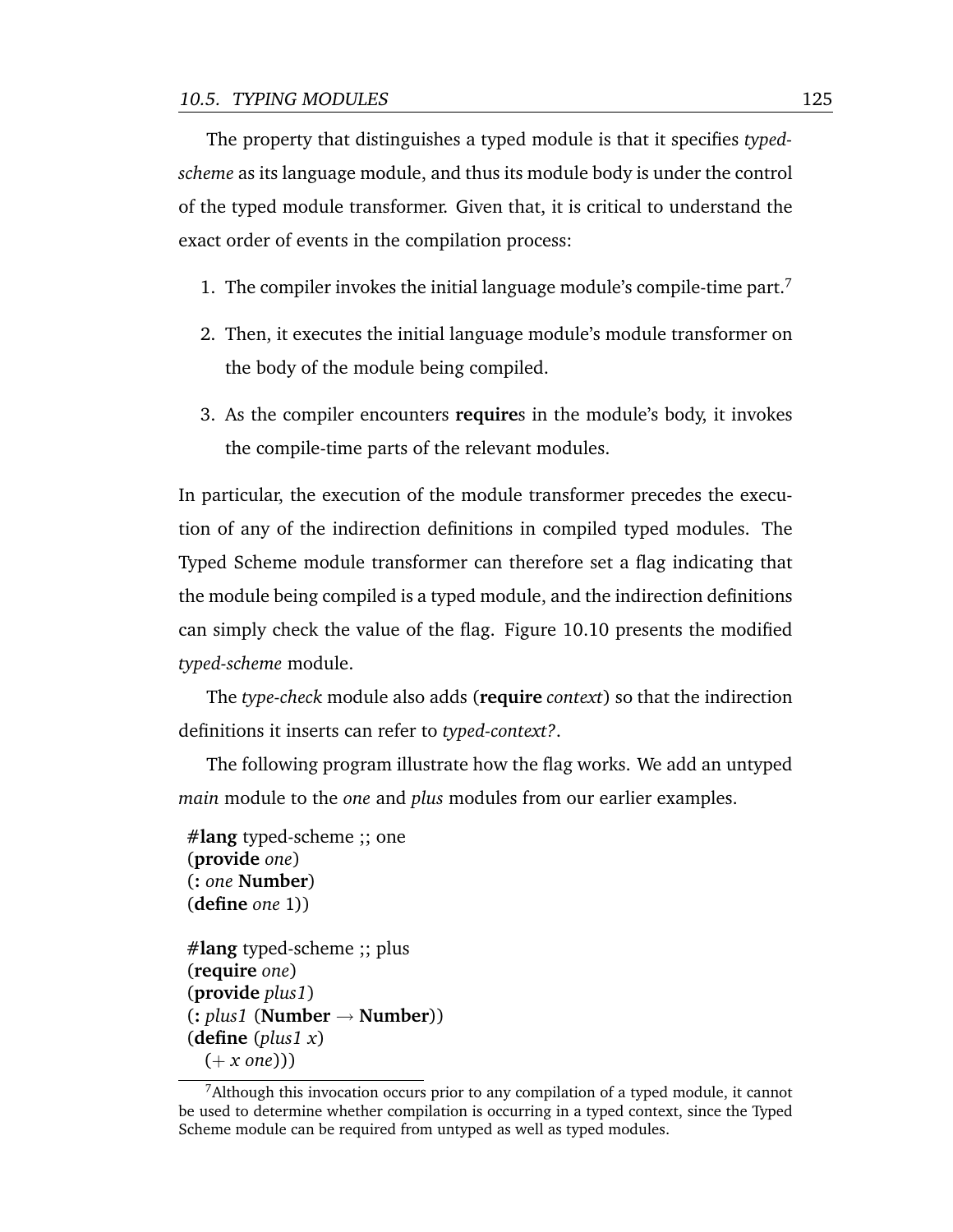**#lang** scheme ;; main (**require** *plus*) (*display* (*plus1* 41)) (*newline*)

The compiler processes the typed *one* module first, creating the contextdependent indirection definition for the exported variable *one*. When the compiler encounters the typed *plus* module, it first invokes the compile-time part of *typed-scheme*. That, in turn, causes the invocation of the *context* module, including a new *typed-context?* box initialized to false. Executing the Typed Scheme **#%module-begin** macro sets the value in the *typed-context?* box to true. Subsequently, when the compiler encounters the (**require** *one*) form in the module body, it invokes *one*'s compile-time part. Since the *typedcontext?* variable is set to true, the indirections are set to the typed variants, and the compiler resolves uses of the imported names to the unwrapped definitions.

The compilation of the *main* module proceeds differently. When the compiler encounters the (**require** *plus*) form, it invokes *plus*'s compile-time part, which invokes *typed-scheme*'s compile-time part and invokes *context*. This creates a fresh *typed-context?* box initialized to false, just as before. The box's value is never changed to true, however, because Typed Scheme's **#%module-begin** macro is not used in the expansion of the *main* module. Thus when *plus*'s indirection definitions are executed, they point to the contract-wrapped variants. Thus the occurrence of *plus1* in the *main* module is wrapped in code to verify the type of its argument.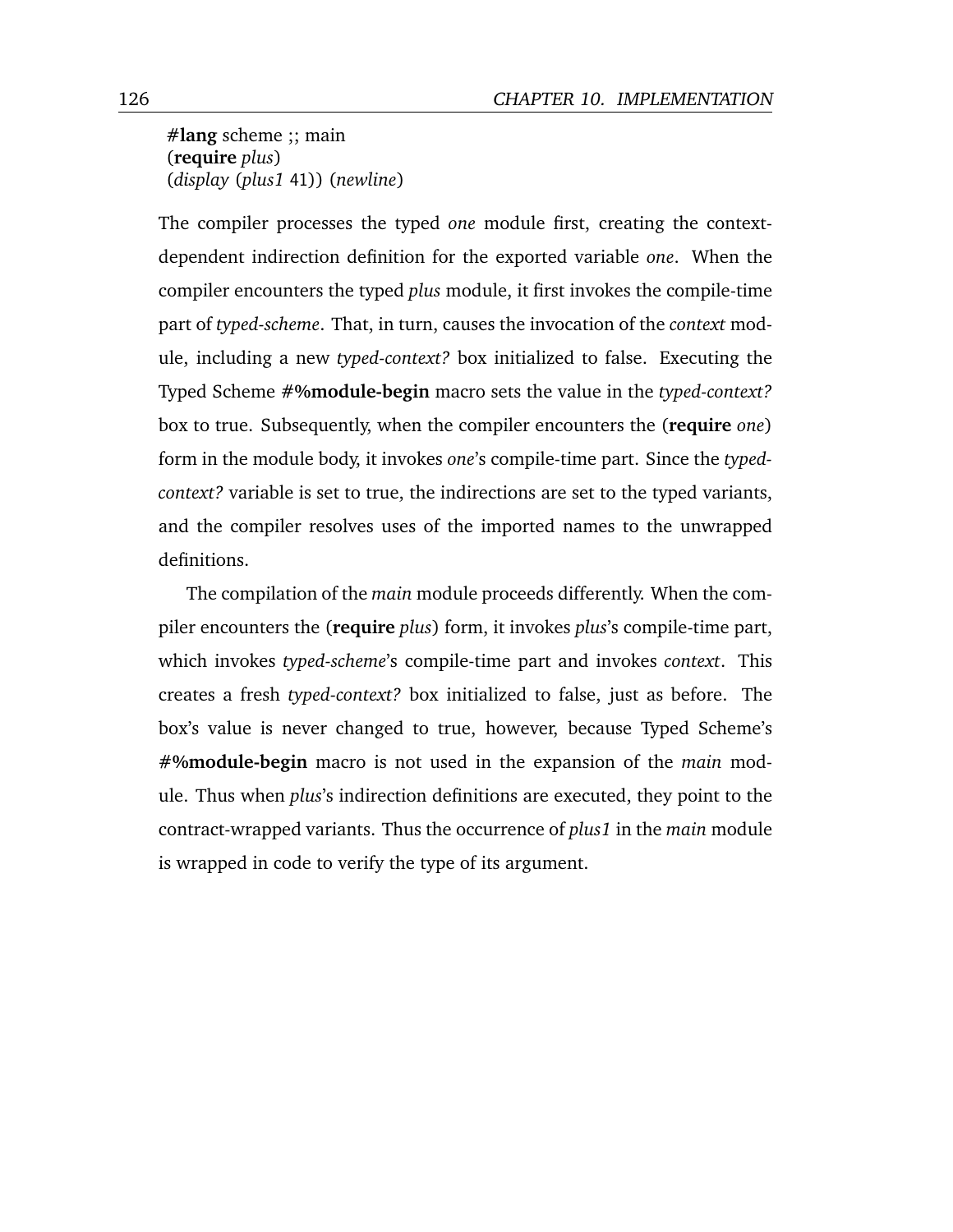```
\gamma; type-check-top-level : syntax \rightarrow void
(define-for-syntax (type-check-top-level form)
  (syntax-case form (define)
    [(define var expr)
     (let∗ ([var-type (get-id-type #'var)])
        (declare-type! #'var var-type)
        (let ([expr-type (type-check-expr #'expr empty-env)])
          (check-type var-type expr-type form)))]
    [expr
     (type-check-expr #'expr empty-env)]))
\gamma; type-check-expr : syntax lexical-env \rightarrow type
(define-for-syntax (type-check-expr expr env)
  (syntax-case expr (λ #%app omitted )
    [var
     (identifier? #'var)
     (lookup-type env #'var)]
    [(λ (formal . . . ) body)
     (let∗ ([formal-types
             (map get-id-type (syntax->list #'(formal . . . )))]
            [formal-bindings
             (map make-binding
                   (syntax->list \#'(formal ...))formal-types)]
            [body-type
             (type-check-expr #'body
                               (extend-env env formal-bindings))])
        (make-function-type formal-types body-type))]
    [(#%app op arg . . . )
     (let ([op-type (type-check-expr #'op env)]
           [arg-types
           (map (λ (arg) (type-check-expr arg env))
                  (syntax->list #'(arg . . . )))])
        (check-function-type op-type #'op)
        (check-types (function-type-params op-type)
                     op-types
                     expr)
        (function-type-result op-type))]
    <u>omitted</u> ))
```
These functions are defined using **define-for-syntax**, which creates a value binding in the compile-time environment, so the **top-interaction** macro can use the procedures.

**Figure 10.8:** The type-checker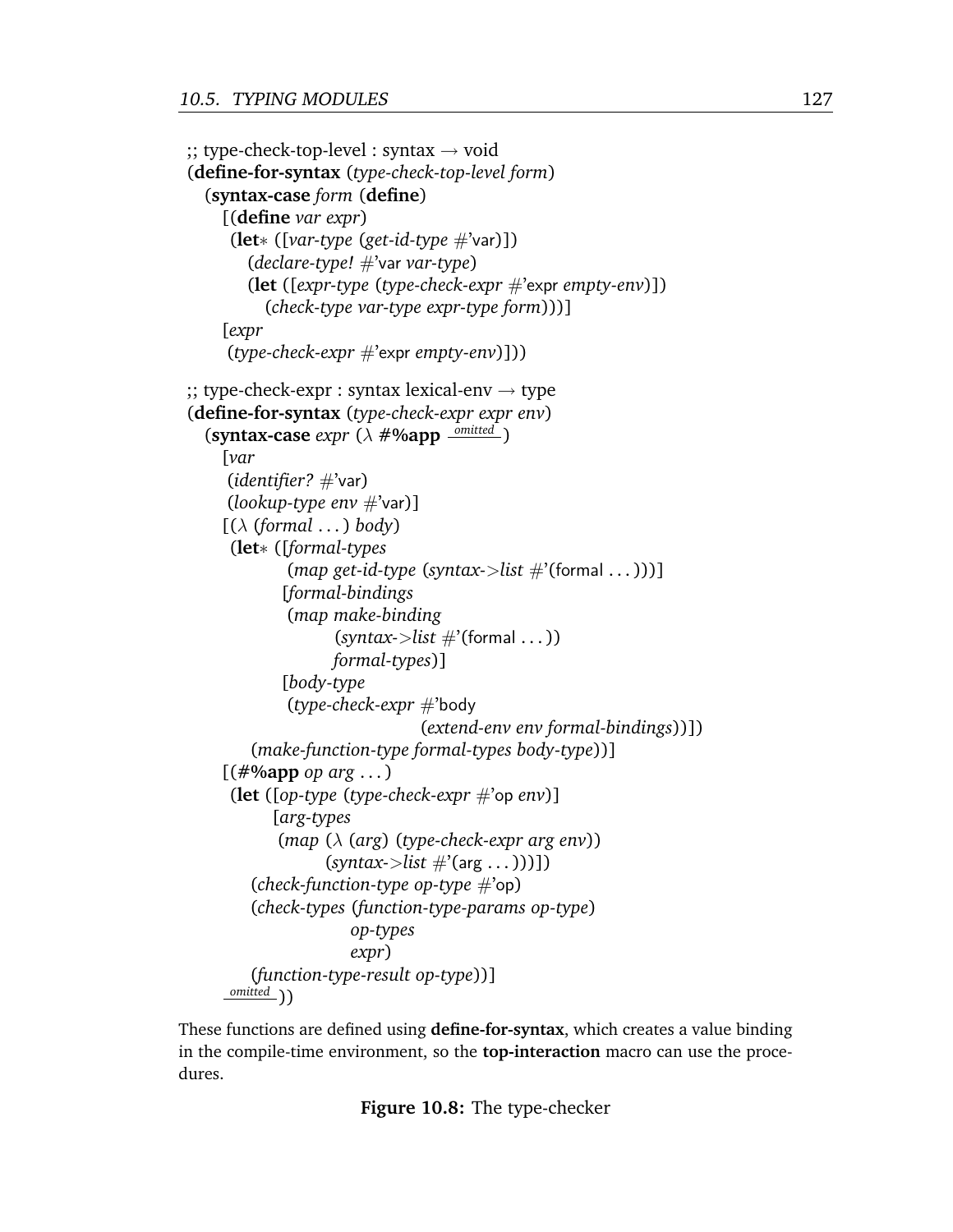```
#lang scheme ;; typed-scheme
(require (for-syntax type-check))
(provide (rename-out module-begin #%module-begin)
         (rename-out top-interaction #%top-interaction)
         (except-out (all-from-out scheme)
                     #%module-begin #%top-interaction)
         define:
         \lambda:)
(define-syntax (module-begin stx)
  (syntax-case stx ()
    [(module-begin form . . . )
     (type-check-module-body
      (local-expand \#'(\#%plain-module-begin form ...)
                   'module-begin
                   null))]))
(define-syntax top-interaction omitted )
(define-syntax define: omitted )
(define-syntax λ:
omitted )
```
**Figure 10.9:** The *typed-scheme* module

<span id="page-141-1"></span>**#lang** scheme ;; context (**provide** *typed-context?*) ;; typed-context? : (box-of boolean) ;; True when the module being *compiled* is a typed module. (**define** *typed-context?* (*box* #f)) **#lang** scheme ;; typed-scheme *omitted* (**require** (**for-syntax** *context*)) (**define-syntax** (**module-begin stx**)

```
(syntax-case stx ()
  [(module-begin form . . . )
   (begin
     (set-box! typed-context #t)
     (type-check-module-body
      (local-expand \#'(\#%plain-module-begin form ...)
                    'module-begin
                    null)))]))
```
*omitted*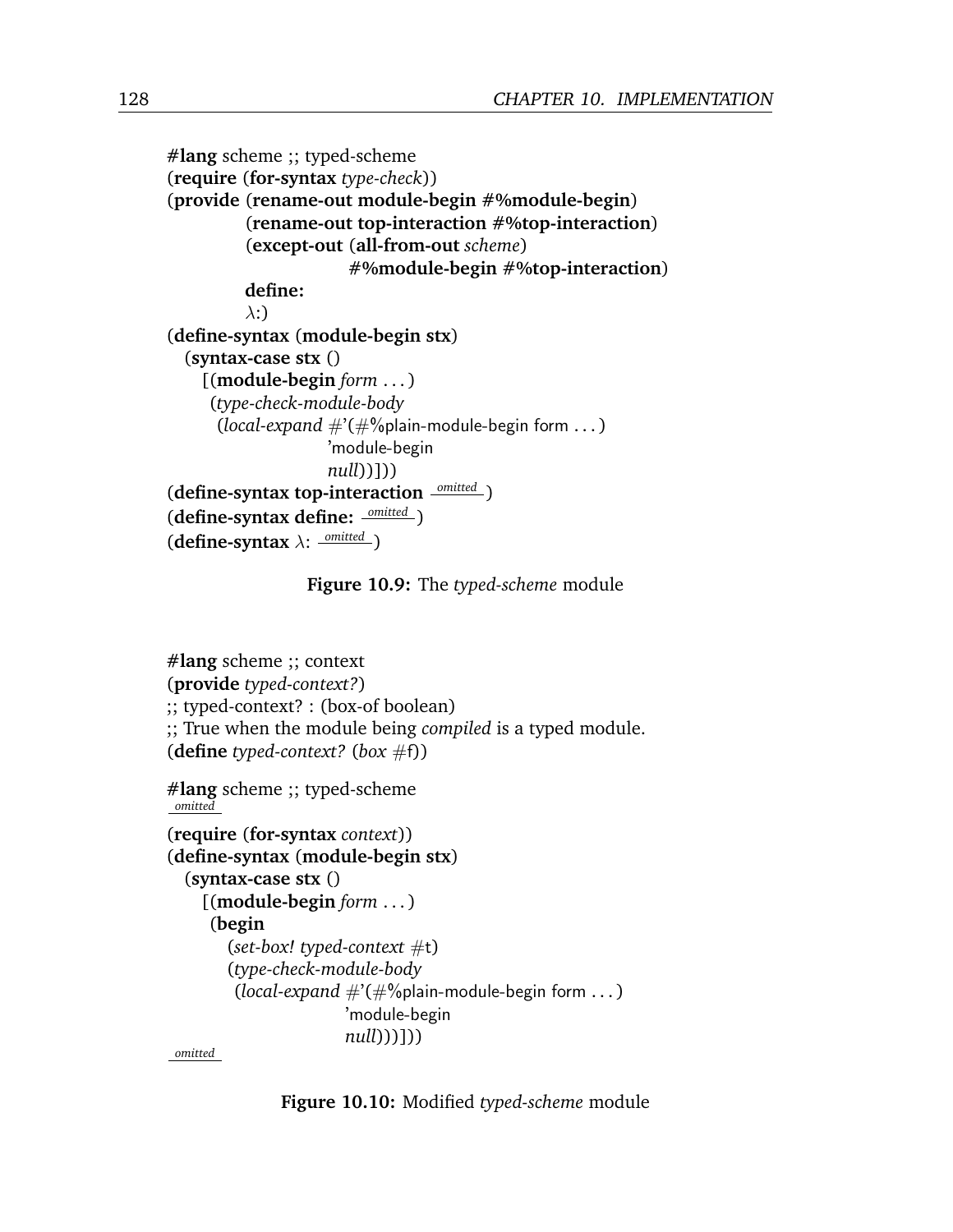```
#lang scheme ;; type-check
(require env)
(provide (all-defined-out))
\gamma; type-check-top-level : syntax \rightarrow void
(define (type-check-top-level form)
omitted )
\gamma; type-check-module-body : syntax \rightarrow syntax
(define (type-check-module-body form)
  (syntax-case form ()
    [(module-begin top-level-form . . . )
     (let ([def-types
             (get-definition-types (syntax->list #'(top-level-form . . . )))])
        (for ([def def-types])
           (declare-type! (binding-id def ) (binding-type def )))
        (for-each type-check-module-level-form
                  (syntax->list #'(top-level-form ...)));; Generate declarations to reload types into the
        ;; global type environment
        (with-syntax ([(type-declaration . . . )
                         (map binding->type-declaration def-types)])
           \#'(module-begin top-level-form ... type-declaration ...)))]))
\gamma; type-check-module-level-form : syntax \rightarrow void
(define (type-check-module-level-form form)
omitted )
\gamma; type-check-expression : syntax environment \rightarrow type
(define (type-check-expression expr env)
omitted )
\gamma; get-definition-types : (list-of syntax) \rightarrow (list-of binding)
(define (get-definition-types forms)
  (if (null? forms)
     null
     (syntax-case (car forms) (define)
        [(define name rhs)
         (cons (make-binding #'name (get-id-type #'name))
               (get-definition-types (cdr forms)))]
        [ (get-definition-types (cdr forms))])))
\gamma; get-id-type : identifier \rightarrow type
(define (get-id-type id)
omitted )
;; binding→type-declaration : binding → syntax
(define (binding->type-declaration b)
  (with-syntax ([id (binding-id b)]
                  [type-expr (type->type-expression (binding-type b))])
     \#'(begin-for-syntax (declare-type! \#'id type-expr))))
;; type→type-expression : type → syntax
(define (type->type-expression type)
omitted )
```
**Figure 10.11:** Type Checker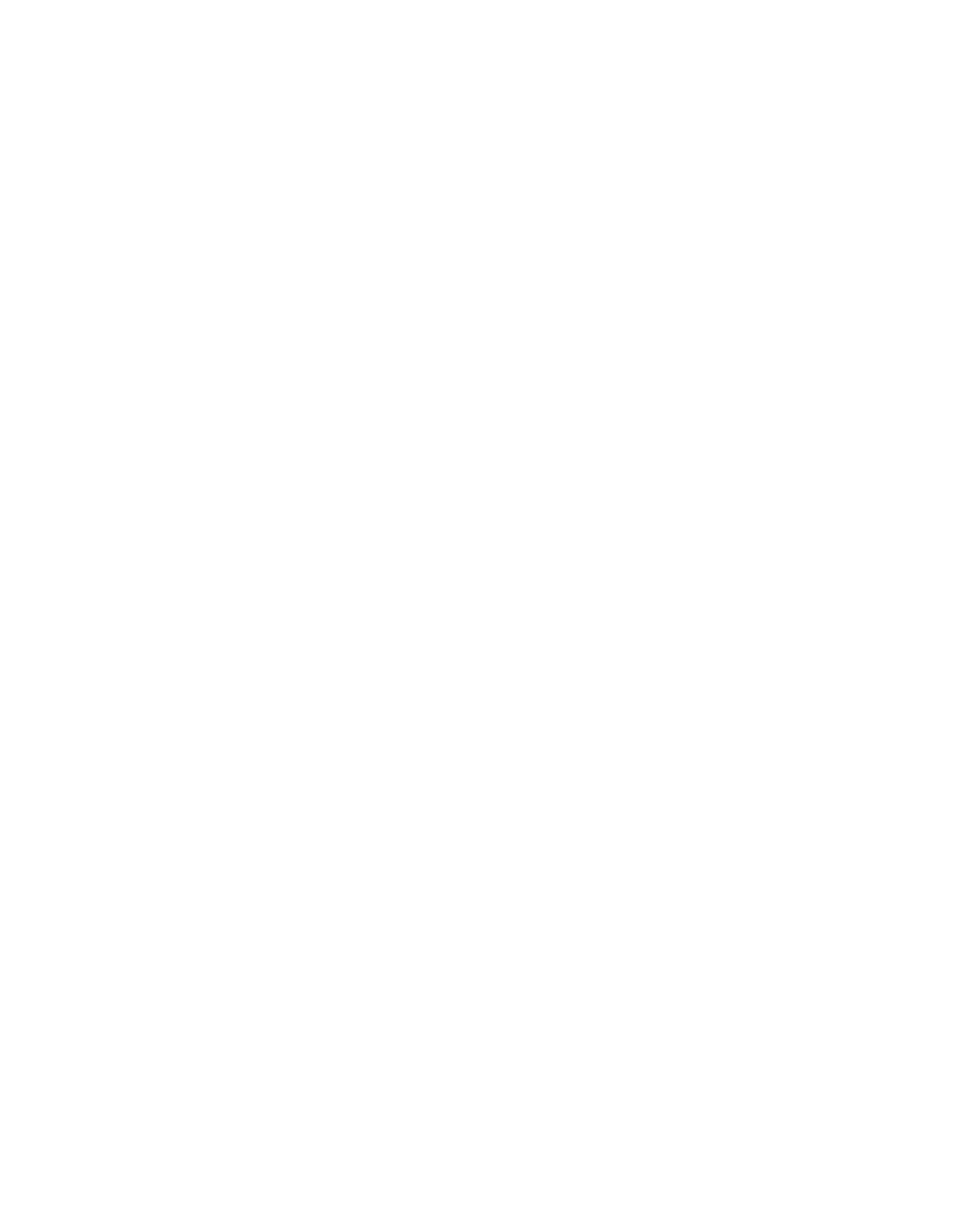### CHAPTER 11

# Evaluation $1$

Assessing whether Typed Scheme truly provides an easy transition from untyped to typed code demands practical experience.<sup>2</sup> This chapter presents the result of porting several scripts, libraries, and complete applications from PLT Scheme to Typed Scheme. The chosen examples are representative of working code in that they are created by experienced programmers and they have been in use for a significant amount of time. Similarly, the process itself is representative: for all of the examples, all communication between the original creator of the program and the "porter" was disallowed.

The first section discusses the selected examples and the particular problems that they pose. The second section describes the changes that had to be made for the selected programs to typecheck. Most changes simply added type annotations. Some required changes to the code to appease the typechecker, but other changes fixed bugs, or handled errors properly where they had been ignored. In particular, a description of all the changes made to the code of the largest example is given in section [11.2.4.](#page-152-0) The third section provides a quantitative account of the complexity involved in the porting process, as well as a subjective account.

 $<sup>1</sup>$ Many of the programs in this chapter were originally ported to Typed Scheme by Ivan</sup> Gazeau.

<sup>2</sup>For the development of Typed Scheme, several thousand lines of textbook Scheme code were used as the initial data set for determining what idioms to consider. Since such code tends to be illustrative of idioms, it is well suited for this purpose but not for evaluation. Additionally, a system should never be evaluated for performance on its own training data.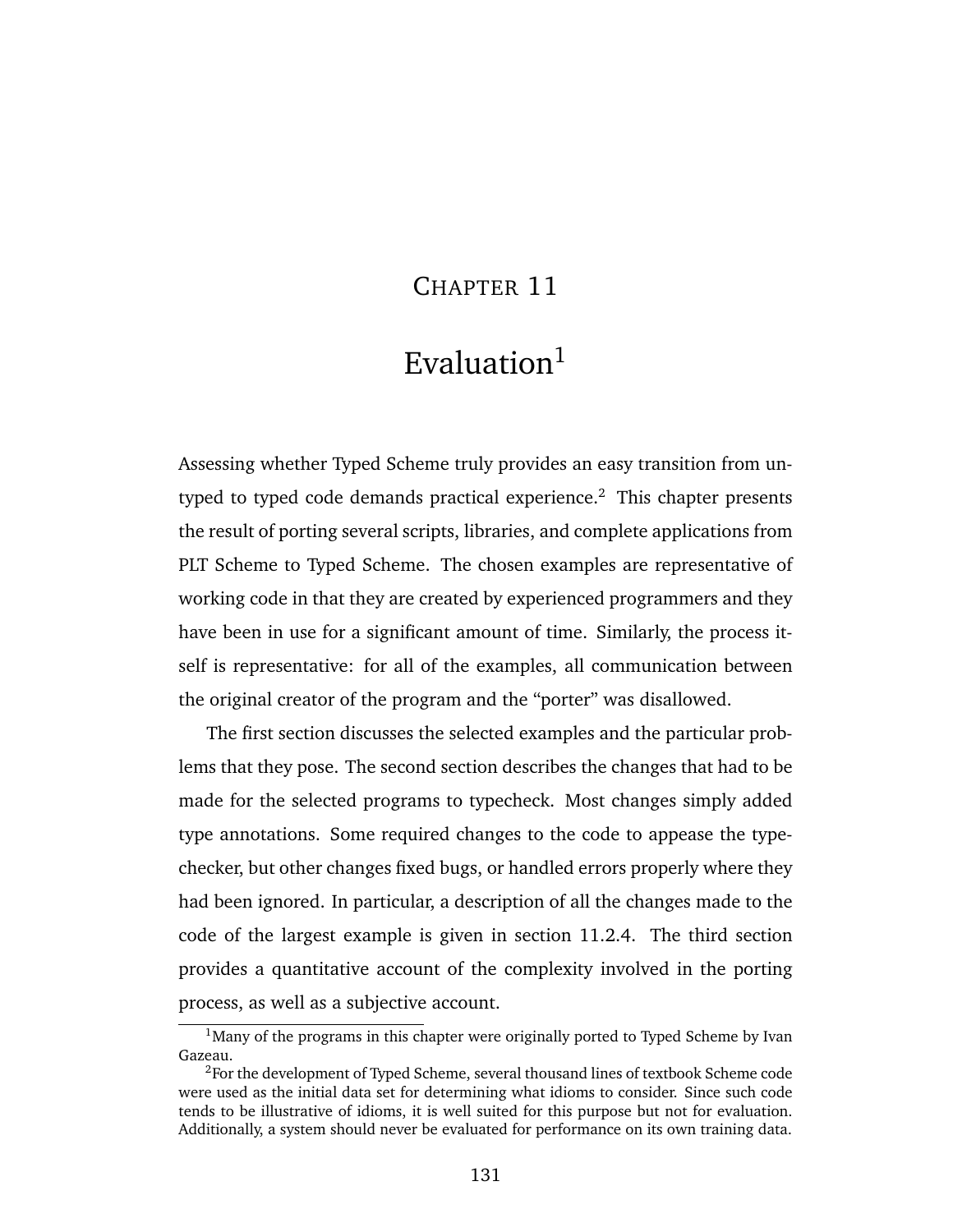## <span id="page-145-0"></span>**11.1 Ported Programs**

The chosen programs run the gamut from widely distributed libraries to single-use scripts that rely heavily on PLT Scheme features. Together, they total over 5000 lines of code. In addition, over 1000 lines of code in the PLT Scheme standard library is written in Typed Scheme, including wrapper modules for many libraries that are used in the selected programs.

**Squadron Scramble** This application, created by Matthias Felleisen, is a version of the multi-player card game Squadron Scramble [\[Kaplan](#page-175-0) [2002\]](#page-175-0), which resembles Rummy. The original untyped implementation consists of 10 PLT Scheme modules, totaling 2200 lines of implementation code, plus 500 lines of unit tests. The program maintains data about the set of cards in an external XML file, which it reads on startup.

**Scheme Code Metrics** This script is designed for applying syntactic metrics to collections of PLT Scheme modules and files. It traverses directory trees, looking for source files, and analyzes the files found to determine the frequency of various programming constructs. The program does not have a test suite; it is used by its author on a regular basis. It consists of a single module of just over 400 lines.

**Money Management** This program, also developed by Matthias Felleisen, helps with balancing checkbooks, and has been used for this purpose for the past decade. It is not released for any other use, nor does it have a test suite. During its extensive use, the program has seemed bug-free over the past several years. The program consists of one script and one library module, totaling just under 400 lines.

**Spam Filtering** This script is used to analyze the contents of an spam folder. It has been used only by its creator, and consists of one PLT Scheme module of 311 lines.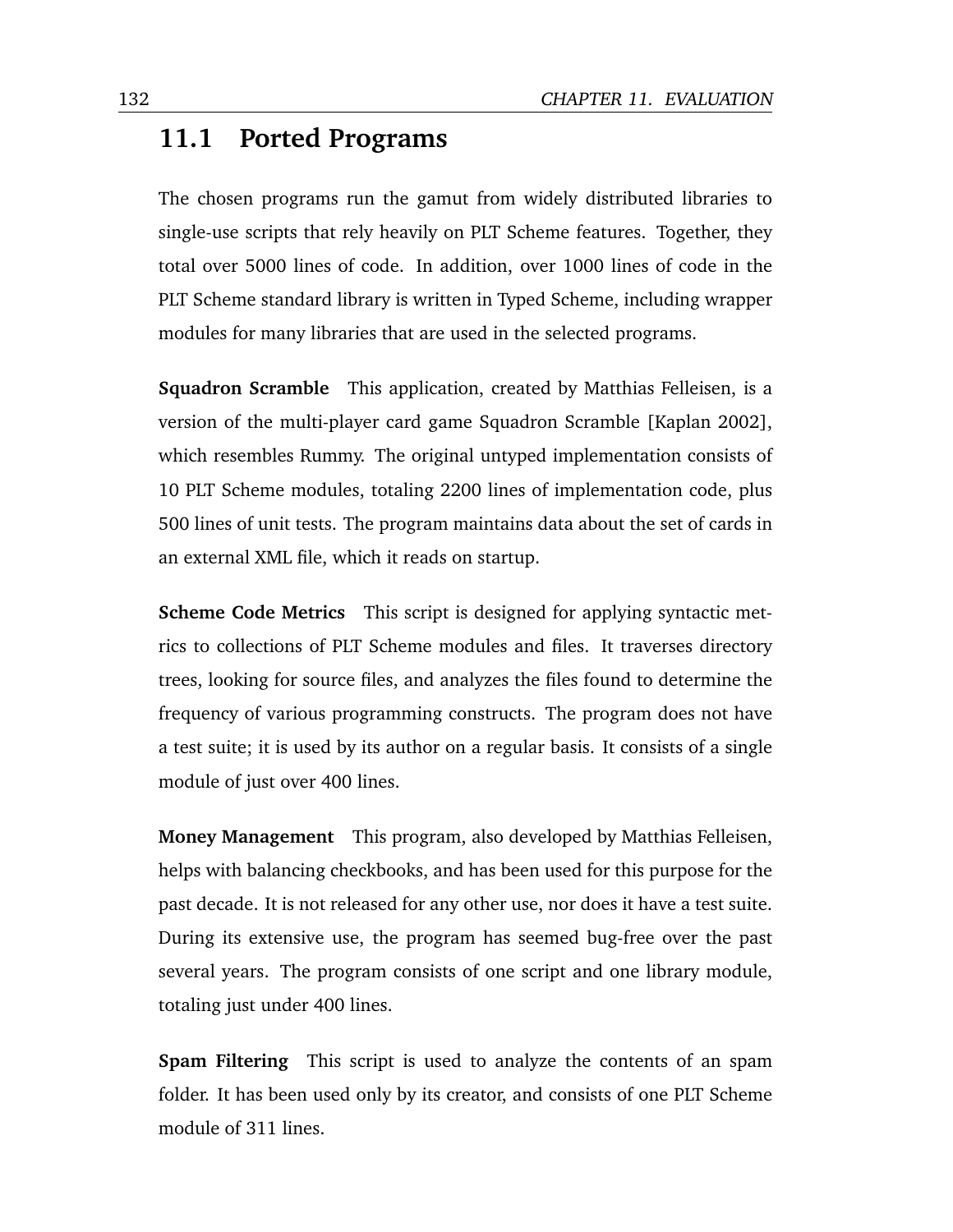**System Administration** This library is designed for handling system administration tasks, with particular emphasis on those relating to Subversion repository administration. It consists of 15 modules and one data file, totaling more than 1200 lines.

**Random Number Generation** This is an old version of the PLT Scheme implementation of the widely-used SRFI 27 library for random number and bit generation. It has been in wide distribution along with PLT Scheme for several years. It consists of a single library module of almost 600 lines.

## **11.2 Program Changes**

Porting this wide variety of programs poses a number of common challenges and brings similar benefits to the programs involved. Most changes are simply providing types, but some require changes to the code as executed.

#### **11.2.1 Annotations**

The vast majority of the changes required are simple type annotations. The most common is providing the type of a top-level function definition. Often, this simply involves translating an existing comment to a statically-checked type annotation. For example, the untyped code:

 $\gamma$ ; Player Hand  $\rightarrow$  Void (**define** (*clean-up player hand*) (*set-player-hand! player hand*))

becomes

(**:** *clean-up* (*player Hand* → *Void*)) (**define** (*clean-up player hand*) (*set-player-hand! player hand*))

Almost all top-level definitions are annotated in this manner, without requiring changes to the definition of the function.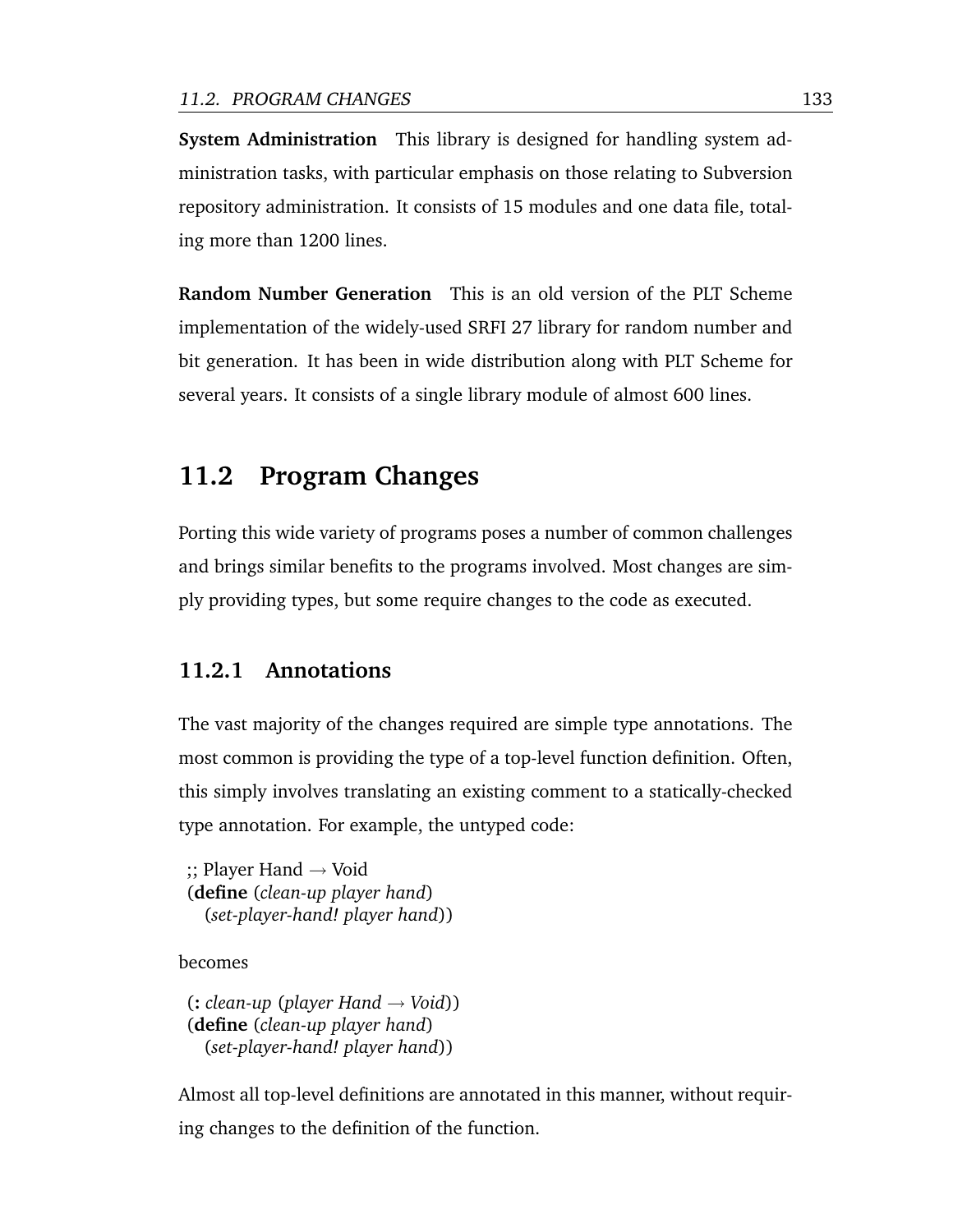The other common site of annotations is structure definitions. The fields of a structure must be annotated with types, so that Typed Scheme can determine the types of the structure functions. For example, the untyped code:

;; *Administrator* = (*make-administrator* [**Listof** *IPlayer*]) (**define-struct** *administrator* (*iplayers*))

becomes

(**define-struct:** *administrator* ([*iplayers* **:** (**Listof** *iplayer*)])

Again, as the example shows, this is often a translation of a pre-existing comment.

Two other forms of required annotation are rare. One is the definition of new type aliases:

```
(define-type-alias Raw-Group (Pair Symbol (Listof Raw-Student)))
```
This specifies that the type name *Raw-Group* is equivalent to a pair of a symbol and list of *Raw-Student*s. Type aliases are useful for simplifying and shortening type annotations.

Finally, when an untyped library is used, the type of imported values must be specified with the **require/typed** form. For example, this require of the untyped library *srfi/13*:

```
(require srfi/13)
```
becomes, in the typed version:

```
(require/typed srfi/13
[string-pad-right (String Number Char → String)])
```
The **require/typed** form explicitly specifies the type of each imported identifier, allowing Typed Scheme to generate the appropriate contracts as described in chapter [5.](#page-52-0)

In many cases, the PLT Scheme standard library provides a typed version of existing libraries.<sup>3</sup> In that case, the new **require** statement would

<sup>&</sup>lt;sup>3</sup>These libraries were contributed in part by Yinso Chen, Felix Klock, Ivan Gazeau, and David van Horn.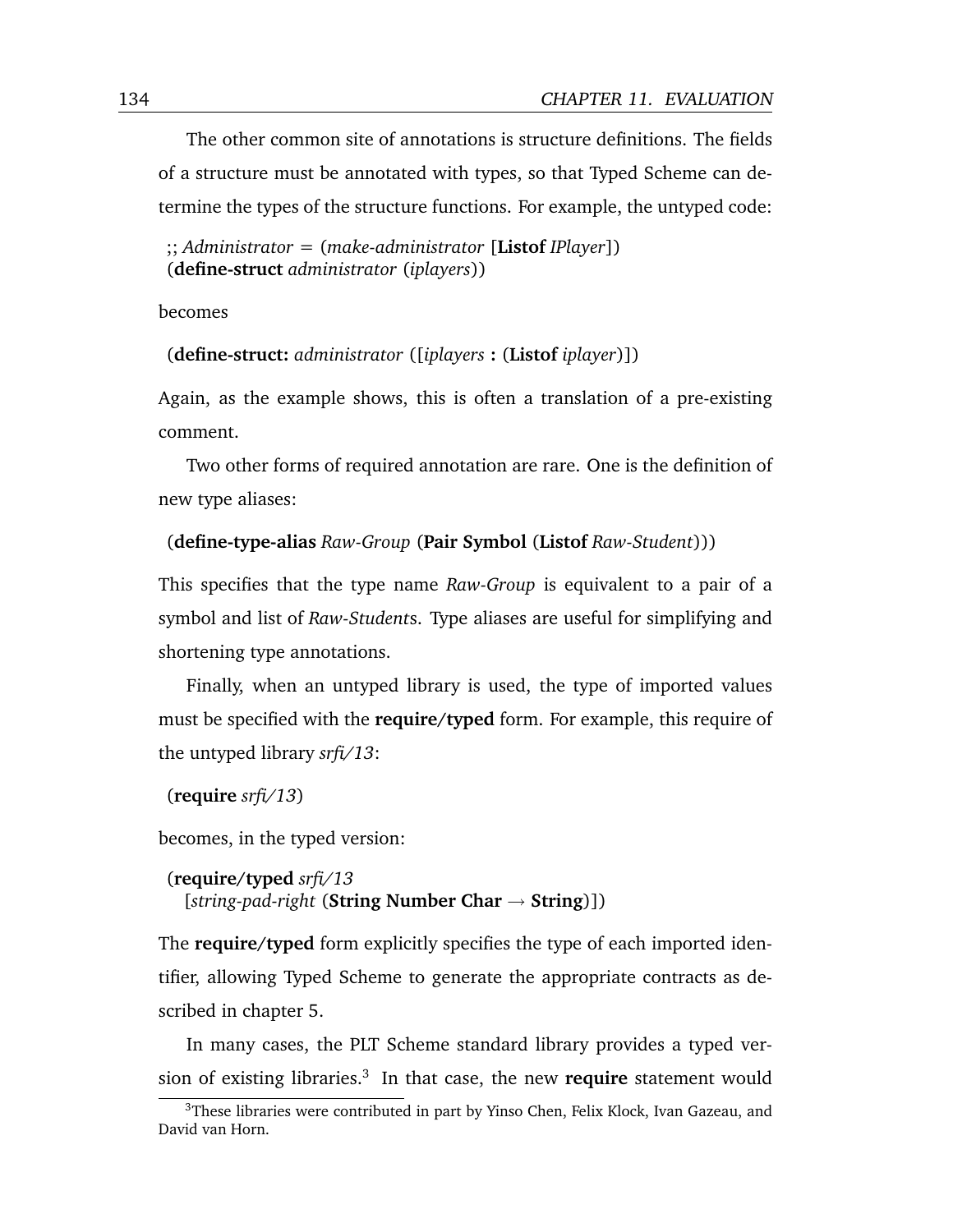be (**require** *typed/srfi/13*), and no annotations would be required for the *string-pad-right* function.

All four of these annotation forms merely specify the programmers' understanding of the type structure of their program, and provide executable form for documentation that is often already in the source code.

Some other annotations are required. Typed Scheme's inference for polymorphic functions does not handle the case where polymorphic values are used as the argument to polymorphic functions. In this case, one of the functions must be explicitly instantiated at the appropriate type. In some other cases, local type inference cannot determine the type of a variable, and it must be explicitly annotated. Finally, the bound variables of  $\lambda$ -abstractions used as the argument to polymorphic functions must be explicitly annotated, since local inference is also unable to determine the desired type. Fortunately, all of these occur rarely in the programs ported—see section [11.3](#page-153-0) for precise measurements.

#### **11.2.2 Improvements**

The first improvement concerns simple mistakes, such as passing the wrong number of arguments to a function. The chosen examples contain only five such errors, four of which are in example uses of data structures, rather than in critical code paths. This is not surprising because these programs had been in significant prior use. In the context of finding simple errors, type systems are mostly useful during the actual programming process. Such simple mistakes do turn up in comments, which are not exercised by testing, and Typed Scheme discovered several instances where the comments about a procedure disagreed with its implementation.

The second category of problems concerns handling of erroneous input. This manifests itself in three forms:

• Many scripts, especially those originally intended to be used only once,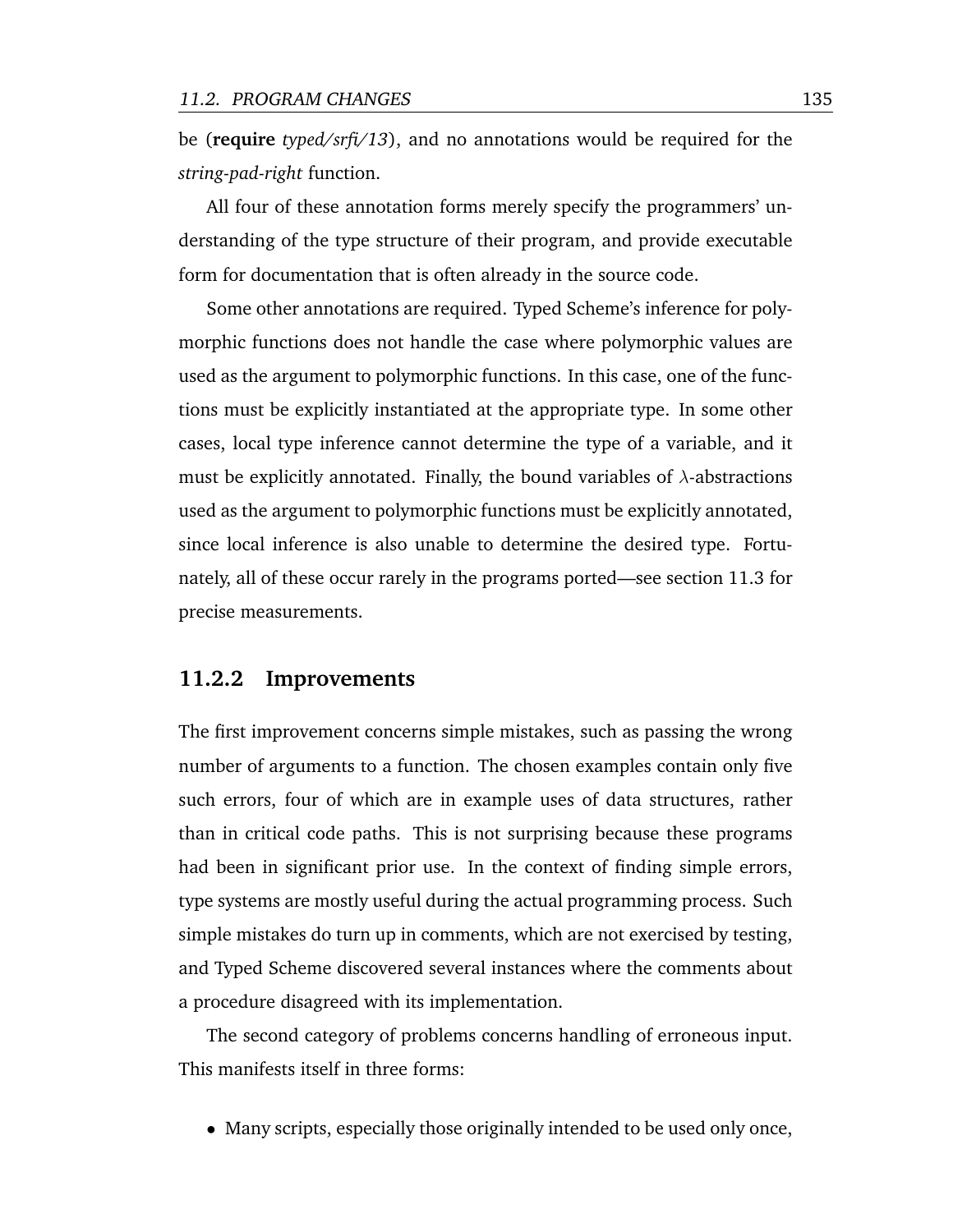are not designed for robustness. Therefore, the possibility of failures is ignored to simplify the programming task. In PLT Scheme, the simplest case is when a script uses a function that produces  $#f$  to indicate failure, but the script does not deal with such results. For example, the expression (*regexp-match* "([ˆ<, ]∗)@acm\\.org" *s*) produces a list containing the email address in the string  $s$  if it succeeds, and  $#f$  if it fails. Many scripts that use such library functions ignore the possibility of failure.

Our solution is to provide an *assert* function, which translates #f into an exception. This allows programmers to compactly state assumptions in a type-correct way. For example, the expression

```
(assert (regexp-match "([ˆ<, ]∗)@acm\\.org" s))
```
always produces a list—or, if the regular expression matching fails, raises an error. *assert* has the type

 $(\forall (X) ((\bigcup X \# f) \rightarrow X))$ 

• A similar case occurs when a function *f* uses a function *g* with a restricted domain. Ideally, *f* should check the applicability of *g* and raise an error if the condition isn't met. Unfortunately, many scripts ignore such cases, and thus fail late and in unexpected ways. For example, the */* function requires at least one argument. One function in the code base applied */* to a list of arguments, even when that list might be empty. To address this, the Typed Scheme versions of our samples make types as precise as possible for functions such as *g* and thus force errors to be discovered as early as possible, with informative error messages. In the example case, the function was changed to always take a minimum of one argument.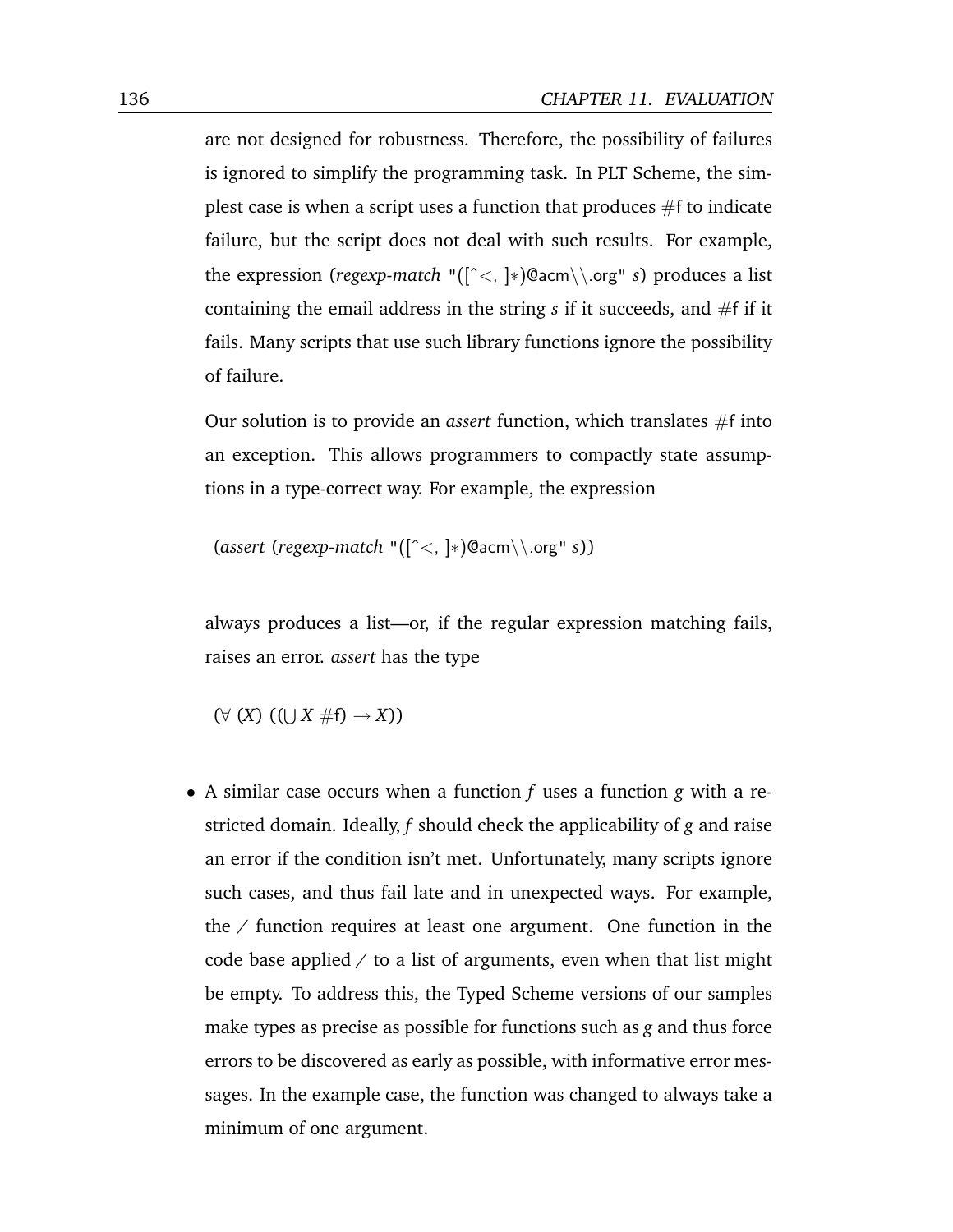• The most serious problem is due to input obtained from an external source and assumed to be of a certain shape. For example, the Squadron Scramble game keeps information about the cards of the game in an external XML file. When the data is read in, it is assumed to be of the required format, rather than being parsed. The resulting data is used directly as input to remainder of the computation, although the required invariants are not checked. Indeed, the documentation for the code contains a schema for the XML format, but this is not integrated into the system.

These assumptions about input can be pervasive in large portions of code, as in Squadron Scramble. If they are, it can be helpful to factor out all of the input-handling code into a module that remains untyped, exporting only functions that produce the relevant results in a typecorrect faction. In simple cases, additional error checking suffices.

Our third category of improvements is due to the elimination of typeinconsistent assignment statements. For example, one program always creates a data structure using an *init* function that constructs the structure with potentially type-incorrect data and then mutates it to be correct. This pattern has two problems. On one hand, it assumes that all the instances of this data structure are created using the *init* function, but this is not guaranteed. On the other hand, it makes the invariant harder to discover and maintain by future programmers. In such cases, our Typed Scheme programs forgo mutation, and ensure that the data structure is always correct by construction. Another example of this is a list variable that is later initialized by mutation. In two examples, the initial value was  $#f$ , a value which is not acceptable to the other uses of the variable. The necessary change is simply to initialize the variable with '() instead.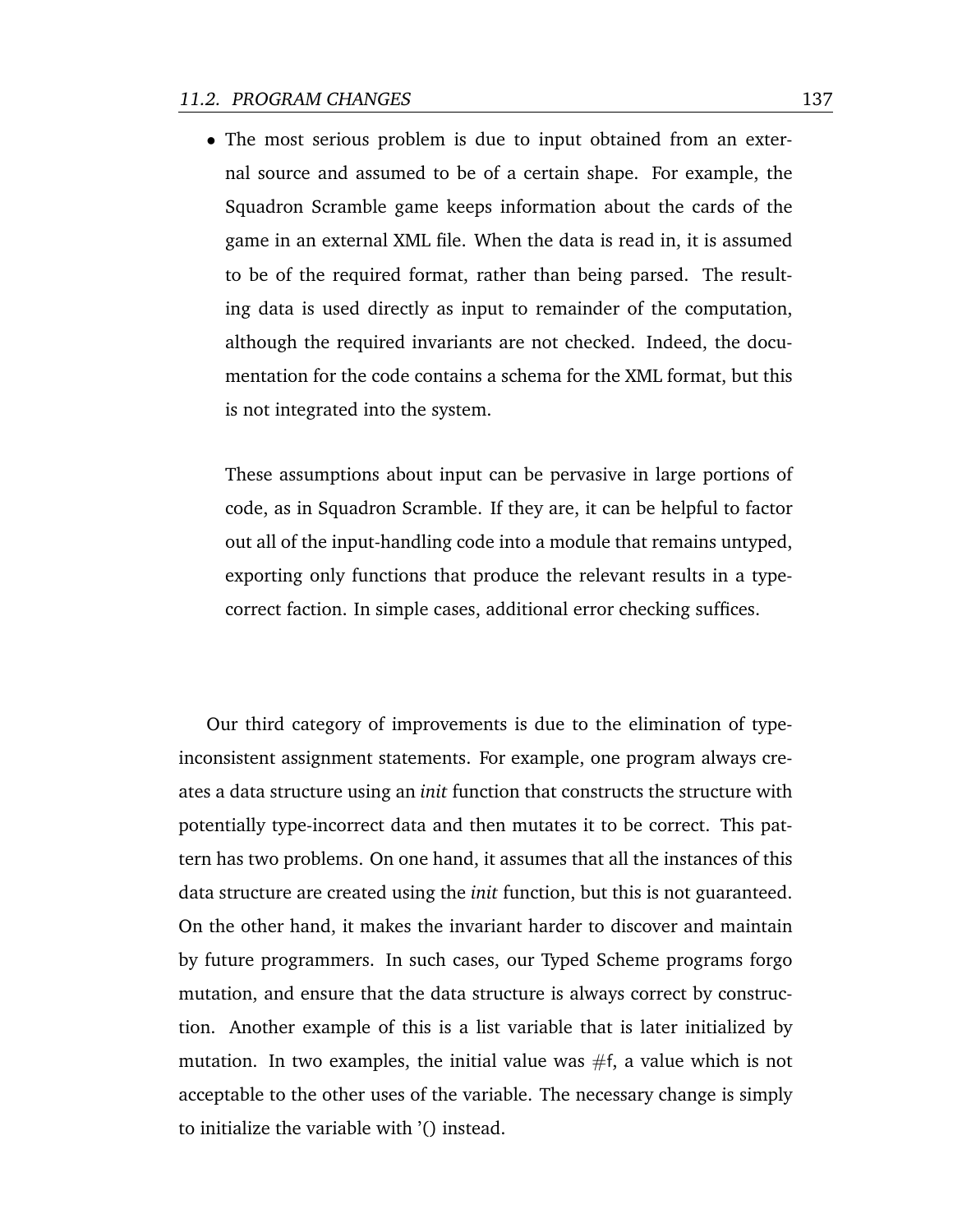#### **11.2.3 Limitations of Typed Scheme**

Unfortunately, not all changes that Typed Scheme requires are clear-cut improvements to the program. Our experiments have pinpointed three weaknesses in our approach. This section discusses a few categories of such problems and how they affect the porting process.

First, some facts about a program that are obvious to the programmer can not be proved by typechecker. For example, this **cond** expression covers all possibilities (provided that *x* is an integer), even though Typed Scheme cannot prove it:

 $\left(\text{cond } [(-x 0) \dots] \right)$  $[(*x* 0) ...]$  $[(>x 0)...]$ 

Fortunately, it is easy to rewrite this expression to use **else**, at which point Typed Scheme is able to check it correctly.

Another example of this is that sometimes information is known about the relationship between the types of two variables: if  $x$  is  $\#$ f, then  $y$  is not. While this can be expressed in some cases via the logical system describe in chapter [7,](#page-84-0) it is not always possible. In this case, additional dynamic checks must be added to the program.

Second, Typed Scheme cannot, in general, typecheck macros that generate hidden recursive code. In most cases, local type inference is sufficient to infer the types of the generated loop variables. When this is not the case, however, the programmer must rewrite the code with an explicit loop, which can then be given an explicit type annotation. This is a rare problem, but it causes significant difficulty to the porter when it occurs.

Third, some functions are used in special ways in PLT Scheme, such that the type system handles them specially. An example is the *list* function, which generates fixed-length lists when applied to a known set of arguments. When used to generate fixed-length lists in a higher-order context, Typed Scheme is unable to apply the special type rule. The workaround is to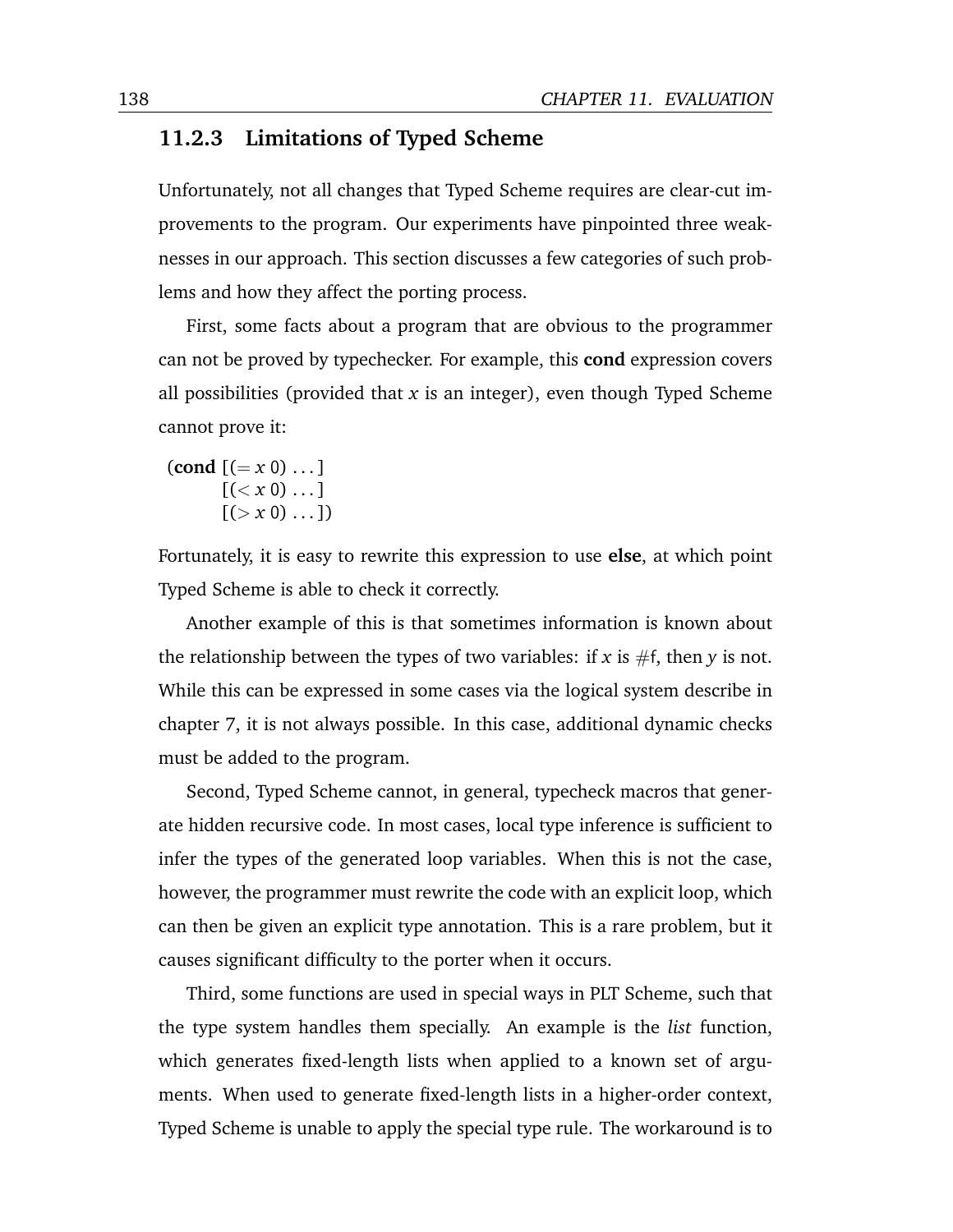η-expand the *list* function for the particular number of arguments, which allows Typed Scheme to apply the type rule for *list* to the explicit application. Another example of such a function is the *values* function.

Fourth, in some cases, occurrence typing does not properly track the uses of type predicates. For example, the expression (*andmap number? xs*) should verify that *xs* is a list of numbers: However, this is not currently the case for Typed Scheme. The porting effort found a few of these examples, which I hope to address in future work.

#### <span id="page-152-0"></span>**11.2.4 Changes in Squadron Scramble**

The Squadron Scramble game is the largest of our experiments. This section describes all of the non-annotation changes required for Squadron Scramble to typecheck. A total of twelve changes were required to the code of the game, some of which fixed bugs, and some of which worked around limitations of Typed Scheme.

**Workarounds** By far the most significant change was factoring the XML reading code into a separate, untyped file, and then using **require/typed** to import the relevant values into Typed Scheme with appropriate types. This involved creating a new file of 30 lines, all taken from one of the existing files. Two values from the new file were then **require/typed** back into the original file.<sup>4</sup>

In two places, the same datatype was assumed to be covered by two predicates in the untyped code. However, Typed Scheme could not prove that these predicates were sufficient to cover the data type—in fact, the untyped program assumed that all data fit a format that was never checked. The Typed Scheme code added an additional error case in both places.

In one place, a function produced multiple values of correlated types. Typed Scheme is not able to keep track of this correlation, necessitating an

<sup>4</sup>The use of untyped external data sources was the original motivation of **?**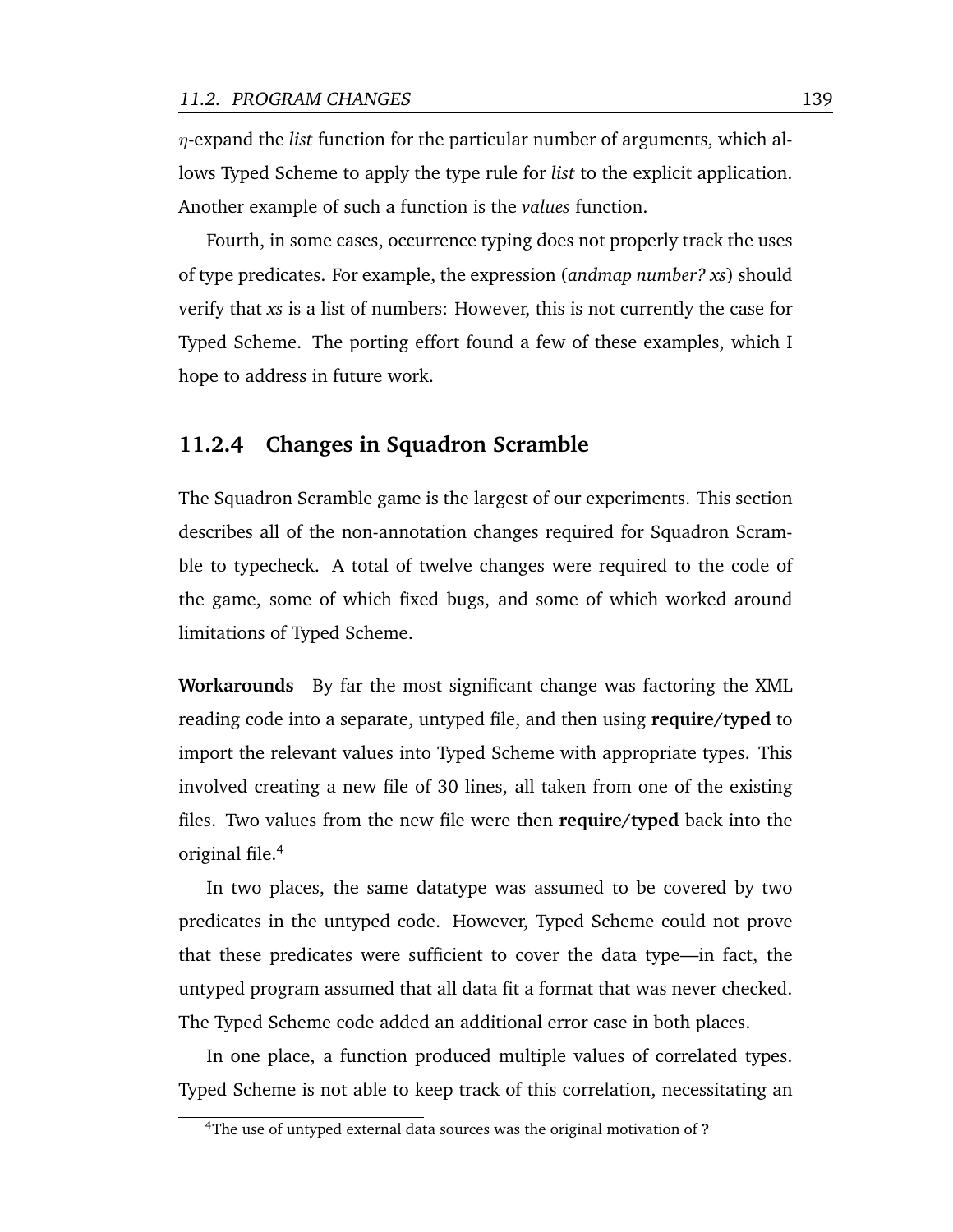additional dynamic check.

As mentioned, Typed Scheme does not yet propagate type information from the *andmap* function, which necessitated an additional check in one place. Similarly, Typed Scheme does not allow the programmer to express that the user-written *set?* predicate verifies that the argument is a list when it is a set. Finally, the expansion of **or** uses a temporary variable, which does not fit with the rules for combfilter given in chapter [6.](#page-74-0) Manually expanding the (or A B) expression into (if  $A \# t$  B) is sufficient to work around this limitation. Each of these occurred precisely once in Squadron Scramble (and in none of the other experiments).

**Bug Fixes** In one location, the *string*→*number* procedure was used, while neglecting that the result might be  $#f$  if the provided string cannot be parsed as a number. The *assert* procedure converts this possibility into an exception, as described above.

Four similar functions, all used as examples, call a constructor function with the wrong number of arguments. Fixing these was very simple.

## <span id="page-153-0"></span>**11.3 Statistics and Results**

Figure [11.1](#page-154-0) presents the quantitative results of our measurement effort. Each column represents one of the programs described in section [11.1.](#page-145-0) The rows quantify the size of the programs, and the effort required to port them to Typed Scheme:

- LINES: This is the total line count for each program after porting, including comments and blank lines.
- INCREASE: This is the percentage increase in number of lines from the untyped version to the typed version. The **Metrics** program is an outlier here—many of its types are quite large and were formatted on multiple lines.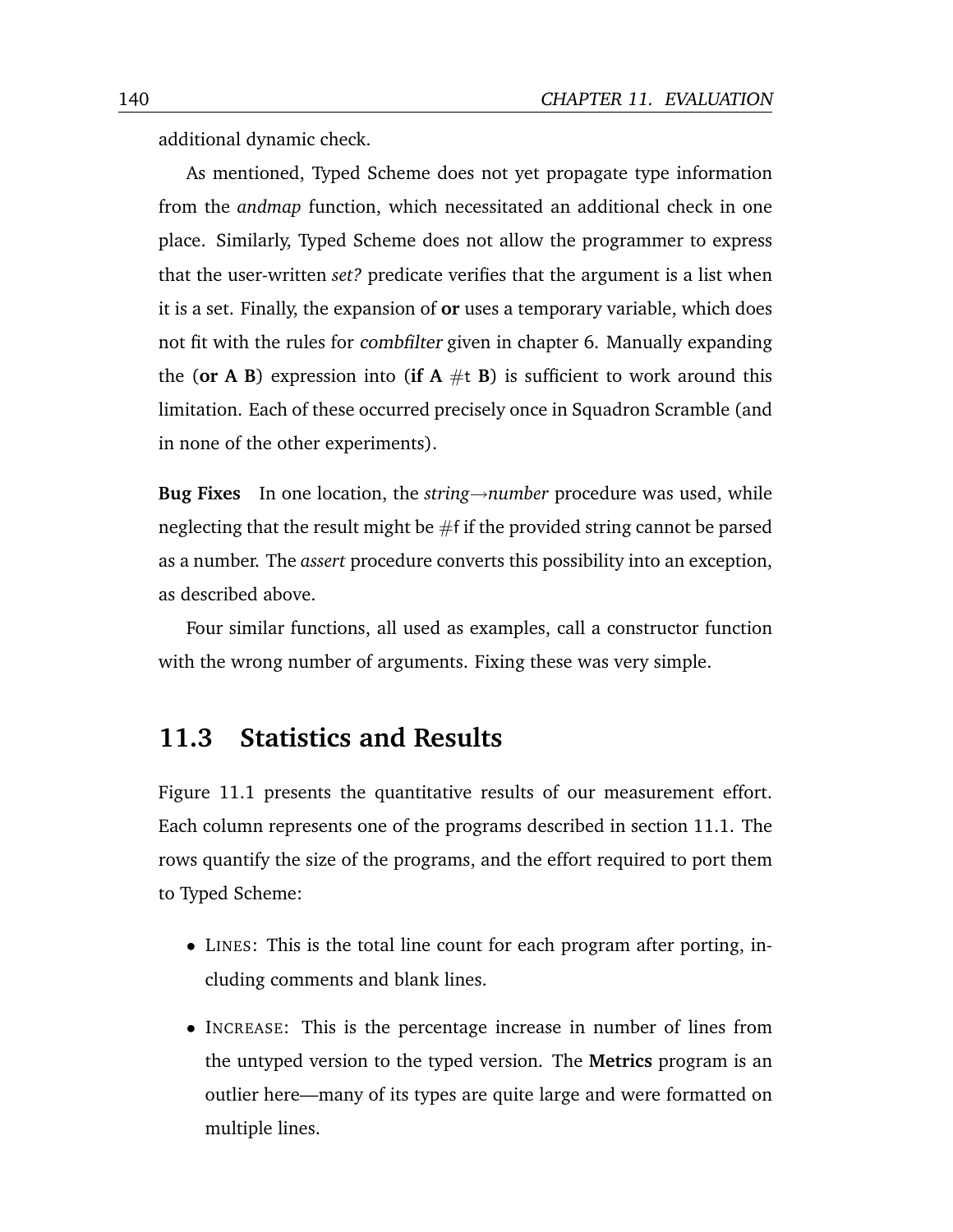#### 11.3. STATISTICS AND RESULTS 141

<span id="page-154-0"></span>

|                   | Squad        | Metrics           | Acct           | Spam           | Sys            | Rand     | Total           |
|-------------------|--------------|-------------------|----------------|----------------|----------------|----------|-----------------|
| LINES             | 2369         | 511               | 407            | 315            | 1290           | 618      | 5510            |
| INCREASE          | 7%           | 25%               | 7%             | 6%             | $1\%$          | 3%       | 7%              |
| <b>USEFUL ANN</b> | 96           | 51                | 25             | 16             | 53             | 26       | 267             |
| $\lambda$ : ANN   | 34           | 22                | $\overline{2}$ | 8              | 22             | 0        | 88              |
| <b>OTHER ANN</b>  | 12           | 7                 | $\mathbf{1}$   | 1              | 0              | 1        | 22              |
| define-struct:    | 16           | 2                 | $\Omega$       | $\Omega$       | 4              | 1        | 23              |
| <b>TYPE ALIAS</b> | 13           | 7                 | 0              | $\overline{2}$ | $\overline{2}$ | 3        | 27              |
| require/typed     | 3            | $\mathbf{1}$      | 0              | $\Omega$       | 5              | $\Omega$ | 9               |
| ANN/100 LINE      | 7.3          | 18                | 6.9            | 8.6            | 6.7            | 5.0      | 7.9             |
| <b>FIXES</b>      | 5            | 3                 | 4              | 5              | 8              | $\Omega$ | $\overline{25}$ |
| FIXES/100 LINE    | 0.21         | 0.59              | 0.98           | 1.6            | 0.62           | 0.0      | 0.45            |
| <b>PROBLEMS</b>   | 7            | 4                 | 3              | 1              | 0              |          | 16              |
| PROB/100 LINE     | 0.29         | 0.78              | 0.73           | 0.32           | 0.0            | 0.16     | 0.29            |
| DIFFICULTY        | $\star\star$ | $\star\star\star$ | $\star\star$   | $^\star$       | $\star$        | $\star$  |                 |

**Figure 11.1:** Statistics

- USEFUL ANN: This the count of annotations of variables that recorded valuable design information about the program. It includes top-level functions, local functions, top-level constants in which the untyped program provided a comment specifying the type, and specifications of the types of mutable data, such as hash tables.
- $\lambda$ : ANN This is the count of uses of the  $\lambda$ : form, which annotates the bound variables of a  $\lambda$  with types. With the exception of a handful of cases, this is necessary only when an anonymous function is provided as the argument to a polymorphic function such as *map*.
- OTHER ANN: This is a count of all other variable annotations and instantiations in the program, which do not appear to record useful design information.
- **define-struct:** This is the number of uses of **define-struct:** in the typed version of the program. In all cases, this is the same as the number of **define-struct**s in the original program.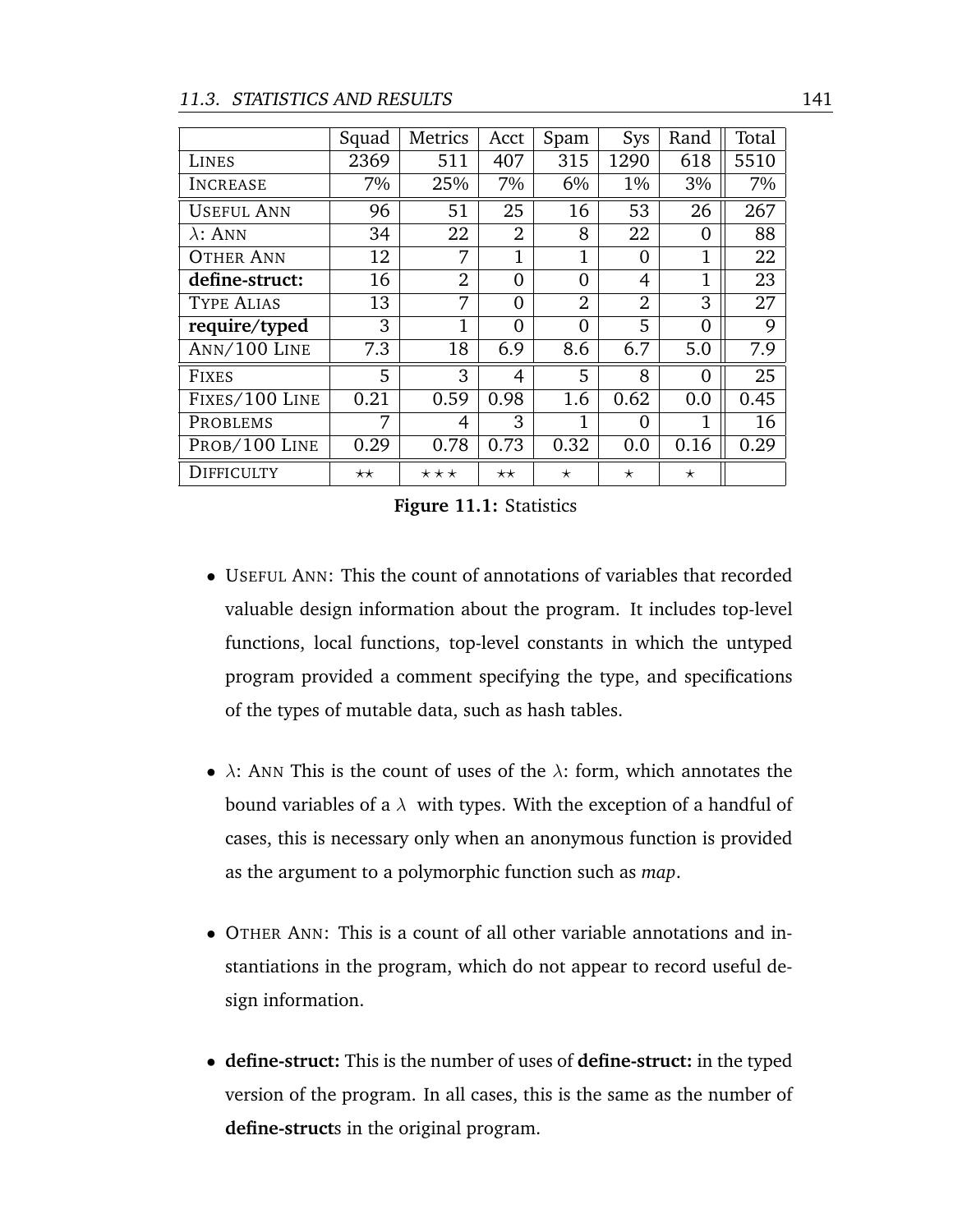- TYPE ALIAS: This is the number of type aliases defined in the typed version of the program.
- **require/typed**: This is the number of identifiers imported with **require/typed**, each of which requires a type to be specified.
- ANN/100 LINE: This is the number of annotations, including structs, aliases, and **require**s, per 100 lines of the typed version.
- FIXES: This is the number of changes to the program that fixed actual or potential errors in the original code.
- FIXES/100 LINE: The number of such fixes per 100 lines of the typed program.
- PROBLEMS: This is the number of changes to the program that are merely to work around the typechecker. These varied widely in lines of code: moving XML parsing to a separate file affected close to 100 lines, whereas other changes involved the addition of a single function call.
- PROB/100 LINE: The number of such workarounds per 100 lines of the typed program.
- DIFFICULTY: Finally, the last row indicates the subjective difficulty, as experienced by the programmer(s) doing the port of the program. One star is easiest, and three represent the most difficult. Here, the **Metrics** system is the most difficult, largely due to its complex data structures. In particular, one type of structure is used for multiple different purposes in the program, which makes it difficult to express its intended type in Typed Scheme. Some of the complexity of these data structures is reflected in the significant increase in the size of the program.

In contrast, the programs that were simplest to port have a simple type structure, mostly dealing with only one type or having no interesting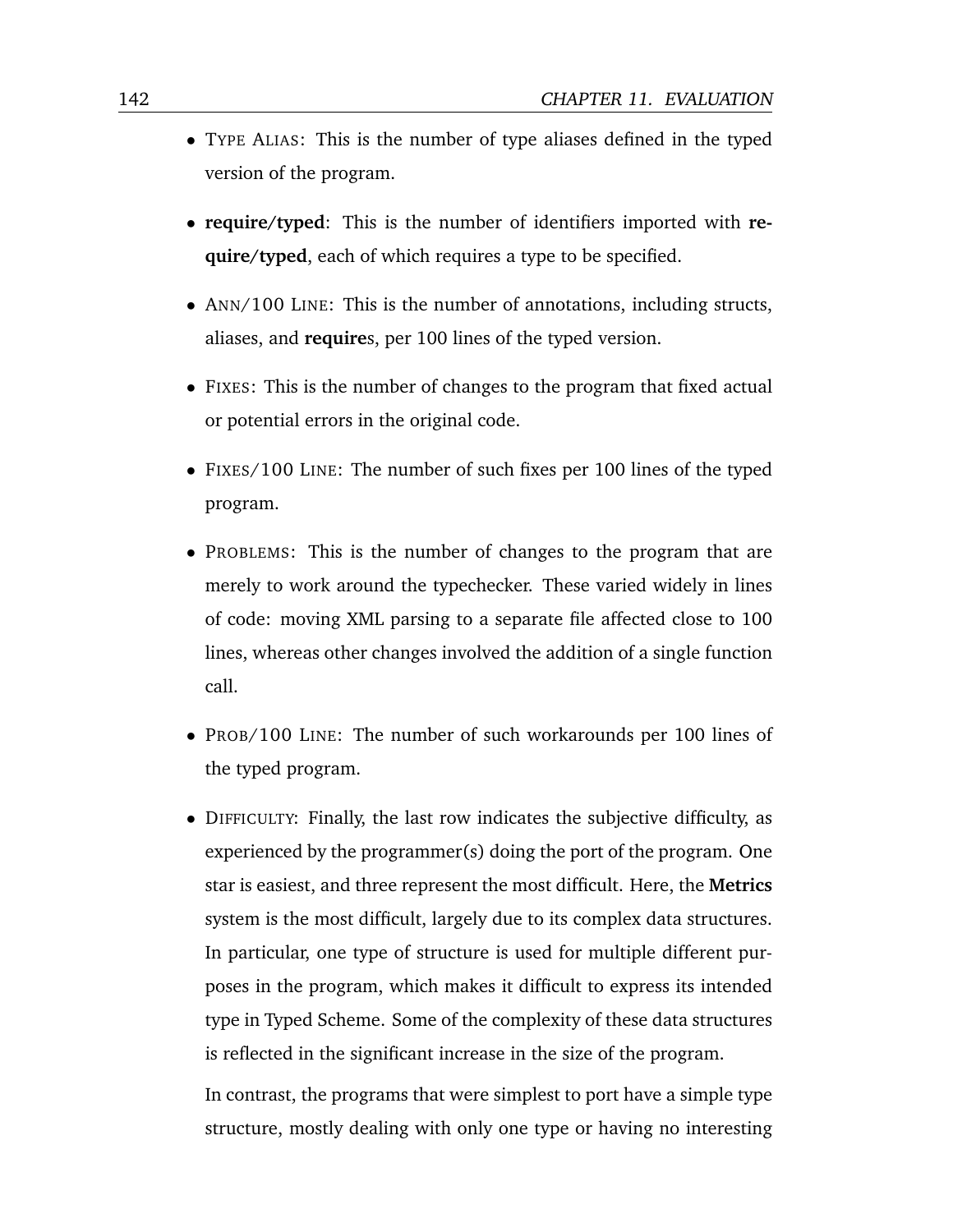data structures. These distinctions, and not the quantifiable labor effort, ultimately make the greatest difference in porting effort.

The **Squadron Scramble** game implementation fell in between. It does not pose serious conceptual problems, and the code is meticulously commented and maintained. But it is a code artifact of significant size, and thus has its own idiosyncrasies, such as the use of an external XML file to store data. Therefore, it required more than a trivial amount of effort to port. Ultimately, the statistical metrics indicate that **Squadron Scramble** was representative of the overall sample.

#### **11.3.1 Interpretation**

This quantitative measurement provides a guide to the effort required to port programs written in PLT Scheme to Typed Scheme. It indicates that the program increases in size by less than a tenth, that annotations are not overly frequent, and that content changes to the running code are rarely required.

These numbers can only give a rough guide to the effort of porting programs to Typed Scheme—the most difficult portion of any programming task is understanding the nature of the problem and the form of the correct solution. In some cases, the porting programmer must develop a sophisticated understanding of the workings of the system. No type system can offer guidance on the ultimate nature of this task. But the estimates offered here show that Typed Scheme requires a reasonably small effort, especially given the benefits for future program maintenance.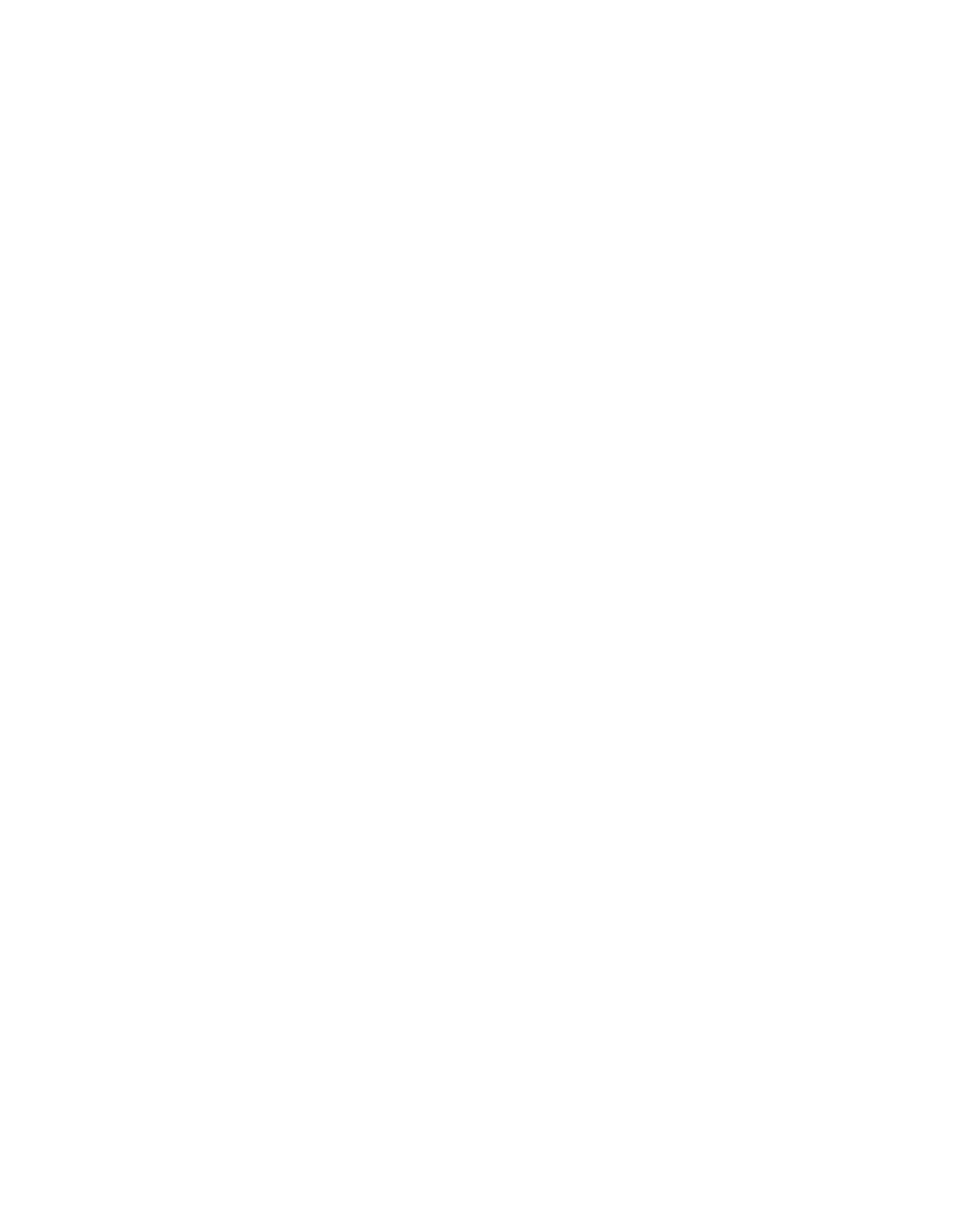### CHAPTER 12

# Related Work

Typed Scheme is related to numerous other systems and research programs. In particular, many researchers have explored connections between typed and untyped languages, with much recent work under the heading of "gradual typing". Typed Scheme also uses numerous type system features pioneered in other languages. Finally, the particular innovative features of the type system, such as occurrence typing and variable-arity polymorphism, are related to other work on similar questions in other languages. This chapter provides a survey of this extensive literature.

## **12.1 Gradual Typing**

Under the name "gradual typing", several other researchers have experimented with the integration of typed and untyped code [\[Siek and Taha](#page-178-0) [2006;](#page-178-0) [Herman, Tomb, and Flanagan](#page-175-1) [2008;](#page-175-1) [Wadler and Findler](#page-180-0) [2009;](#page-180-0) [Ina](#page-175-2) [and Igarashi](#page-175-2) [2009;](#page-175-2) [Wrigstad, Nystrom, and Vitek](#page-180-1) [2009\]](#page-180-1). This work has been pursued in two directions. First, theoretical investigations have considered integration of typed and untyped code at a much finer granularity than we present, providing soundness theorems that prove that only the untyped portions of the program can go wrong. This is analogous to earlier work on Typed Scheme [\[Tobin-Hochstadt and Felleisen](#page-179-0) [2006\]](#page-179-0), which provides such a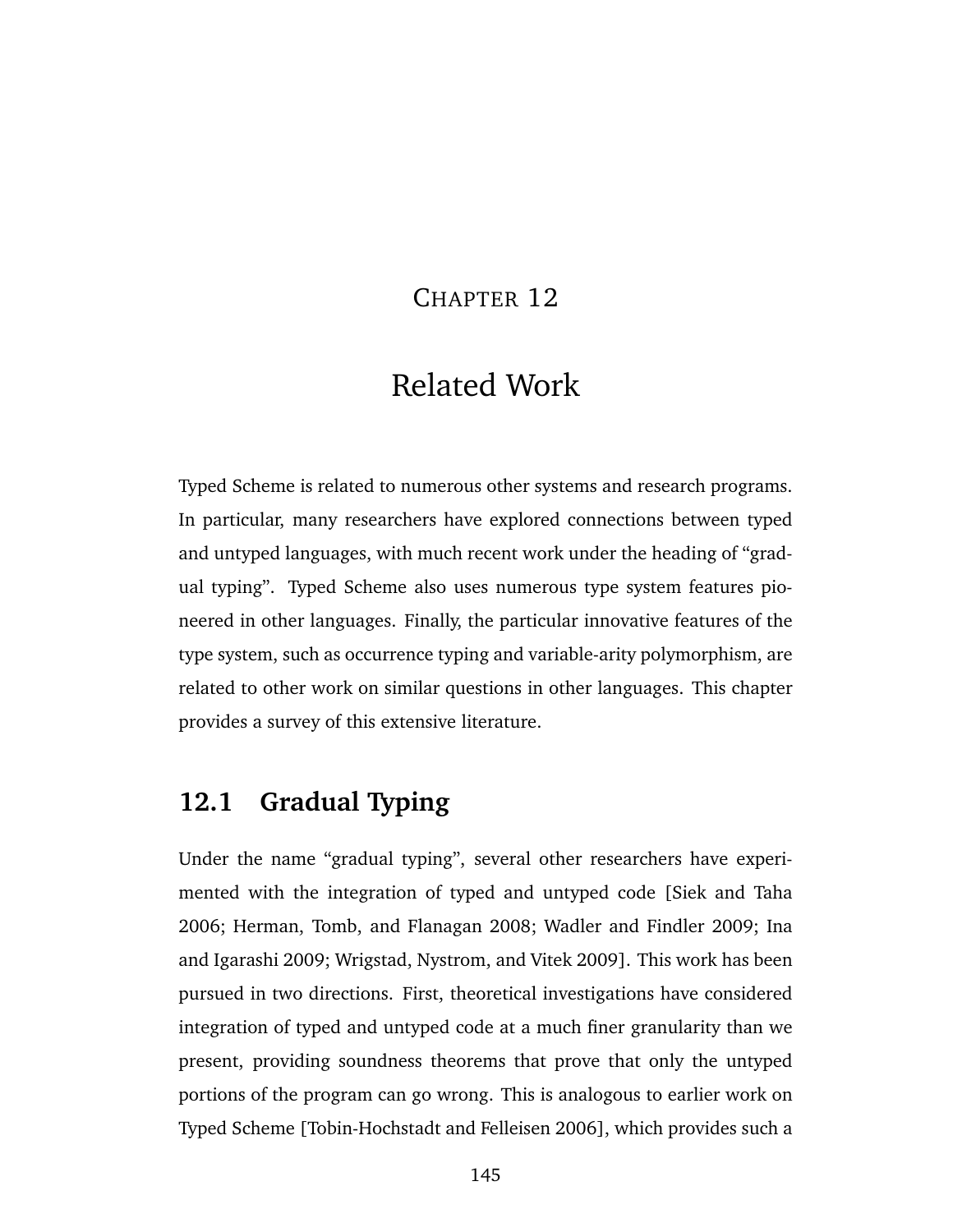soundness theorem, given in chapter [5,](#page-52-0) which I believe scales to full Typed Scheme and PLT Scheme.

Second, [Furr, An, Foster, and Hicks](#page-174-0) [\[2009a](#page-174-0)[,b\]](#page-174-1) have implemented a system for Ruby which is similar to Typed Scheme. They have also designed a type system which matches the idioms of the underlying language, and insert dynamic checks at the borders between typed and untyped code. Their work does not yet have a published soundness theorem, and requires the use of a new Ruby interpreter, whereas Typed Scheme runs purely as a library for PLT Scheme.

[Bracha](#page-170-0) [\[2004\]](#page-170-0) suggests pluggable typing systems, in which a programmer can choose from a variety of type systems for each piece of code. Although Typed Scheme requires some annotation, it can be thought of as a step toward such a pluggable system, in which programmers can choose between the standard PLT Scheme type system and Typed Scheme on a module-by-module basis.

### **12.2 Type System Features**

Many of the type system features in Typed Scheme have been extensively studied. Polymorphism in type systems dates to [Reynolds](#page-178-1) [\[1983\]](#page-178-1). Recursive types are considered by [Amadio and Cardelli](#page-170-1) [\[1993\]](#page-170-1), and union types by [Pierce](#page-177-0) [\[1991\]](#page-177-0), among many others. My use of visible filters and especially latent filters is inspired by prior work on effect systems [\[Gifford, Jouvelot,](#page-174-2) [Lucassen, and Sheldon](#page-174-2) [1987\]](#page-174-2).

### **12.3 Refinement Types**

Refinement types are due to [Freeman and Pfenning](#page-173-0) [\[1991\]](#page-173-0). Since then, refinement types have been used in a wide variety of systems [\[Rondon,](#page-178-2) [Kawaguci, and Jhala](#page-178-2) [2008;](#page-178-2) [Wadler and Findler](#page-180-0) [2009;](#page-180-0) [Flanagan](#page-172-0) [2006\]](#page-172-0). Pre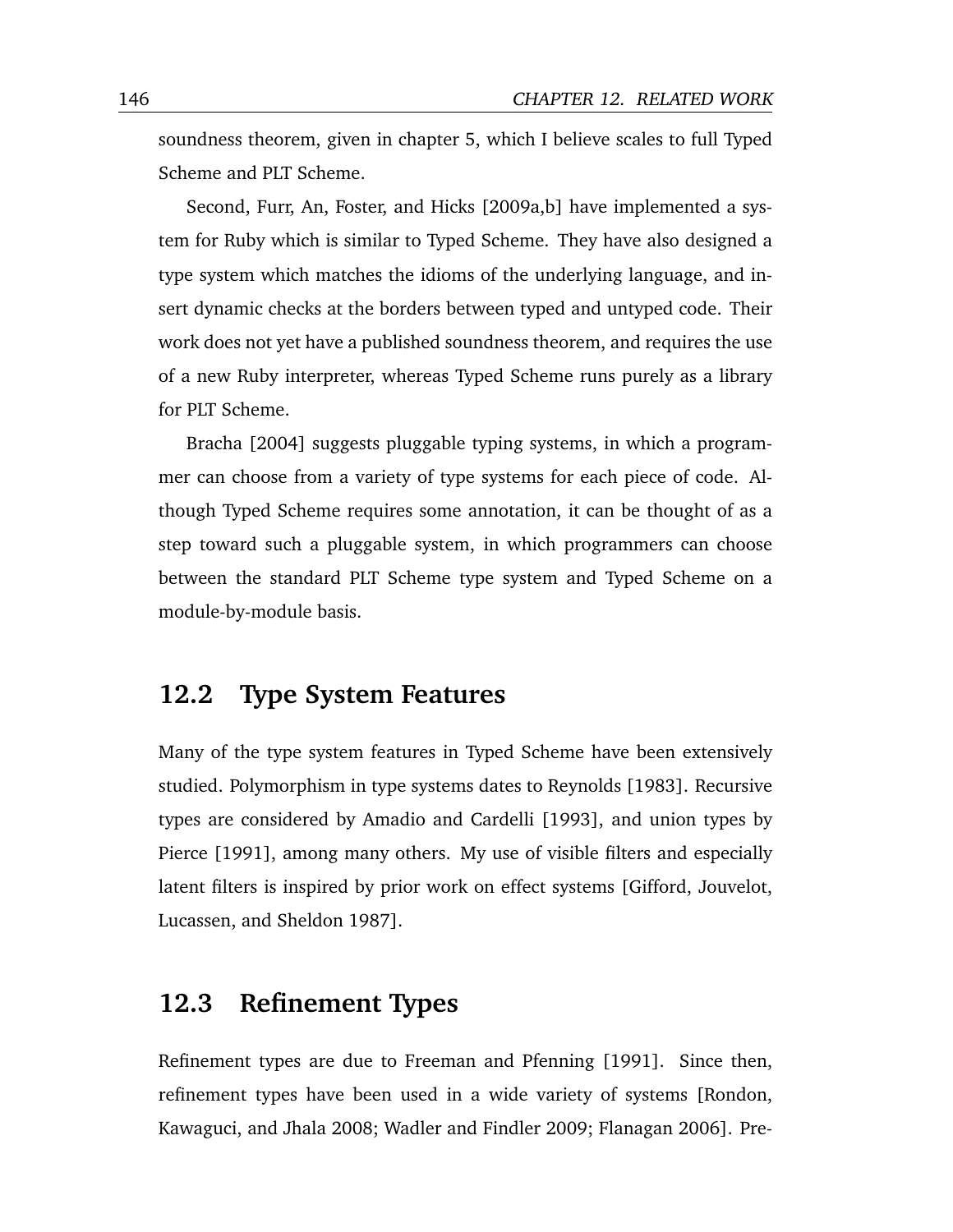vious refinement type systems come in two varieties. Freeman and Pfenning's original system used the underlying language of ML types to specify subsets of the existing types, such as non-empty lists. Most other systems have paired predicates in some potentially-restricted language with a base type, meaning the set of values of that base type accepted by that predicate. Typically, this requires some algorithm for deciding implication between predicates for subtyping. In some languages, this can be an external and almost always incomplete theorem prover, as in the Liquid Typing [\[Ron](#page-178-2)[don et al.](#page-178-2) [2008\]](#page-178-2) and Hybrid Typing [\[Flanagan](#page-172-0) [2006\]](#page-172-0) approaches.

The approach taken by Typed Scheme differs from both of these approaches. First, refinements are not specified using the language of data constructors but as in-language predicates. This allows any computable set to be a refinement. Second, no attempt is made to decide implication between predicates. Two distinct functions might be extensionally equivalent, but the associated refinement types have no subtyping relationship. This frees both the programmer and the implementor from the burden of a theorem prover.

### **12.4 Types and Logic**

Considering types as logical propositions has a long history, going back to Curry and Howard [\[Curry and Feys](#page-172-1) [1958;](#page-172-1) [Howard](#page-175-3) [1980\]](#page-175-3). In a dependently typed language such a Coq [Bertot and Castéran [2004\]](#page-170-2) or Agda [\[Norell](#page-177-1)] [2007\]](#page-177-1), the relationships we describe with filters and objects could be encoded in types, since types can contain arbitrary Coq terms, including ones that reference other variables or the expression itself.

In Typed Scheme, the rule for typechecking **if** expressions propagates information known when the test evaluates to true to the then branch, and information known when the test evaluates to false to the else branch. This could be expressed with an if combinator of the following Coq type: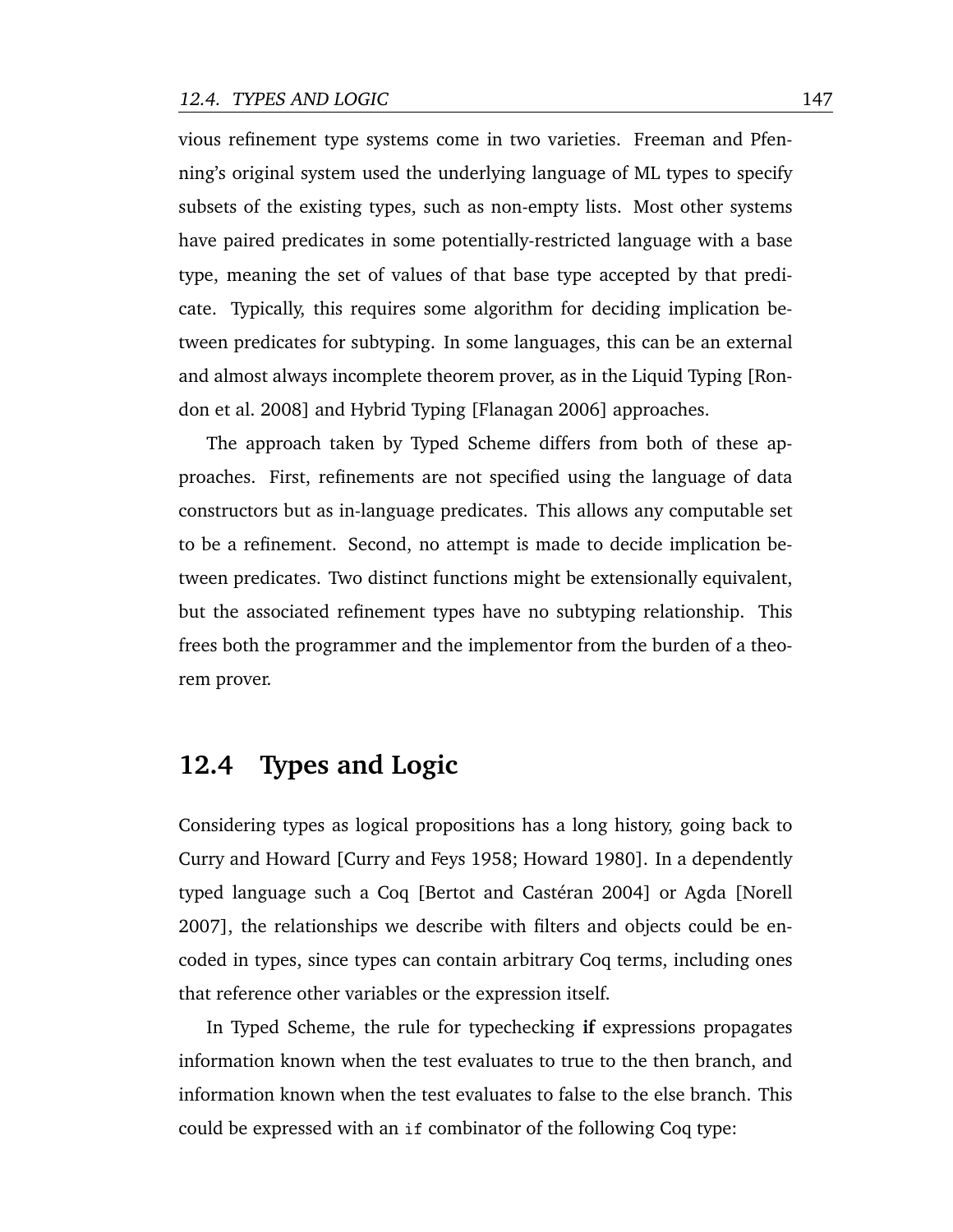forall Q1 Q2 Q P,  $(P = true \rightarrow Q1) \rightarrow (P = false \rightarrow Q2)$  $\rightarrow$  (Q1 -> Q) -> (Q2 -> Q) -> Q

In a language with dependent types, this combinator could be used with decision procedures that supply witnesses, a style already used in Coq. Procedures such as *number?* would be reinterpreted as such decision procedures.

From this perspective, the Typed Scheme type system carves out a subset of the logical reasoning process available in programming languages with such rich type systems. This subset is tailored to the idioms and styles of existing untyped Scheme code bases, and has allowed Typed Scheme to typecheck a wide variety of existing Scheme code.

### **12.5 Occurrence Typing**

The term "occurrence typing" was coined by [Komondoor et al.](#page-176-0) [\[2005\]](#page-176-0) in their work on automatic understanding of legacy COBOL programs. Their system considers a limited form of occurrence typing, restricted to equality tests between variables and character constants, which are used as tag checks in existing COBOL programs. Their system treats such equalities as propositions, and negates them in the else branch. It does not allow abstractions over predicates, more general forms of predicates, or tests on non-variables.

Some features similar to those of occurrence typing have appeared in the dependent type literature. [Cartwright](#page-171-0) [\[1976\]](#page-171-0) describes Typed Lisp, which includes typecase expression that refines the type of a variable in the various cases; [Crary, Weirich, and Morrisett](#page-171-1) [\[1998\]](#page-171-1) re-invent this construct in the context of a typed lambda calculus with intensional polymorphism. The typecase statement specifies the variable to be refined, and that variable is typed differently on the right-hand sides of the typecase expression. While this system is superficially similar to occurrence typing in Typed Scheme, the use of latent and visible predicates allows us to handle cases other than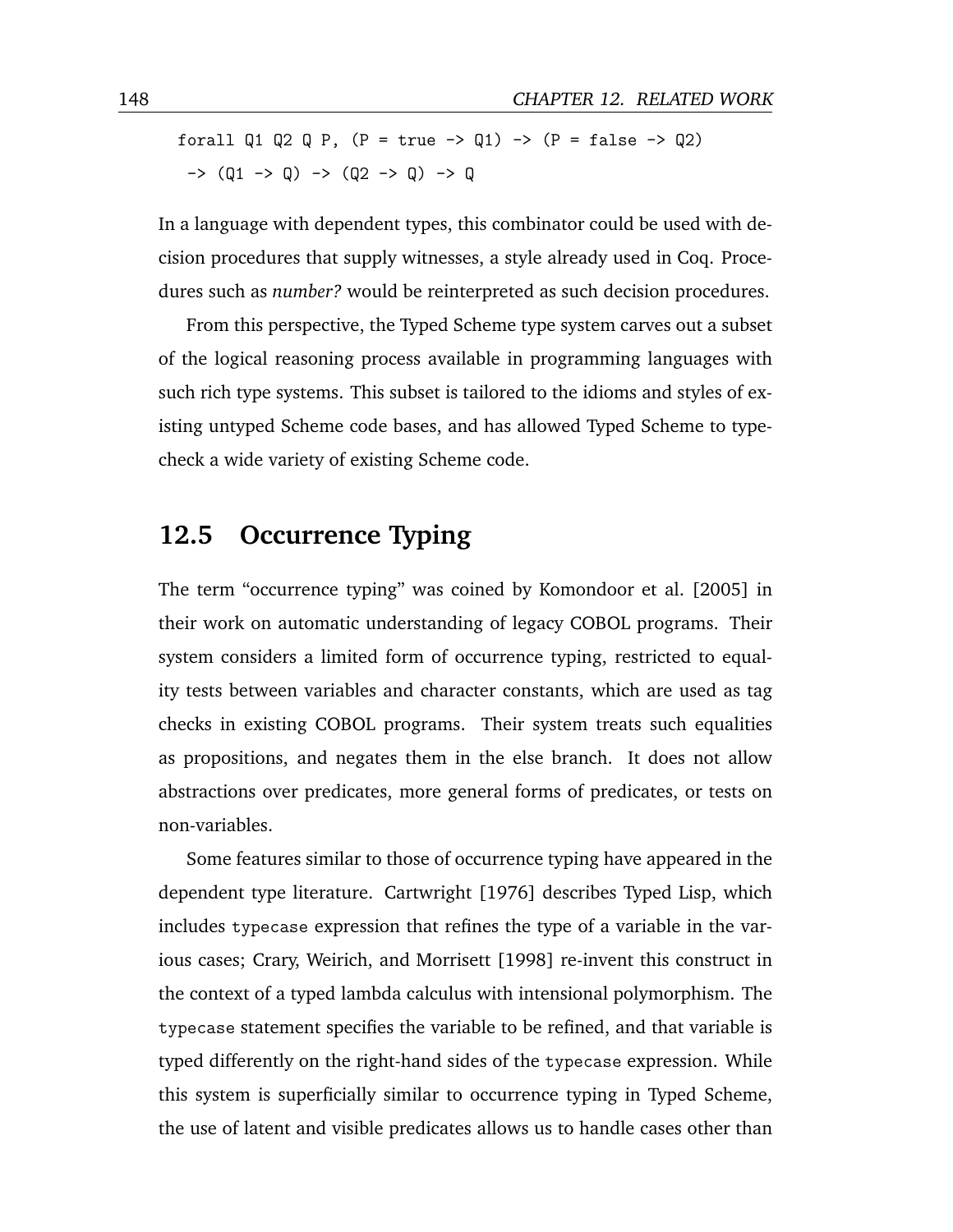simple uses of typecase. This is important in type-checking existing Scheme code, which is not written with typecase constructs. Intensional polymorphism without refinement of the types of variables appears in calculi by [Harper and Morrisett](#page-174-3) [\[1995\]](#page-174-3), among others.

### **12.6 Variable-Arity Polymorphism**

Variable-arity functions are nearly ubiquitous in the world of programming languages, but no typed language supports them in a systematic and principled manner. Here we survey existing systems as well as several theoretical efforts.

ANSI C provides "varargs," but the functions that implement this functionality serve as a thin wrapper around direct access to the stack frame. Java [\[Gosling, Joy, Steele Jr., and Bracha](#page-174-4) [2005\]](#page-174-4) and C# are two statically typed languages that have only uniform variable-arity functions, since access occurs via a homogeneous array.

[Dzeng and Haynes](#page-172-2) [\[1994\]](#page-172-2) come close to our goal of providing a practical type system for variable-arity functions. As part of the Infer system for type-checking Scheme [\[Haynes](#page-175-4) [1995\]](#page-175-4), they use an encoding of "infinitary tuples" as row types for an ML-like type inference system that handles optional arguments and uniform and non-uniform variable-arity functions.

In comparison to the Typed Scheme approach, Dzeng and Haynes' system has several limitations. Most importantly, since their system does not support first-class polymorphic functions, they are unable to type many of the definitions of variable-arity functions, such as *map* or *fold*. Additionally, their system requires full type inference to avoid exposing users to the underlying details of row types, and it is also designed around a Hindley-Milner style algorithm. This renders it incompatible with the remainder of the design of Typed Scheme, which is based on a system with subtyping.

Gregor and Järvi [\[2007\]](#page-174-5) propose an extension for variadic templates to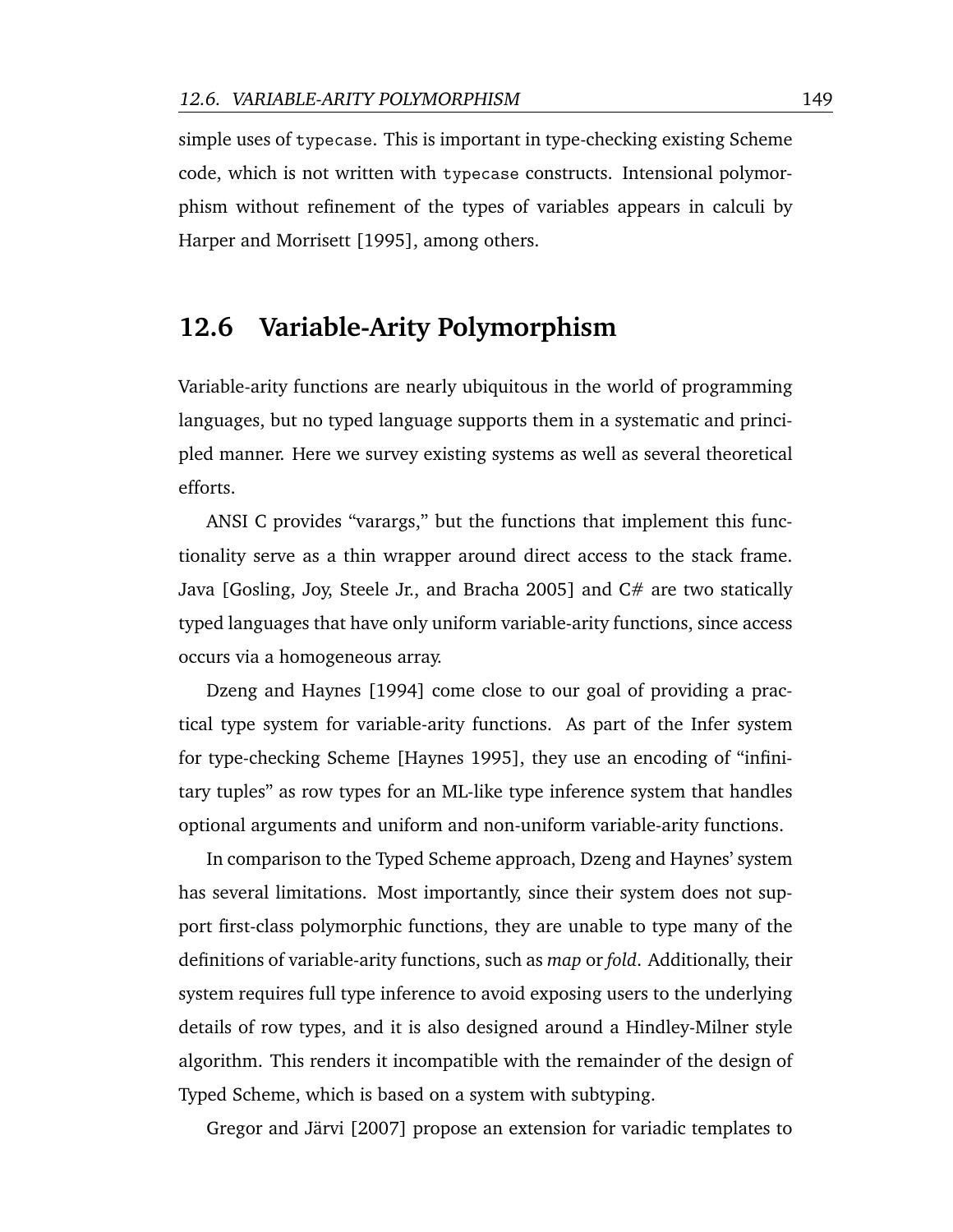$C++$  for the upcoming  $C++0x$  standard. This proposal has been accepted by the C++ standardization committee. Variadic templates provide a basis for implementing non-uniform variable-arity functions in templates. Since the approach is grounded in templates, it is difficult to translate their approach to other languages without template systems. The template approach addresses a simpler problem because template expansion is a pre-processing step and types are only checked after template expansion. It also significantly complicates the language, since arbitrary computation can be performed during template expansion. Further, the template approach prevents checking of variadic functions at the definition site, meaning that errors in the definition are only caught when the function is used.

[Tullsen](#page-180-2) [\[2000\]](#page-180-2) attempts to bring non-uniform variable-arity functions to Haskell via the Zip Calculus, a type system with restricted dependent types and special kinds that serve as tuple dimensions. This work is theoretical and comes without practical evaluation. The presented limitations of the Zip Calculus imply that it cannot assign a variable-arity type to the definition of zipWith (Haskell's name for Scheme's *map*) without further extension, whereas Typed Scheme can do so.

Similarly, [McBride](#page-176-1) [\[2002\]](#page-176-1) and [Moggi](#page-177-2) [\[2000\]](#page-177-2) present restricted forms of dependent typing in which the number of arguments is passed as a parameter to variadic functions. Our system, while not allowing the expression of every dependently-typable program, is simpler than dependent typing, suffices for most examples we have encountered, and does not require an extra function parameter.

### **12.7 Types and Flow Analysis**

In addition to the work on soft typing discussed in chapter [4,](#page-44-0) other flow analysis research has attempted to solve problems similar to those that occurrence typing addresses.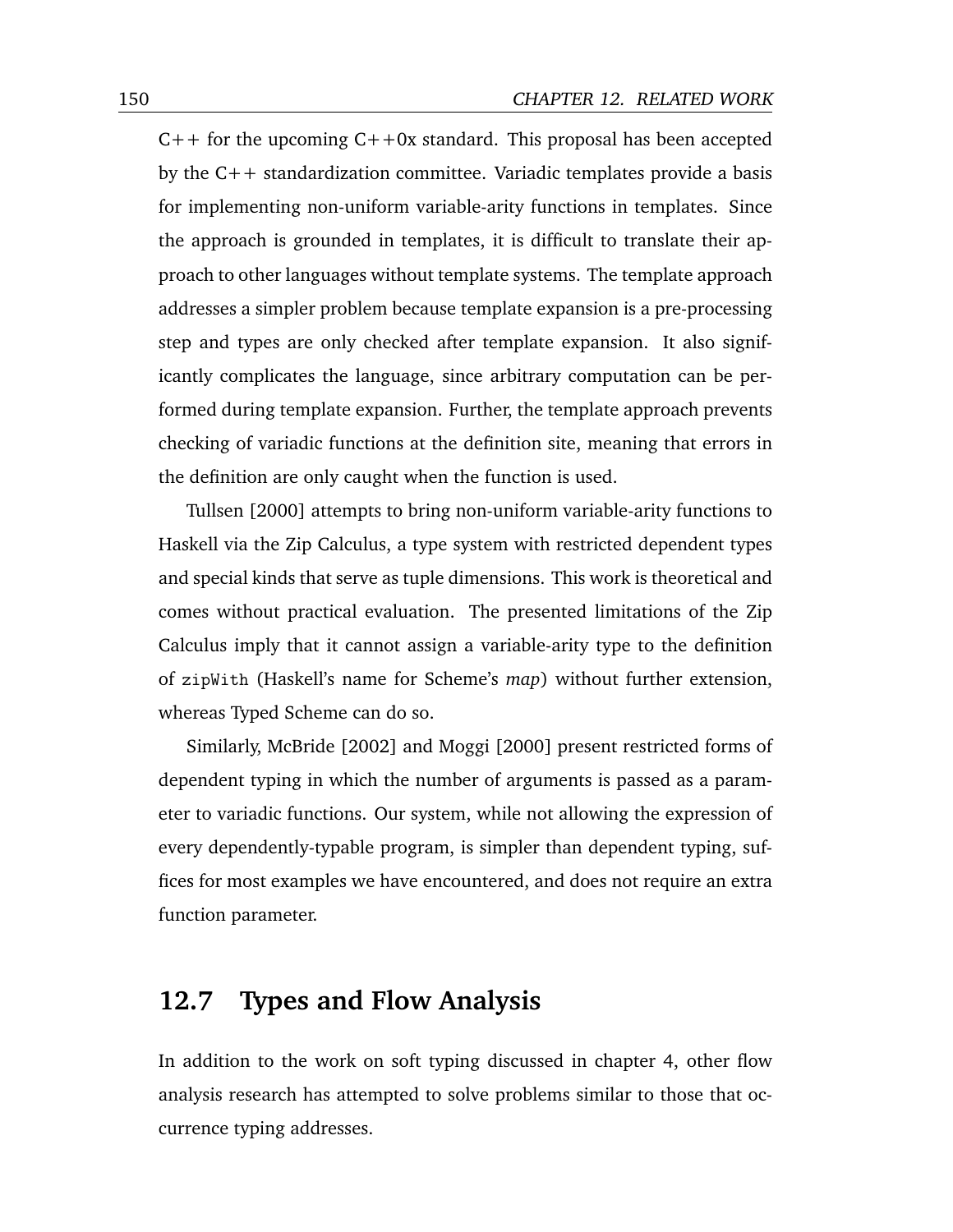In chapter 9 of his thesis [\[Shivers](#page-178-3) [1991\]](#page-178-3), Shivers describes a type recovery analysis that includes refining the type of variables in type tests. However, this only covered the particular case of tests for integers, and did not include a general mechanism for handling arbitrary type tests, or abstraction over such tests.

The conditional types of [Aiken et al.](#page-170-3) [\[1994\]](#page-170-3) are closely related to occurrence typing. Conditional types rely on a 'case' expression with patterns. These patterns can include nested patterns, allowing inspection of portions of compound data structures, as in Typed Scheme. However, conditional types do not support abstraction over predicates, e.g., in Typed Scheme the expression ( $\lambda$  ([x : Any]) (or (*number? x*) (*string? x*))) has a non-trivial latent filter, whereas patterns cannot be abstracted over. Furthermore, conditional typing does not propagate information about possible values matched in one pattern to subsequent case branches. For example, in contrast to occurrence typing, conditional typing cannot determine for 'case x of cons(true,b) : true,  $cons(a,b)$ : false' that 'a' cannot be 'true' in the second branch.

#### **12.7.1 Deriving Propositions**

Some flow analysis systems derive formulae that describe the program that are not simply richer types. For example, Might's Logic Flow Analysis [\[Might](#page-177-3) [2007\]](#page-177-3) derives propositions about the equality of numeric values during the run of a flow analysis. The overall design of Might's system is different, since it involves an external theorem prover in interaction with a flow analysis, and derives propositions that are radically different from mine. However, in a type checking setting, we expect that Might's system would be able to derive similar theorems to those of  $\lambda_{TS}$ .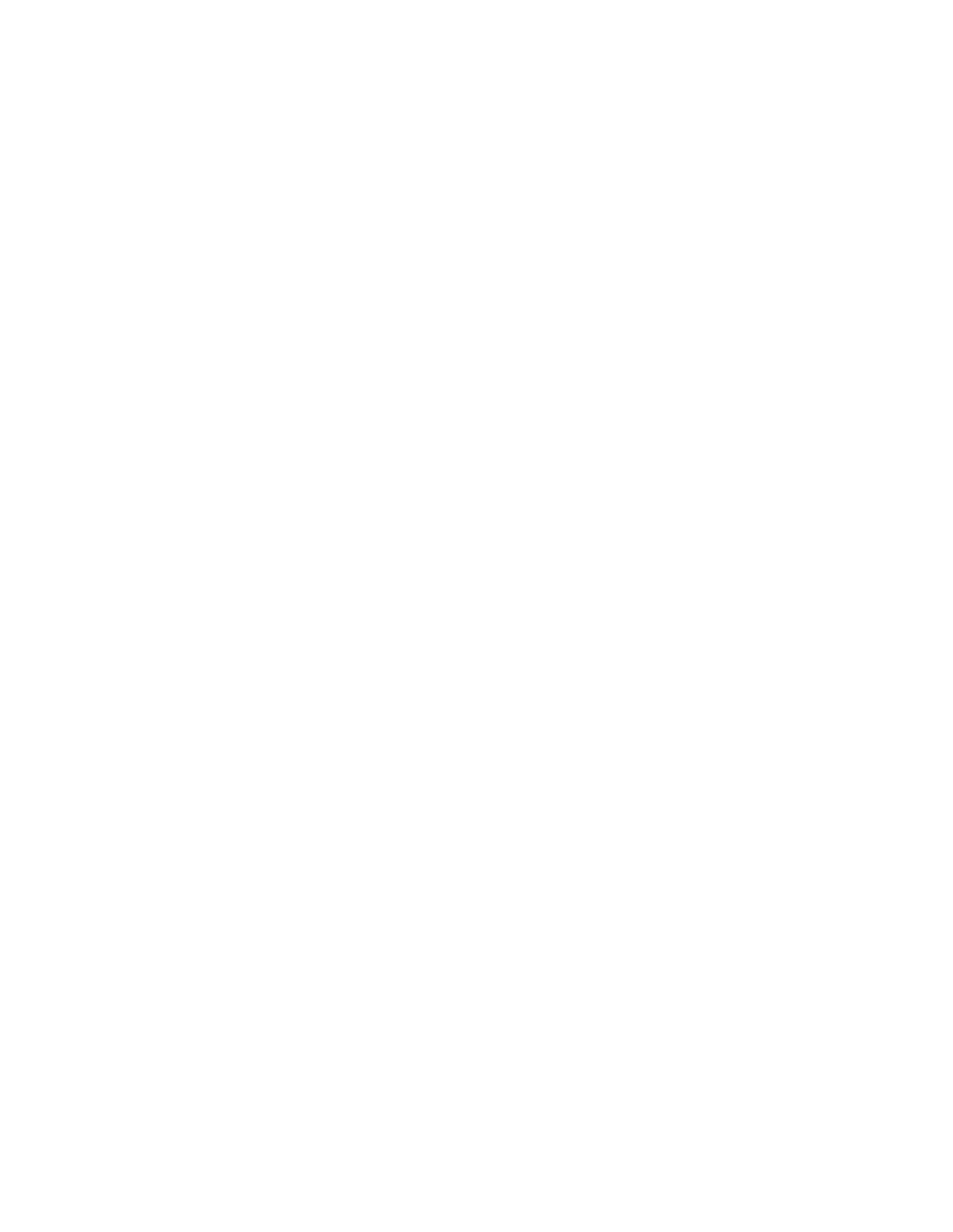### CHAPTER 13

# Conclusion

When scripts grow up, all too often they become unmaintainable. One important reason for this is that the design information the original programmer had is lost, and difficult to recover. For these scripts to become maintainable programs, recovering that design information is essential. I have proposed that modular porting of untyped code to a typed sister language makes the transition from scripts to programs not only possible, but easy, by facilitating this recovery process.

### **13.1 Contributions**

To support this thesis, I have developed Typed Scheme, a typed sister language of PLT Scheme. Typed Scheme consists of two key pieces: a system for sound interaction between typed and untyped modules, and a type system that works with traditional Scheme idioms.

Typed Scheme allows typed and untyped modules to freely interoperate, with higher-order values able to flow in both directions. It also automatically generates runtime software contracts to enforce the types of the typed portions of the program and blame the appropriate offending party. This integration satisfies a soundness theorem that proves that the typed portions of the program are never blamed, generalizing Milner's slogan to "well-typed *modules* don't go wrong".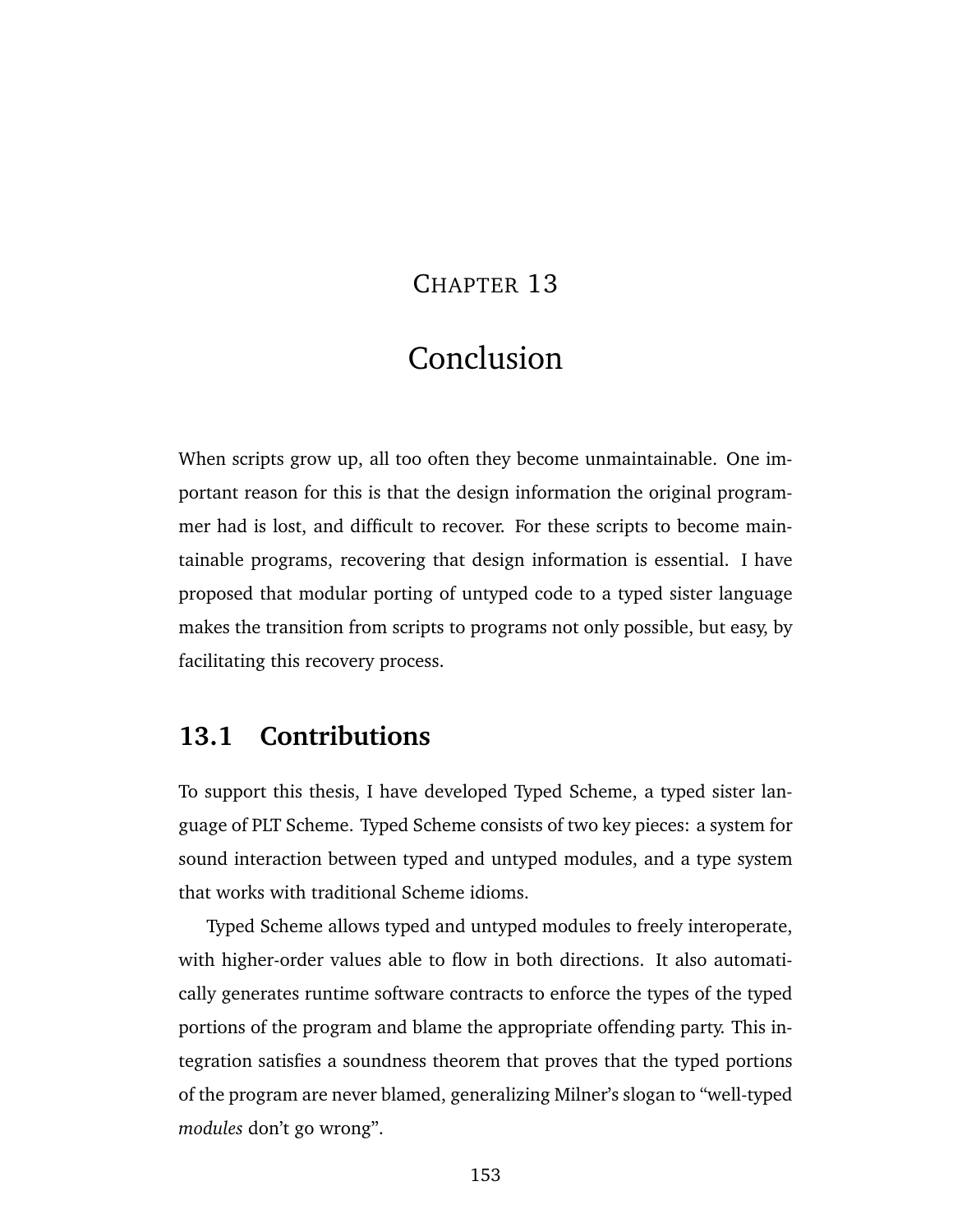Typed Scheme includes a novel type system designed to accommodate typical Scheme programming idioms. This includes the idea of occurrence typing, which allows type information from tests to be used in the typing of branches. This formulation of occurrence typing also allows for a lightweight form of refinement types. The type system also includes a novel system for handling variable arity functions, even those with complex relationships among their argument types.

Finally, Typed Scheme is implemented and distributed as a part of PLT Scheme. The implementation of Typed Scheme uses the PLT Scheme module and macro system to implement a sound type system as a library for an existing untyped language. This implementation has been used to port thousands of lines of existing code, and it is used in the implementation of the PLT suite of tools. Experiments with the implementation indicate that porting existing untyped PLT Scheme code requires few changes to existing code.

### **13.2 Future Work**

While Typed Scheme is useful today, much more work remains to be done.

#### **13.2.1 Flow Analysis for Porting**

Existing flow analyses [\[Shivers](#page-178-3) [1991;](#page-178-3) [Flanagan and Felleisen](#page-173-1) [1999\]](#page-173-1) generate results that resemble Typed Scheme types. While experience with soft typing suggests that flow analysis is not appropriate for a type system, it may well be useful for the process of porting untyped Scheme code to Typed Scheme. A tool using flow analysis could be run once, generating a preliminary typing for Typed Scheme. This could alleviate much of the manual burden of annotating variables, as well as allowing complex and computationallyexpensive algorithms to be used, since they would not be a constant part of the development process.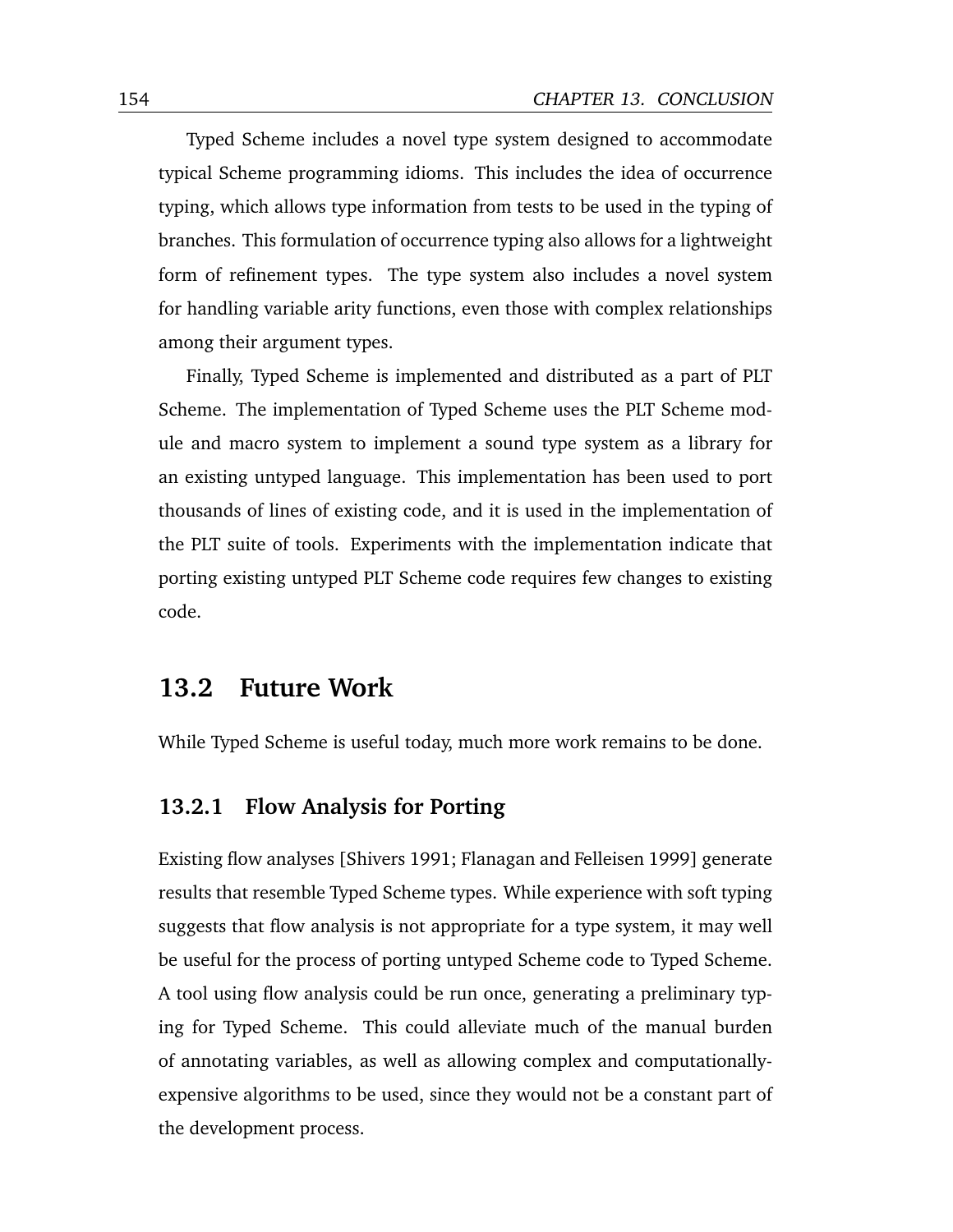#### **13.2.2 Types for Complex Macros**

While Typed Scheme's strategy of examining only post-expansion code performs well in most cases, it fails on the most complex macros. The PLT Scheme **class** [\[Flatt et al.](#page-173-2) [2006\]](#page-173-2) and **unit** [\[Flatt and Felleisen](#page-173-3) [1998\]](#page-173-3) systems are implemented entirely with macros—but the expansion of these macros is insufficient to recover the programming discipline that they enforce. Thus, typing programs written using these systems must rely on an understanding of these macros, as well as a type system that handles their unique features.

#### **13.2.3 Beyond Scheme**

Scheme is not the only language that can benefit from modular addition of types. Language such as JavaScript, Python, and Ruby are likely to benefit from the lessons of Typed Scheme. These languages will require their own type system, as well as affordances for their own peculiar idioms and features.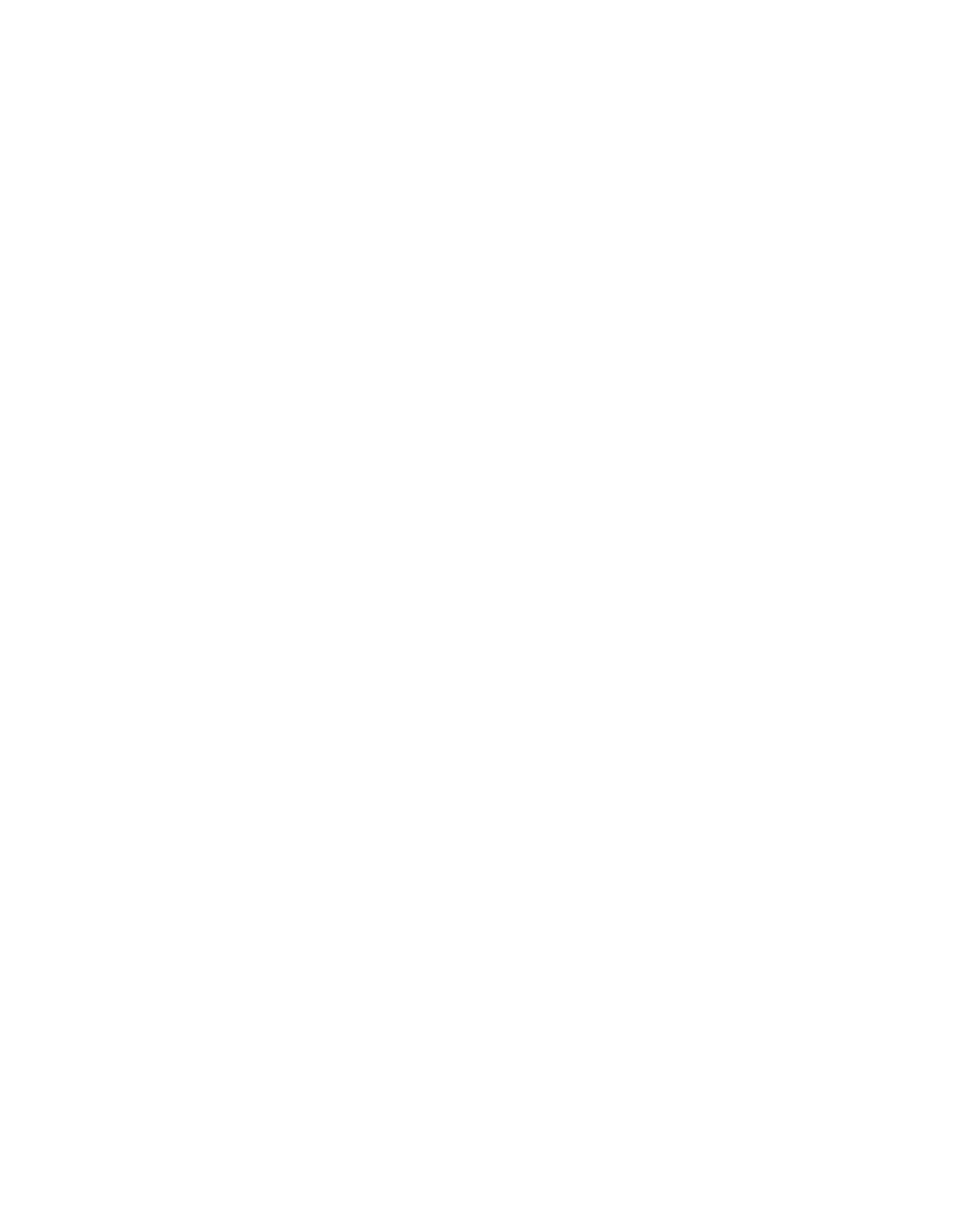# Bibliography

- Alexander Aiken and Brian R. Murphy. Static type inference in a dynamically typed language. In *POPL '91: Proceedings of the 18th ACM SIGPLAN-SIGACT Symposium on Principles of Programming Languages*, pages 279– 290. ACM Press, 1991.
- <span id="page-170-3"></span>Alexander Aiken, Edward L. Wimmers, and T. K. Lakshman. Soft typing with conditional types. In *POPL '94: Proceedings of the 21st ACM SIGPLAN-SIGACT Symposium on Principles of Programming Languages*, pages 163– 173. ACM Press, 1994.
- <span id="page-170-1"></span>Roberto M. Amadio and Luca Cardelli. Subtyping recursive types. *ACM Transactions on Programming Languages and Systems*, 15(4):575–631, 1993.
- <span id="page-170-2"></span>Yves Bertot and Pierre Castéran. *Interactive Theorem Proving and Program Development*, volume XXV of *EATCS Texts in Theoretical Computer Science*. Springer-Verlag, 2004.
- R. S. Boyer and J. S. Moore. *A Computational Logic*. Academic Press, New York, NY, USA, second edition, 1997.
- <span id="page-170-0"></span>Gilad Bracha. Pluggable type systems. In *OOPSLA Workshop on the Revival of Dynamic Languages*, 2004.
- Gilad Bracha and David Griswold. Strongtalk: typechecking Smalltalk in a production environment. In *OOPSLA '93: Proceedings of the 8th annual*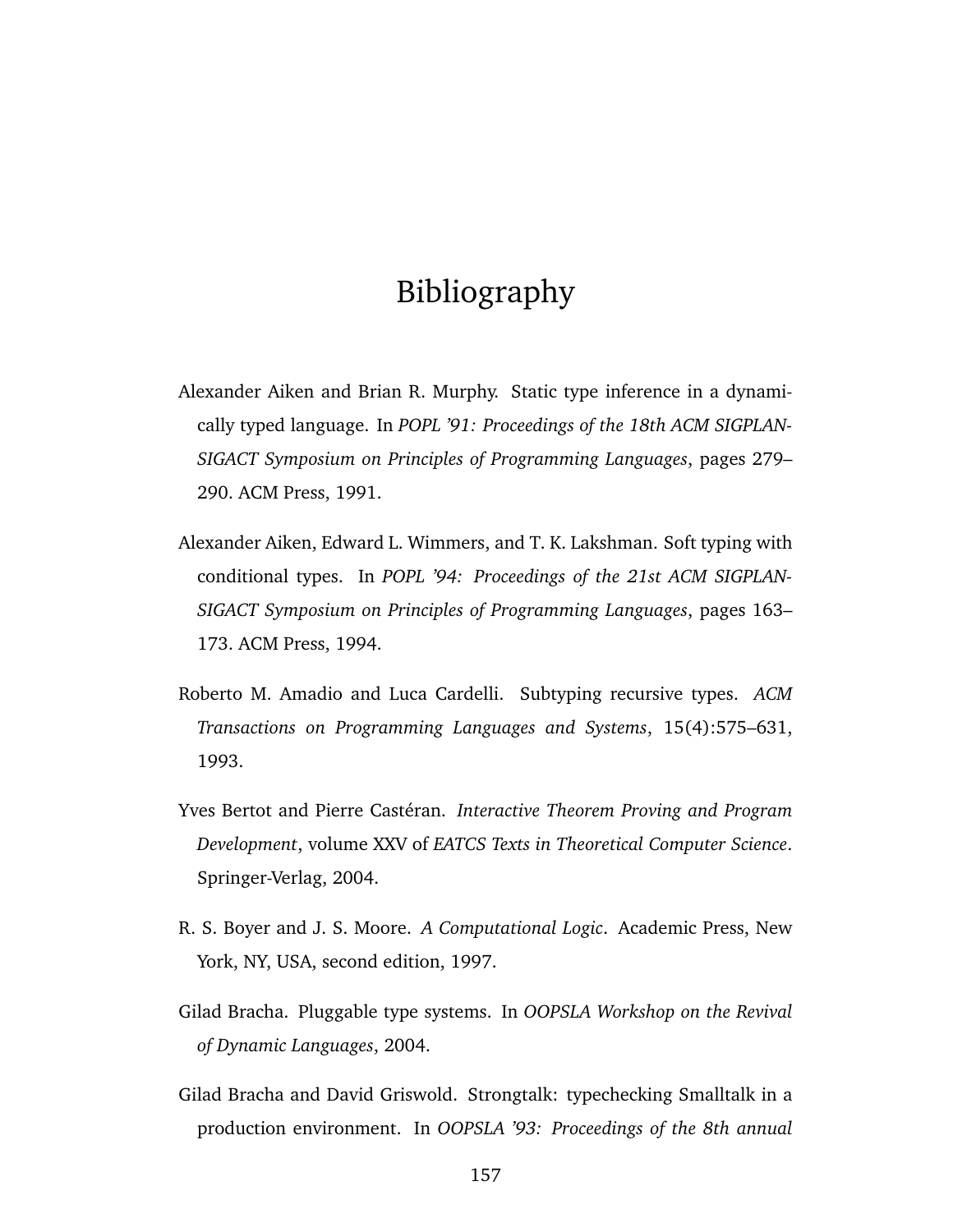*ACM SIGPLAN Conference on Object Oriented Programming, Systems, Languages, and Applications*, pages 215–230. ACM Press, 1993.

- <span id="page-171-0"></span>Robert Cartwright. User-defined data types as an aid to verifying LISP programs. In *International Conference on Automata, Languages and Programming*, pages 228–256, 1976.
- Robert Cartwright and Mike Fagan. Soft typing. In *PLDI '91: Proceedings of the ACM SIGPLAN 1991 Conference on Programming Language Design and Implementation*, pages 278–292. ACM Press, 1991.
- Robert Cartwright, Robert Hood, and Philip Matthews. Paths: an abstract alternative to pointers. In *POPL '81: Proceedings of the 8th ACM SIGPLAN-SIGACT Symposium on Principles of Programming Languages*, pages 14–27. ACM Press, 1981.
- William Clinger and Jonathan Rees. Macros that work. In *POPL '91: Proceedings of the 18th ACM SIGPLAN-SIGACT Symposium on Principles of Programming Languages*, pages 155–162. ACM Press, 1991.
- William D. Clinger and Lars Thomas Hansen. Lambda, the ultimate label, or a simple optimizing compiler for Scheme. In *LFP '94: Proceedings of the 1994 ACM Conference on LISP and Functional Programming*, pages 128– 139. ACM Press, 1994.
- <span id="page-171-1"></span>Karl Crary, Stephanie Weirich, and Greg Morrisett. Intensional polymorphism in type-erasure semantics. In *ICFP '98: Proceedings of the Third ACM SIGPLAN International Conference on Functional Programming*, pages 301–312. ACM Press, 1998.
- Ryan Culpepper, Scott Owens, and Matthew Flatt. Syntactic abstraction in component interfaces. In *Generative Programming and Component Engineering*, volume 3676 of *Lecture Notes in Computer Science*, pages 373– 388. Springer-Verlag, 2005.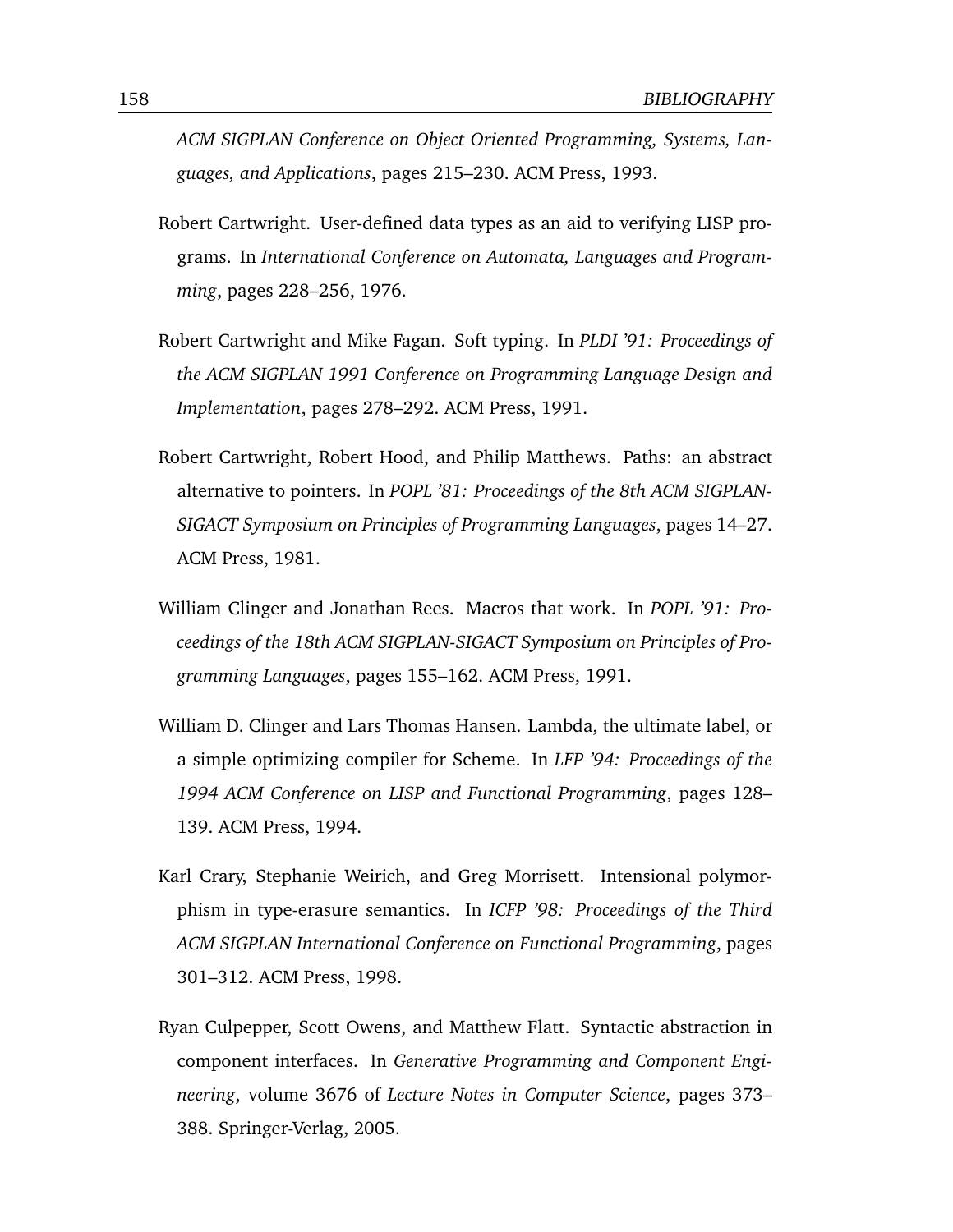- Ryan Culpepper, Sam Tobin-Hochstadt, and Matthew Flatt. Advanced Macrology and the Implementation of Typed Scheme. In *Proceedings of the* 2007 Workshop on Scheme and Functional Programming, Université Laval *Technical Report DIUL-RT-0701*, pages 1–13, 2007.
- <span id="page-172-1"></span>Haskell B. Curry and Robert Feys. *Combinatory Logic*, volume I. North-Holland, Amsterdam, 1958.
- R. Kent Dybvig, Robert Hieb, and Carl Bruggeman. Syntactic abstraction in Scheme. *Lisp and Symbolic Computation*, 5(4):295–326, 1993.
- <span id="page-172-2"></span>Hsianlin Dzeng and Christopher T. Haynes. Type reconstruction for variablearity procedures. In *LFP '94: Proceedings of the 1994 ACM Conference on LISP and Functional Programming*, pages 239–249. ACM Press, 1994.
- ECMA. *ECMA-262: ECMAScript Language Specification*. ECMA (European Association for Standardizing Information and Communication Systems), third edition, 1999.
- ECMA. ECMAScript Edition 4 group wiki, 2007. [http://wiki.ecmascript.](http://wiki.ecmascript.org/) [org/](http://wiki.ecmascript.org/).
- Matthias Felleisen, Robert Bruce Findler, Matthew Flatt, and Shriram Krishnamurthi. *How to Design Programs*. MIT Press, 2001. [http://www.htdp.](http://www.htdp.org/) [org/](http://www.htdp.org/).
- Robert Bruce Findler and Matthias Felleisen. Contracts for higher-order functions. In *ICFP '02: Proceedings of the Seventh ACM SIGPLAN International Conference on Functional Programming*, pages 48–59. ACM Press, 2002.
- David Fisher and Olin Shivers. Building language towers with Ziggurat. *Journal of Functional Programming*, 18(5 & 6):707–780, 2008.
- <span id="page-172-0"></span>Cormac Flanagan. Hybrid type checking. In *Conference Record of POPL '06: The 33th ACM SIGPLAN-SIGACT Symposium on Principles of Programming Languages*, pages 245–256. ACM Press, 2006.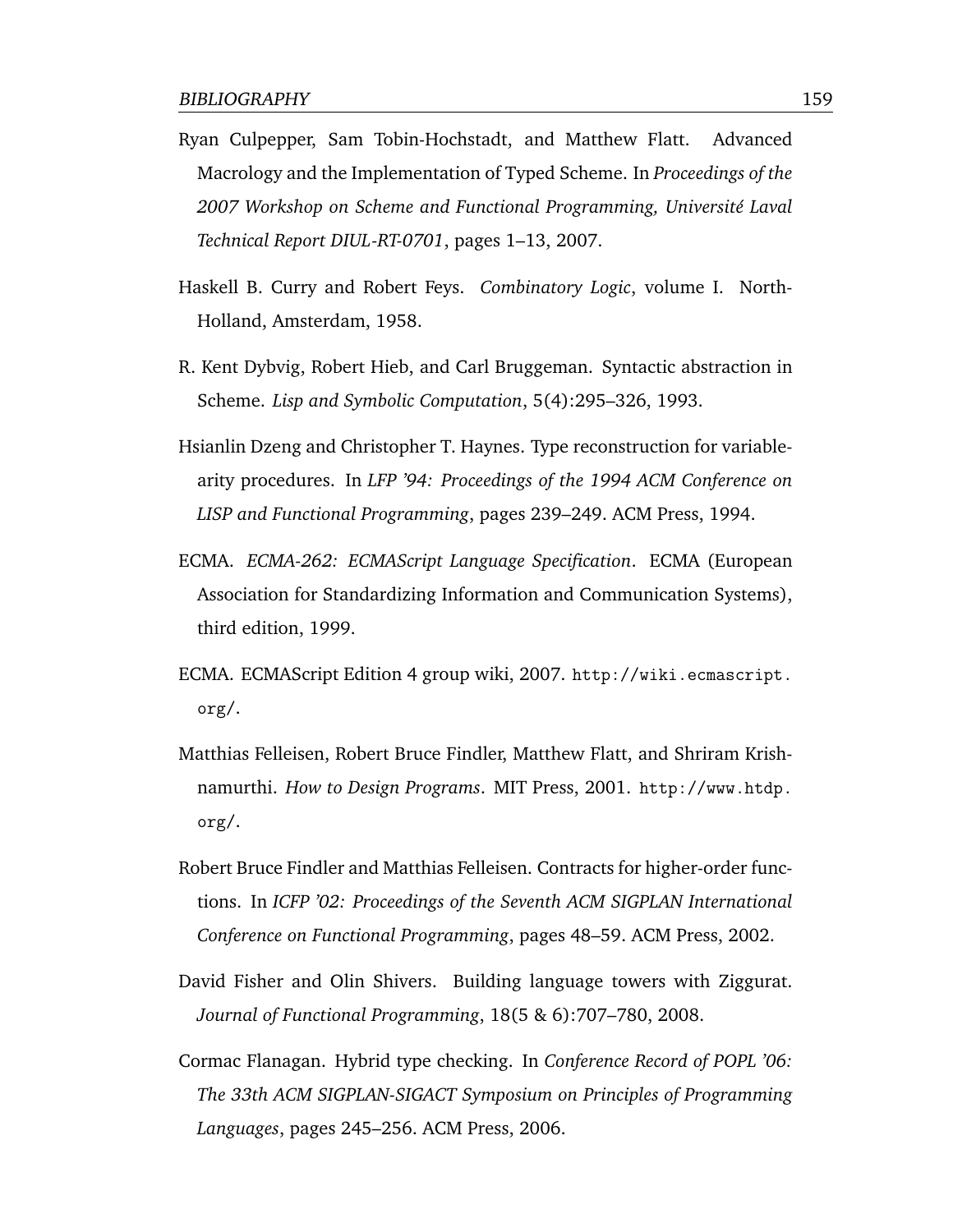- <span id="page-173-1"></span>Cormac Flanagan and Matthias Felleisen. Componential set-based analysis. *ACM Transactions on Programming Languages and Systems*, 21(2): 370–416, 1999.
- Cormac Flanagan, Matthew Flatt, Shriram Krishnamurthi, Stephanie Weirich, and Matthias Felleisen. Catching bugs in the web of program invariants. In *PLDI '96: Proceedings of the ACM SIGPLAN 1996 Conference on Programming Language Design and Implementation*, pages 23–32. ACM Press, 1996.
- Matthew Flatt. Composable and compilable macros: You want it *when?* In *ICFP '02: Proceedings of the Seventh ACM SIGPLAN International Conference on Functional Programming*, pages 72–83. ACM Press, 2002.
- <span id="page-173-3"></span>Matthew Flatt and Matthias Felleisen. Units: Cool modules for HOT languages. In *PLDI '98: Proceedings of the ACM SIGPLAN 1998 Conference on Programming Language Design and Implementation*, pages 236–248. ACM Press, 1998.
- Matthew Flatt and PLT. Reference: PLT Scheme. Reference Manual PLT-TR2009-reference-v4.2.2, PLT Scheme Inc., 2009. [http://download.](http://download.plt-scheme.org/doc/4.2.2/pdf/reference.pdf) [plt-scheme.org/doc/4.2.2/pdf/reference.pdf](http://download.plt-scheme.org/doc/4.2.2/pdf/reference.pdf). [http://plt-scheme.](http://plt-scheme.org/techreports/) [org/techreports/](http://plt-scheme.org/techreports/).
- <span id="page-173-2"></span>Matthew Flatt, Robert Bruce Findler, and Matthias Felleisen. Scheme with classes, mixins, and traits. In *Asian Symposium on Programming Languages and Systems (APLAS) 2006*, volume 4279 of *Lecture Notes in Computer Science*, pages 270–289. Springer-Verlag, 2006.
- <span id="page-173-0"></span>Tim Freeman and Frank Pfenning. Refinement types for ML. In *PLDI '91: Proceedings of the ACM SIGPLAN 1991 Conference on Programming Language Design and Implementation*, pages 268–277. ACM Press, 1991.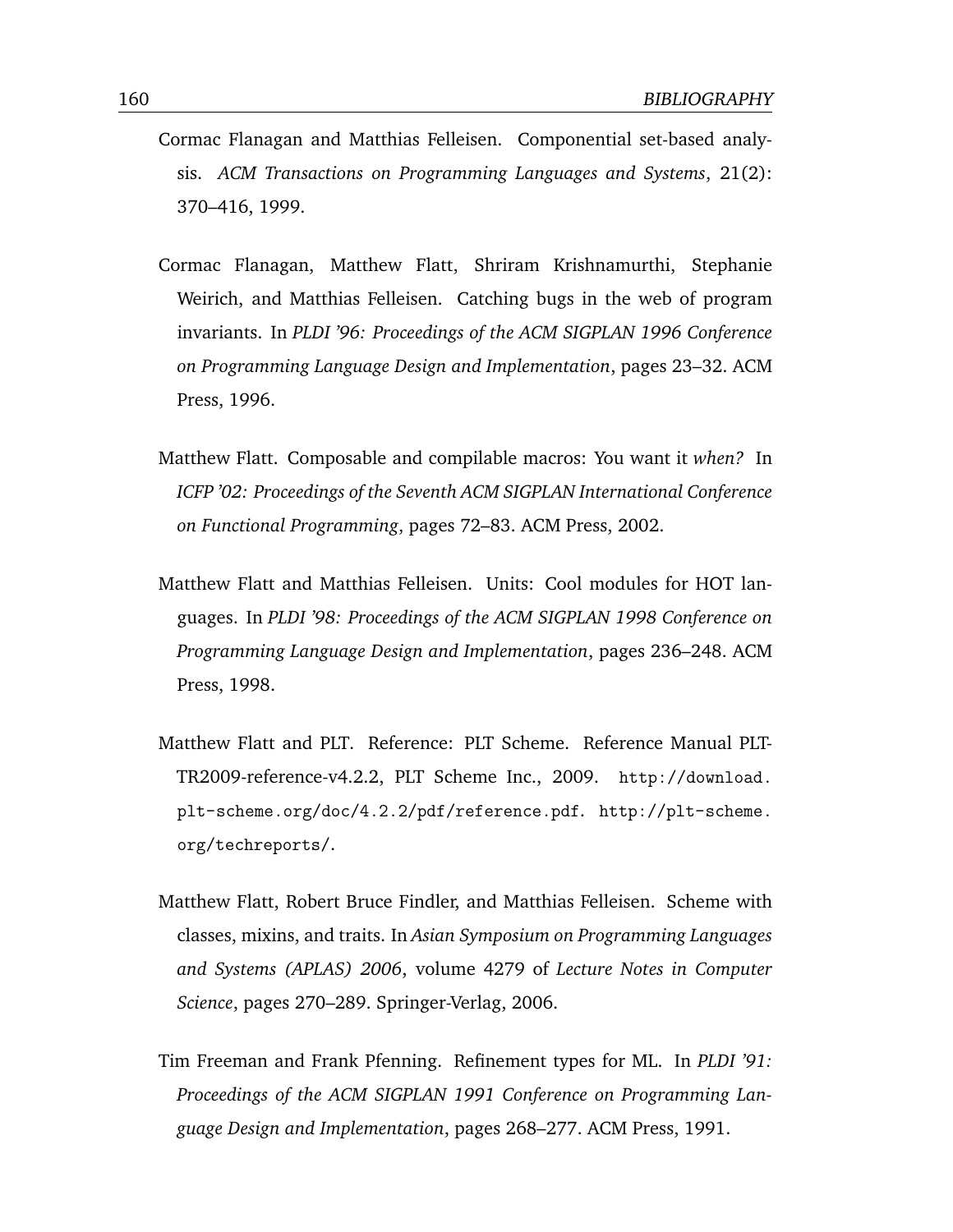- <span id="page-174-0"></span>Michael Furr, Jong-hoon (David) An, Jeffrey S. Foster, and Michael Hicks. Static type inference for ruby. In *SAC '09: Proceedings of the 2009 ACM Symposium on Applied Computing*, pages 1859–1866. ACM Press, 2009a.
- <span id="page-174-1"></span>Michael Furr, Jong-hoon (David) An, Jeffrey S. Foster, and Michael Hicks. Tests to the left of me, types to the right: how not to get stuck in the middle of a Ruby execution. In [Wrigstad et al.](#page-180-1) [\[2009\]](#page-180-1), pages 14–16.
- <span id="page-174-2"></span>David Gifford, Pierre Jouvelot, John Lucassen, and Mark Sheldon. FX-87 Reference Manual. Technical Report MIT/LCS/TR-407, Massachusetts Institute of Technology, Laboratory for Computer Science, 1987.
- J.-Y. Girard. Une extension de l'interprétation de Gödel à l'analyse, et son application à l'élimination de coupures dans l'analyse et la théorie des types. In J. E. Fenstad, editor, *Proceedings of the Second Scandinavian Logic Symposium*, pages 63–92. North-Holland Publishing Co., 1971.
- <span id="page-174-4"></span>James Gosling, Bill Joy, Guy L. Steele Jr., and Gilad Bracha. *The Java Language Specification*. Addison-Welsley, third edition, 2005.
- Kathryn E. Gray, Robert Bruce Findler, and Matthew Flatt. Fine-grained interoperability through mirrors and contracts. In *OOPSLA '05: Proceedings of the 20th annual ACM SIGPLAN Conference on Object Oriented Programming, Systems, Languages, and Applications*, pages 231–245. ACM Press, 2005.
- <span id="page-174-5"></span>Douglas Gregor and Jaakko Järvi. Variadic templates for C++. In SAC *'07: Proceedings of the 2007 ACM Symposium on Applied Computing*, pages 1101–1108. ACM Press, 2007.
- <span id="page-174-3"></span>Robert Harper and Greg Morrisett. Compiling polymorphism using intensional type analysis. In *POPL '95: Proceedings of the 22nd ACM SIGPLAN-SIGACT Symposium on Principles of Programming Languages*, pages 130– 141. ACM Press, 1995.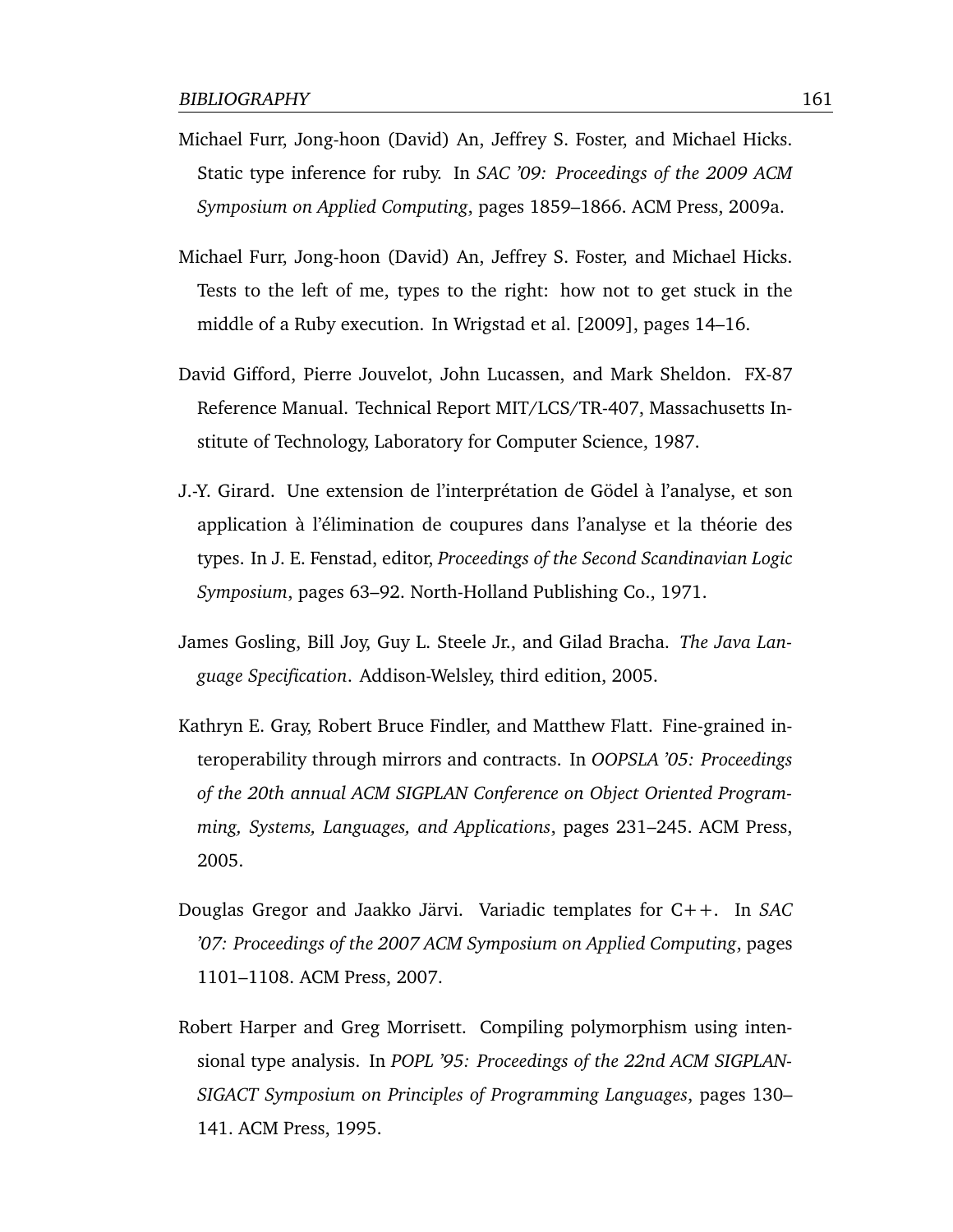- <span id="page-175-4"></span>Christopher T. Haynes. Infer: A statically-typed dialect of Scheme. Technical Report 367, Indiana University, 1995.
- Nevin Heintze. Set based analysis of ML programs. In *LFP '94: Proceedings of the 1994 ACM Conference on LISP and Functional Programming*, pages 306–317. ACM Press, 1994.
- Fritz Henglein. Dynamic typing: Syntax and proof theory. *Science of Computer Programming*, 22(3):197–230, 1994.
- Fritz Henglein and Jakob Rehof. Safe polymorphic type inference foir a dynamically typed language: translating Scheme to ML. In *FPCA '95: Proceedings of the Seventh International Conference on Functional Programming Languages and Computer Architecture*, pages 192–203. ACM Press, 1995.
- David Herman and Cormac Flanagan. Status report: specifying JavaScript with ML. In *ML '07: Proceedings of the 2007 Workshop on ML*, pages 47– 52. ACM Press, 2007.
- <span id="page-175-1"></span>David Herman, Aaron Tomb, and Cormac Flanagan. Space-efficient gradual typing. In *Proceedings of the Eighth Symposium on Trends in Functional Programming, TFP 2007*, pages 1–18, 2008.
- <span id="page-175-3"></span>William A. Howard. The formulas-as-types notion of construction. In J. P. Seldin and J. R. Hindley, editors, *To H. B. Curry: Essays on Combinatory Logic, Lambda Calculus, and Formalism*, pages 479–490. Academic Press, New York, NY, USA, 1980. Reprint of 1969 article.
- <span id="page-175-2"></span>Lintaro Ina and Atsushi Igarashi. Gradual typing for Featherweight Java. *Computer Software*, 26(2):18–40, 2009.

<span id="page-175-0"></span>Stuart Kaplan. *Squadron Scramble*. US Game Systems, Stamford, CT, 2002.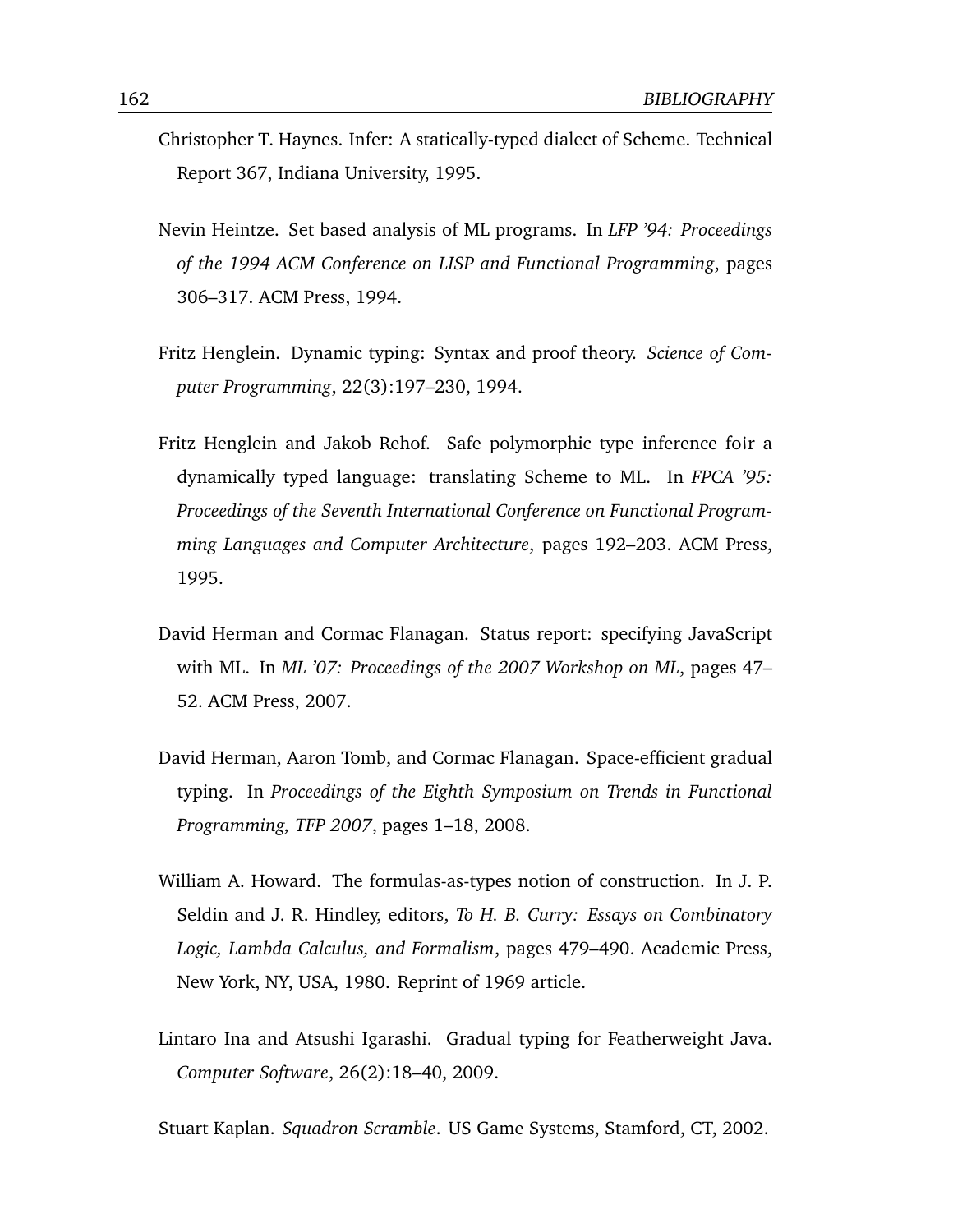- Matt Kaufmann, J. Strother Moore, and Panagiotis Manolios. *Computer-Aided Reasoning: An Approach*. Kluwer Academic Publishers, Norwell, MA, USA, 2000.
- Eugene E. Kohlbecker, Daniel P. Friedman, Matthias Felleisen, and Bruce F. Duba. Hygienic macro expansion. In *LFP '86: Proceedings of the 1986 ACM Conference on LISP and Functional Programming*, pages 151–161. ACM Press, 1986.
- <span id="page-176-0"></span>Raghavan Komondoor, G. Ramalingam, Satish Chandra, and John Field. Dependent types for program understanding. In *Tools and Algorithms for the Construction and Analysis of Systems*, volume 3440 of *Lecture Notes in Computer Science*, pages 157–173. Springer-Verlag, 2005.
- Gary T. Leavens, Curtis Clifton, and Brian Dorn. A Type Notation for Scheme. Technical Report 05-18a, Iowa State University, 2005.
- Rasmus Lerdorf, Kevin Tatroe, and Peter MacIntyre. *Programming PHP*. O'Reilly Media, second edition, 2006.
- John M. Lucassen and David K. Gifford. Polymorphic effect systems. In *POPL '88: Proceedings of the 15th ACM SIGPLAN-SIGACT Symposium on Principles of Programming Languages*, pages 47–57. ACM Press, 1988.
- Simon Marlow and Philip Wadler. A practical subtyping system for Erlang. In *ICFP '97: Proceedings of the Second ACM SIGPLAN International Conference on Functional Programming*, pages 136–149. ACM Press, 1997.

Yukihiro Matsumoto. *Ruby in a Nutshell*. O'Reilly Media, 2001.

- Jacob Matthews and Robert Bruce Findler. Operational semantics for multilanguage programs. *ACM Transactions on Programming Languages and Systems*, 31(3):1–44, 2009.
- <span id="page-176-1"></span>Conor McBride. Faking it: Simulating dependent types in Haskell. *Journal of Functional Programming*, 12(5):375–392, 2002.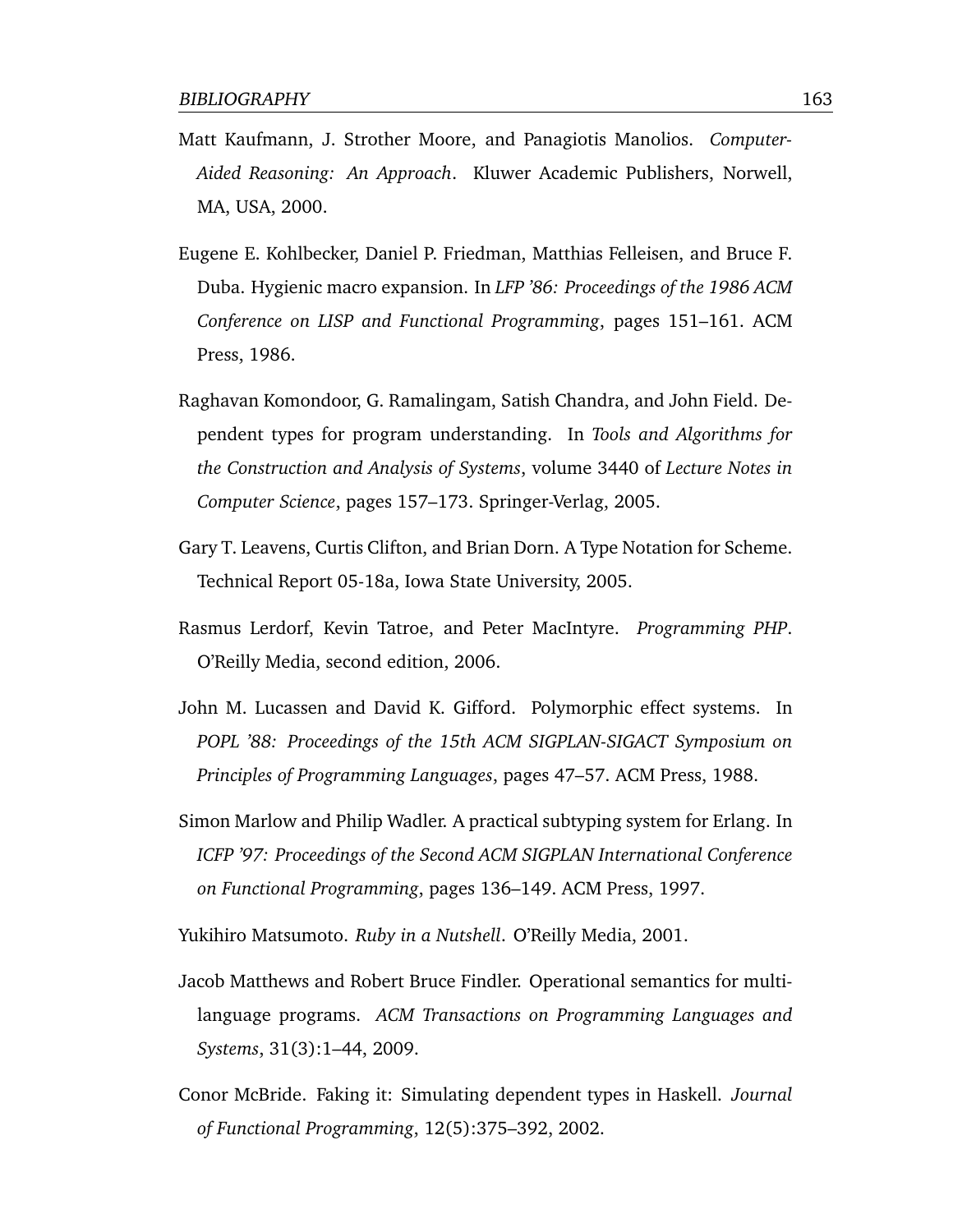- Drew McDermott. Revised NISP manual. Technical Report YALE/DCS/RR-642, Yale University, Department of Computer Science, 2004.
- Philippe Meunier, Robert Bruce Findler, and Matthias Felleisen. Modular set-based analysis from contracts. In *Conference Record of POPL '06: The 33th ACM SIGPLAN-SIGACT Symposium on Principles of Programming Languages*, pages 218–231. ACM Press, 2006.
- Bertrand Meyer. Applying design by contract. *IEEE Computer*, 25(10):40–51, 1992.
- <span id="page-177-3"></span>Matthew Might. Logic-flow analysis of higher-order programs. In *Conference Record of POPL '07: The 34th ACM SIGPLAN-SIGACT Symposium on Principles of Programming Languages*, pages 185–198. ACM Press, 2007.
- <span id="page-177-2"></span>Eugenio Moggi. Arity polymorphism and dependent types. In *Proceedings of the International Workshop on Subtyping and Dependent Types in Programming*, 2000.
- Randal Munroe. Exploits of a mom. <http://xkcd.com/327/>, 2007.
- <span id="page-177-1"></span>Ulf Norell. *Towards a practical programming language based on dependent type theory*. PhD thesis, Chalmers University of Technology, 2007.
- John K. Ousterhout. *Tcl and the Tk Toolkit*. Addison Wesley, 1994.
- Greg Pettyjohn, John Clements, Joe Marshall, Shriram Krishnamurthi, and Matthias Felleisen. Continuations from generalized stack inspection. In *ICFP '05: Proceedings of the Tenth ACM SIGPLAN International Conference on Functional Programming*, pages 216–227. ACM Press, 2005.
- <span id="page-177-0"></span>Benjamin C. Pierce. Programming with intersection types, union types, and polymorphism. Technical Report CMU-CS-91-106, Carnegie Mellon University, 1991.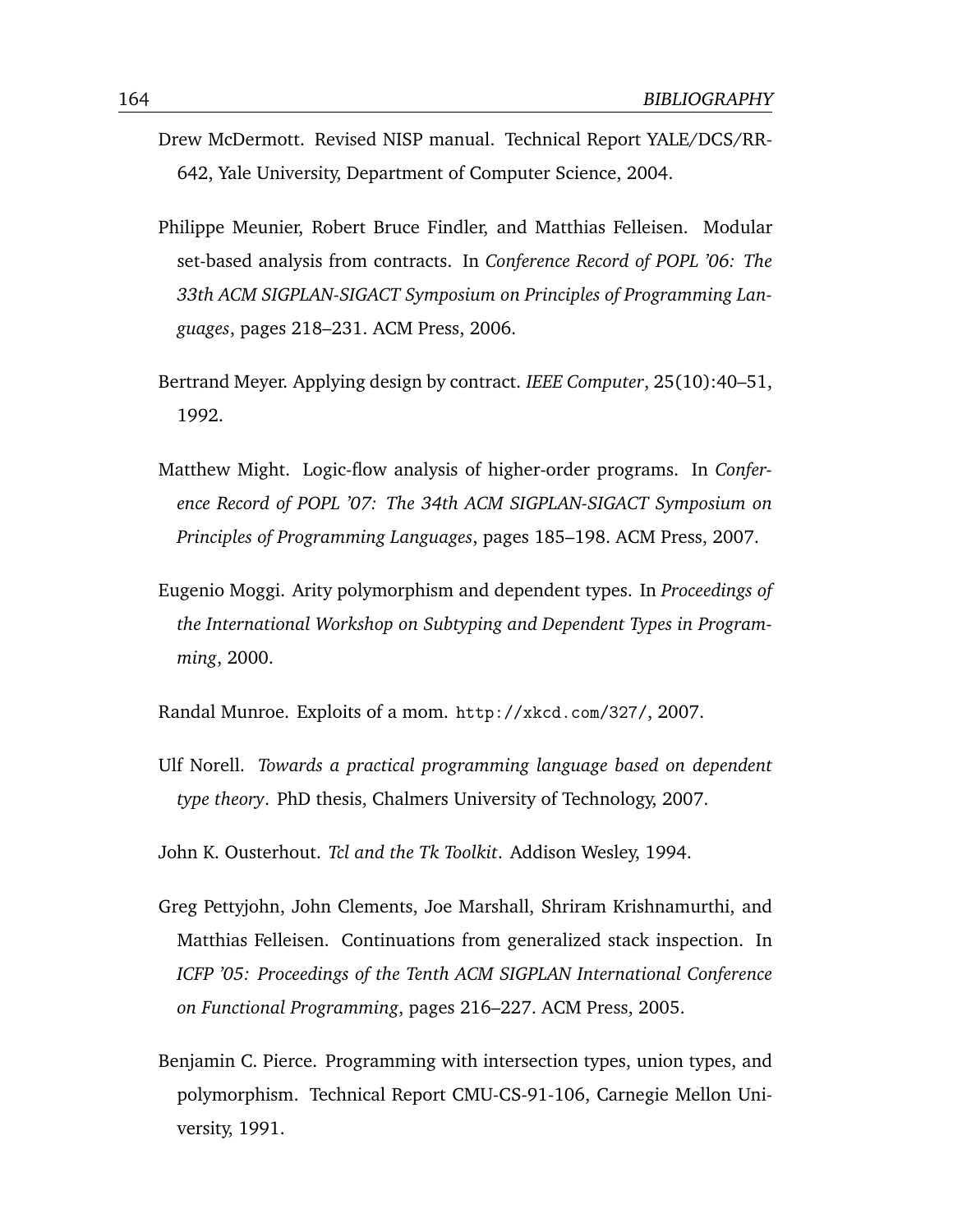- Benjamin C. Pierce and David N. Turner. Local type inference. *ACM Transactions on Programming Languages and Systems*, 22(1):1–44, 2000.
- <span id="page-178-1"></span>John C. Reynolds. Types, abstraction, and parametric polymorphism. In R. E. A. Mason, editor, *Information Processing 83, Paris, France*, pages 513– 523. Elsevier, 1983.
- <span id="page-178-2"></span>Patrick M. Rondon, Ming Kawaguci, and Ranjit Jhala. Liquid types. In *PLDI '08: Proceedings of the ACM SIGPLAN 2008 Conference on Programming Language Design and Implementation*, pages 159–169. ACM Press, 2008.
- Michael Salib. Starkiller: A static type inferencer and compiler for Python. Master's thesis, Massachusetts Institute of Technology, Cambridge, Massachusetts, 2004.
- Manuel Serrano and Pierre Weis. Bigloo: A portable and optimizing compiler for strict functional languages. In *SAS '95: Proceedings of the Second International Symposium on Static Analysis*, pages 366–381. Springer-Verlag, 1995.
- <span id="page-178-3"></span>Olin Shivers. *Control-Flow Analysis of Higher-Order Languages or Taming Lambda*. PhD thesis, Carnegie Mellon University, Pittsburgh, Pennsylvania, 1991.
- <span id="page-178-0"></span>Jeremy G. Siek and Walid Taha. Gradual typing for functional languages. In *Seventh Workshop on Scheme and Functional Programming, University of Chicago Technical Report TR-2006-06*, pages 81–92, September 2006.
- Michael Sperber, R. Kent Dybvig, Matthew Flatt, Anton Van Straaten, Robby Findler, and Jacob Matthews. Revised $^6$  report on the algorithmic language Scheme. *Journal of Functional Programming*, 19(Supplement S1):1–301, 2009.
- Guy Lewis Steele Jr. *Common Lisp—The Language*. Digital Press, Woburn, MA, second edition, 1990.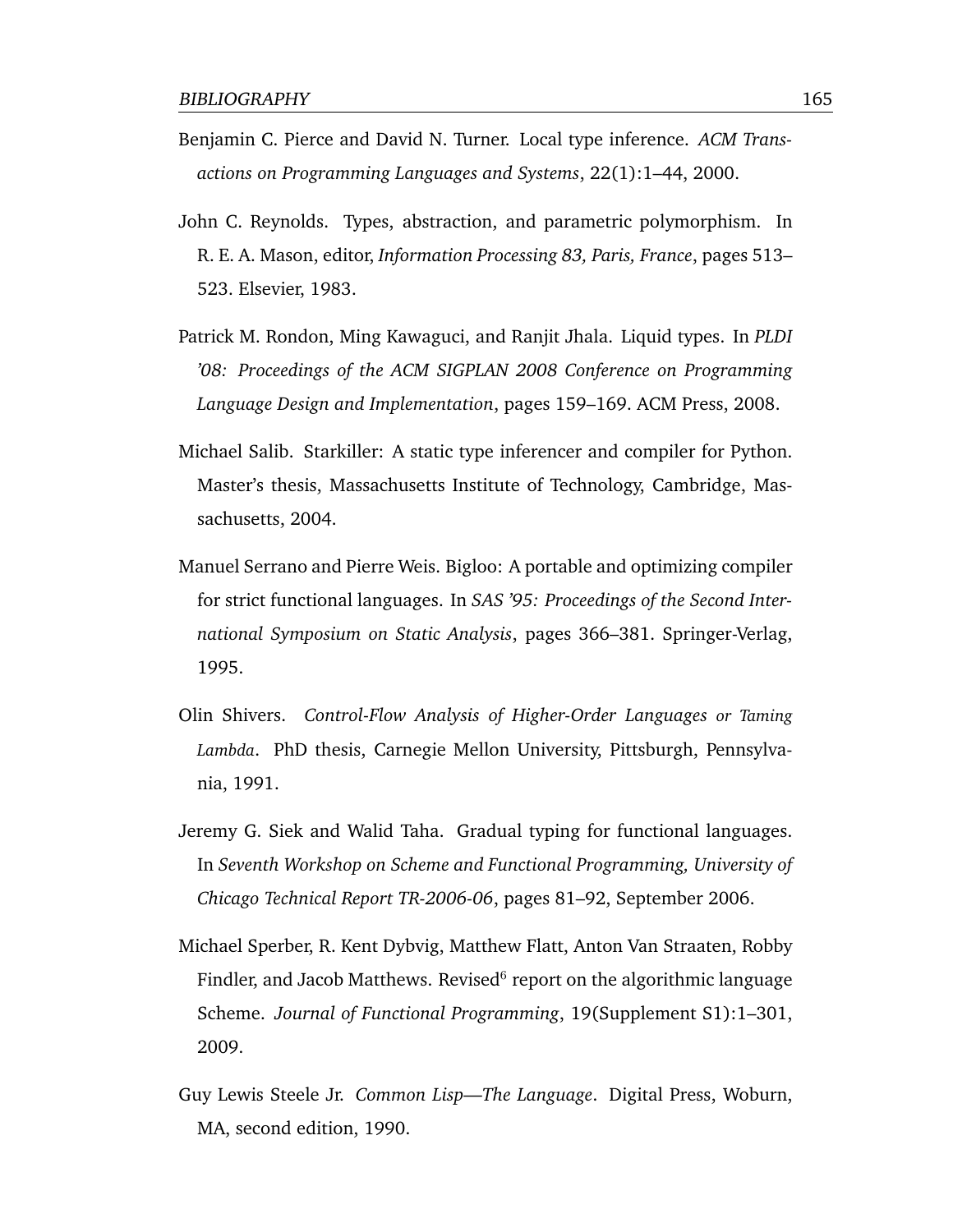- T. Stephen Strickland, Sam Tobin-Hochstadt, and Matthias Felleisen. Variable-Arity Polymorphism. Technical Report NU-CCIS-08-03, Northeastern University, 2008. [http://www.ccs.neu.edu/scheme/pubs/](http://www.ccs.neu.edu/scheme/pubs/NU-CCIS-08-03.pdf) [NU-CCIS-08-03.pdf](http://www.ccs.neu.edu/scheme/pubs/NU-CCIS-08-03.pdf).
- T. Stephen Strickland, Sam Tobin-Hochstadt, and Matthias Felleisen. Practical variable-arity polymorphism. In *ESOP '09: Proceedings of the Eighteenth European Symposium on Programming*, volume 5502 of *Lecture Notes in Computer Science*, pages 32–46. Springer-Verlag, 2009.
- Gerald J. Sussman and Guy Lewis Steele Jr. Scheme: An interpreter for extended lambda calculus. Technical Report AIM-349, MIT Artificial Intelligence Laboratory, 1975.
- Audrey Tang. Perl 6: reconciling the irreconcilable. In *Conference Record of POPL '07: The 34th ACM SIGPLAN-SIGACT Symposium on Principles of Programming Languages*, pages 1–1. ACM Press, 2007. [http://pugscode.](http://pugscode.org) [org](http://pugscode.org).
- Sam Tobin-Hochstadt and Matthias Felleisen. The design and implementation of Typed Scheme. Mansuscript under submission, 2009.
- <span id="page-179-0"></span>Sam Tobin-Hochstadt and Matthias Felleisen. Interlanguage migration: from scripts to programs. In *OOPSLA '06: Companion to the 21st annual ACM SIGPLAN Conference on Object Oriented Programming, Systems, Languages, and Applications*, pages 964–974. ACM Press, 2006.
- Sam Tobin-Hochstadt and Matthias Felleisen. The design and implementation of Typed Scheme. In *POPL '08: Proceedings of the 35th ACM SIGPLAN-SIGACT Symposium on Principles of Programming Languages*, pages 395– 406. ACM Press, 2008.
- Sam Tobin-Hochstadt and Robert Bruce Findler. Cycles without pollution: a gradual typing poem. In [Wrigstad et al.](#page-180-1) [\[2009\]](#page-180-1), pages 47–57.